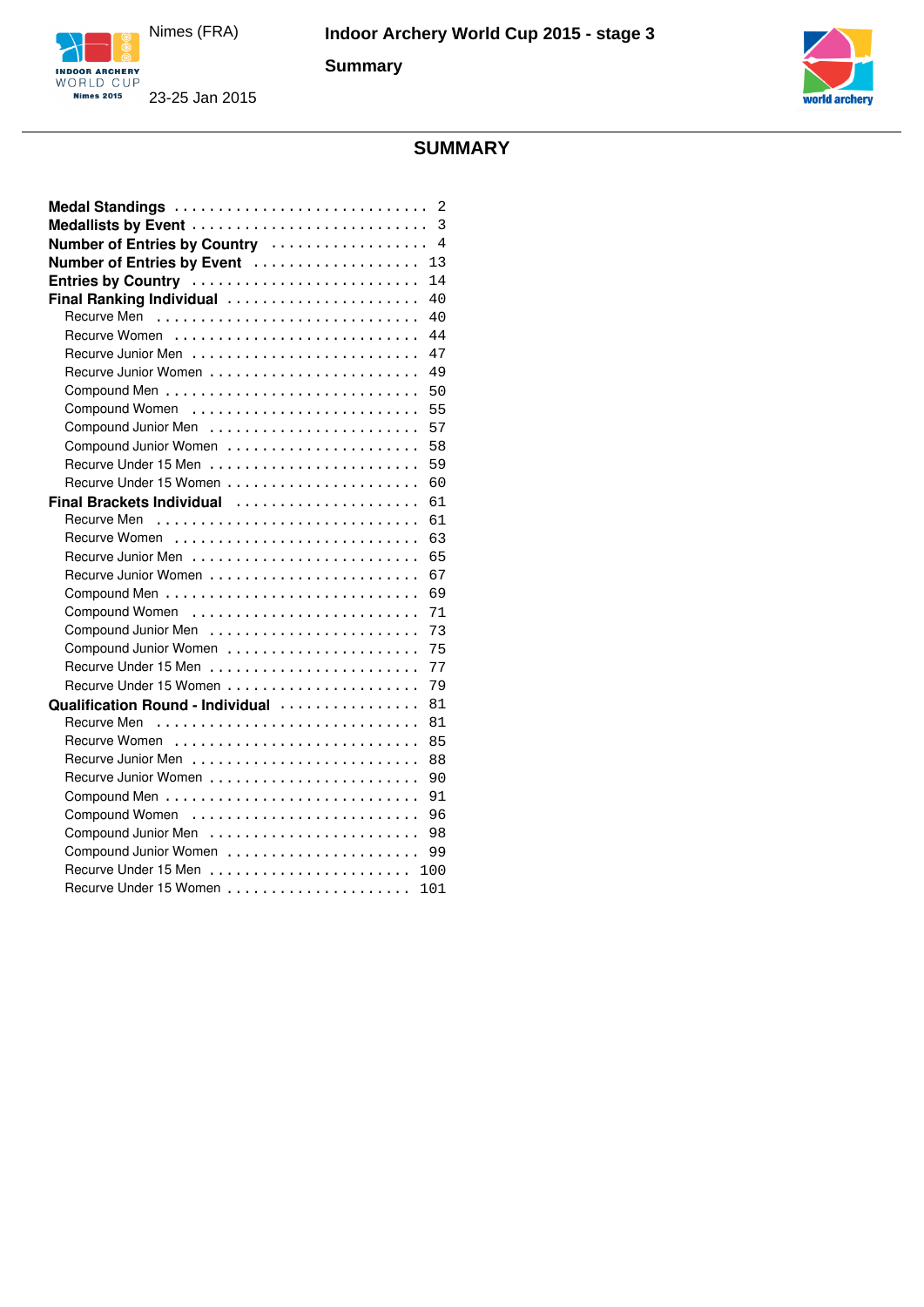

<span id="page-1-0"></span>INDOOR ARCHERY **Nimes 2015** 



23-25 Jan 2015

#### **MEDAL STANDINGS**

|              |                                     | Individual   |              |              | <b>Team</b>             |           |           | <b>Total</b> |            |              | Rank by      |              |                  |              |
|--------------|-------------------------------------|--------------|--------------|--------------|-------------------------|-----------|-----------|--------------|------------|--------------|--------------|--------------|------------------|--------------|
| Rank         | <b>NOC</b>                          | G            | S            | в            | Tot                     | G         | S         | в            | <b>Tot</b> | G            | S            | в            | Tot              | <b>Total</b> |
| $\mathbf{1}$ | KOR03 Hyundai S                     | $\mathbf{1}$ | 1            | 1            | 3                       |           |           |              |            | 1            | 1            | 1            | 3                | 1            |
|              | 2 KOR02 Hyundai Mobis               | 1            | 1            |              | $\overline{2}$          |           |           |              |            | $\mathbf{1}$ | $\mathbf{1}$ |              | $\overline{2}$   | $= 2$        |
|              | 3 HUN02 Letizia Sc                  | 1            |              |              | $\mathbf{1}$            |           |           |              |            | $\mathbf{1}$ |              |              | $\mathbf{1}$     | $= 5$        |
| 3            | UKR01 Dynamo, Ukraine               | $\mathbf{1}$ |              |              | 1                       |           |           |              |            | $\mathbf{1}$ |              |              | 1                | $= 5$        |
| 3            | NED05 Hbs Almere                    | $\mathbf{1}$ |              |              | $\mathbf{1}$            |           |           |              |            | $\mathbf{1}$ |              |              | $\mathbf{1}$     | $= 5$        |
| 3            | ESP20 Ostadar                       | 1            |              |              | $\mathbf{1}$            |           |           |              |            | $\mathbf{1}$ |              |              | $\mathbf{1}$     | $= 5$        |
| 3            | NED08 Hoyt Pro Staff                | 1            |              |              | 1                       |           |           |              |            | 1            |              |              | 1                | $= 5$        |
| 3            | RSA01 Magnum Archery                | 1            |              |              | 1                       |           |           |              |            | 1            |              |              | 1                | $= 5$        |
| 3            | ITA2F Asd Arcieri Del Sud           | $\mathbf{1}$ |              |              | 1                       |           |           |              |            | $\mathbf{1}$ |              |              | $\mathbf{1}$     | $= 5$        |
| 3            | <b>FRA73 Moreuil</b>                | 1            |              |              | 1                       |           |           |              |            | $\mathbf{1}$ |              |              | $\mathbf{1}$     | $= 5$        |
| 11           | ITA25 Arcieri Monica                |              | 1            | 1            | $\overline{\mathbf{c}}$ |           |           |              |            |              | 1            | 1            | $\sqrt{2}$       | $= 2$        |
| 11           | <b>FRA8F Riom</b>                   |              | 1            | $\mathbf{1}$ | $\overline{2}$          |           |           |              |            |              | $\mathbf{1}$ | 1            | $\boldsymbol{2}$ | $= 2$        |
| 13           | SLO01 Ac Kamnik                     |              | 1            |              | 1                       |           |           |              |            |              | $\mathbf{1}$ |              | $\mathbf{1}$     | $= 5$        |
| 13           | TUR07 Onok Archery                  |              | 1            |              | $\mathbf{1}$            |           |           |              |            |              | $\mathbf{1}$ |              | $\mathbf{1}$     | $= 5$        |
| 13           | CRO04 Sk Siscia                     |              | 1            |              | 1                       |           |           |              |            |              | 1            |              | $\mathbf{1}$     | $= 5$        |
| 13           | RSA02 Nasional Team Sa Tuks Arc     |              | $\mathbf{1}$ |              | 1                       |           |           |              |            |              | 1            |              | $\mathbf{1}$     | $= 5$        |
| 13           | USA0B Hoyt/Easton                   |              | 1            |              | 1                       |           |           |              |            |              | $\mathbf{1}$ |              | 1                | $= 5$        |
|              | 13 RUS04 Russian Archery Federation |              | 1            |              | 1                       |           |           |              |            |              | 1            |              | $\mathbf{1}$     | $= 5$        |
|              | 19 FRA52 Lattes Saint Jean De Veda  |              |              | $\mathbf{1}$ | $\mathbf{1}$            |           |           |              |            |              |              | 1            | $\mathbf{1}$     | $= 5$        |
| 19           | DEN06 Tik Archery Club              |              |              | 1            | 1                       |           |           |              |            |              |              | 1            | 1                | $= 5$        |
|              | 19 FRAA1 Salaise Sur Sanne          |              |              | 1            | $\mathbf{1}$            |           |           |              |            |              |              | 1            | 1                | $= 5$        |
|              | 19 SLO05 Lk Feniks                  |              |              | $\mathbf{1}$ | $\mathbf{1}$            |           |           |              |            |              |              | $\mathbf{1}$ | $\mathbf{1}$     | $= 5$        |
|              | 19 CR001 Agram                      |              |              | $\mathbf{1}$ | $\mathbf{1}$            |           |           |              |            |              |              | 1            | $\mathbf{1}$     | $= 5$        |
|              | 19 SUI0B Juventas Basel             |              |              | $\mathbf{1}$ | $\mathbf{1}$            |           |           |              |            |              |              | $\mathbf{1}$ | $\mathbf{1}$     | $= 5$        |
|              | 19 CRO02 Croatia                    |              |              | $\mathbf{1}$ | $\mathbf{1}$            |           |           |              |            |              |              | $\mathbf{1}$ | $\mathbf{1}$     | $= 5$        |
|              | Total:                              | $10$         | $10$         | 10           | 30                      | $\pmb{0}$ | $\pmb{0}$ | $\pmb{0}$    | $\pmb{0}$  | 10           | $10$         | 10           | 30               |              |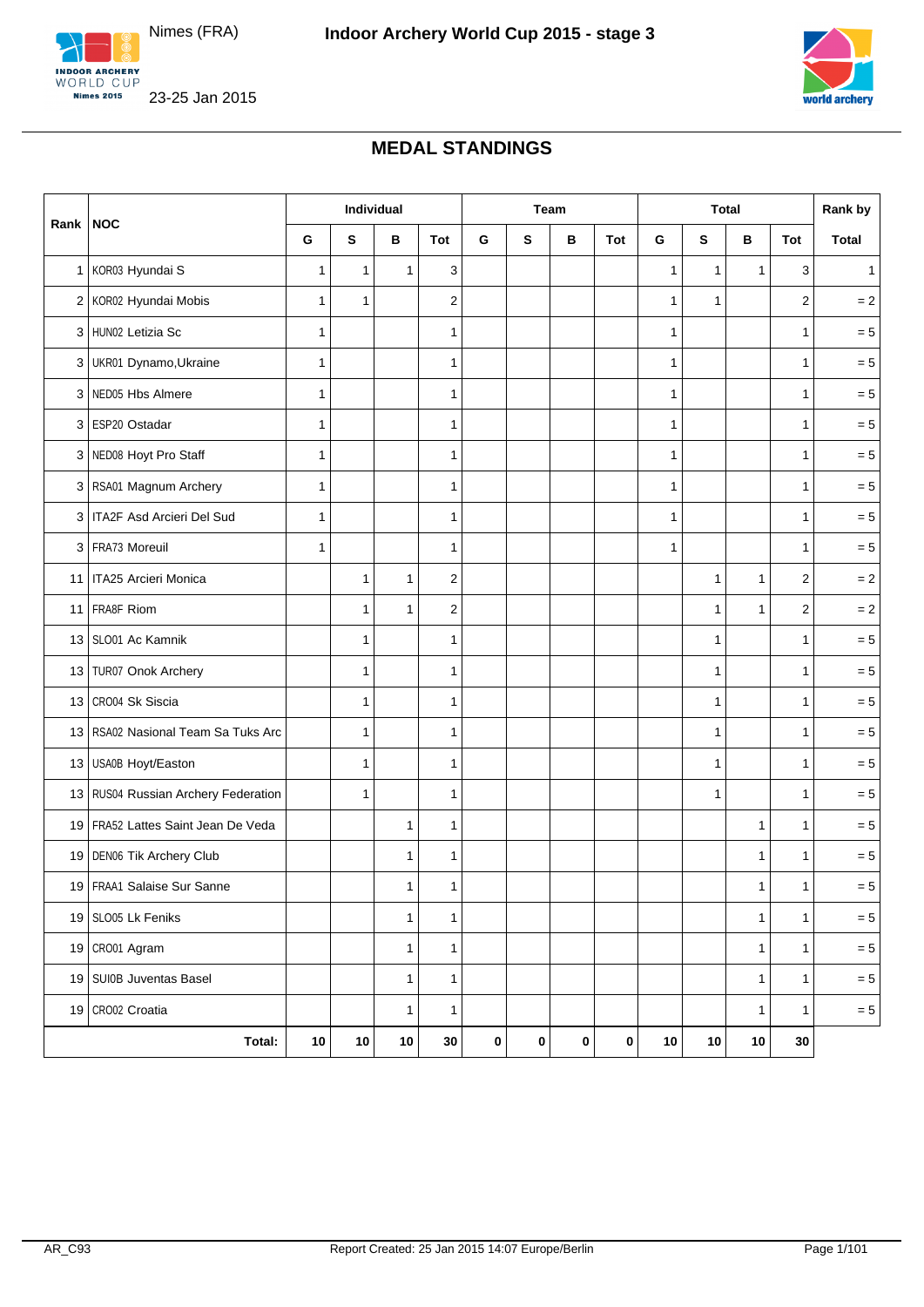



# **MEDALLISTS BY EVENT**

<span id="page-2-0"></span>

| <b>Event Name</b>      |                   | Date   Medal  | Name                         | <b>NOC</b>                       |
|------------------------|-------------------|---------------|------------------------------|----------------------------------|
| Recurve Men            | Sun 25 Jan GOLD   |               | MIN Byeong Yeon              | KOR03 Hyundai S                  |
|                        |                   | <b>SILVER</b> | OH Jinhyek                   | KOR03 Hyundai S                  |
|                        |                   | <b>BRONZE</b> | KIM Jaeh Yeong               | KOR03 Hyundai S                  |
| Recurve Women          | Sun 25 Jan GOLD   |               | KIM Min Jung                 | KOR02 Hyundai Mobis              |
|                        |                   | <b>SILVER</b> | KIM Eun Jung                 | KOR02 Hyundai Mobis              |
|                        |                   | <b>BRONZE</b> | <b>DEGN Randi</b>            | DEN06 Tik Archery Club           |
| Recurve Junior Men     | Sun 25 Jan GOLD   |               | <b>CHIRAULT Thomas</b>       | <b>FRA73 Moreuil</b>             |
|                        |                   | <b>SILVER</b> | STRAJHAR Gaä Per             | SLO01 Ac Kamnik                  |
|                        |                   | <b>BRONZE</b> | <b>FABER Florian</b>         | <b>SUI0B Juventas Basel</b>      |
| Recurve Junior Women   | Sun 25 Jan GOLD   |               | SPERA Loredana               | ITA2F Asd Arcieri Del Sud        |
|                        |                   | <b>SILVER</b> | TIMOFEEVA Rozalina           | RUS04 Russian Archery Federation |
|                        |                   | <b>BRONZE</b> | <b>ADICEOM Audrey</b>        | FRA8F Riom                       |
| Compound Men           | Sun 25 Jan GOLD   |               | <b>SCHLOESSER Mike</b>       | NED08 Hoyt Pro Staff             |
|                        |                   | <b>SILVER</b> | <b>WILDE Reo</b>             | USA0B Hoyt/Easton                |
|                        |                   | <b>BRONZE</b> | <b>DELOCHE Pierre-Julien</b> | <b>FRAA1 Salaise Sur Sanne</b>   |
| Compound Women         | Sun 25 Jan GOLD   |               | VAN KRADENBURG Jeanine       | RSA01 Magnum Archery             |
|                        |                   | <b>SILVER</b> | <b>WENTZEL Danelle</b>       | RSA02 Nasional Team Sa Tuks Arc  |
|                        |                   | <b>BRONZE</b> | <b>CERNE Toja</b>            | SLO05 Lk Feniks                  |
| Compound Junior Men    | Sun 25 Jan GOLD   |               | <b>OROSZ Viktor</b>          | HUN02 Letizia Sc                 |
|                        |                   | <b>SILVER</b> | <b>VAVRO Mario</b>           | CRO04 Sk Siscia                  |
|                        |                   | <b>BRONZE</b> | <b>BUDEN Domagoj</b>         | CRO01 Agram                      |
| Compound Junior Women  | Sun 25 Jan   GOLD |               | SHKOLNA Mariya               | UKR01 Dynamo, Ukraine            |
|                        |                   | <b>SILVER</b> | <b>BOSTAN Yesim</b>          | <b>TUR07 Onok Archery</b>        |
|                        |                   | <b>BRONZE</b> | ORLIC Maja                   | CRO02 Croatia                    |
| Recurve Under 15 Men   | Sun 25 Jan GOLD   |               | PLEITER Denzel               | NED05 Hbs Almere                 |
|                        |                   | <b>SILVER</b> | LARTIGUE Hugo                | FRA8F Riom                       |
|                        |                   | <b>BRONZE</b> | <b>CONESA Daniel</b>         | FRA52 Lattes Saint Jean De Veda  |
| Recurve Under 15 Women | Sun 25 Jan GOLD   |               | VAZQUEZ GARRID Eider         | ESP20 Ostadar                    |
|                        |                   | <b>SILVER</b> | COEREZZA Elisa               | ITA25 Arcieri Monica             |
|                        |                   | <b>BRONZE</b> | CACCIA Sofia                 | ITA25 Arcieri Monica             |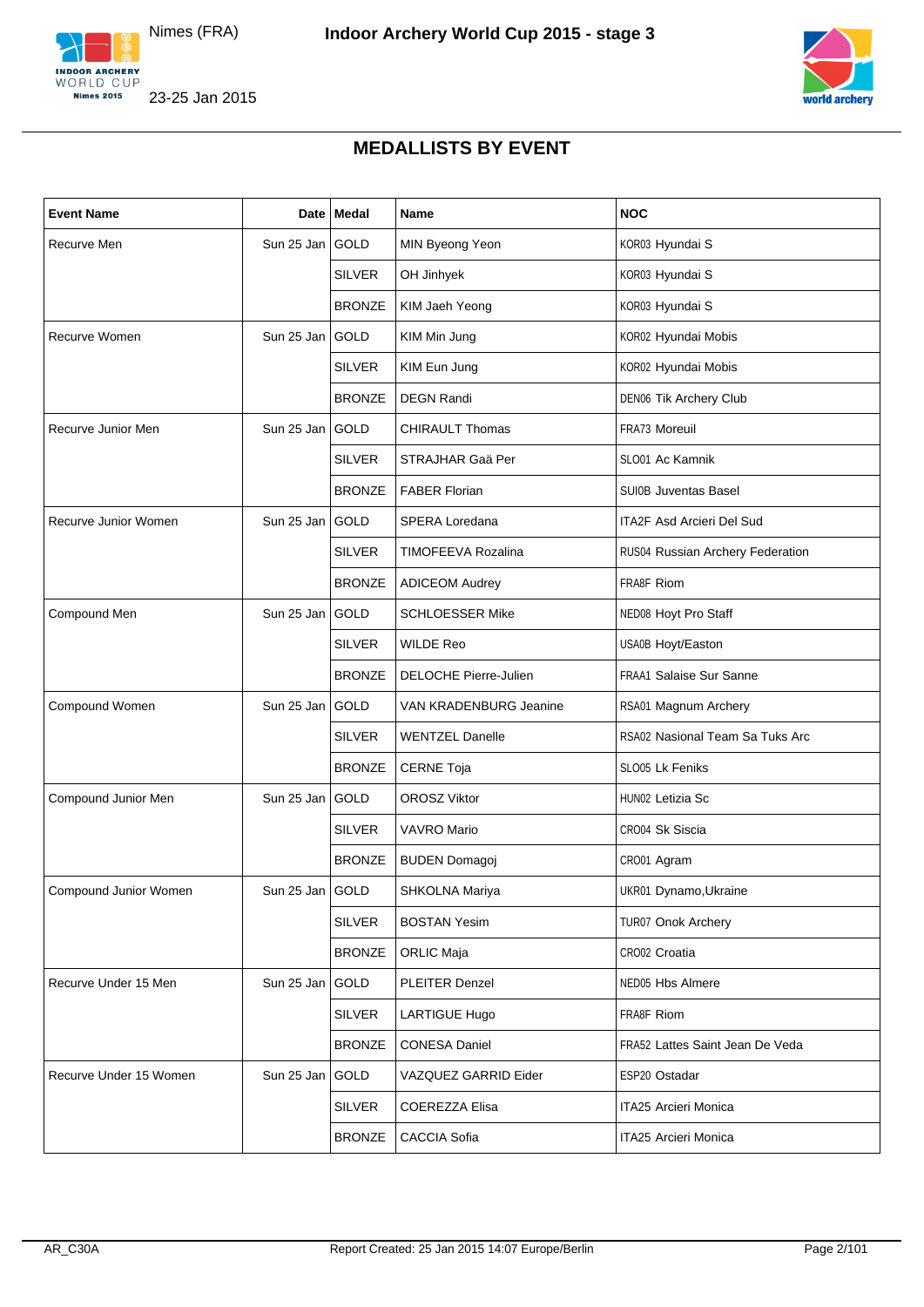





<span id="page-3-0"></span>

| <b>NOC</b>             |                                            | Men                 | Women               | <b>Total</b><br><b>Competitors</b> | <b>Officials</b> | <b>Total</b>      |
|------------------------|--------------------------------------------|---------------------|---------------------|------------------------------------|------------------|-------------------|
|                        | ALG01 Csta El Harrach                      | 1                   | 0                   | 1                                  | 0                | 1                 |
|                        | ALG02 Algeria                              | 1                   | 0                   | 1                                  | 0                | 1                 |
|                        | AUS01 Sunshine Coast Archery CI            | 1                   | 0                   | 1                                  | 0                | 1                 |
| AUS02 Vhac             |                                            | 0                   | 1                   | 1                                  | 0                | 1                 |
|                        | BEL01 Belgique                             | 1                   | 1                   | $\overline{2}$                     | 0                | 2                 |
|                        | <b>BEL02</b> Centaure Fleurus              | 1                   | 0                   | 1                                  | 0                | 1                 |
|                        | BEL03 Compiegne                            | 1                   | 0                   | 1                                  | 0                | 1                 |
| BEL04 Fac<br>BEL05 Fbg |                                            | 1<br>1              | 0<br>0              | 1<br>1                             | 0<br>0           | 1<br>1            |
|                        | BEL06 Francs Archers D'Ottignie            | 1                   | 0                   | 1                                  | 0                | 1                 |
| BEL07 Gsr              |                                            | 1                   | 0                   | 1                                  | 0                | 1                 |
| BEL08 Huy              |                                            | 2                   | 1                   | 3                                  | 0                | 3                 |
|                        | BEL09 Le Centaure                          | 1                   | 0                   | 1                                  | 0                | 1                 |
|                        | BEL0A Lef-Archery                          | $\overline{2}$      | 1                   | 3                                  | 0                | 3                 |
| BELOB Lfe              |                                            | 1                   | 0                   | 1                                  | 0                | 1                 |
| BELOC Mvv              |                                            | 1                   | 1                   | $\overline{2}$                     | 0                | 2                 |
|                        | BEL0D Nooit Volleerd Laakdal (N            | 4                   | 0                   | 4                                  | 0                | 4                 |
| BELOF SIb              | <b>BELOE</b> Ske Kermt                     | $\overline{2}$<br>1 | 1                   | 3                                  | 0                | 3                 |
|                        | BEL10 Ssa Alken                            | 1                   | 0<br>1              | 1<br>2                             | 0<br>0           | 1<br>2            |
|                        | BEL11 Team Sergesport                      | 1                   | 0                   | 1                                  | 0                | 1                 |
|                        | BEL12 Willem Tell Kotrijk                  | 1                   | 0                   | 1                                  | 0                | 1                 |
| BEL13 Wtk              |                                            | 1                   | 0                   | 1                                  | 0                | 1                 |
|                        | CAN01 Capital Regional Archery             | 0                   | 1                   | 1                                  | 0                | 1                 |
|                        | CRO01 Agram                                | 1                   | 1                   | 2                                  | 0                | 2                 |
|                        | CRO02 Croatia                              | 2                   | $\overline{2}$      | 4                                  | 0                | 4                 |
|                        | CRO03 Croatie                              | 1                   | 0                   | 1                                  | 0                | 1                 |
|                        | CRO04 Sk Siscia                            | 1                   | 0                   | 1                                  | 0                | 1                 |
|                        | DEN01 Danemark                             | 0                   | 1                   | 1                                  | 0                | 1                 |
|                        | DEN02 Hoyt Tik<br><b>DEN03</b> Mathews Tik | 0<br>1              | 1<br>0              | 1<br>1                             | 0<br>0           | 1<br>1            |
|                        | DEN04 Pse Pro Staff                        | 1                   | 0                   | 1                                  | 0                | 1                 |
| DEN05 T.I.K.           |                                            | 1                   | 1                   | 2                                  | 0                | 2                 |
|                        | DEN06 Tik Archery Club                     | 1                   | 1                   | $\overline{2}$                     | 0                | 2                 |
|                        | ESP01 Agrupacion Deportiva Alfa            | 1                   | 0                   | 1                                  | 0                | 1                 |
|                        | ESP02 Arc Montjuic                         | 1                   | 1                   | 2                                  | 0                | 2                 |
|                        | ESP03 Arc Pardinyes                        | 4                   | 2                   | 6                                  | 0                | 6                 |
|                        | ESP04 Arc Quart (Valencia - Esp            | 1                   | 0                   | 1                                  | 0                | 1                 |
|                        | ESP05 Arc Valencia                         | 1                   | 0                   | 1                                  | 0                | 1                 |
|                        | ESP06 Arcfinden                            | 1                   | 0                   | 1                                  | 0                | 1                 |
|                        | ESP07 Arco Ferrol<br>ESP08 Arco Muralla    | 1<br>1              | 0<br>0              | 1<br>1                             | 0<br>0           | 1<br>$\mathbf{1}$ |
|                        | ESP09 Arco Ponferrada                      | 1                   | 0                   | 1                                  | 0                | 1                 |
|                        | ESP0A Arcolid                              | 0                   | 1                   | 1                                  | 0                | 1                 |
|                        | ESP0B Arcosoto                             | 1                   | 2                   | 3                                  | 0                | 3                 |
|                        | ESP0C Arqueros Abulenses                   | 1                   | 0                   | 1                                  | 0                | 1                 |
|                        | ESP0D Arqueros De Leganes                  | 1                   | 2                   | 3                                  | 0                | 3                 |
|                        | ESP0E Arqueros De Madrid                   | 1                   | 0                   | 1                                  | 0                | 1                 |
|                        | ESP0F Arqueros San Jorge                   | 1                   | 0                   | 1                                  | 0                | 1                 |
| ESP10 Azeri            |                                            | 0                   | 1                   | 1                                  | 0                | 1                 |
| ESP11 Cam              |                                            | 1<br>$\overline{2}$ | 0<br>$\overline{2}$ | 1                                  | 0                | 1<br>4            |
|                        | ESP12 Carraixet<br>ESP13 Club Es Cubells   | 1                   | 0                   | 4<br>$\mathbf{1}$                  | 0<br>0           | 1                 |
|                        | ESP14 Club Silex                           | $\overline{2}$      | 1                   | 3                                  | 0                | 3                 |
|                        | ESP15 Club Tau De Tir Amb Arc              | $\overline{2}$      | 0                   | $\overline{2}$                     | 0                | $\overline{2}$    |
|                        | ESP16 Club Tiro Con Arco La Alm            | $\overline{2}$      | 0                   | $\overline{2}$                     | 0                | $\overline{2}$    |
|                        | ESP17 Ctacm                                | 0                   | 1                   | 1                                  | 0                | 1                 |
|                        | ESP18 El Trastolillu                       | 0                   | 1                   | 1                                  | 0                | 1                 |
|                        | ESP19 Es Cubells                           | 3                   | 1                   | 4                                  | 0                | 4                 |
|                        | ESP1A Espagne                              | 2                   | 0                   | $\overline{2}$                     | 0                | $\overline{2}$    |
|                        | ESP1B Galadriel Arco Club                  | $\overline{2}$      | 0                   | $\overline{2}$                     | 0                | 2                 |
|                        | ESP1C Indalarco Almeria                    | 1                   | 1                   | $\overline{2}$                     | 0                | $\overline{2}$    |
|                        | ESP1D La Almunia<br>ESP1E Moratalaz        | 1<br>5              | 0<br>0              | 1<br>5                             | 0<br>0           | 1<br>5            |
|                        |                                            |                     |                     |                                    |                  |                   |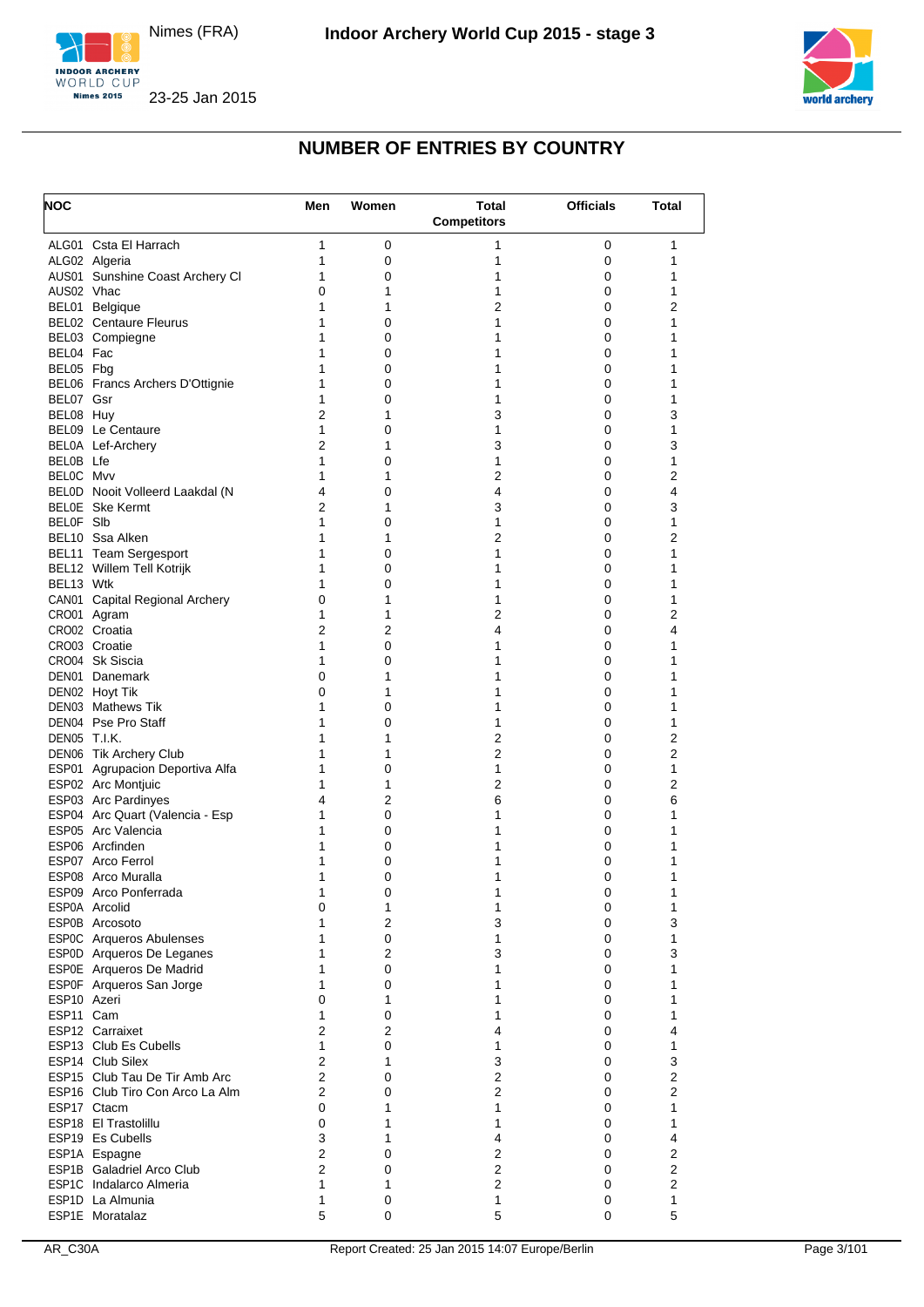





| <b>NOC</b> |                                                          | Men               | Women     | <b>Total</b><br><b>Competitors</b> | <b>Officials</b> | Total               |
|------------|----------------------------------------------------------|-------------------|-----------|------------------------------------|------------------|---------------------|
|            | ESP1F Nch Archery                                        | 2                 | 0         | 2                                  | 0                | 2                   |
|            | ESP20 Ostadar                                            | 4                 | 1         | 5                                  | 0                | 5                   |
|            | ESP21 Real Grupo De Cultura Cov                          | 1                 | 0         | 1                                  | 0                | 1                   |
|            | ESP22 Rozas Archery                                      | 1                 | 0         | 1                                  | 0                | 1                   |
|            | ESP23 S'Arc D'Eivissa                                    | 1                 | 0         | 1                                  | 0                | 1                   |
| ESP24 Tau  |                                                          | 0<br>1            | 1<br>0    | 1<br>1                             | 0<br>0           | 1<br>1              |
|            | ESP25 Tir Arc Montjuic<br>ESP26 Tiro Con Arco Ponferrada | 1                 | 0         | 1                                  | 0                | 1                   |
|            | ESP27 Vila De Alcobendas                                 | 0                 | 1         | 1                                  | 0                | 1                   |
|            | ESP28 Villa De Alcobendas                                | 2                 | 1         | 3                                  | 0                | 3                   |
|            | ESP29 Villa De Ceuti                                     | 1                 | 0         | 1                                  | $\Omega$         | 1                   |
|            | ESP2A Villena                                            | 1                 | 0         | 1                                  | 0                | 1                   |
|            | EST01 Ac Jarvakandi Ilves                                | 1                 | 0         | 1                                  | 0                | 1                   |
|            | EST02 Archery Club Ilves                                 | 0                 | 1         | 1                                  | 0                | 1                   |
|            | EST03 Estonie                                            | 1                 | 0         | 1                                  | 0                | 1                   |
|            | EST05 Tyri Archery School                                | 2                 | 1         | 3                                  | 0                | 3                   |
|            | EST06 Tyri Archery Scool<br>EST07 Tallina Kalev          | 0<br>1            | 1<br>0    | 1<br>1                             | 0<br>0           | 1<br>1              |
| FIN01      | <b>Mathews Factory Staff</b>                             | 1                 | 0         | 1                                  | 0                | 1                   |
| FIN02 Rijo |                                                          | 1                 | 0         | 1                                  | 0                | 1                   |
|            | FIN03 Wilhelm Tell                                       | 0                 | 1         | 1                                  | 0                | 1                   |
|            | FRA01 Acheres                                            | 0                 | 3         | 3                                  | 0                | 3                   |
|            | FRA02 Aix Les Bains                                      | 0                 | 1         | 1                                  | 0                | 1                   |
| FRA03 Albi |                                                          | 1                 | 0         | 1                                  | 0                | 1                   |
|            | FRA04 Ancone                                             | 1                 | 0         | 1                                  | 0                | 1                   |
|            | FRA05 Annemasse                                          | 5                 | 2         | 7                                  | 0                | 7                   |
|            | FRA06 Antibes                                            | 4                 | 1         | 5                                  | 0                | 5                   |
|            | FRA07 Antony                                             | 1                 | 0         | 1                                  | 0                | 1                   |
|            | FRA08 Argenteuil                                         | 0<br>1            | 2<br>1    | $\overline{2}$<br>$\overline{2}$   | 0<br>0           | 2<br>$\overline{2}$ |
|            | FRA09 Aubergenville<br>FRA0A Audruicq                    | 1                 | 0         | 1                                  | 0                | 1                   |
|            | FRA0B Balma                                              | 5                 | 2         | 7                                  | 0                | 7                   |
|            | FRA0C Banvou                                             | 1                 | 0         | 1                                  | 0                | 1                   |
|            | FRA0D Bassin D'Arcachon                                  | 1                 | 0         | 1                                  | 0                | 1                   |
|            | FRA0E Bazainville                                        | 2                 | 0         | 2                                  | 0                | 2                   |
|            | <b>FRA0F</b> Belfort Savoureuse                          | 1                 | 1         | 2                                  | 0                | $\overline{2}$      |
|            | FRA10 Belleville Sur Loire                               | 2                 | 0         | 2                                  | $\Omega$         | 2                   |
| FRA11 Boe  |                                                          | 3                 | 1         | 4                                  | 0                | 4                   |
|            | FRA12 Bois Le Roi                                        | 1                 | 0         | 1                                  | 0                | 1                   |
|            | FRA13 Bollene<br>FRA14 Bonneville                        | 1<br>1            | 0<br>0    | 1<br>1                             | 0<br>0           | 1<br>1              |
|            | FRA15 Bourg En Bresse                                    | 2                 | 0         | $\overline{2}$                     | 0                | $\overline{2}$      |
|            | FRA16 Brienon/Armancon                                   | 1                 | 1         | 2                                  | 0                | 2                   |
|            | FRA17 Brignais                                           | 1                 | $\pmb{0}$ | 1                                  | 0                | 1                   |
| FRA18 Bron |                                                          | 2                 | 0         | $\overline{2}$                     | 0                | 2                   |
|            | FRA19 Cachy                                              | 1                 | 0         | 1                                  | 0                | $\mathbf{1}$        |
|            | FRA1A Cahors                                             | 3                 | 3         | 6                                  | 0                | 6                   |
|            | FRA1B Cande                                              | 1                 | 0         | 1                                  | 0                | 1                   |
|            | <b>FRA1C</b> Cannes Mandelieu                            | 1                 | 0         | 1                                  | 0                | 1                   |
|            | FRA1D Carcassonne                                        | 4                 | 0         | 4                                  | 0                | 4<br>3              |
|            | FRA1E Carpentras<br>FRA1F Castelnaudary                  | 2<br>$\mathbf{1}$ | 1<br>0    | 3<br>1                             | 0<br>0           | $\mathbf{1}$        |
|            | FRA20 Castelsarrasin                                     | 4                 | 1         | 5                                  | 0                | 5                   |
|            | FRA21 Castres                                            | 1                 | 0         | 1                                  | 0                | 1                   |
|            | <b>FRA22</b> Challes Les Eaux                            | 11                | 1         | 12                                 | 0                | 12                  |
|            | FRA23 Chambery                                           | 4                 | 0         | 4                                  | 0                | 4                   |
|            | FRA24 Chanac                                             | 1                 | 1         | $\overline{2}$                     | $\Omega$         | 2                   |
|            | FRA25 Chartres                                           | 4                 | 0         | 4                                  | 0                | 4                   |
|            | FRA26 Chateaurenard                                      | 2                 | 0         | $\overline{2}$                     | 0                | $\overline{2}$      |
|            | FRA27 Chauny                                             | 3                 | 0         | 3                                  | 0                | 3                   |
|            | FRA28 Cholet Tac                                         | 1                 | 1         | $\overline{2}$                     | 0                | 2                   |
|            | <b>FRA29 Clermont Ferrand Cie</b><br>FRA2A Clisson       | 1<br>0            | 0<br>1    | 1<br>1                             | 0<br>0           | 1<br>1              |
|            | FRA2B Coignieres                                         | 1                 | 0         | 1                                  | 0                | 1                   |
|            |                                                          |                   |           |                                    |                  |                     |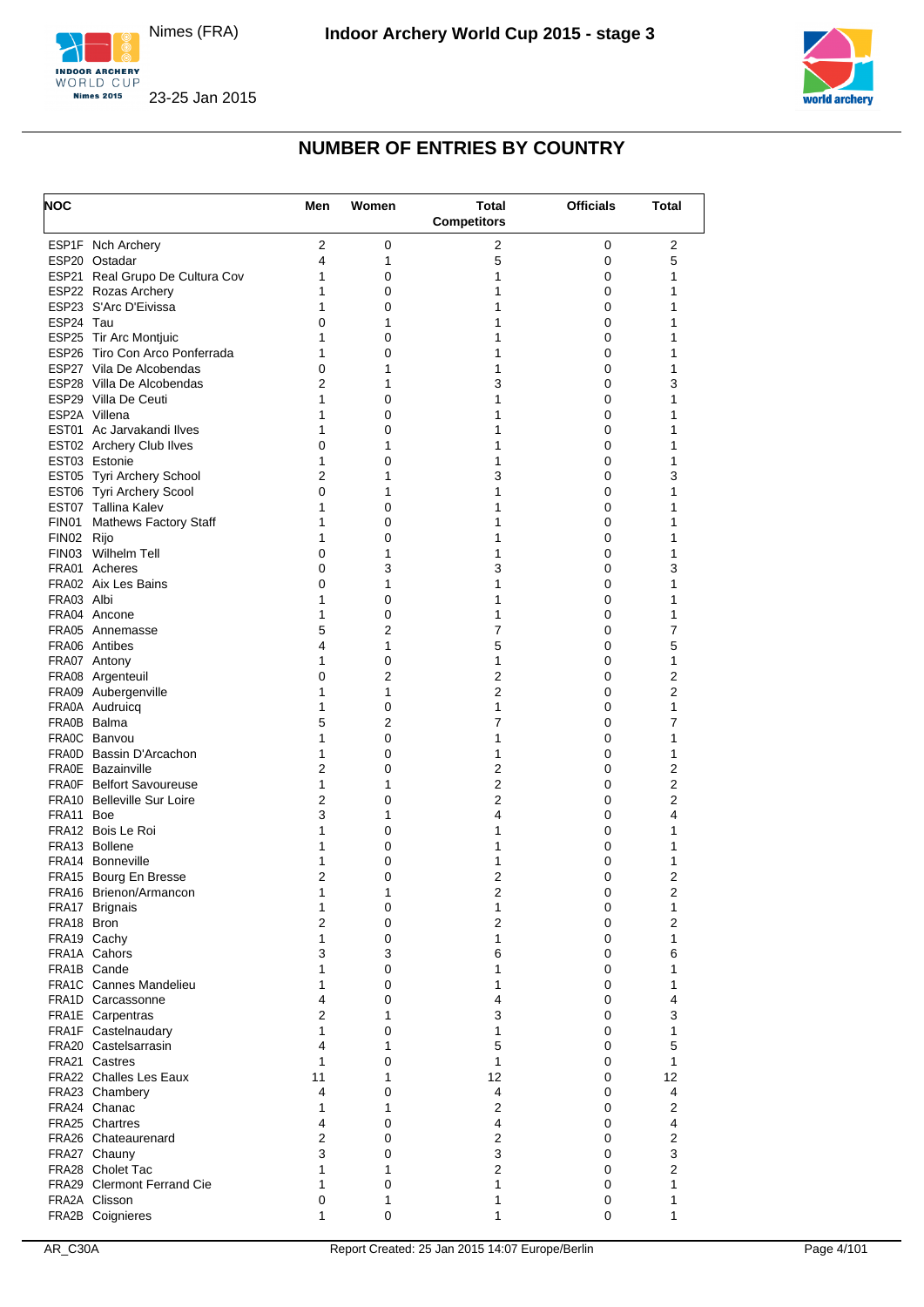





| <b>NOC</b>  |                                               | Men            | Women               | <b>Total</b><br><b>Competitors</b> | <b>Officials</b> | Total               |
|-------------|-----------------------------------------------|----------------|---------------------|------------------------------------|------------------|---------------------|
|             | FRA2C Compagnie Des Archers Cal               | 0              | 1                   | 1                                  | 0                | 1                   |
|             | FRA2D Compiègne                               | 4              | 3                   | 7                                  | 0                | 7                   |
|             | <b>FRA2E</b> Conflans Sainte-Honorine         | 4              | 0                   | 4                                  | 0                | 4                   |
|             | FRA2F Courville S/Eure Ac                     | 1              | 0                   | 1                                  | 0                | 1                   |
|             | FRA30 Coutances                               | 0              | 1                   | 1                                  | 0                | 1                   |
|             | FRA31 Crepy En Valois                         | 1              | 0                   | 1                                  | 0                | 1                   |
| FRA33 Dijon | FRA32 Daumeray                                | 4<br>2         | 0<br>0              | 4<br>2                             | 0<br>0           | 4<br>2              |
|             | FRA34 Draveil                                 | 1              | 0                   | 1                                  | 0                | 1                   |
|             | FRA35 Draveil Senart                          | 3              | 0                   | 3                                  | 0                | 3                   |
|             | FRA36 Dreux                                   | 1              | 1                   | 2                                  | 0                | $\overline{2}$      |
| FRA37 Duvy  |                                               | 1              | 1                   | 2                                  | 0                | 2                   |
|             | FRA39 Epernay                                 | 1              | 0                   | 1                                  | 0                | 1                   |
|             | FRA3A Eppeville                               | 1              | 0                   | 1                                  | 0                | 1                   |
|             | FRA3B Fontainebleau                           | 7              | 0                   | 7                                  | 0                | 7                   |
|             | FRA3C Fontenay Le Fleury                      | 1              | 0                   | 1                                  | 0                | 1                   |
|             | FRA3D Fontenay S/Bois 1Er Cie<br>FRA3E Gagny  | 3<br>1         | 2<br>0              | 5<br>1                             | 0<br>0           | 5<br>1              |
| FRA3F Gap   |                                               | 1              | 0                   | 1                                  | 0                | 1                   |
|             | FRA40 Gemenos                                 | 1              | 0                   | 1                                  | $\Omega$         | 1                   |
|             | <b>FRA41 Gennevilliers</b>                    | 1              | 0                   | 1                                  | 0                | 1                   |
|             | FRA42 Grande Synthe                           | 0              | 1                   | 1                                  | 0                | 1                   |
|             | FRA43 Gravelines                              | 1              | 0                   | 1                                  | $\Omega$         | 1                   |
|             | FRA44 Grenoble 1Er                            | 2              | 1                   | 3                                  | 0                | 3                   |
|             | FRA45 Guilers                                 | 0              | 1                   | 1                                  | 0                | 1                   |
|             | FRA46 Guyancourt Archers                      | 1              | 0                   | 1                                  | 0                | 1                   |
|             | FRA47 Hagetmau                                | 0              | 1                   | 1                                  | 0                | 1                   |
|             | FRA49 Hardricourt                             | 1<br>5         | 0<br>1              | 1                                  | 0                | 1                   |
|             | FRA4A Hayange<br>FRA4B Hombourg Haut          | 3              | 0                   | 6<br>3                             | 0<br>0           | 6<br>3              |
|             | <b>FRA4C Houilles</b>                         | 0              | 2                   | 2                                  | 0                | 2                   |
|             | FRA4D Issy Les Moulineaux                     | 7              | 4                   | 11                                 | 0                | 11                  |
|             | FRA4E L'Isle Sur La Sorgue                    | $\overline{2}$ | 0                   | 2                                  | 0                | 2                   |
|             | FRA4F La Chapelle Thecle                      | 1              | 0                   | 1                                  | 0                | 1                   |
|             | FRA50 La Garde                                | 4              | 2                   | 6                                  | 0                | 6                   |
|             | FRA51 La Tour D'Aigues                        | 1              | 0                   | 1                                  | 0                | 1                   |
|             | FRA52 Lattes Saint Jean De Veda               | 1              | 0                   | 1                                  | 0                | 1                   |
|             | FRA53 Le Bouscat                              | 1              | 0                   | 1                                  | 0                | 1                   |
|             | FRA54 Le Lavandou<br>FRA55 Le Thor            | 2<br>1         | 1                   | 3<br>1                             | 0<br>0           | 3<br>1              |
|             | FRA56 Le Touquet                              | 3              | 0<br>0              | 3                                  | 0                | 3                   |
|             | FRA57 Lef Archery                             | 0              | 1                   | 1                                  | 0                | 1                   |
|             | FRA58 Leguevin                                | 0              | 1                   | 1                                  | 0                | 1                   |
|             | FRA59 Leognan                                 | 0              | 1                   | 1                                  | 0                | 1                   |
|             | FRA5A Les Brouzils                            | 2              | 1                   | 3                                  | 0                | 3                   |
|             | FRA5B Lomme                                   | 1              | 0                   | 1                                  | $\Omega$         | 1                   |
|             | <b>FRA5C</b> Lons Le Saunier                  | 0              | 1                   | 1                                  | 0                | 1                   |
|             | FRA5D Ludres                                  | 0              | 1                   | 1                                  | 0                | 1                   |
| FRA5E Lunel |                                               | 1              | 0                   | 1                                  | $\Omega$         | 1                   |
|             | FRA5F Lyon 8Eme<br>FRA60 Malemort Sur Correze | 1<br>0         | 0<br>$\overline{2}$ | 1<br>2                             | 0<br>0           | 1<br>$\overline{2}$ |
|             | FRA61 Manduel                                 | 1              | 0                   | 1                                  | 0                | 1                   |
|             | FRA62 Mareil Marly                            | 3              | 0                   | 3                                  | 0                | 3                   |
|             | FRA63 Marignane                               | 2              | 0                   | $\overline{2}$                     | 0                | $\overline{2}$      |
|             | FRA64 Marly Pournoy                           | 4              | 0                   | 4                                  | 0                | 4                   |
|             | FRA65 Mazamet                                 | 1              | 0                   | 1                                  | 0                | 1                   |
|             | FRA66 Menton                                  | 3              | $\overline{2}$      | 5                                  | 0                | 5                   |
|             | FRA67 Merignac                                | 2              | 1                   | 3                                  | 0                | 3                   |
|             | FRA68 Meursault                               | 0              | $\overline{2}$      | 2                                  | 0                | $\overline{2}$      |
|             | FRA69 Miramas Crau                            | 3<br>2         | 1<br>0              | 4<br>2                             | 0<br>0           | 4<br>$\overline{2}$ |
|             | FRA6A Miramas SIc<br>FRA6B Moirans            | 2              | 1                   | 3                                  | 0                | 3                   |
|             | FRA6D Mont St Aignan                          | 5              | 2                   | 7                                  | 0                | 7                   |
|             | FRA6E Montigny Les Metz A.C.                  | 1              | 0                   | 1                                  | 0                | 1                   |
|             |                                               |                |                     |                                    |                  |                     |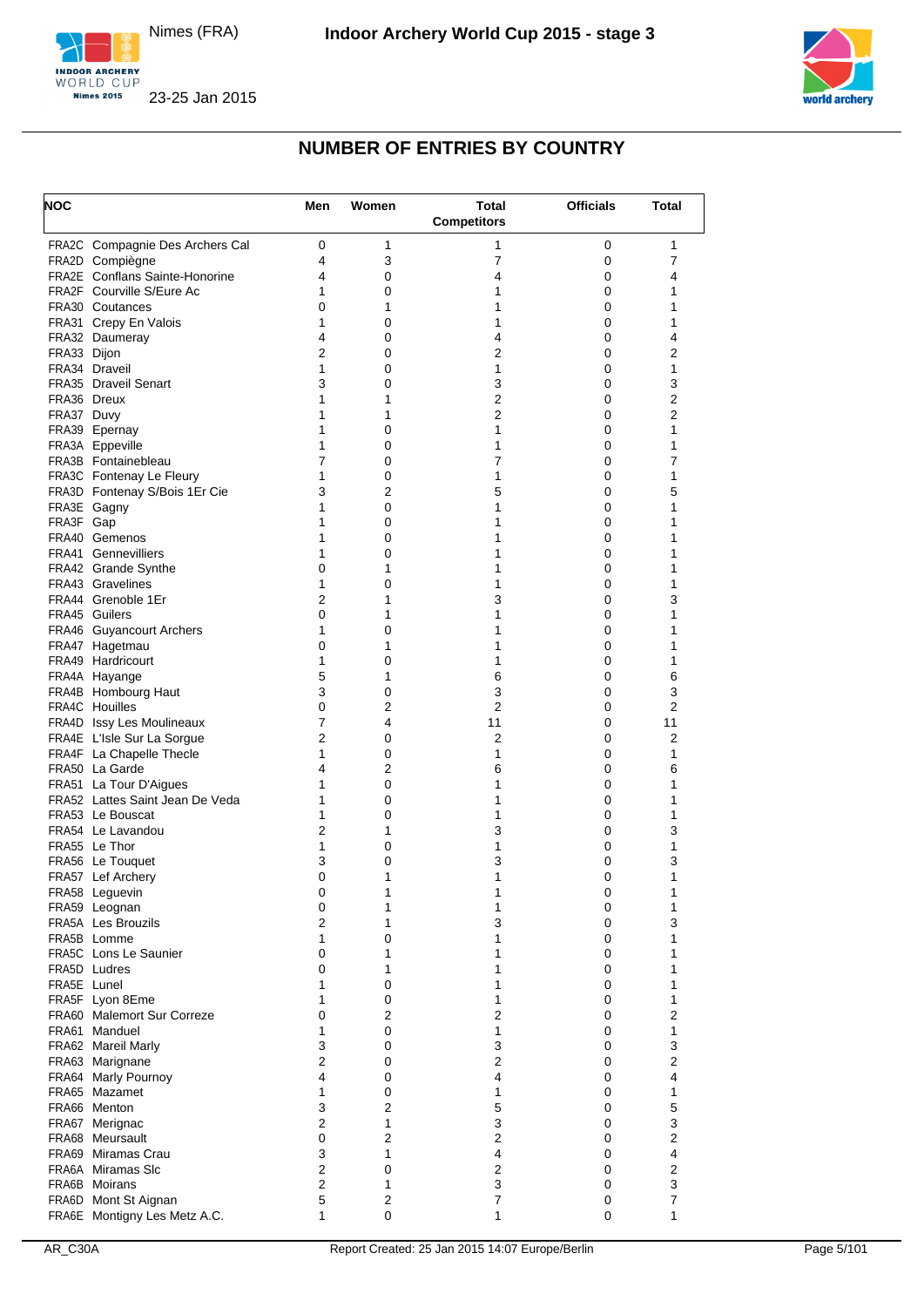





| <b>NOC</b>    |                                                          | Men                 | Women          | Total<br><b>Competitors</b>    | <b>Officials</b> | Total                   |
|---------------|----------------------------------------------------------|---------------------|----------------|--------------------------------|------------------|-------------------------|
|               | FRA6F Montlucon As                                       | 3                   | 0              | 3                              | 0                | 3                       |
|               | FRA70 Montpellier                                        | 1                   | 0              | 1                              | 0                | 1                       |
|               | FRA71 Montreuil Juigne                                   | 2                   | 0              | 2                              | 0                | 2                       |
|               | FRA72 Morangis                                           | 0                   | 1              | 1                              | 0                | 1                       |
|               | FRA73 Moreuil<br>FRA74 Morsang Sur Orge                  | 1<br>0              | 0<br>4         | 1<br>4                         | 0<br>0           | 1<br>4                  |
|               | FRA75 Mouans Sartoux                                     | 5                   | 3              | 8                              | 0                | 8                       |
|               | FRA76 Moutiers                                           | 4                   | 1              | 5                              | 0                | 5                       |
|               | FRA77 Narbonne                                           | 3                   | 3              | 6                              | 0                | 6                       |
|               | <b>FRA78 Neuilly Sur Marne</b>                           | 0                   | 4              | 4                              | 0                | 4                       |
| FRA79 Nice    |                                                          | 9                   | 8              | 17                             | 0                | 17                      |
|               | FRA7A Nimes                                              | 13                  | 4              | 17                             | 0                | 17                      |
|               | FRA7B Notre Dame De Gravenchon                           | 0                   | 1              | 1                              | 0                | 1                       |
| FRA7D Orsay   | <b>FRA7C</b> Offranville                                 | 1<br>1              | 0              | 1                              | 0                | 1<br>1                  |
|               | FRA7E Pantin                                             | 1                   | 0<br>0         | 1<br>1                         | 0<br>0           | 1                       |
|               | FRA7F Paris Apsap                                        | 1                   | 0              | 1                              | 0                | 1                       |
|               | FRA80 Paris Asrtl                                        | 1                   | 0              | 1                              | 0                | 1                       |
|               | FRA81 Perigny                                            | 1                   | 0              | 1                              | 0                | 1                       |
|               | FRA82 Perpignan                                          | 1                   | 1              | 2                              | 0                | 2                       |
|               | <b>FRA83</b> Pers En Gatinais                            | 1                   | 0              | 1                              | 0                | 1                       |
|               | FRA84 Pessac                                             | 1                   | 0              | 1                              | 0                | 1                       |
|               | FRA85 Pierrefeu Du Var                                   | 1                   | 1              | 2                              | 0                | 2                       |
|               | FRA86 Piolenc                                            | 1                   | 0              | 1                              | 0                | 1                       |
| FRA87 Plailly | <b>FRA88</b> Plourin Les Morlaix                         | 1<br>$\overline{2}$ | 0              | $\mathbf{1}$<br>$\overline{2}$ | 0<br>0           | 1<br>2                  |
|               | FRA89 Poissy                                             | 1                   | 0<br>0         | 1                              | 0                | 1                       |
|               | FRA8A Pontivy                                            | 1                   | 0              | 1                              | 0                | 1                       |
|               | FRA8B Puy Sainte Reparade Arr                            | 1                   | 0              | 1                              | 0                | 1                       |
|               | FRA8C Rambouillet                                        | 1                   | 0              | 1                              | 0                | 1                       |
|               | FRA8D Reims                                              | 1                   | 0              | 1                              | 0                | 1                       |
|               | <b>FRA8E</b> Rennes Cie                                  | 6                   | 3              | 9                              | 0                | 9                       |
| FRA8F Riom    |                                                          | 6                   | $\overline{7}$ | 13                             | 0                | 13                      |
| FRA90 Rives   |                                                          | 2                   | 2              | 4                              | 0                | 4                       |
|               | FRA91 Rixheim                                            | 0                   | 1              | 1                              | 0                | 1                       |
|               | FRA92 Rochefort Sur Mer<br>FRA93 Romans - Bourg De Peage | 0<br>1              | 1<br>0         | 1<br>1                         | 0<br>0           | 1<br>1                  |
|               | FRA94 Royan                                              | 4                   | 3              | 7                              | 0                | 7                       |
|               | FRA95 Rueil Malmaison                                    | 1                   | 0              | 1                              | 0                | 1                       |
|               | FRA96 Rueil Malmaison Star                               | 4                   | 0              | 4                              | 0                | 4                       |
|               | <b>FRA98</b> Saint Avertin Casas                         | 0                   | 1              | 1                              | 0                | 1                       |
|               | FRA99 Saint Georges D Oleron                             | 1                   | 0              | 1                              | 0                | 1                       |
|               | FRA9A Saint Germain Sur Morin                            | 2                   | 0              | 2                              | 0                | 2                       |
|               | FRA9B Saint Herblain                                     | 1                   | 0              | 1                              | $\pmb{0}$        | 1                       |
|               | FRA9C Saint Jean De Braye                                | 0                   | 1              | 1                              | 0                | 1                       |
|               | FRA9D Saint Mard<br>FRA9E Saint Maur                     | 8<br>$\mathbf{1}$   | 3<br>0         | 11<br>$\mathbf{1}$             | 0<br>0           | 11<br>1                 |
|               | <b>FRA9F</b> Saint Medard En Jalles                      | 0                   | 4              | 4                              | 0                | 4                       |
|               | FRAA0 Saint Myon                                         | $\overline{2}$      | 0              | $\overline{\mathbf{c}}$        | 0                | $\overline{2}$          |
|               | <b>FRAA1</b> Salaise Sur Sanne                           | $\overline{2}$      | 0              | $\overline{2}$                 | 0                | $\overline{2}$          |
|               | FRAA2 Salon De Provence                                  | 1                   | 0              | 1                              | 0                | $\mathbf{1}$            |
|               | FRAA3 Sarreguemines                                      | 1                   | 0              | 1                              | 0                | 1                       |
|               | FRAA4 Savigny Le Temple                                  | 3                   | 0              | 3                              | 0                | 3                       |
|               | FRAA5 Seichamps                                          | 1                   | 1              | $\overline{2}$                 | 0                | $\overline{\mathbf{c}}$ |
|               | FRAA6 Senones                                            | $\overline{2}$      | 0              | $\overline{2}$                 | 0                | 2                       |
|               | <b>FRAA7 Smarves</b>                                     | 9<br>3              | 0<br>1         | 9                              | 0<br>0           | 9                       |
|               | FRAA8 St Avertin<br>FRAA9 St Herblain                    | $\overline{2}$      | 1              | 4<br>3                         | 0                | 4<br>3                  |
|               | FRAAA St Jean Le Blanc                                   | $\overline{2}$      | 0              | $\overline{\mathbf{c}}$        | 0                | $\mathbf{2}$            |
|               | FRAAB St Lupicin                                         | 1                   | 1              | $\overline{2}$                 | 0                | $\overline{2}$          |
|               | FRAAC Strasbourg 1Er Cie                                 | 1                   | 0              | 1                              | $\pmb{0}$        | 1                       |
|               | <b>FRAAD Suresnes</b>                                    | $\overline{2}$      | 0              | $\overline{2}$                 | 0                | $\overline{2}$          |
|               | FRAAE Thaon Les Vosges                                   | 0                   | 1              | $\mathbf{1}$                   | 0                | $\mathbf{1}$            |
|               | FRAAF Torpes                                             | $\overline{2}$      | 0              | $\overline{2}$                 | 0                | $\overline{2}$          |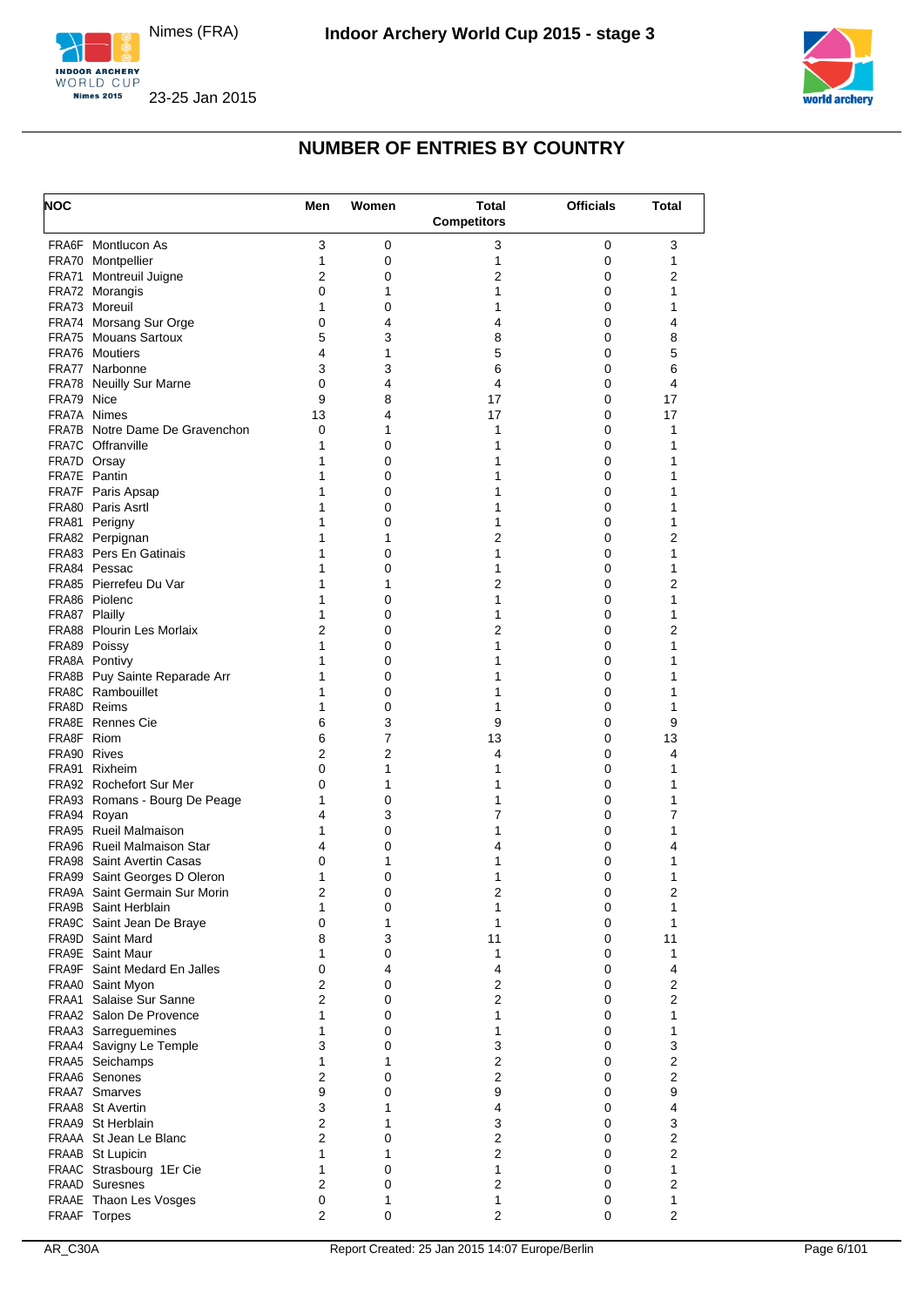





| <b>NOC</b>   |                                                                    | Men            | Women  | <b>Total</b><br><b>Competitors</b> | <b>Officials</b> | Total               |
|--------------|--------------------------------------------------------------------|----------------|--------|------------------------------------|------------------|---------------------|
|              | FRAB0 Toulon                                                       | 1              | 0      | 1                                  | 0                | 1                   |
|              | <b>FRAB1 Tournon Saint Martin</b>                                  | 1              | 0      | 1                                  | 0                | 1                   |
|              | <b>FRAB2</b> Trans En Provence                                     | 2              | 0      | 2                                  | 0                | 2                   |
| FRAB3 Tscp   |                                                                    | 0              | 1      | 1                                  | 0                | 1                   |
| FRAB4 Tulle  |                                                                    | 3              | 0      | 3                                  | 0                | 3                   |
|              | FRAB5 Valaurie                                                     | 1              | 0      | 1                                  | 0                | 1                   |
|              | FRAB6 Valence<br>FRAB7 Vandoeuvre                                  | 1<br>2         | 1<br>0 | 2<br>$\overline{2}$                | 0<br>0           | 2<br>$\overline{2}$ |
|              | FRAB8 Varangeville                                                 | $\overline{2}$ | 0      | 2                                  | 0                | 2                   |
|              | FRAB9 Vedene                                                       | 1              | 0      | 1                                  | 0                | 1                   |
|              | <b>FRABA</b> Veneux Les Sablons                                    | 1              | 0      | 1                                  | 0                | 1                   |
|              | FRABB Ventabren                                                    | 1              | 0      | 1                                  | 0                | 1                   |
| FRABC Verzy  |                                                                    | 1              | 0      | 1                                  | 0                | 1                   |
|              | <b>FRABD</b> Vezeronce Curtin                                      | 3              | 1      | 4                                  | $\Omega$         | 4                   |
| FRABE Vichy  | <b>FRABF</b> Villefontaine                                         | 0<br>1         | 1<br>0 | 1<br>1                             | 0<br>0           | 1<br>1              |
|              | FRAC0 Villefranche                                                 | 1              | 0      | 1                                  | $\Omega$         | 1                   |
|              | FRAC1 Villeneuve D'Ascq                                            | 3              | 1      | 4                                  | 0                | 4                   |
|              | FRAC2 Villeurbanne                                                 | 1              | 0      | 1                                  | 0                | 1                   |
|              | <b>FRAC3</b> Villeurbanne Cie Heracles                             | 1              | 0      | 1                                  | 0                | 1                   |
|              | <b>FRAC4</b> Villiers Le Bel                                       | 4              | 2      | 6                                  | 0                | 6                   |
|              | <b>FRAC5</b> Villiers Sur Marne                                    | 0              | 1      | 1                                  | 0                | 1                   |
|              | FRAC6 Wervicq Sud                                                  | 1              | 0      | 1                                  | 0                | 1                   |
|              | FRAC7 Wingles<br>FRAC8 Yo Archers Club                             | 4<br>1         | 0<br>0 | 4<br>1                             | 0<br>0           | 4<br>1              |
|              | FRAC9 Lescar                                                       | 1              | 0      | 1                                  | 0                | 1                   |
|              | GBR01 Archery Gb                                                   | $\overline{2}$ | 1      | 3                                  | 0                | 3                   |
|              | GBR02 Blackthorn                                                   | 1              | 0      | 1                                  | 0                | 1                   |
|              | GBR03 Chelmsford Tudor Rose                                        | $\overline{2}$ | 0      | 2                                  | 0                | 2                   |
|              | GBR04 Cheltenham Archers                                           | $\overline{2}$ | 0      | 2                                  | 0                | $\overline{2}$      |
|              | GBR05 Chippenham Archers                                           | 0              | 1      | 1                                  | 0                | 1                   |
|              | GBR06 Clophill                                                     | 0<br>0         | 1<br>1 | 1<br>1                             | 0                | 1                   |
|              | GBR07 Dearne Valley Archery Clu<br>GBR08 East Belfast Archery Club | 1              | 0      | 1                                  | 0<br>0           | 1<br>1              |
|              | GBR09 Edinburgh University                                         | 0              | 1      | 1                                  | 0                | 1                   |
|              | GBR0A Edinburgh University Ac                                      | 1              | 1      | 2                                  | 0                | 2                   |
|              | <b>GBR0B</b> Edinburgh University Arch                             | $\overline{2}$ | 1      | 3                                  | 0                | 3                   |
| GBR0C Euac   |                                                                    | 1              | 0      | 1                                  | 0                | 1                   |
| GBR0D Euap   |                                                                    | 1              | 0      | 1                                  | 0                | 1                   |
| GBR0E Gnas   |                                                                    | 1              | 0      | 1                                  | 0                | 1                   |
|              | GBR0F Grande-Bretagne<br><b>GBR10</b> Great Britain                | 0<br>0         | 1<br>1 | 1<br>1                             | 0<br>0           | 1<br>$\mathbf{1}$   |
|              | GBR11 Lichfield Archery Club                                       | 0              | 1      | $\mathbf{1}$                       | $\pmb{0}$        | 1                   |
|              | GBR12 Melton Mowbray Ac                                            | 1              | 0      | 1                                  | 0                | 1                   |
|              | GBR13 Meriden                                                      | 0              | 1      | 1                                  | 0                | 1                   |
|              | GBR14 Meriden Ac                                                   | 1              | 0      | 1                                  | 0                | 1                   |
|              | GBR15 Northampton Archery Club                                     | 0              | 1      | 1                                  | 0                | 1                   |
| GBR17 Rcoa   | GBR16 Pentref Bowmen                                               | 1<br>1         | 0      | 1<br>1                             | 0                | 1                   |
|              | GBR18 Sutton Bowmen                                                | 1              | 0<br>0 | 1                                  | 0<br>0           | 1<br>1              |
|              | GBR19 Win & Win Team                                               | 0              | 1      | 1                                  | 0                | 1                   |
|              | GBR1A Woking A C                                                   | 0              | 1      | 1                                  | 0                | 1                   |
| GER01 Bcvs   |                                                                    | 1              | 0      | 1                                  | 0                | 1                   |
|              | GER02 Beiter Pro Staff                                             | 1              | 0      | 1                                  | 0                | 1                   |
|              | GER03 Bsc Nidderau                                                 | 1              | 0      | 1                                  | 0                | 1                   |
|              | GER04 Edelweiss Thierhaupten                                       | 1              | 0      | 1                                  | 0                | 1                   |
|              | GER05 Fbg Werratal<br>GER06 Team Rap                               | 1<br>1         | 0<br>0 | 1<br>1                             | 0<br>0           | 1<br>1              |
|              | HUN01 Hajdu Ijasz Klub                                             | 1              | 0      | 1                                  | 0                | 1                   |
|              | HUN02 Letizia Sc                                                   | 1              | 0      | 1                                  | 0                | 1                   |
|              | IND01 Hu Archery Mission                                           | 2              | 0      | $\overline{2}$                     | 0                | $\overline{2}$      |
| IND02 India  |                                                                    | $\overline{2}$ | 0      | $\overline{2}$                     | 0                | $\overline{2}$      |
| <b>IRI01</b> | <b>Tat Archer</b>                                                  | 3              | 0      | 3                                  | 0                | 3                   |
| IRL01        | Cuchulainn                                                         | 1              | 1      | 2                                  | 0                | 2                   |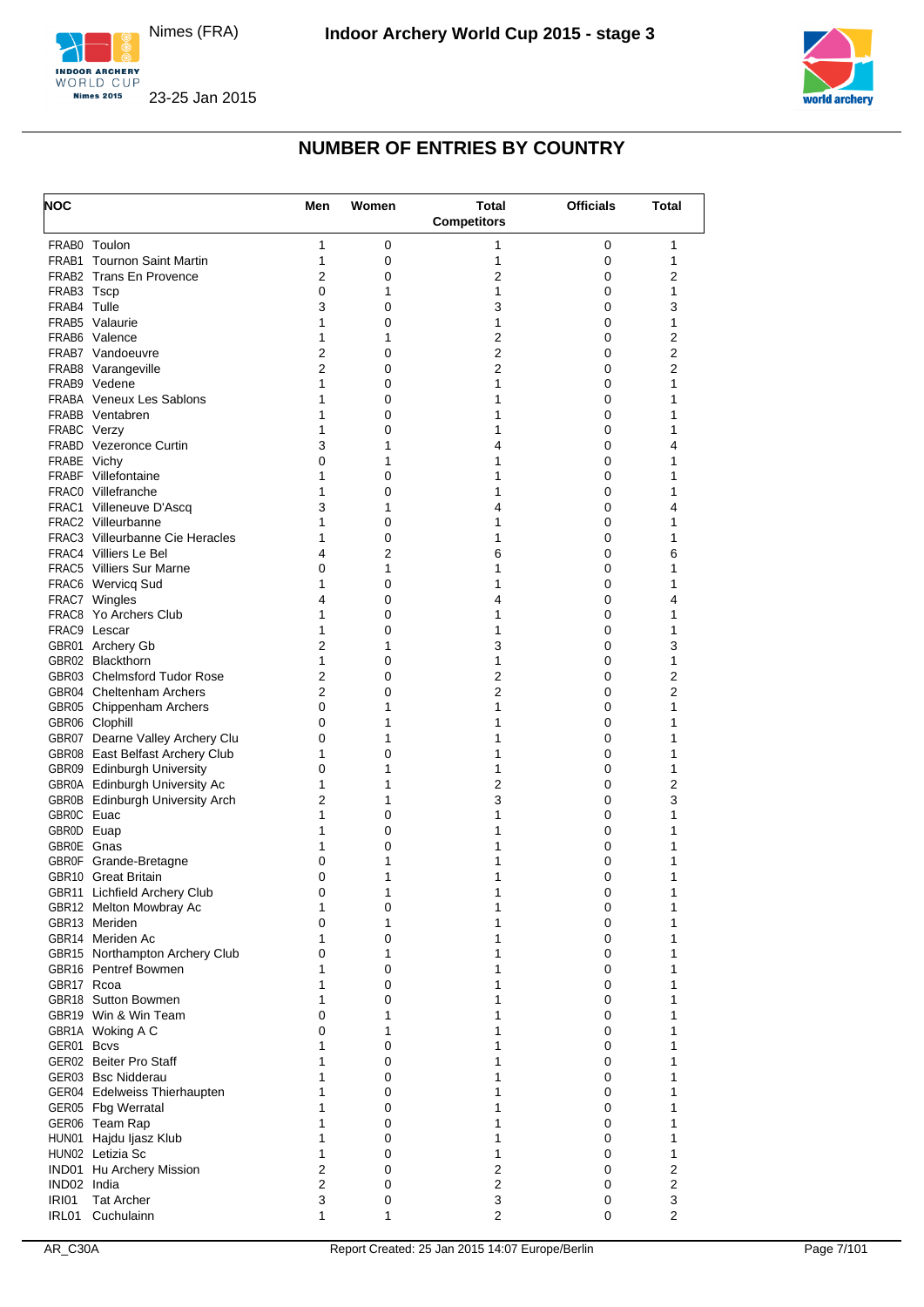





| <b>NOC</b>     |                                                               | Men                              | Women  | <b>Total</b>       | <b>Officials</b> | Total  |
|----------------|---------------------------------------------------------------|----------------------------------|--------|--------------------|------------------|--------|
|                |                                                               |                                  |        | <b>Competitors</b> |                  |        |
|                | IRL02 Cuchulainn Archers                                      | 1                                | 0      | 1                  | 0                | 1      |
| IRL03<br>IRL04 | <b>Enniscorthy Archery Club</b><br>Irlande                    | 1<br>1                           | 1<br>0 | 2<br>1             | 0<br>0           | 2<br>1 |
| ISL01          | Iceland                                                       | 3                                | 2      | 5                  | 0                | 5      |
| ITA01          | 04-072 Citta Di Opera Asd                                     | 3                                | 0      | 3                  | 0                | 3      |
| ITA02          | 08054 Arcieri Formigine                                       | $\overline{2}$                   | 0      | 2                  | 0                | 2      |
|                | ITA03 08077 Ki-Oshi                                           | 1                                | 0      | 1                  | 0                | 1      |
|                | ITA04 12011 Arco Sport Roma<br>ITA05 12122 - A.S.D. Arco Club | $\overline{2}$<br>$\overline{2}$ | 1<br>1 | 3<br>3             | 0<br>0           | 3<br>3 |
|                | ITA06 A.S.D. Arco Sport Rom                                   | $\overline{2}$                   | 0      | 2                  | 0                | 2      |
|                | ITA07 A.S.D. Arcieri Clarasum                                 | $\overline{2}$                   | 0      | $\overline{2}$     | 0                | 2      |
|                | ITA08 A.S.D. Arcieri D.L.F. Voghera                           | 1                                | 1      | 2                  | 0                | 2      |
|                | ITA09 A.S.D. Arcieri Delle Alpi                               | 1                                | 0      | 1                  | 0                | 1      |
|                | ITA0A A.S.D. Arcieri Franciacor                               | 1                                | 0      | 1                  | 0                | 1      |
|                | ITA0B A.S.D. Arcieri Orione<br>ITA0C A.S.D. Arcieri Sarzana   | 1<br>0                           | 1<br>1 | 2<br>1             | 0<br>0           | 2<br>1 |
|                | <b>ITAOD</b> A.S.D. Arcieri Torrevecch                        | 4                                | 1      | 5                  | 0                | 5      |
|                | ITA0E A.S.D. Arco Club Pontino                                | 1                                | 0      | 1                  | 0                | 1      |
|                | ITA0F A.S.D.Compagnia Arcieri S                               | 1                                | 0      | 1                  | 0                | 1      |
|                | ITA10 Aeronautica Militare                                    | $\Omega$                         | 1      | 1                  | $\Omega$         | 1      |
| ITA11          | Aeronautica Militare Ital                                     | 1                                | 1      | 2                  | 0                | 2      |
|                | ITA12 Arcieri Burarco                                         | 0                                | 1      | 1                  | 0                | 1      |
|                | ITA13 Arcieri Castiglione Olona<br>ITA14 Arcieri Del Roccolo  | 1<br>1                           | 0<br>0 | 1<br>1             | $\Omega$<br>0    | 1<br>1 |
|                | ITA15 Arcieri Del Torrazzo                                    | 1                                | 0      | 1                  | 0                | 1      |
|                | ITA16 Arcieri Del Torresin                                    | 1                                | 0      | 1                  | 0                | 1      |
|                | <b>ITA17</b> Arcieri Dell'Elice                               | 0                                | 1      | 1                  | 0                | 1      |
|                | ITA18 Arcieri Della Francesca                                 | 0                                | 1      | 1                  | 0                | 1      |
|                | ITA19 Arcieri Della Signoria                                  | 4                                | 0      | 4                  | 0                | 4      |
|                | ITA1A Arcieri Delle Alpi<br><b>ITA1B</b> Arcieri Di Pine      | 5<br>1                           | 2<br>0 | 7<br>1             | 0<br>0           | 7<br>1 |
|                | <b>ITA1C</b> Arcieri Faentini                                 | 1                                | 0      | 1                  | 0                | 1      |
|                | <b>ITA1D</b> Arcieri Falisci                                  | 1                                | 0      | 1                  | 0                | 1      |
|                | <b>ITA1E</b> Arcieri Franciacorta                             | 2                                | 2      | 4                  | 0                | 4      |
|                | ITA1F Arcieri II Falco                                        | 1                                | 0      | 1                  | 0                | 1      |
| ITA20          | Arcieri Isonzo                                                | 0                                | 1      | 1                  | 0                | 1      |
| <b>ITA21</b>   | Arcieri Juvenilia<br>ITA22 Arcieri Martesana                  | 0<br>1                           | 1<br>0 | 1<br>1             | 0<br>0           | 1<br>1 |
|                | ITA23 Arcieri Medio Chienti                                   | $\overline{2}$                   | 1      | 3                  | 0                | 3      |
|                | ITA24 Arcieri Milano 3                                        | 6                                | 1      | 7                  | 0                | 7      |
| ITA25          | Arcieri Monica                                                | 8                                | 8      | 16                 | 0                | 16     |
|                | ITA26 Arcieri Piceni                                          | 1                                | 0      | 1                  | 0                | 1      |
|                | ITA27 Arcieri Polisportiva Sole                               | 1                                | 0      | 1                  | 0                | 1      |
|                | ITA28 Arcieri Saccisica<br>ITA29 Arcieri Stadium Besozzo      | 1<br>2                           | 1<br>0 | 2<br>2             | 0<br>0           | 2<br>2 |
|                | ITA2A Arcieri Torres Sassari                                  | 1                                | 1      | 2                  | 0                | 2      |
|                | <b>ITA2B</b> Arcieri Torrevecchia                             | 1                                | 1      | 2                  | 0                | 2      |
|                | <b>ITA2C</b> Arco Monza                                       | 1                                | 0      | 1                  | 0                | 1      |
|                | ITA2D Arco Sport                                              | 1                                | 0      | 1                  | $\Omega$         | 1      |
|                | ITA2E Asd Arcieri Balla Coi Lup                               | 1                                | 1      | 2                  | 0                | 2      |
|                | ITA2F Asd Arcieri Del Sud<br>ITA30 Asd Citta' Di Opera Sez.   | 0<br>1                           | 1<br>0 | 1<br>1             | 0<br>0           | 1<br>1 |
|                | ITA31 Caere Archery Team                                      | 1                                | 0      | 1                  | 0                | 1      |
|                | ITA32 Castenaso Archery Team                                  | 1                                | 0      | 1                  | 0                | 1      |
|                | ITA33 Castiglione Olona                                       | 3                                | 0      | 3                  | 0                | 3      |
|                | ITA34 Fiamme Azzurre                                          | 1                                | 1      | 2                  | 0                | 2      |
|                | ITA35 G.S. Aeronautica Militare                               | 1                                | 0      | 1                  | 0                | 1      |
|                | ITA36 G.S. Fiamme Azzurre                                     | 1                                | 0      | 1                  | 0                | 1      |
|                | ITA37 G.S. Fiamme Azzurre<br>ITA38 Gruppo Sportivo Fiamme Az  | 1<br>0                           | 2<br>1 | 3<br>1             | 0<br>0           | 3<br>1 |
| ITA39          | Hoyt Pro Staff                                                | 1                                | 1      | 2                  | 0                | 2      |
| ITA3A Italie   |                                                               | 10                               | 3      | 13                 | 0                | 13     |
|                | ITA3B Iuvenilia                                               | 1                                | 0      | 1                  | 0                | 1      |
|                | ITA3C Kappa Kosmos                                            | 0                                | 1      | 1                  | 0                | 1      |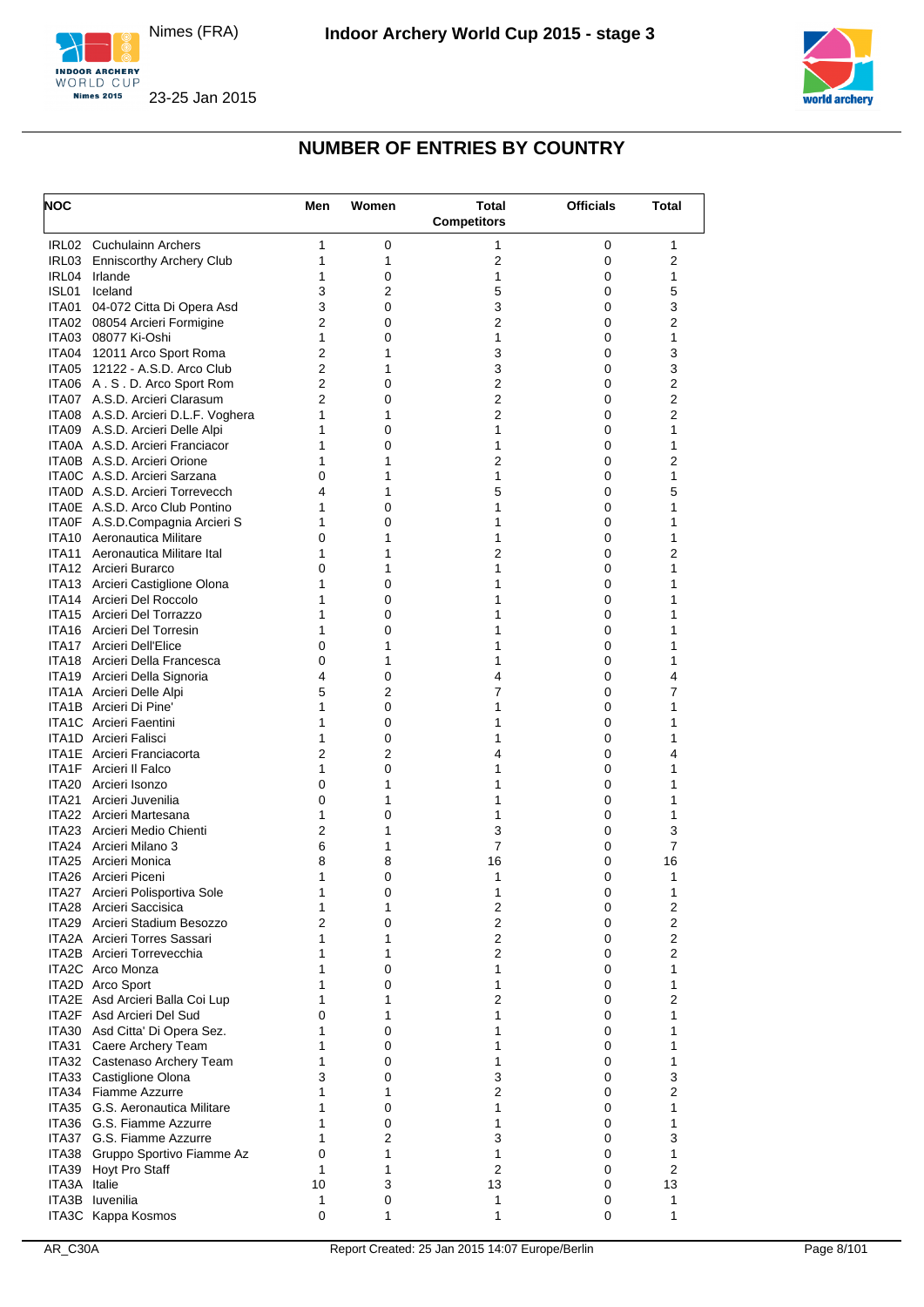





| <b>NOC</b> |                                                                  | Men            | Women  | Total               | <b>Officials</b> | Total                          |
|------------|------------------------------------------------------------------|----------------|--------|---------------------|------------------|--------------------------------|
|            |                                                                  |                |        | <b>Competitors</b>  |                  |                                |
|            | <b>ITA3D</b> Kosmos Rovereto<br>ITA3E Marina Militare            | 3<br>0         | 1<br>1 | 4<br>1              | 0<br>0           | 4<br>1                         |
|            | <b>ITA3F</b> New Garden Archery - Foss                           | 1              | 0      | 1                   | 0                | 1                              |
| JPN        | Japan                                                            | 1              | 0      | 1                   | 0                | 1                              |
|            | JPN01 Gumma                                                      | 0              | 1      | 1                   | 0                | 1                              |
|            | JPN02 Japon                                                      | 1              | 0      | 1                   | 0                | 1                              |
|            | JPN03 Shibuya                                                    | 1<br>0         | 0<br>1 | 1<br>1              | 0<br>0           | 1<br>1                         |
|            | JPN04 Tokyo<br>KOR01 Korea                                       | 0              | 2      | 2                   | 0                | $\overline{2}$                 |
|            | KOR02 Hyundai Mobis                                              | 0              | 6      | 6                   | 0                | 6                              |
|            | KOR03 Hyundai S                                                  | 7              | 0      | 7                   | 0                | 7                              |
|            | KOR04 Lh Seoul Korea                                             | 0              | 4      | 4                   | 0                | 4                              |
|            | MAR01 Arc De Marrakech                                           | 1              | 0      | 1                   | 0                | 1                              |
|            | MAR02 Club Arc De Marrakech<br>MEX01 Mexico                      | 1<br>0         | 0<br>1 | 1<br>1              | 0<br>0           | 1<br>1                         |
|            | MEX02 Mexique                                                    | 0              | 1      | 1                   | 0                | 1                              |
| MEX03 Uaem |                                                                  | 1              | 0      | 1                   | 0                | 1                              |
|            | MON01 Monaco                                                     | 2              | 2      | 4                   | 0                | 4                              |
|            | NED01 Alliance 'D Amitie                                         | 1              | 0      | 1                   | 0                | 1                              |
|            | NED02 Archery Service Center                                     | 1              | 1      | 2                   | 0                | 2                              |
|            | NED03 Elzinga Archery<br>NED04 H.B.S.Almere (1312)               | 1<br>1         | 1<br>0 | 2<br>1              | 0                | 2<br>1                         |
|            | NED05 Hbs Almere                                                 | 3              | 3      | 6                   | 0<br>0           | 6                              |
| NED06 Hbsa |                                                                  | 1              | 1      | 2                   | 0                | 2                              |
|            | NED07 Hbsa Almere, Netherlands                                   | 1              | 0      | 1                   | 0                | 1                              |
|            | NED08 Hoyt Pro Staff                                             | 1              | 0      | 1                   | 0                | 1                              |
|            | NED09 Hsh Hilversum                                              | 1              | 0      | 1                   | 0                | 1                              |
|            | NED0A Mathews Factory Staff                                      | 1              | 0      | 1                   | 0                | 1                              |
|            | NED0B The Netherlands<br>NEDOC Saense Handboog Skutters          | 4<br>1         | 0<br>1 | 4<br>2              | 0<br>0           | 4<br>2                         |
|            | NED0D Sint Sebastiaen                                            | 1              | 0      | 1                   | 0                | 1                              |
|            | NEDOE Team Hoyt                                                  | 1              | 0      | 1                   | 0                | 1                              |
|            | NED0F Van Zutphen Archery                                        | 1              | 0      | 1                   | 0                | 1                              |
|            | NED <sub>10</sub> Vzod Zeelst                                    | 1              | 0      | 1                   | 0                | 1                              |
|            | NED11 Willem Tell Sc                                             | 1              | 0      | 1                   | 0                | 1                              |
|            | NOR01 Geitastrand Bueskyttere<br>NOR02 Geitastrand II Bueskytter | 0<br>0         | 1<br>1 | 1<br>1              | 0<br>0           | 1<br>1                         |
|            | NOR03 Hvalstad II                                                | 0              | 1      | 1                   | 0                | 1                              |
|            | NOR04 Klepp Bueskyttere                                          | 2              | 1      | 3                   | 0                | 3                              |
|            | NOR05 Mathews Factory Staff                                      | 2              | 0      | 2                   | 0                | 2                              |
|            | NOR06 Norvège                                                    | 1              | 0      | 1                   | 0                | 1                              |
|            | NOR07 Sandefjord Bueskyttere                                     | 0              | 1      | 1                   | 0                | 1                              |
|            | NOR08 Skreia                                                     | 1              | 0      | 1                   | 0                | 1                              |
| NOR0A Tob  | NOR09 Tik Bueskydning.                                           | 1<br>1         | 0<br>0 | 1<br>1              | 0<br>0           | 1<br>1                         |
|            | POL01 Luks Orlik Goleszow                                        | $\Omega$       | 1      | 1                   | 0                | 1                              |
|            | POL02 Mazowsze Teresin                                           | 1              | 0      | 1                   | 0                | 1                              |
|            | POR01 Juventude Albicastrense                                    | 1              | 0      | 1                   | 0                | 1                              |
|            | POR02 Portugal                                                   | $\overline{2}$ | 1      | 3                   | 0                | 3                              |
|            | POR03 Portugal Ccds                                              | 1              | 0      | 1                   | 0                | 1                              |
| POR05 Scp  | POR04 Real Sport Clube                                           | 1<br>0         | 1<br>1 | $\overline{2}$<br>1 | 0<br>0           | $\overline{2}$<br>$\mathbf{1}$ |
|            | POR06 Sporting Clube De Portuga                                  | 4              | 1      | 5                   | 0                | 5                              |
|            | POR07 Sporting Clube Portugal                                    | 1              | 0      | 1                   | 0                | 1                              |
|            | QAT01 Qatar Shooting & Archery                                   | 1              | 0      | 1                   | 0                | 1                              |
|            | RSA01 Magnum Archery                                             | 1              | 1      | $\overline{2}$      | 0                | $\overline{2}$                 |
|            | RSA02 Nasional Team Sa Tuks Arc                                  | 0              | 1      | 1                   | 0                | 1                              |
|            | RSA03 Sanaa                                                      | 1<br>1         | 0      | 1<br>$\overline{2}$ | 0                | $\mathbf{1}$                   |
|            | RSA04 South Africa Tuks Archery<br>RUS01 Arcoclub                | 1              | 1<br>0 | 1                   | 0<br>0           | 2<br>1                         |
|            | RUS02 Individual                                                 | 0              | 1      | 1                   | 0                | 1                              |
|            | RUS03 Moscow                                                     | 1              | 0      | 1                   | 0                | 1                              |
|            | RUS04 Russian Archery Federation                                 | 2              | 4      | 6                   | 0                | 6                              |
|            | SLO01 Ac Kamnik                                                  | 4              | 0      | 4                   | 0                | 4                              |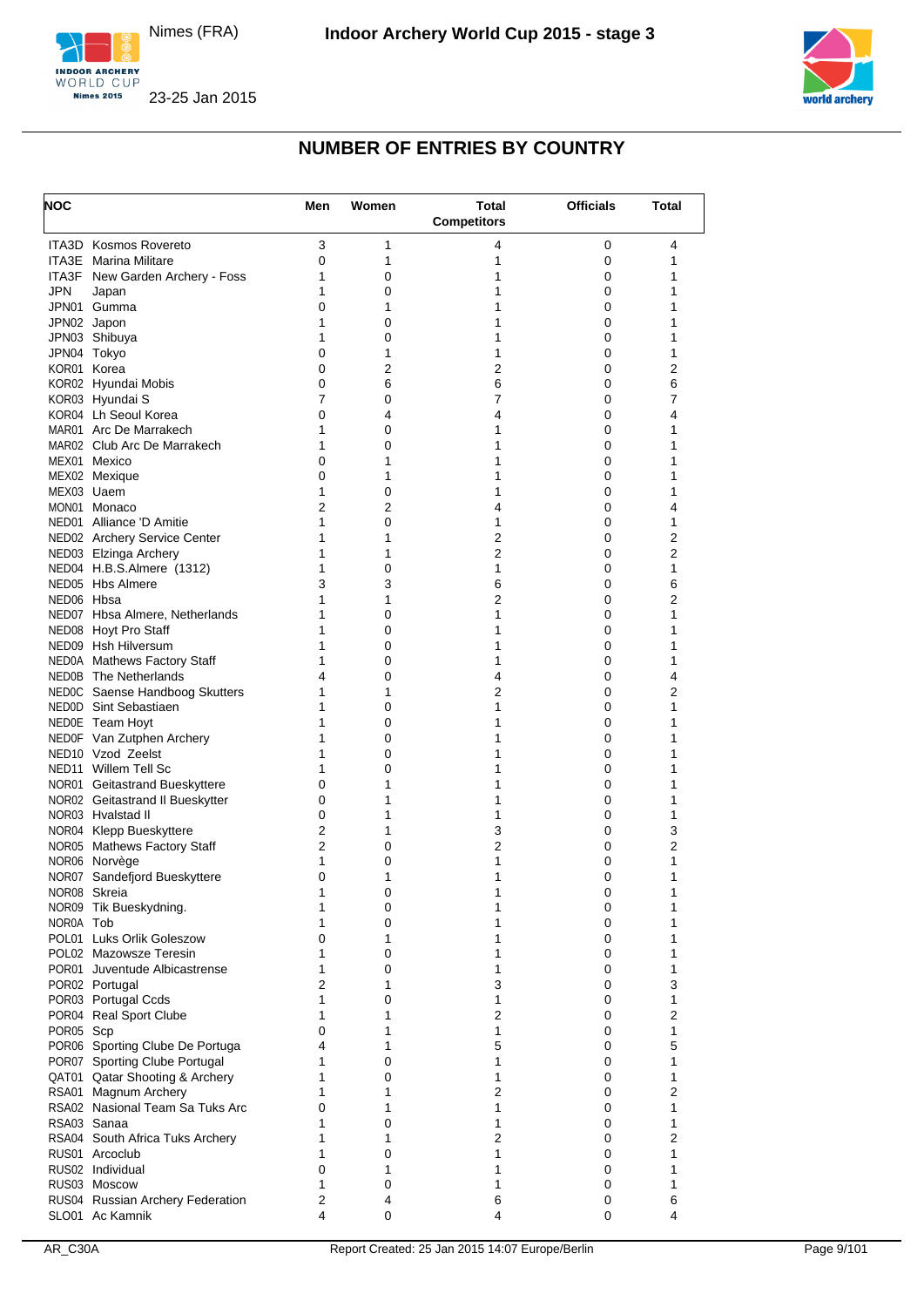





| <b>NOC</b> |                                                   | Men            | Women          | <b>Total</b><br><b>Competitors</b> | <b>Officials</b> | <b>Total</b>        |
|------------|---------------------------------------------------|----------------|----------------|------------------------------------|------------------|---------------------|
|            | SLO02 Archery Club Kamnik                         | 1              | 0              | 1                                  | 0                | 1                   |
|            | SLO03 DII Potens                                  | 1              | 0              | 1                                  | 0                | 1                   |
|            | SLO04 Lk Ankaran                                  | 0              | 1              | 1                                  | 0                | 1                   |
|            | SLO05 Lk Feniks                                   | 0              | 1              | 1                                  | 0                | 1                   |
|            | SLO06 Lk Jevnica                                  | 0              | 1              | 1                                  | 0                | 1                   |
|            | SLO07 Lk Kamnik<br>SLO08 Lk Mins Postojna         | 1<br>2         | 0<br>2         | 1<br>4                             | 0<br>0           | 1<br>4              |
|            | SLO09 Lk San Giorgio                              | 1              | 1              | 2                                  | 0                | 2                   |
|            | SLO0A Saint George Archers                        | 1              | 0              | 1                                  | 0                | 1                   |
|            | SLO0B Slovenia                                    | 0              | 1              | 1                                  | 0                | 1                   |
|            | SLO0C Slovénie                                    | 1              | 0              | 1                                  | 0                | 1                   |
|            | SRB01 Sk Panä•Evo                                 | 1              | 1              | 2                                  | 0                | 2                   |
|            | SUI01 1Ere Compagnie De Tir A L                   | 1              | 0              | 1                                  | 0                | $\mathbf{1}$        |
|            | SUI02 Arc Club Jussy                              | 5              | 3              | 8                                  | 0                | 8                   |
|            | SUI03 Arch Club Lausanne                          | 1              | 0              | 1                                  | 0                | 1                   |
|            | SUI04 Archeryteam92<br>SUI05 Bs Thalwil           | 1<br>1         | 1<br>0         | $\overline{2}$<br>1                | 0<br>0           | 2<br>1              |
|            | SUI06 Bv Bern                                     | $\overline{2}$ | 0              | 2                                  | 0                | 2                   |
|            | SUI07 C.A. Lausanne                               | 1              | 0              | 1                                  | 0                | 1                   |
|            | SUI08 Ca Lausanne                                 | 1              | 0              | 1                                  | 0                | 1                   |
|            | SUI09 Cie Des Archers De Lausan                   | 0              | 1              | 1                                  | 0                | 1                   |
|            | SUI0A Compagnie Des Archers De                    | 6              | 1              | 7                                  | 0                | 7                   |
|            | SUI0B Juventas Basel                              | 2              | 0              | $\overline{2}$                     | 0                | 2                   |
|            | SUI0C Mathews Factory Staff                       | 1              | 0              | 1                                  | 0                | 1                   |
|            | SUI0D Sagittaire                                  | 1              | 3              | 4                                  | 0                | 4                   |
|            | SUI0E Suisse                                      | 2              | 7              | 9                                  | 0                | 9                   |
|            | SUI0F T.A. Neuchatel 149                          | 1              | 0              | 1                                  | 0                | 1                   |
| SUI10 Tan  |                                                   | 1<br>1         | 0              | 1<br>1                             | 0<br>0           | 1<br>1              |
|            | SUI11 Tat Zurich<br>SUI12 Vevey                   | 3              | 0<br>3         | 6                                  | 0                | 6                   |
|            | SVK01 Edinburgh University Arch                   | 1              | 0              | 1                                  | 0                | 1                   |
|            | SWE01 Helsingborg                                 | 1              | 0              | 1                                  | 0                | 1                   |
|            | SWE02 Klepp Bs                                    | 1              | 0              | 1                                  | 0                | 1                   |
|            | SWE03 Mathews                                     | 1              | 0              | 1                                  | 0                | 1                   |
|            | THA01 Thailand                                    | 1              | 0              | 1                                  | 0                | 1                   |
|            | TUR01 Demka                                       | 1              | 1              | $\overline{2}$                     | 0                | $\overline{2}$      |
|            | TUR02 Demka Sport Club                            | 0              | 1              | 1                                  | 0                | 1                   |
|            | TUR03 Demka Sports Club                           | 3              | 0              | 3                                  | 0                | 3                   |
|            | TUR04 Istanbul<br>TUR05 Istanbul Okculuk          | 1<br>1         | 0<br>0         | 1<br>1                             | 0<br>0           | 1<br>1              |
|            | TUR06 Onok Archery                                | 8              | 4              | 12                                 | 0                | 12                  |
|            | TUR07 Onok Archery                                | 5              | $\overline{2}$ | 7                                  | 0                | 7                   |
|            | UAE01 Uae Archery Association                     | 6              | 5              | 11                                 | 0                | 11                  |
|            | UKR01 Dynamo, Ukraine                             | 0              | 1              | 1                                  | $\pmb{0}$        | 1                   |
|            | UKR02 Ukraine                                     | 0              | 1              | 1                                  | 0                | 1                   |
| USA00 Usa  |                                                   | 3              | 2              | 5                                  | 0                | 5                   |
|            | USA01 Archery Learning Center                     | 3              | 0              | 3                                  | 0                | 3                   |
|            | USA02 Big Cat Archery                             | 1              | 0              | 1                                  | 0                | 1                   |
|            | USA03 Easton/Hoyt                                 | 1              | 0              | 1                                  | 0                | 1                   |
|            | USA04 Electric City Archers<br>USA05 Esdf Slc     | 1<br>1         | 0<br>0         | 1<br>1                             | 0<br>0           | 1<br>1              |
| USA06 Usa  |                                                   | 4              | 0              | 4                                  | 0                | 4                   |
|            | USA07 G5 Outdoors                                 | 1              | 0              | 1                                  | 0                | 1                   |
|            | <b>USA08 Hard Knocks</b>                          | 1              | 0              | 1                                  | 0                | 1                   |
| USA09 Hoyt |                                                   | 1              | 0              | 1                                  | 0                | 1                   |
|            | USA0A Hoyt Pro Staff                              | 1              | 0              | 1                                  | 0                | 1                   |
|            | USA0B Hoyt/Easton                                 | 1              | 0              | 1                                  | 0                | 1                   |
|            | USA0C Kenmore                                     | 1              | 0              | 1                                  | 0                | 1                   |
|            | USA0D Mic Archery                                 | 1              | 0              | 1                                  | 0                | 1                   |
| USA0E N/a  |                                                   | $\overline{2}$ | 0              | $\overline{2}$                     | 0                | 2                   |
|            | USA0F Nenameseck                                  | 1              | 0              | 1                                  | 0                | 1                   |
|            | USA10 Nfaa Usa<br>USA11 Oklahoma Storm/Usa Archer | 1<br>0         | 1<br>1         | $\overline{2}$<br>1                | 0<br>0           | $\overline{2}$<br>1 |
|            | USA12 Paseo Vista                                 | 1              | 0              | 1                                  | 0                | 1                   |
|            |                                                   |                |                |                                    |                  |                     |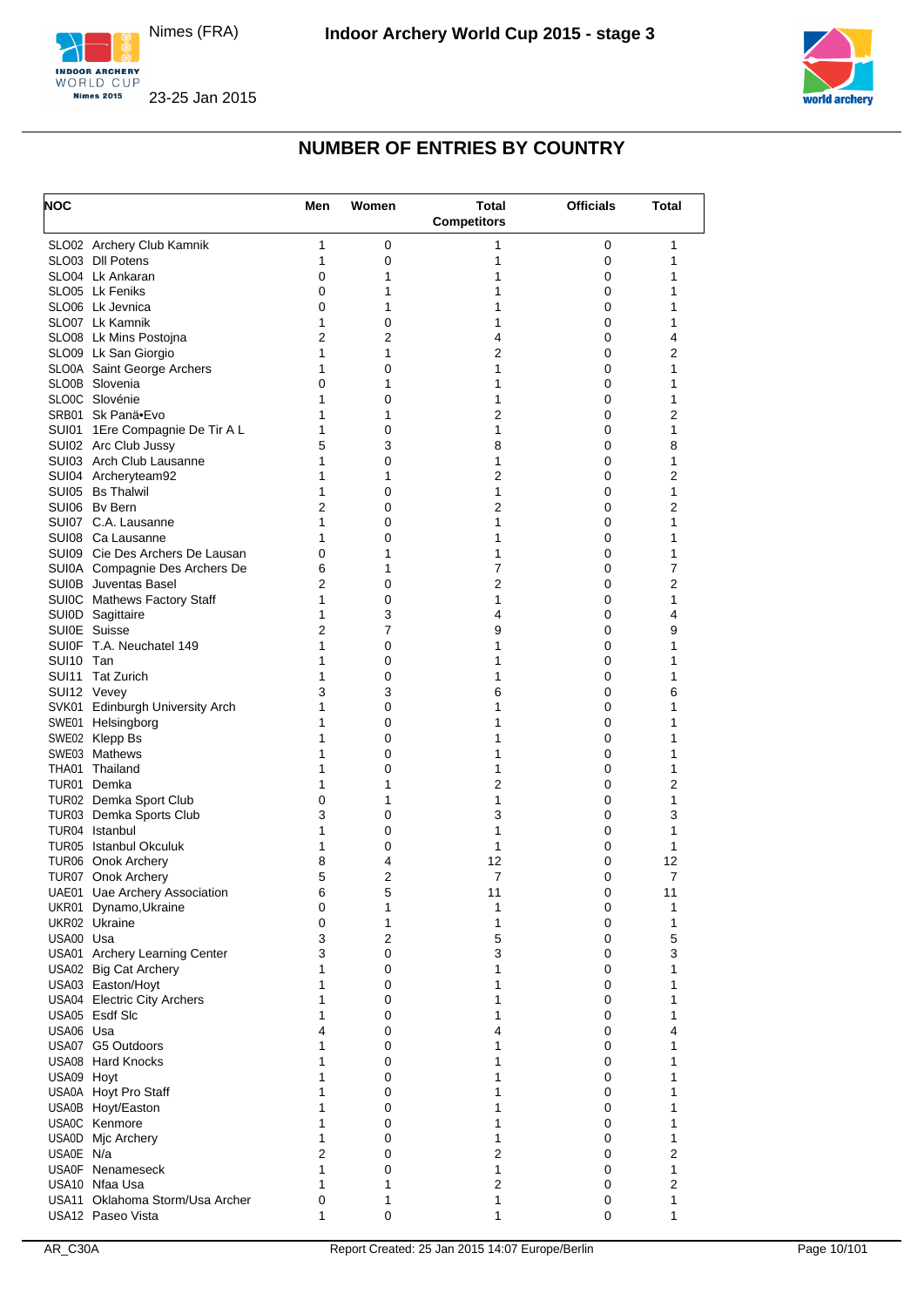





| <b>NOC</b>                    | Men | Women | Total<br><b>Competitors</b> | <b>Officials</b> | Total |
|-------------------------------|-----|-------|-----------------------------|------------------|-------|
| USA <sub>13</sub> Prime       |     | ∩     |                             |                  |       |
| USA14 Prime Usa               |     |       |                             |                  |       |
| USA <sub>15</sub> Road Runner |     |       |                             |                  |       |
| USA16 Team Montana            |     |       |                             |                  |       |
| USA17 The Outdoor Group       |     |       |                             |                  |       |
| USA18 Usa Archery             | 6   | 8     | 14                          | 0                | 14    |
| USA19 Mathews Pro Staff       |     |       |                             |                  |       |
| <b>Total: 519</b>             | 775 | 332   | 1107                        |                  | 1107  |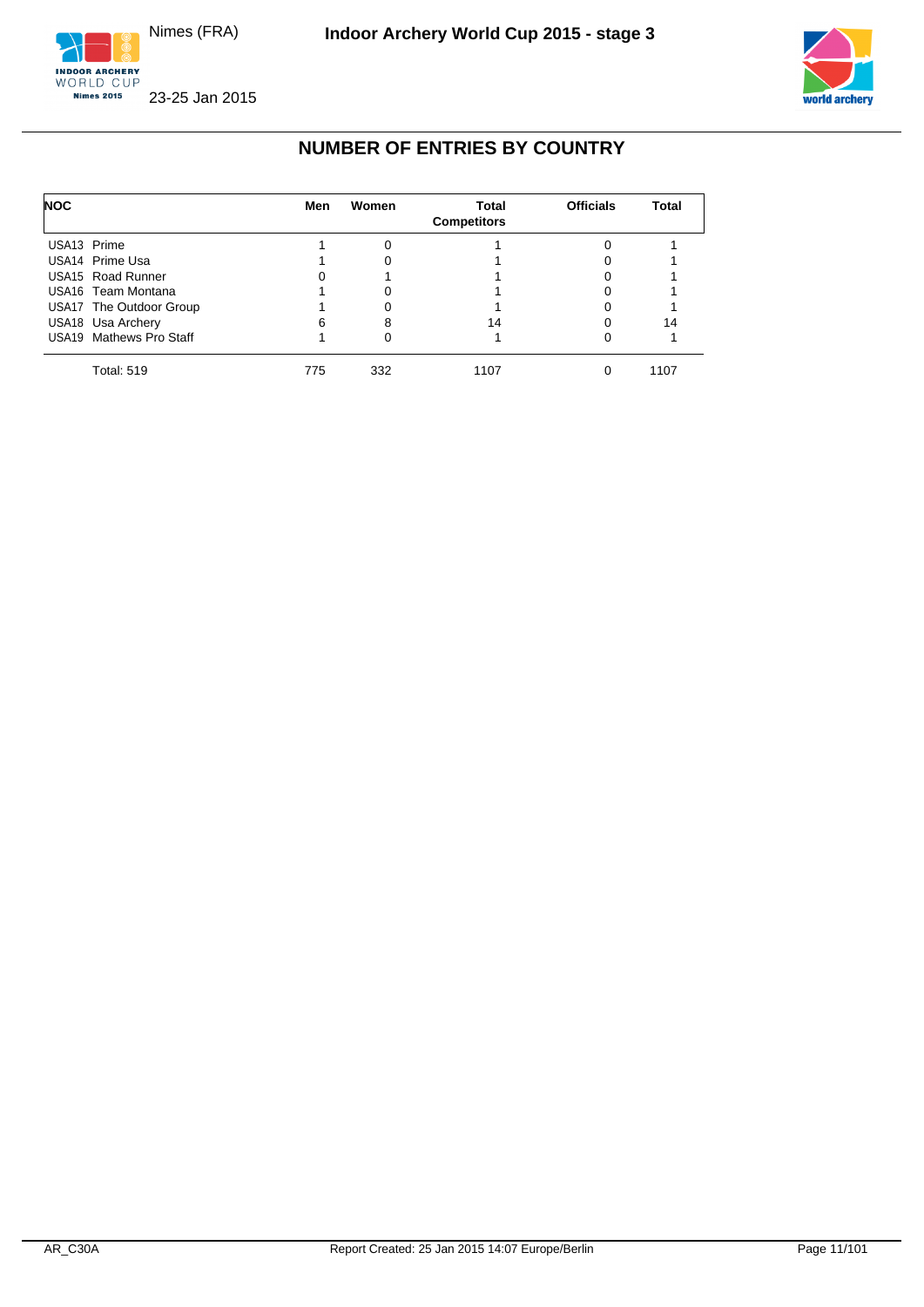





## **NUMBER OF ENTRIES BY EVENT**

<span id="page-12-0"></span>

| Event                  | No. Athletes | <b>No. Countries</b> | No. Teams |  |
|------------------------|--------------|----------------------|-----------|--|
| Recurve Men            | 247          | 170                  |           |  |
| Recurve Women          | 137          | 101                  |           |  |
| Recurve Junior Men     | 116          | 84                   |           |  |
| Recurve Junior Women   | 59           | 44                   |           |  |
| Compound Men           | 318          | 222                  |           |  |
| Compound Women         | 98           | 79                   |           |  |
| Compound Junior Men    | 45           | 36                   |           |  |
| Compound Junior Women  | 13           |                      |           |  |
| Recurve Under 15 Men   | 24           | 18                   |           |  |
| Recurve Under 15 Women | 13           |                      |           |  |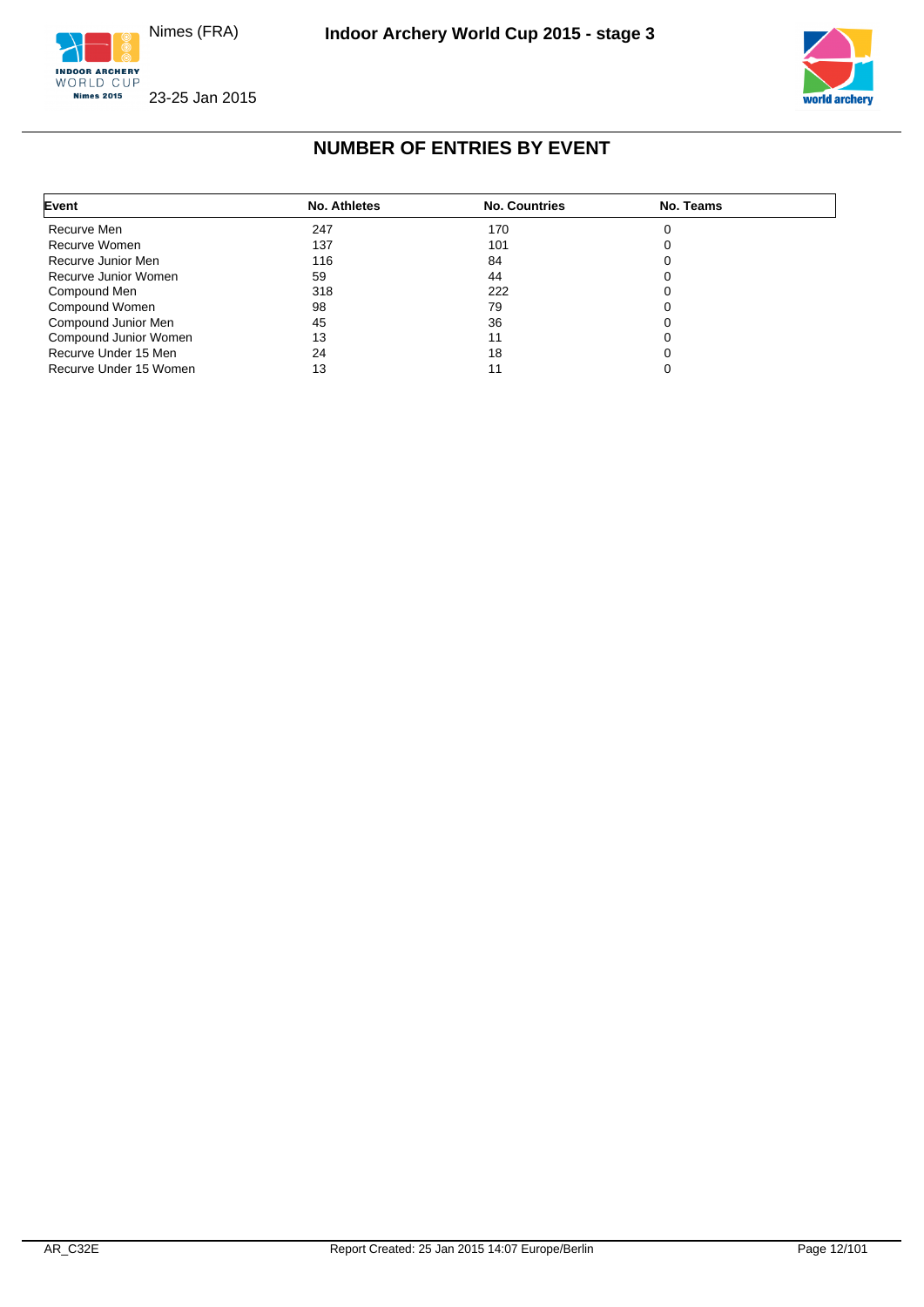



<span id="page-13-0"></span>

| NOC       | Country                                          | <b>Name</b>                                                 | Date of Birth Back No.     |              | Event                                 |
|-----------|--------------------------------------------------|-------------------------------------------------------------|----------------------------|--------------|---------------------------------------|
|           |                                                  |                                                             |                            |              |                                       |
|           | ALG01 CSTA EL HARRACH                            | <b>SERIR Djaafer</b>                                        | 25 Aug 1983                | 002A         | Recurve Men                           |
|           | ALG02 ALGERIA                                    | <b>BENIA Aymen</b>                                          |                            | 068D         | Recurve Under 15 Men                  |
|           | AUS01 SUNSHINE COAST ARCHERY CL TYACK Ryan       |                                                             | 02 Jun 1991                | 003C         | Recurve Men                           |
|           | AUS02 VHAC                                       | <b>GALE Sherry</b>                                          | 09 Oct 1957                | 016A         | Compound Women                        |
|           | BEL01 BELGIQUE                                   | <b>CEUSTERMANS Christina</b><br><b>ESTIEVENART Philippe</b> | 27 Jul 1965                | 026C<br>025D | Recurve Women<br>Recurve Men          |
|           | <b>BEL02 CENTAURE FLEURUS</b>                    | <b>SCALISI Carmelo</b>                                      | 01 Dec 1947                | 062B         | Compound Men                          |
|           | <b>BEL03 COMPIEGNE</b>                           | <b>VERLINDEN Leandre</b>                                    | 27 Nov 1989                | 007C         | Recurve Men                           |
| BEL04 FAC |                                                  | <b>SCARCERIAUX Baptiste</b>                                 | 10 Mar 1994                | 046D         | Compound Junior Men                   |
| BEL05 FBG |                                                  | <b>ANSIAUX Olivier</b>                                      | 14 Mar 1995                | 039A         | Recurve Junior Men                    |
|           | BEL06 FRANCS ARCHERS D'OTTIGNIE GUIOT Vincent    |                                                             | 05 Jan 1997                | 036A         | Recurve Junior Men                    |
| BEL07 GSR |                                                  | <b>PRIEELS Philippe</b>                                     | 13 Feb 1953                | 042C         | Compound Men                          |
| BEL08 HUY |                                                  | DOMANSKI Renaud                                             | 10 Dec 1996                | 065D         | Compound Men                          |
|           |                                                  | <b>PARENTS Coralie</b>                                      | 20 Dec 1997                | 049A         | Compound Junior Women                 |
|           |                                                  | <b>VANDERVELDEN Vincent</b>                                 | 05 Oct 1969                | 009A         | Compound Men                          |
|           | <b>BEL09 LE CENTAURE</b>                         | <b>DEPOITIER Julien</b>                                     | 02 May 1988                | 061C         | Compound Men                          |
|           | BEL0A LEF-ARCHERY                                | <b>DELVIGNE Dominique</b>                                   | 21 Oct 1962                | 040B         | Compound Men                          |
|           |                                                  | <b>HULIN Françoise</b>                                      | 26 Sep 1964                | 029D         | Compound Women                        |
|           |                                                  | <b>URBAIN Roger</b>                                         | 01 Jun 1951                | 040C         | Compound Men                          |
| BELOB LFE |                                                  | <b>GERARD Nathan</b>                                        | 28 Apr 1993                | 067C         | Compound Men                          |
| BELOC MVV |                                                  | <b>DRIESEN Wim</b>                                          | 15 Aug 1967                | 050C         | Recurve Men                           |
|           |                                                  | <b>JACOBS Christine</b>                                     | 07 Mar 1969                | 066C         | Recurve Women                         |
|           | BELOD NOOIT VOLLEERD LAAKDAL (N FREDERICKX Danny |                                                             | 12 Jul 1968                | 006B         | Recurve Men                           |
|           |                                                  | <b>GEBRUERS Bert</b>                                        | 13 Apr 1972                | 062D         | Compound Men                          |
|           |                                                  | <b>GOOSENS Chris</b>                                        | 21 Oct 1971                | 065A         | Compound Men                          |
|           |                                                  | GYS Lenthy                                                  | 13 Apr 1995                | 038C         | Recurve Junior Men                    |
|           | <b>BELOE SKE KERMT</b>                           | <b>ACKX Enzo</b>                                            | 24 Jul 1990                | 008B         | Compound Men                          |
|           |                                                  | <b>ALEXANDRE Jean</b>                                       | 10 Jan 1955                | 068A         | Compound Men                          |
|           |                                                  | <b>BODEN Veerle</b>                                         | 31 May 1979                | 001D         | Compound Women                        |
|           |                                                  |                                                             |                            |              |                                       |
| BELOF SLB |                                                  | <b>VERDEYEN Luc</b>                                         | 16 May 1961                | 035A         | Compound Men                          |
|           | BEL10 SSA ALKEN                                  | <b>MARTENS Patrick</b><br>VAN WIJMEERSCH Tamara             | 04 Sep 1965<br>23 Mar 1982 | 045A<br>070C | Compound Men<br>Compound Women        |
|           | BEL11 TEAM SERGESPORT                            | VAN ELVEN Cedric                                            | 02 Oct 1978                | 011D         | Compound Men                          |
|           | BEL12 WILLEM TELL KOTRIJK                        | <b>CALLEWAERT Danny</b>                                     | 15 Apr 1964                | 057B         | Recurve Men                           |
| BEL13 WTK |                                                  | <b>DELIVEYNE Frederic</b>                                   | 23 Oct 1974                | 065C         | Compound Men                          |
|           | CAN01 CAPITAL REGIONAL ARCHERY FILION Lucie      |                                                             | 16 Jul 1958                | 022C         | Recurve Women                         |
|           | CRO01 AGRAM                                      | <b>BUDEN Domagoj</b><br><b>BUDEN Ivana</b>                  | 08 Aug 1997<br>10 Sep 1985 | 045C<br>004C | Compound Junior Men<br>Compound Women |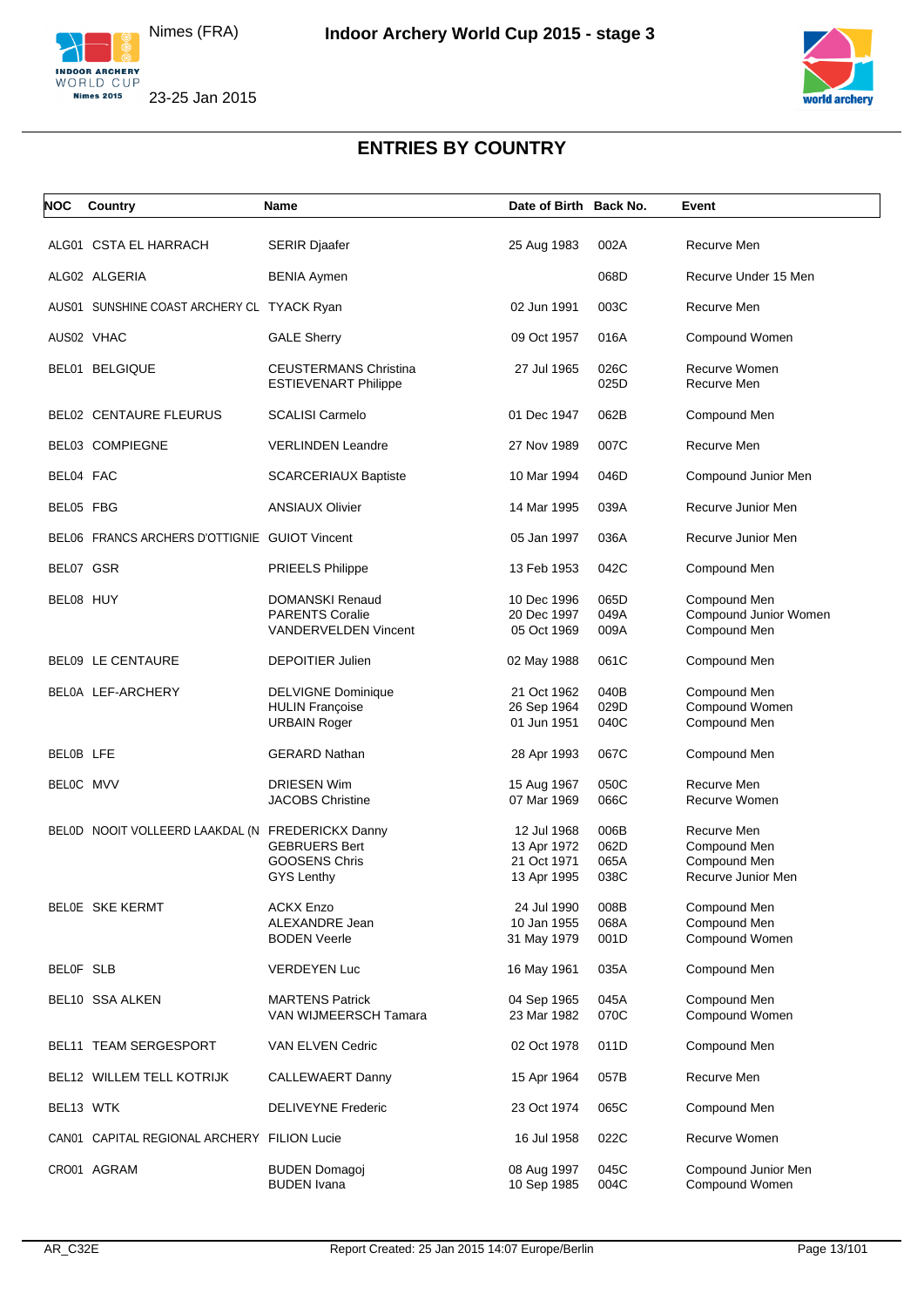





| <b>NOC</b>   | Country                                           | Name                            | Date of Birth Back No. |      | Event                 |
|--------------|---------------------------------------------------|---------------------------------|------------------------|------|-----------------------|
|              |                                                   |                                 |                        |      |                       |
|              | CRO02 CROATIA                                     | MLINARIÄ Amanda                 | 07 Aug 2001            | 026A | Compound Junior Women |
|              |                                                   | MLINARIÄ Tomislav               | 11 May 1969            | 062D | Compound Men          |
|              |                                                   | <b>ORLIC Maja</b>               | 09 May 1997            | 025C | Compound Junior Women |
|              |                                                   |                                 |                        |      |                       |
|              |                                                   | <b>REMAR Alen</b>               | 19 Aug 1999            | 033C | Recurve Junior Men    |
|              | CRO03 CROATIE                                     | <b>ORLIC Vedran</b>             | 13 Apr 1994            | 051B | Recurve Men           |
|              | CRO04 SK SISCIA                                   | <b>VAVRO Mario</b>              | 28 Nov 1997            | 024A | Compound Junior Men   |
|              | DEN01 DANEMARK                                    | <b>LAURSEN Louise</b>           | 27 Jun 1988            | 019D | Compound Women        |
|              | DEN02 HOYT TIK                                    | <b>ANEAR Erika</b>              | 30 May 1978            | 019A | Compound Women        |
|              | <b>DEN03 MATHEWS TIK</b>                          | DAMSBO Martin                   | 26 May 1985            | 002D | Compound Men          |
|              | DEN04 PSE PRO STAFF                               | <b>HANSEN Stephan</b>           | 19 Jun 1995            | 013B | Compound Men          |
|              |                                                   |                                 |                        |      |                       |
| DEN05 T.I.K. |                                                   | <b>LAURSEN Martin</b>           | 31 May 1991            | 049C | Recurve Men           |
|              |                                                   | SONNICHSEN Sarah                | 10 Feb 1995            | 016B | Compound Women        |
|              | <b>DEN06 TIK ARCHERY CLUB</b>                     | <b>DEGN Randi</b>               | 29 Jun 1989            | 061B | Recurve Women         |
|              |                                                   | <b>SONNICHSEN Frederik</b>      | 24 Mar 1992            | 050B | Recurve Men           |
|              |                                                   |                                 |                        |      |                       |
|              | ESP01 AGRUPACION DEPORTIVA ALFA URMENETA Carlos   |                                 | 15 Dec 1960            | 063D | Compound Men          |
|              | ESP02 ARC MONTJUIC                                | <b>GOMEZ GONZALEZ Elena</b>     | 16 Sep 1995            | 045D | Recurve Junior Women  |
|              |                                                   | PENA CERVELLO Arnau             | 11 Feb 1998            | 033A | Recurve Junior Men    |
|              |                                                   |                                 |                        |      |                       |
|              | ESP03 ARC PARDINYES                               | <b>BROCAL Edgar</b>             | 14 Aug 1992            | 056D | Compound Men          |
|              |                                                   | <b>FORNER Alicia</b>            | 06 Jan 1977            | 025C | Recurve Women         |
|              |                                                   | GOMEZ Jose                      | 31 Mar 1960            | 019B | Recurve Men           |
|              |                                                   | <b>HERNANDEZ Raul</b>           | 01 Sep 1983            | 065B | Compound Men          |
|              |                                                   |                                 |                        | 046A |                       |
|              |                                                   | LIJARCIO Rafael                 | 10 Jul 1959            |      | Compound Men          |
|              |                                                   | <b>MORA</b> Isabel              | 15 Jul 1959            | 074B | Compound Women        |
|              | ESP04 ARC QUART (VALENCIA - ESP FELIX Pons Chorda |                                 | 23 Jun 1954            | 023C | Recurve Men           |
|              | ESP05 ARC VALENCIA                                | VICENTE JOSE Polo Santamaria    | 30 Jul 1965            | 033B | Compound Men          |
|              | ESP06 ARCFINDEN                                   | <b>GARCIA ARA Sergio</b>        | 18 Dec 1972            | 003C | Recurve Men           |
|              | ESP07 ARCO FERROL                                 | RODRIGUEZ GONZA Guillermo Javie | 07 Feb 1960            | 062C | Compound Men          |
|              | ESP08 ARCO MURALLA                                | <b>OSCAR Berrocal Lopez</b>     | 08 Jul 1974            | 035B | Compound Men          |
|              | ESP09 ARCO PONFERRADA                             | <b>GONZALEZ Alejandro</b>       | 29 Nov 1995            | 053A | Compound Men          |
|              | ESP0A ARCOLID                                     | <b>BOUZAS BERMEJO Sonsoles</b>  | 04 Oct 1960            | 068A | Compound Women        |
|              | ESP0B ARCOSOTO                                    | <b>GARCIA Ernesto</b>           | 14 Oct 1977            | 024B | Recurve Men           |
|              |                                                   | <b>GARCIA VERDEJO Eloisa</b>    | 29 Nov 1975            | 020A | Recurve Women         |
|              |                                                   | <b>MORAGO GARCIA Oceania</b>    | 28 Aug 1997            | 044A | Recurve Junior Women  |
|              | ESP0C ARQUEROS ABULENSES                          | SANCHEZ-FERRERO Gonzalo         | 06 Feb 1974            | 005D | Compound Men          |
|              | ESP0D ARQUEROS DE LEGANES                         | <b>GARCIA CAUMEL Javier</b>     | 06 Apr 2000            | 060D | Recurve Junior Men    |
|              |                                                   | GUTIERREZ GARCÃ Paula           | 28 Apr 2000            | 065B | Recurve Junior Women  |
|              |                                                   | MARCOS VILLALBA Alba            |                        |      |                       |
|              |                                                   |                                 | 04 Oct 1998            | 064C | Recurve Junior Women  |
|              | ESPOE ARQUEROS DE MADRID                          | <b>LINARES MARTINE Gonzalo</b>  | 25 May 1998            | 048A | Compound Junior Men   |
|              | ESP0F ARQUEROS SAN JORGE                          | FERNANDEZ Antonio               | 12 Jun 1991            | 012B | Recurve Men           |
|              | ESP10 AZERI                                       | <b>ETXEBERRIA FERR Mirene</b>   | 25 Jan 1994            | 019A | Recurve Women         |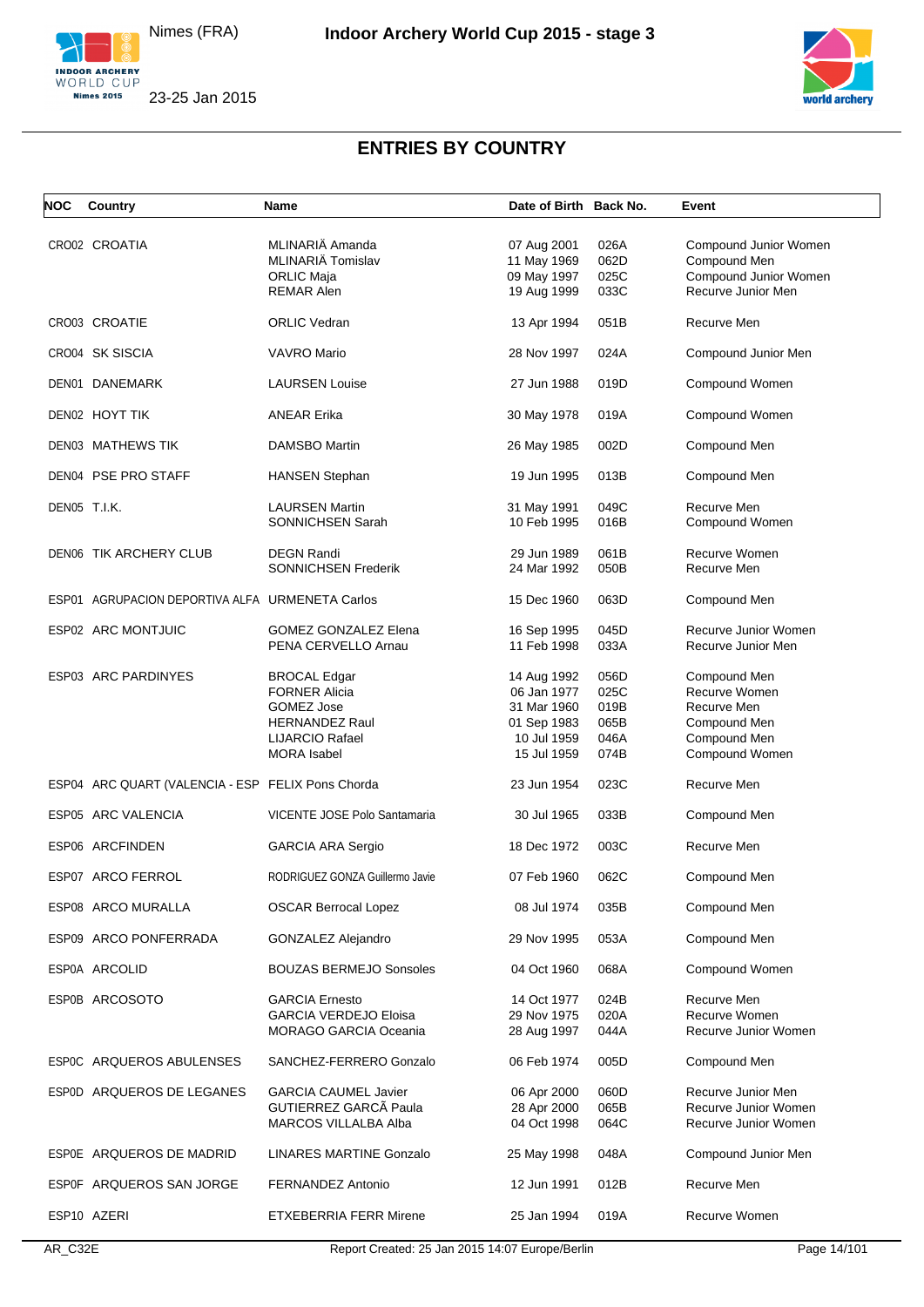



| <b>NOC</b> | Country                                              | Name                                                             | Date of Birth Back No.     |              | Event                                      |
|------------|------------------------------------------------------|------------------------------------------------------------------|----------------------------|--------------|--------------------------------------------|
|            |                                                      |                                                                  |                            |              |                                            |
| ESP11 CAM  |                                                      | RIBAS Erfan                                                      | 21 Mar 1994                | 010C         | Recurve Men                                |
|            | ESP12 CARRAIXET                                      | BARREDO Juanjo                                                   | 30 Dec 1970                | 064C         | Compound Men                               |
|            |                                                      | <b>BERNET FUSTER Teresa</b>                                      | 19 Oct 1970                | 002A         | Compound Women                             |
|            |                                                      | <b>CEREZO BERNET Javier</b>                                      | 09 Sep 1998                | 047B         | Compound Junior Men                        |
|            |                                                      | <b>CEREZO BERNET Teresa</b>                                      | 06 Feb 2001                | 050D         | Compound Junior Women                      |
|            |                                                      |                                                                  |                            |              |                                            |
|            | ESP13 CLUB ES CUBELLS                                | <b>TORRES MARTINEZ Ivan</b>                                      | 12 Dec 1997                | 035D         | Recurve Junior Men                         |
|            | ESP14 CLUB SILEX                                     | ALVARINO GARCIA Miguel                                           | 31 May 1994                | 017A         | Recurve Men                                |
|            |                                                      | <b>CASTRO BARCALA Cristina</b>                                   | 21 Apr 1999                | 044B         | Recurve Junior Women                       |
|            |                                                      | <b>CASTRO BARCALA Daniel</b>                                     | 19 Apr 1997                | 038B         | Recurve Junior Men                         |
|            | ESP15 CLUB TAU DE TIR AMB ARC LOPEZ PADILLA Santiago |                                                                  | 27 Aug 1997                | 049B         | Compound Junior Men                        |
|            |                                                      | LOPEZ SANCHEZ Santos                                             | 05 Sep 1963                | 039A         | Compound Men                               |
|            |                                                      | ESP16 CLUB TIRO CON ARCO LA ALM LANGARITA MANTEAGUDO Pedro Julio |                            | 034A         |                                            |
|            |                                                      | OJEDA PARDO Felix Jose                                           | 21 Aug 1967<br>07 Oct 1975 | 037A         | Compound Men<br>Compound Men               |
|            |                                                      |                                                                  |                            |              |                                            |
|            | ESP17 CTACM                                          | <b>GONZALEZ Cristina</b>                                         | 23 Dec 1972                | 018C         | Compound Women                             |
|            | ESP18 EL TRASTOLILLU                                 | <b>MARCOS Andrea</b>                                             | 07 Oct 1988                | 076B         | Compound Women                             |
|            | ESP19 ES CUBELLS                                     | <b>ALARCON TORRES Miriam</b>                                     | 27 Jun 1993                | 021C         | Recurve Women                              |
|            |                                                      | COSTA CARDONA Alejandro                                          | 13 Mar 1997                | 039C         | Recurve Junior Men                         |
|            |                                                      | FERNANDEZ MARTI Alvaro                                           | 16 May 1997                | 036B         | Recurve Junior Men                         |
|            |                                                      | MARI RIBAS Ivan                                                  | 24 May 1997                | 037A         | Recurve Junior Men                         |
|            |                                                      |                                                                  |                            |              |                                            |
|            | ESP1A ESPAGNE                                        | <b>GONZALEZ TORRES David</b>                                     | 25 Oct 1997                | 040B         | Recurve Junior Men                         |
|            |                                                      | <b>MIRA Xaquin</b>                                               | 08 May 1981                | 031B         | Compound Men                               |
|            |                                                      |                                                                  |                            |              |                                            |
|            | ESP1B GALADRIEL ARCO CLUB                            | FERNANDEZ ALVAR Arcadio                                          | 28 Nov 1977                | 009D         | Recurve Men                                |
|            |                                                      | <b>GARCIA MOLINA Juan Alexis</b>                                 | 07 Aug 1968                | 041D         | Compound Men                               |
|            |                                                      |                                                                  |                            |              |                                            |
|            | ESP1C INDALARCO ALMERIA                              | <b>DEACON Kathy</b>                                              | 08 Jun 1950                | 004B         | Compound Women                             |
|            |                                                      | <b>DEACON Mick</b>                                               | 21 Jan 1950                | 066D         | Compound Men                               |
|            |                                                      |                                                                  |                            |              |                                            |
|            | ESP1D LA ALMUNIA                                     | CATALAN GIL Jose Ignacio                                         | 09 Apr 1958                | 040A         | Compound Men                               |
|            | ESP1E MORATALAZ                                      | AZCUE MUNOZ Miguel                                               | 25 Jul 1995                | 033C         | Recurve Junior Men                         |
|            |                                                      | <b>BERNABE LOPEZ Diego</b>                                       | 21 Sep 1993                | 006C         | Recurve Men                                |
|            |                                                      | <b>GARCIA MALO Diego</b>                                         | 13 Dec 1996                | 045A         | Compound Junior Men                        |
|            |                                                      | GONZALEZ TORRES Javier                                           | 22 Apr 1994                | 007A         | Recurve Men                                |
|            |                                                      | PINEDA SANCHEZ David                                             | 25 Dec 1977                | 067B         | Compound Men                               |
|            |                                                      |                                                                  |                            |              |                                            |
|            | ESP1F NCH ARCHERY                                    | <b>BLAZQUEZ Alberto</b>                                          | 01 May 1975                | 061A         | Compound Men                               |
|            |                                                      | <b>CARO Victor</b>                                               | 27 May 1983                | 053D         | Compound Men                               |
|            |                                                      |                                                                  |                            |              |                                            |
|            | ESP20 OSTADAR                                        | <b>ECHEVERRIA GARC Inigo</b>                                     | 17 Sep 2001                | 070C         | Recurve Under 15 Men                       |
|            |                                                      | <b>GARCIA CEPA Endika</b>                                        | 08 Mar 2000                | 058D         | Recurve Junior Men                         |
|            |                                                      | <b>ILLARRAMENDI Josu</b><br>MACHIO JIMENEZ Aimar                 | 17 Nov 1998<br>08 May 2003 | 037D<br>069B | Recurve Junior Men<br>Recurve Under 15 Men |
|            |                                                      | VAZQUEZ GARRID Eider                                             | 18 Sep 2001                | 072B         | Recurve Under 15 Women                     |
|            |                                                      |                                                                  |                            |              |                                            |
|            |                                                      | ESP21 REAL GRUPO DE CULTURA COV ALONSO ALVAREZ Joaquin Angel     | 01 Mar 1976                | 001D         | Recurve Men                                |
|            | ESP22 ROZAS ARCHERY                                  | RODRIGUEZ LIEBA Juan Ignacio                                     | 19 Apr 1992                | 014C         | Recurve Men                                |
|            | ESP23 S'ARC D'EIVISSA                                | DE FRANCISCO BO Luis                                             | 13 Jan 1994                | 056A         | Compound Men                               |
| ESP24 TAU  |                                                      | <b>TAJES Magdalena</b>                                           | 24 Mar 1997                | 063B         | Recurve Junior Women                       |
|            | ESP25 TIR ARC MONTJUIC                               | ABAYA PALAU Jaume                                                | 27 Aug 1998                | 034D         | Recurve Junior Men                         |
|            |                                                      |                                                                  |                            |              |                                            |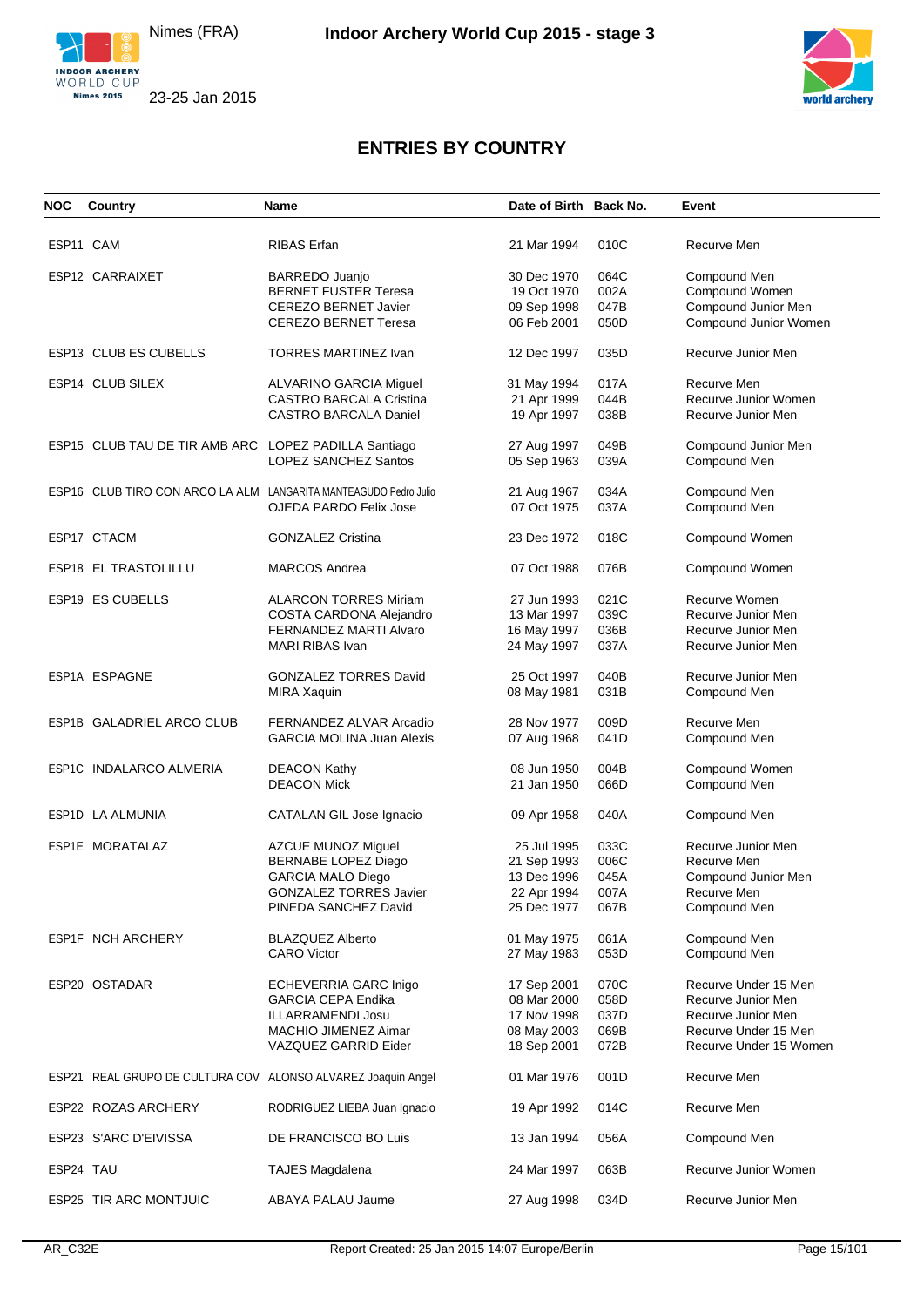



| NOC        | Country                                             | Name                                              | Date of Birth Back No.     |              | Event                                          |
|------------|-----------------------------------------------------|---------------------------------------------------|----------------------------|--------------|------------------------------------------------|
|            | ESP26 TIRO CON ARCO PONFERRADA JOSE Alvarez Rodrigu |                                                   | 20 Mar 1969                | 066C         | Compound Men                                   |
|            |                                                     |                                                   |                            |              |                                                |
|            | ESP27 VILA DE ALCOBENDAS                            | <b>VICENTE LARA Irene</b>                         | 05 Jul 1996                | 066C         | Recurve Junior Women                           |
|            | ESP28 VILLA DE ALCOBENDAS                           | <b>APARICIO Agustin</b>                           | 14 Jul 1980                | 012D         | Recurve Men                                    |
|            |                                                     | <b>LAMAS Alexandra</b><br><b>OLMEDILLA Miguel</b> | 07 Oct 1982<br>12 Jul 1983 | 021A<br>006C | Recurve Women<br>Recurve Men                   |
|            |                                                     |                                                   |                            |              |                                                |
|            | ESP29 VILLA DE CEUTI                                | RAMON Lopez Bermudez                              | 20 Dec 1978                | 032B         | Compound Men                                   |
|            | ESP2A VILLENA                                       | <b>TORRO Jose</b>                                 | 24 Mar 1971                | 065A         | Compound Men                                   |
|            | EST01 AC JARVAKANDI ILVES                           | <b>KIVILO Karl</b>                                | 14 Feb 1999                | 059D         | Recurve Junior Men                             |
|            | EST02 ARCHERY CLUB ILVES                            | <b>PARNAT Reena</b>                               | 01 Dec 1993                | 020D         | Recurve Women                                  |
|            | EST03 ESTONIE                                       | <b>RESSAR Evert</b>                               | 17 Oct 1983                | 034A         | Compound Men                                   |
|            | EST05 TYRI ARCHERY SCHOOL                           | <b>AAS Artur</b>                                  | 06 Apr 2000                | 050B         | Compound Junior Men                            |
|            |                                                     | <b>KULL Krista</b>                                | 07 Mar 1967                | 002C         | Compound Women                                 |
|            |                                                     | PUUSEPP Kristjan                                  | 06 Dec 1999                | 051A         | Compound Junior Men                            |
|            | EST06 TYRI ARCHERY SCOOL                            | <b>JAATMA Lisell</b>                              | 19 Jul 1999                | 050A         | Compound Junior Women                          |
|            | EST07 TALLINA KALEV                                 | OJAMAE Pearu Jakob                                | 11 Jan 1994                | 009B         | Recurve Men                                    |
| FIN01      | MATHEWS FACTORY STAFF JUUTILAINEN Mikko             |                                                   | 27 Dec 1989                | 055B         | Compound Men                                   |
| FIN02 RIJO |                                                     | JARVENPAA Marko                                   | 05 May 1966                | 043D         | Compound Men                                   |
|            | FIN03 WILHELM TELL                                  | <b>MAKKONEN Susanna</b>                           | 23 Oct 1967                | 072C         |                                                |
|            |                                                     |                                                   |                            |              | Compound Women                                 |
|            | FRA01 ACHERES                                       | <b>BROUSSE Aurelie</b>                            | 09 Dec 1996                | 042C         | Recurve Junior Women                           |
|            |                                                     | <b>COGNET Marie</b><br>LEPRON Johanna             | 09 Dec 1999<br>09 Dec 2001 | 041A<br>071B | Recurve Junior Women<br>Recurve Under 15 Women |
|            |                                                     |                                                   |                            |              |                                                |
|            | FRA02 AIX LES BAINS                                 | <b>EXERTIER Anne-Marie</b>                        | 20 Mar 1942                | 077D         | Compound Women                                 |
| FRA03 ALBI |                                                     | CAPO Jean-Marc                                    | 02 Feb 1952                | 059C         | Compound Men                                   |
|            | FRA04 ANCONE                                        | CHAMBOLERON Luc                                   | 18 Feb 1980                | 060D         | Compound Men                                   |
|            | FRA05 ANNEMASSE                                     | <b>CHARANCE Mathieu</b>                           | 11 Aug 2000                | 053A         | Recurve Junior Men                             |
|            |                                                     | <b>CHARMETTE Nicolas</b>                          | 06 Jun 1985                | 015A         | Recurve Men                                    |
|            |                                                     | <b>CORDEAU Antoine</b>                            | 16 Mar 2002                | 068C         | Recurve Under 15 Men                           |
|            |                                                     | <b>CORDEAU Geraldine</b>                          | 10 Dec 1974                | 062C         | Recurve Women                                  |
|            |                                                     | <b>CORDEAU Richard</b>                            | 15 Aug 1971                | 057C         | Recurve Men                                    |
|            |                                                     | <b>GLEMET Ophelie</b><br><b>MINGARD Emilien</b>   | 06 Oct 1994<br>22 Oct 1995 | 061D<br>027D | Recurve Women<br>Recurve Junior Men            |
|            |                                                     |                                                   |                            |              |                                                |
|            | FRA06 ANTIBES                                       | <b>AMATO Brice</b>                                | 11 Jan 1975                | 036D         | Compound Men                                   |
|            |                                                     | <b>BUTHIAUX Eric</b>                              | 19 Apr 1964                | 038A         | Compound Men                                   |
|            |                                                     | <b>BUTHIAUX Isabel</b>                            | 21 Mar 1960                | 028C         | Compound Women                                 |
|            |                                                     | PERROUX Jean Louis                                | 08 Jul 1956                | 064B         | Compound Men                                   |
|            |                                                     | <b>RIBERO Thierry</b>                             | 10 Jan 1975                | 055A         | Compound Men                                   |
|            | FRA07 ANTONY                                        | <b>KOGUT KUBIAK Benoit</b>                        | 30 Jan 1980                | 049B         | Recurve Men                                    |
|            | FRA08 ARGENTEUIL                                    | <b>PAGES Annie</b>                                | 19 Feb 1960                | 016C         | Compound Women                                 |
|            |                                                     | <b>PAGET Elisa</b>                                | 01 Jun 1983                | 066D         | Compound Women                                 |
|            | FRA09 AUBERGENVILLE                                 | <b>HUON Guy</b>                                   | 09 Dec 1954                | 053C         | Compound Men                                   |
|            |                                                     | <b>TAFFLE Laetitia</b>                            | 09 Dec 1968                | 075D         | Compound Women                                 |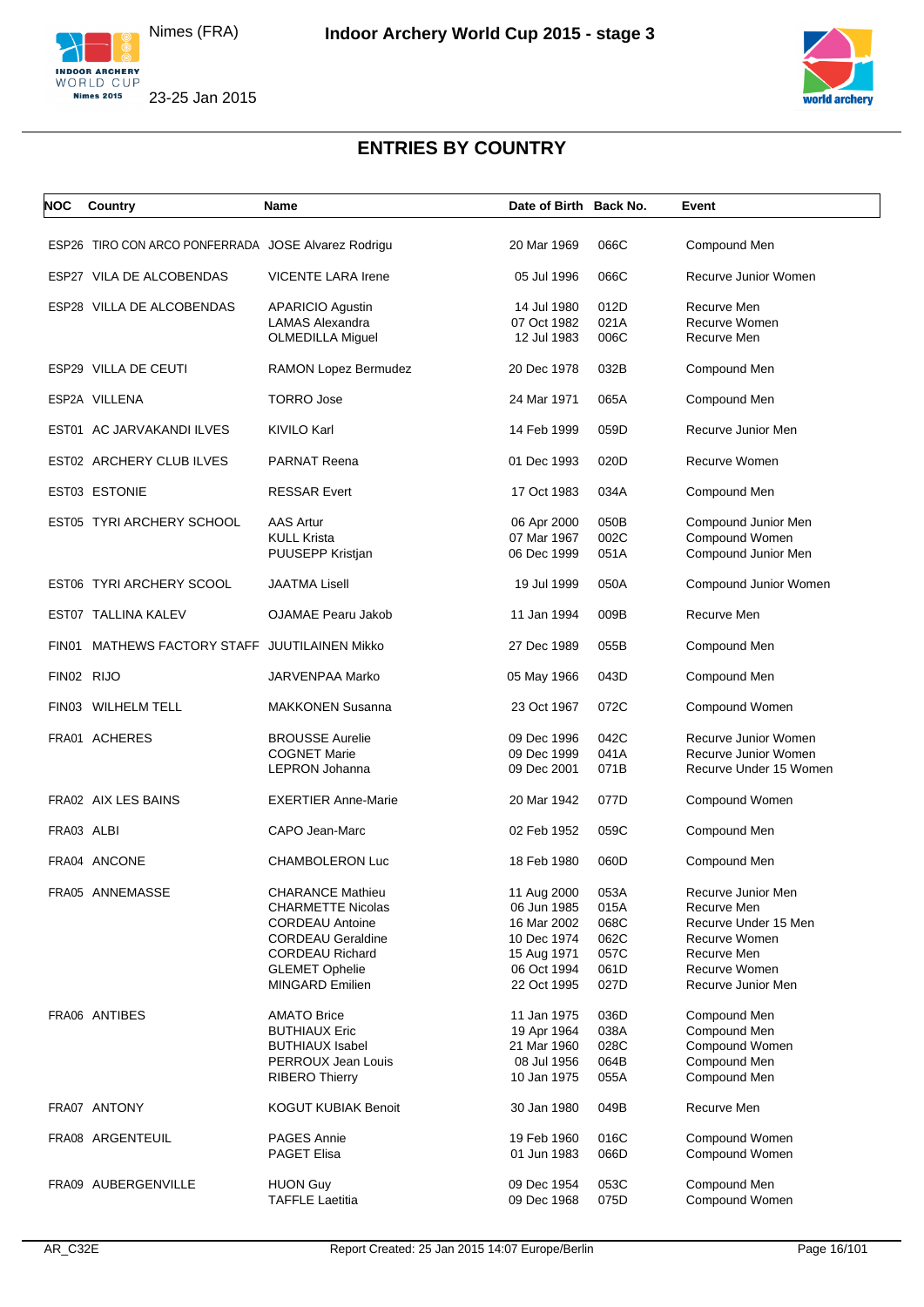



| <b>NOC</b> | Country                    | <b>Name</b>                    | Date of Birth Back No. |      | Event                  |
|------------|----------------------------|--------------------------------|------------------------|------|------------------------|
|            | FRA0A AUDRUICQ             | <b>ODENT Nicolas</b>           | 21 Feb 1982            | 003A | Compound Men           |
|            |                            |                                |                        |      |                        |
|            | FRA0B BALMA                | <b>BIDEAUD Marie Charlotte</b> | 08 May 1992            | 065A | Recurve Women          |
|            |                            | <b>LACLERGUE Aurelien</b>      | 04 Nov 1991            | 052D | Recurve Men            |
|            |                            | <b>LACOMBE Florian</b>         | 12 May 1995            | 034C | Recurve Junior Men     |
|            |                            | LE VAN THOI Mathieu            | 02 Jul 1992            | 019A | Recurve Men            |
|            |                            | <b>MARTY Sylvain</b>           | 24 Dec 1987            | 050A | Recurve Men            |
|            |                            | <b>MASCARIN Vincent</b>        | 05 Nov 1997            | 031A | Recurve Junior Men     |
|            |                            | <b>SALLIOT Berenice</b>        | 16 Mar 1996            | 043B | Recurve Junior Women   |
|            | FRA0C BANVOU               | <b>DUPORT Laurent</b>          | 15 Feb 1965            | 066B | Compound Men           |
|            | FRA0D BASSIN D'ARCACHON    | <b>FRANCLET Claude</b>         | 23 Jun 1964            | 017C | Recurve Men            |
|            | FRA0E BAZAINVILLE          | DELPIERRE Hugo                 | 09 Dec 2003            | 070C | Recurve Under 15 Men   |
|            |                            | <b>LEFRANCOIS lanis</b>        | 09 Dec 1991            | 003D | Recurve Men            |
|            | FRA0F BELFORT SAVOUREUSE   | <b>CHARTRON Marine</b>         | 30 May 2002            | 072A | Recurve Under 15 Women |
|            |                            | <b>KOENIG Thomas</b>           | 15 Aug 1997            | 051A | Recurve Men            |
|            |                            |                                |                        |      |                        |
|            | FRA10 BELLEVILLE SUR LOIRE | <b>DENIS Alain</b>             | 26 Nov 1955            | 005C | Recurve Men            |
|            |                            | <b>HUNEL Philippe</b>          | 12 Apr 1952            | 004B | Recurve Men            |
| FRA11 BOE  |                            | <b>BRINGER Ludovic</b>         | 27 Sep 1980            | 057A | Compound Men           |
|            |                            | <b>MARIE-ELISE Oceane</b>      | 05 Jul 1998            | 044C | Recurve Junior Women   |
|            |                            |                                |                        |      |                        |
|            |                            | <b>PEYRONDET Francois</b>      | 02 Jan 1975            | 056B | Compound Men           |
|            |                            | <b>WINDER Stephane</b>         | 29 Nov 1972            | 040B | Compound Men           |
|            | FRA12 BOIS LE ROI          | <b>GRIMBER Guillaume</b>       | 03 Jun 1971            | 001D | Recurve Men            |
|            | FRA13 BOLLENE              | <b>GISBERT Bruno</b>           | 14 Jul 1966            | 017A | Recurve Men            |
|            | FRA14 BONNEVILLE           | <b>BONDON Morgan</b>           | 12 Dec 1978            | 061C | Compound Men           |
|            | FRA15 BOURG EN BRESSE      | <b>LAGRANGE Baptiste</b>       | 23 Jan 1983            | 015B | Recurve Men            |
|            |                            | <b>RASQUIER Francki</b>        | 18 Jun 1963            | 049A | Compound Men           |
|            | FRA16 BRIENON/ARMANCON     | <b>ALONSO Sebastian</b>        | 15 May 1992            | 052B | Recurve Men            |
|            |                            | <b>SCHUH Berengere</b>         | 13 Jun 1984            | 030D | Recurve Women          |
|            |                            |                                |                        |      |                        |
|            | <b>FRA17 BRIGNAIS</b>      | <b>LE FLOCH Guillaume</b>      | 31 Jul 1990            | 009B | Recurve Men            |
|            | FRA18 BRON                 | <b>BELTRAN Nicolas</b>         | 24 Jun 1980            | 067D | Compound Men           |
|            |                            | <b>WEINGAERTNER Mathieu</b>    | 16 Jan 1980            | 011B | Recurve Men            |
|            | FRA19 CACHY                | <b>ROYEN Laurent</b>           | 13 May 1991            | 001A | Recurve Men            |
|            | FRA1A CAHORS               | <b>ARNAL Martin</b>            | 13 Jul 1999            | 057A | Recurve Junior Men     |
|            |                            |                                |                        |      |                        |
|            |                            | <b>ESTEBAN SANCHEZ Quentin</b> | 16 Jun 1999            | 054B | Recurve Junior Men     |
|            |                            | <b>JULIEN Martine</b>          | 19 Jul 1972            | 018C | Recurve Women          |
|            |                            | <b>JULIEN Oceanne</b>          | 27 Feb 1998            | 062D | Recurve Junior Women   |
|            |                            | <b>NIVART Denis</b>            | 25 Dec 1958            | 001C | Recurve Men            |
|            |                            | <b>PAGES Annie</b>             | 10 Dec 1950            | 019C | Recurve Women          |
|            | FRA1B CANDE                | <b>AGASSE Stephane</b>         | 24 Feb 1974            | 007B | Compound Men           |
|            | FRA1C CANNES MANDELIEU     | SERPI Luigi                    | 12 Feb 1952            | 007C | Recurve Men            |
|            | FRA1D CARCASSONNE          | <b>BERNARD Remi</b>            | 30 Nov 1983            | 054B | Recurve Men            |
|            |                            | <b>CLERC Henri</b>             | 31 Mar 1958            | 003A | Recurve Men            |
|            |                            | <b>ESTEVE Henry Gregoire</b>   | 11 Mar 1956            | 005C | Recurve Men            |
|            |                            | PALPANT Luc                    | 11 Aug 1976            | 055A | Recurve Men            |
|            |                            |                                |                        |      |                        |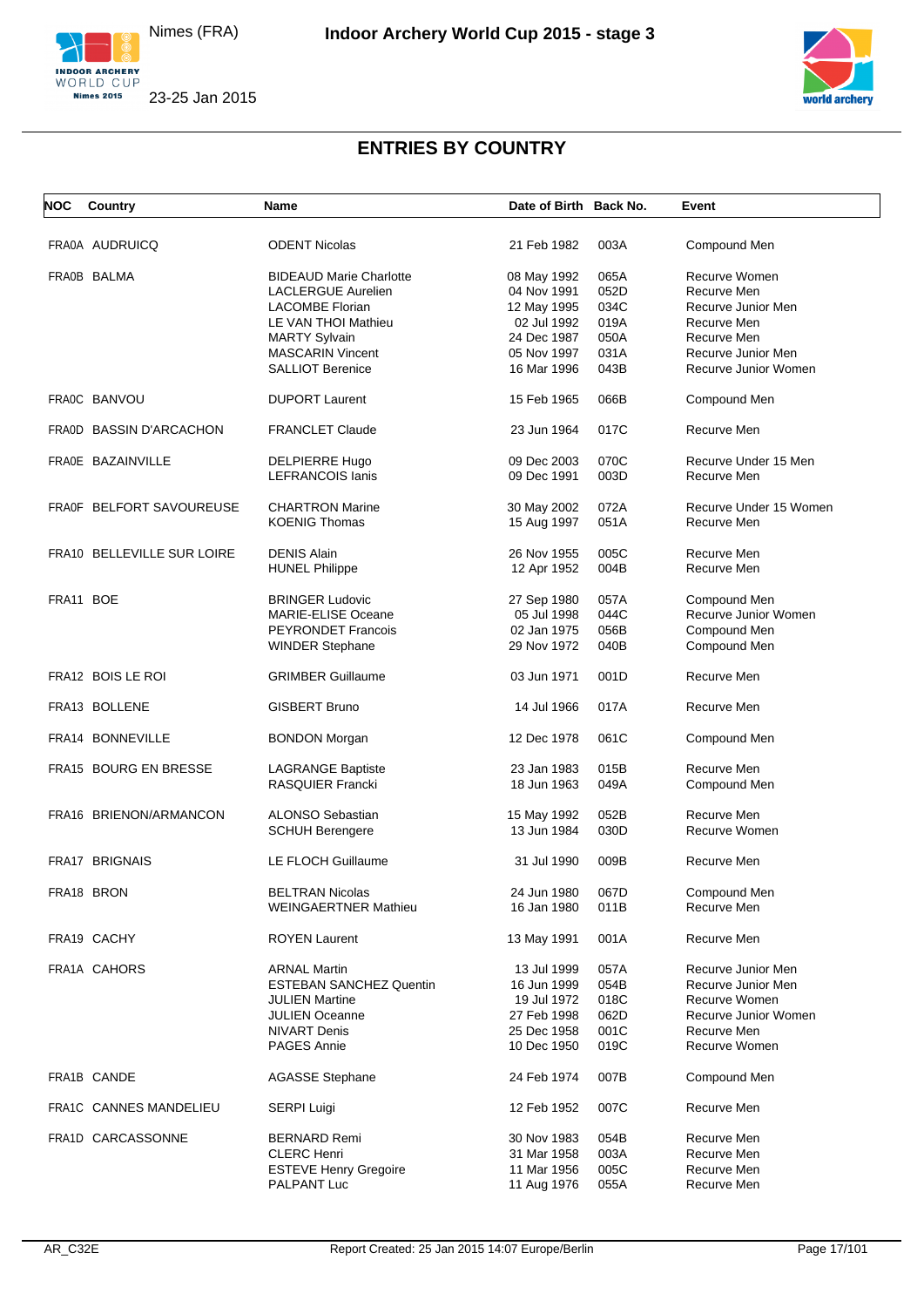





| NOC | Country                                     | <b>Name</b>                 | Date of Birth Back No. |      | Event                  |  |
|-----|---------------------------------------------|-----------------------------|------------------------|------|------------------------|--|
|     |                                             |                             |                        |      |                        |  |
|     | FRA1E CARPENTRAS                            | <b>ANDRADE Luis</b>         | 24 Aug 1973            | 048D | Recurve Men            |  |
|     |                                             | <b>FARNAUD Vincent</b>      | 12 Jan 1998            | 040B | Recurve Junior Men     |  |
|     |                                             | <b>ICARD Noemie</b>         | 23 Mar 2002            | 071C | Recurve Under 15 Women |  |
|     |                                             |                             |                        |      |                        |  |
|     | FRA1F CASTELNAUDARY                         | <b>ANDREYITCH Thomas</b>    | 29 Apr 1986            | 047B | Compound Men           |  |
|     |                                             |                             |                        |      |                        |  |
|     | FRA20 CASTELSARRASIN                        | <b>BOISSONET Michel</b>     |                        | 008D | Compound Men           |  |
|     |                                             | <b>BOISSONNET Armand</b>    | 24 Jul 1999            | 039B | Recurve Junior Men     |  |
|     |                                             | LE VAN Christian            | 30 Apr 1951            | 045C | Compound Men           |  |
|     |                                             | <b>PAES Aymeric</b>         | 08 Nov 1994            | 003C | Compound Men           |  |
|     |                                             | <b>SANTI Coraline</b>       | 07 May 1988            | 077B | Compound Women         |  |
|     | FRA21 CASTRES                               | <b>GUIGUET Denis</b>        | 06 Aug 1973            | 013D | Compound Men           |  |
|     |                                             |                             |                        |      |                        |  |
|     | FRA22 CHALLES LES EAUX                      | <b>ANGERETTI Matthieu</b>   | 25 May 2001            | 070A | Recurve Under 15 Men   |  |
|     |                                             | <b>BERTHET Hugo</b>         | 01 Aug 2003            | 067A | Recurve Under 15 Men   |  |
|     |                                             | <b>BOUVIER Melvin</b>       | 26 Feb 1998            | 028A | Recurve Junior Men     |  |
|     |                                             | <b>BRUOT Noe</b>            | 09 Feb 1997            | 023B | Compound Junior Men    |  |
|     |                                             | <b>CORVI Kevin</b>          | 24 Mar 2000            | 025D | Compound Junior Men    |  |
|     |                                             | <b>FIRMIN Guillaume</b>     | 30 Aug 2001            | 068B | Recurve Under 15 Men   |  |
|     |                                             | <b>LACOMBE Pascale</b>      | 24 Sep 1960            | 076C | Compound Women         |  |
|     |                                             | <b>MARINI Cedric</b>        | 05 Oct 1971            | 048A | Compound Men           |  |
|     |                                             | <b>MASSIEYE Antoine</b>     | 04 Feb 1962            | 015A | Recurve Men            |  |
|     |                                             | <b>ROBERT Clement</b>       |                        |      |                        |  |
|     |                                             |                             | 29 May 1998            | 028C | Recurve Junior Men     |  |
|     |                                             | <b>TILLIER Damien</b>       | 15 Dec 2000            | 040D | Recurve Junior Men     |  |
|     |                                             | <b>ZANINI Simon</b>         | 03 Jan 2004            | 067C | Recurve Under 15 Men   |  |
|     | FRA23 CHAMBERY                              | <b>CHENEAU Emilien</b>      | 08 May 1996            | 032D | Recurve Junior Men     |  |
|     |                                             | <b>DESBIEYS Christophe</b>  | 04 Nov 1986            | 011C | Recurve Men            |  |
|     |                                             | <b>GRUFFAT Lionel</b>       | 27 Sep 1985            | 010D | Recurve Men            |  |
|     |                                             | <b>GUILLOIS Damien</b>      | 14 Feb 1991            | 008A | Recurve Men            |  |
|     |                                             |                             |                        |      |                        |  |
|     | FRA24 CHANAC                                | <b>GUENNEC Jean-Marie</b>   | 23 May 1950            | 003B | Recurve Men            |  |
|     |                                             | <b>MENCARINI Paulette</b>   | 01 Aug 1952            | 022C | Recurve Women          |  |
|     |                                             |                             |                        |      |                        |  |
|     | <b>FRA25 CHARTRES</b>                       | <b>BRISSON Pierre</b>       | 18 Nov 1990            | 007D | Compound Men           |  |
|     |                                             | <b>DUBOIS Reginald</b>      | 07 May 1975            | 038C | Compound Men           |  |
|     |                                             | <b>GASSE Nicolas</b>        | 10 Nov 1974            | 054C | Compound Men           |  |
|     |                                             | <b>THIERRY Jeremy</b>       | 06 Dec 1978            | 055D | Compound Men           |  |
|     | FRA26 CHATEAURENARD                         | CALVO Christophe            | 15 May 1975            | 052D | Compound Men           |  |
|     |                                             | <b>THIERS Anthony</b>       | 11 Apr 1989            | 051A | Compound Men           |  |
|     | FRA27 CHAUNY                                |                             |                        |      |                        |  |
|     |                                             | <b>ADALBERT David</b>       | 24 Apr 1977            | 007A | Compound Men           |  |
|     |                                             | <b>BROUILLE Bruno</b>       | 26 Jun 1962            | 009D | Compound Men           |  |
|     |                                             | <b>SCHRYVE Jean Loic</b>    | 20 Jul 1969            | 039D | Compound Men           |  |
|     | FRA28 CHOLET TAC                            | ANGEBAULT Stephane          | 04 May 1969            | 046C | Compound Men           |  |
|     |                                             | ANGEBAULT Véronique         | 07 Jun 1974            | 075A | Compound Women         |  |
|     |                                             |                             |                        |      | Recurve Men            |  |
|     | FRA29 CLERMONT FERRAND CIE                  | <b>SANNA Michael</b>        | 12 Dec 1992            | 012C |                        |  |
|     | FRA2A CLISSON                               | <b>FONTENEAU Frederique</b> | 14 Nov 1972            | 065C | Recurve Women          |  |
|     |                                             |                             |                        |      |                        |  |
|     | FRA2B COIGNIERES                            | DELANNOY-GADOUL Benjamin    | 09 Dec 1996            | 046C | Compound Junior Men    |  |
|     | FRA2C COMPAGNIE DES ARCHERS CAL MINOT Julie |                             | 10 Nov 1998            | 020B | Compound Junior Women  |  |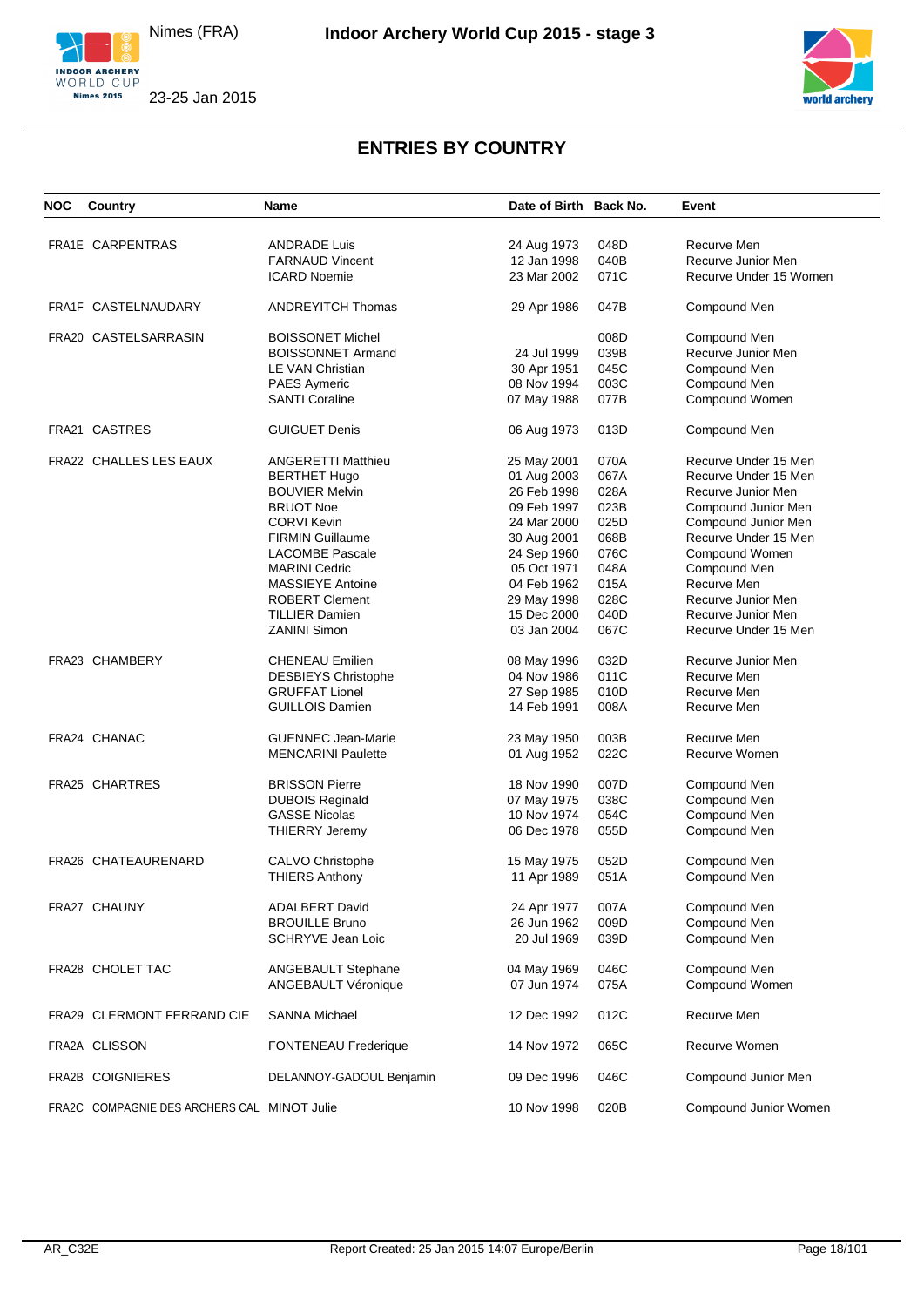



| NOC       | Country                                       | Name                         | Date of Birth Back No. |      | Event                |
|-----------|-----------------------------------------------|------------------------------|------------------------|------|----------------------|
|           |                                               |                              |                        |      |                      |
|           | FRA2D COMPIÈGNE                               | <b>COTRY Cyrielle</b>        | 08 Jun 1987            | 063A | Recurve Women        |
|           |                                               | <b>LAPORTE Vincent</b>       | 29 Oct 1974            | 012A | Recurve Men          |
|           |                                               | <b>MAIRE</b> Marine          | 24 Apr 1997            | 064D | Recurve Junior Women |
|           |                                               | <b>PEYROT Thomas</b>         | 11 Jul 1996            | 035A | Recurve Junior Men   |
|           |                                               | <b>TABARD Anne-Sophie</b>    | 27 Jun 1982            | 060B | Recurve Women        |
|           |                                               | <b>TABARD Sebastien</b>      | 24 Feb 1977            | 013D | Recurve Men          |
|           |                                               | <b>TAVERNIER Olivier</b>     | 20 Sep 1976            | 014A | Recurve Men          |
|           | FRA2E CONFLANS SAINTE-HONORINE CULOT Philippe |                              | 15 Nov 1962            | 066C |                      |
|           |                                               |                              |                        |      | Compound Men         |
|           |                                               | <b>DOUIS Gerard</b>          | 09 Dec 1952            | 060A | Compound Men         |
|           |                                               | <b>RIPAUX Pascal</b>         | 25 Mar 1967            | 008D | Recurve Men          |
|           |                                               | <b>RIPAUX Valentin</b>       | 12 Jun 1997            | 036A | Recurve Junior Men   |
|           | FRA2F COURVILLE S/EURE AC                     | <b>DUPLAN Cedric</b>         | 25 Jun 1978            | 047A | Compound Men         |
|           | FRA30 COUTANCES                               | <b>PEVENT Marion</b>         | 21 Jun 1994            | 027B | Compound Women       |
|           | FRA31 CREPY EN VALOIS                         | <b>HARANG Edouard</b>        | 17 Aug 1960            | 007C | Recurve Men          |
|           |                                               |                              |                        |      |                      |
|           | FRA32 DAUMERAY                                | <b>DUPUIS Olivier</b>        | 04 May 1971            | 014B | Compound Men         |
|           |                                               | <b>EVRARD Marc</b>           | 15 Feb 1958            | 005C | Compound Men         |
|           |                                               | <b>HAUDOIN Franck</b>        | 18 Sep 1974            | 006D | Compound Men         |
|           |                                               | LELOUP Bryan                 | 27 Jul 1994            | 001D | Compound Men         |
|           |                                               |                              |                        |      |                      |
|           | FRA33 DIJON                                   | <b>LARPENTEUR Bastien</b>    | 02 Nov 1978            | 010C | Compound Men         |
|           |                                               | <b>SIEFFERT Pierre</b>       | 25 Aug 1978            | 061B | Compound Men         |
|           | FRA34 DRAVEIL                                 | <b>LEGER Christophe</b>      | 14 Jul 1980            | 063B | Compound Men         |
|           | FRA35 DRAVEIL SENART                          | <b>DELILLE Ferdinand</b>     | 26 Aug 1996            | 056C | Recurve Junior Men   |
|           |                                               | <b>HUMETZ Guillaume</b>      | 07 Nov 1982            | 060C | Compound Men         |
|           |                                               | <b>MULOT Florent</b>         | 08 Apr 1992            | 006D | Recurve Men          |
|           | FRA36 DREUX                                   | LE BALC'H Lydie              | 28 May 1961            | 074D | Compound Women       |
|           |                                               | MAZEAU Eric-Jean             | 18 Mar 1958            | 046D |                      |
|           |                                               |                              |                        |      | Compound Men         |
|           | FRA37 DUVY                                    | <b>CLOMBE Fabien</b>         | 10 Sep 1975            | 055D | Compound Men         |
|           |                                               | <b>LAPLANCHE Aurore</b>      | 06 May 1997            | 062C | Recurve Junior Women |
|           |                                               |                              |                        |      |                      |
|           | FRA39 EPERNAY                                 | DAVID Alain                  | 20 Jun 1961            | 044C | Compound Men         |
|           | FRA3A EPPEVILLE                               | <b>BALIQUE Matthieu</b>      | 11 Mar 1994            | 058B | Compound Men         |
|           | FRA3B FONTAINEBLEAU                           | <b>BERTIN Gregory</b>        | 29 Sep 1973            | 047D | Compound Men         |
|           |                                               | <b>BONU James</b>            | 29 Oct 1969            | 019A | Recurve Men          |
|           |                                               | <b>DESPHELIPON Gregory</b>   | 15 Aug 1984            | 059D | Compound Men         |
|           |                                               | <b>KARASIAK Sebastien</b>    | 06 Oct 1977            | 053C | Compound Men         |
|           |                                               |                              | 17 Mar 1974            |      |                      |
|           |                                               | <b>QUEHEN Thierry</b>        |                        | 041A | Compound Men         |
|           |                                               | RAVAILLE Pascal              | 17 Oct 1973            | 009B | Recurve Men          |
|           |                                               | <b>VIALETAY Philippe</b>     | 01 Aug 1952            | 013B | Recurve Men          |
|           | FRA3C FONTENAY LE FLEURY                      | <b>LAMBERT David</b>         | 22 Apr 1978            | 041C | Compound Men         |
|           | FRA3D FONTENAY S/BOIS 1ER CIE BONNIN Bruno    |                              | 10 Nov 1969            | 039B | Compound Men         |
|           |                                               | <b>DELMAS Denis</b>          | 26 Jan 1970            | 018A | Recurve Men          |
|           |                                               | <b>GALLAIS-DUTRIEZ Alban</b> | 11 Apr 1981            | 059A | Compound Men         |
|           |                                               | GALLAIS-DUTRIEZ Alexandra    | 18 Oct 1971            | 072A | Compound Women       |
|           |                                               | <b>HUARD Geraldine</b>       | 19 Dec 1972            | 068C | Compound Women       |
|           |                                               |                              |                        |      |                      |
|           | FRA3E GAGNY                                   | <b>GUIGNET Patrick</b>       | 07 Nov 1968            | 011A | Compound Men         |
| FRA3F GAP |                                               | <b>DESAGHER Maxime</b>       | 03 Jul 1998            | 029B | Recurve Junior Men   |
|           | FRA40 GEMENOS                                 | PIGNOLY Jerome               | 29 Jun 1988            | 007D | Recurve Men          |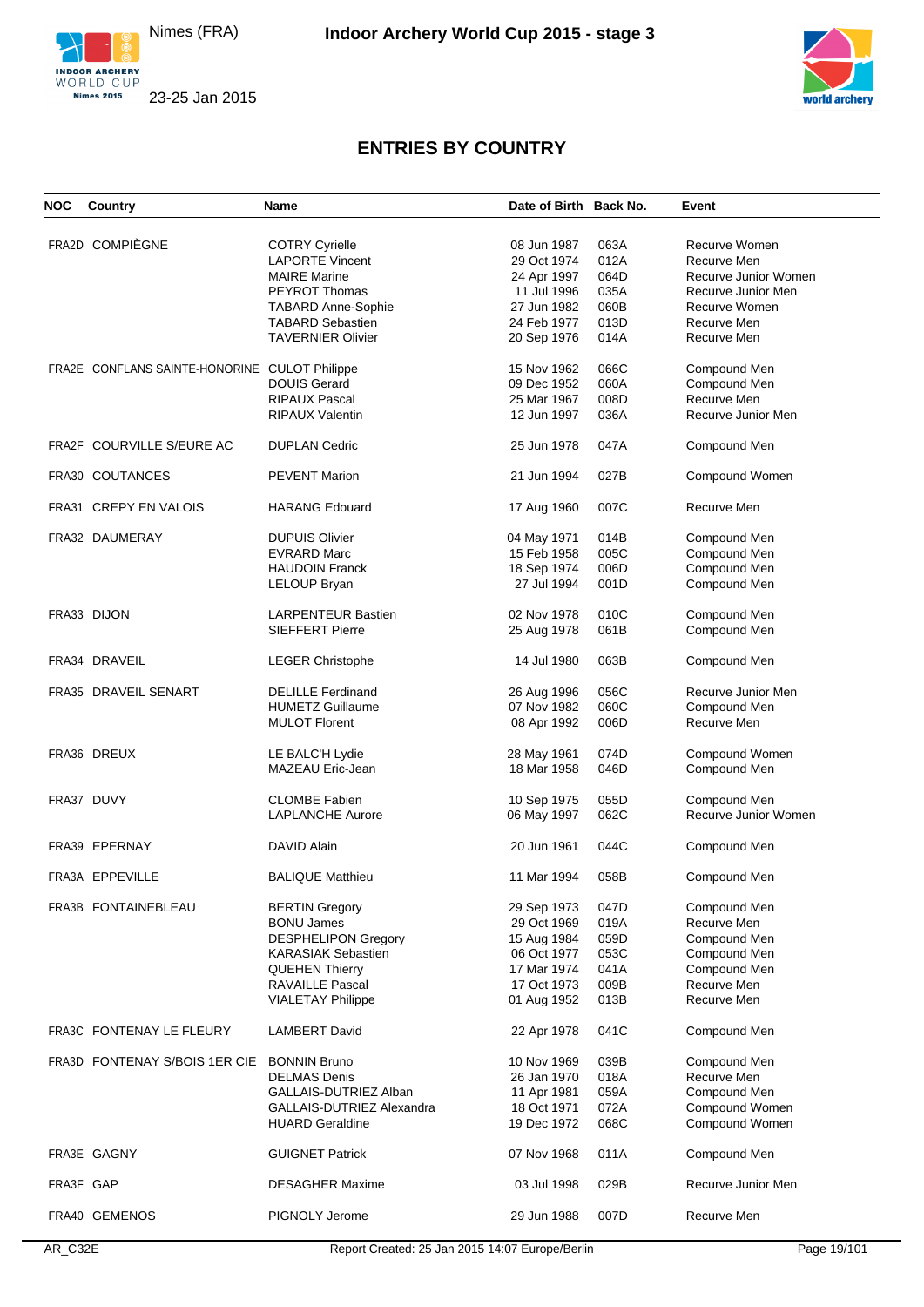



| <b>NOC</b> | Country                                       | Name                      | Date of Birth Back No. |      | Event                |
|------------|-----------------------------------------------|---------------------------|------------------------|------|----------------------|
|            |                                               |                           |                        |      |                      |
|            | FRA41 GENNEVILLIERS                           | QUIQUERE Antoine          | 02 Mar 1978            | 036A | Compound Men         |
|            | FRA42 GRANDE SYNTHE                           | <b>LEBECQUE Pascale</b>   | 18 Apr 1989            | 070A | Compound Women       |
|            | FRA43 GRAVELINES                              | <b>LIENARD Sebastien</b>  | 13 Oct 1979            | 062C | Compound Men         |
|            | FRA44 GRENOBLE 1ER                            | <b>BOISSADY Laurent</b>   | 26 Feb 1965            | 007B | Recurve Men          |
|            |                                               | <b>LAURAIRE Bruno</b>     | 02 Aug 1968            | 005B | Recurve Men          |
|            |                                               | LIZZARDI Marianne         | 25 Aug 1971            | 058D | Recurve Women        |
|            | FRA45 GUILERS                                 | <b>LALOUER Eliette</b>    | 18 Jan 1978            | 062D | Recurve Women        |
|            | FRA46 GUYANCOURT ARCHERS                      | <b>LALLEMANT Julien</b>   | 05 Mar 1989            | 009C | Compound Men         |
|            | FRA47 HAGETMAU                                | <b>MONTOYA Manon</b>      | 08 Jul 2000            | 063A | Recurve Junior Women |
|            | FRA49 HARDRICOURT                             | <b>HURSTEL Guillaume</b>  | 02 Jan 1960            | 001C | Recurve Men          |
|            |                                               |                           |                        |      |                      |
|            | FRA4A HAYANGE                                 | DAL BON Romuald           | 12 Sep 1974            | 006A | Recurve Men          |
|            |                                               | <b>KARDACZ Patrice</b>    | 13 Jul 1969            | 020C | Recurve Men          |
|            |                                               | <b>MENICONI Virginie</b>  | 13 Mar 1983            | 029A | Recurve Women        |
|            |                                               | PERABO Frederic           | 02 Apr 1977            | 058C | Compound Men         |
|            |                                               | <b>ROMAN Frederic</b>     | 21 Apr 1982            | 016A | Recurve Men          |
|            |                                               | <b>VAN EROM Pierre</b>    | 06 Nov 1980            | 059A | Compound Men         |
|            | FRA4B HOMBOURG HAUT                           | <b>FRUTEL Sebastien</b>   | 06 Jun 1982            | 060B | Compound Men         |
|            |                                               | <b>KELLER Samuel</b>      | 02 Feb 1985            | 068C | Compound Men         |
|            |                                               | WANNER Joel Henry         | 07 Sep 1948            | 038C | Compound Men         |
|            | FRA4C HOUILLES                                | <b>VARLET Sandrine</b>    | 09 Dec 1975            | 026D | Recurve Women        |
|            |                                               |                           | 09 Dec 1956            | 026A | Recurve Women        |
|            |                                               | <b>WEYANT Sylvie</b>      |                        |      |                      |
|            | FRA4D ISSY LES MOULINEAUX                     | ABBOUDA Khadija           | 14 Jun 1968            | 030C | Recurve Women        |
|            |                                               | <b>BIDAULT Jerome</b>     | 21 Feb 1979            | 022B | Recurve Men          |
|            |                                               | CHALDEBAS Ronan           | 02 Oct 1965            | 013D | Recurve Men          |
|            |                                               | DOUSSOT Christophe        | 02 May 1979            | 052A | Compound Men         |
|            |                                               | <b>HAYNES Eric</b>        | 14 Aug 1959            | 006A | Compound Men         |
|            |                                               | <b>HINCKELLRIN Carole</b> | 04 Jun 1977            | 020B | Recurve Women        |
|            |                                               | <b>LEMAIRE Gerald</b>     | 04 Sep 1987            | 010A | Recurve Men          |
|            |                                               | <b>MALLART Romain</b>     |                        | 019C | Recurve Men          |
|            |                                               |                           | 14 Sep 1991            |      |                      |
|            |                                               | <b>PORCHER Christel</b>   | 12 Feb 1979            | 058B | Recurve Women        |
|            |                                               | <b>ROGER David</b>        | 21 Apr 1975            | 004D | Recurve Men          |
|            |                                               | <b>TERRIER Constance</b>  | 13 Apr 1973            | 030C | Recurve Women        |
|            | FRA4E L'ISLE SUR LA SORGUE                    | <b>MARY Damien</b>        | 28 Feb 1999            | 034B | Recurve Junior Men   |
|            |                                               | PICHELIN Theo             | 02 Jul 2001            | 067D | Recurve Under 15 Men |
|            | FRA4F LA CHAPELLE THECLE                      | JUSSELIN Christophe       | 27 Jan 1970            | 005A | Compound Men         |
|            | FRA50 LA GARDE                                | <b>BOUQUIGNAUD Lilou</b>  | 19 Nov 1998            | 046B | Recurve Junior Women |
|            |                                               | <b>COULAUD Guillaume</b>  | 01 Sep 1998            | 029D | Recurve Junior Men   |
|            |                                               | DONAT Robin               | 01 Oct 1998            | 027A | Recurve Junior Men   |
|            |                                               | <b>DUBOIS Maeva</b>       | 29 Jun 1998            | 042B | Recurve Junior Women |
|            |                                               | <b>MARTIN Dominique</b>   | 03 Dec 1957            | 051A | Compound Men         |
|            |                                               | <b>VILARD Frederic</b>    | 08 Feb 1967            | 042A | Compound Men         |
|            | FRA51 LA TOUR D'AIGUES                        | PAUMIER Loan              | 26 Jun 2001            | 069C | Recurve Under 15 Men |
|            | FRA52 LATTES SAINT JEAN DE VEDA CONESA Daniel |                           | 28 Nov 2001            | 068A | Recurve Under 15 Men |
|            | FRA53 LE BOUSCAT                              | <b>VIALETAY Antoine</b>   | 09 Jan 1978            | 040A | Compound Men         |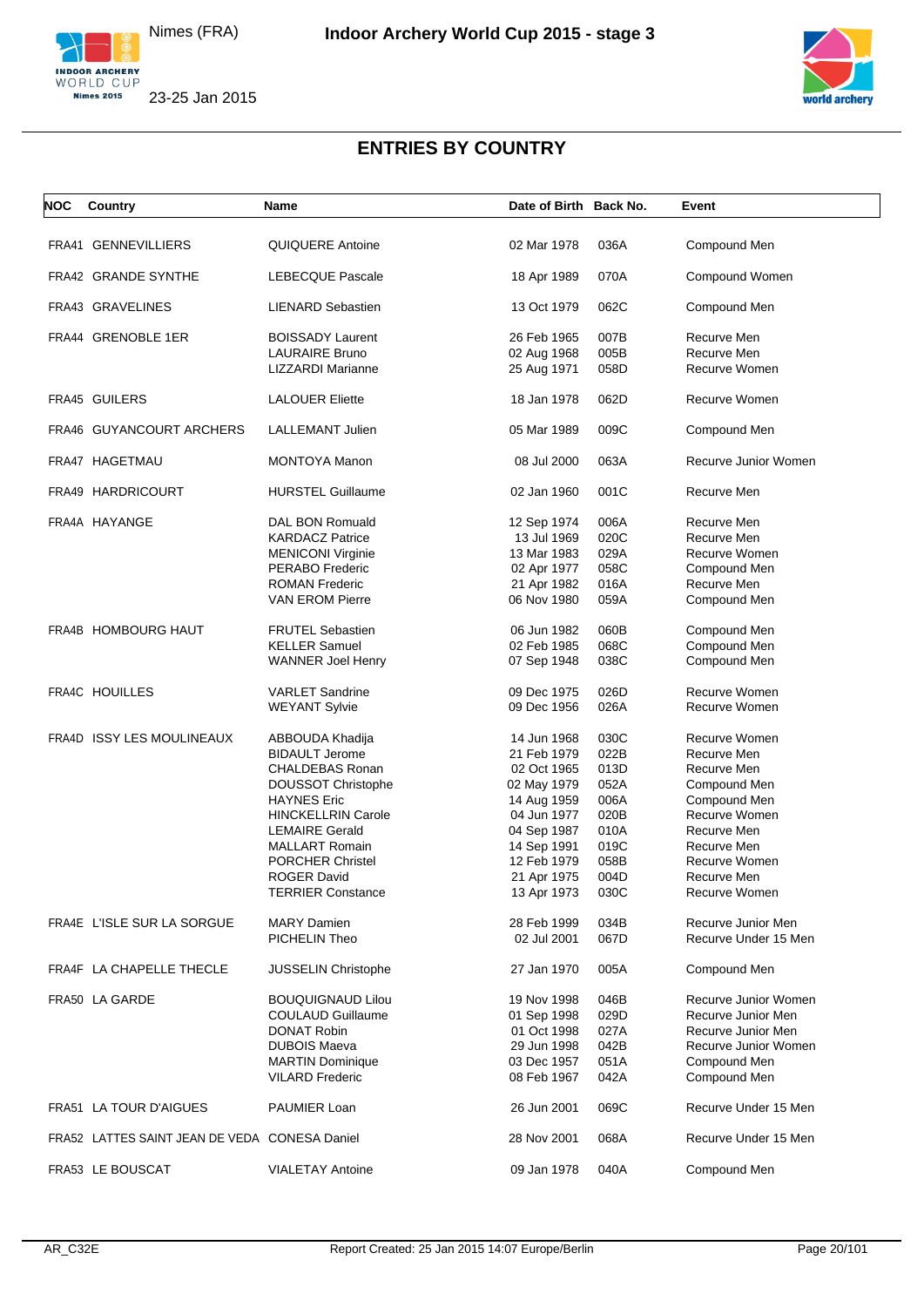





| <b>NOC</b> | Country                    | Name                      | Date of Birth Back No. |      | Event                  |
|------------|----------------------------|---------------------------|------------------------|------|------------------------|
|            |                            |                           |                        |      |                        |
|            | FRA54 LE LAVANDOU          | <b>BARET Benjamin</b>     | 24 Jul 1989            | 044B | Compound Men           |
|            |                            | <b>BARET Thierry</b>      | 26 Mar 1963            | 043B | Compound Men           |
|            |                            | <b>GALVEZ Elodie</b>      | 09 Apr 1993            | 071A | Compound Women         |
|            | FRA55 LE THOR              | <b>BONNET Guerric</b>     | 11 Dec 1984            | 050B | Compound Men           |
|            | FRA56 LE TOUQUET           | <b>HAUDIQUET Yann</b>     | 12 Aug 1997            | 049C | Compound Junior Men    |
|            |                            | <b>MARCOURT Loic</b>      | 01 Feb 1996            | 045D | Compound Junior Men    |
|            |                            | <b>WACOGNE Hugo</b>       | 04 Jan 2001            | 069C | Recurve Under 15 Men   |
|            | FRA57 LEF ARCHERY          | <b>DEPIEDS Anais</b>      | 25 Jan 1985            | 073C | Compound Women         |
|            | FRA58 LEGUEVIN             | <b>GAUBIL Melanie</b>     | 04 Oct 1997            | 060C | Recurve Women          |
|            | FRA59 LEOGNAN              | RODRIGUES Julia           | 21 Jul 2001            | 071C | Recurve Under 15 Women |
|            | FRA5A LES BROUZILS         | <b>BOUTET Alain</b>       | 28 Apr 1959            | 009D | Recurve Men            |
|            |                            | <b>LACREUSE Alexia</b>    | 03 Apr 1999            | 047A | Recurve Junior Women   |
|            |                            | RETAILLAUD Romain         | 20 Aug 1986            | 010C | Recurve Men            |
|            | FRA5B LOMME                | POISSONNIER Laurent       | 10 May 1966            | 012B | Recurve Men            |
|            | FRA5C LONS LE SAUNIER      | <b>JOLY Anne Caroline</b> | 20 Aug 1996            | 043B | Recurve Junior Women   |
|            | FRA5D LUDRES               | <b>BEN MERIEM Jawhar</b>  | 02 May 1993            | 018B | Recurve Women          |
|            | FRA5E LUNEL                | <b>CERDAN Antonin</b>     | 31 Dec 1997            | 057B | Recurve Junior Men     |
|            | FRA5F LYON 8EME            | <b>MERCADER Bryan</b>     | 07 Apr 2001            | 069A | Recurve Under 15 Men   |
|            | FRA60 MALEMORT SUR CORREZE | <b>RODRIGUES Alexia</b>   | 17 Jan 1999            | 026C | Compound Junior Women  |
|            |                            | <b>RODRIGUES Lea</b>      | 12 Apr 1996            | 025B | Compound Junior Women  |
|            | FRA61 MANDUEL              | <b>CIOFINI Guillaume</b>  | 22 Oct 1996            | 058C | Recurve Junior Men     |
|            | FRA62 MAREIL MARLY         | <b>MARCHEGUET Benoit</b>  | 09 Dec 1995            | 036D | Recurve Junior Men     |
|            |                            | <b>PERZ Nicolas</b>       | 09 Dec 1993            | 008D | Recurve Men            |
|            |                            | SOLBACH Julien            | 21 Apr 1996            | 035A | Recurve Junior Men     |
|            | FRA63 MARIGNANE            | <b>NEAU Gregory</b>       | 10 Apr 2001            | 070A | Recurve Under 15 Men   |
|            |                            | <b>TRUONG Remi</b>        | 12 Jan 2000            | 034C | Recurve Junior Men     |
|            | FRA64 MARLY POURNOY        | <b>DRAPEAU Philippe</b>   | 10 Jun 1969            | 056A | Recurve Men            |
|            |                            | <b>HAUTTEMENT Fabrice</b> | 01 Nov 1981            | 054C | Recurve Men            |
|            |                            | <b>MACCHI Thomas</b>      | 09 Apr 1994            | 056C | Recurve Men            |
|            |                            | <b>MORHAIN Guillaume</b>  | 28 May 1985            | 051D | Recurve Men            |
|            | FRA65 MAZAMET              | <b>BERAIL Pierre</b>      | 14 Feb 1954            | 038A | Compound Men           |
|            | FRA66 MENTON               | <b>CLUBER Alain</b>       | 01 Mar 1970            | 035D | Compound Men           |
|            |                            | <b>FIALON Sandrine</b>    | 04 Mar 1984            | 021B | Recurve Women          |
|            |                            |                           |                        |      |                        |
|            |                            | <b>MARTIN Christophe</b>  | 15 Feb 1966            | 003B | Compound Men           |
|            |                            | <b>MICHELON Sandrine</b>  | 31 Oct 1980            | 074A | Compound Women         |
|            |                            | <b>SCIPIONI Andre</b>     | 29 Nov 1951            | 062A | Compound Men           |
|            | FRA67 MERIGNAC             | <b>GERON Cynthie</b>      | 06 Jun 1998            | 044A | Recurve Junior Women   |
|            |                            | <b>LEAL Lucas</b>         | 28 Jan 1997            | 021D | Compound Junior Men    |
|            |                            | MORTEMOUSQUE Geoffroy     | 02 Apr 1996            | 032C | Recurve Junior Men     |
|            | FRA68 MEURSAULT            | DE MATOS Laure            | 24 Jul 1990            | 071C | Compound Women         |
|            |                            | SANCENOT Amelie           | 29 May 1997            | 018B | Compound Women         |
|            |                            |                           |                        |      |                        |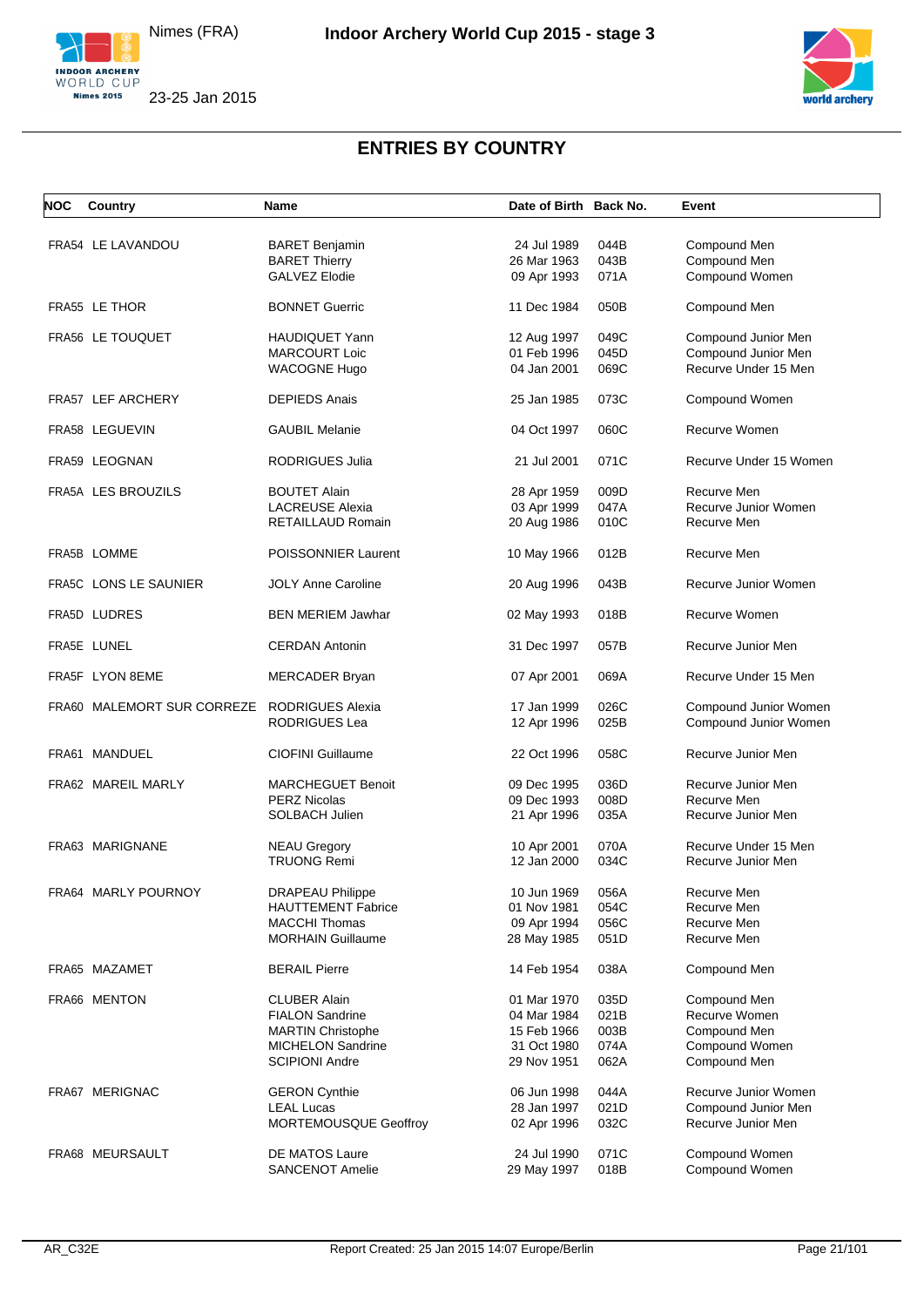



| NOC | Country                      | <b>Name</b>                | Date of Birth Back No. |      | Event                  |
|-----|------------------------------|----------------------------|------------------------|------|------------------------|
|     |                              |                            |                        |      |                        |
|     | FRA69 MIRAMAS CRAU           | <b>CHOLLEY Andre</b>       | 01 Mar 1957            | 001A | Recurve Men            |
|     |                              | <b>CHOLLEY Annie</b>       | 28 Oct 1957            | 017A | Recurve Women          |
|     |                              | <b>MOULIN Louis</b>        | 24 Mar 1997            | 056B | Recurve Junior Men     |
|     |                              | OTTAVI David               | 30 Nov 1974            | 005A | Recurve Men            |
|     | FRA6A MIRAMAS SLC            | <b>DRUGUET Joel</b>        | 09 Oct 1982            | 037B | Compound Men           |
|     |                              | PAUNER Joan                | 23 Feb 1988            | 048D | Compound Men           |
|     |                              |                            |                        |      |                        |
|     | <b>FRA6B MOIRANS</b>         | <b>COUTANT Arnaud</b>      | 01 Jun 1986            | 052C | Recurve Men            |
|     |                              | RAVATIN Jean               | 28 Feb 1969            | 049D | Recurve Men            |
|     |                              | <b>RAVATIN Maelle</b>      | 23 Dec 1993            | 059D | Recurve Women          |
|     | FRA6D MONT ST AIGNAN         | <b>BAZIN Bertille</b>      | 18 Jul 1985            | 017A | Compound Women         |
|     |                              | <b>BERGUIN Caroline</b>    | 20 Aug 1966            | 016D | Compound Women         |
|     |                              | <b>BERGUIN Philippe</b>    | 15 Sep 1967            | 053C | Recurve Men            |
|     |                              | <b>GRIFFON Dominique</b>   | 06 Nov 1958            | 004B | Compound Men           |
|     |                              | ZEDET Arnaud               | 08 Feb 1969            | 006C | Compound Men           |
|     |                              | <b>ZEDET Baptiste</b>      | 29 Apr 1999            | 036B | Recurve Junior Men     |
|     |                              | ZEDET Benjamin             |                        | 022B |                        |
|     |                              |                            | 18 Sep 1995            |      | Compound Junior Men    |
|     | FRA6E MONTIGNY LES METZ A.C. | <b>GOBERT Stephane</b>     | 27 Jun 1980            | 013A | Compound Men           |
|     | FRA6F MONTLUCON AS           | <b>BRANDON Bastien</b>     | 23 Aug 1998            | 030A | Recurve Junior Men     |
|     |                              | <b>ROCHETON Bastien</b>    | 29 Jul 1996            | 033D | Recurve Junior Men     |
|     |                              | <b>RUTKOWSKI Quentin</b>   | 29 Dec 1993            | 051C | Recurve Men            |
|     |                              |                            |                        |      |                        |
|     | FRA70 MONTPELLIER            | <b>MACE Godefroi</b>       | 03 Apr 1992            | 011B | Recurve Men            |
|     | FRA71 MONTREUIL JUIGNE       | <b>DIDIER Denis</b>        | 22 Nov 1965            | 005B | Compound Men           |
|     |                              | <b>MARLOTEAU Quentin</b>   | 01 May 1999            | 035C | Recurve Junior Men     |
|     | FRA72 MORANGIS               | <b>OURY Aurelie</b>        | 30 Sep 1980            | 064B | Recurve Women          |
|     | FRA73 MOREUIL                | <b>CHIRAULT Thomas</b>     | 15 Sep 1997            | 038A | Recurve Junior Men     |
|     |                              |                            |                        |      |                        |
|     | FRA74 MORSANG SUR ORGE       | <b>BURNIER Catherine</b>   | 29 May 1960            | 030A | Recurve Women          |
|     |                              | DEVEZ Elodie               | 08 Jan 1985            | 027C | Recurve Women          |
|     |                              | <b>DUBORPER Marina</b>     | 08 Jul 1971            | 029D | Recurve Women          |
|     |                              | LURAC Bernadette           | 28 Apr 1961            | 026B | Recurve Women          |
|     | FRA75 MOUANS SARTOUX         | <b>BAILLION Laure</b>      | 14 Jun 1997            | 043C | Recurve Junior Women   |
|     |                              | <b>DUPIN Marion</b>        | 31 Oct 1986            | 025B | Recurve Women          |
|     |                              | <b>HERLICQ Sam</b>         | 27 Jun 1997            | 030D | Recurve Junior Men     |
|     |                              | <b>MENARDO Luna</b>        | 28 Jan 2003            | 071A | Recurve Under 15 Women |
|     |                              | MENARDO Zao                | 18 Feb 2002            | 069A | Recurve Under 15 Men   |
|     |                              | <b>MEURANT Simon</b>       | 10 Mar 1996            | 034A | Recurve Junior Men     |
|     |                              | <b>OUIN Bruno</b>          | 28 Feb 1965            | 053D | Recurve Men            |
|     |                              | <b>SCEMAMA Adriel</b>      | 07 Mar 2000            | 034B | Recurve Junior Men     |
|     | FRA76 MOUTIERS               | <b>LAVOISIER Laurent</b>   | 23 Nov 1968            | 017D | Recurve Men            |
|     |                              | <b>PERNET Denis</b>        | 02 Jan 1963            | 057A | Compound Men           |
|     |                              | <b>QUILLEVERE Philippe</b> | 23 Dec 1956            | 013B | Recurve Men            |
|     |                              | <b>ROVELLI Mario</b>       | 27 Jun 1961            | 011C | Recurve Men            |
|     |                              | STRUYF Nadia               | 12 Jan 1960            | 032A | Recurve Women          |
|     |                              |                            |                        |      |                        |
|     | FRA77 NARBONNE               | <b>BERNARD Mathieu</b>     | 30 Jan 1992            | 011B | Compound Men           |
|     |                              | <b>DUVAL Arnaud</b>        | 13 Oct 1984            | 009B | Compound Men           |
|     |                              | JAMBOU Laure               | 27 Mar 1971            | 061A | Recurve Women          |
|     |                              | VEYRAC Celine              | 21 Jun 1984            | 063D | Recurve Women          |
|     |                              | <b>VEYRAC Marion</b>       | 06 Jun 1986            | 017C | Compound Women         |
|     |                              | <b>WARGNIER Sebastien</b>  | 16 Oct 1976            | 001A | Compound Men           |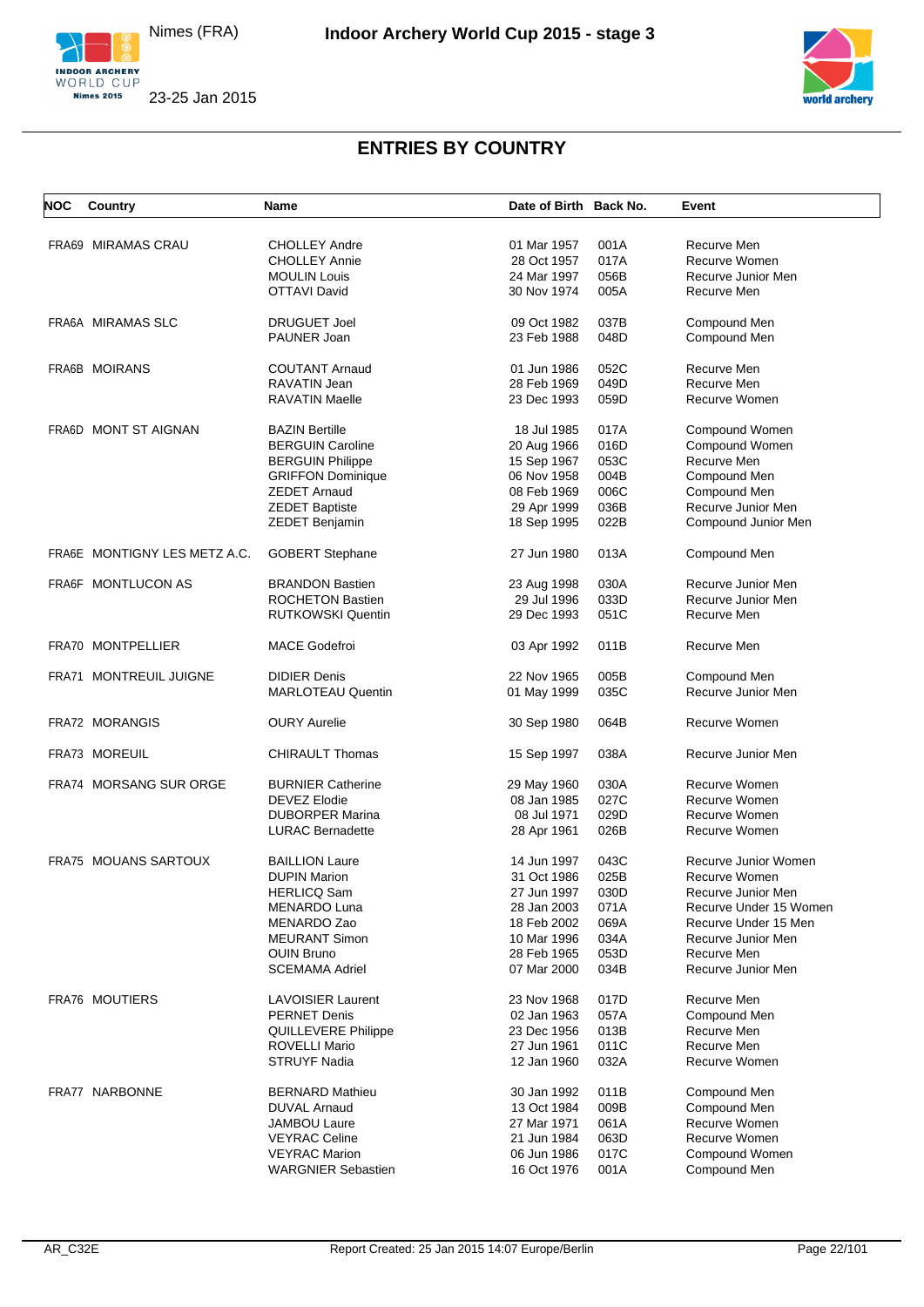



| <b>NOC</b> | Country                                        | Name                           | Date of Birth Back No. |      | Event                  |
|------------|------------------------------------------------|--------------------------------|------------------------|------|------------------------|
|            | FRA78 NEUILLY SUR MARNE                        | CHESSE Joanna                  | 25 Feb 1986            | 076D | Compound Women         |
|            |                                                | <b>DESSOY Catheline</b>        | 21 Nov 1989            | 027D | Compound Women         |
|            |                                                | <b>DIDIERLAURENT Clothilde</b> | 12 Oct 1987            | 027D | Recurve Women          |
|            |                                                | <b>GALIEGT Mathilde</b>        | 20 Oct 1993            | 023D | Recurve Women          |
|            |                                                |                                |                        |      |                        |
|            | FRA79 NICE                                     | <b>AUGUSTIN Yanis</b>          | 21 Jul 2000            | 037B | Recurve Junior Men     |
|            |                                                | <b>BAYLET Guillaume</b>        | 19 Apr 1996            | 035D | Recurve Junior Men     |
|            |                                                | <b>BERNARDI Nicolas</b>        | 03 Jan 2003            | 069B | Recurve Under 15 Men   |
|            |                                                | <b>BIGUET Audrey</b>           | 20 Feb 2002            | 070D | Recurve Under 15 Women |
|            |                                                | <b>BIGUET Thomas</b>           | 20 Feb 2002            | 068C | Recurve Under 15 Men   |
|            |                                                | <b>BILLOUE Florian</b>         | 11 Aug 1998            | 039C | Recurve Junior Men     |
|            |                                                | <b>CARLES Fanny</b>            | 09 Jun 1982            | 020C | Recurve Women          |
|            |                                                | <b>GRISTI Adrien</b>           | 28 Jan 1999            | 055A | Recurve Junior Men     |
|            |                                                | <b>GRISTI Corinne</b>          | 24 Jun 1965            | 021D | Recurve Women          |
|            |                                                | <b>GUY Oceane</b>              | 12 Apr 1998            | 046D | Recurve Junior Women   |
|            |                                                | <b>JEAUFFROY Jerome</b>        | 18 Sep 2001            | 067B | Recurve Under 15 Men   |
|            |                                                | <b>NADOR Bastien</b>           | 17 Mar 1984            | 010B | Recurve Men            |
|            |                                                | <b>PERALDI Laurent</b>         | 23 Aug 2001            | 070B | Recurve Under 15 Men   |
|            |                                                | <b>RENAULT Delphine</b>        | 01 Feb 1977            | 022B | Recurve Women          |
|            |                                                | <b>TARDY Pauline</b>           | 23 Jun 1995            | 045B | Recurve Junior Women   |
|            |                                                | <b>TREVES Aurélia</b>          | 24 May 2002            | 070B | Recurve Under 15 Women |
|            |                                                | <b>VERANI Camille</b>          | 20 Dec 1998            | 047D | Recurve Junior Women   |
|            |                                                |                                |                        |      |                        |
|            | FRA7A NIMES                                    | <b>AUBERT Thomas</b>           | 25 Jan 1988            | 008D | Recurve Men            |
|            |                                                | <b>BENNANI Mohamed</b>         | 13 May 1981            | 003B | Recurve Men            |
|            |                                                | <b>BERGER Thomas</b>           |                        | 048B | Recurve Men            |
|            |                                                | <b>BLEUZET Mathieu</b>         | 15 Jan 1998            | 054D | Recurve Junior Men     |
|            |                                                | <b>BRUNSTEIN Claude</b>        |                        | 014D | Compound Men           |
|            |                                                | DAMIANS Thibault               | 06 May 1997            | 035C | Recurve Junior Men     |
|            |                                                | <b>FAPPIANO Philippe</b>       | 27 Apr 1966            | 063C | Compound Men           |
|            |                                                | <b>GERZAIN Pierre</b>          | 31 Jul 1963            | 055C | Recurve Men            |
|            |                                                | <b>JOUINI Lou</b>              | 26 Mar 2002            | 072C | Recurve Under 15 Women |
|            |                                                | <b>MICHEL Valentin</b>         | 15 Nov 2002            | 070B | Recurve Under 15 Men   |
|            |                                                | <b>PLIHON Pierre</b>           | 29 Oct 1989            | 018C | Recurve Men            |
|            |                                                |                                |                        |      |                        |
|            |                                                | <b>SCHOBINGER Celine</b>       | 18 Sep 1989            | 059A | Recurve Women          |
|            |                                                | <b>SOENEN Lisa</b>             | 06 Feb 1999            | 063D | Recurve Junior Women   |
|            |                                                | <b>SOULE Quentin</b>           | 01 May 1997            | 059C | Recurve Junior Men     |
|            |                                                | <b>TOURRIERE Guillaume</b>     | 21 Nov 2000            | 060B | Recurve Junior Men     |
|            |                                                | <b>VALLADONT Jean-Charles</b>  | 20 Mar 1989            | 014B | Recurve Men            |
|            |                                                | <b>VANDIONANT Sandrine</b>     | 08 Sep 1980            | 072D | Compound Women         |
|            | FRA7B NOTRE DAME DE GRAVENCHON CARLIER Aurelie |                                | 15 Mar 1996            | 062B | Recurve Women          |
|            | FRA7C OFFRANVILLE                              | <b>CABOT Antoine</b>           | 25 Feb 1964            | 005D | Recurve Men            |
|            | FRA7D ORSAY                                    | <b>CIGRAND Alexis</b>          |                        | 006C | Recurve Men            |
|            |                                                |                                | 14 Apr 1993            |      |                        |
|            | FRA7E PANTIN                                   | <b>BOSSARD Florian</b>         | 30 Jan 1996            | 036C | Recurve Junior Men     |
|            | FRA7F PARIS APSAP                              | <b>KAMMOUN Anis</b>            | 25 Oct 1968            | 004D | Recurve Men            |
|            | <b>FRA80 PARIS ASRTL</b>                       | LAMANDÉ Khaled                 | 09 Apr 1980            | 007D | Recurve Men            |
|            | FRA81 PERIGNY                                  | <b>BEAUD Jeanmarc</b>          | 19 Jan 1970            | 056A | Compound Men           |
|            |                                                |                                |                        |      |                        |
|            | FRA82 PERPIGNAN                                | <b>ARDIET Willy</b>            | 09 May 1981            | 048A | Recurve Men            |
|            |                                                | <b>BROUCKE Florine</b>         | 20 May 1994            | 024B | Recurve Women          |
|            | FRA83 PERS EN GATINAIS                         | <b>SAIGOT Nicolas</b>          | 18 Jun 1966            | 043C | Compound Men           |
|            | FRA84 PESSAC                                   | <b>FAURE Sebastien</b>         | 14 Sep 1970            | 057A | Recurve Men            |
|            | FRA85 PIERREFEU DU VAR                         | <b>LECLERC Philippe</b>        | 03 Jan 1953            | 049D | Compound Men           |
|            |                                                | <b>MEYNARD Valerie</b>         |                        | 027A | Recurve Women          |
|            |                                                |                                | 01 Aug 1965            |      |                        |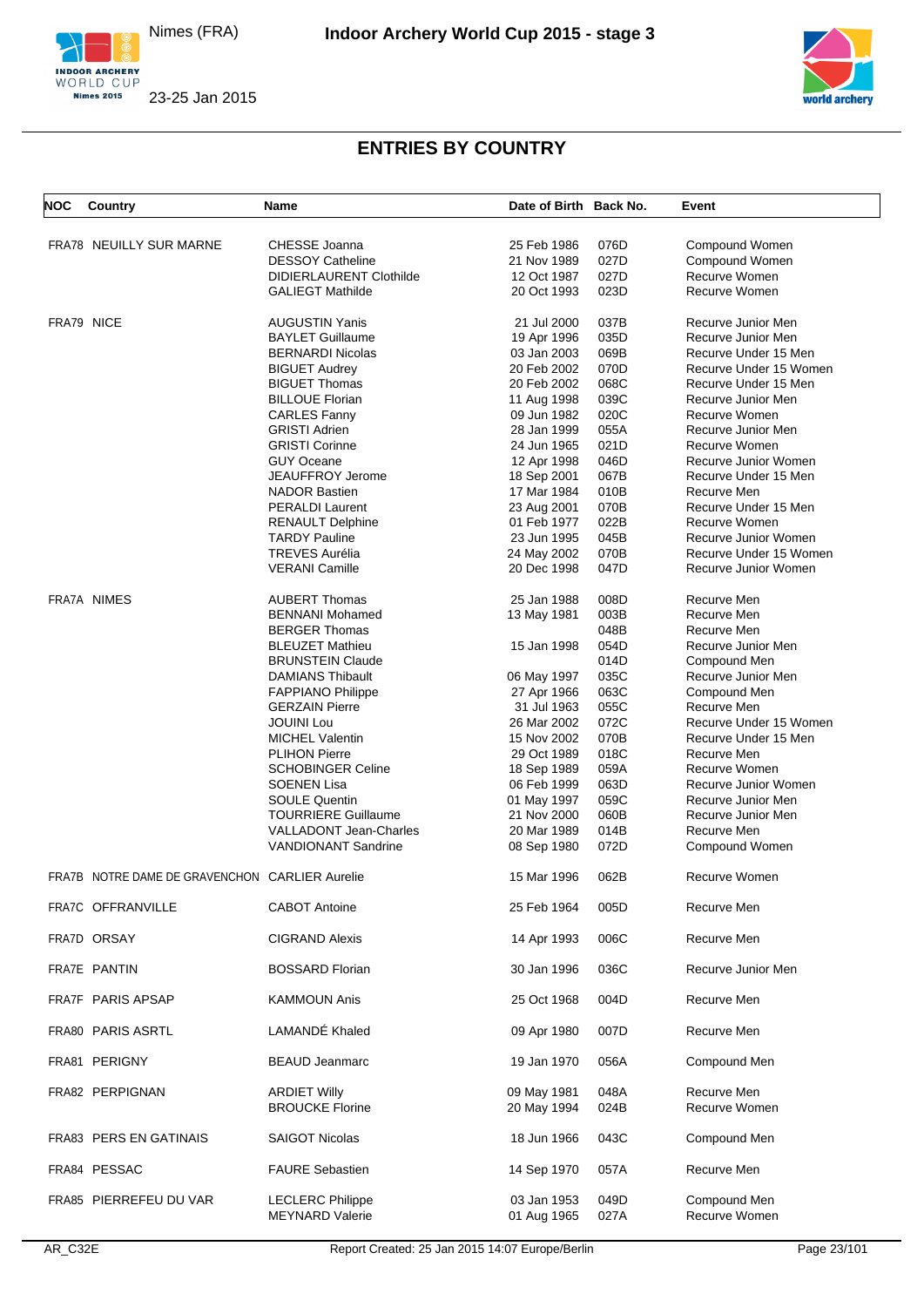





| NOC        | Country                                      | Name                          | Date of Birth Back No. |      | Event                |
|------------|----------------------------------------------|-------------------------------|------------------------|------|----------------------|
|            |                                              |                               |                        |      |                      |
|            | FRA86 PIOLENC                                | <b>FEYBESSE Jean Francois</b> | 19 Nov 1966            | 065D | Compound Men         |
|            | FRA87 PLAILLY                                | <b>LEGRAND Thierry</b>        | 09 Dec 1964            | 019D | Recurve Men          |
|            | FRA88 PLOURIN LES MORLAIX                    | <b>BOULCH Jean Philippe</b>   | 28 May 1991            | 058A | Compound Men         |
|            |                                              | LOUSSAUT Jeremie              | 21 Oct 1990            | 007C | Compound Men         |
|            | FRA89 POISSY                                 | <b>PIKE William</b>           | 09 Dec 1999            | 034A | Recurve Junior Men   |
|            | FRA8A PONTIVY                                | PYLA Jean                     | 18 May 1949            | 044B | Compound Men         |
|            | FRA8B PUY SAINTE REPARADE ARR GIRARD Damien  |                               | 09 Apr 1985            | 039B | Compound Men         |
|            | FRA8C RAMBOUILLET                            | <b>SCHNEIDER Florent</b>      | 09 Dec 1980            | 012B | Recurve Men          |
|            | FRA8D REIMS                                  | <b>LECOUFFE Yoann</b>         | 05 Nov 1980            | 056D | Compound Men         |
|            | FRA8E RENNES CIE                             | <b>BARAER Quentin</b>         | 08 Nov 1993            | 064C | Compound Men         |
|            |                                              | <b>BUREAU Pierre</b>          | 27 Apr 1989            | 007D | Recurve Men          |
|            |                                              | <b>CLAPIE Sebastien</b>       | 27 Oct 1978            | 063A | Compound Men         |
|            |                                              | <b>FAUCHERON Thomas</b>       | 23 Feb 1990            | 009D | Recurve Men          |
|            |                                              | <b>GARITAT Chrystelle</b>     | 18 Mar 1972            | 073A | Compound Women       |
|            |                                              |                               |                        |      |                      |
|            |                                              | <b>GARITAT Stephane</b>       | 21 Nov 1970            | 051B | Compound Men         |
|            |                                              | <b>GIROUILLE Romain</b>       | 26 Apr 1988            | 022C | Recurve Men          |
|            |                                              | <b>PRIEELS Sarah</b>          | 27 Feb 1990            | 067B | Compound Women       |
|            |                                              | <b>VILLARD Laurena</b>        | 07 Apr 1994            | 062A | Recurve Women        |
| FRA8F RIOM |                                              | <b>ADICEOM Audrey</b>         | 14 Oct 1996            | 065C | Recurve Junior Women |
|            |                                              | <b>ANTOINE Thomas</b>         | 16 Apr 1994            | 006D | Recurve Men          |
|            |                                              | <b>BARBOSA Rachel</b>         | 29 May 1997            | 066B | Recurve Junior Women |
|            |                                              | <b>BONTEMPS Juline</b>        | 20 Dec 1999            | 041A | Recurve Junior Women |
|            |                                              | <b>DANIEL Lucas</b>           | 01 Jan 1995            | 006D | Recurve Men          |
|            |                                              | <b>FOREST Corentin</b>        | 10 Feb 2000            | 031D | Recurve Junior Men   |
|            |                                              | <b>LARTIGUE Hugo</b>          | 22 Feb 2001            | 068A | Recurve Under 15 Men |
|            |                                              |                               |                        |      |                      |
|            |                                              | NATIVELLE Lucien              | 03 Mar 1999            | 038C | Recurve Junior Men   |
|            |                                              | PLANEIX Sophie                | 03 Nov 1997            | 060D | Recurve Women        |
|            |                                              | <b>ROUCHONNAT Anais</b>       | 25 Mar 1995            | 042B | Recurve Junior Women |
|            |                                              | <b>TOSOLINI Julie</b>         | 23 Dec 2000            | 042D | Recurve Junior Women |
|            |                                              | <b>VALLIORGUE Julien</b>      | 08 Dec 1984            | 051C | Compound Men         |
|            |                                              | <b>VIVES Marion</b>           | 17 May 1993            | 029C | Recurve Women        |
|            | FRA90 RIVES                                  | <b>LAFONT Fabrice</b>         | 16 Jan 1967            | 009C | Recurve Men          |
|            |                                              | <b>LAFONT Raphael</b>         | 12 Dec 1994            | 008B | Recurve Men          |
|            |                                              | <b>MANDIER Celine</b>         | 10 Jun 1997            | 045C | Recurve Junior Women |
|            |                                              | ZERIZER Judy                  | 26 Dec 1994            | 045A | Recurve Junior Women |
|            | FRA91 RIXHEIM                                | <b>RENCK Cecile</b>           |                        | 028D | Compound Women       |
|            | FRA92 ROCHEFORT SUR MER                      | ROMANTEAU Sonia               | 27 Jan 1963            | 073B | Compound Women       |
|            | FRA93 ROMANS - BOURG DE PEAGE GIRARD Clement |                               | 28 Feb 1997            | 055D | Recurve Junior Men   |
|            | FRA94 ROYAN                                  | <b>BOURDIN Jean-Pierre</b>    | 25 Jul 1940            | 058C | Compound Men         |
|            |                                              | <b>LABREGERE Elise</b>        | 07 Jan 1999            | 041D | Recurve Junior Women |
|            |                                              | <b>MATTERA Fernande</b>       | 02 Jan 1945            | 073D | Compound Women       |
|            |                                              |                               |                        |      |                      |
|            |                                              | <b>MICOU Christophe</b>       | 16 Jul 1976            | 039C | Compound Men         |
|            |                                              | MICOU Sandrine                | 02 Oct 1972            | 076A | Compound Women       |
|            |                                              | <b>PILE Claude</b>            | 21 Jun 1955            | 012C | Recurve Men          |
|            |                                              | ROUX Vivian                   | 21 Apr 1951            | 051C | Compound Men         |
|            | FRA95 RUEIL MALMAISON                        | <b>DUPUIS Anthony</b>         | 14 Mar 1988            | 066B | Compound Men         |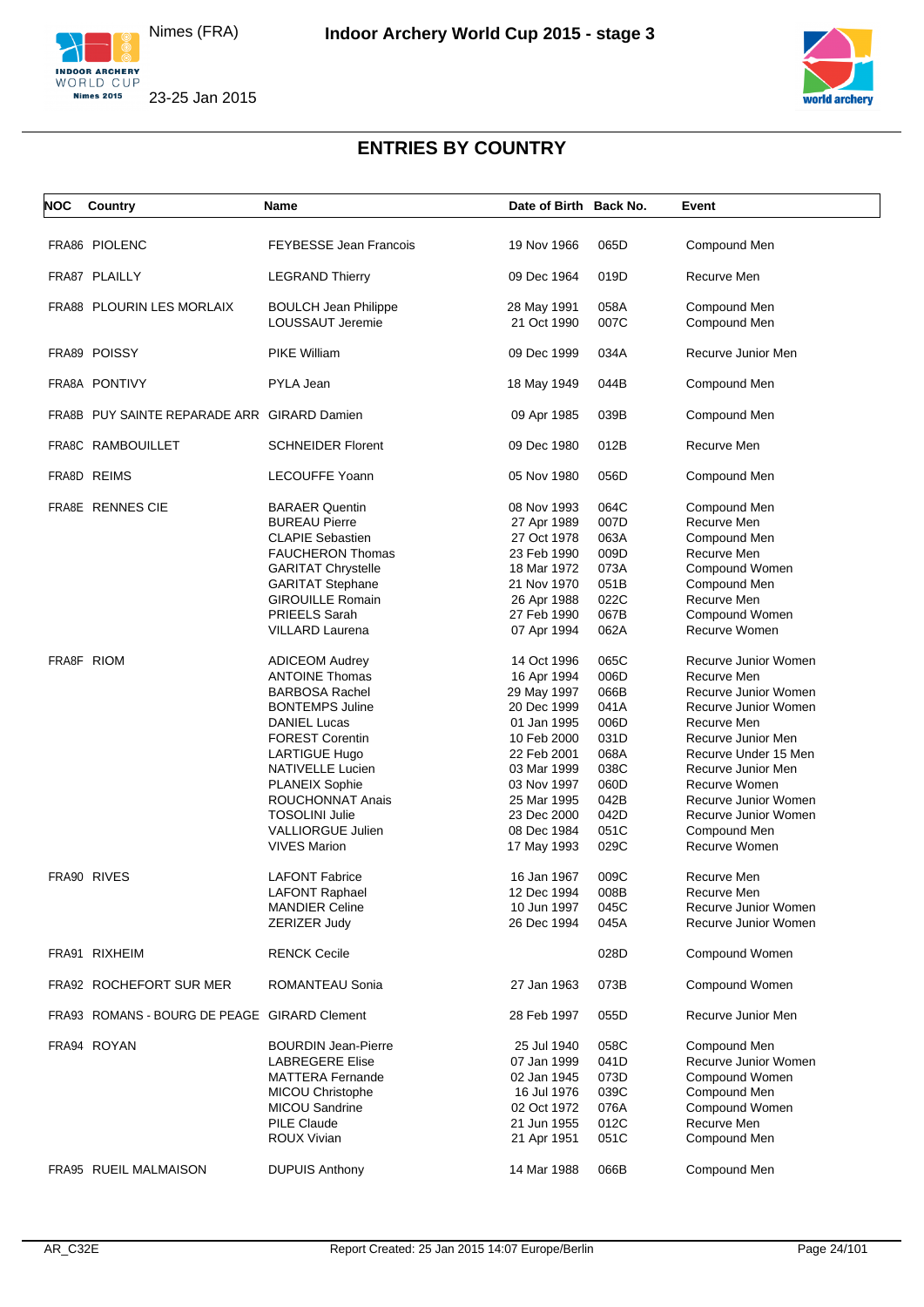



| <b>NOC</b> | Country                                   | Name                         | Date of Birth Back No. |      | Event                |
|------------|-------------------------------------------|------------------------------|------------------------|------|----------------------|
|            |                                           |                              |                        |      |                      |
|            | FRA96 RUEIL MALMAISON STAR                | <b>CORBEZ Charles</b>        | 08 Nov 1989            | 039C | Compound Men         |
|            |                                           | DAULEU Ludovic               | 10 Apr 1986            | 046B | Compound Men         |
|            |                                           | <b>DELOBELLE Fabien</b>      | 01 May 1985            | 052D | Compound Men         |
|            |                                           |                              |                        | 049B |                      |
|            |                                           | PEINEAU Sebastien            | 24 May 1987            |      | Compound Men         |
|            | FRA98 SAINT AVERTIN CASAS                 | <b>LECOINTRE Laurie</b>      | 10 Aug 1992            | 066B | Recurve Women        |
|            | FRA99 SAINT GEORGES D OLERON RENAUT Joao  |                              | 19 Apr 1998            | 053D | Recurve Junior Men   |
|            | FRA9A SAINT GERMAIN SUR MORIN LIBERT Eric |                              | 05 May 1961            | 002D | Recurve Men          |
|            |                                           | LOUCHE Benjamin              | 13 Apr 1964            | 016B | Recurve Men          |
|            | FRA9B SAINT HERBLAIN                      | <b>HUGUET Julien</b>         | 09 Dec 1983            | 015B | Compound Men         |
|            | FRA9C SAINT JEAN DE BRAYE                 | <b>PROUTEAU Gabrielle</b>    | 31 Aug 1995            | 064B | Recurve Junior Women |
|            | FRA9D SAINT MARD                          | <b>CORNU Jean-Michel</b>     | 18 Jun 1966            | 055B | Compound Men         |
|            |                                           |                              |                        |      |                      |
|            |                                           | <b>CORNU Thibaut</b>         | 03 Mar 1996            | 045B | Compound Junior Men  |
|            |                                           | <b>DELOISON Daniel</b>       | 21 Jul 1989            | 008C | Recurve Men          |
|            |                                           | <b>DELOISON Laurent</b>      | 27 Apr 1967            | 057C | Compound Men         |
|            |                                           | <b>LACROIX Emilie</b>        | 05 Dec 1994            | 017B | Recurve Women        |
|            |                                           | <b>LERICHE Adrien</b>        | 14 Nov 1992            | 006A | Recurve Men          |
|            |                                           | LOPEO Kevin                  | 08 May 1995            | 057D | Recurve Junior Men   |
|            |                                           |                              |                        |      |                      |
|            |                                           | <b>MASSON Martial</b>        | 28 Mar 1988            | 007A | Recurve Men          |
|            |                                           | <b>MONTAGNE Elodie</b>       | 04 Dec 1986            | 028B | Recurve Women        |
|            |                                           | <b>PUGNANT Emeline</b>       | 24 Sep 1990            | 019B | Recurve Women        |
|            |                                           | SAGLIBENE Niels              | 05 Jun 1997            | 059A | Recurve Junior Men   |
|            | FRA9E SAINT MAUR                          | <b>MEDEIROS Rafael</b>       | 02 Apr 1982            | 054B | Compound Men         |
|            | FRA9F SAINT MEDARD EN JALLES              | <b>DELAUTRE Sylvie</b>       | 09 Dec 1964            | 066A | Recurve Women        |
|            |                                           | PETIT-DURAND Tiphaine        | 27 Oct 1984            | 063B | Recurve Women        |
|            |                                           | <b>PITARD Aurelie</b>        | 24 Sep 1983            | 059C | Recurve Women        |
|            |                                           | <b>RUFFLE Annie</b>          | 14 Jan 1961            | 061C | Recurve Women        |
|            | FRAA0 SAINT MYON                          | <b>BEAUFOL Antoine</b>       | 08 Jan 2000            | 037C | Recurve Junior Men   |
|            |                                           | <b>BEAUFOL Emmanuel</b>      | 03 Apr 1970            | 001B | Compound Men         |
|            |                                           |                              |                        |      |                      |
|            | FRAA1 SALAISE SUR SANNE                   | DELOCHE Pierre-Julien        | 06 Feb 1982            | 042D | Compound Men         |
|            |                                           | <b>GAY Philippe</b>          | 26 Jan 1962            | 008A | Compound Men         |
|            | FRAA2 SALON DE PROVENCE                   | <b>DESVERNOIS Eric</b>       | 02 Jan 1974            | 064D | Compound Men         |
|            | FRAA3 SARREGUEMINES                       | <b>HENRION Cedric</b>        | 16 Apr 1981            | 010B | Recurve Men          |
|            |                                           |                              |                        |      |                      |
|            | FRAA4 SAVIGNY LE TEMPLE                   | LEVEQUE Alain                | 06 Oct 1962            | 050D | Recurve Men          |
|            |                                           | <b>MORFAUX Christian</b>     |                        | 008C | Recurve Men          |
|            |                                           | <b>SIMON Marc</b>            | 25 Jan 1989            | 008C | Compound Men         |
|            | <b>FRAA5 SEICHAMPS</b>                    | <b>SCARANO Corinne</b>       | 25 Jul 1966            | 029A | Recurve Women        |
|            |                                           |                              |                        |      |                      |
|            |                                           | <b>SCARANO Nino</b>          | 19 Jul 1994            | 042B | Compound Men         |
|            | FRAA6 SENONES                             | <b>LECOMTE David</b>         | 03 Oct 1975            | 012A | Compound Men         |
|            |                                           | <b>STEFFANN Pierre-Alain</b> | 15 May 1971            | 004A | Compound Men         |
|            |                                           |                              |                        |      |                      |
|            | FRAA7 SMARVES                             | <b>CORMIER Romain</b>        | 14 Mar 1985            | 037D | Compound Men         |
|            |                                           | <b>DELAVAULT Nicolas</b>     | 05 Aug 1997            | 036D | Recurve Junior Men   |
|            |                                           | DURIVAUD Florian             | 02 Apr 1996            | 021C | Compound Junior Men  |
|            |                                           | <b>DURIVAUD Lucas</b>        | 15 Aug 1998            | 021A | Compound Junior Men  |
|            |                                           | <b>DURIVAUD Manuel</b>       | 02 Jul 1972            | 036C |                      |
|            |                                           |                              |                        |      | Compound Men         |
|            |                                           | <b>GENET Dominique</b>       | 24 Nov 1968            | 053B | Compound Men         |
|            |                                           | <b>GOUBEAU Franck</b>        | 24 Nov 1968            | 004A | Recurve Men          |
|            |                                           | RIVAULT PINEAU Laurent       | 19 Jun 1971            | 004C | Compound Men         |
|            |                                           | RONDELOT Cyril               | 01 Mar 1971            | 057B | Compound Men         |
|            |                                           |                              |                        |      |                      |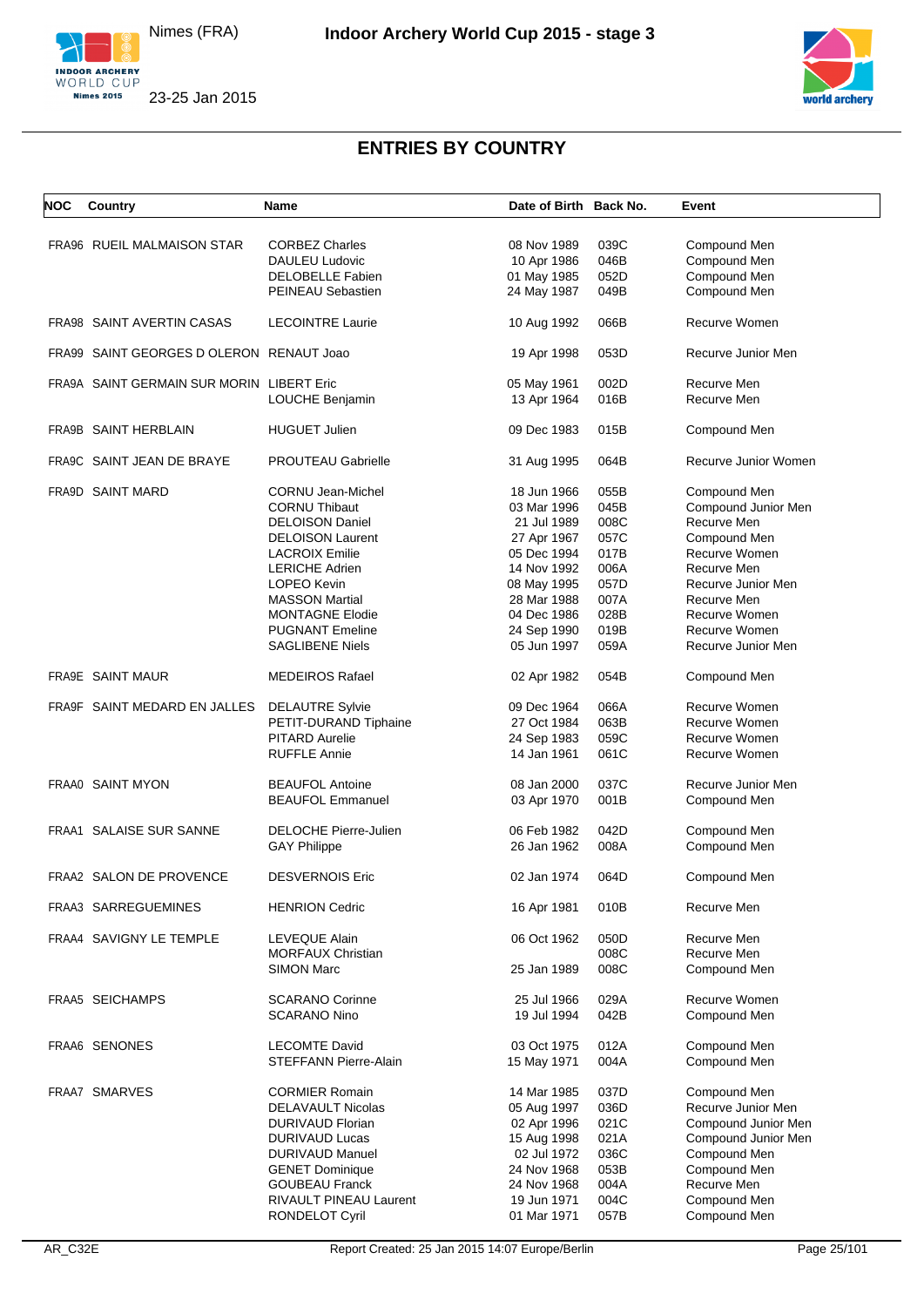



| NOC | Country                    | <b>Name</b>                                      | Date of Birth Back No.     |              | Event                        |
|-----|----------------------------|--------------------------------------------------|----------------------------|--------------|------------------------------|
|     |                            |                                                  |                            |              |                              |
|     | FRAA8 ST AVERTIN           | <b>BOISSAU Stephane</b>                          | 18 Sep 1979                | 012C         | Compound Men                 |
|     |                            | <b>BRIANNE Noemie</b>                            | 08 Sep 1993                | 023B         | Recurve Women                |
|     |                            | FOURNIER Jacky                                   | 12 Apr 1967                | 064A         | Compound Men                 |
|     |                            | ROUSSELOT Sylvain                                | 02 Aug 1986                | 011A         | Recurve Men                  |
|     | FRAA9 ST HERBLAIN          | <b>BERNARD Jean Christian</b>                    | 30 Nov 1980                | 054A         | Compound Men                 |
|     |                            | <b>GOUY Aline</b>                                | 23 Feb 1986                | 024D         | Recurve Women                |
|     |                            | <b>LEBEAU Antoine</b>                            | 18 Mar 1958                | 045B         | Compound Men                 |
|     | FRAAA ST JEAN LE BLANC     | <b>GOUGUET Olivier</b>                           | 20 Sep 1966                | 052A         | Recurve Men                  |
|     |                            | <b>LUXEY Olivier</b>                             | 04 Jun 1968                | 054A         | Recurve Men                  |
|     | FRAAB ST LUPICIN           | <b>BLANC Maxime</b>                              | 14 Jul 1997                | 056D         | Recurve Junior Men           |
|     |                            | <b>LAFUITTE Maude</b>                            |                            | 062B         | Recurve Junior Women         |
|     |                            |                                                  | 19 Apr 2000                |              |                              |
|     | FRAAC STRASBOURG 1ER CIE   | <b>DENNLER Olivier</b>                           | 26 Apr 1996                | 004B         | Recurve Men                  |
|     | <b>FRAAD SURESNES</b>      | <b>GUTIERREZ Michel</b>                          | 13 Sep 1966                | 041A         | Compound Men                 |
|     |                            | THIEFFINE Julien                                 | 08 Apr 1981                | 050D         | Compound Men                 |
|     | FRAAE THAON LES VOSGES     | <b>LEJEUNE Marie</b>                             | 22 Nov 1995                | 043C         | Recurve Junior Women         |
|     |                            |                                                  |                            |              |                              |
|     | <b>FRAAF TORPES</b>        | DE GRANDIS Jocelyn                               | 23 Nov 1980                | 062A         | Compound Men                 |
|     |                            | <b>VARECHON Dimitri</b>                          | 18 Nov 1986                | 048A         | Compound Men                 |
|     | FRABO TOULON               | <b>BABOU Eric</b>                                | 15 Apr 1979                | 061B         | Compound Men                 |
|     | FRAB1 TOURNON SAINT MARTIN | <b>BONVALET Frederic</b>                         | 30 Aug 1980                | 012B         | Compound Men                 |
|     | FRAB2 TRANS EN PROVENCE    | <b>EDOUARD David</b>                             | 22 Feb 1978                | 041D         | Compound Men                 |
|     |                            | <b>PUTOD Sebastien</b>                           | 16 Feb 1981                | 040C         | Compound Men                 |
|     | FRAB3 TSCP                 | <b>BERLIN Sandrine</b>                           | 19 Jan 1977                | 026D         | Compound Women               |
|     | FRAB4 TULLE                | <b>BELAY Vincent</b>                             | 25 Sep 1968                | 010C         | Recurve Men                  |
|     |                            | <b>DAVID Benoit</b>                              | 29 Apr 1992                | 053A         | Recurve Men                  |
|     |                            | <b>DAVID Philippe</b>                            | 12 Dec 1967                | 015C         | Compound Men                 |
|     | FRAB5 VALAURIE             | <b>TORSET-BONFILLO Erwann</b>                    | 14 Mar 1987                | 037C         | Compound Men                 |
|     | FRAB6 VALENCE              | <b>CAMPILLO Raphael</b>                          | 14 Aug 1996                | 049A         | Compound Junior Men          |
|     |                            | <b>SERRET Marion</b>                             | 27 Nov 1983                | 027D         | Recurve Women                |
|     | FRAB7 VANDOEUVRE           | PANELLA Enzo                                     | 13 Jan 2000                | 055C         | Recurve Junior Men           |
|     |                            | <b>SOREL Quentin</b>                             | 15 Jun 1997                | 057C         | Recurve Junior Men           |
|     | FRAB8 VARANGEVILLE         |                                                  |                            |              |                              |
|     |                            | <b>DEDERICHS Antoine</b><br><b>LUCOT Laurent</b> | 28 Jul 1980<br>29 Jan 1975 | 011C<br>006B | Compound Men<br>Compound Men |
|     |                            |                                                  |                            |              |                              |
|     | FRAB9 VEDENE               | <b>SOLEYRET Frederic</b>                         | 08 Oct 1976                | 061D         | Compound Men                 |
|     | FRABA VENEUX LES SABLONS   | <b>CAMBAKIDIS Nicolas</b>                        | 08 Nov 1997                | 056A         | Recurve Junior Men           |
|     | FRABB VENTABREN            | <b>ARNOUX Christophe</b>                         | 10 Apr 1979                | 010B         | Compound Men                 |
|     | FRABC VERZY                | <b>BAIL Jose</b>                                 | 25 Nov 1976                | 036D         | Compound Men                 |
|     | FRABD VEZERONCE CURTIN     | ATILANO Jacques                                  | 10 Apr 1974                | 021B         | Recurve Men                  |
|     |                            | <b>BARRA</b> Frederique                          | 23 Dec 1977                | 028C         | Recurve Women                |
|     |                            | <b>BARRA Olivier</b>                             | 12 Apr 1972                | 010D         | Recurve Men                  |
|     |                            | <b>MATHIEUX Alain</b>                            | 21 Nov 1971                | 017B         | Recurve Men                  |
|     |                            |                                                  |                            |              |                              |
|     | FRABE VICHY                | BIZEL-BIZELLOT Camille                           | 23 Sep 1998                | 066D         | Recurve Junior Women         |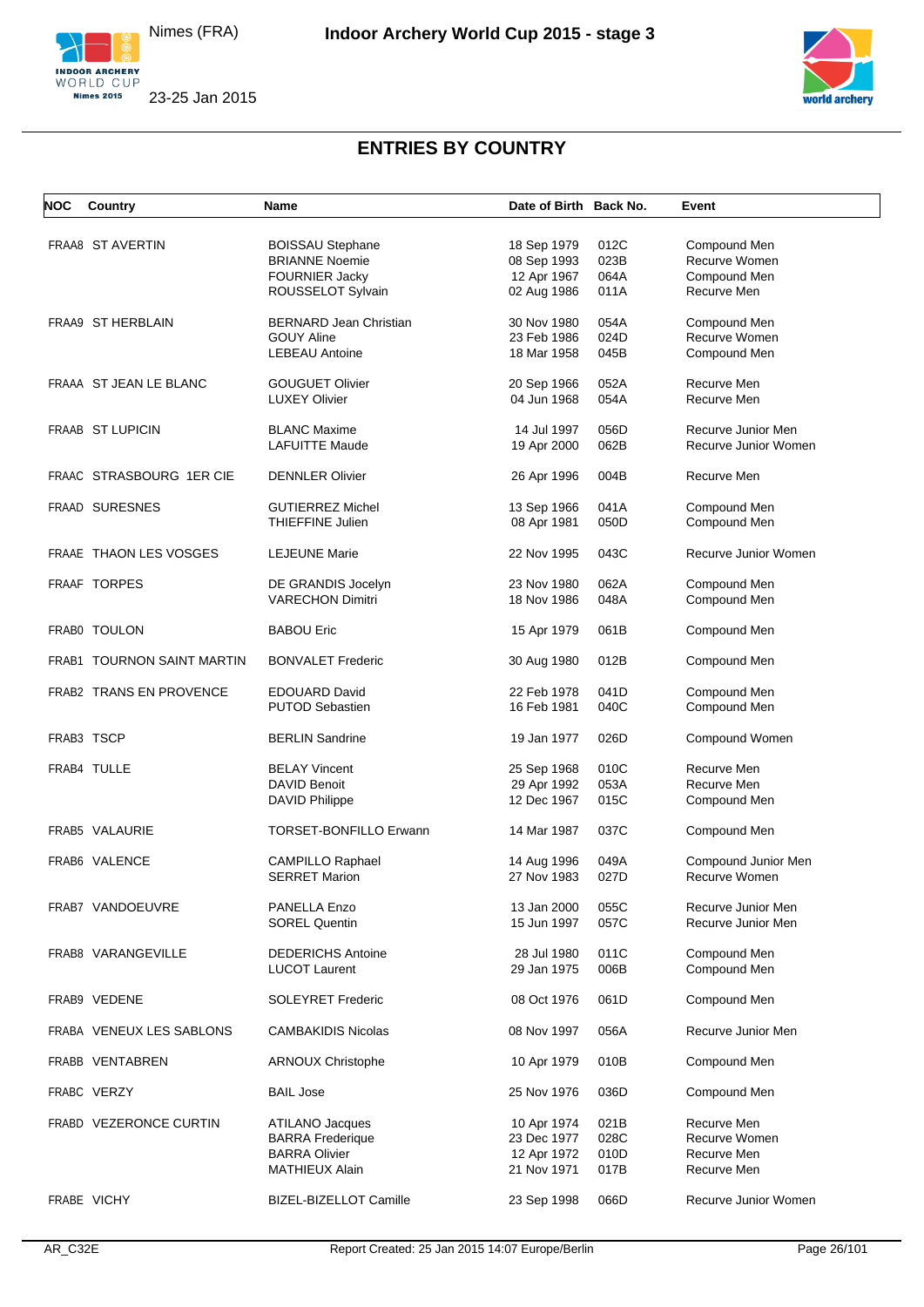





| NOC | Country                                        | Name                        | Date of Birth Back No. |      | Event                  |
|-----|------------------------------------------------|-----------------------------|------------------------|------|------------------------|
|     | FRABF VILLEFONTAINE                            | <b>VUILLIN Christophe</b>   | 25 Jan 2002            | 068B | Recurve Under 15 Men   |
|     |                                                |                             |                        |      |                        |
|     | FRAC0 VILLEFRANCHE                             | <b>POURCELLY Maxence</b>    | 08 Sep 1999            | 020D | Compound Junior Men    |
|     | FRAC1 VILLENEUVE D'ASCQ                        | <b>ETIENNE David</b>        | 17 Jun 1981            | 002C | Compound Men           |
|     |                                                | <b>LEFEBVRE Nicolas</b>     | 14 Jul 1981            | 063D | Compound Men           |
|     |                                                | <b>PREVOST Martin</b>       | 23 Feb 1998            | 033D | Recurve Junior Men     |
|     |                                                | TIMMERMAN Tamara            | 06 Jun 1998            | 041D | Recurve Junior Women   |
|     | FRAC2 VILLEURBANNE                             | ZAGHDOUD Mourad             | 06 May 1997            | 033B | Recurve Junior Men     |
|     | FRAC3 VILLEURBANNE CIE HERACLES DIAZ Kevin     |                             | 14 Jun 1995            | 031C | Recurve Junior Men     |
|     | FRAC4 VILLIERS LE BEL                          | <b>BLANDIN Thomas</b>       | 22 Feb 1989            | 016D | Recurve Men            |
|     |                                                | <b>DODEMONT Sophie</b>      | 30 Aug 1973            | 069C | Compound Women         |
|     |                                                | <b>FROMENT Agnes</b>        | 05 Sep 1969            | 069B | Compound Women         |
|     |                                                | <b>GOYON Frederic</b>       | 10 Sep 1974            | 015C | Recurve Men            |
|     |                                                | <b>MORAT Christian</b>      | 28 Aug 1955            | 040D | Compound Men           |
|     |                                                | POLLET Sony                 | 10 Mar 1969            | 007A | Recurve Men            |
|     | FRAC5 VILLIERS SUR MARNE                       | <b>BROCHARD Pauline</b>     | 28 Jun 2001            | 071B | Recurve Under 15 Women |
|     | FRAC6 WERVICQ SUD                              | <b>CALLEWAERT Pedro</b>     | 29 Aug 1988            | 049A | Recurve Men            |
|     | FRAC7 WINGLES                                  | <b>BRASSEUR Sebastien</b>   | 02 Nov 1985            | 048B | Compound Men           |
|     |                                                | <b>CAUWE Michael</b>        | 08 Jul 1982            | 002A | Compound Men           |
|     |                                                | <b>MENARD Fabrice</b>       | 08 Apr 1981            | 058A | Compound Men           |
|     |                                                | <b>RUBBEN Guillaume</b>     | 01 Jul 1978            | 044A | Compound Men           |
|     | <b>FRAC8 YO ARCHERS CLUB</b>                   | <b>MONDER Michael</b>       | 10 Sep 1982            | 056B | Compound Men           |
|     | FRAC9 LESCAR                                   | ROSSI Christophe            | 12 May 1978            | 014C | Recurve Men            |
|     | GBR01 ARCHERY GB                               | <b>CHAISTY Hazel</b>        | 31 Aug 1972            | 028B | Recurve Women          |
|     |                                                | <b>HARDING George</b>       | 05 May 1988            | 016C | Recurve Men            |
|     |                                                | NOTT Jonathan               |                        | 062B | Compound Men           |
|     | GBR02 BLACKTHORN                               | <b>BUSBY Duncan</b>         | 17 Dec 1983            | 032C | Compound Men           |
|     | GBR03 CHELMSFORD TUDOR ROSE WISEMAN Luke       |                             | 21 Mar 1997            | 051C | Compound Junior Men    |
|     |                                                | <b>WISEMAN Mark</b>         | 29 Sep 1971            | 044A | Compound Men           |
|     | GBR04 CHELTENHAM ARCHERS                       | <b>EVANS Sean</b>           | 13 Jun 1991            | 005D | Recurve Men            |
|     |                                                | <b>MORGAN Ashe</b>          | 24 Apr 1994            | 009A | Recurve Men            |
|     | GBR05 CHIPPENHAM ARCHERS                       | FRITH Jo                    | 16 Jun 1961            | 017B | Compound Women         |
|     | GBR06 CLOPHILL                                 | <b>HOLDERNESS Lucy</b>      | 05 Oct 1964            | 077A | Compound Women         |
|     | GBR07 DEARNE VALLEY ARCHERY CLU OLIVER Amy     |                             | 10 Jul 1987            | 022D | Recurve Women          |
|     | GBR08 EAST BELFAST ARCHERY CLUB HUSTON Patrick |                             | 05 Jan 1996            | 019B | Recurve Men            |
|     | GBR09 EDINBURGH UNIVERSITY                     | <b>GREENWOOD Hope</b>       | 27 Jun 1991            | 075B | Compound Women         |
|     | GBR0A EDINBURGH UNIVERSITY AC JARDINE Douglas  |                             | 18 Nov 1992            | 014D | Recurve Men            |
|     |                                                | <b>JONES Naomi</b>          | 26 Mar 1985            | 068D | Compound Women         |
|     | GBR0B EDINBURGH UNIVERSITY ARCH BARBY Stuart   |                             | 23 Sep 1980            | 011A | Recurve Men            |
|     |                                                | <b>BARBY Victoria</b>       | 11 Jul 1980            | 032A | Compound Women         |
|     |                                                | <b>TUCKNOTT Philip</b>      | 17 Apr 1995            | 023D | Compound Junior Men    |
|     | GBR0C EUAC                                     | <b>WHITTINGHAM Alistair</b> | 31 Jan 1973            | 003D | Compound Men           |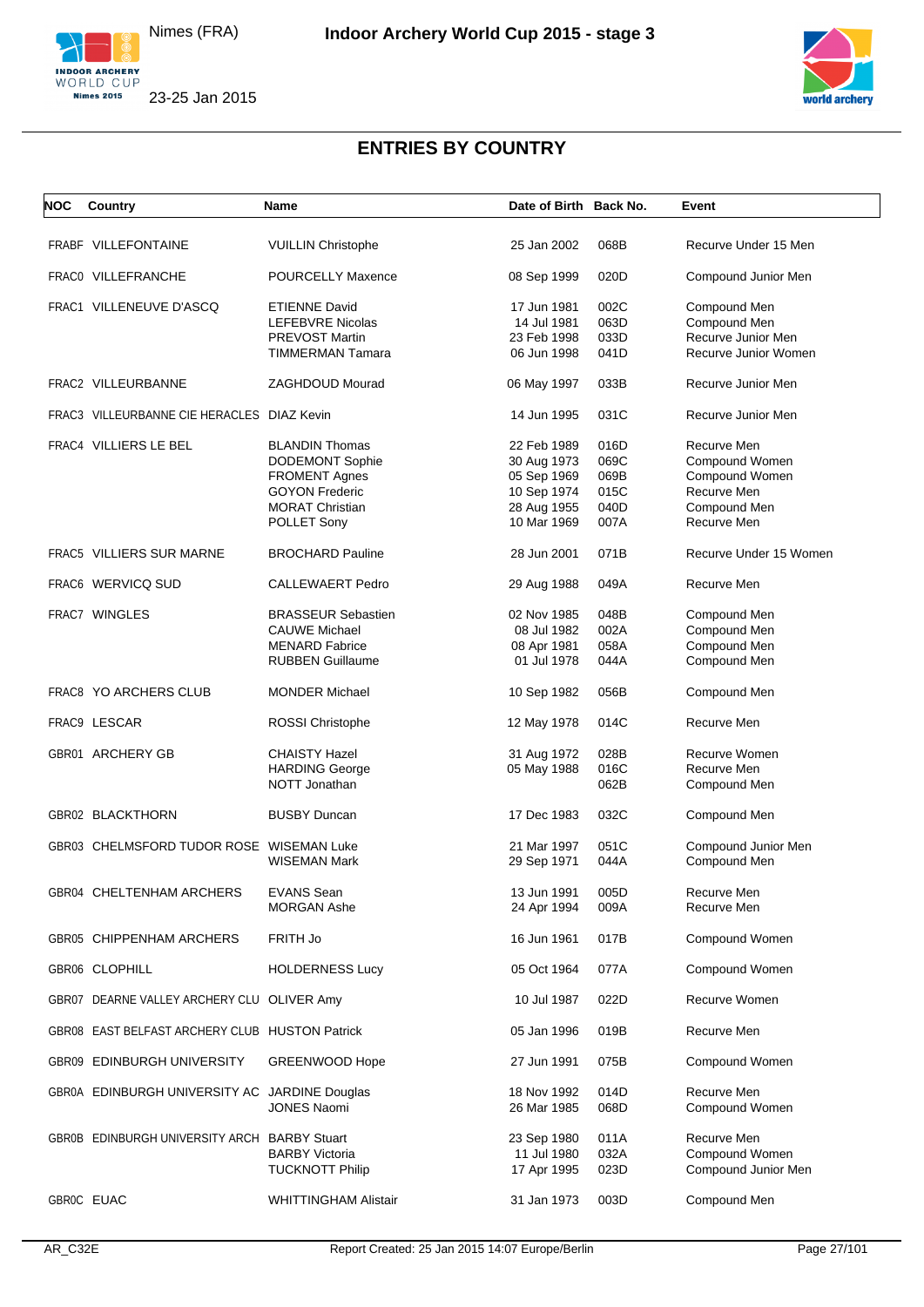



| <b>NOC</b>   | Country                                         | Name                                                         | Date of Birth Back No.                    |                      | Event                                       |
|--------------|-------------------------------------------------|--------------------------------------------------------------|-------------------------------------------|----------------------|---------------------------------------------|
|              | GBR0D EUAP                                      | <b>CHAPE Fraser</b>                                          | 17 Dec 1996                               | 024D                 | Compound Junior Men                         |
|              | GBR0E GNAS                                      | <b>WHITBREAD Leigh</b>                                       | 30 Nov 1972                               | 057D                 | Recurve Men                                 |
|              | GBR0F GRANDE-BRETAGNE                           | O'SULLIVAN Lucy                                              | 27 Sep 1990                               | 067A                 | Compound Women                              |
|              | GBR10 GREAT BRITAIN                             | <b>HUNT Nicky</b>                                            | 29 Jan 1985                               | 029B                 | Recurve Women                               |
|              | GBR11 LICHFIELD ARCHERY CLUB                    | <b>TAYLOR Pip</b>                                            | 04 Oct 1996                               | 046A                 | Recurve Junior Women                        |
|              | GBR12 MELTON MOWBRAY AC                         | <b>LASZKOWICZ Neil</b>                                       | 13 May 1976                               | 063B                 | Compound Men                                |
|              | GBR13 MERIDEN                                   | <b>BROWN Georgie</b>                                         | 09 Mar 1993                               | 018A                 | Compound Women                              |
|              | GBR14 MERIDEN AC                                | <b>RICHARDS Carl</b>                                         | 13 Aug 1983                               | 042A                 | Compound Men                                |
|              | GBR15 NORTHAMPTON ARCHERY CLUB CANTOPHER Lizzie |                                                              | 14 Mar 1957                               | 022A                 | Recurve Women                               |
|              | GBR16 PENTREF BOWMEN                            | <b>GERAINT Thomas</b>                                        | 08 Jan 1984                               | 032D                 | Compound Men                                |
|              | GBR17 RCOA                                      | RIKUNENKO Andy                                               | 02 Oct 1970                               | 034C                 | Compound Men                                |
|              | <b>GBR18 SUTTON BOWMEN</b>                      | <b>GUNSTONE Neil</b>                                         | 19 Jan 1973                               | 018C                 | Recurve Men                                 |
|              | GBR19 WIN & WIN TEAM                            | FOLKARD Naomi                                                | 18 Sep 1983                               | 024C                 | Recurve Women                               |
|              | GBR1A WOKING A C                                | <b>GALES Andrea</b>                                          | 23 Dec 1972                               | 069D                 | Compound Women                              |
|              | GER01 BCVS                                      | <b>HEIM Michael</b>                                          | 12 Dec 1966                               | 015A                 | Recurve Men                                 |
|              | GER02 BEITER PRO STAFF                          | ROHRBERG Sebastian                                           | 13 Mar 1979                               | 055D                 | Recurve Men                                 |
|              | <b>GER03 BSC NIDDERAU</b>                       | <b>ASBACH Jens</b>                                           | 29 Apr 1967                               | 051D                 | Compound Men                                |
|              | GER04 EDELWEISS THIERHAUPTEN MAYR Andreas       |                                                              | 05 Feb 1997                               | 037C                 | Recurve Junior Men                          |
|              | GER05 FBG WERRATAL                              | <b>WECKMULLER Maximilian</b>                                 | 20 Jan 1995                               | 004C                 | Recurve Men                                 |
|              | GER06 TEAM RAP                                  | <b>HARTMANN Daniel</b>                                       | 12 Aug 1987                               | 014A                 | Recurve Men                                 |
|              | HUN01 HAJDU IJASZ KLUB                          | DEZSO Janos                                                  | 20 Dec 1982                               | 016D                 | Recurve Men                                 |
|              | HUN02 LETIZIA SC                                | <b>OROSZ Viktor</b>                                          | 23 Aug 1998                               | 046B                 | Compound Junior Men                         |
|              | IND01 HU ARCHERY MISSION                        | BALADHANDAPANAI Arivarasu<br><b>GANAPATHY Ramasamy Selva</b> | 15 Jul 1979<br>17 Oct 1982                | 018D<br>009C         | Recurve Men<br>Recurve Men                  |
|              | IND02 INDIA                                     | <b>JAIN Abhinav</b><br><b>VERMA Abhishek</b>                 | 26 Jun 1989                               | 047D<br>068B         | Compound Junior Men<br>Compound Men         |
| <b>IRI01</b> | <b>TAT ARCHER</b>                               | <b>AMOUEI Yaser</b><br>RAHMANI Mohsen<br>RAHMANI Saeed       | 11 Jan 1988<br>23 May 1983<br>20 Sep 1984 | 034B<br>002C<br>048B | Compound Men<br>Recurve Men<br>Compound Men |
|              | IRL01 CUCHULAINN                                | ROGERS MAC RUAI Eamonn<br>ROGERS MHIC RUA Deirdre            | 02 Feb 1980<br>30 Sep 1949                | 053B<br>001B         | Compound Men<br>Compound Women              |
|              | IRL02 CUCHULAINN ARCHERS                        | <b>KEENAN John</b>                                           | 18 Sep 1943                               | 042C                 | Compound Men                                |
|              | IRL03 ENNISCORTHY ARCHERY CLUB IRWIN Micheal    | <b>TWOMEY Sarah</b>                                          | 11 Apr 1992<br>16 Jun 1976                | 054D<br>064C         | Recurve Men<br>Recurve Women                |
|              | IRL04 IRLANDE                                   | <b>NOONAN Quintain</b>                                       | 03 Feb 1998                               | 027C                 | Recurve Junior Men                          |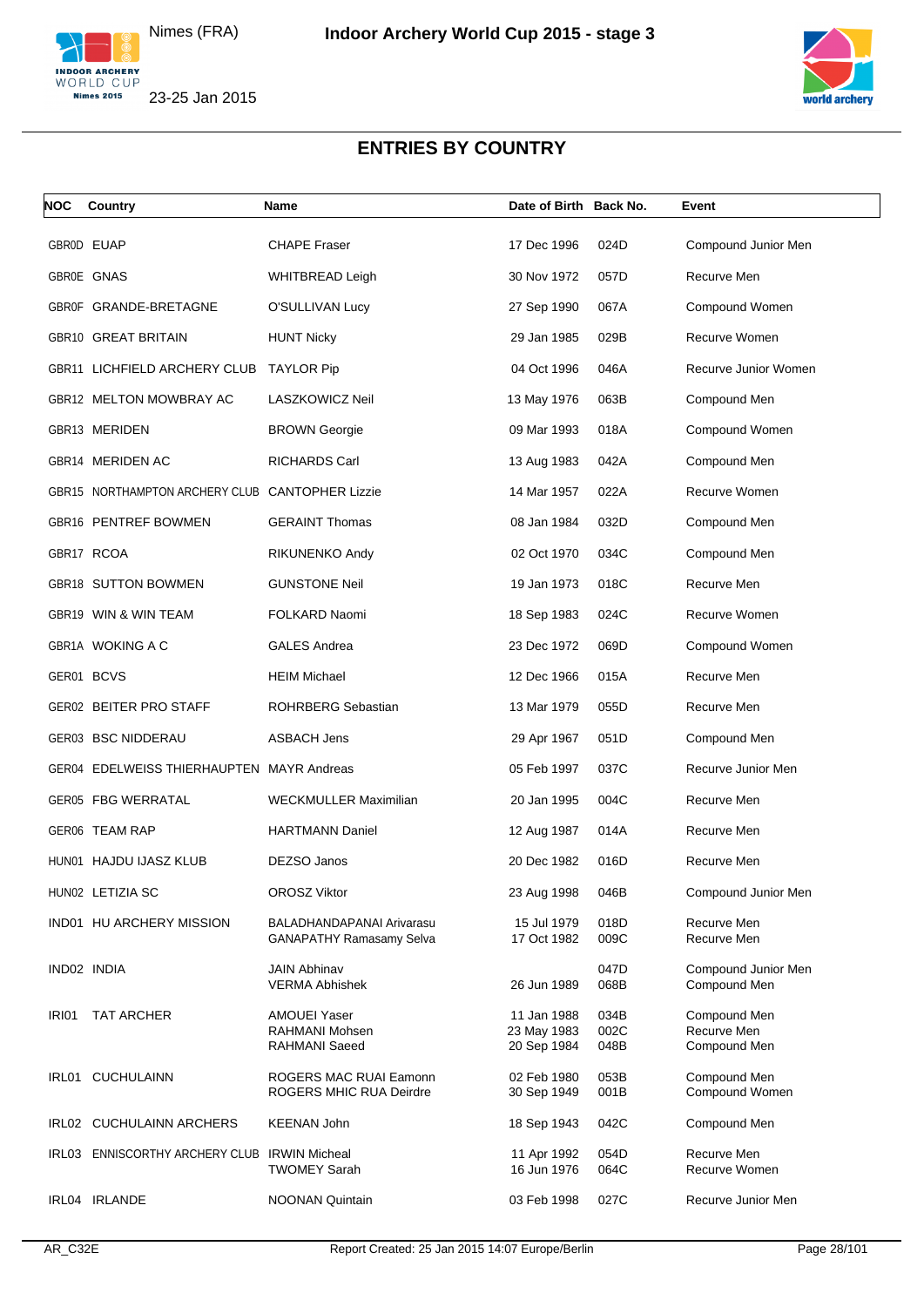



| <b>NOC</b> | Country                                             | Name                             | Date of Birth Back No. |      | Event              |
|------------|-----------------------------------------------------|----------------------------------|------------------------|------|--------------------|
|            |                                                     |                                  |                        |      |                    |
| ISL01      | ICELAND                                             | <b>DAXBOCK Astrid</b>            | 30 Jul 1980            | 030C | Compound Women     |
|            |                                                     | GUðJONSSON Guä Mundur Orn        | 09 Nov 1982            | 043C | Compound Men       |
|            |                                                     | <b>JONSSON Gunnar Thor</b>       | 12 Feb 1947            | 042B | Compound Men       |
|            |                                                     | MAGNUSDOTTIR Helga Kolbrun       | 06 Feb 1980            | 031C | Compound Women     |
|            |                                                     | <b>THORGEIRSSON Hlynur Freyr</b> | 29 Mar 1990            | 044D | Compound Men       |
|            |                                                     |                                  |                        |      |                    |
| ITA01      | 04-072 CITTA DI OPERA ASD                           | <b>DEVECCHI Riccardo</b>         | 13 Aug 1998            | 031B | Recurve Junior Men |
|            |                                                     | <b>ELIA Razzini</b>              | 02 Nov 1996            | 030B | Recurve Junior Men |
|            |                                                     | <b>LUCA Devecchi</b>             | 23 Jul 1962            | 018B | Recurve Men        |
|            | ITA02 08054 ARCIERI FORMIGINE                       | <b>GOBBI Riccardo</b>            | 20 Jul 1993            | 063C | Compound Men       |
|            |                                                     | <b>ROSSELLI Alessio</b>          | 25 Jul 1992            | 052B | Compound Men       |
|            |                                                     |                                  |                        |      |                    |
|            | ITA03 08077 KI-OSHI                                 | <b>ZAMBONI Piero</b>             | 01 Oct 1986            | 061D | Compound Men       |
|            | ITA04 12011 ARCO SPORT ROMA                         | <b>BUCCI Valentina</b>           | 10 Jul 1981            | 024C | Recurve Women      |
|            |                                                     | <b>SCARPATO Salvatore</b>        | 11 Mar 1981            | 014B | Recurve Men        |
|            |                                                     | SPIGARELLI Massimo               | 10 Jul 1975            | 015B | Recurve Men        |
|            | ITA05 12122 - A.S.D. ARCO CLUB                      | <b>BARBAZZA Giuliano</b>         |                        | 043D | Compound Men       |
|            |                                                     |                                  | 15 May 1972            |      |                    |
|            |                                                     | CALVACCA Carlo                   | 15 Apr 1961            | 012D | Recurve Men        |
|            |                                                     | <b>CALVACCA Martina</b>          | 31 Jul 1989            | 024A | Recurve Women      |
|            | ITA06 A.S.D. ARCO SPORT ROM GIANNONE Marco          |                                  | 22 Jan 1973            | 045C | Compound Men       |
|            |                                                     | <b>ISAIA Cristiano</b>           | 15 Jun 1983            | 014A | Recurve Men        |
|            |                                                     |                                  |                        |      |                    |
|            | ITA07 A.S.D. ARCIERI CLARASUM                       | DI MICHELE Luigi                 | 27 Nov 1982            | 050C | Compound Men       |
|            |                                                     | <b>TOSO Federico</b>             | 22 Mar 1973            | 066A | Compound Men       |
|            |                                                     |                                  |                        |      |                    |
|            | ITA08 A.S.D. ARCIERI D.L.F. VOGHERA MEROSO Emanuela |                                  | 31 Jul 1972            | 060A | Recurve Women      |
|            |                                                     | <b>MUSELLI Cesare</b>            | 30 May 1988            | 049C | Compound Men       |
|            | ITA09 A.S.D. ARCIERI DELLE ALPI                     | <b>GIORCELLI Silvio</b>          | 15 Jul 1986            | 039A | Compound Men       |
|            |                                                     |                                  |                        |      |                    |
|            | ITA0A A.S.D. ARCIERI FRANCIACOR LAZZATI Gabriele    |                                  | 12 Jun 1981            | 055C | Compound Men       |
|            | ITA0B A.S.D. ARCIERI ORIONE                         | DORETTO Giada                    | 31 Aug 1988            | 028D | Recurve Women      |
|            |                                                     | PALAZZI Luca                     | 05 Jul 1984            | 018B | Recurve Men        |
|            |                                                     |                                  |                        |      |                    |
|            | ITA0C A.S.D. ARCIERI SARZANA                        | <b>VIOLI Sara</b>                | 30 Oct 1990            | 058C | Recurve Women      |
|            | ITAOD A.S.D. ARCIERI TORREVECCH FABI Franco         |                                  |                        |      | Recurve Men        |
|            |                                                     |                                  | 14 Nov 1953            | 016A |                    |
|            |                                                     | <b>GRANATA Giuliana</b>          | 12 Apr 1952            | 025D | Recurve Women      |
|            |                                                     | <b>MOLFESE Fabio</b>             | 23 Sep 1980            | 013C | Recurve Men        |
|            |                                                     | POLIDORI Jacopo                  | 05 May 1991            | 044D | Compound Men       |
|            |                                                     | <b>POLIDORI Vittorio</b>         | 10 Jun 1963            | 035C | Compound Men       |
|            | ITA0E A.S.D. ARCO CLUB PONTINO PERSI Giancarlo      |                                  | 13 Oct 1969            | 038B | Compound Men       |
|            |                                                     |                                  |                        |      |                    |
|            | ITA0F A.S.D.COMPAGNIA ARCIERI S BOISSEAU Herve      |                                  | 13 Aug 1976            | 002D | Recurve Men        |
|            | ITA10 AERONAUTICA MILITARE                          | <b>TONETTA Elena</b>             | 08 Jun 1988            | 027B | Recurve Women      |
|            |                                                     |                                  |                        |      |                    |
|            | ITA11 AERONAUTICA MILITARE ITAL GALIAZZO Marco      |                                  | 01 Jan 1983            | 023A | Recurve Men        |
|            |                                                     | <b>TOMASI Jessica</b>            | 01 Jan 1986            | 032B | Recurve Women      |
|            | ITA12 ARCIERI BURARCO                               | <b>MOTTA Mariaraffaella</b>      | 01 Jan 1962            | 031D | Compound Women     |
|            |                                                     |                                  |                        |      |                    |
|            | ITA13 ARCIERI CASTIGLIONE OLONA CANCELLI Giampaolo  |                                  | 17 Jan 1968            | 034B | Compound Men       |
|            | ITA14 ARCIERI DEL ROCCOLO                           | <b>DRAGONI Luigi</b>             | 01 Jan 1984            | 046A | Compound Men       |
|            |                                                     |                                  |                        |      |                    |
|            | ITA15 ARCIERI DEL TORRAZZO                          | <b>FREGNAN Elia</b>              | 03 Feb 1997            | 034D | Recurve Junior Men |
|            |                                                     |                                  |                        |      |                    |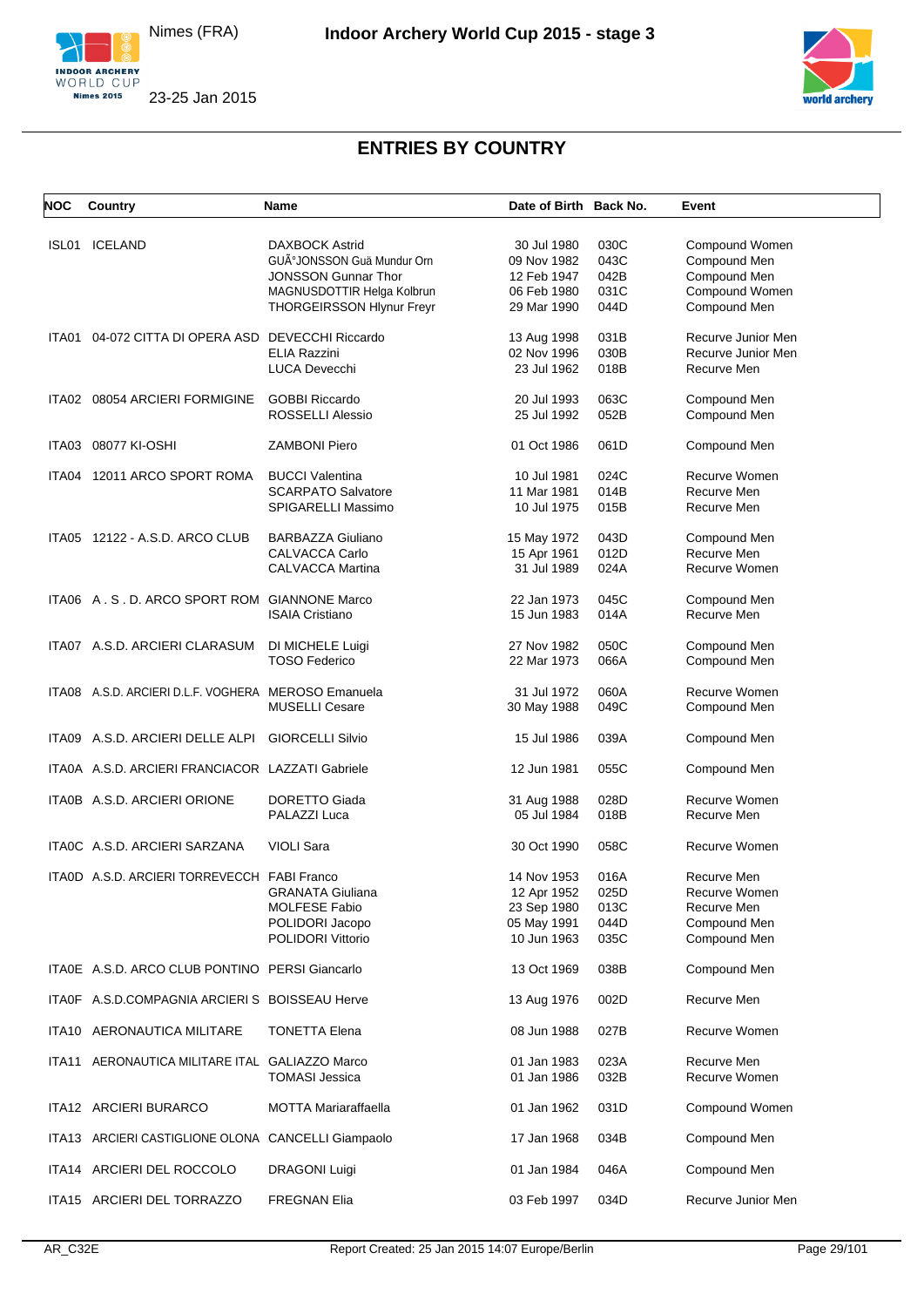

**Nimes 2015** 

23-25 Jan 2015



| <b>NOC</b> | Country                                     | <b>Name</b>                                                                                                                                                      | Date of Birth Back No.                                                                                |                                                      | Event                                                                                                                |
|------------|---------------------------------------------|------------------------------------------------------------------------------------------------------------------------------------------------------------------|-------------------------------------------------------------------------------------------------------|------------------------------------------------------|----------------------------------------------------------------------------------------------------------------------|
|            | ITA16 ARCIERI DEL TORRESIN                  | <b>MORENO Traverso</b>                                                                                                                                           | 08 Dec 1971                                                                                           | 009A                                                 | Recurve Men                                                                                                          |
|            | ITA17 ARCIERI DELL'ELICE                    | <b>SASIA Gabriella</b>                                                                                                                                           | 09 Jan 1966                                                                                           | 023A                                                 | Recurve Women                                                                                                        |
|            | ITA18 ARCIERI DELLA FRANCESCA FRIGERI Maura |                                                                                                                                                                  | 22 Jan 1986                                                                                           | 031B                                                 | Recurve Women                                                                                                        |
|            | ITA19 ARCIERI DELLA SIGNORIA                | <b>CHELONI Alberto</b><br><b>LUPO Paolo</b><br><b>MAGRINI Emanuele</b><br><b>NENCIONI Michele</b>                                                                | 19 Dec 1983<br>02 Jul 1985<br>10 Feb 1996<br>19 Jun 1994                                              | 010B<br>004A<br>058B<br>036B                         | Recurve Men<br>Recurve Men<br>Recurve Junior Men<br>Compound Men                                                     |
|            | ITA1A ARCIERI DELLE ALPI                    | <b>BOTTO Giorgio</b><br><b>CAROSSO Cristiano</b><br>D'AGOSTINO Katia<br>DI GIOVANNI Marco<br><b>FOGLIO Alessia</b><br>LUCARELLI Stefano<br><b>SALIMBENI Ezio</b> | 29 Dec 1967<br>14 Jun 1972<br>07 Jan 1988<br>02 Jun 1970<br>07 Mar 1984<br>04 Sep 1974<br>17 Jul 1964 | 011A<br>058D<br>003D<br>057D<br>001A<br>054D<br>060D | Recurve Men<br>Compound Men<br>Compound Women<br>Compound Men<br>Compound Women<br>Compound Men<br>Compound Men      |
|            | ITA1B ARCIERI DI PINE'                      | <b>BERTOLINI Alvise</b>                                                                                                                                          | 01 Jan 1948                                                                                           | 024C                                                 | Recurve Men                                                                                                          |
|            | <b>ITA1C ARCIERI FAENTINI</b>               | <b>BASSI Andrea</b>                                                                                                                                              | 18 Oct 1979                                                                                           | 056C                                                 | Compound Men                                                                                                         |
|            | <b>ITA1D ARCIERI FALISCI</b>                | CHIODO Carlo                                                                                                                                                     | 26 Nov 1968                                                                                           | 006B                                                 | Recurve Men                                                                                                          |
|            | ITA1E ARCIERI FRANCIACORTA                  | <b>BELLOMETTI Devid</b><br><b>FUBIANI Jessica</b><br><b>PAGNONI Federico</b><br><b>TONIOLI Marcella</b>                                                          | 05 Feb 1976<br>09 May 1988<br>12 Nov 1987<br>31 May 1986                                              | 036B<br>075C<br>033C<br>070B                         | Compound Men<br>Compound Women<br>Compound Men<br>Compound Women                                                     |
|            | ITA1F ARCIERI IL FALCO                      | <b>VERGA Francesco</b>                                                                                                                                           | 01 Jan 1981                                                                                           | 023D                                                 | Recurve Men                                                                                                          |
|            | ITA20 ARCIERI ISONZO                        | <b>RET Sara</b>                                                                                                                                                  | 26 Mar 1998                                                                                           | 044C                                                 | Recurve Junior Women                                                                                                 |
| ITA21      | <b>ARCIERI JUVENILIA</b>                    | <b>TRAPANI Gloria</b>                                                                                                                                            | 01 Jan 1992                                                                                           | 028A                                                 | Recurve Women                                                                                                        |
|            | ITA22 ARCIERI MARTESANA                     | <b>FOLICALDI Sergio</b>                                                                                                                                          | 01 Jan 1977                                                                                           | 048C                                                 | Compound Men                                                                                                         |
|            | ITA23 ARCIERI MEDIO CHIENTI                 | <b>AGAMENNONI Annalisa</b><br><b>SERI Marco</b><br><b>TARDARELLI Mattia</b>                                                                                      | 01 Jan 1992<br>01 Jan 1986<br>11 Jan 2000                                                             | 031D<br>023B<br>035B                                 | Recurve Women<br>Recurve Men<br>Recurve Junior Men                                                                   |
|            | ITA24 ARCIERI MILANO 3                      | <b>CALAUTTI Francesco</b><br><b>IRACA' Antonio</b><br><b>ROTA Althea</b><br><b>ROTA Emanuele</b><br>ROTA Paolo Alessandr<br>RUOZI Uber<br><b>VERSACE Davide</b>  | 24 Dec 1961<br>14 Nov 1980<br>07 Nov 1997<br>01 Sep 1993<br>19 Mar 1957<br>16 Oct 1949<br>25 Mar 1982 | 034D<br>043A<br>025A<br>039D<br>041C<br>001B<br>038D | Compound Men<br>Compound Men<br>Compound Junior Women<br>Compound Men<br>Compound Men<br>Recurve Men<br>Compound Men |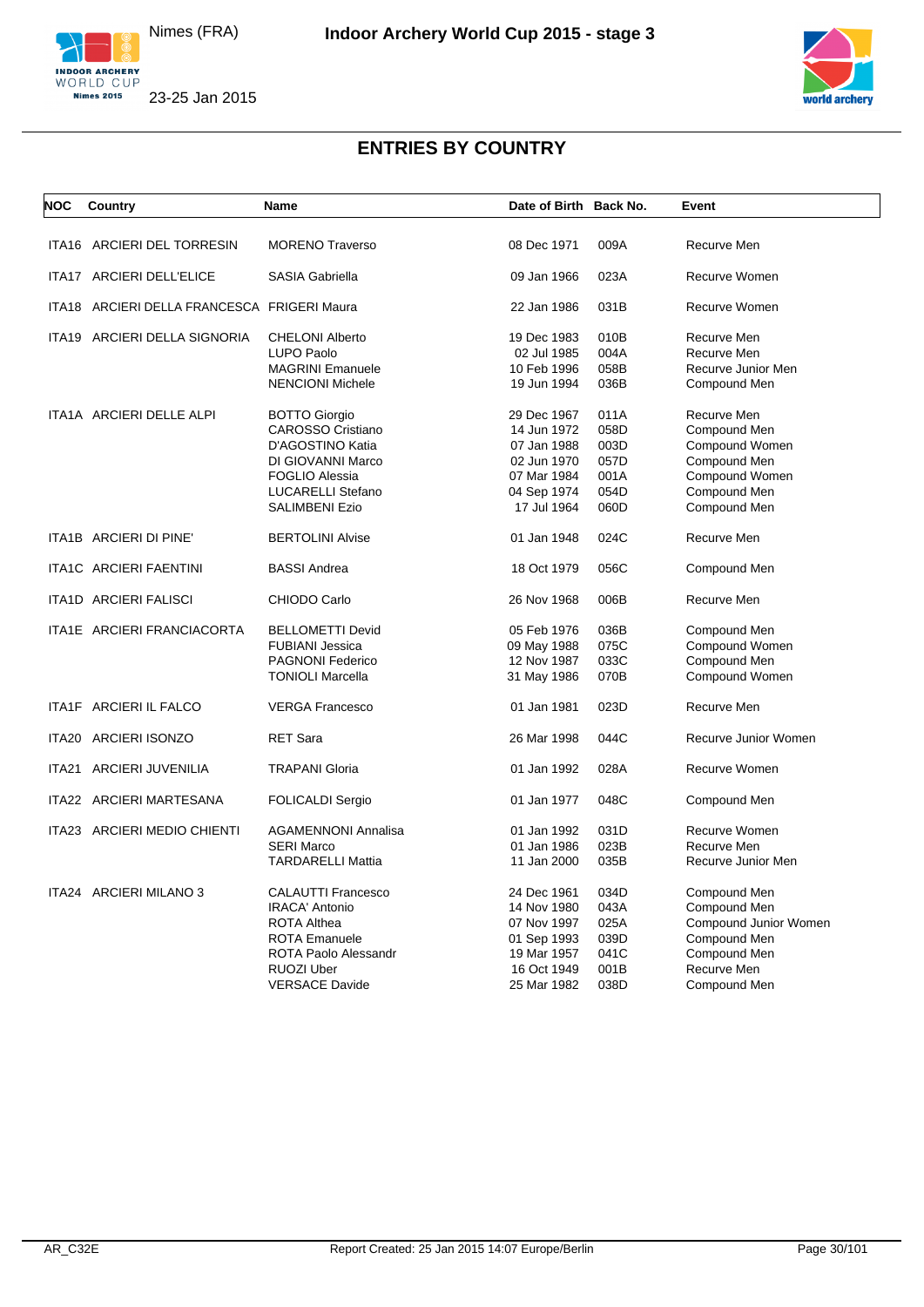



| NOC   | Country                                       | <b>Name</b>                | Date of Birth Back No. |      | Event                  |
|-------|-----------------------------------------------|----------------------------|------------------------|------|------------------------|
|       | ITA25 ARCIERI MONICA                          | <b>CACCIA Sofia</b>        | 18 Jul 2001            | 071A | Recurve Under 15 Women |
|       |                                               |                            |                        |      |                        |
|       |                                               | <b>COEREZZA Elisa</b>      | 27 Apr 2001            | 071C | Recurve Under 15 Women |
|       |                                               | <b>DIANI Fabrizio</b>      | 08 Jun 1972            | 012D | Recurve Men            |
|       |                                               | FILIPPINI Ambrogio         | 22 Apr 1961            | 011D | Recurve Men            |
|       |                                               | <b>FRANGILLI Carla</b>     | 11 Oct 1988            | 027B | Recurve Women          |
|       |                                               | <b>GRILLI Eleonora</b>     | 10 Aug 1999            | 042A | Recurve Junior Women   |
|       |                                               | <b>GRILLI Gabriele</b>     | 31 Dec 1967            | 037D | Compound Men           |
|       |                                               | LAVAZZA Laura              | 10 May 1969            | 028B | Compound Women         |
|       |                                               | <b>MECCHINA Emilio</b>     | 22 Nov 1954            | 008A | Recurve Men            |
|       |                                               | <b>MONTI Mirko</b>         | 02 Jul 1990            | 025C | Recurve Men            |
|       |                                               | <b>MONZANI Stefania</b>    | 18 Aug 1986            | 029C | Recurve Women          |
|       |                                               | PASSAGLIA Federico         | 24 Dec 1983            | 010A | Recurve Men            |
|       |                                               | PICCHIO Luca               | 04 Nov 1992            | 013A | Recurve Men            |
|       |                                               | <b>QUATTROCCHI Edoardo</b> | 09 May 1966            | 017C | Recurve Men            |
|       |                                               | ROTA Gaia                  | 22 Jan 1995            | 043A | Recurve Junior Women   |
|       |                                               | <b>SCANDROGLIO Smantha</b> | 16 Sep 1977            | 027C | Compound Women         |
|       |                                               |                            |                        |      |                        |
|       | ITA26 ARCIERI PICENI                          | PIANESI Lorenzo            | 01 Jan 1986            | 043B | Compound Men           |
|       | ITA27 ARCIERI POLISPORTIVA SOLE LEOTTA Andrea |                            | 26 Jan 1987            | 054D | Compound Men           |
|       | ITA28 ARCIERI SACCISICA                       | <b>CASARELLA Laura</b>     | 09 Aug 1978            | 017D | Recurve Women          |
|       |                                               | <b>IVANO Marangoni</b>     | 28 Apr 1973            | 003A | Recurve Men            |
|       |                                               |                            |                        |      |                        |
|       | ITA29 ARCIERI STADIUM BESOZZO PEYRONEL Sergio |                            | 03 Oct 1950            | 012C | Recurve Men            |
|       |                                               | ZAVATTARI Giovanni         | 02 Aug 1978            | 013A | Recurve Men            |
|       | ITA2A ARCIERI TORRES SASSARI                  | <b>CARMINIO Antonio</b>    | 10 Nov 1976            | 044C | Compound Men           |
|       |                                               | <b>SPANO Viviana</b>       | 03 Jun 1992            | 069A | Compound Women         |
|       |                                               |                            |                        |      |                        |
|       | ITA2B ARCIERI TORREVECCHIA                    | <b>COLLARI Enrico</b>      | 22 Jun 1967            | 045D | Compound Men           |
|       |                                               | <b>GREGORI Simonetta</b>   | 09 May 1965            | 022A | Recurve Women          |
|       | ITA2C ARCO MONZA                              | FERRARI Massimo Bruno      | 14 Feb 1966            | 025A | Recurve Men            |
|       | ITA2D ARCO SPORT                              | <b>VINCENZI Augusto</b>    | 18 Nov 1964            | 011C | Recurve Men            |
|       |                                               |                            |                        |      |                        |
|       | ITA2E ASD ARCIERI BALLA COI LUP LELLI Rachele |                            | 02 Jul 1999            | 041B | Recurve Junior Women   |
|       |                                               | <b>LUPI Lorenzo</b>        | 30 Aug 1981            | 010D | Compound Men           |
|       | ITA2F ASD ARCIERI DEL SUD                     | SPERA Loredana             | 01 Jan 1996            | 044B | Recurve Junior Women   |
|       |                                               |                            |                        |      |                        |
|       | ITA30 ASD CITTA' DI OPERA SEZ.                | <b>GOTTARDINI Andrea</b>   | 18 Sep 1999            | 061A | Recurve Junior Men     |
| ITA31 | <b>CAERE ARCHERY TEAM</b>                     | MONACHESI Massimo          | 24 May 1950            | 013C | Recurve Men            |
|       | ITA32 CASTENASO ARCHERY TEAM FUBIANI Paolino  |                            | 01 Jan 1963            | 022D | Recurve Men            |
|       |                                               |                            |                        |      |                        |
|       | ITA33 CASTIGLIONE OLONA                       | <b>BONACINA Matteo</b>     | 03 Aug 1984            | 060C | Compound Men           |
|       |                                               | <b>CARRARA Luigi</b>       | 29 Apr 1966            | 037C | Compound Men           |
|       |                                               | <b>NATALI Alessandro</b>   | 13 Sep 1994            | 058B | Compound Men           |
|       | ITA34 FIAMME AZZURRE                          | <b>FINESSI Monica</b>      | 04 Dec 1964            | 060A | Compound Women         |
|       |                                               | <b>SEIMANDI Giuseppe</b>   | 08 Jan 1987            | 059C | Compound Men           |
|       |                                               |                            |                        |      |                        |
|       | ITA35 G.S. AERONAUTICA MILITARE NESPOLI Mauro |                            | 22 Nov 1987            | 015B | Recurve Men            |
|       | ITA36 G.S. FIAMME AZZURRE                     | SIMONELLI Alberto          | 01 Jan 1970            | 046C | Compound Men           |
|       |                                               |                            |                        |      |                        |
| ITA37 | G.S. FIAMME AZZURRE                           | <b>MANDIA Claudia</b>      | 21 Oct 1992            | 025A | Recurve Women          |
|       |                                               | <b>MANDIA Massimiliano</b> | 24 Jan 1990            | 013A | Recurve Men            |
|       |                                               | MIJNO Eisabetta            | 10 Jan 1986            | 028C | Recurve Women          |
| ITA38 | GRUPPO SPORTIVO FIAMME AZ FRANCHINI Irene     |                            | 23 Jul 1981            | 030D | Recurve Women          |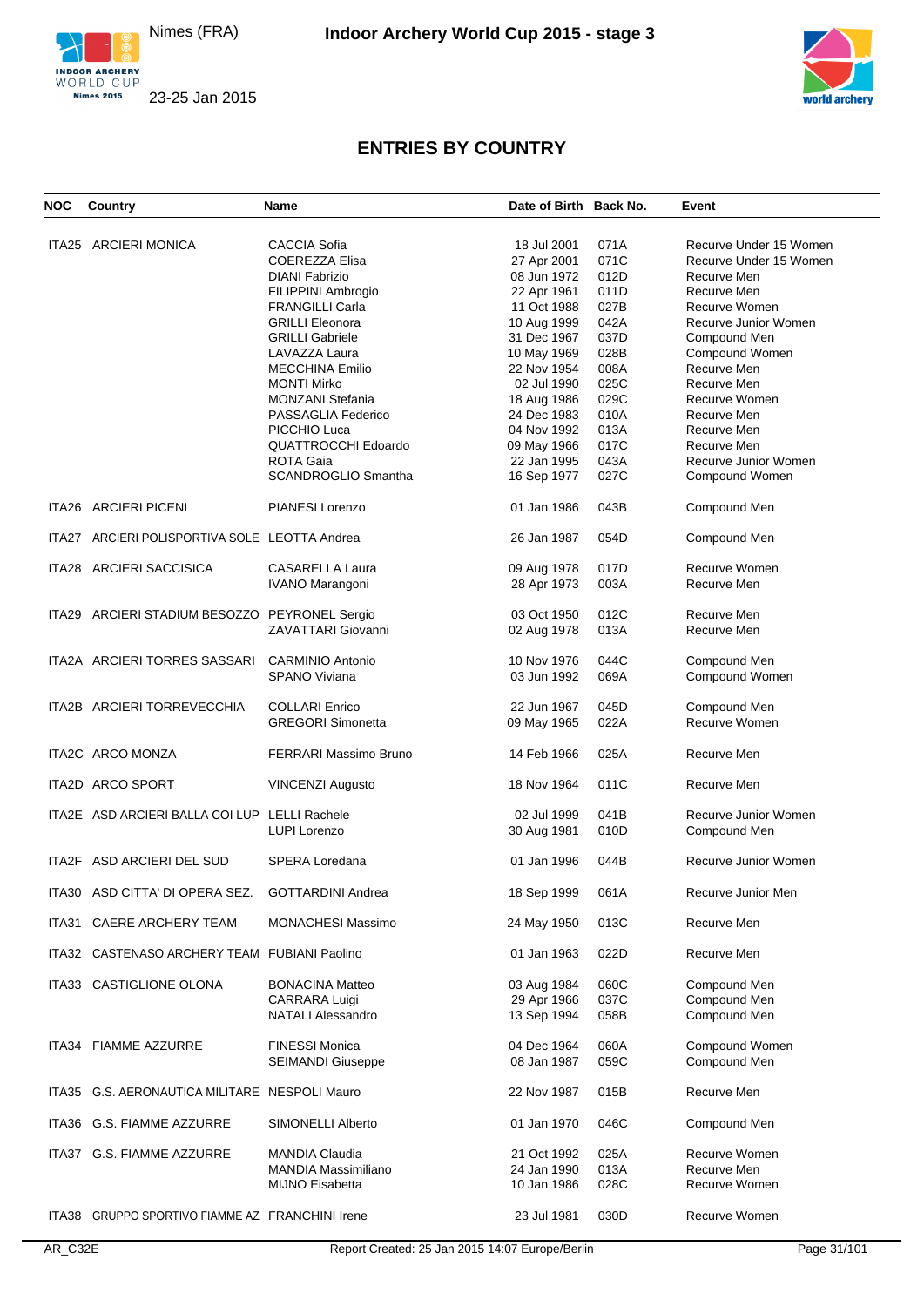



| <b>NOC</b> | Country                                  | Name                             | Date of Birth Back No.     |      | Event                         |
|------------|------------------------------------------|----------------------------------|----------------------------|------|-------------------------------|
|            | ITA39 HOYT PRO STAFF                     | <b>LIONETTI Pia Carmen Maria</b> | 26 Feb 1987                | 024A | Recurve Women                 |
|            |                                          | <b>PAGNI Sergio</b>              | 26 Mar 1979                | 047C | Compound Men                  |
|            |                                          |                                  |                            |      |                               |
|            | ITA3A ITALIE                             | <b>BAIADA Giacomo</b>            | 09 Nov 1993                | 031D | Compound Men                  |
|            |                                          | <b>BALDACCINI Simone</b>         | 24 Nov 1997                | 032A | Compound Men                  |
|            |                                          | <b>FESTI Manuel</b>              | 28 Mar 1997                | 020C | Compound Junior Men           |
|            |                                          | <b>FRANGILLI Michele</b>         | 01 May 1976                | 007B | Recurve Men                   |
|            |                                          | <b>ISGRO Emanuele</b>            | 06 Apr 1985                | 033B | Compound Men                  |
|            |                                          | <b>LUNARDELLI Alberto</b>        | 29 Dec 1981                | 035D | Compound Men                  |
|            |                                          | <b>MACAGNO Giuseppe</b>          | 27 May 1947                | 009A | Recurve Men                   |
|            |                                          | <b>MAMMI</b> Giulia              | 28 Mar 1997                | 041B | Recurve Junior Women          |
|            |                                          | <b>MONACHESI Massimiliano</b>    | 13 Dec 1969                | 034C | Compound Men                  |
|            |                                          | ODDO Stefano                     | 05 Jun 1968                | 011D | Recurve Men                   |
|            |                                          | <b>REDENTI Cristina</b>          | 08 May 1963                | 021C | Recurve Women                 |
|            |                                          | <b>SCIPIONI Lorena</b>           | 16 Sep 1962                | 020A | Recurve Women                 |
|            |                                          | <b>SUT Jesse</b>                 | 03 Feb 1998                | 020A | Compound Junior Men           |
|            |                                          |                                  |                            |      |                               |
|            | ITA3B IUVENILIA                          | <b>MORELLO Marco</b>             | 30 Dec 1992                | 024A | Recurve Men                   |
|            | <b>ITA3C KAPPA KOSMOS</b>                | <b>IORIATTI Cristina</b>         | 19 Jan 1973                | 026B | Recurve Women                 |
|            | ITA3D KOSMOS ROVERETO                    | <b>BECCARI Franco</b>            |                            | 036A |                               |
|            |                                          | <b>FEDRIZZI Francesca</b>        | 26 Apr 1950<br>11 May 1983 | 027C | Compound Men<br>Recurve Women |
|            |                                          | <b>GIRARDI Enzo</b>              | 18 Jun 1980                | 019C | Recurve Men                   |
|            |                                          | <b>TEBALDINI Giovanni</b>        | 14 Sep 1963                | 002B | Recurve Men                   |
|            |                                          |                                  |                            |      |                               |
|            | ITA3E MARINA MILITARE                    | <b>ANASTASIO Anastasia</b>       | 15 Jul 1990                | 074C | Compound Women                |
| ITA3F      | NEW GARDEN ARCHERY - FOSS FISSORE Matteo |                                  | 20 Jan 1986                | 008C | Recurve Men                   |
| <b>JPN</b> | <b>JAPAN</b>                             | <b>KUBOTA Seiya</b>              | 31 Oct 1996                | 053C | Recurve Junior Men            |
|            | JPN01 GUMMA                              | HAYASHI Kiyomi                   | 13 Aug 1988                | 030D | Compound Women                |
|            | JPN02 JAPON                              | <b>KNALL Philipp</b>             | 27 Apr 1981                | 051B | Compound Men                  |
|            | JPN03 SHIBUYA                            | YAMAMOTO Yuta                    | 04 Sep 1989                | 046B | Compound Men                  |
|            | JPN04 TOKYO                              | <b>IWASAKI Kaori</b>             | 18 Sep 1974                | 021A | Recurve Women                 |
|            | KOR01 KOREA                              | CHOI Bo Min                      | 08 Jul 1984                | 026C | Compound Women                |
|            |                                          | JOO Hyun Jung                    | 24 Nov 1992                | 025B | Recurve Women                 |
|            |                                          |                                  |                            |      |                               |
|            | KOR02 HYUNDAI MOBIS                      | JO Seung Hyeon                   | 27 Jul 1989                | 024B | Recurve Women                 |
|            |                                          | KIM Eun Jung                     | 16 Jan 1992                | 022B | Recurve Women                 |
|            |                                          | KIM Min Jung                     | 27 Nov 1992                | 023B | Recurve Women                 |
|            |                                          | LEE Hyun Jung                    | 17 Mar 1983                | 029C | Compound Women                |
|            |                                          | SIM Ye Ji                        | 27 Jul 1993                | 025C | Recurve Women                 |
|            |                                          | SONG Yun Soo                     | 10 Dec 1995                | 031B | Compound Women                |
|            |                                          |                                  |                            |      |                               |
|            | KOR03 HYUNDAI S                          | CHOI Yonghee                     | 19 Dec 1984                | 045B | Compound Men                  |
|            |                                          | GYE Dong Hyun                    | 08 Aug 1983                | 021D | Recurve Men                   |
|            |                                          | IM Jiwan                         | 29 Jan 1991                | 022A | Recurve Men                   |
|            |                                          | KIM Jaeh Yeong                   | 29 Jun 1990                | 014C | Recurve Men                   |
|            |                                          | <b>KIM Taeyoon</b>               | 09 Feb 1993                | 045D | Compound Men                  |
|            |                                          | MIN Byeong Yeon                  | 03 Jul 1996                | 016B | Recurve Men                   |
|            |                                          | OH Jinhyek                       | 15 Aug 1981                | 020A | Recurve Men                   |
|            | KOR04 LH SEOUL KOREA                     | CHANG Hyejin                     | 13 May 1987                | 023D | Recurve Women                 |
|            |                                          |                                  |                            |      | Recurve Women                 |
|            |                                          | <b>JEON Sungeun</b>              | 19 Sep 1994                | 024D |                               |
|            |                                          | KIM Yu Mi                        | 28 Dec 1986                | 022D | Recurve Women                 |
|            |                                          | PARK Se Hui                      | 10 Jan 1996                | 021D | Recurve Women                 |
|            | MAR01 ARC DE MARRAKECH                   | JELLOUN Mohamed                  | 05 Apr 1966                | 008B | Recurve Men                   |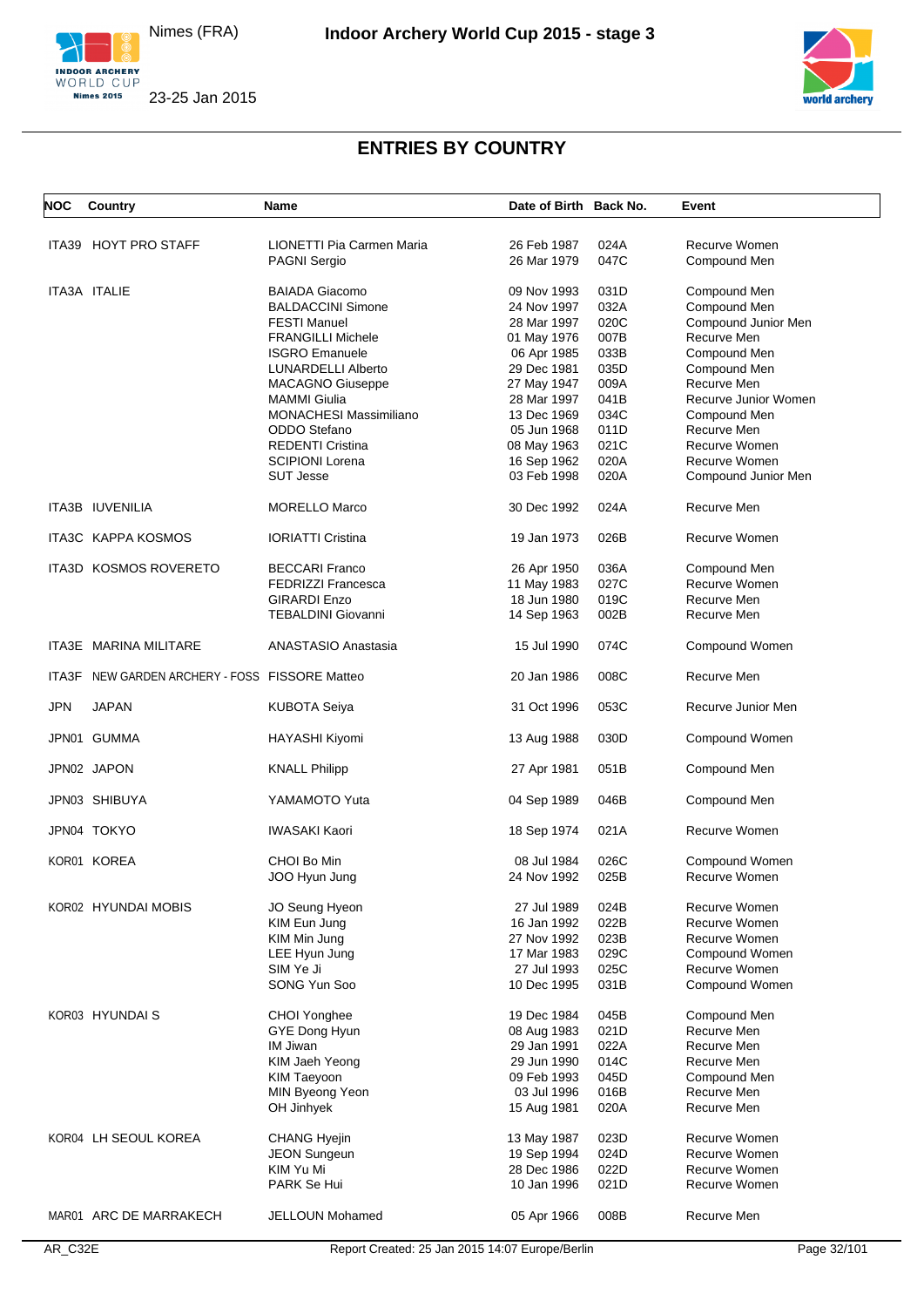



| NOC | Country                                           | <b>Name</b>                                                                                                                      | Date of Birth Back No.                                                                 |                                              | Event                                                                                                                 |
|-----|---------------------------------------------------|----------------------------------------------------------------------------------------------------------------------------------|----------------------------------------------------------------------------------------|----------------------------------------------|-----------------------------------------------------------------------------------------------------------------------|
|     | MAR02 CLUB ARC DE MARRAKECH KOCKEL Daniel         |                                                                                                                                  | 10 Jan 1979                                                                            | 005B                                         | Recurve Men                                                                                                           |
|     | MEX01 MEXICO                                      | ROMAN ARROYO Aida N                                                                                                              | 21 May 1988                                                                            | 026A                                         | Recurve Women                                                                                                         |
|     | MEX02 MEXIQUE                                     | OCHOA Linda                                                                                                                      | 02 Jan 1987                                                                            | 067D                                         | Compound Women                                                                                                        |
|     | MEX03 UAEM                                        | <b>CARDOSO Mario</b>                                                                                                             | 01 Feb 1994                                                                            | 047B                                         | Compound Men                                                                                                          |
|     | MON01 MONACO                                      | <b>KEMP Xavier</b><br><b>PICAUD Francis</b><br>PICAUD Sandrine<br><b>QUINN Kelea</b>                                             | 25 Jun 1987<br>07 Apr 1961<br>21 Dec 1965<br>03 Aug 1971                               | 033D<br>048C<br>072B<br>020D                 | Compound Men<br>Compound Men<br>Compound Women<br>Recurve Women                                                       |
|     | NED01 ALLIANCE 'D AMITIE                          | VAN EIL Thomas                                                                                                                   | 28 Oct 1986                                                                            | 038B                                         | Compound Men                                                                                                          |
|     | NED02 ARCHERY SERVICE CENTER COUWENBERG Martine   | <b>STAS Hareld</b>                                                                                                               | 18 Jul 1974<br>19 May 1970                                                             | 071B<br>064D                                 | Compound Women<br>Compound Men                                                                                        |
|     | NED03 ELZINGA ARCHERY                             | ELZINGA Peter<br>ELZINGA Vanessa                                                                                                 | 30 Jan 1981<br>28 Nov 1977                                                             | 057D<br>071D                                 | Compound Men<br>Compound Women                                                                                        |
|     | NED04 H.B.S.ALMERE (1312)                         | <b>BOGAARD Mick</b>                                                                                                              | 01 Jan 2000                                                                            | 022D                                         | Compound Junior Men                                                                                                   |
|     | NED05 HBS ALMERE                                  | DE VRIES Kylian<br>DE VRIES Shireen-Zoe<br><b>DEDEN Esther</b><br><b>PLEITER Denzel</b><br>PRINCIPAAL Annouk<br>VAN CASPEL Peter | 21 Nov 1996<br>11 Nov 1993<br>01 Jul 1994<br>16 Sep 2001<br>13 Sep 1998<br>14 Dec 1964 | 023A<br>064A<br>025A<br>070A<br>065D<br>012D | Compound Junior Men<br>Recurve Women<br>Recurve Women<br>Recurve Under 15 Men<br>Recurve Junior Women<br>Compound Men |
|     | NED06 HBSA                                        | <b>APPELS Jesher</b><br>VAN CASPEL Inge                                                                                          | 23 Nov 1995<br>14 Jul 1991                                                             | 040C<br>067C                                 | Recurve Junior Men<br>Compound Women                                                                                  |
|     | NED07 HBSA ALMERE, NETHERLANDS GEENE Laurens      |                                                                                                                                  | 06 Feb 2000                                                                            | 058A                                         | Recurve Junior Men                                                                                                    |
|     | NED08 HOYT PRO STAFF                              | <b>SCHLOESSER Mike</b>                                                                                                           | 15 Jan 1994                                                                            | 010A                                         | Compound Men                                                                                                          |
|     | NED09 HSH HILVERSUM                               | <b>PAUEL Mees</b>                                                                                                                | 31 Jan 1998                                                                            | 050A                                         | Compound Junior Men                                                                                                   |
|     | NED0A MATHEWS FACTORY STAFF BLEYENDAAL Ruben      |                                                                                                                                  | 14 Apr 1981                                                                            | 064B                                         | Compound Men                                                                                                          |
|     | NED0B THE NETHERLANDS                             | DOLDERMAN Sander<br>FRANSEN John<br>VAN DEN BERG Sjef<br>VAN DEN OEVER Rick                                                      | 31 May 1987<br>08 May 1991<br>18 Apr 1992                                              | 052A<br>002A<br>002C<br>009C                 | Compound Men<br>Recurve Men<br>Recurve Men<br>Recurve Men                                                             |
|     | NEDOC SAENSE HANDBOOG SKUTTERS KWAKS Sarah        | <b>ROOS Nick</b>                                                                                                                 | 03 Nov 1992<br>23 Jul 1959                                                             | 020B<br>040C                                 | Recurve Women<br>Recurve Junior Men                                                                                   |
|     | NED0D SINT SEBASTIAEN                             | <b>SCHELTEMA Ferry</b>                                                                                                           | 13 Nov 1997                                                                            | 036C                                         | Recurve Junior Men                                                                                                    |
|     | NED0E TEAM HOYT                                   | VAN DER VEN Rick                                                                                                                 | 14 Apr 1991                                                                            | 015D                                         | Recurve Men                                                                                                           |
|     | NEDOF VAN ZUTPHEN ARCHERY                         | VOS Thomas                                                                                                                       | 21 Apr 1996                                                                            | 054C                                         | Recurve Junior Men                                                                                                    |
|     | NED10 VZOD ZEELST                                 | <b>DARIS Leonard</b>                                                                                                             | 08 Sep 1964                                                                            | 017B                                         | Recurve Men                                                                                                           |
|     | NED11 WILLEM TELL SC                              | <b>SCHLOESSER Bas</b>                                                                                                            | 02 Sep 1965                                                                            | 013C                                         | Compound Men                                                                                                          |
|     | NOR01 GEITASTRAND BUESKYTTERE ISDAL Kristin Beate |                                                                                                                                  | 27 Jan 2000                                                                            | 049C                                         | Compound Junior Women                                                                                                 |
|     | NOR02 GEITASTRAND IL BUESKYTTER HUSDAL Hanne      |                                                                                                                                  | 23 Nov 1999                                                                            | 061D                                         | Recurve Junior Women                                                                                                  |
|     | NOR03 HVALSTAD IL                                 | STANIECZEK Anna                                                                                                                  | 06 Mar 1981                                                                            | 023C                                         | Recurve Women                                                                                                         |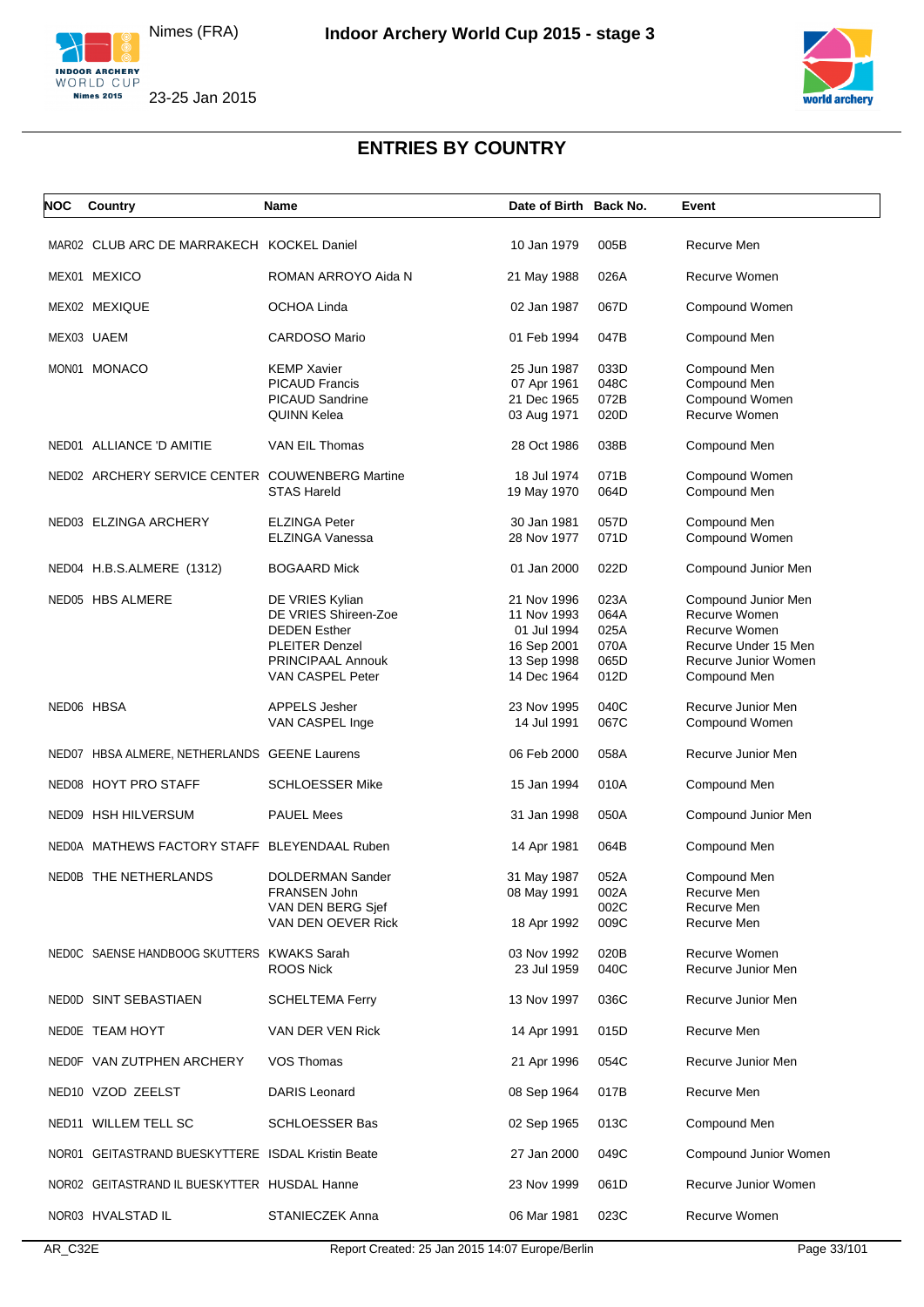





| NOC       | Country                                            | Name                                                                                  | Date of Birth Back No.                                                  |                                      | Event                                                                        |
|-----------|----------------------------------------------------|---------------------------------------------------------------------------------------|-------------------------------------------------------------------------|--------------------------------------|------------------------------------------------------------------------------|
|           | NOR04 KLEPP BUESKYTTERE                            | KLINGSHEIM Joakim<br><b>ROSLAND Siv</b><br>SAURDAL Bjornar                            | 20 Aug 1998<br>14 Nov 1985<br>11 Oct 1996                               | 038A<br>029D<br>035B                 | Recurve Junior Men<br>Recurve Women<br>Recurve Junior Men                    |
|           | NOR05 MATHEWS FACTORY STAFF AAMAAS Njaal           | <b>TJENTLAND Oddmund</b>                                                              | 05 Oct 1988<br>11 Jan 1980                                              | 052C<br>063A                         | Compound Men<br>Compound Men                                                 |
|           | NOR06 NORVÈGE                                      | <b>FAUGSTAD Anders</b>                                                                | 13 Nov 1999                                                             | 033A                                 | Recurve Junior Men                                                           |
|           | NOR07 SANDEFJORD BUESKYTTERE RIDDERSTROM Line      |                                                                                       | 23 Mar 1994                                                             | 026C                                 | Recurve Women                                                                |
|           | NOR08 SKREIA                                       | <b>RASMUSSEN Thomas</b>                                                               | 14 Dec 1996                                                             | 022C                                 | Compound Junior Men                                                          |
|           | NOR09 TIK BUESKYDNING.                             | <b>DARUM Andreas</b>                                                                  | 15 Jan 1991                                                             | 001C                                 | Compound Men                                                                 |
| NOR0A TOB |                                                    | <b>EVENSEN Ragnar</b>                                                                 | 14 Jun 1995                                                             | 022A                                 | Compound Junior Men                                                          |
|           | POL01 LUKS ORLIK GOLESZOW                          | STANIECZEK Anna                                                                       | 24 Jan 1955                                                             | 004A                                 | Compound Women                                                               |
|           | POL02 MAZOWSZE TERESIN                             | ZAÅ, USKI Filip                                                                       | 27 Oct 1997                                                             | 059B                                 | Recurve Junior Men                                                           |
|           | POR01 JUVENTUDE ALBICASTRENSE BEATO Rui            |                                                                                       | 14 Oct 1976                                                             | 012A                                 | Recurve Men                                                                  |
|           | POR02 PORTUGAL                                     | ALMEIDA Joao<br><b>SANTOS Eduardo</b><br>ZAGALO Maria Joao Ribe                       | 08 May 1993<br>18 May 1970<br>04 Sep 1978                               | 031C<br>033C<br>023C                 | Compound Men<br>Compound Men<br>Recurve Women                                |
|           | POR03 PORTUGAL CCDS                                | <b>DIAS Eduardo</b>                                                                   | 28 Nov 1976                                                             | 020D                                 | Recurve Men                                                                  |
|           | POR04 REAL SPORT CLUBE                             | <b>GANKINA Polina</b><br>OLIVEIRA Nuno                                                | 09 Dec 1985<br>01 May 1976                                              | 019D<br>015C                         | Recurve Women<br>Recurve Men                                                 |
| POR05 SCP |                                                    | PARREIRA Maria                                                                        | 26 Jul 1967                                                             | 030A                                 | Recurve Women                                                                |
|           | POR06 SPORTING CLUBE DE PORTUGA BALEIZAO Jose      | <b>BAPTISTA Carlos</b><br>CASTRO Paulo<br><b>FELIX Nuno</b><br><b>SANTOS Cristina</b> | 30 Jul 1958<br>21 Jan 1969<br>01 Oct 1957<br>18 Aug 1973<br>18 Oct 1965 | 015D<br>047C<br>021A<br>061A<br>032B | Recurve Men<br>Compound Men<br>Recurve Men<br>Compound Men<br>Compound Women |
|           | POR07 SPORTING CLUBE PORTUGAL ALVES Jorge Lucas    |                                                                                       | 15 Apr 1988                                                             | 014D                                 | Recurve Men                                                                  |
|           | QAT01 QATAR SHOOTING & ARCHERY AL-MOHANADI Ibrahim |                                                                                       | 08 Feb 1990                                                             | 013B                                 | Recurve Men                                                                  |
|           | RSA01 MAGNUM ARCHERY                               | <b>CILLIERS Seppie</b><br>VAN KRADENBURG Jeanine                                      | 01 May 1979<br>11 Nov 1978                                              | 035A<br>027A                         | Compound Men<br>Compound Women                                               |
|           | RSA02 NASIONAL TEAM SA TUKS ARC WENTZEL Danelle    |                                                                                       | 20 Jan 1995                                                             | 028A                                 | Compound Women                                                               |
|           | RSA03 SANAA                                        | <b>BARNARD Kobus</b>                                                                  | 25 Sep 1966                                                             | 033D                                 | Compound Men                                                                 |
|           | RSA04 SOUTH AFRICA TUKS ARCHERY ROUX Gerda         | <b>ROUX Patrick</b>                                                                   | 04 Dec 1973<br>10 Aug 1973                                              | 026A<br>047A                         | Compound Women<br>Compound Men                                               |
|           | RUS01 ARCOCLUB                                     | SBRODOV Mikhail                                                                       | 04 Jan 1985                                                             | 015A                                 | Compound Men                                                                 |
|           | RUS02 INDIVIDUAL                                   | NOVIKOVA Elena                                                                        | 26 Sep 1979                                                             | 019C                                 | Compound Women                                                               |
|           | RUS03 MOSCOW                                       | CHUGUNOV Anton                                                                        | 28 May 1979                                                             | 064A                                 | Compound Men                                                                 |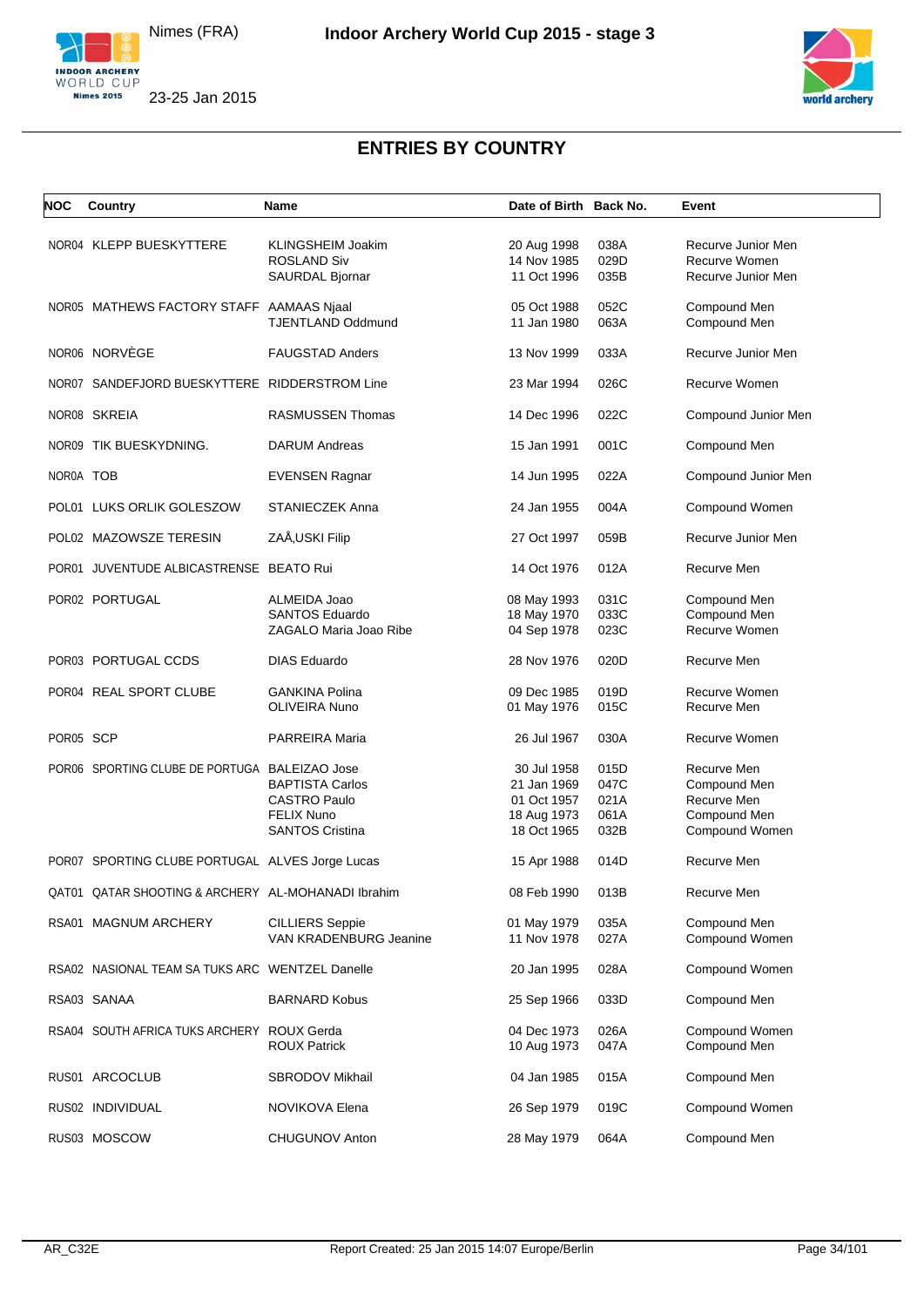



| NOC | Country                                          | Name                       | Date of Birth Back No. |      | Event                |
|-----|--------------------------------------------------|----------------------------|------------------------|------|----------------------|
|     |                                                  |                            |                        |      |                      |
|     | RUS04 RUSSIAN ARCHERY FEDERATION AVDEEVA Natalya |                            | 06 Sep 1988            | 029A | Compound Women       |
|     |                                                  | <b>ESHIEVA Alina</b>       | 25 Nov 2000            | 063C | Recurve Junior Women |
|     |                                                  | <b>MAKHNENKO Artem</b>     | 02 Nov 1995            | 014D | Recurve Men          |
|     |                                                  | PLAKSIN Danila             | 11 Aug 1998            | 053B | Recurve Junior Men   |
|     |                                                  | <b>SEGINA Tatiana</b>      | 20 Jan 1992            | 029B | Recurve Women        |
|     |                                                  | TIMOFEEVA Rozalina         | 17 Jun 1997            | 062A | Recurve Junior Women |
|     |                                                  |                            |                        |      |                      |
|     | SLO01 AC KAMNIK                                  | <b>KOMOCAR Jaka</b>        | 26 Mar 1992            | 006A | Recurve Men          |
|     |                                                  | RAVNIKAR Ziga              | 25 Dec 1999            | 039B | Recurve Junior Men   |
|     |                                                  | STRAJHAR Gaä Per           | 02 Nov 1997            | 040A | Recurve Junior Men   |
|     |                                                  | <b>STRAJHAR Klemen</b>     | 20 Aug 1994            | 020B | Recurve Men          |
|     | SLO02 ARCHERY CLUB KAMNIK                        | <b>GJURIN Luka</b>         | 25 Sep 1996            | 038D | Recurve Junior Men   |
|     | SLO03 DLL POTENS                                 | <b>TURSIC Slavko</b>       | 05 May 1973            | 065C | Compound Men         |
|     |                                                  |                            |                        |      |                      |
|     | SLO04 LK ANKARAN                                 | <b>UMER Ana</b>            | 11 Dec 1990            | 028D | Recurve Women        |
|     | SLO05 LK FENIKS                                  | <b>CERNE Toja</b>          | 04 Jul 1993            | 068B | Compound Women       |
|     | SLO06 LK JEVNICA                                 | <b>IVA Rusjan</b>          | 28 Oct 1998            | 042A | Recurve Junior Women |
|     | SLO07 LK KAMNIK                                  | <b>HABJAN Den</b>          | 15 Jul 1992            | 017D | Recurve Men          |
|     | SLO08 LK MINS POSTOJNA                           | ÄŒERNAÄ• Katarina          | 27 Nov 1997            | 047C | Recurve Junior Women |
|     |                                                  | <b>JAGER Matic</b>         | 11 Sep 2002            | 070C | Recurve Under 15 Men |
|     |                                                  | <b>JURCA Nala</b>          | 04 Apr 2000            | 043A | Recurve Junior Women |
|     |                                                  |                            |                        |      |                      |
|     |                                                  | <b>MARC Jure</b>           | 29 Jan 1997            | 027B | Recurve Junior Men   |
|     | SLO09 LK SAN GIORGIO                             | <b>CEKADA Dolores</b>      | 29 Jan 1968            | 065B | Recurve Women        |
|     |                                                  | <b>KOSEC Mihael</b>        | 26 Apr 1968            | 053B | Recurve Men          |
|     |                                                  |                            |                        |      |                      |
|     | SLO0A SAINT GEORGE ARCHERS                       | MODIC Staaj                | 11 Oct 1998            | 024B | Compound Junior Men  |
|     | SLO0B SLOVENIA                                   | <b>TOMAT Najka</b>         | 29 Jan 1991            | 031A | Recurve Women        |
|     | SLOOC SLOVÉNIE                                   | ARNEZ Luka                 | 07 Nov 1997            | 029A | Recurve Junior Men   |
|     |                                                  |                            |                        |      |                      |
|     | SRB01 SK PANĕEVO                                 | BRZAKOVIÄ• Dragan          | 02 Aug 1963            | 056B | Recurve Men          |
|     |                                                  | BRZAKOVIć Äoerna           | 16 Oct 1996            | 042C | Recurve Junior Women |
|     | SUI01 1ERE COMPAGNIE DE TIR A L TURIN Gaetan     |                            | 09 Feb 1996            | 032B | Recurve Junior Men   |
|     |                                                  |                            |                        |      |                      |
|     | SUI02 ARC CLUB JUSSY                             | <b>BOVISI Marco</b>        | 02 Feb 1958            | 013C | Recurve Men          |
|     |                                                  | <b>CARREIRA Thomas</b>     | 06 Dec 1997            | 021B | Compound Junior Men  |
|     |                                                  | <b>DE GIULI Clementine</b> | 10 Apr 1993            | 001C | Compound Women       |
|     |                                                  | DE GIULI Marie-Therese     | 06 Nov 1955            | 030B | Recurve Women        |
|     |                                                  | FRONTIERE Dominique        | 04 Jan 1958            | 012A | Recurve Men          |
|     |                                                  | <b>MISEREZ Arthur</b>      | 28 Jun 2000            | 037D | Recurve Junior Men   |
|     |                                                  | <b>RUIZ Olivier</b>        | 01 Oct 1962            | 067A | Compound Men         |
|     |                                                  | <b>SCHWAGER Francoise</b>  | 01 Feb 1970            | 031C | Recurve Women        |
|     |                                                  |                            |                        |      |                      |
|     | SUI03 ARCH CLUB LAUSANNE                         | <b>HOLGADO Juan Carlos</b> | 16 Apr 1968            | 019D | Recurve Men          |
|     | SUI04 ARCHERYTEAM92                              | STRASSER Jan               | 21 Nov 1961            | 054B | Compound Men         |
|     |                                                  | <b>STRASSER Malvina</b>    |                        | 077C | Compound Women       |
|     | SUI05 BS THALWIL                                 | VON DER MARWITZ Erik       | 25 May 1958            | 050A | Compound Men         |
|     |                                                  |                            |                        |      |                      |
|     | SUI06 BV BERN                                    | <b>KAUFMANN Simon</b>      |                        | 024D | Recurve Men          |
|     |                                                  | <b>RUFER Thomas</b>        | 01 Aug 1980            | 010D | Recurve Men          |
|     | SUI07 C.A. LAUSANNE                              | <b>BAUDIN Jefferson</b>    | 20 Dec 1997            | 039D | Recurve Junior Men   |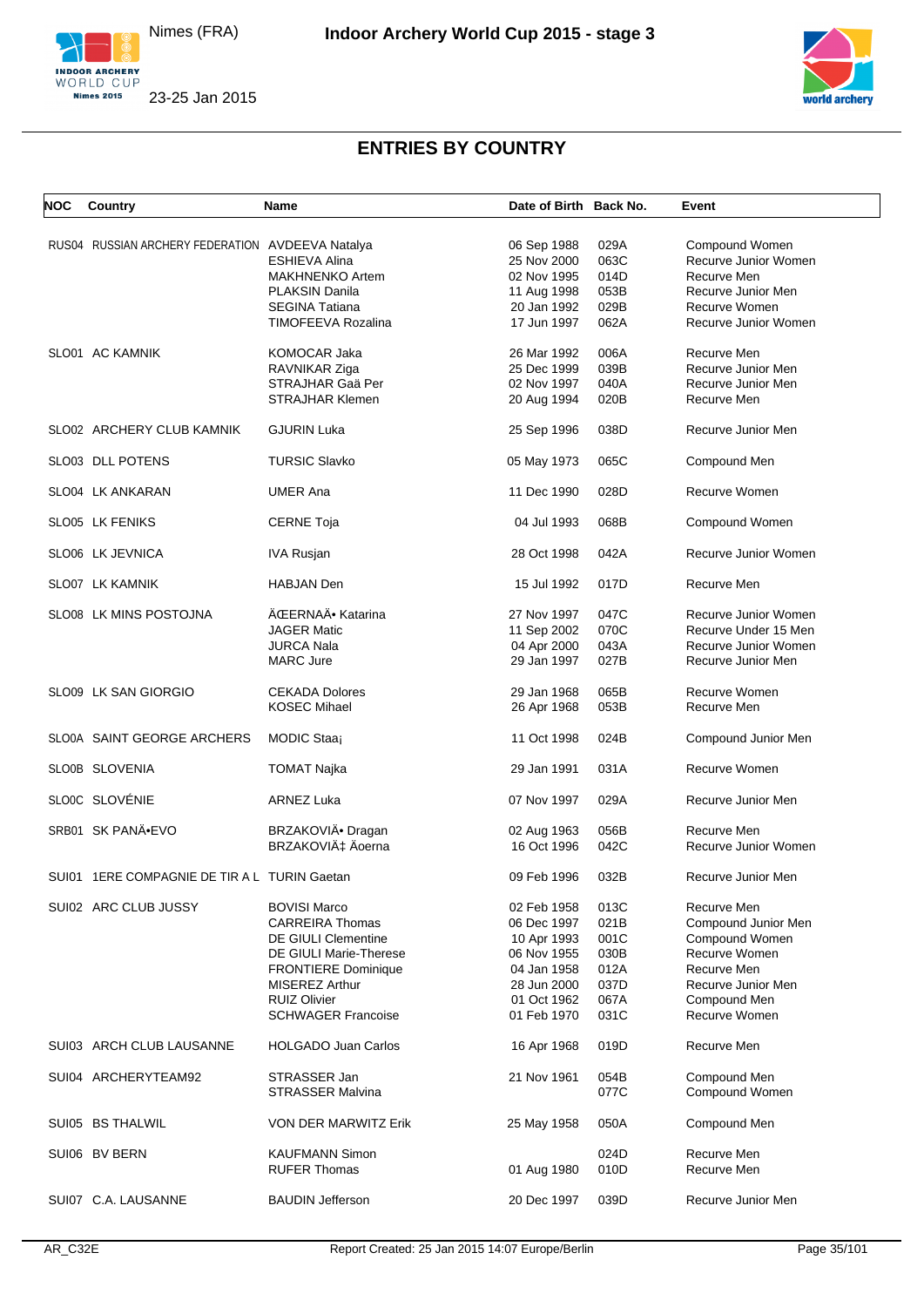Nimes (FRA)





## **ENTRIES BY COUNTRY**

| <b>NOC</b> | Country                                         | Name                             | Date of Birth Back No. |      | Event                  |
|------------|-------------------------------------------------|----------------------------------|------------------------|------|------------------------|
|            |                                                 |                                  |                        |      |                        |
|            | SUI08 CA LAUSANNE                               | <b>DIELEN Tom</b>                | 08 Apr 1968            | 021C | Recurve Men            |
|            | SUI09 CIE DES ARCHERS DE LAUSAN DEINEKO Iliana  |                                  | 15 Feb 1995            | 044D | Recurve Junior Women   |
|            | SUI0A COMPAGNIE DES ARCHERS DE COOKE Innes      |                                  | 22 Dec 1999            | 037A | Recurve Junior Men     |
|            |                                                 | FREIRE DOS SANT Rafael           | 03 Aug 1995            | 030C | Recurve Junior Men     |
|            |                                                 | GUIDETTI Johan                   | 24 Dec 1998            | 029C | Recurve Junior Men     |
|            |                                                 | MAUDUIT Raphael                  | 08 May 1997            | 039A | Recurve Junior Men     |
|            |                                                 | PAPILLOUD Nathan                 | 11 Mar 1999            | 028B | Recurve Junior Men     |
|            |                                                 | <b>VARONE Justin</b>             | 17 Dec 2001            | 023C | Compound Junior Men    |
|            |                                                 | <b>WIRTH Veronique</b>           | 29 Nov 1965            | 005A | Recurve Women          |
|            | SUI0B JUVENTAS BASEL                            | <b>FABER Dominik</b>             | 31 Aug 1967            | 056D | Recurve Men            |
|            |                                                 | <b>FABER Florian</b>             | 05 Oct 1997            | 040A | Recurve Junior Men     |
|            | SUI0C MATHEWS FACTORY STAFF SPRING Martin       |                                  | 30 Sep 1968            | 033A | Compound Men           |
|            | SUI0D SAGITTAIRE                                | <b>FASEL Lucie</b>               | 29 Oct 1997            | 046C | Recurve Junior Women   |
|            |                                                 | <b>JENNY Coralie</b>             | 10 Jan 2001            | 071B | Recurve Under 15 Women |
|            |                                                 | <b>JENNY Florian</b>             | 27 Aug 1998            | 032A | Recurve Junior Men     |
|            |                                                 | JENNY Isabelle                   | 29 Nov 1967            | 059B | Recurve Women          |
|            | SUI0E SUISSE                                    | <b>BERGER Florence</b>           | 08 Nov 1961            | 027A | Recurve Women          |
|            |                                                 | <b>COOKE Charlotte</b>           | 22 Dec 1999            | 071D | Recurve Under 15 Women |
|            |                                                 | <b>DE GIULI Valentine</b>        | 02 Oct 1990            | 032C | Recurve Women          |
|            |                                                 | <b>DIELEN Nathalie</b>           | 18 Mar 1966            | 026D | Recurve Women          |
|            |                                                 | <b>GENTON Noe</b>                | 08 Feb 1994            | 048C | Recurve Men            |
|            |                                                 | <b>HERRERO Noelia</b>            | 11 Mar 1991            | 030B | Recurve Women          |
|            |                                                 | PEPPICELLI Mara                  | 21 Nov 2000            | 041C | Recurve Junior Women   |
|            |                                                 | <b>PRUDENTE Sandra</b>           | 27 Nov 1965            | 026D | Compound Women         |
|            |                                                 | THEILER Daniel                   | 05 Jul 1961            | 004D | Compound Men           |
|            | SUI0F T.A. NEUCHATEL 149                        | <b>CHOFFAT Valentin</b>          | 21 Aug 2000            | 033B | Recurve Junior Men     |
| SUI10 TAN  |                                                 | GARAVALDI Avio                   | 01 Sep 1943            | 018A | Recurve Men            |
|            | SUI11 TAT ZURICH                                | RATHGEB Benjamin                 | 21 Jan 1983            | 010A | Recurve Men            |
|            | SUI12 VEVEY                                     | <b>BLANC Viviane</b>             | 27 Jul 1997            | 043D | Recurve Junior Women   |
|            |                                                 | <b>BRECHET Marion</b>            | 09 Aug 1997            | 041C | Recurve Junior Women   |
|            |                                                 | <b>GOTTIER Swen</b>              | 21 Feb 1997            | 038B | Recurve Junior Men     |
|            |                                                 | <b>GRANGER Leeloo</b>            | 23 Apr 2000            | 047B | Recurve Junior Women   |
|            |                                                 | <b>LALIBERTE William</b>         | 05 Feb 2000            | 028D | Recurve Junior Men     |
|            |                                                 | <b>LETY Baptiste</b>             | 19 Nov 1985            | 055B | Recurve Men            |
|            | SVK01 EDINBURGH UNIVERSITY ARCH HURBAN Vladimir |                                  | 14 Mar 1996            | 037B | Recurve Junior Men     |
|            | SWE01 HELSINGBORG                               | <b>BORGSTROM Hampus</b>          | 29 Apr 1997            | 050C | Compound Junior Men    |
|            | SWE02 KLEPP BS                                  | SMOERDAL Mats Inge               | 14 May 1975            | 041B | Compound Men           |
|            | SWE03 MATHEWS                                   | <b>LUNDIN Morgan</b>             | 20 May 1969            | 014C | Compound Men           |
|            | THA01 THAILAND                                  | <b>HOTRABHVANON Sukrit (Roy)</b> | 10 Mar 1994            | 014B | Recurve Men            |
|            | TUR01 DEMKA                                     | <b>CAGIRAN</b> Evren             | 14 Feb 1993            | 045A | Compound Men           |
|            |                                                 | <b>TOPKARCI Begum</b>            | 13 Jul 2000            | 049B | Compound Junior Women  |
|            | TUR02 DEMKA SPORT CLUB                          | SAHIN Zeynep                     | 06 Sep 1958            | 029B | Compound Women         |
|            | TUR03 DEMKA SPORTS CLUB                         | CAN Batuhan                      | 05 Aug 1999            | 061B | Recurve Junior Men     |
|            |                                                 | <b>DAL Meric</b>                 | 24 Oct 2000            | 060C | Recurve Junior Men     |
|            |                                                 | <b>DEMIRKAN Recep</b>            | 04 Mar 1987            | 008A | Recurve Men            |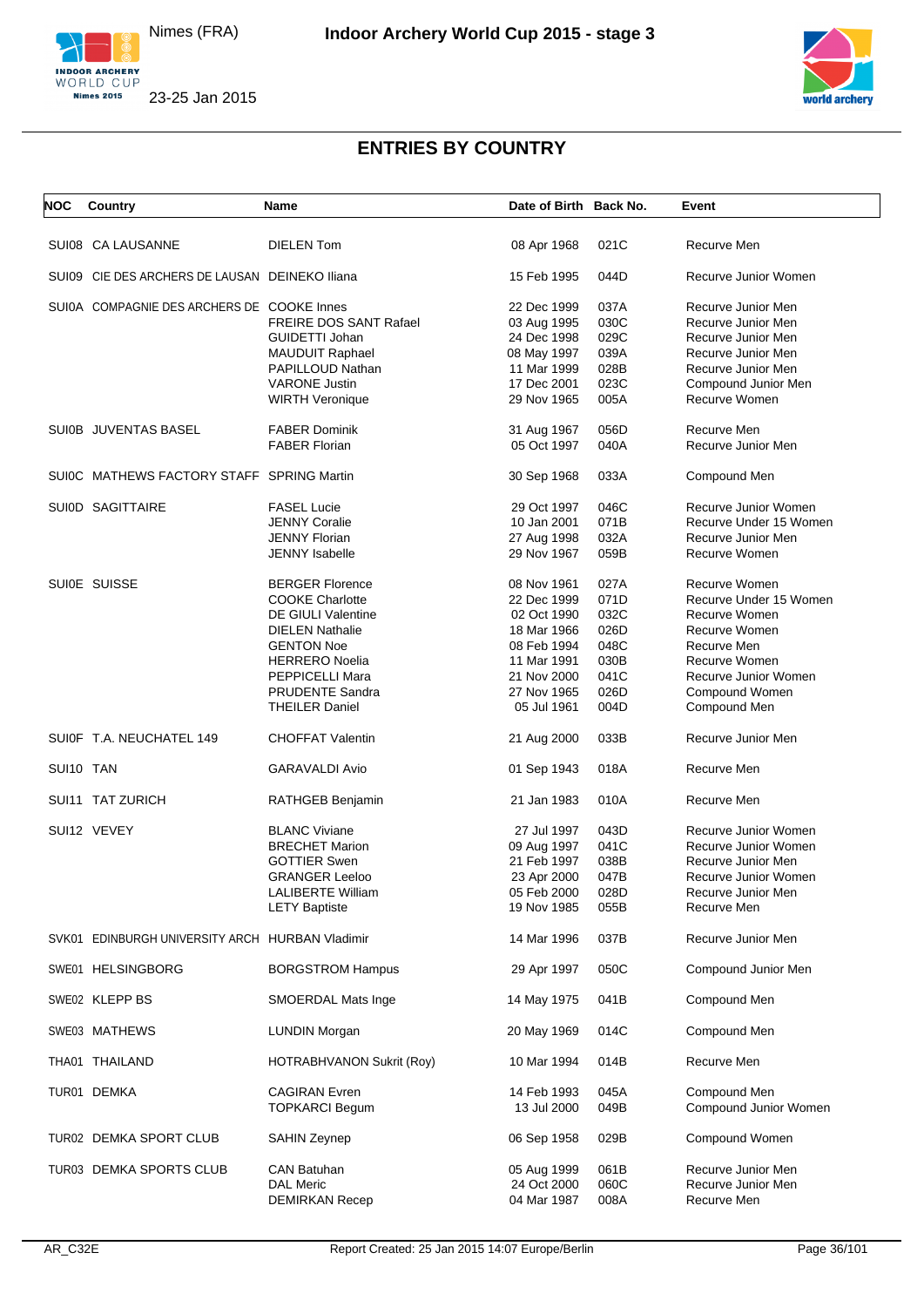Nimes (FRA)





# **ENTRIES BY COUNTRY**

| <b>NOC</b> | Country                                    | Name                        | Date of Birth Back No. |      | Event                 |
|------------|--------------------------------------------|-----------------------------|------------------------|------|-----------------------|
|            | TUR04 ISTANBUL                             | <b>TANDOGAN Baris</b>       | 07 Sep 1997            | 024C | Compound Junior Men   |
|            |                                            |                             |                        |      |                       |
|            | TUR05 ISTANBUL OKCULUK                     | YILDIRIM Ahmet Arda         | 01 Sep 1993            | 037A | Compound Men          |
|            | TUR06 ONOK ARCHERY                         | <b>BEREKET Burak</b>        | 19 Nov 1996            | 061C | Recurve Junior Men    |
|            |                                            | <b>BIROGLU Handan</b>       | 01 Mar 1981            | 004D | Compound Women        |
|            |                                            | CETINKAYA Hakan             | 31 Mar 1972            | 011B | Recurve Men           |
|            |                                            | CETINKAYA Hasan             | 04 Sep 1970            | 015D | Recurve Men           |
|            |                                            | DURUKAN Bugrahan            | 07 Apr 1998            | 047A | Compound Junior Men   |
|            |                                            | <b>EKSI KAHRAMAN Huriye</b> | 08 Apr 1969            | 002B | Compound Women        |
|            |                                            | <b>ERKUS Emre</b>           | 26 Dec 1998            | 048B | Compound Junior Men   |
|            |                                            | KUCUKKAYALAR Anil Songul    | 10 Apr 1979            | 003B | Compound Women        |
|            |                                            | <b>KURUS Ahmet Mert</b>     | 10 Jun 1995            | 055B | Recurve Junior Men    |
|            |                                            | LOKLUOGLU Begul             |                        | 021B | Recurve Women         |
|            |                                            |                             | 03 Aug 1988            |      |                       |
|            |                                            | <b>YILDIRIM Ege</b>         | 03 May 1999            | 060A | Recurve Junior Men    |
|            |                                            | YILDIRIM Tunahan            | 01 Jan 1999            | 052B | Compound Junior Men   |
|            | TUR07 ONOK ARCHERY                         | <b>BOSTAN Yesim</b>         | 24 May 1995            | 026B | Compound Junior Women |
|            |                                            | <b>ELMAAGACLI Demir</b>     | 26 Oct 1963            | 055C | Compound Men          |
|            |                                            | <b>HABERAL Elif Deniz</b>   | 02 Sep 1994            | 023A | Recurve Women         |
|            |                                            | JAVANSHIR Arman             | 26 Jun 1986            | 051D | Compound Men          |
|            |                                            | KUCUKKAYALAR Okyay Tunc     | 08 Jul 1978            | 004C | Recurve Men           |
|            |                                            | TUNA Mustafa Serkan         | 15 Aug 1986            | 052C | Compound Men          |
|            |                                            | <b>YILDIZ Tunay</b>         | 03 Nov 1999            | 054A | Recurve Junior Men    |
|            |                                            |                             |                        |      |                       |
|            | UAE01 UAE ARCHERY ASSOCIATION AL-ALI Alyaa |                             | 14 Mar 1998            | 049D | Compound Junior Women |
|            |                                            | AL-ALI Fatima               |                        | 064A | Recurve Junior Women  |
|            |                                            | ALBLOOSHI Mohamed / R       | 24 Jan 1975            | 013D | Recurve Men           |
|            |                                            | ALBLOOSHI Mohamed / S       | 13 Mar 1976            | 006B | Recurve Men           |
|            |                                            | <b>ALHEFEITI Khaled</b>     | 01 Mar 1999            | 051B | Compound Junior Men   |
|            |                                            | ALHINDAASSI Ahmed           | 14 Jan 1999            | 052C | Compound Junior Men   |
|            |                                            | ALMHEIRI Moza               | 07 Oct 1996            | 050C | Compound Junior Women |
|            |                                            | ALMUSHARREKH Humaid         | 19 Sep 1979            | 007B | Recurve Men           |
|            |                                            | <b>ALOWAIS Ahmed</b>        | 01 Jul 1978            | 008B | Recurve Men           |
|            |                                            | ALSHEHHI Shouq              | 10 Jun 1999            | 065A | Recurve Junior Women  |
|            |                                            | ALSUWAIDI Maitha            | 05 May 2000            | 066A | Recurve Junior Women  |
|            |                                            |                             |                        |      |                       |
|            | UKR01 DYNAMO, UKRAINE                      | SHKOLNA Mariya              | 28 Oct 1997            | 050B | Compound Junior Women |
|            | UKR02 UKRAINE                              | <b>SHKLIAR Kseniia</b>      | 28 Nov 1992            | 030B | Compound Women        |
| USA00 USA  |                                            | <b>CHRISTENBERRY Darrin</b> | 27 Apr 1970            | 053D | Compound Men          |
|            |                                            | <b>COLIN Christie</b>       | 14 Jun 1982            | 018D | Compound Women        |
|            |                                            | <b>CROOK Dahlia</b>         | 29 Nov 1999            | 003A | Compound Women        |
|            |                                            | <b>SINAL Patrick</b>        | 12 Oct 1977            | 042D | Compound Men          |
|            |                                            | <b>SULLIVAN Matthew</b>     | 05 Feb 1979            | 036C | Compound Men          |
|            |                                            |                             |                        |      |                       |
|            | USA01 ARCHERY LEARNING CENTER BELL Montana |                             | 01 Feb 1999            | 048C | Compound Junior Men   |
|            |                                            | <b>KOLBY Hanley</b>         | 01 May 1997            | 049D | Compound Junior Men   |
|            |                                            | <b>RYALS George</b>         | 30 Aug 1971            | 059B | Compound Men          |
|            | USA02 BIG CAT ARCHERY                      | <b>ANDERSON Steve</b>       | 30 May 1988            | 059D | Compound Men          |
|            | USA03 EASTON/HOYT                          | WILDE Logan                 | 01 Sep 1979            | 057C | Compound Men          |
|            |                                            |                             |                        |      |                       |
|            | USA04 ELECTRIC CITY ARCHERS                | TEDFORD Paul                | 02 Feb 1988            | 058D | Compound Men          |
|            | USA05 ESDF SLC                             | <b>TEKMITCHOV George</b>    | 26 Jun 1962            | 015C | Recurve Men           |
| USA06 USA  |                                            | <b>BEAUBOEUF Chance</b>     | 05 May 1982            | 054A | Compound Men          |
|            |                                            | <b>ELLISON Brady</b>        | 27 Oct 1988            | 018D | Recurve Men           |
|            |                                            | <b>HOWARD Jeff</b>          |                        | 052B | Compound Men          |
|            |                                            | <b>SHAWNN Vincent</b>       | 01 Jan 1978            | 033A | Compound Men          |
|            |                                            |                             |                        |      |                       |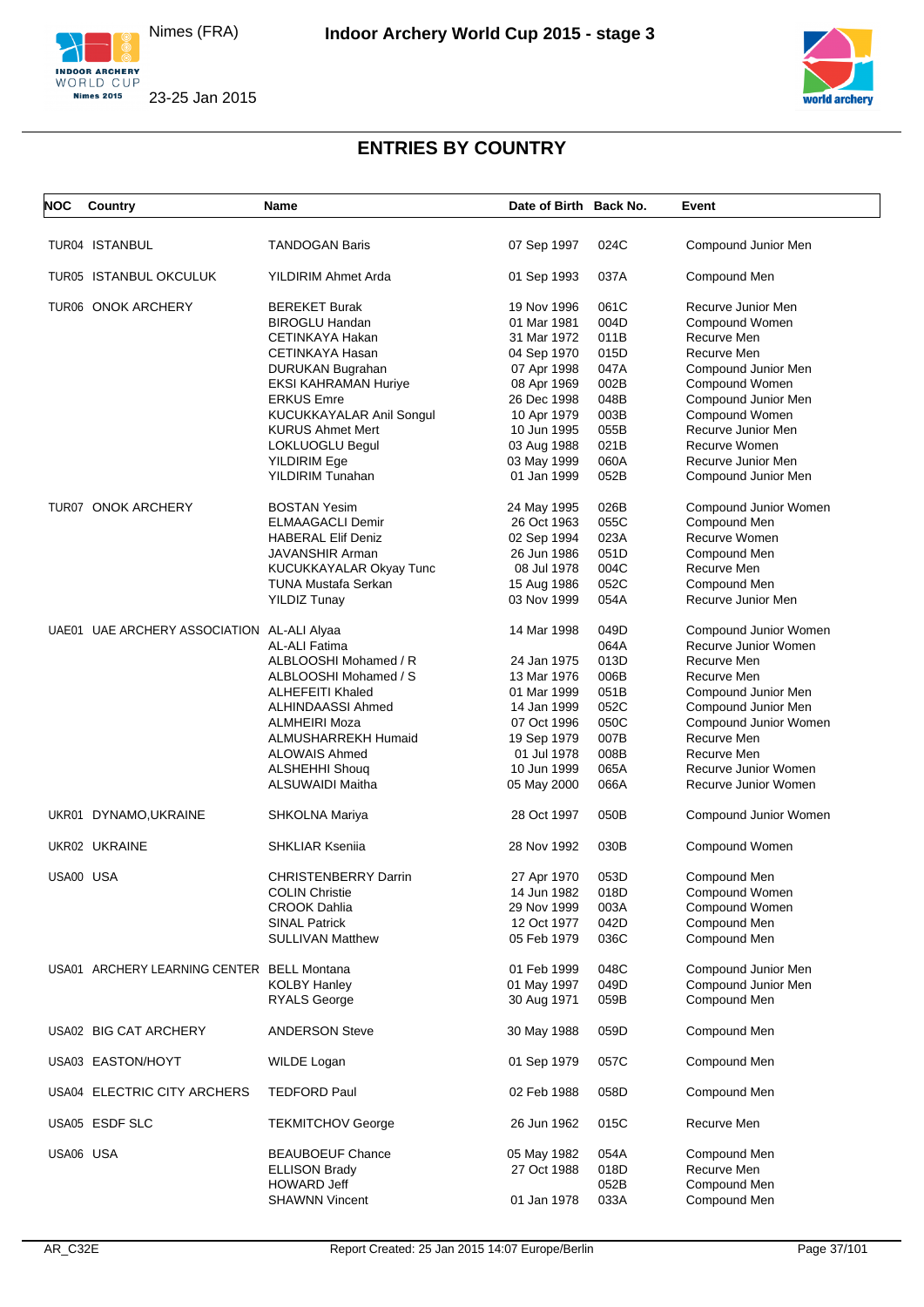



### **ENTRIES BY COUNTRY**

| <b>NOC</b> | Country                                            | Name                                                                                                                                                                                                                                                                                                                                            | Date of Birth Back No.                                                                                                                                                                                         |                                                                                                              | Event                                                                                                                                                                                                                                   |
|------------|----------------------------------------------------|-------------------------------------------------------------------------------------------------------------------------------------------------------------------------------------------------------------------------------------------------------------------------------------------------------------------------------------------------|----------------------------------------------------------------------------------------------------------------------------------------------------------------------------------------------------------------|--------------------------------------------------------------------------------------------------------------|-----------------------------------------------------------------------------------------------------------------------------------------------------------------------------------------------------------------------------------------|
|            | USA07 G5 OUTDOORS                                  | <b>COLLINS Michael</b>                                                                                                                                                                                                                                                                                                                          | 29 Aug 1988                                                                                                                                                                                                    | 035C                                                                                                         | Compound Men                                                                                                                                                                                                                            |
|            | USA08 HARD KNOCKS                                  | <b>BROADWATER Jesse</b>                                                                                                                                                                                                                                                                                                                         | 09 Feb 1984                                                                                                                                                                                                    | 057B                                                                                                         | Compound Men                                                                                                                                                                                                                            |
|            | USA09 HOYT                                         | <b>DENTON Douglas</b>                                                                                                                                                                                                                                                                                                                           | 04 Apr 1980                                                                                                                                                                                                    | 025B                                                                                                         | Recurve Men                                                                                                                                                                                                                             |
|            | USA0A HOYT PRO STAFF                               | <b>WILKEY Kevin</b>                                                                                                                                                                                                                                                                                                                             | 21 Apr 1979                                                                                                                                                                                                    | 043A                                                                                                         | Compound Men                                                                                                                                                                                                                            |
|            | USA0B HOYT/EASTON                                  | <b>WILDE Reo</b>                                                                                                                                                                                                                                                                                                                                | 06 Oct 1973                                                                                                                                                                                                    | 031A                                                                                                         | Compound Men                                                                                                                                                                                                                            |
|            | USA0C KENMORE                                      | <b>BUTTS James</b>                                                                                                                                                                                                                                                                                                                              | 27 Sep 1968                                                                                                                                                                                                    | 055A                                                                                                         | Compound Men                                                                                                                                                                                                                            |
|            | USA0D MJC ARCHERY                                  | CHECKEROSKI Tim                                                                                                                                                                                                                                                                                                                                 | 02 Feb 1984                                                                                                                                                                                                    | 035B                                                                                                         | Compound Men                                                                                                                                                                                                                            |
| USA0E N/A  |                                                    | <b>BASS Henry</b><br><b>HOUSER David</b>                                                                                                                                                                                                                                                                                                        | 31 Aug 1991<br>08 Jul 1997                                                                                                                                                                                     | 053A<br>002B                                                                                                 | Compound Men<br>Compound Men                                                                                                                                                                                                            |
|            | USA0F NENAMESECK                                   | <b>DESTON Chris</b>                                                                                                                                                                                                                                                                                                                             | 01 Nov 1969                                                                                                                                                                                                    | 065B                                                                                                         | Compound Men                                                                                                                                                                                                                            |
|            | USA10 NFAA USA                                     | <b>BYRD Rachael</b><br>POLLARD Michael                                                                                                                                                                                                                                                                                                          | 06 May 1993                                                                                                                                                                                                    | 003C<br>059B                                                                                                 | Compound Women<br>Compound Men                                                                                                                                                                                                          |
|            | USA11 OKLAHOMA STORM/USA ARCHER STEVENSON Kathleen |                                                                                                                                                                                                                                                                                                                                                 | 26 Nov 1960                                                                                                                                                                                                    | 018A                                                                                                         | Recurve Women                                                                                                                                                                                                                           |
|            | USA12 PASEO VISTA                                  | YAMAGUCHI Nathan                                                                                                                                                                                                                                                                                                                                | 09 Sep 1994                                                                                                                                                                                                    | 002B                                                                                                         | Recurve Men                                                                                                                                                                                                                             |
|            | USA13 PRIME                                        | <b>COUSINS Dave</b>                                                                                                                                                                                                                                                                                                                             | 16 Apr 1977                                                                                                                                                                                                    | 056C                                                                                                         | Compound Men                                                                                                                                                                                                                            |
|            | USA14 PRIME USA                                    | <b>SCHAFF Kris</b>                                                                                                                                                                                                                                                                                                                              | 24 Sep 1992                                                                                                                                                                                                    | 060B                                                                                                         | Compound Men                                                                                                                                                                                                                            |
|            | USA15 ROAD RUNNER                                  | PRITCHARD Lanola                                                                                                                                                                                                                                                                                                                                | 03 Nov 1994                                                                                                                                                                                                    | 058A                                                                                                         | Recurve Women                                                                                                                                                                                                                           |
|            | USA16 TEAM MONTANA                                 | <b>MORGAN Tate</b>                                                                                                                                                                                                                                                                                                                              | 06 Oct 1993                                                                                                                                                                                                    | 014A                                                                                                         | Compound Men                                                                                                                                                                                                                            |
|            | USA17 THE OUTDOOR GROUP                            | <b>GRIGGS Eric</b>                                                                                                                                                                                                                                                                                                                              | 10 Nov 1977                                                                                                                                                                                                    | 034D                                                                                                         | Compound Men                                                                                                                                                                                                                            |
|            | USA18 USA ARCHERY                                  | <b>BENNETT SHELTON Laura</b><br><b>BROCK Easter</b><br><b>DEATON Bridger</b><br><b>DIAB Bernadette</b><br><b>GAUVIN Crystal</b><br><b>GELLENTHIEN Braden</b><br>JONES Erika<br><b>KELLER Lexi</b><br><b>LORIG Khatuna</b><br><b>MAITLAND Pamela</b><br><b>MCLAUGHLIN Daniel</b><br>MCLAUGHLIN Sean<br><b>REYES Brandon</b><br><b>WILKIN Joe</b> | 02 Aug 1963<br>08 Apr 1977<br>29 Jul 1994<br>20 Oct 1960<br>04 Jun 1984<br>26 Apr 1986<br>23 Dec 1988<br>23 Mar 1996<br>01 Jan 1974<br>02 Feb 1967<br>12 Nov 1993<br>12 Nov 1993<br>16 Apr 1980<br>20 Jul 1989 | 020C<br>030A<br>038D<br>002D<br>019B<br>041B<br>070D<br>032C<br>017C<br>018D<br>001B<br>003D<br>054C<br>066A | Recurve Women<br>Compound Women<br>Compound Men<br>Compound Women<br>Compound Women<br>Compound Men<br>Compound Women<br>Compound Women<br>Recurve Women<br>Recurve Women<br>Recurve Men<br>Recurve Men<br>Compound Men<br>Compound Men |
|            | USA19 MATHEWS PRO STAFF                            | <b>OHMAN David</b>                                                                                                                                                                                                                                                                                                                              |                                                                                                                                                                                                                | 048D                                                                                                         | Compound Men                                                                                                                                                                                                                            |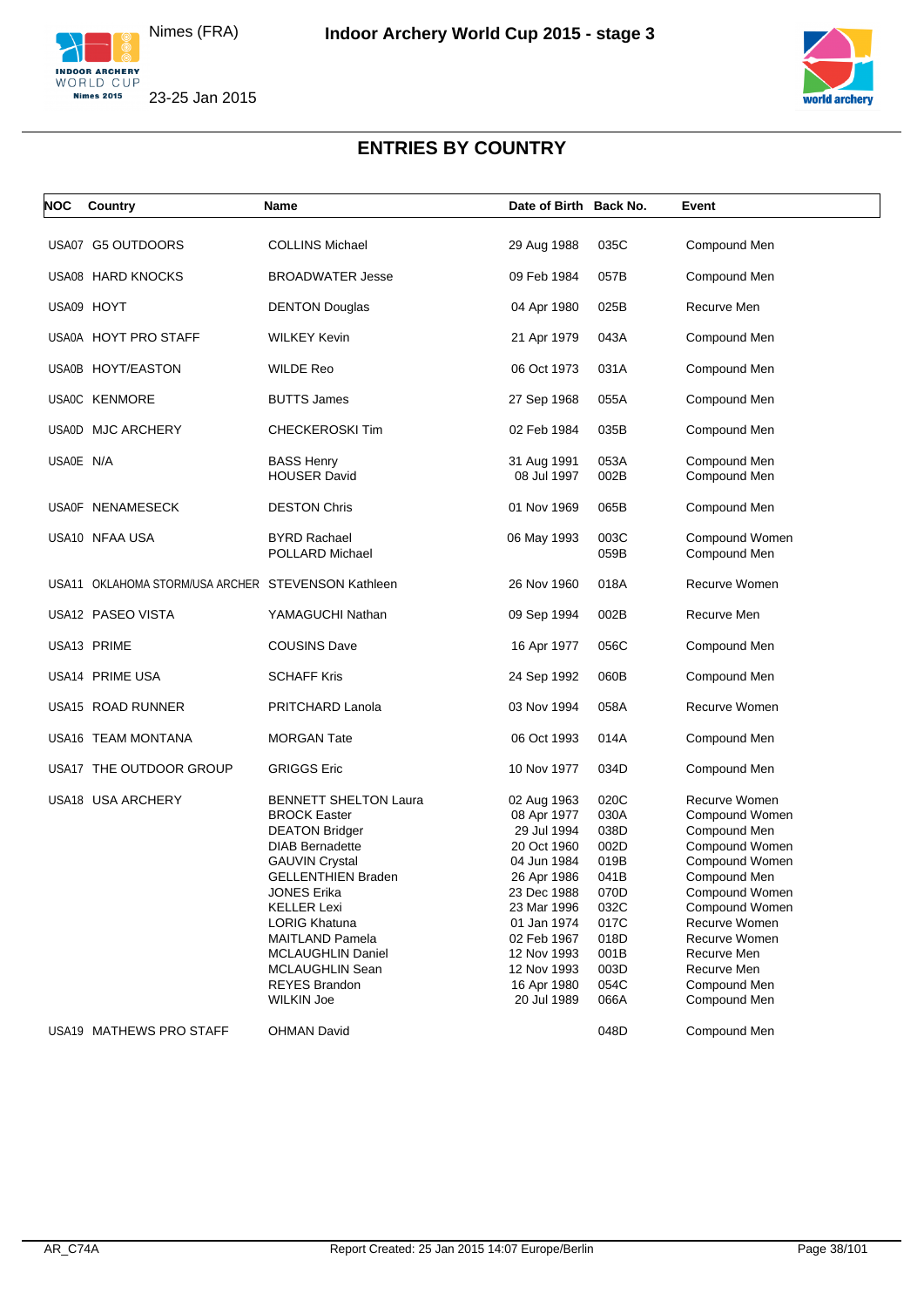





| Rk       | Name                                               | <b>NOC</b>  |                                             | <b>RR Score</b><br>Rank | 1/16           | 1/8    | 1/4            | 1/2   | <b>Finals</b> |
|----------|----------------------------------------------------|-------------|---------------------------------------------|-------------------------|----------------|--------|----------------|-------|---------------|
| 1        | MIN Byeong Yeon                                    |             | KOR03 Hyundai S                             | 595 /02                 | $\overline{7}$ | 6      | 6              | 6     | 6             |
| 2        | OH Jinhyek                                         |             | KOR03 Hyundai S                             | 596 /01                 | $\overline{7}$ | 6      | $\overline{7}$ | 6     | 0             |
| 3        | KIM Jaeh Yeong                                     |             | KOR03 Hyundai S                             | 594 /03                 | 7              | 6      | 6              | 5     | 7             |
| 4        | <b>ELLISON Brady</b>                               | USA06 Usa   |                                             | 592 /04                 | 6              | 6      | 6              | 5     | 3             |
| 5        | MANDIA Massimiliano                                | ITA37       | G.S. Fiamme Azzurre                         | 591 /06                 | 6              | 7      | 5              | (145) |               |
| 6        | VALLADONT Jean-Charles                             | FRA7A Nimes |                                             | 592 /05                 | 6              | 6      | 4 (147)        |       |               |
| 6        | VAN DER VEN Rick                                   |             | NEDOE Team Hoyt                             | 590 /07                 | 6              | 6      | 4 (147)        |       |               |
| 8        | <b>HUSTON Patrick</b>                              |             | GBR08 East Belfast Archery Club             | 588 /09                 | 6              | 6      | 3(147)         |       |               |
| 9        | ALVARINO GARCIA Miguel                             | ITA3A       | ESP14 Club Silex                            | 581 /21                 | 6              | 2      |                |       |               |
| 9<br>9   | <b>FRANGILLI Michele</b><br><b>HARTMANN Daniel</b> |             | Italie<br>GER06 Team Rap                    | 580 /25<br>581 /23      | 6<br>6         | 2<br>2 |                |       |               |
| 9        | <b>LIBERT Eric</b>                                 |             | FRA9A Saint Germain Sur Morin               | 582 /17                 | 6              | 4      |                |       |               |
| 9        | <b>MAKHNENKO Artem</b>                             |             | RUS04 Russian Archery Federation            | 581 /19                 | 6              | 5      |                |       |               |
| 9        | <b>MCLAUGHLIN Daniel</b>                           |             | USA18 Usa Archery                           | 584 /13                 | 6              | 2      |                |       |               |
| 9        | <b>MORELLO Marco</b>                               | ITA3B       | Iuvenilia                                   | 581 /18                 | 6              | 2      |                |       |               |
| 9        | VAN DEN BERG Sjef                                  |             | NED0B The Netherlands                       | 586 /11                 | 7              | 3      |                |       |               |
| 17       | <b>AUBERT Thomas</b>                               | FRA7A Nimes |                                             | 583 /15                 | 2              |        |                |       |               |
| 17       | <b>BERGER Thomas</b>                               | FRA7A Nimes |                                             | 578 /28                 | 0              |        |                |       |               |
| 17       | <b>FERNANDEZ Antonio</b>                           |             | ESP0F Arqueros San Jorge                    | 580 /24                 | 4              |        |                |       |               |
| 17       | GYE Dong Hyun                                      |             | KOR03 Hyundai S                             | 587 /10                 | 5              |        |                |       |               |
| 17       | <b>HARDING George</b>                              |             | GBR01 Archery Gb                            | 578 /31                 | 1              |        |                |       |               |
| 17       | IM Jiwan                                           |             | KOR03 Hyundai S                             | 579 /27                 | 5              |        |                |       |               |
| 17       | <b>IRWIN Micheal</b>                               | IRL03       | Enniscorthy Archery Club                    | 579 /26                 | 2              |        |                |       |               |
| 17       | <b>MOLFESE Fabio</b>                               |             | ITAOD A.S.D. Arcieri Torrevecch             | 578 /30                 | 1              |        |                |       |               |
| 17       | NESPOLI Mauro                                      | ITA35       | G.S. Aeronautica Militare                   | 585 /12                 | 5              |        |                |       |               |
| 17       | PALAZZI Luca                                       | ITA0B       | A.S.D. Arcieri Orione                       | 583 /14                 | 2              |        |                |       |               |
| 17       | <b>PLIHON Pierre</b>                               | FRA7A Nimes |                                             | 581 /20                 | 4              |        |                |       |               |
| 17       | RODRIGUEZ LIEBA Juan Ignacio                       |             | ESP22 Rozas Archery                         | 582 /16                 | 2              |        |                |       |               |
| 17       | <b>TAVERNIER Olivier</b>                           |             | FRA2D Compiègne                             | 588 / 08                | 5              |        |                |       |               |
| 17       | <b>TYACK Ryan</b>                                  |             | AUS01 Sunshine Coast Archery CI             | 578 /29                 | $\overline{2}$ |        |                |       |               |
| 17       | WECKMULLER Maximilian                              |             | GER05 Fbg Werratal                          | 577 /32<br>581 /22      | 1<br>3         |        |                |       |               |
| 17<br>33 | YAMAGUCHI Nathan<br><b>CHELONI Alberto</b>         | ITA19       | USA12 Paseo Vista<br>Arcieri Della Signoria | 577 /33                 |                |        |                |       |               |
| 34       | <b>ANTOINE Thomas</b>                              | FRA8F Riom  |                                             | 576 /34                 |                |        |                |       |               |
| 35       | <b>MORGAN Ashe</b>                                 |             | GBR04 Cheltenham Archers                    | 575 /35                 |                |        |                |       |               |
| 35       | <b>SANNA Michael</b>                               |             | <b>FRA29</b> Clermont Ferrand Cie           | 575 /35                 |                |        |                |       |               |
| 37       | <b>GIROUILLE Romain</b>                            |             | <b>FRA8E</b> Rennes Cie                     | 574 /37                 |                |        |                |       |               |
| 38       | <b>MULOT Florent</b>                               |             | FRA35 Draveil Senart                        | 574 /38                 |                |        |                |       |               |
| 39       | <b>BIDAULT Jerome</b>                              |             | FRA4D Issy Les Moulineaux                   | 574 /39                 |                |        |                |       |               |
| 40       | KOMOCAR Jaka                                       |             | SLO01 Ac Kamnik                             | 574 /40                 |                |        |                |       |               |
| 41       | <b>EVANS Sean</b>                                  |             | GBR04 Cheltenham Archers                    | 574 /41                 |                |        |                |       |               |
| 42       | GONZALEZ TORRES Javier                             |             | ESP1E Moratalaz                             | 574 /42                 |                |        |                |       |               |
| 43       | <b>DANIEL Lucas</b>                                | FRA8F Riom  |                                             | 574 /43                 |                |        |                |       |               |
| 44       | GALIAZZO Marco                                     | ITA11       | Aeronautica Militare Ital                   | 573 /44                 |                |        |                |       |               |
| 45       | KUCUKKAYALAR Okyay Tunc                            |             | TUR07 Onok Archery                          | 573 /45                 |                |        |                |       |               |
| 46       | MCLAUGHLIN Sean                                    |             | USA18 Usa Archery                           | 573 / 46                |                |        |                |       |               |
| 47       | <b>ROHRBERG Sebastian</b>                          |             | GER02 Beiter Pro Staff                      | 573 /47                 |                |        |                |       |               |
| 48       | <b>KOENIG Thomas</b>                               |             | <b>FRA0F</b> Belfort Savoureuse             | 573 /48                 |                |        |                |       |               |
| 49       | CHIODO Carlo                                       |             | <b>ITA1D</b> Arcieri Falisci                | 572 /49                 |                |        |                |       |               |
| 50       | <b>HABJAN Den</b>                                  |             | SLO07 Lk Kamnik                             | 572 / 50                |                |        |                |       |               |
| 51       | <b>TABARD Sebastien</b>                            |             | FRA2D Compiègne                             | 572 /51                 |                |        |                |       |               |
| 52<br>53 | <b>RUFER Thomas</b><br><b>BERGUIN Philippe</b>     | SUI06       | Bv Bern<br>FRA6D Mont St Aignan             | 572 / 52<br>572 / 53    |                |        |                |       |               |
| 54       | LUPO Paolo                                         | ITA19       | Arcieri Della Signoria                      | 571 /54                 |                |        |                |       |               |
| 55       | <b>BUREAU Pierre</b>                               |             | FRA8E Rennes Cie                            | 571 / 55                |                |        |                |       |               |
| 56       | <b>HAUTTEMENT Fabrice</b>                          |             | FRA64 Marly Pournoy                         | 571 / 56                |                |        |                |       |               |
| 57       | <b>MARTY Sylvain</b>                               | FRA0B Balma |                                             | 571 /57                 |                |        |                |       |               |
| 58       | VAN DEN OEVER Rick                                 |             | NED0B The Netherlands                       | 570 / 58                |                |        |                |       |               |
| 59       | <b>FISSORE Matteo</b>                              | ITA3F       | New Garden Archery - Foss                   | 569 / 59                |                |        |                |       |               |
| 60       | <b>BELAY Vincent</b>                               | FRAB4 Tulle |                                             | 569 /60                 |                |        |                |       |               |
| 61       | <b>VERLINDEN Leandre</b>                           |             | BEL03 Compiegne                             | 569 /61                 |                |        |                |       |               |
| 62       | <b>STRAJHAR Klemen</b>                             |             | SLO01 Ac Kamnik                             | 568 /62                 |                |        |                |       |               |
| 63       | <b>MACE Godefroi</b>                               |             | FRA70 Montpellier                           | 568 / 63                |                |        |                |       |               |
| 64       | <b>SERI Marco</b>                                  | ITA23       | Arcieri Medio Chienti                       | 568 / 64                |                |        |                |       |               |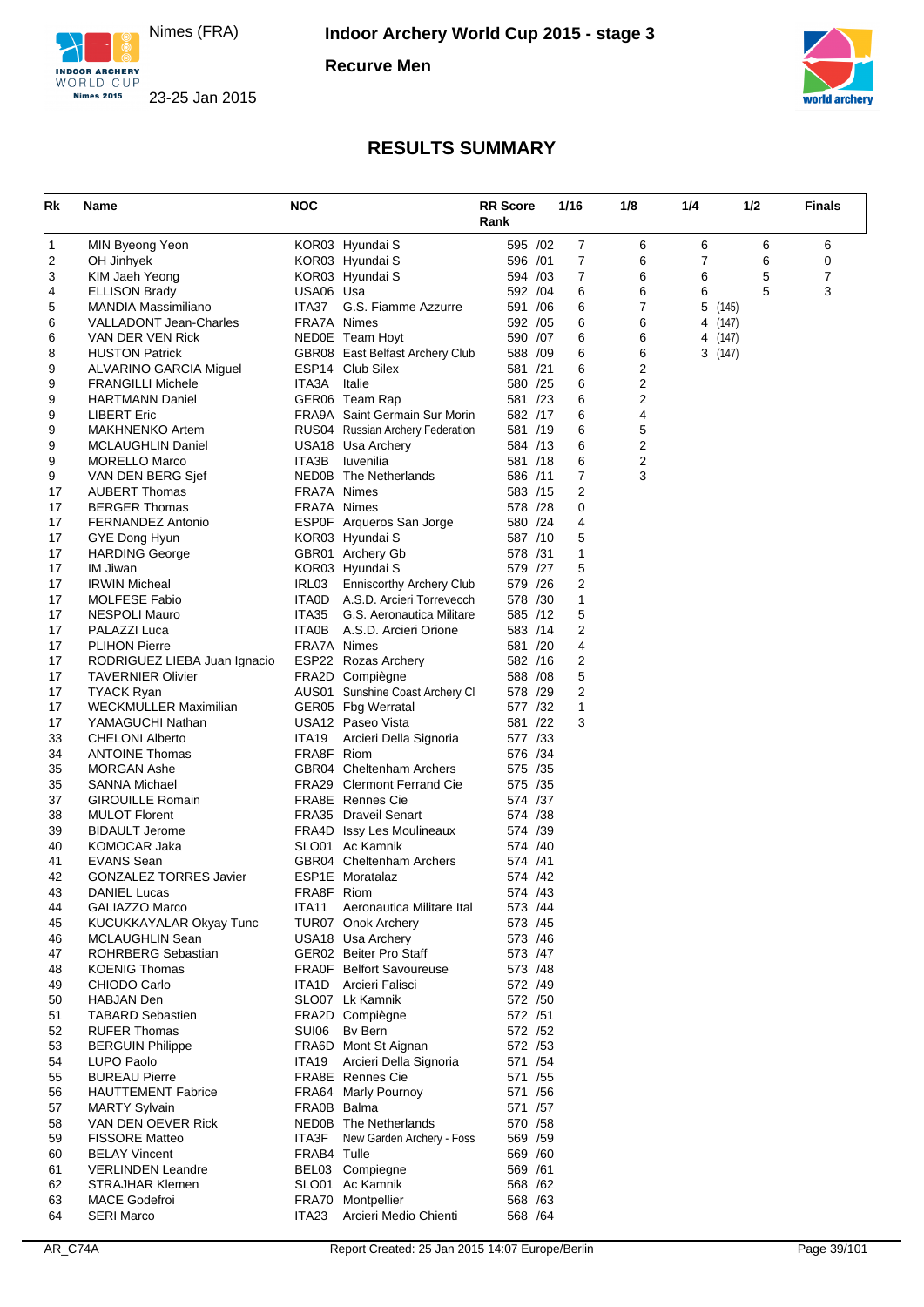





| Rk         | Name                                              | <b>NOC</b>   |                                                         | <b>RR Score</b>    | 1/16 | 1/8 | 1/4 | 1/2 | <b>Finals</b> |
|------------|---------------------------------------------------|--------------|---------------------------------------------------------|--------------------|------|-----|-----|-----|---------------|
|            |                                                   |              |                                                         | Rank               |      |     |     |     |               |
| 65         | <b>LERICHE Adrien</b>                             |              | <b>FRA9D</b> Saint Mard                                 | 567 /65            |      |     |     |     |               |
| 66         | <b>CALVACCA Carlo</b>                             | ITA05        | 12122 - A.S.D. Arco Club                                | 567 /66            |      |     |     |     |               |
| 67         | <b>JELLOUN Mohamed</b>                            |              | MAR01 Arc De Marrakech                                  | 567 /67            |      |     |     |     |               |
| 68         | <b>GIRARDI Enzo</b>                               | ITA3D        | Kosmos Rovereto                                         | 567 /68            |      |     |     |     |               |
| 69         | <b>GOUBEAU Franck</b>                             |              | <b>FRAA7 Smarves</b>                                    | 565 /69            |      |     |     |     |               |
| 70         | <b>CALLEWAERT Danny</b>                           |              | BEL12 Willem Tell Kotrijk                               | 565 /70            |      |     |     |     |               |
| 71         | <b>QUATTROCCHI Edoardo</b>                        | ITA25        | Arcieri Monica                                          | 565 /71            |      |     |     |     |               |
| 72         | <b>FUBIANI Paolino</b>                            | ITA32        | Castenaso Archery Team                                  | 564 /72            |      |     |     |     |               |
| 73         | LE FLOCH Guillaume                                |              | FRA17 Brignais                                          | 564 /73            |      |     |     |     |               |
| 74         | ALONSO Sebastian                                  |              | FRA16 Brienon/Armancon                                  | 564 /74            |      |     |     |     |               |
| 75<br>76   | <b>PERZ Nicolas</b><br><b>CORDEAU Richard</b>     |              | FRA62 Mareil Marly<br>FRA05 Annemasse                   | 563 /75<br>563 /76 |      |     |     |     |               |
| 76         | OJAMAE Pearu Jakob                                |              | EST07 Tallina Kalev                                     | 563 /76            |      |     |     |     |               |
| 78         | <b>CHARMETTE Nicolas</b>                          |              | FRA05 Annemasse                                         | 563 /78            |      |     |     |     |               |
| 79         | <b>VINCENZI Augusto</b>                           |              | <b>ITA2D</b> Arco Sport                                 | 563 /79            |      |     |     |     |               |
| 80         | AL-MOHANADI Ibrahim                               |              | QAT01 Qatar Shooting & Archery                          | 563 /80            |      |     |     |     |               |
| 81         | <b>LACLERGUE Aurelien</b>                         | FRA0B Balma  |                                                         | 562 /81            |      |     |     |     |               |
| 82         | <b>MALLART Romain</b>                             |              | FRA4D Issy Les Moulineaux                               | 562 /82            |      |     |     |     |               |
| 83         | <b>MORHAIN Guillaume</b>                          |              | FRA64 Marly Pournoy                                     | 562 /83            |      |     |     |     |               |
| 84         | <b>FAUCHERON Thomas</b>                           |              | FRA8E Rennes Cie                                        | 561 /84            |      |     |     |     |               |
| 85         | <b>LUXEY Olivier</b>                              |              | FRAAA St Jean Le Blanc                                  | 561 /85            |      |     |     |     |               |
| 86         | <b>DIANI Fabrizio</b>                             | ITA25        | Arcieri Monica                                          | 561 /86            |      |     |     |     |               |
| 87         | <b>GRUFFAT Lionel</b>                             |              | FRA23 Chambery                                          | 561 /87            |      |     |     |     |               |
| 88         | <b>MONTI Mirko</b>                                | ITA25        | Arcieri Monica                                          | 560 /88            |      |     |     |     |               |
| 89         | <b>DEMIRKAN Recep</b>                             |              | TUR03 Demka Sports Club                                 | 560 /89            |      |     |     |     |               |
| 90         | <b>FABER Dominik</b>                              | SUI0B        | Juventas Basel                                          | 560 /90            |      |     |     |     |               |
| 91         | <b>GARCIA Ernesto</b>                             |              | ESP0B Arcosoto                                          | 559 /91            |      |     |     |     |               |
| 92<br>93   | GOMEZ Jose                                        |              | ESP03 Arc Pardinyes<br>FRA6F Montlucon As               | 559 /92<br>558 /93 |      |     |     |     |               |
| 94         | <b>RUTKOWSKI Quentin</b><br><b>BONU James</b>     |              | FRA3B Fontainebleau                                     | 557 /94            |      |     |     |     |               |
| 94         | <b>VERGA Francesco</b>                            | ITA1F        | Arcieri II Falco                                        | 557 /94            |      |     |     |     |               |
| 96         | <b>RIBAS</b> Erfan                                | ESP11 Cam    |                                                         | 556 /96            |      |     |     |     |               |
| 97         | <b>CIGRAND Alexis</b>                             | FRA7D Orsay  |                                                         | 555 /97            |      |     |     |     |               |
| 98         | <b>BARBY Stuart</b>                               |              | GBR0B Edinburgh University Arch                         | 555 /98            |      |     |     |     |               |
| 99         | <b>DELOISON Daniel</b>                            |              | FRA9D Saint Mard                                        | 555 /99            |      |     |     |     |               |
| 100        | <b>JARDINE Douglas</b>                            |              | GBR0A Edinburgh University Ac                           | 555 /00            |      |     |     |     |               |
| 101        | <b>ORLIC Vedran</b>                               |              | CRO03 Croatie                                           | 555 /01            |      |     |     |     |               |
| 102        | LE VAN THOI Mathieu                               | FRA0B Balma  |                                                         | 555 /02            |      |     |     |     |               |
| 102        | <b>TEBALDINI Giovanni</b>                         | ITA3D        | Kosmos Rovereto                                         | 555 /02            |      |     |     |     |               |
| 104        | <b>KOSEC Mihael</b>                               |              | SLO09 Lk San Giorgio                                    | 554 /04            |      |     |     |     |               |
| 105        | <b>MASSON Martial</b>                             |              | FRA9D Saint Mard                                        | 553 /05            |      |     |     |     |               |
| 106        | <b>DESBIEYS Christophe</b>                        |              | FRA23 Chambery                                          | 553 /06            |      |     |     |     |               |
| 107        | DEZSO Janos                                       |              | HUN01 Hajdu Ijasz Klub                                  | 552 /07<br>552 /08 |      |     |     |     |               |
| 108<br>109 | PICCHIO Luca<br>LOUCHE Benjamin                   | ITA25        | Arcieri Monica<br>FRA9A Saint Germain Sur Morin         | 552 /09            |      |     |     |     |               |
| 110        | <b>BERNABE LOPEZ Diego</b>                        |              | ESP1E Moratalaz                                         | 551 /10            |      |     |     |     |               |
| 111        | DAVID Benoit                                      | FRAB4 Tulle  |                                                         | 550 /11            |      |     |     |     |               |
| 112        | <b>SCHNEIDER Florent</b>                          |              | FRA8C Rambouillet                                       | 550 /12            |      |     |     |     |               |
| 113        | <b>ARDIET Willy</b>                               |              | FRA82 Perpignan                                         | 550 /13            |      |     |     |     |               |
| 114        | RATHGEB Benjamin                                  | SUI11        | <b>Tat Zurich</b>                                       | 550 /14            |      |     |     |     |               |
| 115        | <b>MASSIEYE Antoine</b>                           |              | <b>FRA22</b> Challes Les Eaux                           | 550 /15            |      |     |     |     |               |
| 116        | <b>SCARPATO Salvatore</b>                         |              | ITA04 12011 Arco Sport Roma                             | 549 /16            |      |     |     |     |               |
| 117        | CALLEWAERT Pedro                                  |              | FRAC6 Wervicq Sud                                       | 548 /17            |      |     |     |     |               |
| 118        | <b>GRIMBER Guillaume</b>                          |              | FRA12 Bois Le Roi                                       | 548 /18            |      |     |     |     |               |
| 119        | <b>ROYEN Laurent</b>                              |              | FRA19 Cachy                                             | 547 /19            |      |     |     |     |               |
| 120        | <b>BOTTO Giorgio</b>                              | ITA1A        | Arcieri Delle Alpi                                      | 547 /20            |      |     |     |     |               |
| 121        | <b>LAURSEN Martin</b>                             | DEN05 T.I.K. |                                                         | 546 /21            |      |     |     |     |               |
| 122        | <b>ESTIEVENART Philippe</b>                       |              | BEL01 Belgique                                          | 546 /22            |      |     |     |     |               |
| 123        | <b>OUIN Bruno</b>                                 |              | FRA75 Mouans Sartoux                                    | 546 /23            |      |     |     |     |               |
| 124        | <b>BLANDIN Thomas</b>                             |              | FRAC4 Villiers Le Bel                                   | 546 /24            |      |     |     |     |               |
| 125<br>126 | <b>DELMAS Denis</b><br><b>SONNICHSEN Frederik</b> |              | FRA3D Fontenay S/Bois 1Er Cie<br>DEN06 Tik Archery Club | 545 /25<br>544 /26 |      |     |     |     |               |
| 127        | <b>GOUGUET Olivier</b>                            |              | FRAAA St Jean Le Blanc                                  | 544 /27            |      |     |     |     |               |
| 128        | <b>FRANSEN John</b>                               |              | NED0B The Netherlands                                   | 543 /28            |      |     |     |     |               |
|            |                                                   |              |                                                         |                    |      |     |     |     |               |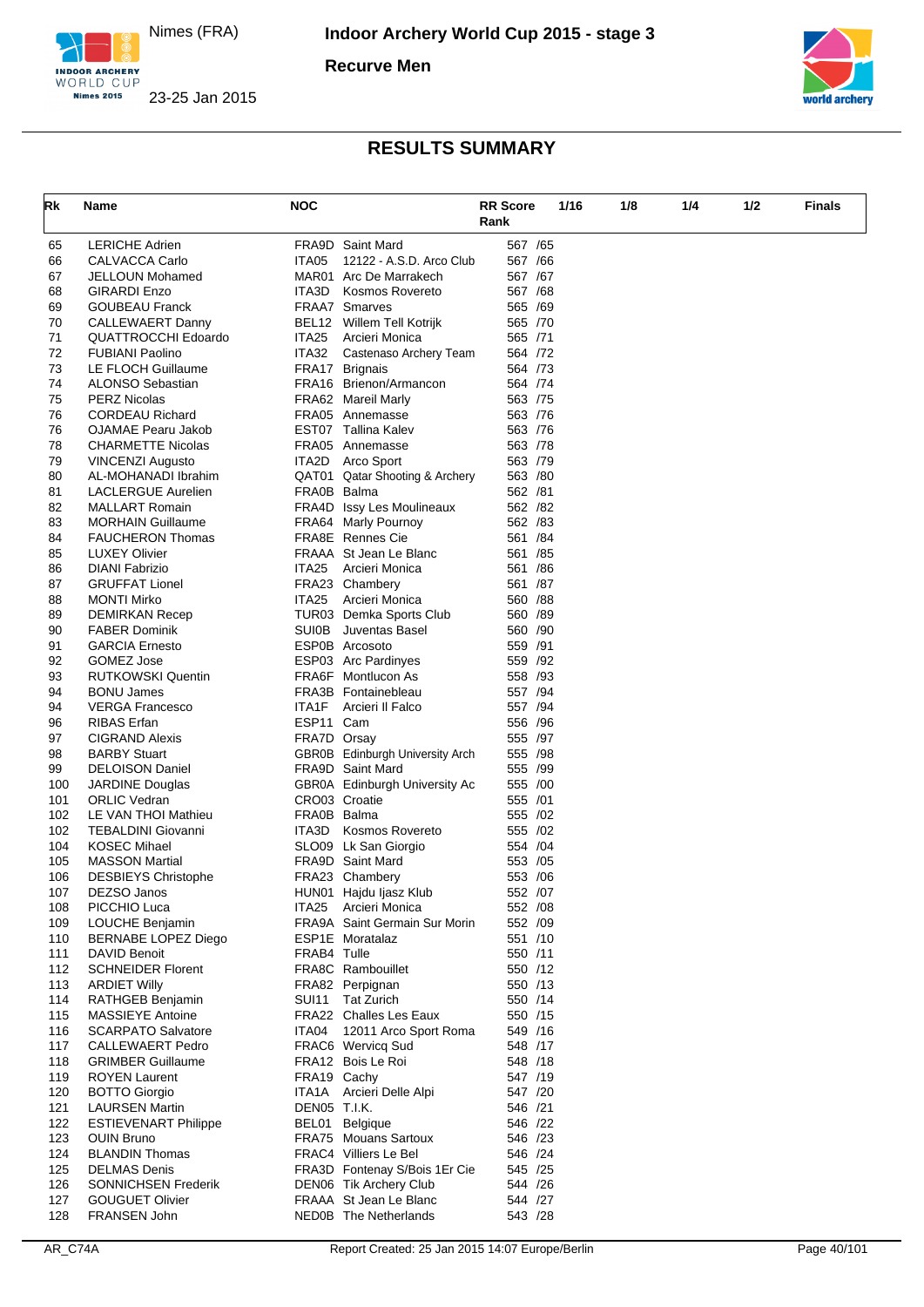





| Rk         | Name                                               | <b>NOC</b>           |                                                    | <b>RR Score</b>     | 1/16 | 1/8 | 1/4 | 1/2 | <b>Finals</b> |
|------------|----------------------------------------------------|----------------------|----------------------------------------------------|---------------------|------|-----|-----|-----|---------------|
|            |                                                    |                      |                                                    | Rank                |      |     |     |     |               |
| 129        | ALVES Jorge Lucas                                  |                      | POR07 Sporting Clube Portugal                      | 543 /29             |      |     |     |     |               |
| 130        | <b>DENTON Douglas</b>                              | USA09 Hoyt           |                                                    | 543 /30             |      |     |     |     |               |
| 131        | <b>FAURE Sebastien</b>                             |                      | FRA84 Pessac                                       | 542 /31             |      |     |     |     |               |
| 132        | ROUSSELOT Sylvain                                  |                      | FRAA8 St Avertin                                   | 542 /32             |      |     |     |     |               |
| 133        | <b>LAPORTE Vincent</b>                             |                      | FRA2D Compiègne                                    | 541 /33             |      |     |     |     |               |
| 134<br>135 | <b>LAGRANGE Baptiste</b><br>CETINKAYA Hasan        |                      | FRA15 Bourg En Bresse<br>TUR06 Onok Archery        | 541 /34<br>540 /35  |      |     |     |     |               |
| 136        | <b>GUILLOIS Damien</b>                             |                      | FRA23 Chambery                                     | 539 /36             |      |     |     |     |               |
| 137        | <b>GERZAIN Pierre</b>                              | FRA7A Nimes          |                                                    | 539 /37             |      |     |     |     |               |
| 138        | <b>BARRA Olivier</b>                               |                      | <b>FRABD</b> Vezeronce Curtin                      | 539 /38             |      |     |     |     |               |
| 139        | LEFRANCOIS lanis                                   |                      | <b>FRA0E</b> Bazainville                           | 538 /39             |      |     |     |     |               |
| 140        | <b>BOUTET Alain</b>                                |                      | <b>FRA5A</b> Les Brouzils                          | 538 /40             |      |     |     |     |               |
| 141        | <b>RIPAUX Pascal</b>                               |                      | <b>FRA2E</b> Conflans Sainte-Honorine              | 537 /41             |      |     |     |     |               |
| 142        | <b>GARCIA ARA Sergio</b>                           |                      | ESP06 Arcfinden                                    | 537 /42             |      |     |     |     |               |
| 143<br>143 | <b>HEIM Michael</b><br><b>TEKMITCHOV George</b>    | GER01 Bcvs           | USA05 Esdf Slc                                     | 536 /43<br>536 /43  |      |     |     |     |               |
| 145        | <b>GISBERT Bruno</b>                               |                      | FRA13 Bollene                                      | 536 / 45            |      |     |     |     |               |
| 146        | BRZAKOVIÄ• Dragan                                  |                      | SRB01 Sk Panä•Evo                                  | 535 /46             |      |     |     |     |               |
| 147        | <b>MACCHI Thomas</b>                               |                      | FRA64 Marly Pournoy                                | 535 /47             |      |     |     |     |               |
| 148        | <b>FRANCLET Claude</b>                             |                      | FRA0D Bassin D'Arcachon                            | 535 /48             |      |     |     |     |               |
| 149        | <b>PILE Claude</b>                                 | FRA94 Royan          |                                                    | 534 /49             |      |     |     |     |               |
| 150        | <b>COUTANT Arnaud</b>                              |                      | FRA6B Moirans                                      | 534 / 50            |      |     |     |     |               |
| 151        | <b>ANDRADE Luis</b>                                |                      | <b>FRA1E</b> Carpentras                            | 532 / 51            |      |     |     |     |               |
| 152        | ALONSO ALVAREZ Joaquin Angel                       |                      | ESP21 Real Grupo De Cultura Cov                    | 532 /52             |      |     |     |     |               |
| 153        | <b>ISAIA Cristiano</b>                             | ITA06                | A.S.D. Arco Sport Rom                              | 531 /53             |      |     |     |     |               |
| 154        | <b>ROSSI Christophe</b>                            | FRAC9 Lescar         |                                                    | 531 /54             |      |     |     |     |               |
| 155        | DARIS Leonard                                      |                      | NED <sub>10</sub> Vzod Zeelst                      | 531 / 55<br>531 /56 |      |     |     |     |               |
| 156<br>157 | <b>VIALETAY Philippe</b><br><b>KARDACZ Patrice</b> |                      | FRA3B Fontainebleau<br>FRA4A Hayange               | 529 / 57            |      |     |     |     |               |
| 158        | FERNANDEZ ALVAR Arcadio                            |                      | <b>ESP1B</b> Galadriel Arco Club                   | 529 / 58            |      |     |     |     |               |
| 159        | <b>GOYON Frederic</b>                              |                      | FRAC4 Villiers Le Bel                              | 527 /59             |      |     |     |     |               |
| 160        | <b>GARAVALDI Avio</b>                              | SUI10                | Tan                                                | 527 /60             |      |     |     |     |               |
| 161        | HOTRABHVANON Sukrit (Roy)                          |                      | THA01 Thailand                                     | 527 /61             |      |     |     |     |               |
| 162        | <b>NADOR Bastien</b>                               | FRA79 Nice           |                                                    | 526 /62             |      |     |     |     |               |
| 163        | ODDO Stefano                                       | ITA3A                | Italie                                             | 525 /63             |      |     |     |     |               |
| 164        | <b>HOLGADO Juan Carlos</b>                         | SUI03                | Arch Club Lausanne                                 | 525 /64             |      |     |     |     |               |
| 165        | <b>KOCKEL Daniel</b>                               |                      | MAR02 Club Arc De Marrakech                        | 524 /65             |      |     |     |     |               |
| 166        | <b>FRONTIERE Dominique</b>                         | SUI02                | Arc Club Jussy                                     | 524 / 66            |      |     |     |     |               |
| 167<br>168 | LEVEQUE Alain<br><b>MORFAUX Christian</b>          |                      | FRAA4 Savigny Le Temple<br>FRAA4 Savigny Le Temple | 523 /67<br>523 / 68 |      |     |     |     |               |
| 169        | <b>LAURAIRE Bruno</b>                              |                      | FRA44 Grenoble 1Er                                 | 523 /69             |      |     |     |     |               |
| 170        | <b>CLERC Henri</b>                                 |                      | <b>FRA1D Carcassonne</b>                           | 523 /70             |      |     |     |     |               |
| 171        | <b>LEMAIRE Gerald</b>                              |                      | FRA4D Issy Les Moulineaux                          | 523 /71             |      |     |     |     |               |
| 172        | <b>IVANO Marangoni</b>                             | ITA28                | Arcieri Saccisica                                  | 523 /72             |      |     |     |     |               |
| 173        | <b>BOISSEAU Herve</b>                              | ITA0F                | A.S.D.Compagnia Arcieri S                          | 520 /73             |      |     |     |     |               |
| 174        | <b>HARANG Edouard</b>                              |                      | FRA31 Crepy En Valois                              | 519 / 74            |      |     |     |     |               |
| 175        | <b>WEINGAERTNER Mathieu</b>                        | FRA18 Bron           |                                                    | 518 /75             |      |     |     |     |               |
| 176        | PASSAGLIA Federico                                 | ITA25                | Arcieri Monica                                     | 517 /76             |      |     |     |     |               |
| 177        | <b>MORENO Traverso</b>                             | ITA16                | Arcieri Del Torresin                               | 517 /77             |      |     |     |     |               |
| 178        | <b>DENNLER Olivier</b>                             |                      | FRAAC Strasbourg 1Er Cie                           | 517 /78             |      |     |     |     |               |
| 179        | <b>ROGER David</b>                                 |                      | <b>FRA4D</b> Issy Les Moulineaux                   | 516 /79<br>515 /80  |      |     |     |     |               |
| 180<br>181 | <b>LETY Baptiste</b><br><b>MACAGNO Giuseppe</b>    | SUI12 Vevey<br>ITA3A | Italie                                             | 515 /81             |      |     |     |     |               |
| 182        | <b>SPIGARELLI Massimo</b>                          | ITA04                | 12011 Arco Sport Roma                              | 513 /82             |      |     |     |     |               |
| 183        | POLLET Sony                                        |                      | FRAC4 Villiers Le Bel                              | 513 /83             |      |     |     |     |               |
| 184        | <b>RETAILLAUD Romain</b>                           |                      | FRA5A Les Brouzils                                 | 512 /84             |      |     |     |     |               |
| 185        | <b>ESTEVE Henry Gregoire</b>                       |                      | <b>FRA1D Carcassonne</b>                           | 511 /85             |      |     |     |     |               |
| 186        | LAFONT Raphael                                     | FRA90 Rives          |                                                    | 511 /86             |      |     |     |     |               |
| 187        | <b>DRIESEN Wim</b>                                 | BELOC Mvv            |                                                    | 510 /87             |      |     |     |     |               |
| 188        | <b>BERNARD Remi</b>                                |                      | <b>FRA1D Carcassonne</b>                           | 510 /88             |      |     |     |     |               |
| 189        | CETINKAYA Hakan                                    |                      | TUR06 Onok Archery                                 | 509 /89             |      |     |     |     |               |
| 190        | <b>DRAPEAU Philippe</b>                            |                      | FRA64 Marly Pournoy                                | 508 /90             |      |     |     |     |               |
| 191        | <b>LAVOISIER Laurent</b>                           |                      | FRA76 Moutiers                                     | 506 /91             |      |     |     |     |               |
| 192        | <b>DIAS Eduardo</b>                                |                      | POR03 Portugal Ccds                                | 506 /92             |      |     |     |     |               |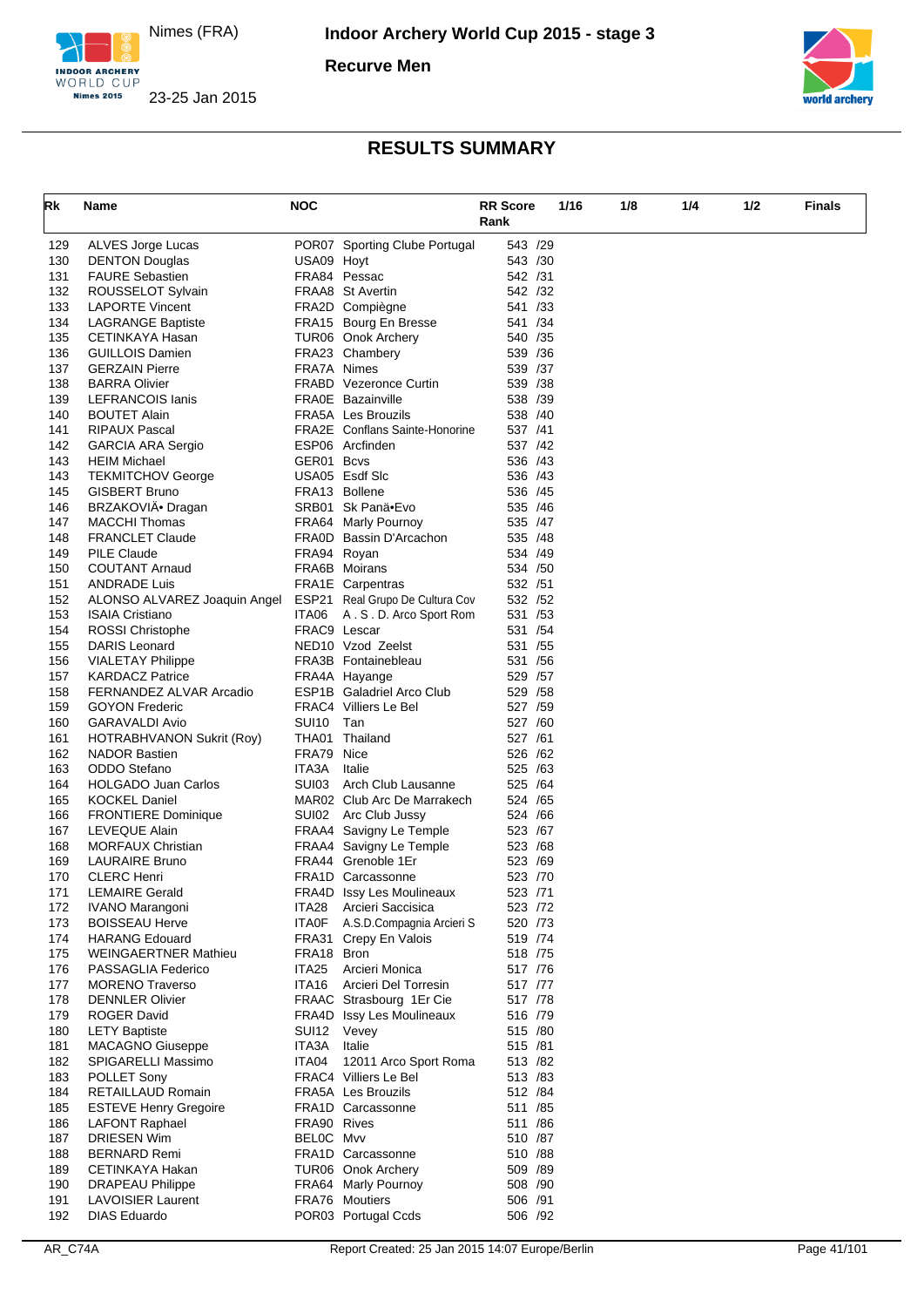





| Rk  | Name                       | <b>NOC</b>        |                                 | <b>RR</b> Score | 1/16 | 1/8 | 1/4 | 1/2 | <b>Finals</b> |
|-----|----------------------------|-------------------|---------------------------------|-----------------|------|-----|-----|-----|---------------|
|     |                            |                   |                                 | Rank            |      |     |     |     |               |
| 193 | <b>FREDERICKX Danny</b>    |                   | BELOD Nooit Volleerd Laakdal (N | 505 /93         |      |     |     |     |               |
| 194 | <b>KAUFMANN Simon</b>      | SUI06             | By Bern                         | 504 /94         |      |     |     |     |               |
| 195 | <b>RAVATIN Jean</b>        |                   | <b>FRA6B</b> Moirans            | 504 /95         |      |     |     |     |               |
| 196 | <b>RAVAILLE Pascal</b>     |                   | FRA3B Fontainebleau             | 499 / 96        |      |     |     |     |               |
| 197 | <b>CABOT Antoine</b>       |                   | FRA7C Offranville               | 498 / 97        |      |     |     |     |               |
| 198 | <b>KAMMOUN Anis</b>        |                   | FRA7F Paris Apsap               | 498 / 98        |      |     |     |     |               |
| 199 | <b>BALEIZAO Jose</b>       |                   | POR06 Sporting Clube De Portuga | 498 / 99        |      |     |     |     |               |
| 200 | PALPANT Luc                |                   | FRA1D Carcassonne               | 496 /00         |      |     |     |     |               |
| 201 | ATILANO Jacques            |                   | <b>FRABD</b> Vezeronce Curtin   | 496 / 01        |      |     |     |     |               |
| 202 | GANAPATHY Ramasamy Selva   |                   | IND01 Hu Archery Mission        | 494 / 02        |      |     |     |     |               |
| 203 | MATHIEUX Alain             |                   | <b>FRABD</b> Vezeronce Curtin   | 492 / 03        |      |     |     |     |               |
| 204 | <b>HENRION Cedric</b>      |                   | FRAA3 Sarreguemines             | 491 /04         |      |     |     |     |               |
| 205 | DAL BON Romuald            |                   | FRA4A Hayange                   | 491 /05         |      |     |     |     |               |
| 206 | ALBLOOSHI Mohamed / R      |                   | UAE01 Uae Archery Association   | 490 / 06        |      |     |     |     |               |
| 207 | <b>DENIS Alain</b>         |                   | FRA10 Belleville Sur Loire      | 489 /07         |      |     |     |     |               |
| 208 | ALBLOOSHI Mohamed / S      |                   | UAE01 Uae Archery Association   | 487 / 08        |      |     |     |     |               |
| 209 | <b>ROMAN Frederic</b>      |                   | FRA4A Hayange                   | 486 /09         |      |     |     |     |               |
| 210 | <b>GENTON Noe</b>          | SUI0E             | Suisse                          | 486 /10         |      |     |     |     |               |
| 211 | <b>HUNEL Philippe</b>      |                   | FRA10 Belleville Sur Loire      | 485 /11         |      |     |     |     |               |
| 212 | <b>CHOLLEY Andre</b>       |                   | FRA69 Miramas Crau              | 483 /12         |      |     |     |     |               |
| 213 | <b>ROVELLI Mario</b>       |                   | FRA76 Moutiers                  | 481 /13         |      |     |     |     |               |
| 214 | <b>BOVISI Marco</b>        | SUI02             | Arc Club Jussy                  | 481 /14         |      |     |     |     |               |
| 215 | <b>GUENNEC Jean-Marie</b>  |                   | FRA24 Chanac                    | 481 /15         |      |     |     |     |               |
| 216 | BALADHANDAPANAI Arivarasu  | IND01             | Hu Archery Mission              | 481 /16         |      |     |     |     |               |
| 217 | <b>BOISSADY Laurent</b>    |                   | FRA44 Grenoble 1Er              | 474 /17         |      |     |     |     |               |
| 218 | <b>LAFONT Fabrice</b>      | FRA90 Rives       |                                 | 473 /18         |      |     |     |     |               |
| 219 | <b>RUOZI Uber</b>          | ITA24             | Arcieri Milano 3                | 473 /19         |      |     |     |     |               |
| 220 | FERRARI Massimo Bruno      | ITA2C             | Arco Monza                      | 473 /20         |      |     |     |     |               |
| 221 | <b>SERIR Djaafer</b>       |                   | ALG01 Csta El Harrach           | 472 /21         |      |     |     |     |               |
| 222 | <b>SERPI Luigi</b>         |                   | <b>FRA1C</b> Cannes Mandelieu   | 470 /22         |      |     |     |     |               |
| 223 | PIGNOLY Jerome             |                   | FRA40 Gemenos                   | 468 /23         |      |     |     |     |               |
|     |                            |                   |                                 | 467 /24         |      |     |     |     |               |
| 224 | CHALDEBAS Ronan            |                   | FRA4D Issy Les Moulineaux       |                 |      |     |     |     |               |
| 225 | ALMUSHARREKH Humaid        |                   | UAE01 Uae Archery Association   | 466 /25         |      |     |     |     |               |
| 226 | <b>POISSONNIER Laurent</b> |                   | FRA5B Lomme                     | 464 /26         |      |     |     |     |               |
| 227 | MONACHESI Massimo          | ITA31             | Caere Archery Team              | 462 /27         |      |     |     |     |               |
| 228 | <b>CASTRO Paulo</b>        |                   | POR06 Sporting Clube De Portuga | 462 /28         |      |     |     |     |               |
| 229 | FILIPPINI Ambrogio         | ITA <sub>25</sub> | Arcieri Monica                  | 458 /29         |      |     |     |     |               |
| 230 | <b>MECCHINA Emilio</b>     | ITA <sub>25</sub> | Arcieri Monica                  | 455 /30         |      |     |     |     |               |
| 231 | <b>PEYRONEL Sergio</b>     | ITA <sub>29</sub> | Arcieri Stadium Besozzo         | 450 /31         |      |     |     |     |               |
| 232 | DIELEN Tom                 | SUI08             | Ca Lausanne                     | 447 /32         |      |     |     |     |               |
| 233 | <b>QUILLEVERE Philippe</b> |                   | <b>FRA76 Moutiers</b>           | 446 / 33        |      |     |     |     |               |
| 234 | LAMANDE Khaled             |                   | FRA80 Paris Asrtl               | 446 / 34        |      |     |     |     |               |
| 235 | ZAVATTARI Giovanni         | ITA <sub>29</sub> | Arcieri Stadium Besozzo         | 443 / 35        |      |     |     |     |               |
| 236 | <b>BEATO Rui</b>           |                   | POR01 Juventude Albicastrense   | 442 /36         |      |     |     |     |               |
| 237 | <b>LEGRAND Thierry</b>     | FRA87 Plailly     |                                 | 434 /37         |      |     |     |     |               |
| 238 | <b>ALOWAIS Ahmed</b>       |                   | UAE01 Uae Archery Association   | 430 / 38        |      |     |     |     |               |
| 239 | FELIX Pons Chorda          |                   | ESP04 Arc Quart (Valencia - Esp | 409 /39         |      |     |     |     |               |
| 240 | <b>NIVART Denis</b>        |                   | FRA1A Cahors                    | 402 /40         |      |     |     |     |               |
| 241 | OLIVEIRA Nuno              |                   | POR04 Real Sport Clube          | 399 /41         |      |     |     |     |               |
| 242 | <b>LUCA Devecchi</b>       | ITA01             | 04-072 Citta Di Opera Asd       | 387 /42         |      |     |     |     |               |
| 243 | <b>KOGUT KUBIAK Benoit</b> |                   | FRA07 Antony                    | 367 / 43        |      |     |     |     |               |
| 244 | <b>HURSTEL Guillaume</b>   |                   | FRA49 Hardricourt               | 298 /44         |      |     |     |     |               |
| 245 | <b>OLMEDILLA Miguel</b>    |                   | ESP28 Villa De Alcobendas       | 275 /45         |      |     |     |     |               |
| 246 | <b>BENNANI Mohamed</b>     | FRA7A Nimes       |                                 | 252 /46         |      |     |     |     |               |
| 247 | <b>APARICIO Agustin</b>    |                   | ESP28 Villa De Alcobendas       | 238 /47         |      |     |     |     |               |
|     |                            |                   |                                 |                 |      |     |     |     |               |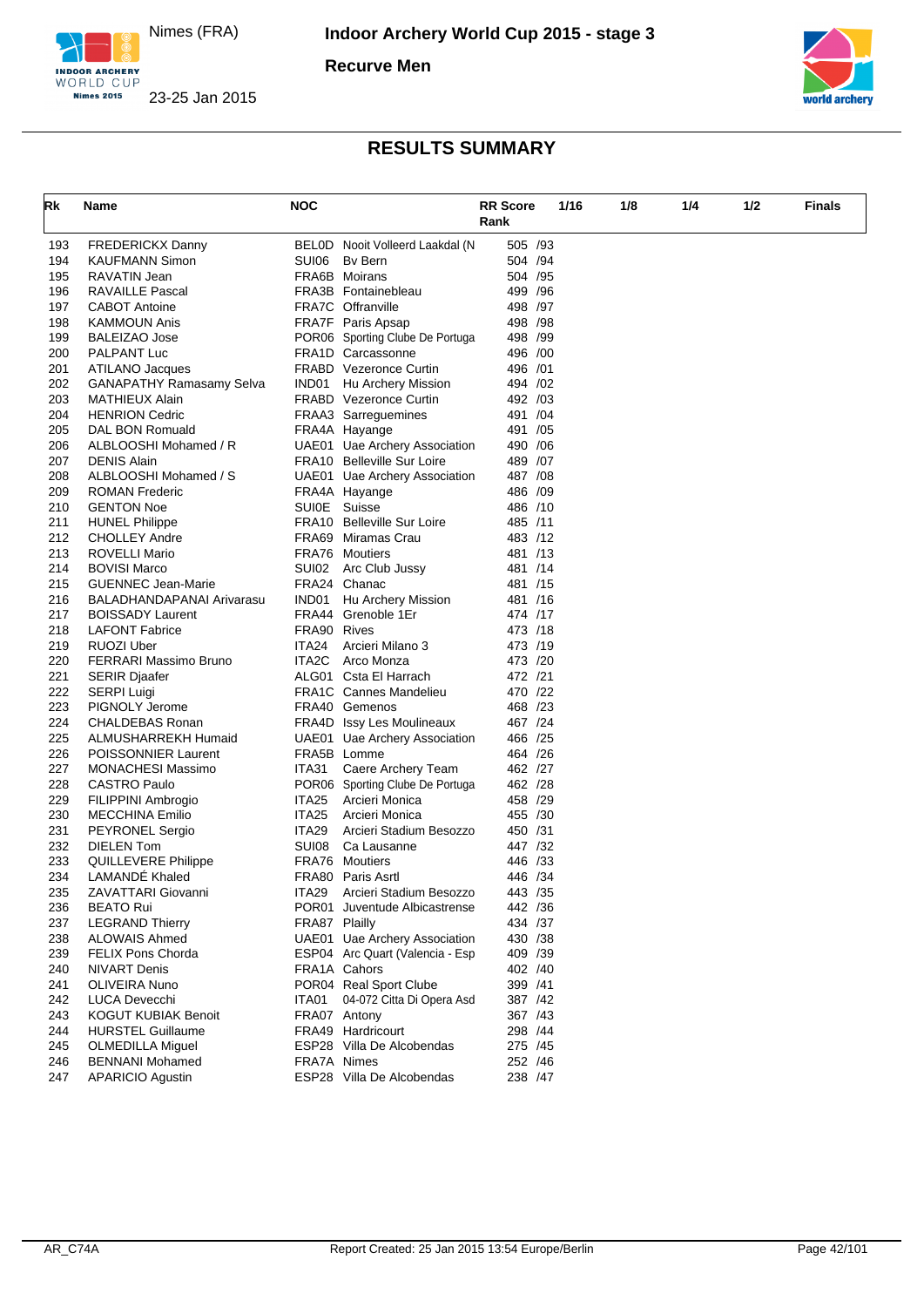

**Recurve Women**





| Rk       | Name                                                  | <b>NOC</b>  |                                            | <b>RR Score</b><br>Rank | 1/16                | 1/8            | 1/4     | 1/2            | <b>Finals</b>  |
|----------|-------------------------------------------------------|-------------|--------------------------------------------|-------------------------|---------------------|----------------|---------|----------------|----------------|
| 1        | KIM Min Jung                                          |             | KOR02 Hyundai Mobis                        | 590 /02                 | 6                   | 6              | 6       | 6              | 7              |
| 2        | KIM Eun Jung                                          |             | KOR02 Hyundai Mobis                        | 575 /13                 | 6                   | 6              | 6       | 6              | 3              |
| 3        | <b>DEGN Randi</b>                                     |             | DEN06 Tik Archery Club                     | 568 /25                 | 6                   | 7              | 6       | 2              | 6              |
| 4        | <b>TONETTA Elena</b>                                  | ITA10       | Aeronautica Militare                       | 571 /22                 | 6                   | 7              | 7       | $\overline{2}$ | $\overline{2}$ |
| 5        | <b>ALARCON TORRES Miriam</b>                          |             | ESP19 Es Cubells                           | 568 /26                 | 6                   | 7              | 4       | (147)          |                |
| 6        | <b>JEON Sungeun</b>                                   |             | KOR04 Lh Seoul Korea                       | 588 / 05                | 6                   | 6              | 4 (143) |                |                |
| 7        | JOO Hyun Jung                                         | KOR01 Korea |                                            | 574 /14                 | 6                   | 6              | 3(143)  |                |                |
| 8        | <b>SCHUH Berengere</b>                                |             | FRA16 Brienon/Armancon                     | 572 /17                 | 6                   | 7              | 0(84)   |                |                |
| 9        | <b>COTRY Cyrielle</b>                                 |             | FRA2D Compiègne                            | 567 /27                 | 7                   | 1              |         |                |                |
| 9        | <b>DUBORPER Marina</b>                                |             | FRA74 Morsang Sur Orge                     | 573 /15                 | 6                   | $\overline{2}$ |         |                |                |
| 9<br>9   | FOLKARD Naomi<br><b>GAUBIL Melanie</b>                |             | GBR19 Win & Win Team<br>FRA58 Leguevin     | 570 /23<br>578 /09      | 6<br>$\overline{7}$ | 1<br>1         |         |                |                |
| 9        | KIM Yu Mi                                             |             | KOR04 Lh Seoul Korea                       | 590 /03                 | $\overline{7}$      | 4              |         |                |                |
| 9        | <b>LACROIX Emilie</b>                                 |             | FRA9D Saint Mard                           | 575 /12                 | 6                   | 0              |         |                |                |
| 9        | ROMAN ARROYO Aida N                                   |             | MEX01 Mexico                               | 592 /01                 | 6                   | 3              |         |                |                |
| 9        | SIM Ye Ji                                             |             | KOR02 Hyundai Mobis                        | 589 / 04                | 7                   | 4              |         |                |                |
| 17       | <b>AGAMENNONI Annalisa</b>                            | ITA23       | Arcieri Medio Chienti                      | 571 /19                 | 5                   |                |         |                |                |
| 17       | <b>BENNETT SHELTON Laura</b>                          |             | USA18 Usa Archery                          | 571 /20                 | 0                   |                |         |                |                |
| 17       | <b>BIDEAUD Marie Charlotte</b>                        | FRA0B Balma |                                            | 566 /32                 | 4                   |                |         |                |                |
| 17       | <b>BRIANNE Noemie</b>                                 |             | FRAA8 St Avertin                           | 571 /18                 | 4                   |                |         |                |                |
| 17       | <b>CHANG Hyejin</b>                                   |             | KOR04 Lh Seoul Korea                       | 587 /06                 | 3                   |                |         |                |                |
| 17       | DE GIULI Valentine                                    | SUI0E       | Suisse                                     | 569 /24                 | 1                   |                |         |                |                |
| 17       | DE VRIES Shireen-Zoe                                  |             | NED05 Hbs Almere                           | 572 /16                 | 0                   |                |         |                |                |
| 17       | <b>FRANCHINI Irene</b>                                | ITA38       | Gruppo Sportivo Fiamme Az                  | 567 /29                 | 1                   |                |         |                |                |
| 17       | <b>FRANGILLI Carla</b>                                | ITA25       | Arcieri Monica                             | 566 /31                 | 0                   |                |         |                |                |
| 17       | JO Seung Hyeon                                        |             | KOR02 Hyundai Mobis                        | 587 /07                 | 5                   |                |         |                |                |
| 17       | <b>MANDIA Claudia</b>                                 | ITA37       | G.S. Fiamme Azzurre                        | 575 /10                 | 4                   |                |         |                |                |
| 17       | PARK Se Hui                                           |             | KOR04 Lh Seoul Korea                       | 579 /08                 | 4                   |                |         |                |                |
| 17       | PLANEIX Sophie                                        | FRA8F Riom  |                                            | 567 /28                 | 5                   |                |         |                |                |
| 17       | PRITCHARD Lanola                                      |             | USA15 Road Runner                          | 571 /21                 | 5                   |                |         |                |                |
| 17       | QUINN Kelea                                           |             | MON01 Monaco                               | 575 /11                 | $\overline{2}$      |                |         |                |                |
| 17       | <b>VIOLI Sara</b>                                     | ITA0C       | A.S.D. Arcieri Sarzana                     | 567 /30                 | 1                   |                |         |                |                |
| 33       | <b>VILLARD Laurena</b>                                |             | FRA8E Rennes Cie                           | 566 /33                 |                     |                |         |                |                |
| 34       | <b>MIJNO Eisabetta</b>                                | ITA37       | G.S. Fiamme Azzurre                        | 565 /34                 |                     |                |         |                |                |
| 35<br>36 | <b>ETXEBERRIA FERR Mirene</b><br><b>LORIG Khatuna</b> | ESP10 Azeri |                                            | 565 /35<br>564 /36      |                     |                |         |                |                |
| 37       | <b>DIELEN Nathalie</b>                                |             | USA18 Usa Archery<br>SUI0E Suisse          | 564 / 37                |                     |                |         |                |                |
| 38       | <b>JACOBS Christine</b>                               | BELOC Mvv   |                                            | 563 /38                 |                     |                |         |                |                |
| 38       | OLIVER Amy                                            |             | GBR07 Dearne Valley Archery Clu            | 563 /38                 |                     |                |         |                |                |
| 40       | <b>UMER Ana</b>                                       |             | SLO04 Lk Ankaran                           | 562 /40                 |                     |                |         |                |                |
| 41       | <b>SEGINA Tatiana</b>                                 |             | RUS04 Russian Archery Federation           | 561 /41                 |                     |                |         |                |                |
| 42       | RIDDERSTROM Line                                      |             | NOR07 Sandefjord Bueskyttere               | 560 /42                 |                     |                |         |                |                |
| 43       | DIDIERLAURENT Clothilde                               |             | FRA78 Neuilly Sur Marne                    | 558 /43                 |                     |                |         |                |                |
| 44       | <b>DEDEN Esther</b>                                   |             | NED05 Hbs Almere                           | 557 /44                 |                     |                |         |                |                |
| 45       | LOKLUOGLU Begul                                       |             | TUR06 Onok Archery                         | 556 /45                 |                     |                |         |                |                |
| 46       | <b>SASIA Gabriella</b>                                | ITA17       | Arcieri Dell'Elice                         | 556 /46                 |                     |                |         |                |                |
| 47       | <b>DUPIN Marion</b>                                   |             | FRA75 Mouans Sartoux                       | 555 /47                 |                     |                |         |                |                |
| 48       | <b>CARLIER Aurelie</b>                                |             | FRA7B Notre Dame De Gravenchon             | 554 /48                 |                     |                |         |                |                |
| 49       | <b>TABARD Anne-Sophie</b>                             |             | FRA2D Compiègne                            | 554 /49                 |                     |                |         |                |                |
| 50       | <b>HABERAL Elif Deniz</b>                             |             | TUR07 Onok Archery                         | 554 /50                 |                     |                |         |                |                |
| 51       | <b>SCHOBINGER Celine</b>                              |             | FRA7A Nimes                                | 553 /51                 |                     |                |         |                |                |
| 52       | ABBOUDA Khadija                                       |             | FRA4D Issy Les Moulineaux                  | 551 /52                 |                     |                |         |                |                |
| 53       | <b>MEYNARD Valerie</b>                                |             | FRA85 Pierrefeu Du Var                     | 551 /53                 |                     |                |         |                |                |
| 54       | STANIECZEK Anna                                       |             | NOR03 Hvalstad II                          | 551 /54                 |                     |                |         |                |                |
| 55       | DORETTO Giada                                         |             | ITA0B A.S.D. Arcieri Orione                | 551 /55                 |                     |                |         |                |                |
| 56       | <b>CANTOPHER Lizzie</b>                               |             | GBR15 Northampton Archery Club             | 550 / 56<br>549 / 57    |                     |                |         |                |                |
| 57<br>58 | <b>PARNAT Reena</b><br><b>MONZANI Stefania</b>        | ITA25       | EST02 Archery Club Ilves<br>Arcieri Monica | 548 / 58                |                     |                |         |                |                |
| 59       | <b>FIALON Sandrine</b>                                |             | FRA66 Menton                               | 546 /59                 |                     |                |         |                |                |
| 60       | <b>TOMASI Jessica</b>                                 | ITA11       | Aeronautica Militare Ital                  | 546 /60                 |                     |                |         |                |                |
| 61       | LIONETTI Pia Carmen Maria                             | ITA39       | Hoyt Pro Staff                             | 543 /61                 |                     |                |         |                |                |
| 62       | <b>CORDEAU Geraldine</b>                              |             | FRA05 Annemasse                            | 543 /62                 |                     |                |         |                |                |
| 63       | <b>OURY Aurelie</b>                                   |             | FRA72 Morangis                             | 542 /63                 |                     |                |         |                |                |
| 64       | <b>IORIATTI Cristina</b>                              |             | ITA3C Kappa Kosmos                         | 541 /64                 |                     |                |         |                |                |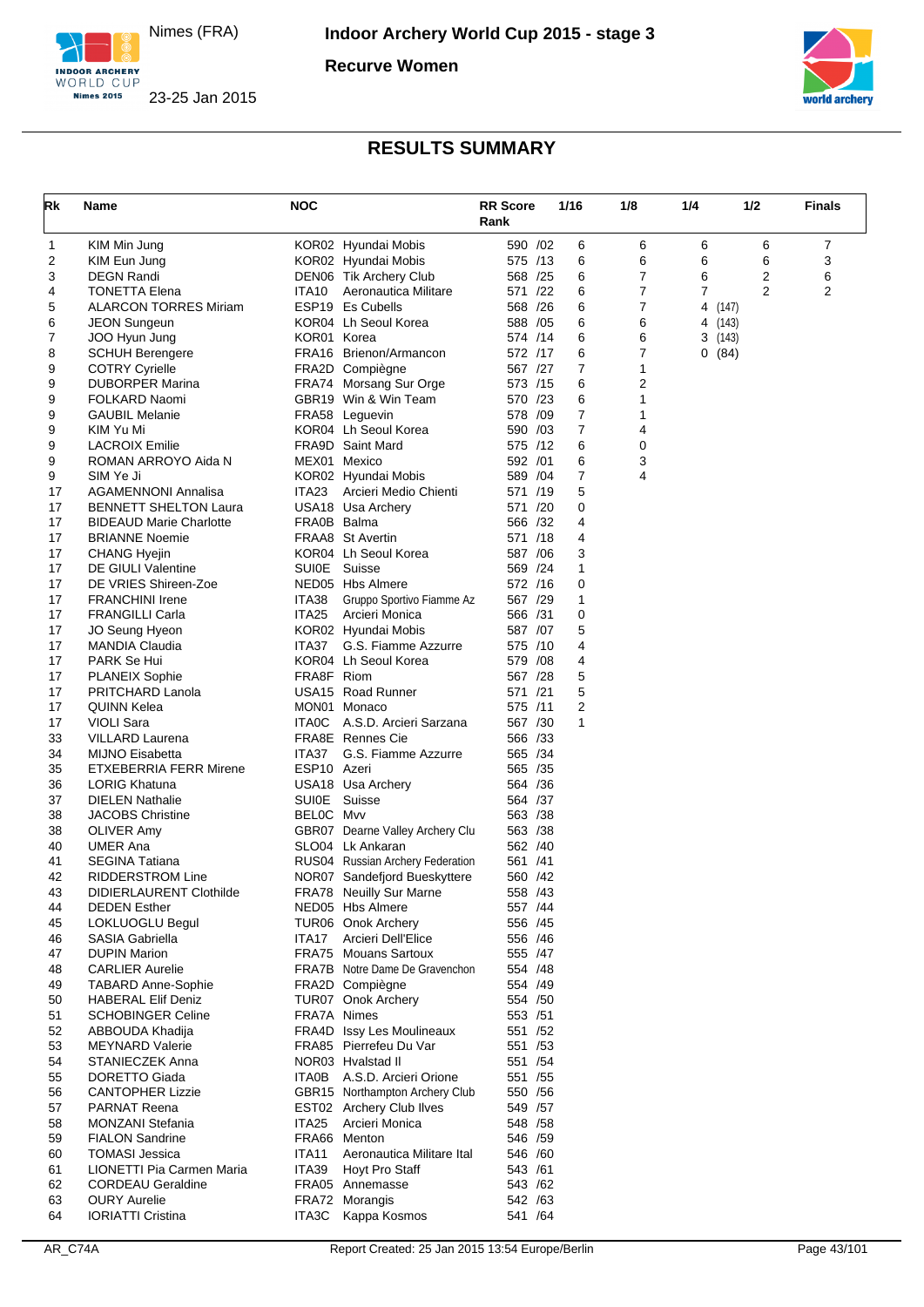

**Recurve Women**





| Rk         | Name                                               | <b>NOC</b>   |                                                               | <b>RR Score</b>    | 1/16 | 1/8 | 1/4 | 1/2 | <b>Finals</b> |
|------------|----------------------------------------------------|--------------|---------------------------------------------------------------|--------------------|------|-----|-----|-----|---------------|
|            |                                                    |              |                                                               | Rank               |      |     |     |     |               |
|            |                                                    |              |                                                               |                    |      |     |     |     |               |
| 65         | TOMAT Najka                                        |              | SLO0B Slovenia<br>FRA78 Neuilly Sur Marne                     | 541 /65<br>541 /66 |      |     |     |     |               |
| 66<br>67   | <b>GALIEGT Mathilde</b><br><b>HUNT Nicky</b>       |              | <b>GBR10</b> Great Britain                                    | 539 /67            |      |     |     |     |               |
| 68         | <b>VIVES Marion</b>                                | FRA8F Riom   |                                                               | 538 /68            |      |     |     |     |               |
| 69         | <b>TRAPANI Gloria</b>                              | <b>ITA21</b> | Arcieri Juvenilia                                             | 538 /69            |      |     |     |     |               |
| 70         | <b>VARLET Sandrine</b>                             |              | FRA4C Houilles                                                | 537 /70            |      |     |     |     |               |
| 71         | <b>LECOINTRE Laurie</b>                            |              | <b>FRA98</b> Saint Avertin Casas                              | 536 /71            |      |     |     |     |               |
| 72         | <b>MONTAGNE Elodie</b>                             |              | FRA9D Saint Mard                                              | 535 /72            |      |     |     |     |               |
| 73         | <b>MENICONI Virginie</b>                           |              | FRA4A Hayange                                                 | 533 /73            |      |     |     |     |               |
| 74         | PETIT-DURAND Tiphaine                              |              | FRA9F Saint Medard En Jalles                                  | 532 /74            |      |     |     |     |               |
| 75         | <b>CEUSTERMANS Christina</b>                       |              | BEL01 Belgique                                                | 532 /75            |      |     |     |     |               |
| 75         | <b>HINCKELLRIN Carole</b>                          |              | FRA4D Issy Les Moulineaux                                     | 532 /75            |      |     |     |     |               |
| 77         | <b>IWASAKI Kaori</b>                               | JPN04 Tokyo  |                                                               | 531 /77            |      |     |     |     |               |
| 78         | <b>STEVENSON Kathleen</b>                          |              | USA11 Oklahoma Storm/Usa Archer                               | 528 /78            |      |     |     |     |               |
| 79         | <b>BROUCKE Florine</b>                             |              | FRA82 Perpignan                                               | 528 /79            |      |     |     |     |               |
| 80         | <b>TERRIER Constance</b>                           |              | FRA4D Issy Les Moulineaux                                     | 527 /80            |      |     |     |     |               |
| 81         | <b>PUGNANT Emeline</b>                             |              | FRA9D Saint Mard                                              | 526 /81            |      |     |     |     |               |
| 82         | <b>SCHWAGER Francoise</b>                          |              | SUI02 Arc Club Jussy                                          | 526 /82            |      |     |     |     |               |
| 83         | <b>GREGORI Simonetta</b>                           |              | ITA2B Arcieri Torrevecchia                                    | 526 /83            |      |     |     |     |               |
| 84         | <b>FEDRIZZI Francesca</b>                          |              | ITA3D Kosmos Rovereto                                         | 525 /84            |      |     |     |     |               |
| 85         | <b>PORCHER Christel</b>                            |              | FRA4D Issy Les Moulineaux                                     | 524 /85            |      |     |     |     |               |
| 86         | ZAGALO Maria Joao Ribe                             |              | POR02 Portugal                                                | 523 /86            |      |     |     |     |               |
| 87         | <b>ROSLAND Siv</b>                                 |              | NOR04 Klepp Bueskyttere                                       | 522 /87            |      |     |     |     |               |
| 88         | <b>FRIGERI Maura</b>                               | ITA18        | Arcieri Della Francesca                                       | 522 /88            |      |     |     |     |               |
| 89         | <b>HERRERO Noelia</b>                              | SUI0E        | Suisse                                                        | 521 /89            |      |     |     |     |               |
| 90         | <b>CARLES Fanny</b>                                | FRA79 Nice   |                                                               | 520 /90            |      |     |     |     |               |
| 91         | <b>SCIPIONI Lorena</b>                             | ITA3A        | Italie                                                        | 520 /91            |      |     |     |     |               |
| 92<br>93   | <b>DELAUTRE Sylvie</b><br><b>GANKINA Polina</b>    |              | <b>FRA9F</b> Saint Medard En Jalles<br>POR04 Real Sport Clube | 519 /92<br>519 /93 |      |     |     |     |               |
| 94         | <b>GOUY Aline</b>                                  |              | FRAA9 St Herblain                                             | 517 /94            |      |     |     |     |               |
| 95         | PITARD Aurelie                                     |              | <b>FRA9F</b> Saint Medard En Jalles                           | 515 /95            |      |     |     |     |               |
| 96         | LIZZARDI Marianne                                  |              | FRA44 Grenoble 1Er                                            | 515 /96            |      |     |     |     |               |
| 97         | CASARELLA Laura                                    | ITA28        | Arcieri Saccisica                                             | 515 /97            |      |     |     |     |               |
| 98         | <b>JENNY</b> Isabelle                              | SUI0D        | Sagittaire                                                    | 514 /98            |      |     |     |     |               |
| 99         | <b>BURNIER Catherine</b>                           |              | FRA74 Morsang Sur Orge                                        | 514 /99            |      |     |     |     |               |
| 100        | <b>JAMBOU Laure</b>                                |              | FRA77 Narbonne                                                | 513 /00            |      |     |     |     |               |
| 101        | PARREIRA Maria                                     | POR05 Scp    |                                                               | 509 /01            |      |     |     |     |               |
| 102        | <b>GRANATA Giuliana</b>                            | ITA0D        | A.S.D. Arcieri Torrevecch                                     | 509 /02            |      |     |     |     |               |
| 103        | MEROSO Emanuela                                    | ITA08        | A.S.D. Arcieri D.L.F. Voghera                                 | 507 /03            |      |     |     |     |               |
| 104        | <b>STRUYF Nadia</b>                                |              | <b>FRA76 Moutiers</b>                                         | 504 /04            |      |     |     |     |               |
| 105        | CALVACCA Martina                                   | ITA05        | 12122 - A.S.D. Arco Club                                      | 504 /05            |      |     |     |     |               |
| 106        | <b>REDENTI Cristina</b>                            | ITA3A        | Italie                                                        | 502 /06            |      |     |     |     |               |
| 107        | <b>WEYANT Sylvie</b>                               |              | <b>FRA4C Houilles</b>                                         | 502 /07            |      |     |     |     |               |
| 108        | <b>CEKADA Dolores</b>                              |              | SLO09 Lk San Giorgio                                          | 500 /08            |      |     |     |     |               |
| 109        | <b>CHAISTY Hazel</b>                               |              | GBR01 Archery Gb                                              | 499 /09            |      |     |     |     |               |
| 110        | DE GIULI Marie-Therese                             |              | SUI02 Arc Club Jussy                                          | 497 /10            |      |     |     |     |               |
| 111        | DEVEZ Elodie                                       |              | FRA74 Morsang Sur Orge                                        | 496 /11            |      |     |     |     |               |
| 112        | <b>GARCIA VERDEJO Eloisa</b>                       |              | ESP0B Arcosoto                                                | 493 /12            |      |     |     |     |               |
| 113        | <b>FONTENEAU Frederique</b>                        |              | FRA2A Clisson                                                 | 492 /13            |      |     |     |     |               |
| 114        | <b>MAITLAND Pamela</b>                             |              | USA18 Usa Archery                                             | 490 /14            |      |     |     |     |               |
| 115        | <b>LALOUER Eliette</b>                             |              | FRA45 Guilers<br>FRA24 Chanac                                 | 490 /15<br>489 /16 |      |     |     |     |               |
| 116<br>117 | <b>MENCARINI Paulette</b><br><b>GRISTI Corinne</b> | FRA79 Nice   |                                                               | 489 /17            |      |     |     |     |               |
| 118        | <b>SCARANO Corinne</b>                             |              | FRAA5 Seichamps                                               | 487 /18            |      |     |     |     |               |
| 119        | <b>RENAULT Delphine</b>                            | FRA79 Nice   |                                                               | 480 /19            |      |     |     |     |               |
| 120        | <b>SERRET Marion</b>                               |              | FRAB6 Valence                                                 | 477 /20            |      |     |     |     |               |
| 121        | <b>VEYRAC Celine</b>                               |              | FRA77 Narbonne                                                | 477 /21            |      |     |     |     |               |
| 122        | <b>BARRA</b> Frederique                            |              | FRABD Vezeronce Curtin                                        | 471 /22            |      |     |     |     |               |
| 123        | <b>RAVATIN Maelle</b>                              |              | FRA6B Moirans                                                 | 471 /23            |      |     |     |     |               |
| 124        | <b>RUFFLE Annie</b>                                |              | FRA9F Saint Medard En Jalles                                  | 470 /24            |      |     |     |     |               |
| 125        | <b>BERGER Florence</b>                             |              | SUI0E Suisse                                                  | 466 / 25           |      |     |     |     |               |
| 126        | <b>FILION Lucie</b>                                |              | CAN01 Capital Regional Archery                                | 454 /26            |      |     |     |     |               |
| 127        | <b>GLEMET Ophelie</b>                              |              | FRA05 Annemasse                                               | 441 /27            |      |     |     |     |               |
| 128        | <b>TWOMEY Sarah</b>                                | IRL03        | <b>Enniscorthy Archery Club</b>                               | 436 /28            |      |     |     |     |               |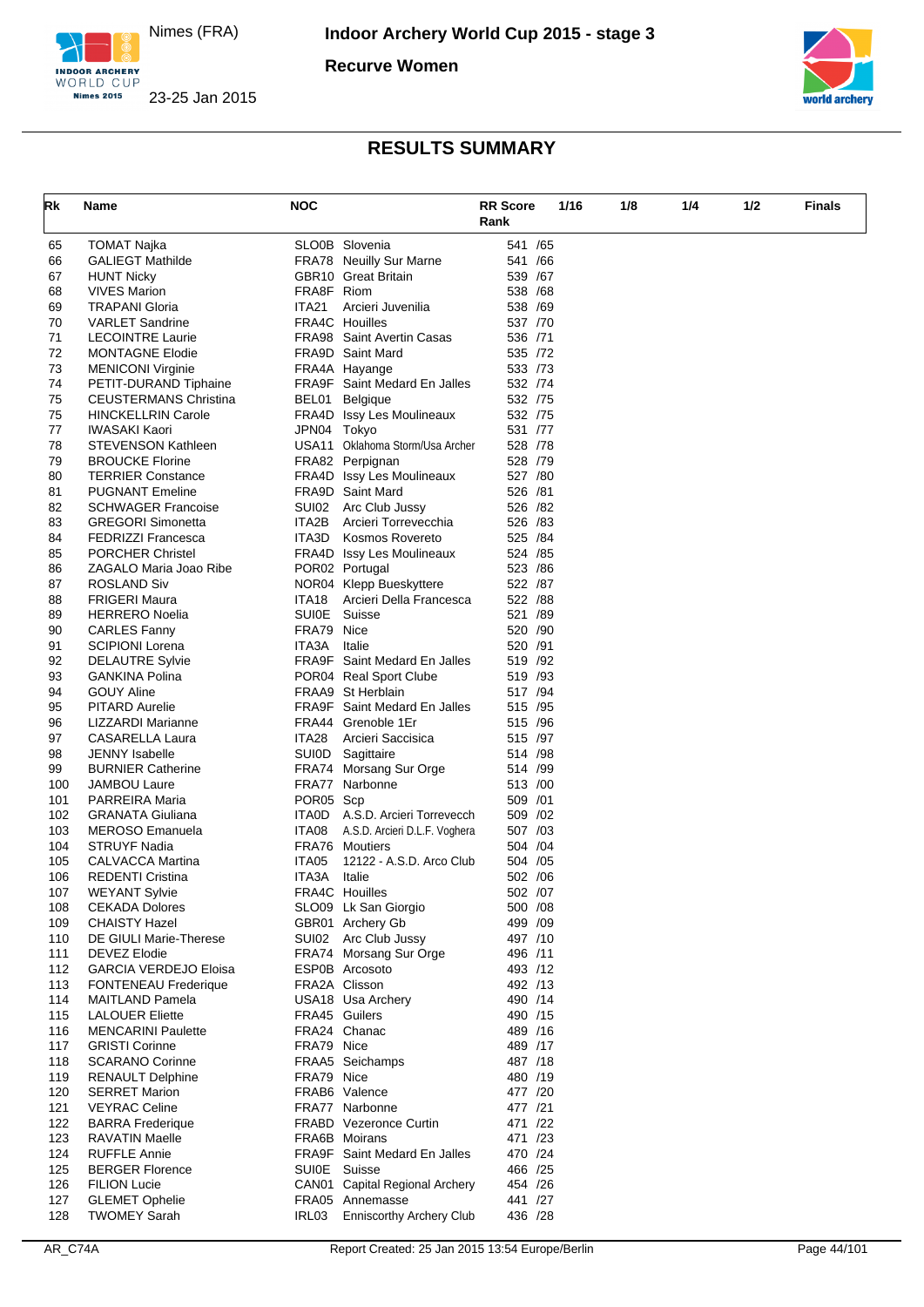

**Recurve Women**



INDOOR ARCHERY 23-25 Jan 2015

**Nimes 2015** 

| Rk  | Name                     | <b>NOC</b> |                                | <b>RR</b> Score<br>Rank |     | 1/16 | 1/8 | 1/4 | 1/2 | <b>Finals</b> |
|-----|--------------------------|------------|--------------------------------|-------------------------|-----|------|-----|-----|-----|---------------|
| 129 | <b>WIRTH Veronique</b>   |            | SUIOA Compagnie Des Archers De | 410 /29                 |     |      |     |     |     |               |
| 130 | <b>PAGES Annie</b>       |            | FRA1A Cahors                   | 396 /30                 |     |      |     |     |     |               |
| 131 | <b>BUCCI Valentina</b>   |            | ITA04 12011 Arco Sport Roma    | 392 /31                 |     |      |     |     |     |               |
| 132 | <b>LURAC Bernadette</b>  |            | FRA74 Morsang Sur Orge         | 389 /32                 |     |      |     |     |     |               |
| 133 | LAMAS Alexandra          |            | ESP28 Villa De Alcobendas      | 365 / 33                |     |      |     |     |     |               |
| 134 | <b>BEN MERIEM Jawhar</b> |            | FRA5D Ludres                   | 342 / 34                |     |      |     |     |     |               |
| 135 | <b>CHOLLEY Annie</b>     |            | FRA69 Miramas Crau             | 330 /35                 |     |      |     |     |     |               |
| 136 | <b>FORNER Alicia</b>     |            | ESP03 Arc Pardinyes            | 287                     | /36 |      |     |     |     |               |
| 137 | <b>JULIEN Martine</b>    |            | FRA1A Cahors                   | 193 /37                 |     |      |     |     |     |               |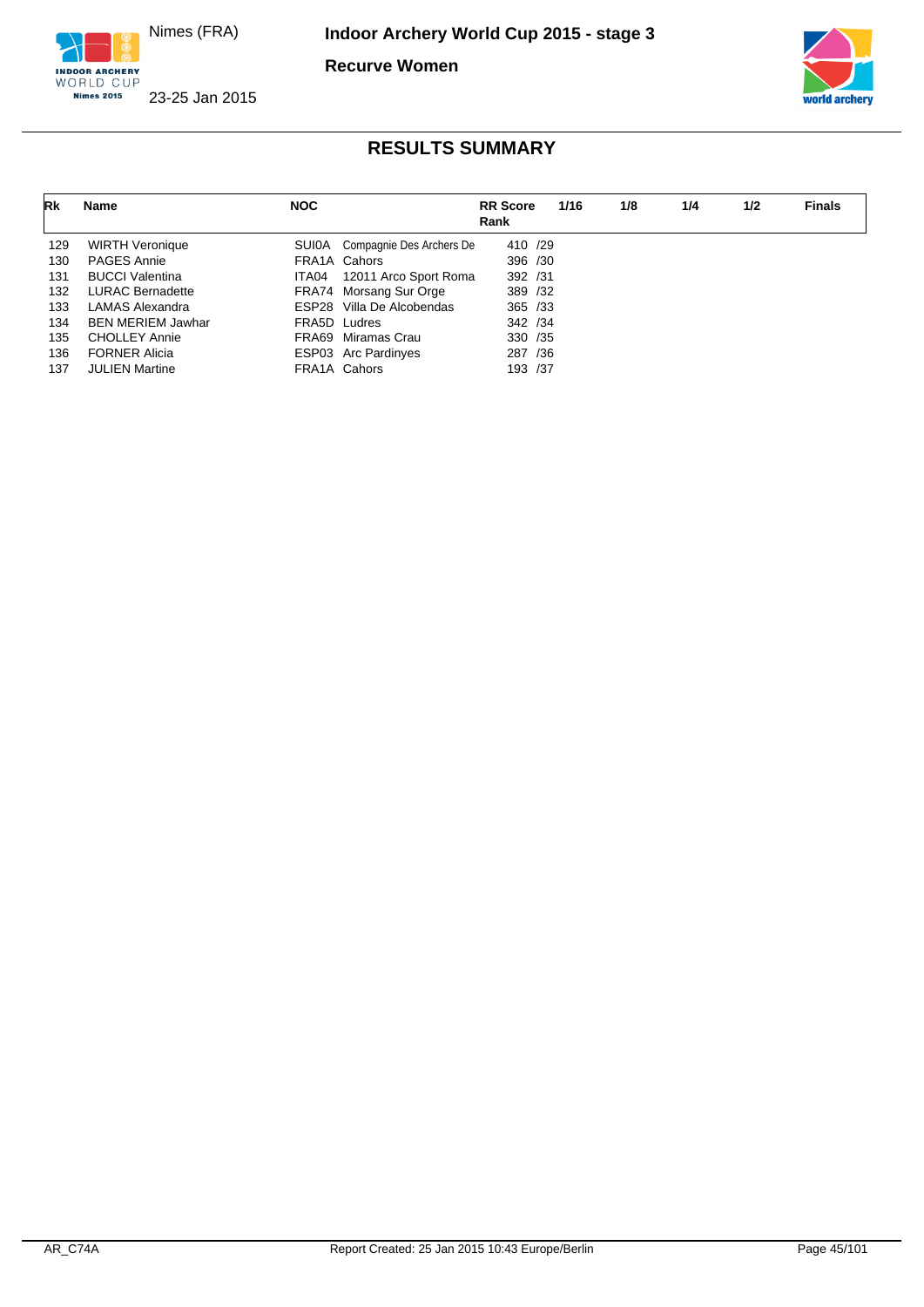

**Recurve Junior Men**





| <b>CHIRAULT Thomas</b><br>FRA73 Moreuil<br>583 /04<br>6<br>6<br>6<br>6<br>6<br>1<br>SLO01 Ac Kamnik<br>7<br>2<br>STRAJHAR Gaä Per<br>6<br>6<br>6<br>4<br>584 / 02<br><b>SUI0B</b><br>581 /06<br>6<br>6<br>4<br>6<br>3<br><b>FABER Florian</b><br>Juventas Basel<br>6<br>6<br>$\overline{2}$<br>$\overline{2}$<br>FRA0B Balma<br>578 /08<br>6<br>6<br><b>LACOMBE Florian</b><br>4<br><b>RIPAUX Valentin</b><br><b>FRA2E</b> Conflans Sainte-Honorine<br>6<br>6<br>5<br>583 /03<br>4<br>(143)<br>ESP20 Ostadar<br>581 /05<br>6<br>6<br>ILLARRAMENDI Josu<br>2<br>(113)<br>6<br>7<br>7<br>FRA7E Pantin<br>589 /01<br>6<br><b>BOSSARD Florian</b><br>0(84)<br>BELOD Nooit Volleerd Laakdal (N<br>579 /07<br>6<br>6<br>7<br><b>GYS Lenthy</b><br>0(84)<br>569 /16<br>6<br>3<br>9<br>AZCUE MUNOZ Miguel<br>ESP1E Moratalaz<br><b>BEREKET Burak</b><br>570 /13<br>7<br>4<br>9<br>TUR06 Onok Archery<br>6<br>9<br><b>BLANC Maxime</b><br>FRAAB St Lupicin<br>573 /11<br>4<br>ESP14 Club Silex<br>6<br>4<br>9<br>CASTRO BARCALA Daniel<br>563 /24<br>FRA23 Chambery<br>571 /12<br>7<br>5<br>9<br><b>CHENEAU Emilien</b><br>5<br>6<br>9<br><b>DELILLE</b> Ferdinand<br><b>FRA35</b> Draveil Senart<br>570 /15<br>2<br>SLO01 Ac Kamnik<br>6<br>9<br>RAVNIKAR Ziga<br>574 /10<br>$\overline{2}$<br><b>SOULE Quentin</b><br>FRA7A Nimes<br>6<br>9<br>566 /19<br>0<br>17<br><b>BILLOUE Florian</b><br>FRA79 Nice<br>560 /29<br>ESP0D Arqueros De Leganes<br>562 /25<br>0<br>17<br><b>GARCIA CAUMEL Javier</b><br>5<br><b>JPN</b><br>564 /23<br>17<br><b>KUBOTA Seiya</b><br>Japan<br>3<br>TUR06 Onok Archery<br>565 /21<br>17<br><b>KURUS Ahmet Mert</b><br>2<br>LOPEO Kevin<br>FRA9D Saint Mard<br>570 /14<br>17<br>2<br>17<br><b>MAGRINI Emanuele</b><br>ITA19<br>Arcieri Della Signoria<br>560 /28<br>ESP19 Es Cubells<br>17<br><b>MARI RIBAS Ivan</b><br>562 /26<br>0<br>0<br>17<br><b>MARLOTEAU Quentin</b><br>FRA71 Montreuil Juigne<br>567 /18<br>4<br>17<br>MORTEMOUSQUE Geoffroy<br>FRA67 Merignac<br>574 /09<br>FRA8F Riom<br>559 /31<br>3<br>17<br>NATIVELLE Lucien<br>559 /32<br>4<br>17<br><b>NOONAN Quintain</b><br>IRL04<br>Irlande<br>2<br>17<br><b>SOLBACH Julien</b><br>560 /30<br>FRA62 Mareil Marly<br>$\overline{2}$<br>FRAB7 Vandoeuvre<br>569 /17<br>17<br><b>SOREL Quentin</b><br>562 /27<br>4<br>17<br><b>TORRES MARTINEZ Ivan</b><br>ESP13 Club Es Cubells<br>17<br>565 /20<br>3<br>VOS Thomas<br>NED0F Van Zutphen Archery<br>TUR06 Onok Archery<br>565 /22<br>0<br>17<br><b>YILDIRIM Ege</b><br>FRA75 Mouans Sartoux<br>558 /33<br>33<br><b>HERLICQ Sam</b><br><b>KIVILO Karl</b><br>558 /34<br>34<br>EST01 Ac Jarvakandi Ilves<br>35<br><b>PLAKSIN Danila</b><br>RUS04 Russian Archery Federation<br>557 /35<br>557 /36<br>36<br><b>KLINGSHEIM Joakim</b><br>NOR04 Klepp Bueskyttere<br>ESP02 Arc Montjuic<br>557 /36<br>36<br>PENA CERVELLO Arnau<br>SUI0A Compagnie Des Archers De<br>557 /38<br>38<br><b>FREIRE DOS SANT Rafael</b><br>ESP19 Es Cubells<br>556 /39<br>39<br>COSTA CARDONA Alejandro<br>RENAUT Joao<br>FRA99 Saint Georges D Oleron<br>555 /40<br>40<br><b>MAYR Andreas</b><br>GER04 Edelweiss Thierhaupten<br>555 /41<br>41<br>42<br>DIAZ Kevin<br><b>FRAC3</b> Villeurbanne Cie Heracles<br>554 /42<br>43<br>SAURDAL Bjornar<br>NOR04 Klepp Bueskyttere<br>554 /43<br><b>GONZALEZ TORRES David</b><br>554 /44<br>44<br>ESP1A Espagne<br>FRA0B Balma<br><b>MASCARIN Vincent</b><br>553 /45<br>45<br><b>MINGARD Emilien</b><br>FRA05 Annemasse<br>553 /46<br>46<br><b>DELAVAULT Nicolas</b><br><b>FRAA7</b> Smarves<br>553 /47<br>47<br><b>GRISTI Adrien</b><br>FRA79 Nice<br>48<br>553 / 48<br>ARNEZ Luka<br>SLO0C Slovénie<br>49<br>552 /49<br><b>CAN Batuhan</b><br>TUR03 Demka Sports Club<br>552 /50<br>50<br>FRA4E L'Isle Sur La Sorque<br>552 /51<br>51<br><b>MARY Damien</b><br>52<br><b>DAL Meric</b><br>TUR03 Demka Sports Club<br>550 /52<br>53<br><b>FREGNAN Elia</b><br>ITA15 Arcieri Del Torrazzo<br>550 / 53<br>54<br><b>ZAGHDOUD Mourad</b><br>FRAC2 Villeurbanne<br>550 / 54<br>55<br><b>HURBAN Vladimir</b><br>SVK01 Edinburgh University Arch<br>549 / 55<br>CRO02 Croatia<br>549 / 56<br>56<br><b>REMAR Alen</b><br><b>GJURIN Luka</b><br>SLO02 Archery Club Kamnik<br>57<br>548 / 57<br>58<br><b>SAGLIBENE Niels</b><br>FRA9D Saint Mard<br>546 / 58<br>59<br>FRA1E Carpentras<br>546 /59<br><b>FARNAUD Vincent</b><br><b>YILDIZ Tunay</b><br>TUR07 Onok Archery<br>545 /60<br>60<br><b>GIRARD Clement</b><br>FRA93 Romans - Bourg De Peage<br>545 /61<br>61<br>62<br><b>MARCHEGUET Benoit</b><br>FRA62 Mareil Marly<br>545 /62<br>63<br><b>GUIOT Vincent</b><br>BEL06 Francs Archers D'Ottignie<br>544 /63<br>FRA7A Nimes | Rk | Name                       | <b>NOC</b> | <b>RR Score</b><br>Rank | 1/16 | 1/8 | 1/4 | 1/2 | <b>Finals</b> |
|----------------------------------------------------------------------------------------------------------------------------------------------------------------------------------------------------------------------------------------------------------------------------------------------------------------------------------------------------------------------------------------------------------------------------------------------------------------------------------------------------------------------------------------------------------------------------------------------------------------------------------------------------------------------------------------------------------------------------------------------------------------------------------------------------------------------------------------------------------------------------------------------------------------------------------------------------------------------------------------------------------------------------------------------------------------------------------------------------------------------------------------------------------------------------------------------------------------------------------------------------------------------------------------------------------------------------------------------------------------------------------------------------------------------------------------------------------------------------------------------------------------------------------------------------------------------------------------------------------------------------------------------------------------------------------------------------------------------------------------------------------------------------------------------------------------------------------------------------------------------------------------------------------------------------------------------------------------------------------------------------------------------------------------------------------------------------------------------------------------------------------------------------------------------------------------------------------------------------------------------------------------------------------------------------------------------------------------------------------------------------------------------------------------------------------------------------------------------------------------------------------------------------------------------------------------------------------------------------------------------------------------------------------------------------------------------------------------------------------------------------------------------------------------------------------------------------------------------------------------------------------------------------------------------------------------------------------------------------------------------------------------------------------------------------------------------------------------------------------------------------------------------------------------------------------------------------------------------------------------------------------------------------------------------------------------------------------------------------------------------------------------------------------------------------------------------------------------------------------------------------------------------------------------------------------------------------------------------------------------------------------------------------------------------------------------------------------------------------------------------------------------------------------------------------------------------------------------------------------------------------------------------------------------------------------------------------------------------------------------------------------------------------------------------------------------------------------------------------------------------------------------------------------------------------------------------------------------------------------------------------------------------------------------------------------------------------------------------------------------------------------------------------------------------------------------------------------------------------------------------------------------------------------------------------------------------------------------------------------------------------------------------------------------------------------|----|----------------------------|------------|-------------------------|------|-----|-----|-----|---------------|
|                                                                                                                                                                                                                                                                                                                                                                                                                                                                                                                                                                                                                                                                                                                                                                                                                                                                                                                                                                                                                                                                                                                                                                                                                                                                                                                                                                                                                                                                                                                                                                                                                                                                                                                                                                                                                                                                                                                                                                                                                                                                                                                                                                                                                                                                                                                                                                                                                                                                                                                                                                                                                                                                                                                                                                                                                                                                                                                                                                                                                                                                                                                                                                                                                                                                                                                                                                                                                                                                                                                                                                                                                                                                                                                                                                                                                                                                                                                                                                                                                                                                                                                                                                                                                                                                                                                                                                                                                                                                                                                                                                                                                                                                                  |    |                            |            |                         |      |     |     |     |               |
|                                                                                                                                                                                                                                                                                                                                                                                                                                                                                                                                                                                                                                                                                                                                                                                                                                                                                                                                                                                                                                                                                                                                                                                                                                                                                                                                                                                                                                                                                                                                                                                                                                                                                                                                                                                                                                                                                                                                                                                                                                                                                                                                                                                                                                                                                                                                                                                                                                                                                                                                                                                                                                                                                                                                                                                                                                                                                                                                                                                                                                                                                                                                                                                                                                                                                                                                                                                                                                                                                                                                                                                                                                                                                                                                                                                                                                                                                                                                                                                                                                                                                                                                                                                                                                                                                                                                                                                                                                                                                                                                                                                                                                                                                  |    |                            |            |                         |      |     |     |     |               |
|                                                                                                                                                                                                                                                                                                                                                                                                                                                                                                                                                                                                                                                                                                                                                                                                                                                                                                                                                                                                                                                                                                                                                                                                                                                                                                                                                                                                                                                                                                                                                                                                                                                                                                                                                                                                                                                                                                                                                                                                                                                                                                                                                                                                                                                                                                                                                                                                                                                                                                                                                                                                                                                                                                                                                                                                                                                                                                                                                                                                                                                                                                                                                                                                                                                                                                                                                                                                                                                                                                                                                                                                                                                                                                                                                                                                                                                                                                                                                                                                                                                                                                                                                                                                                                                                                                                                                                                                                                                                                                                                                                                                                                                                                  |    |                            |            |                         |      |     |     |     |               |
|                                                                                                                                                                                                                                                                                                                                                                                                                                                                                                                                                                                                                                                                                                                                                                                                                                                                                                                                                                                                                                                                                                                                                                                                                                                                                                                                                                                                                                                                                                                                                                                                                                                                                                                                                                                                                                                                                                                                                                                                                                                                                                                                                                                                                                                                                                                                                                                                                                                                                                                                                                                                                                                                                                                                                                                                                                                                                                                                                                                                                                                                                                                                                                                                                                                                                                                                                                                                                                                                                                                                                                                                                                                                                                                                                                                                                                                                                                                                                                                                                                                                                                                                                                                                                                                                                                                                                                                                                                                                                                                                                                                                                                                                                  |    |                            |            |                         |      |     |     |     |               |
|                                                                                                                                                                                                                                                                                                                                                                                                                                                                                                                                                                                                                                                                                                                                                                                                                                                                                                                                                                                                                                                                                                                                                                                                                                                                                                                                                                                                                                                                                                                                                                                                                                                                                                                                                                                                                                                                                                                                                                                                                                                                                                                                                                                                                                                                                                                                                                                                                                                                                                                                                                                                                                                                                                                                                                                                                                                                                                                                                                                                                                                                                                                                                                                                                                                                                                                                                                                                                                                                                                                                                                                                                                                                                                                                                                                                                                                                                                                                                                                                                                                                                                                                                                                                                                                                                                                                                                                                                                                                                                                                                                                                                                                                                  |    |                            |            |                         |      |     |     |     |               |
|                                                                                                                                                                                                                                                                                                                                                                                                                                                                                                                                                                                                                                                                                                                                                                                                                                                                                                                                                                                                                                                                                                                                                                                                                                                                                                                                                                                                                                                                                                                                                                                                                                                                                                                                                                                                                                                                                                                                                                                                                                                                                                                                                                                                                                                                                                                                                                                                                                                                                                                                                                                                                                                                                                                                                                                                                                                                                                                                                                                                                                                                                                                                                                                                                                                                                                                                                                                                                                                                                                                                                                                                                                                                                                                                                                                                                                                                                                                                                                                                                                                                                                                                                                                                                                                                                                                                                                                                                                                                                                                                                                                                                                                                                  |    |                            |            |                         |      |     |     |     |               |
|                                                                                                                                                                                                                                                                                                                                                                                                                                                                                                                                                                                                                                                                                                                                                                                                                                                                                                                                                                                                                                                                                                                                                                                                                                                                                                                                                                                                                                                                                                                                                                                                                                                                                                                                                                                                                                                                                                                                                                                                                                                                                                                                                                                                                                                                                                                                                                                                                                                                                                                                                                                                                                                                                                                                                                                                                                                                                                                                                                                                                                                                                                                                                                                                                                                                                                                                                                                                                                                                                                                                                                                                                                                                                                                                                                                                                                                                                                                                                                                                                                                                                                                                                                                                                                                                                                                                                                                                                                                                                                                                                                                                                                                                                  |    |                            |            |                         |      |     |     |     |               |
|                                                                                                                                                                                                                                                                                                                                                                                                                                                                                                                                                                                                                                                                                                                                                                                                                                                                                                                                                                                                                                                                                                                                                                                                                                                                                                                                                                                                                                                                                                                                                                                                                                                                                                                                                                                                                                                                                                                                                                                                                                                                                                                                                                                                                                                                                                                                                                                                                                                                                                                                                                                                                                                                                                                                                                                                                                                                                                                                                                                                                                                                                                                                                                                                                                                                                                                                                                                                                                                                                                                                                                                                                                                                                                                                                                                                                                                                                                                                                                                                                                                                                                                                                                                                                                                                                                                                                                                                                                                                                                                                                                                                                                                                                  |    |                            |            |                         |      |     |     |     |               |
|                                                                                                                                                                                                                                                                                                                                                                                                                                                                                                                                                                                                                                                                                                                                                                                                                                                                                                                                                                                                                                                                                                                                                                                                                                                                                                                                                                                                                                                                                                                                                                                                                                                                                                                                                                                                                                                                                                                                                                                                                                                                                                                                                                                                                                                                                                                                                                                                                                                                                                                                                                                                                                                                                                                                                                                                                                                                                                                                                                                                                                                                                                                                                                                                                                                                                                                                                                                                                                                                                                                                                                                                                                                                                                                                                                                                                                                                                                                                                                                                                                                                                                                                                                                                                                                                                                                                                                                                                                                                                                                                                                                                                                                                                  |    |                            |            |                         |      |     |     |     |               |
|                                                                                                                                                                                                                                                                                                                                                                                                                                                                                                                                                                                                                                                                                                                                                                                                                                                                                                                                                                                                                                                                                                                                                                                                                                                                                                                                                                                                                                                                                                                                                                                                                                                                                                                                                                                                                                                                                                                                                                                                                                                                                                                                                                                                                                                                                                                                                                                                                                                                                                                                                                                                                                                                                                                                                                                                                                                                                                                                                                                                                                                                                                                                                                                                                                                                                                                                                                                                                                                                                                                                                                                                                                                                                                                                                                                                                                                                                                                                                                                                                                                                                                                                                                                                                                                                                                                                                                                                                                                                                                                                                                                                                                                                                  |    |                            |            |                         |      |     |     |     |               |
|                                                                                                                                                                                                                                                                                                                                                                                                                                                                                                                                                                                                                                                                                                                                                                                                                                                                                                                                                                                                                                                                                                                                                                                                                                                                                                                                                                                                                                                                                                                                                                                                                                                                                                                                                                                                                                                                                                                                                                                                                                                                                                                                                                                                                                                                                                                                                                                                                                                                                                                                                                                                                                                                                                                                                                                                                                                                                                                                                                                                                                                                                                                                                                                                                                                                                                                                                                                                                                                                                                                                                                                                                                                                                                                                                                                                                                                                                                                                                                                                                                                                                                                                                                                                                                                                                                                                                                                                                                                                                                                                                                                                                                                                                  |    |                            |            |                         |      |     |     |     |               |
|                                                                                                                                                                                                                                                                                                                                                                                                                                                                                                                                                                                                                                                                                                                                                                                                                                                                                                                                                                                                                                                                                                                                                                                                                                                                                                                                                                                                                                                                                                                                                                                                                                                                                                                                                                                                                                                                                                                                                                                                                                                                                                                                                                                                                                                                                                                                                                                                                                                                                                                                                                                                                                                                                                                                                                                                                                                                                                                                                                                                                                                                                                                                                                                                                                                                                                                                                                                                                                                                                                                                                                                                                                                                                                                                                                                                                                                                                                                                                                                                                                                                                                                                                                                                                                                                                                                                                                                                                                                                                                                                                                                                                                                                                  |    |                            |            |                         |      |     |     |     |               |
|                                                                                                                                                                                                                                                                                                                                                                                                                                                                                                                                                                                                                                                                                                                                                                                                                                                                                                                                                                                                                                                                                                                                                                                                                                                                                                                                                                                                                                                                                                                                                                                                                                                                                                                                                                                                                                                                                                                                                                                                                                                                                                                                                                                                                                                                                                                                                                                                                                                                                                                                                                                                                                                                                                                                                                                                                                                                                                                                                                                                                                                                                                                                                                                                                                                                                                                                                                                                                                                                                                                                                                                                                                                                                                                                                                                                                                                                                                                                                                                                                                                                                                                                                                                                                                                                                                                                                                                                                                                                                                                                                                                                                                                                                  |    |                            |            |                         |      |     |     |     |               |
|                                                                                                                                                                                                                                                                                                                                                                                                                                                                                                                                                                                                                                                                                                                                                                                                                                                                                                                                                                                                                                                                                                                                                                                                                                                                                                                                                                                                                                                                                                                                                                                                                                                                                                                                                                                                                                                                                                                                                                                                                                                                                                                                                                                                                                                                                                                                                                                                                                                                                                                                                                                                                                                                                                                                                                                                                                                                                                                                                                                                                                                                                                                                                                                                                                                                                                                                                                                                                                                                                                                                                                                                                                                                                                                                                                                                                                                                                                                                                                                                                                                                                                                                                                                                                                                                                                                                                                                                                                                                                                                                                                                                                                                                                  |    |                            |            |                         |      |     |     |     |               |
|                                                                                                                                                                                                                                                                                                                                                                                                                                                                                                                                                                                                                                                                                                                                                                                                                                                                                                                                                                                                                                                                                                                                                                                                                                                                                                                                                                                                                                                                                                                                                                                                                                                                                                                                                                                                                                                                                                                                                                                                                                                                                                                                                                                                                                                                                                                                                                                                                                                                                                                                                                                                                                                                                                                                                                                                                                                                                                                                                                                                                                                                                                                                                                                                                                                                                                                                                                                                                                                                                                                                                                                                                                                                                                                                                                                                                                                                                                                                                                                                                                                                                                                                                                                                                                                                                                                                                                                                                                                                                                                                                                                                                                                                                  |    |                            |            |                         |      |     |     |     |               |
|                                                                                                                                                                                                                                                                                                                                                                                                                                                                                                                                                                                                                                                                                                                                                                                                                                                                                                                                                                                                                                                                                                                                                                                                                                                                                                                                                                                                                                                                                                                                                                                                                                                                                                                                                                                                                                                                                                                                                                                                                                                                                                                                                                                                                                                                                                                                                                                                                                                                                                                                                                                                                                                                                                                                                                                                                                                                                                                                                                                                                                                                                                                                                                                                                                                                                                                                                                                                                                                                                                                                                                                                                                                                                                                                                                                                                                                                                                                                                                                                                                                                                                                                                                                                                                                                                                                                                                                                                                                                                                                                                                                                                                                                                  |    |                            |            |                         |      |     |     |     |               |
|                                                                                                                                                                                                                                                                                                                                                                                                                                                                                                                                                                                                                                                                                                                                                                                                                                                                                                                                                                                                                                                                                                                                                                                                                                                                                                                                                                                                                                                                                                                                                                                                                                                                                                                                                                                                                                                                                                                                                                                                                                                                                                                                                                                                                                                                                                                                                                                                                                                                                                                                                                                                                                                                                                                                                                                                                                                                                                                                                                                                                                                                                                                                                                                                                                                                                                                                                                                                                                                                                                                                                                                                                                                                                                                                                                                                                                                                                                                                                                                                                                                                                                                                                                                                                                                                                                                                                                                                                                                                                                                                                                                                                                                                                  |    |                            |            |                         |      |     |     |     |               |
|                                                                                                                                                                                                                                                                                                                                                                                                                                                                                                                                                                                                                                                                                                                                                                                                                                                                                                                                                                                                                                                                                                                                                                                                                                                                                                                                                                                                                                                                                                                                                                                                                                                                                                                                                                                                                                                                                                                                                                                                                                                                                                                                                                                                                                                                                                                                                                                                                                                                                                                                                                                                                                                                                                                                                                                                                                                                                                                                                                                                                                                                                                                                                                                                                                                                                                                                                                                                                                                                                                                                                                                                                                                                                                                                                                                                                                                                                                                                                                                                                                                                                                                                                                                                                                                                                                                                                                                                                                                                                                                                                                                                                                                                                  |    |                            |            |                         |      |     |     |     |               |
|                                                                                                                                                                                                                                                                                                                                                                                                                                                                                                                                                                                                                                                                                                                                                                                                                                                                                                                                                                                                                                                                                                                                                                                                                                                                                                                                                                                                                                                                                                                                                                                                                                                                                                                                                                                                                                                                                                                                                                                                                                                                                                                                                                                                                                                                                                                                                                                                                                                                                                                                                                                                                                                                                                                                                                                                                                                                                                                                                                                                                                                                                                                                                                                                                                                                                                                                                                                                                                                                                                                                                                                                                                                                                                                                                                                                                                                                                                                                                                                                                                                                                                                                                                                                                                                                                                                                                                                                                                                                                                                                                                                                                                                                                  |    |                            |            |                         |      |     |     |     |               |
|                                                                                                                                                                                                                                                                                                                                                                                                                                                                                                                                                                                                                                                                                                                                                                                                                                                                                                                                                                                                                                                                                                                                                                                                                                                                                                                                                                                                                                                                                                                                                                                                                                                                                                                                                                                                                                                                                                                                                                                                                                                                                                                                                                                                                                                                                                                                                                                                                                                                                                                                                                                                                                                                                                                                                                                                                                                                                                                                                                                                                                                                                                                                                                                                                                                                                                                                                                                                                                                                                                                                                                                                                                                                                                                                                                                                                                                                                                                                                                                                                                                                                                                                                                                                                                                                                                                                                                                                                                                                                                                                                                                                                                                                                  |    |                            |            |                         |      |     |     |     |               |
|                                                                                                                                                                                                                                                                                                                                                                                                                                                                                                                                                                                                                                                                                                                                                                                                                                                                                                                                                                                                                                                                                                                                                                                                                                                                                                                                                                                                                                                                                                                                                                                                                                                                                                                                                                                                                                                                                                                                                                                                                                                                                                                                                                                                                                                                                                                                                                                                                                                                                                                                                                                                                                                                                                                                                                                                                                                                                                                                                                                                                                                                                                                                                                                                                                                                                                                                                                                                                                                                                                                                                                                                                                                                                                                                                                                                                                                                                                                                                                                                                                                                                                                                                                                                                                                                                                                                                                                                                                                                                                                                                                                                                                                                                  |    |                            |            |                         |      |     |     |     |               |
|                                                                                                                                                                                                                                                                                                                                                                                                                                                                                                                                                                                                                                                                                                                                                                                                                                                                                                                                                                                                                                                                                                                                                                                                                                                                                                                                                                                                                                                                                                                                                                                                                                                                                                                                                                                                                                                                                                                                                                                                                                                                                                                                                                                                                                                                                                                                                                                                                                                                                                                                                                                                                                                                                                                                                                                                                                                                                                                                                                                                                                                                                                                                                                                                                                                                                                                                                                                                                                                                                                                                                                                                                                                                                                                                                                                                                                                                                                                                                                                                                                                                                                                                                                                                                                                                                                                                                                                                                                                                                                                                                                                                                                                                                  |    |                            |            |                         |      |     |     |     |               |
|                                                                                                                                                                                                                                                                                                                                                                                                                                                                                                                                                                                                                                                                                                                                                                                                                                                                                                                                                                                                                                                                                                                                                                                                                                                                                                                                                                                                                                                                                                                                                                                                                                                                                                                                                                                                                                                                                                                                                                                                                                                                                                                                                                                                                                                                                                                                                                                                                                                                                                                                                                                                                                                                                                                                                                                                                                                                                                                                                                                                                                                                                                                                                                                                                                                                                                                                                                                                                                                                                                                                                                                                                                                                                                                                                                                                                                                                                                                                                                                                                                                                                                                                                                                                                                                                                                                                                                                                                                                                                                                                                                                                                                                                                  |    |                            |            |                         |      |     |     |     |               |
|                                                                                                                                                                                                                                                                                                                                                                                                                                                                                                                                                                                                                                                                                                                                                                                                                                                                                                                                                                                                                                                                                                                                                                                                                                                                                                                                                                                                                                                                                                                                                                                                                                                                                                                                                                                                                                                                                                                                                                                                                                                                                                                                                                                                                                                                                                                                                                                                                                                                                                                                                                                                                                                                                                                                                                                                                                                                                                                                                                                                                                                                                                                                                                                                                                                                                                                                                                                                                                                                                                                                                                                                                                                                                                                                                                                                                                                                                                                                                                                                                                                                                                                                                                                                                                                                                                                                                                                                                                                                                                                                                                                                                                                                                  |    |                            |            |                         |      |     |     |     |               |
|                                                                                                                                                                                                                                                                                                                                                                                                                                                                                                                                                                                                                                                                                                                                                                                                                                                                                                                                                                                                                                                                                                                                                                                                                                                                                                                                                                                                                                                                                                                                                                                                                                                                                                                                                                                                                                                                                                                                                                                                                                                                                                                                                                                                                                                                                                                                                                                                                                                                                                                                                                                                                                                                                                                                                                                                                                                                                                                                                                                                                                                                                                                                                                                                                                                                                                                                                                                                                                                                                                                                                                                                                                                                                                                                                                                                                                                                                                                                                                                                                                                                                                                                                                                                                                                                                                                                                                                                                                                                                                                                                                                                                                                                                  |    |                            |            |                         |      |     |     |     |               |
|                                                                                                                                                                                                                                                                                                                                                                                                                                                                                                                                                                                                                                                                                                                                                                                                                                                                                                                                                                                                                                                                                                                                                                                                                                                                                                                                                                                                                                                                                                                                                                                                                                                                                                                                                                                                                                                                                                                                                                                                                                                                                                                                                                                                                                                                                                                                                                                                                                                                                                                                                                                                                                                                                                                                                                                                                                                                                                                                                                                                                                                                                                                                                                                                                                                                                                                                                                                                                                                                                                                                                                                                                                                                                                                                                                                                                                                                                                                                                                                                                                                                                                                                                                                                                                                                                                                                                                                                                                                                                                                                                                                                                                                                                  |    |                            |            |                         |      |     |     |     |               |
|                                                                                                                                                                                                                                                                                                                                                                                                                                                                                                                                                                                                                                                                                                                                                                                                                                                                                                                                                                                                                                                                                                                                                                                                                                                                                                                                                                                                                                                                                                                                                                                                                                                                                                                                                                                                                                                                                                                                                                                                                                                                                                                                                                                                                                                                                                                                                                                                                                                                                                                                                                                                                                                                                                                                                                                                                                                                                                                                                                                                                                                                                                                                                                                                                                                                                                                                                                                                                                                                                                                                                                                                                                                                                                                                                                                                                                                                                                                                                                                                                                                                                                                                                                                                                                                                                                                                                                                                                                                                                                                                                                                                                                                                                  |    |                            |            |                         |      |     |     |     |               |
|                                                                                                                                                                                                                                                                                                                                                                                                                                                                                                                                                                                                                                                                                                                                                                                                                                                                                                                                                                                                                                                                                                                                                                                                                                                                                                                                                                                                                                                                                                                                                                                                                                                                                                                                                                                                                                                                                                                                                                                                                                                                                                                                                                                                                                                                                                                                                                                                                                                                                                                                                                                                                                                                                                                                                                                                                                                                                                                                                                                                                                                                                                                                                                                                                                                                                                                                                                                                                                                                                                                                                                                                                                                                                                                                                                                                                                                                                                                                                                                                                                                                                                                                                                                                                                                                                                                                                                                                                                                                                                                                                                                                                                                                                  |    |                            |            |                         |      |     |     |     |               |
|                                                                                                                                                                                                                                                                                                                                                                                                                                                                                                                                                                                                                                                                                                                                                                                                                                                                                                                                                                                                                                                                                                                                                                                                                                                                                                                                                                                                                                                                                                                                                                                                                                                                                                                                                                                                                                                                                                                                                                                                                                                                                                                                                                                                                                                                                                                                                                                                                                                                                                                                                                                                                                                                                                                                                                                                                                                                                                                                                                                                                                                                                                                                                                                                                                                                                                                                                                                                                                                                                                                                                                                                                                                                                                                                                                                                                                                                                                                                                                                                                                                                                                                                                                                                                                                                                                                                                                                                                                                                                                                                                                                                                                                                                  |    |                            |            |                         |      |     |     |     |               |
|                                                                                                                                                                                                                                                                                                                                                                                                                                                                                                                                                                                                                                                                                                                                                                                                                                                                                                                                                                                                                                                                                                                                                                                                                                                                                                                                                                                                                                                                                                                                                                                                                                                                                                                                                                                                                                                                                                                                                                                                                                                                                                                                                                                                                                                                                                                                                                                                                                                                                                                                                                                                                                                                                                                                                                                                                                                                                                                                                                                                                                                                                                                                                                                                                                                                                                                                                                                                                                                                                                                                                                                                                                                                                                                                                                                                                                                                                                                                                                                                                                                                                                                                                                                                                                                                                                                                                                                                                                                                                                                                                                                                                                                                                  |    |                            |            |                         |      |     |     |     |               |
|                                                                                                                                                                                                                                                                                                                                                                                                                                                                                                                                                                                                                                                                                                                                                                                                                                                                                                                                                                                                                                                                                                                                                                                                                                                                                                                                                                                                                                                                                                                                                                                                                                                                                                                                                                                                                                                                                                                                                                                                                                                                                                                                                                                                                                                                                                                                                                                                                                                                                                                                                                                                                                                                                                                                                                                                                                                                                                                                                                                                                                                                                                                                                                                                                                                                                                                                                                                                                                                                                                                                                                                                                                                                                                                                                                                                                                                                                                                                                                                                                                                                                                                                                                                                                                                                                                                                                                                                                                                                                                                                                                                                                                                                                  |    |                            |            |                         |      |     |     |     |               |
|                                                                                                                                                                                                                                                                                                                                                                                                                                                                                                                                                                                                                                                                                                                                                                                                                                                                                                                                                                                                                                                                                                                                                                                                                                                                                                                                                                                                                                                                                                                                                                                                                                                                                                                                                                                                                                                                                                                                                                                                                                                                                                                                                                                                                                                                                                                                                                                                                                                                                                                                                                                                                                                                                                                                                                                                                                                                                                                                                                                                                                                                                                                                                                                                                                                                                                                                                                                                                                                                                                                                                                                                                                                                                                                                                                                                                                                                                                                                                                                                                                                                                                                                                                                                                                                                                                                                                                                                                                                                                                                                                                                                                                                                                  |    |                            |            |                         |      |     |     |     |               |
|                                                                                                                                                                                                                                                                                                                                                                                                                                                                                                                                                                                                                                                                                                                                                                                                                                                                                                                                                                                                                                                                                                                                                                                                                                                                                                                                                                                                                                                                                                                                                                                                                                                                                                                                                                                                                                                                                                                                                                                                                                                                                                                                                                                                                                                                                                                                                                                                                                                                                                                                                                                                                                                                                                                                                                                                                                                                                                                                                                                                                                                                                                                                                                                                                                                                                                                                                                                                                                                                                                                                                                                                                                                                                                                                                                                                                                                                                                                                                                                                                                                                                                                                                                                                                                                                                                                                                                                                                                                                                                                                                                                                                                                                                  |    |                            |            |                         |      |     |     |     |               |
|                                                                                                                                                                                                                                                                                                                                                                                                                                                                                                                                                                                                                                                                                                                                                                                                                                                                                                                                                                                                                                                                                                                                                                                                                                                                                                                                                                                                                                                                                                                                                                                                                                                                                                                                                                                                                                                                                                                                                                                                                                                                                                                                                                                                                                                                                                                                                                                                                                                                                                                                                                                                                                                                                                                                                                                                                                                                                                                                                                                                                                                                                                                                                                                                                                                                                                                                                                                                                                                                                                                                                                                                                                                                                                                                                                                                                                                                                                                                                                                                                                                                                                                                                                                                                                                                                                                                                                                                                                                                                                                                                                                                                                                                                  |    |                            |            |                         |      |     |     |     |               |
|                                                                                                                                                                                                                                                                                                                                                                                                                                                                                                                                                                                                                                                                                                                                                                                                                                                                                                                                                                                                                                                                                                                                                                                                                                                                                                                                                                                                                                                                                                                                                                                                                                                                                                                                                                                                                                                                                                                                                                                                                                                                                                                                                                                                                                                                                                                                                                                                                                                                                                                                                                                                                                                                                                                                                                                                                                                                                                                                                                                                                                                                                                                                                                                                                                                                                                                                                                                                                                                                                                                                                                                                                                                                                                                                                                                                                                                                                                                                                                                                                                                                                                                                                                                                                                                                                                                                                                                                                                                                                                                                                                                                                                                                                  |    |                            |            |                         |      |     |     |     |               |
|                                                                                                                                                                                                                                                                                                                                                                                                                                                                                                                                                                                                                                                                                                                                                                                                                                                                                                                                                                                                                                                                                                                                                                                                                                                                                                                                                                                                                                                                                                                                                                                                                                                                                                                                                                                                                                                                                                                                                                                                                                                                                                                                                                                                                                                                                                                                                                                                                                                                                                                                                                                                                                                                                                                                                                                                                                                                                                                                                                                                                                                                                                                                                                                                                                                                                                                                                                                                                                                                                                                                                                                                                                                                                                                                                                                                                                                                                                                                                                                                                                                                                                                                                                                                                                                                                                                                                                                                                                                                                                                                                                                                                                                                                  |    |                            |            |                         |      |     |     |     |               |
|                                                                                                                                                                                                                                                                                                                                                                                                                                                                                                                                                                                                                                                                                                                                                                                                                                                                                                                                                                                                                                                                                                                                                                                                                                                                                                                                                                                                                                                                                                                                                                                                                                                                                                                                                                                                                                                                                                                                                                                                                                                                                                                                                                                                                                                                                                                                                                                                                                                                                                                                                                                                                                                                                                                                                                                                                                                                                                                                                                                                                                                                                                                                                                                                                                                                                                                                                                                                                                                                                                                                                                                                                                                                                                                                                                                                                                                                                                                                                                                                                                                                                                                                                                                                                                                                                                                                                                                                                                                                                                                                                                                                                                                                                  |    |                            |            |                         |      |     |     |     |               |
|                                                                                                                                                                                                                                                                                                                                                                                                                                                                                                                                                                                                                                                                                                                                                                                                                                                                                                                                                                                                                                                                                                                                                                                                                                                                                                                                                                                                                                                                                                                                                                                                                                                                                                                                                                                                                                                                                                                                                                                                                                                                                                                                                                                                                                                                                                                                                                                                                                                                                                                                                                                                                                                                                                                                                                                                                                                                                                                                                                                                                                                                                                                                                                                                                                                                                                                                                                                                                                                                                                                                                                                                                                                                                                                                                                                                                                                                                                                                                                                                                                                                                                                                                                                                                                                                                                                                                                                                                                                                                                                                                                                                                                                                                  |    |                            |            |                         |      |     |     |     |               |
|                                                                                                                                                                                                                                                                                                                                                                                                                                                                                                                                                                                                                                                                                                                                                                                                                                                                                                                                                                                                                                                                                                                                                                                                                                                                                                                                                                                                                                                                                                                                                                                                                                                                                                                                                                                                                                                                                                                                                                                                                                                                                                                                                                                                                                                                                                                                                                                                                                                                                                                                                                                                                                                                                                                                                                                                                                                                                                                                                                                                                                                                                                                                                                                                                                                                                                                                                                                                                                                                                                                                                                                                                                                                                                                                                                                                                                                                                                                                                                                                                                                                                                                                                                                                                                                                                                                                                                                                                                                                                                                                                                                                                                                                                  |    |                            |            |                         |      |     |     |     |               |
|                                                                                                                                                                                                                                                                                                                                                                                                                                                                                                                                                                                                                                                                                                                                                                                                                                                                                                                                                                                                                                                                                                                                                                                                                                                                                                                                                                                                                                                                                                                                                                                                                                                                                                                                                                                                                                                                                                                                                                                                                                                                                                                                                                                                                                                                                                                                                                                                                                                                                                                                                                                                                                                                                                                                                                                                                                                                                                                                                                                                                                                                                                                                                                                                                                                                                                                                                                                                                                                                                                                                                                                                                                                                                                                                                                                                                                                                                                                                                                                                                                                                                                                                                                                                                                                                                                                                                                                                                                                                                                                                                                                                                                                                                  |    |                            |            |                         |      |     |     |     |               |
|                                                                                                                                                                                                                                                                                                                                                                                                                                                                                                                                                                                                                                                                                                                                                                                                                                                                                                                                                                                                                                                                                                                                                                                                                                                                                                                                                                                                                                                                                                                                                                                                                                                                                                                                                                                                                                                                                                                                                                                                                                                                                                                                                                                                                                                                                                                                                                                                                                                                                                                                                                                                                                                                                                                                                                                                                                                                                                                                                                                                                                                                                                                                                                                                                                                                                                                                                                                                                                                                                                                                                                                                                                                                                                                                                                                                                                                                                                                                                                                                                                                                                                                                                                                                                                                                                                                                                                                                                                                                                                                                                                                                                                                                                  |    |                            |            |                         |      |     |     |     |               |
|                                                                                                                                                                                                                                                                                                                                                                                                                                                                                                                                                                                                                                                                                                                                                                                                                                                                                                                                                                                                                                                                                                                                                                                                                                                                                                                                                                                                                                                                                                                                                                                                                                                                                                                                                                                                                                                                                                                                                                                                                                                                                                                                                                                                                                                                                                                                                                                                                                                                                                                                                                                                                                                                                                                                                                                                                                                                                                                                                                                                                                                                                                                                                                                                                                                                                                                                                                                                                                                                                                                                                                                                                                                                                                                                                                                                                                                                                                                                                                                                                                                                                                                                                                                                                                                                                                                                                                                                                                                                                                                                                                                                                                                                                  |    |                            |            |                         |      |     |     |     |               |
|                                                                                                                                                                                                                                                                                                                                                                                                                                                                                                                                                                                                                                                                                                                                                                                                                                                                                                                                                                                                                                                                                                                                                                                                                                                                                                                                                                                                                                                                                                                                                                                                                                                                                                                                                                                                                                                                                                                                                                                                                                                                                                                                                                                                                                                                                                                                                                                                                                                                                                                                                                                                                                                                                                                                                                                                                                                                                                                                                                                                                                                                                                                                                                                                                                                                                                                                                                                                                                                                                                                                                                                                                                                                                                                                                                                                                                                                                                                                                                                                                                                                                                                                                                                                                                                                                                                                                                                                                                                                                                                                                                                                                                                                                  |    |                            |            |                         |      |     |     |     |               |
|                                                                                                                                                                                                                                                                                                                                                                                                                                                                                                                                                                                                                                                                                                                                                                                                                                                                                                                                                                                                                                                                                                                                                                                                                                                                                                                                                                                                                                                                                                                                                                                                                                                                                                                                                                                                                                                                                                                                                                                                                                                                                                                                                                                                                                                                                                                                                                                                                                                                                                                                                                                                                                                                                                                                                                                                                                                                                                                                                                                                                                                                                                                                                                                                                                                                                                                                                                                                                                                                                                                                                                                                                                                                                                                                                                                                                                                                                                                                                                                                                                                                                                                                                                                                                                                                                                                                                                                                                                                                                                                                                                                                                                                                                  |    |                            |            |                         |      |     |     |     |               |
|                                                                                                                                                                                                                                                                                                                                                                                                                                                                                                                                                                                                                                                                                                                                                                                                                                                                                                                                                                                                                                                                                                                                                                                                                                                                                                                                                                                                                                                                                                                                                                                                                                                                                                                                                                                                                                                                                                                                                                                                                                                                                                                                                                                                                                                                                                                                                                                                                                                                                                                                                                                                                                                                                                                                                                                                                                                                                                                                                                                                                                                                                                                                                                                                                                                                                                                                                                                                                                                                                                                                                                                                                                                                                                                                                                                                                                                                                                                                                                                                                                                                                                                                                                                                                                                                                                                                                                                                                                                                                                                                                                                                                                                                                  |    |                            |            |                         |      |     |     |     |               |
|                                                                                                                                                                                                                                                                                                                                                                                                                                                                                                                                                                                                                                                                                                                                                                                                                                                                                                                                                                                                                                                                                                                                                                                                                                                                                                                                                                                                                                                                                                                                                                                                                                                                                                                                                                                                                                                                                                                                                                                                                                                                                                                                                                                                                                                                                                                                                                                                                                                                                                                                                                                                                                                                                                                                                                                                                                                                                                                                                                                                                                                                                                                                                                                                                                                                                                                                                                                                                                                                                                                                                                                                                                                                                                                                                                                                                                                                                                                                                                                                                                                                                                                                                                                                                                                                                                                                                                                                                                                                                                                                                                                                                                                                                  |    |                            |            |                         |      |     |     |     |               |
|                                                                                                                                                                                                                                                                                                                                                                                                                                                                                                                                                                                                                                                                                                                                                                                                                                                                                                                                                                                                                                                                                                                                                                                                                                                                                                                                                                                                                                                                                                                                                                                                                                                                                                                                                                                                                                                                                                                                                                                                                                                                                                                                                                                                                                                                                                                                                                                                                                                                                                                                                                                                                                                                                                                                                                                                                                                                                                                                                                                                                                                                                                                                                                                                                                                                                                                                                                                                                                                                                                                                                                                                                                                                                                                                                                                                                                                                                                                                                                                                                                                                                                                                                                                                                                                                                                                                                                                                                                                                                                                                                                                                                                                                                  |    |                            |            |                         |      |     |     |     |               |
|                                                                                                                                                                                                                                                                                                                                                                                                                                                                                                                                                                                                                                                                                                                                                                                                                                                                                                                                                                                                                                                                                                                                                                                                                                                                                                                                                                                                                                                                                                                                                                                                                                                                                                                                                                                                                                                                                                                                                                                                                                                                                                                                                                                                                                                                                                                                                                                                                                                                                                                                                                                                                                                                                                                                                                                                                                                                                                                                                                                                                                                                                                                                                                                                                                                                                                                                                                                                                                                                                                                                                                                                                                                                                                                                                                                                                                                                                                                                                                                                                                                                                                                                                                                                                                                                                                                                                                                                                                                                                                                                                                                                                                                                                  |    |                            |            |                         |      |     |     |     |               |
|                                                                                                                                                                                                                                                                                                                                                                                                                                                                                                                                                                                                                                                                                                                                                                                                                                                                                                                                                                                                                                                                                                                                                                                                                                                                                                                                                                                                                                                                                                                                                                                                                                                                                                                                                                                                                                                                                                                                                                                                                                                                                                                                                                                                                                                                                                                                                                                                                                                                                                                                                                                                                                                                                                                                                                                                                                                                                                                                                                                                                                                                                                                                                                                                                                                                                                                                                                                                                                                                                                                                                                                                                                                                                                                                                                                                                                                                                                                                                                                                                                                                                                                                                                                                                                                                                                                                                                                                                                                                                                                                                                                                                                                                                  |    |                            |            |                         |      |     |     |     |               |
|                                                                                                                                                                                                                                                                                                                                                                                                                                                                                                                                                                                                                                                                                                                                                                                                                                                                                                                                                                                                                                                                                                                                                                                                                                                                                                                                                                                                                                                                                                                                                                                                                                                                                                                                                                                                                                                                                                                                                                                                                                                                                                                                                                                                                                                                                                                                                                                                                                                                                                                                                                                                                                                                                                                                                                                                                                                                                                                                                                                                                                                                                                                                                                                                                                                                                                                                                                                                                                                                                                                                                                                                                                                                                                                                                                                                                                                                                                                                                                                                                                                                                                                                                                                                                                                                                                                                                                                                                                                                                                                                                                                                                                                                                  |    |                            |            |                         |      |     |     |     |               |
|                                                                                                                                                                                                                                                                                                                                                                                                                                                                                                                                                                                                                                                                                                                                                                                                                                                                                                                                                                                                                                                                                                                                                                                                                                                                                                                                                                                                                                                                                                                                                                                                                                                                                                                                                                                                                                                                                                                                                                                                                                                                                                                                                                                                                                                                                                                                                                                                                                                                                                                                                                                                                                                                                                                                                                                                                                                                                                                                                                                                                                                                                                                                                                                                                                                                                                                                                                                                                                                                                                                                                                                                                                                                                                                                                                                                                                                                                                                                                                                                                                                                                                                                                                                                                                                                                                                                                                                                                                                                                                                                                                                                                                                                                  |    |                            |            |                         |      |     |     |     |               |
|                                                                                                                                                                                                                                                                                                                                                                                                                                                                                                                                                                                                                                                                                                                                                                                                                                                                                                                                                                                                                                                                                                                                                                                                                                                                                                                                                                                                                                                                                                                                                                                                                                                                                                                                                                                                                                                                                                                                                                                                                                                                                                                                                                                                                                                                                                                                                                                                                                                                                                                                                                                                                                                                                                                                                                                                                                                                                                                                                                                                                                                                                                                                                                                                                                                                                                                                                                                                                                                                                                                                                                                                                                                                                                                                                                                                                                                                                                                                                                                                                                                                                                                                                                                                                                                                                                                                                                                                                                                                                                                                                                                                                                                                                  |    |                            |            |                         |      |     |     |     |               |
|                                                                                                                                                                                                                                                                                                                                                                                                                                                                                                                                                                                                                                                                                                                                                                                                                                                                                                                                                                                                                                                                                                                                                                                                                                                                                                                                                                                                                                                                                                                                                                                                                                                                                                                                                                                                                                                                                                                                                                                                                                                                                                                                                                                                                                                                                                                                                                                                                                                                                                                                                                                                                                                                                                                                                                                                                                                                                                                                                                                                                                                                                                                                                                                                                                                                                                                                                                                                                                                                                                                                                                                                                                                                                                                                                                                                                                                                                                                                                                                                                                                                                                                                                                                                                                                                                                                                                                                                                                                                                                                                                                                                                                                                                  |    |                            |            |                         |      |     |     |     |               |
|                                                                                                                                                                                                                                                                                                                                                                                                                                                                                                                                                                                                                                                                                                                                                                                                                                                                                                                                                                                                                                                                                                                                                                                                                                                                                                                                                                                                                                                                                                                                                                                                                                                                                                                                                                                                                                                                                                                                                                                                                                                                                                                                                                                                                                                                                                                                                                                                                                                                                                                                                                                                                                                                                                                                                                                                                                                                                                                                                                                                                                                                                                                                                                                                                                                                                                                                                                                                                                                                                                                                                                                                                                                                                                                                                                                                                                                                                                                                                                                                                                                                                                                                                                                                                                                                                                                                                                                                                                                                                                                                                                                                                                                                                  |    |                            |            |                         |      |     |     |     |               |
|                                                                                                                                                                                                                                                                                                                                                                                                                                                                                                                                                                                                                                                                                                                                                                                                                                                                                                                                                                                                                                                                                                                                                                                                                                                                                                                                                                                                                                                                                                                                                                                                                                                                                                                                                                                                                                                                                                                                                                                                                                                                                                                                                                                                                                                                                                                                                                                                                                                                                                                                                                                                                                                                                                                                                                                                                                                                                                                                                                                                                                                                                                                                                                                                                                                                                                                                                                                                                                                                                                                                                                                                                                                                                                                                                                                                                                                                                                                                                                                                                                                                                                                                                                                                                                                                                                                                                                                                                                                                                                                                                                                                                                                                                  |    |                            |            |                         |      |     |     |     |               |
|                                                                                                                                                                                                                                                                                                                                                                                                                                                                                                                                                                                                                                                                                                                                                                                                                                                                                                                                                                                                                                                                                                                                                                                                                                                                                                                                                                                                                                                                                                                                                                                                                                                                                                                                                                                                                                                                                                                                                                                                                                                                                                                                                                                                                                                                                                                                                                                                                                                                                                                                                                                                                                                                                                                                                                                                                                                                                                                                                                                                                                                                                                                                                                                                                                                                                                                                                                                                                                                                                                                                                                                                                                                                                                                                                                                                                                                                                                                                                                                                                                                                                                                                                                                                                                                                                                                                                                                                                                                                                                                                                                                                                                                                                  |    |                            |            |                         |      |     |     |     |               |
|                                                                                                                                                                                                                                                                                                                                                                                                                                                                                                                                                                                                                                                                                                                                                                                                                                                                                                                                                                                                                                                                                                                                                                                                                                                                                                                                                                                                                                                                                                                                                                                                                                                                                                                                                                                                                                                                                                                                                                                                                                                                                                                                                                                                                                                                                                                                                                                                                                                                                                                                                                                                                                                                                                                                                                                                                                                                                                                                                                                                                                                                                                                                                                                                                                                                                                                                                                                                                                                                                                                                                                                                                                                                                                                                                                                                                                                                                                                                                                                                                                                                                                                                                                                                                                                                                                                                                                                                                                                                                                                                                                                                                                                                                  |    |                            |            |                         |      |     |     |     |               |
|                                                                                                                                                                                                                                                                                                                                                                                                                                                                                                                                                                                                                                                                                                                                                                                                                                                                                                                                                                                                                                                                                                                                                                                                                                                                                                                                                                                                                                                                                                                                                                                                                                                                                                                                                                                                                                                                                                                                                                                                                                                                                                                                                                                                                                                                                                                                                                                                                                                                                                                                                                                                                                                                                                                                                                                                                                                                                                                                                                                                                                                                                                                                                                                                                                                                                                                                                                                                                                                                                                                                                                                                                                                                                                                                                                                                                                                                                                                                                                                                                                                                                                                                                                                                                                                                                                                                                                                                                                                                                                                                                                                                                                                                                  |    |                            |            |                         |      |     |     |     |               |
|                                                                                                                                                                                                                                                                                                                                                                                                                                                                                                                                                                                                                                                                                                                                                                                                                                                                                                                                                                                                                                                                                                                                                                                                                                                                                                                                                                                                                                                                                                                                                                                                                                                                                                                                                                                                                                                                                                                                                                                                                                                                                                                                                                                                                                                                                                                                                                                                                                                                                                                                                                                                                                                                                                                                                                                                                                                                                                                                                                                                                                                                                                                                                                                                                                                                                                                                                                                                                                                                                                                                                                                                                                                                                                                                                                                                                                                                                                                                                                                                                                                                                                                                                                                                                                                                                                                                                                                                                                                                                                                                                                                                                                                                                  |    |                            |            |                         |      |     |     |     |               |
|                                                                                                                                                                                                                                                                                                                                                                                                                                                                                                                                                                                                                                                                                                                                                                                                                                                                                                                                                                                                                                                                                                                                                                                                                                                                                                                                                                                                                                                                                                                                                                                                                                                                                                                                                                                                                                                                                                                                                                                                                                                                                                                                                                                                                                                                                                                                                                                                                                                                                                                                                                                                                                                                                                                                                                                                                                                                                                                                                                                                                                                                                                                                                                                                                                                                                                                                                                                                                                                                                                                                                                                                                                                                                                                                                                                                                                                                                                                                                                                                                                                                                                                                                                                                                                                                                                                                                                                                                                                                                                                                                                                                                                                                                  |    |                            |            |                         |      |     |     |     |               |
|                                                                                                                                                                                                                                                                                                                                                                                                                                                                                                                                                                                                                                                                                                                                                                                                                                                                                                                                                                                                                                                                                                                                                                                                                                                                                                                                                                                                                                                                                                                                                                                                                                                                                                                                                                                                                                                                                                                                                                                                                                                                                                                                                                                                                                                                                                                                                                                                                                                                                                                                                                                                                                                                                                                                                                                                                                                                                                                                                                                                                                                                                                                                                                                                                                                                                                                                                                                                                                                                                                                                                                                                                                                                                                                                                                                                                                                                                                                                                                                                                                                                                                                                                                                                                                                                                                                                                                                                                                                                                                                                                                                                                                                                                  | 64 | <b>TOURRIERE Guillaume</b> |            | 541 /64                 |      |     |     |     |               |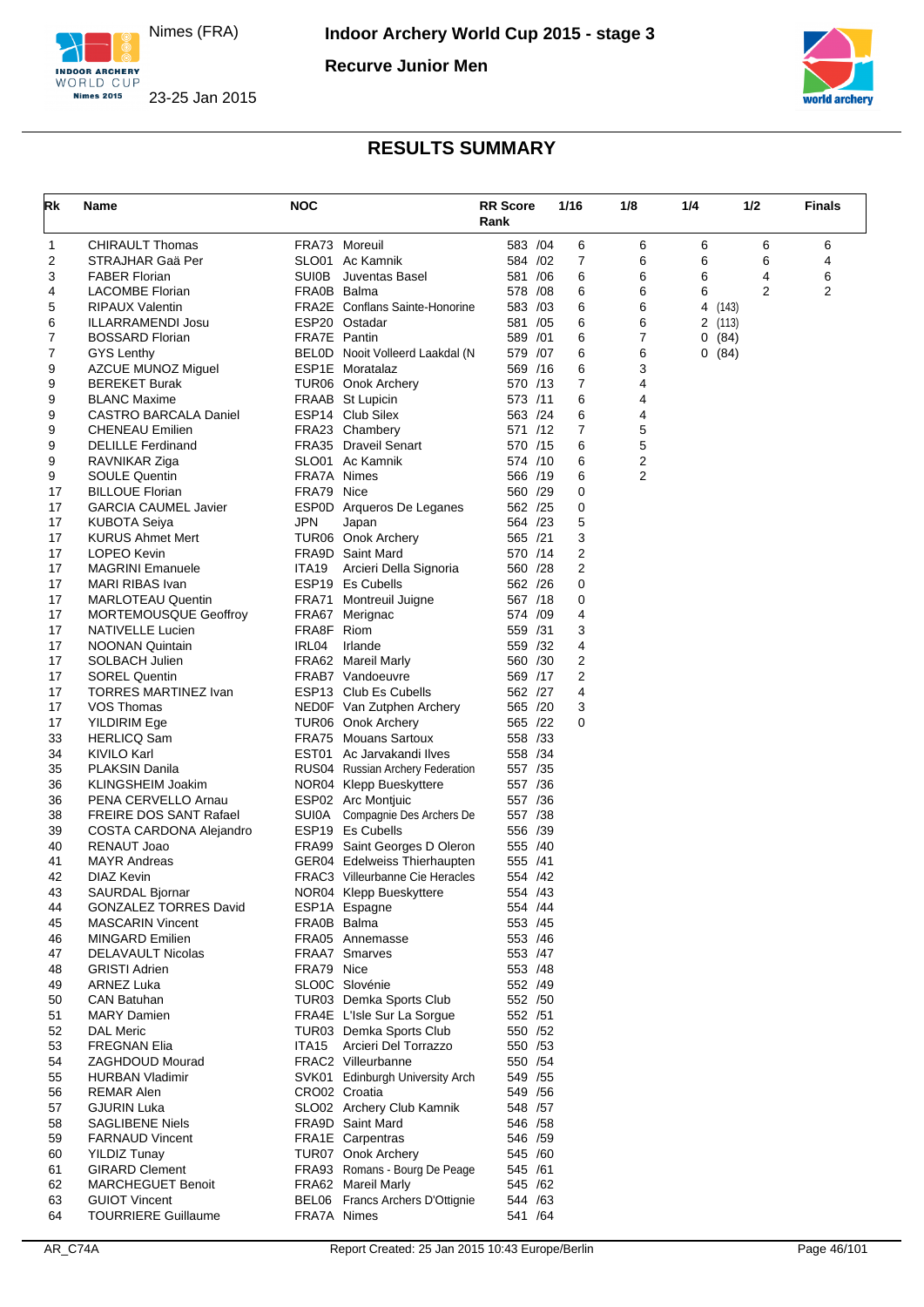

**Nimes 2015** 

**Recurve Junior Men**



#### INDOOR ARCHERY 23-25 Jan 2015

| Rk  | Name                           | <b>NOC</b>  |                                 | <b>RR Score</b> |        | 1/16 | 1/8 | 1/4 | 1/2 | <b>Finals</b> |
|-----|--------------------------------|-------------|---------------------------------|-----------------|--------|------|-----|-----|-----|---------------|
|     |                                |             |                                 | Rank            |        |      |     |     |     |               |
| 65  | <b>CAMBAKIDIS Nicolas</b>      |             | <b>FRABA</b> Veneux Les Sablons | 540 / 65        |        |      |     |     |     |               |
| 66  | <b>BAUDIN Jefferson</b>        | SUI07       | C.A. Lausanne                   | 540 /66         |        |      |     |     |     |               |
| 67  | <b>FERNANDEZ MARTI Alvaro</b>  |             | ESP19 Es Cubells                | 540 /67         |        |      |     |     |     |               |
| 68  | <b>BRANDON Bastien</b>         |             | FRA6F Montlucon As              | 540 /68         |        |      |     |     |     |               |
| 69  | <b>MARC Jure</b>               |             | SLO08 Lk Mins Postojna          | 540 /69         |        |      |     |     |     |               |
| 70  | <b>GOTTARDINI Andrea</b>       | ITA30       | Asd Citta' Di Opera Sez.        | 539 /70         |        |      |     |     |     |               |
| 71  | <b>GOTTIER Swen</b>            | SUI12 Vevey |                                 | 536 /71         |        |      |     |     |     |               |
| 72  | <b>ARNAL Martin</b>            |             | FRA1A Cahors                    | 536 /72         |        |      |     |     |     |               |
| 73  | <b>BOISSONNET Armand</b>       |             | FRA20 Castelsarrasin            | 534 /73         |        |      |     |     |     |               |
| 74  | <b>CIOFINI Guillaume</b>       |             | FRA61 Manduel                   | 534 /74         |        |      |     |     |     |               |
| 75  | <b>BLEUZET Mathieu</b>         | FRA7A Nimes |                                 | 534 /75         |        |      |     |     |     |               |
| 76  | <b>MEURANT Simon</b>           |             | <b>FRA75 Mouans Sartoux</b>     | 534 /76         |        |      |     |     |     |               |
| 77  | <b>FAUGSTAD Anders</b>         |             | NOR06 Norvège                   | 532 /77         |        |      |     |     |     |               |
| 78  | <b>TURIN Gaetan</b>            | SUI01       | 1 Ere Compagnie De Tir A L      | 531 /78         |        |      |     |     |     |               |
| 79  | <b>ZEDET Baptiste</b>          |             | FRA6D Mont St Aignan            | 530 /79         |        |      |     |     |     |               |
| 80  | PANELLA Enzo                   |             | FRAB7 Vandoeuvre                | 530 /80         |        |      |     |     |     |               |
| 81  | <b>PEYROT Thomas</b>           |             | FRA2D Compiègne                 | 528 /81         |        |      |     |     |     |               |
| 82  | <b>COOKE Innes</b>             |             | SUIOA Compagnie Des Archers De  | 527 /82         |        |      |     |     |     |               |
| 83  | <b>ROCHETON Bastien</b>        |             | FRA6F Montlucon As              | 526 /83         |        |      |     |     |     |               |
| 84  | <b>DESAGHER Maxime</b>         | FRA3F Gap   |                                 | 526 /84         |        |      |     |     |     |               |
| 85  | <b>DONAT Robin</b>             |             | FRA50 La Garde                  | 525 /85         |        |      |     |     |     |               |
| 86  | <b>ANSIAUX Olivier</b>         | BEL05 Fbg   |                                 | 524 /86         |        |      |     |     |     |               |
| 87  | <b>ESTEBAN SANCHEZ Quentin</b> |             | FRA1A Cahors                    | 523 /87         |        |      |     |     |     |               |
| 88  | ROOS Nick                      |             | NEDOC Saense Handboog Skutters  | 523 /88         |        |      |     |     |     |               |
| 89  | <b>BAYLET Guillaume</b>        | FRA79 Nice  |                                 | 522 /89         |        |      |     |     |     |               |
| 90  | <b>MOULIN Louis</b>            |             | FRA69 Miramas Crau              | 520 /90         |        |      |     |     |     |               |
| 91  | <b>CHOFFAT Valentin</b>        |             | SUI0F T.A. Neuchatel 149        | 519 /91         |        |      |     |     |     |               |
| 92  | <b>BEAUFOL Antoine</b>         |             | FRAA0 Saint Myon                | 519 /92         |        |      |     |     |     |               |
| 93  | <b>GARCIA CEPA Endika</b>      |             | ESP20 Ostadar                   | 518 /93         |        |      |     |     |     |               |
| 94  | <b>SCEMAMA Adriel</b>          |             | <b>FRA75 Mouans Sartoux</b>     | 517 /94         |        |      |     |     |     |               |
| 95  | ABAYA PALAU Jaume              |             | ESP25 Tir Arc Montjuic          | 516 /95         |        |      |     |     |     |               |
| 96  | <b>AUGUSTIN Yanis</b>          | FRA79 Nice  |                                 | 514 /96         |        |      |     |     |     |               |
| 97  | <b>COULAUD Guillaume</b>       |             | FRA50 La Garde                  | 514 /97         |        |      |     |     |     |               |
| 98  | <b>BOUVIER Melvin</b>          |             | FRA22 Challes Les Eaux          | 513 /98         |        |      |     |     |     |               |
| 99  | TARDARELLI Mattia              | ITA23       | Arcieri Medio Chienti           | 513 /99         |        |      |     |     |     |               |
| 100 | <b>SCHELTEMA Ferry</b>         |             | NED0D Sint Sebastiaen           | 511 /00         |        |      |     |     |     |               |
| 101 | <b>DAMIANS Thibault</b>        | FRA7A Nimes |                                 | 509 /01         |        |      |     |     |     |               |
| 102 | <b>PREVOST Martin</b>          |             | FRAC1 Villeneuve D'Ascq         | 507 /02         |        |      |     |     |     |               |
| 103 | <b>FOREST Corentin</b>         | FRA8F Riom  |                                 | 503 /03         |        |      |     |     |     |               |
| 104 | <b>CHARANCE Mathieu</b>        |             | FRA05 Annemasse                 | 493 / 04        |        |      |     |     |     |               |
| 105 | <b>PIKE William</b>            |             | FRA89 Poissy                    | 488 / 05        |        |      |     |     |     |               |
| 106 | <b>PAPILLOUD Nathan</b>        |             | SUI0A Compagnie Des Archers De  | 488 / 06        |        |      |     |     |     |               |
| 107 | <b>CERDAN Antonin</b>          | FRA5E Lunel |                                 | 482 /07         |        |      |     |     |     |               |
| 108 | ELIA Razzini                   | ITA01       | 04-072 Citta Di Opera Asd       | 460 / 08        |        |      |     |     |     |               |
| 109 | TRUONG Remi                    |             | FRA63 Marignane                 | 446 /09         |        |      |     |     |     |               |
| 110 | <b>MISEREZ Arthur</b>          | SUI02       | Arc Club Jussy                  | 443 /10         |        |      |     |     |     |               |
| 111 | <b>LALIBERTE William</b>       | SUI12       | Vevey                           | 441 /11         |        |      |     |     |     |               |
| 112 | <b>TILLIER Damien</b>          |             | FRA22 Challes Les Eaux          | 434 /12         |        |      |     |     |     |               |
| 113 | <b>GEENE Laurens</b>           |             | NED07 Hbsa Almere, Netherlands  | 399 /13         |        |      |     |     |     |               |
| 114 | GUIDETTI Johan                 |             | SUIOA Compagnie Des Archers De  | 386 /14         |        |      |     |     |     |               |
| 115 | <b>ROBERT Clement</b>          |             | <b>FRA22</b> Challes Les Eaux   | 350 /15         |        |      |     |     |     |               |
| 116 | <b>DEVECCHI Riccardo</b>       | ITA01       | 04-072 Citta Di Opera Asd       |                 | 65 /16 |      |     |     |     |               |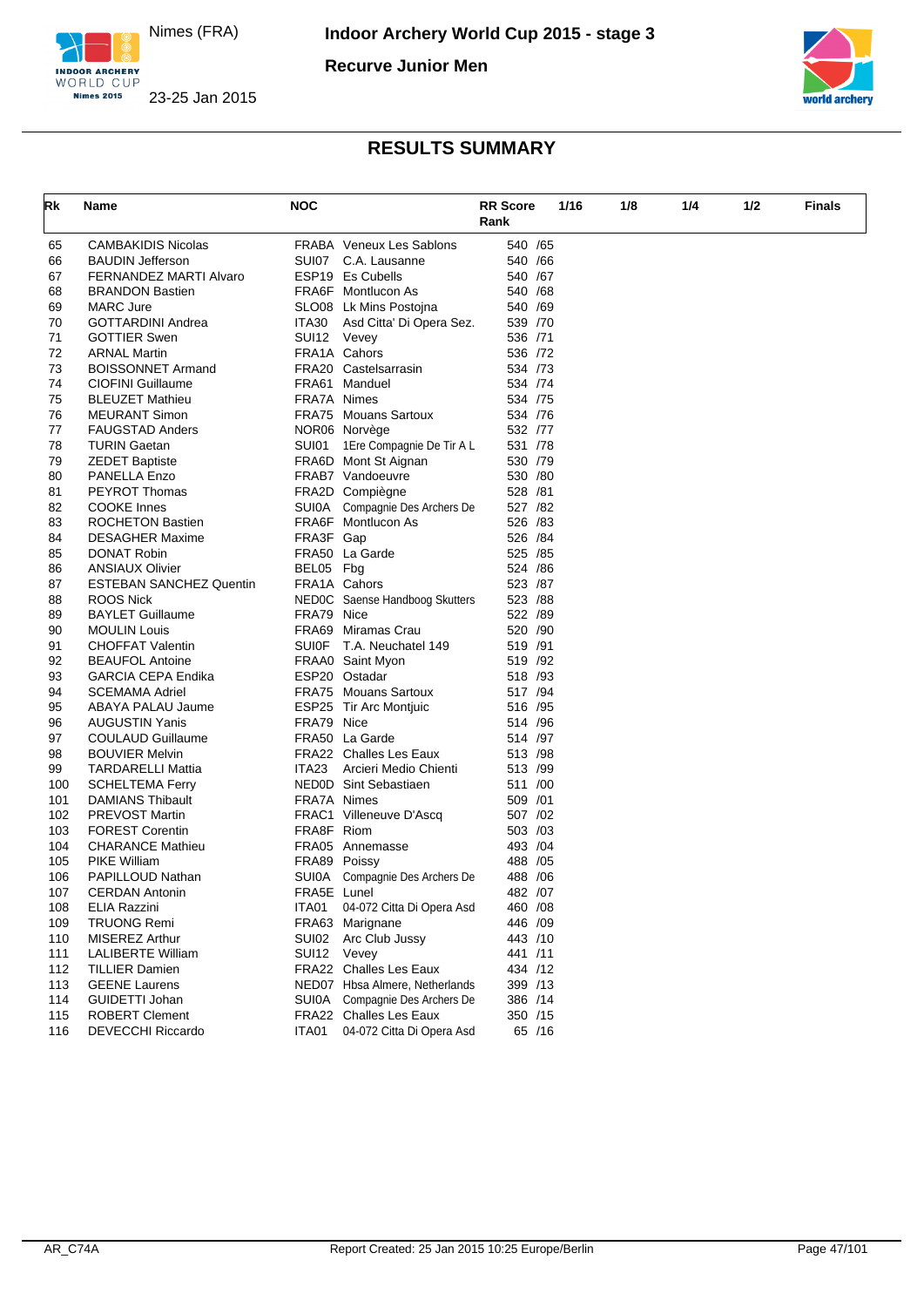

**Recurve Junior Women**





| Rk       | Name                                           | NOC               |                                  | <b>RR Score</b><br>Rank | 1/16           | 1/8            | 1/4 | 1/2       | Finals    |
|----------|------------------------------------------------|-------------------|----------------------------------|-------------------------|----------------|----------------|-----|-----------|-----------|
| 1        | SPERA Loredana                                 | ITA2F             | Asd Arcieri Del Sud              | 573 /04                 | 6              | 6              | 7   | 6         | $6$ T.10* |
| 2        | <b>TIMOFEEVA Rozalina</b>                      |                   | RUS04 Russian Archery Federation | 573 /03                 | 6              | 6              | 7   | 6         | 5<br>T.10 |
| 3        | <b>ADICEOM Audrey</b>                          | FRA8F Riom        |                                  | 588 /01                 | 6              | 6              | 7   | 5         | T.10<br>6 |
| 4        | <b>MAMMI Giulia</b>                            | ITA3A             | Italie                           | 557 /07                 | 6              | 6              | 7   | 5         | 5<br>T.9  |
| 5        | <b>GUY Oceane</b>                              | FRA79 Nice        |                                  | 574 / 02                | 6              | 6              |     | 1 $(111)$ |           |
| 6        | <b>MAIRE Marine</b>                            |                   | FRA2D Compiègne                  | 554 /08                 | 6              | 6              |     | 1(110)    |           |
| 7        | <b>LEJEUNE Marie</b>                           |                   | FRAAE Thaon Les Vosges           | 567 /05                 | 6              | 6              |     | 1(109)    |           |
| 7        | ROTA Gaia                                      | ITA <sub>25</sub> | Arcieri Monica                   | 558 /06                 | $\overline{7}$ | 6              |     | 1(109)    |           |
| 9        | <b>BIZEL-BIZELLOT Camille</b>                  | FRABE Vichy       |                                  | 536 /19                 | 6              | 4              |     |           |           |
| 9        | CASTRO BARCALA Cristina                        |                   | ESP14 Club Silex                 | 549 /11                 | 7              | 5              |     |           |           |
| 9        | <b>HUSDAL Hanne</b>                            |                   | NOR02 Geitastrand II Bueskytter  | 529 /23                 | 6              | 0              |     |           |           |
| 9        | <b>LAFUITTE Maude</b>                          |                   | FRAAB St Lupicin                 | 539 /18                 | 6              | 5              |     |           |           |
| 9        | <b>MARIE-ELISE Oceane</b>                      | FRA11 Boe         |                                  | 554 /09                 | 6              | 4              |     |           |           |
| 9        | <b>PROUTEAU Gabrielle</b>                      |                   | FRA9C Saint Jean De Braye        | 533 /20                 | 6              | 0              |     |           |           |
| 9        | <b>VICENTE LARA Irene</b>                      |                   | ESP27 Vila De Alcobendas         | 540 /17                 | 6              | 0              |     |           |           |
| 9        | ZERIZER Judy                                   | FRA90 Rives       |                                  | 532 /21                 | 6              | $\overline{2}$ |     |           |           |
| 17       | <b>BAILLION Laure</b>                          |                   | FRA75 Mouans Sartoux             | 545 /12                 | 5              |                |     |           |           |
| 17       | <b>BARBOSA Rachel</b>                          | FRA8F Riom        |                                  | 515 /29                 | 0              |                |     |           |           |
| 17       | <b>BOUQUIGNAUD Lilou</b>                       |                   | FRA50 La Garde                   | 515 /30                 | 0              |                |     |           |           |
| 17       | <b>COGNET Marie</b>                            |                   | FRA01 Acheres                    | 545 /13                 | 5              |                |     |           |           |
| 17       | DEINEKO Iliana                                 | SUI09             | Cie Des Archers De Lausan        | 528 /24                 | 0              |                |     |           |           |
| 17       | <b>DUBOIS Maeva</b>                            |                   | FRA50 La Garde                   | 513 /32                 | 0              |                |     |           |           |
| 17       | <b>GRILLI Eleonora</b>                         | ITA25             | Arcieri Monica                   | 525 /25                 | 0              |                |     |           |           |
| 17       | <b>LAPLANCHE Aurore</b>                        | FRA37 Duvy        |                                  | 543 /16                 | 4              |                |     |           |           |
| 17       | <b>LELLI Rachele</b>                           |                   | ITA2E Asd Arcieri Balla Coi Lup  | 522 /27                 | 1              |                |     |           |           |
| 17       | MARCOS VILLALBA Alba                           |                   | ESP0D Arqueros De Leganes        | 549 /10                 | 5              |                |     |           |           |
| 17       | <b>MORAGO GARCIA Oceania</b>                   |                   | ESP0B Arcosoto                   | 518 /28                 | 0              |                |     |           |           |
| 17       | <b>RET Sara</b>                                | ITA20             | Arcieri Isonzo                   | 544 /15                 | 4              |                |     |           |           |
| 17       | <b>SOENEN Lisa</b>                             | FRA7A Nimes       |                                  | 514 /31                 | 2              |                |     |           |           |
| 17       | <b>TAJES Magdalena</b>                         | ESP24 Tau         |                                  | 544 /14                 | $\overline{2}$ |                |     |           |           |
| 17       | <b>TAYLOR Pip</b>                              |                   | GBR11 Lichfield Archery Club     | 531 /22                 | 3              |                |     |           |           |
| 17       | <b>VERANI Camille</b>                          | FRA79 Nice        | <b>FRA5C</b> Lons Le Saunier     | 524 /26<br>512 /33      | 0              |                |     |           |           |
| 33       | <b>JOLY Anne Caroline</b><br><b>IVA Rusjan</b> |                   | SLO06 Lk Jevnica                 | 512 /34                 |                |                |     |           |           |
| 34<br>35 | <b>TOSOLINI Julie</b>                          | FRA8F Riom        |                                  | 511 /35                 |                |                |     |           |           |
| 36       | <b>SALLIOT Berenice</b>                        | FRA0B Balma       |                                  | 505 /36                 |                |                |     |           |           |
| 37       | <b>BROUSSE Aurelie</b>                         |                   | FRA01 Acheres                    | 504 /37                 |                |                |     |           |           |
| 38       | GUTIERREZ GARCA Paula                          |                   | ESP0D Arqueros De Leganes        | 502 /38                 |                |                |     |           |           |
| 39       | <b>GERON Cynthie</b>                           |                   | FRA67 Merignac                   | 501 /39                 |                |                |     |           |           |
| 40       | <b>LACREUSE Alexia</b>                         |                   | FRA5A Les Brouzils               | 499 /40                 |                |                |     |           |           |
| 41       | <b>BRECHET Marion</b>                          | SUI12             | Vevey                            | 498 /41                 |                |                |     |           |           |
| 42       | <b>FASEL Lucie</b>                             |                   | SUI0D Sagittaire                 | 498 / 42                |                |                |     |           |           |
| 43       | ACEERNAA• Katarina                             |                   | SLO08 Lk Mins Postojna           | 493 /43                 |                |                |     |           |           |
| 44       | <b>MANDIER Celine</b>                          | FRA90 Rives       |                                  | 486 / 44                |                |                |     |           |           |
| 45       | BRZAKOVIć Äoerna                               |                   | SRB01 Sk Panä•Evo                | 483 / 45                |                |                |     |           |           |
| 46       | <b>BLANC Viviane</b>                           | SUI12 Vevey       |                                  | 475 / 46                |                |                |     |           |           |
| 47       | ROUCHONNAT Anais                               | FRA8F Riom        |                                  | 468 / 47                |                |                |     |           |           |
| 48       | PRINCIPAAL Annouk                              |                   | NED05 Hbs Almere                 | 465 /48                 |                |                |     |           |           |
| 49       | <b>GRANGER Leeloo</b>                          | SUI12 Vevey       |                                  | 464 /49                 |                |                |     |           |           |
| 50       | <b>BONTEMPS Juline</b>                         | FRA8F Riom        |                                  | 445 /50                 |                |                |     |           |           |
| 51       | <b>ESHIEVA Alina</b>                           |                   | RUS04 Russian Archery Federation | 415 / 51                |                |                |     |           |           |
| 52       | <b>JURCA Nala</b>                              |                   | SLO08 Lk Mins Postojna           | 408 /52                 |                |                |     |           |           |
| 53       | PEPPICELLI Mara                                | SUI0E Suisse      |                                  | 405 /53                 |                |                |     |           |           |
| 54       | <b>JULIEN Oceanne</b>                          |                   | FRA1A Cahors                     | 384 / 54                |                |                |     |           |           |
| 55       | <b>TIMMERMAN Tamara</b>                        |                   | FRAC1 Villeneuve D'Ascq          | 381 / 55                |                |                |     |           |           |
| 56       | <b>MONTOYA Manon</b>                           |                   | FRA47 Hagetmau                   | 274 / 56                |                |                |     |           |           |
| 57       | ALSUWAIDI Maitha                               |                   | UAE01 Uae Archery Association    | 264 / 57                |                |                |     |           |           |
| 58       | <b>ALSHEHHI Shoug</b>                          |                   | UAE01 Uae Archery Association    | 246 /58                 |                |                |     |           |           |
| 59       | <b>LABREGERE Elise</b>                         | FRA94 Royan       |                                  | 136 /59                 |                |                |     |           |           |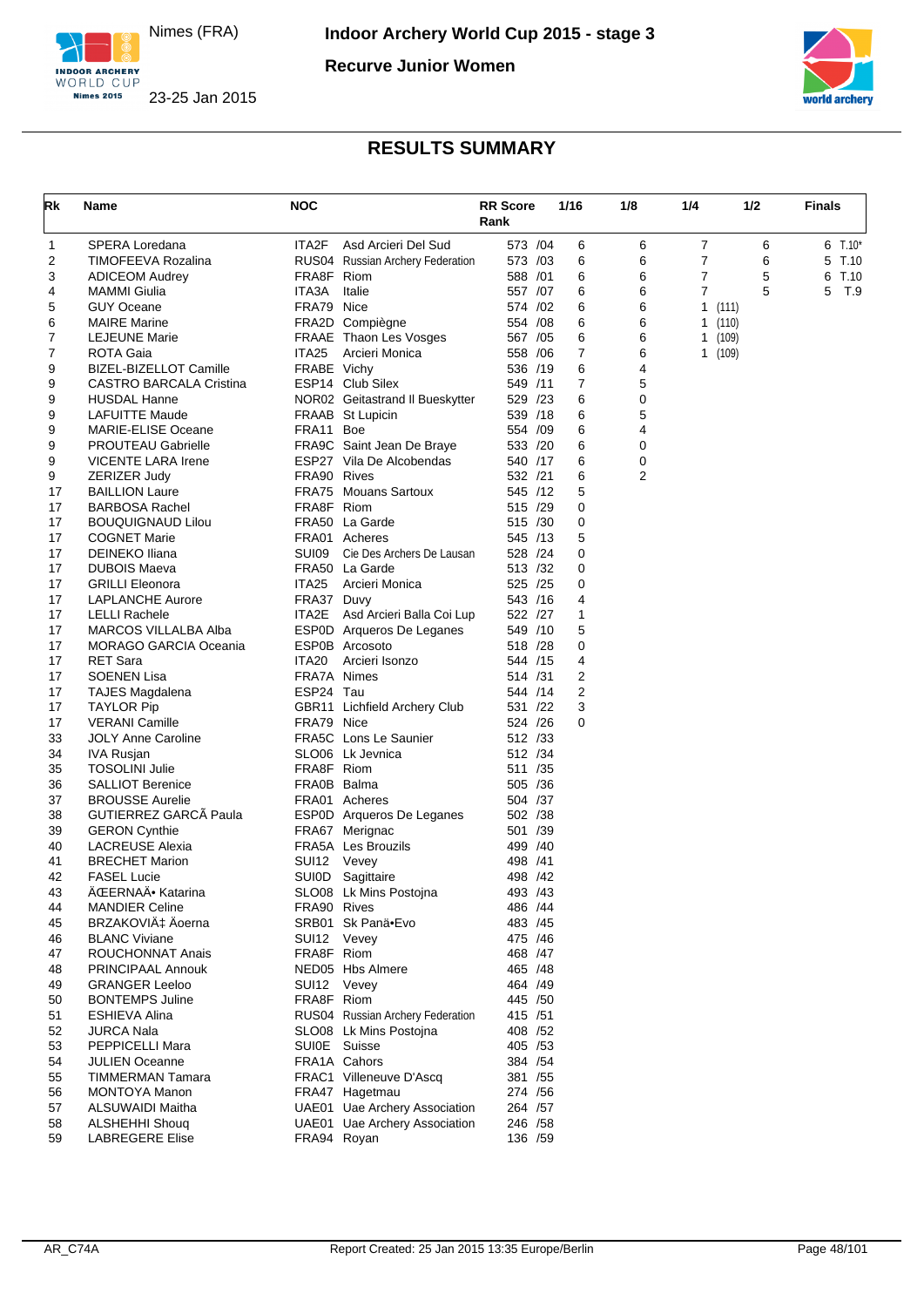

**Compound Men**





| Rk       | Name                                               | <b>NOC</b>               |                                                  | <b>RR Score</b><br>Rank    | 1/16 | 1/8        | 1/4 | 1/2 | <b>Finals</b> |
|----------|----------------------------------------------------|--------------------------|--------------------------------------------------|----------------------------|------|------------|-----|-----|---------------|
| 1        | <b>SCHLOESSER Mike</b>                             |                          | NED08 Hoyt Pro Staff                             | 600 /01 150                |      | 149        | 148 | 148 | 147           |
| 2        | <b>WILDE Reo</b>                                   |                          | USA0B Hoyt/Easton                                | 594 /10 147                |      | 147        | 149 | 148 | 145           |
| 3        | <b>DELOCHE Pierre-Julien</b>                       |                          | <b>FRAA1</b> Salaise Sur Sanne                   | 596 /04 148                |      | 149        | 149 | 147 | 146           |
| 4        | <b>BEAUBOEUF Chance</b>                            | USA06 Usa                |                                                  | 594 /06 146                |      | 148        | 149 | 147 | 143           |
| 5        | DAMSBO Martin                                      |                          | DEN03 Mathews Tik                                | 591 /21                    | 149  | 149        | 148 |     |               |
| 5        | <b>DEATON Bridger</b>                              |                          | USA18 Usa Archery                                | 593 /14 149                |      | 149        | 148 |     |               |
| 5        | <b>ELZINGA Peter</b>                               |                          | NED03 Elzinga Archery                            | 597 /02 149                |      | 147        | 148 |     |               |
| 5        | <b>TEDFORD Paul</b>                                |                          | <b>USA04 Electric City Archers</b>               | 594 /09                    | 149  | 147        | 148 |     |               |
| 9        | <b>BASS Henry</b>                                  | USA0E N/a                |                                                  | 594 /05 148<br>593 /13 147 |      | 147        |     |     |               |
| 9<br>9   | <b>BLAZQUEZ Alberto</b><br><b>BROADWATER Jesse</b> |                          | ESP1F Nch Archery<br><b>USA08 Hard Knocks</b>    | 596 /03 149                |      | 148<br>148 |     |     |               |
| 9        | <b>COUSINS Dave</b>                                | USA13 Prime              |                                                  | 594 /07 149                |      | 146        |     |     |               |
| 9        | <b>GENET Dominique</b>                             |                          | <b>FRAA7</b> Smarves                             | 591 /25                    | 148  | 147        |     |     |               |
| 9        | <b>SHAWNN Vincent</b>                              | USA06 Usa                |                                                  | 593 /15 148                |      | 146        |     |     |               |
| 9        | SIMONELLI Alberto                                  | ITA36                    | G.S. Fiamme Azzurre                              | 593 /16 149                |      | 142        |     |     |               |
| 9        | <b>WILKEY Kevin</b>                                |                          | USA0A Hoyt Pro Staff                             | 594 /11                    | 148  | 147        |     |     |               |
| 17       | AAMAAS Njaal                                       |                          | NOR05 Mathews Factory Staff                      | 593 /12 146                |      |            |     |     |               |
| 17       | <b>BLEYENDAAL Ruben</b>                            |                          | NED0A Mathews Factory Staff                      | 591 /22                    | 147  |            |     |     |               |
| 17       | <b>BRASSEUR Sebastien</b>                          |                          | FRAC7 Wingles                                    | 592 /19 143                |      |            |     |     |               |
| 17       | <b>BUSBY Duncan</b>                                |                          | GBR02 Blackthorn                                 | 591 /23 143                |      |            |     |     |               |
| 17       | <b>DARUM Andreas</b>                               |                          | NOR09 Tik Bueskydning.                           | 590 /29                    | 148  |            |     |     |               |
| 17       | ELMAAGACLI Demir                                   |                          | TUR07 Onok Archery                               | 591 /24 148                |      |            |     |     |               |
| 17       | <b>GOOSENS Chris</b>                               |                          | BELOD Nooit Volleerd Laakdal (N                  | 591 /26 146                |      |            |     |     |               |
| 17       | <b>HANSEN Stephan</b>                              |                          | DEN04 Pse Pro Staff                              | 594 /08                    | 147  |            |     |     |               |
| 17       | KIM Taeyoon                                        |                          | KOR03 Hyundai S                                  | 593 /18 147                |      |            |     |     |               |
| 17       | LOUSSAUT Jeremie                                   |                          | FRA88 Plourin Les Morlaix                        | 591 /27 144                |      |            |     |     |               |
| 17       | <b>MORGAN Tate</b>                                 |                          | USA16 Team Montana                               | 589 /32 146                |      |            |     |     |               |
| 17<br>17 | <b>RYALS George</b><br><b>SCHAFF Kris</b>          |                          | USA01 Archery Learning Center<br>USA14 Prime Usa | 592 /20 145<br>590 /30 149 |      |            |     |     |               |
| 17       | <b>THIEFFINE Julien</b>                            |                          | <b>FRAAD Suresnes</b>                            | 590 /28                    | 146  |            |     |     |               |
| 17       | <b>VERDEYEN Luc</b>                                | BELOF SIb                |                                                  | 590 /31                    | 149  |            |     |     |               |
| 17       | <b>VERMA Abhishek</b>                              | IND02                    | India                                            | 593 /17 149                |      |            |     |     |               |
| 33       | <b>CHRISTENBERRY Darrin</b>                        | USA00 Usa                |                                                  | 589 /33                    |      |            |     |     |               |
| 34       | DOLDERMAN Sander                                   |                          | NED0B The Netherlands                            | 589 /34                    |      |            |     |     |               |
| 34       | DOMANSKI Renaud                                    | BEL08 Huy                |                                                  | 589 /34                    |      |            |     |     |               |
| 34       | <b>DOUSSOT Christophe</b>                          |                          | <b>FRA4D</b> Issy Les Moulineaux                 | 589 /34                    |      |            |     |     |               |
| 34       | <b>RESSAR Evert</b>                                |                          | EST03 Estonie                                    | 589 /34                    |      |            |     |     |               |
| 38       | <b>BARNARD Kobus</b>                               | RSA03 Sanaa              |                                                  | 588 /38                    |      |            |     |     |               |
| 38       | <b>BOULCH Jean Philippe</b>                        |                          | FRA88 Plourin Les Morlaix                        | 588 /38                    |      |            |     |     |               |
| 38       | <b>GELLENTHIEN Braden</b>                          |                          | USA18 Usa Archery                                | 588 /38                    |      |            |     |     |               |
| 38       | <b>PAGNONI Federico</b>                            | ITA1E                    | Arcieri Franciacorta                             | 588 /38                    |      |            |     |     |               |
| 42       | <b>NENCIONI Michele</b>                            | ITA19                    | Arcieri Della Signoria                           | 587 /42                    |      |            |     |     |               |
| 43       | ASBACH Jens                                        |                          | GER03 Bsc Nidderau                               | 587 /43                    |      |            |     |     |               |
| 43       | RAMON Lopez Bermudez<br><b>TURSIC Slavko</b>       |                          | ESP29 Villa De Ceuti<br>SLO03 DII Potens         | 587 /43<br>587 /43         |      |            |     |     |               |
| 43<br>43 | VAN EIL Thomas                                     |                          | NED01 Alliance 'D Amitie                         | 587 /43                    |      |            |     |     |               |
| 43       | <b>VARECHON Dimitri</b>                            | FRAAF Torpes             |                                                  | 587 /43                    |      |            |     |     |               |
| 48       | CHOI Yonghee                                       |                          | KOR03 Hyundai S                                  | 587 / 48                   |      |            |     |     |               |
| 49       | <b>DRAGONI Luigi</b>                               | ITA14                    | Arcieri Del Roccolo                              | 586 /49                    |      |            |     |     |               |
| 49       | <b>LEOTTA Andrea</b>                               | ITA27                    | Arcieri Polisportiva Sole                        | 586 /49                    |      |            |     |     |               |
| 49       | <b>RICHARDS Carl</b>                               |                          | GBR14 Meriden Ac                                 | 586 /49                    |      |            |     |     |               |
| 49       | <b>WILDE Logan</b>                                 |                          | USA03 Easton/Hoyt                                | 586 /49                    |      |            |     |     |               |
| 53       | <b>CARDOSO Mario</b>                               | MEX03 Uaem               |                                                  | 585 /53                    |      |            |     |     |               |
| 53       | CHECKEROSKI Tim                                    |                          | USA0D Mic Archery                                | 585 /53                    |      |            |     |     |               |
| 53       | <b>CILLIERS Seppie</b>                             |                          | RSA01 Magnum Archery                             | 585 / 53                   |      |            |     |     |               |
| 53       | DI MICHELE Luigi                                   |                          | ITA07 A.S.D. Arcieri Clarasum                    | 585 / 53                   |      |            |     |     |               |
| 53       | <b>LUNDIN Morgan</b>                               |                          | SWE03 Mathews                                    | 585 / 53                   |      |            |     |     |               |
| 53       | <b>MIRA Xaquin</b>                                 |                          | ESP1A Espagne                                    | 585 / 53                   |      |            |     |     |               |
| 59       | <b>DELOBELLE Fabien</b>                            |                          | FRA96 Rueil Malmaison Star                       | 584 /59                    |      |            |     |     |               |
| 59       | <b>DESPHELIPON Gregory</b>                         |                          | FRA3B Fontainebleau                              | 584 / 59                   |      |            |     |     |               |
| 59       | <b>PEYRONDET Francois</b>                          | FRA11 Boe                |                                                  | 584 / 59                   |      |            |     |     |               |
| 59       | <b>SIEFFERT Pierre</b><br><b>SULLIVAN Matthew</b>  | FRA33 Dijon<br>USA00 Usa |                                                  | 584 /59<br>583 /63         |      |            |     |     |               |
| 63<br>64 | <b>GRIGGS Eric</b>                                 |                          | USA17 The Outdoor Group                          | 583 /64                    |      |            |     |     |               |
|          |                                                    |                          |                                                  |                            |      |            |     |     |               |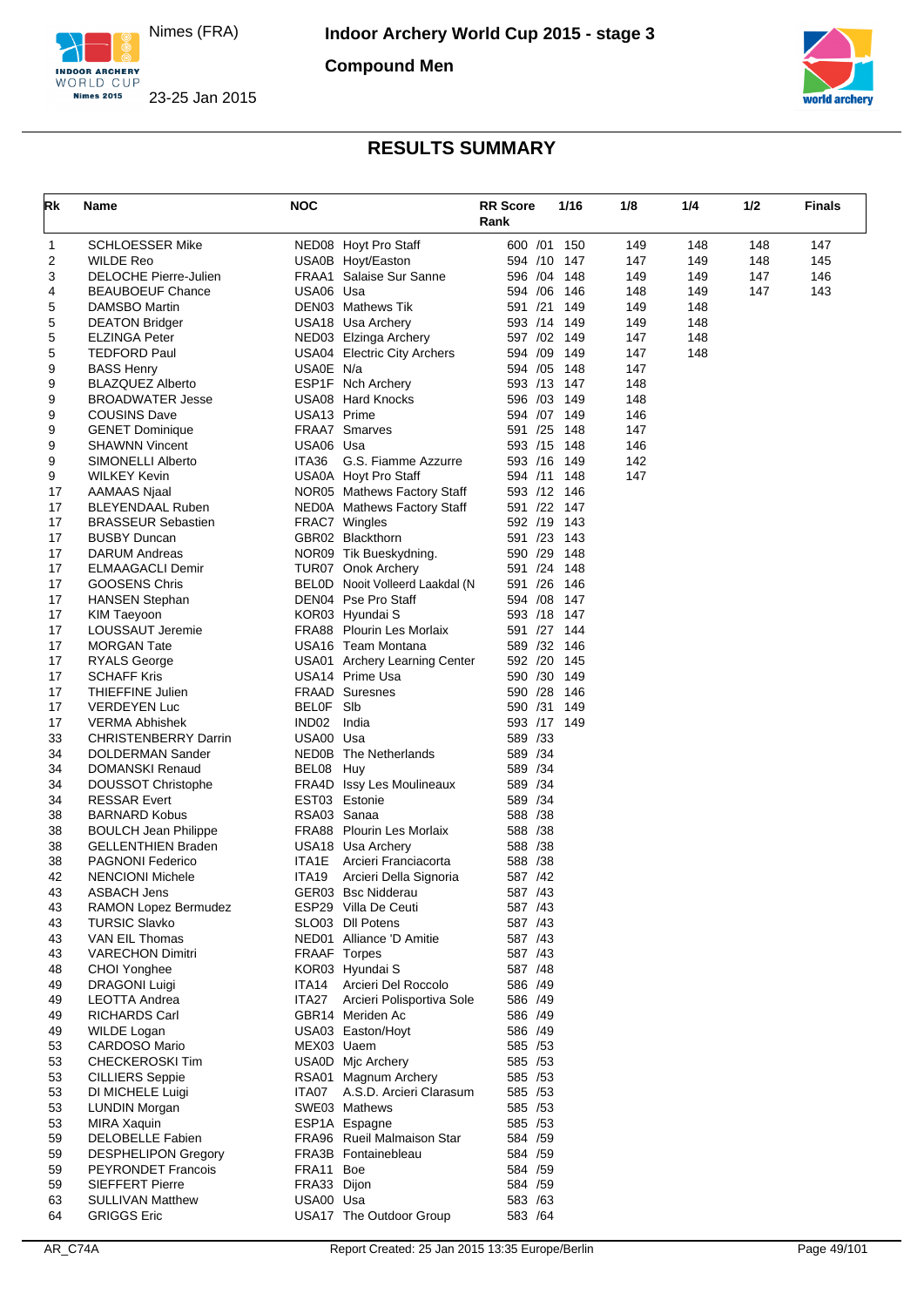

**Nimes 2015** 

**Compound Men**





| Rk         | Name                                              | <b>NOC</b>    |                                       | <b>RR Score</b><br>Rank | 1/16 | 1/8 | 1/4 | 1/2 | <b>Finals</b> |
|------------|---------------------------------------------------|---------------|---------------------------------------|-------------------------|------|-----|-----|-----|---------------|
|            |                                                   |               |                                       |                         |      |     |     |     |               |
| 64         | <b>HOUSER David</b>                               | USA0E N/a     |                                       | 583 /64                 |      |     |     |     |               |
| 64<br>64   | <b>LEGER Christophe</b><br><b>MENARD Fabrice</b>  |               | FRA34 Draveil<br>FRAC7 Wingles        | 583 /64<br>583 /64      |      |     |     |     |               |
| 64         | <b>RUBBEN Guillaume</b>                           |               | FRAC7 Wingles                         | 583 /64                 |      |     |     |     |               |
| 64         | <b>SBRODOV Mikhail</b>                            |               | RUS01 Arcoclub                        | 583 /64                 |      |     |     |     |               |
| 70         | <b>BALIQUE Matthieu</b>                           |               | FRA3A Eppeville                       | 582 /70                 |      |     |     |     |               |
| 70         | DAULEU Ludovic                                    |               | FRA96 Rueil Malmaison Star            | 582 /70                 |      |     |     |     |               |
| 70         | <b>DEPOITIER Julien</b>                           |               | BEL09 Le Centaure                     | 582 /70                 |      |     |     |     |               |
| 70         | <b>GIORCELLI Silvio</b>                           | ITA09         | A.S.D. Arcieri Delle Alpi             | 582 /70                 |      |     |     |     |               |
| 70         | JUUTILAINEN Mikko                                 | FIN01         | <b>Mathews Factory Staff</b>          | 582 /70                 |      |     |     |     |               |
| 70         | <b>PAGNI Sergio</b>                               | ITA39         | Hoyt Pro Staff                        | 582 /70                 |      |     |     |     |               |
| 70         | <b>SMOERDAL Mats Inge</b>                         |               | SWE02 Klepp Bs                        | 582 /70                 |      |     |     |     |               |
| 70         | <b>TJENTLAND Oddmund</b>                          |               | NOR05 Mathews Factory Staff           | 582 /70                 |      |     |     |     |               |
| 78         | <b>CLOMBE Fabien</b>                              | FRA37 Duvy    |                                       | 581 /78                 |      |     |     |     |               |
| 78         | <b>DESVERNOIS Eric</b>                            |               | FRAA2 Salon De Provence               | 581 /78                 |      |     |     |     |               |
| 78         | <b>DUPUIS Anthony</b>                             |               | FRA95 Rueil Malmaison                 | 581 /78                 |      |     |     |     |               |
| 78<br>78   | LUNARDELLI Alberto<br><b>MEDEIROS Rafael</b>      | ITA3A         | Italie<br><b>FRA9E</b> Saint Maur     | 581 /78<br>581 /78      |      |     |     |     |               |
| 83         | <b>ACKX Enzo</b>                                  |               | <b>BELOE</b> Ske Kermt                | 580 / 83                |      |     |     |     |               |
| 83         | BARREDO Juanjo                                    |               | ESP12 Carraixet                       | 580 /83                 |      |     |     |     |               |
| 83         | <b>CARO Victor</b>                                |               | ESP1F Nch Archery                     | 580 /83                 |      |     |     |     |               |
| 83         | <b>GARCIA MOLINA Juan Alexis</b>                  |               | <b>ESP1B</b> Galadriel Arco Club      | 580 /83                 |      |     |     |     |               |
| 83         | QUIQUERE Antoine                                  |               | FRA41 Gennevilliers                   | 580 /83                 |      |     |     |     |               |
| 83         | <b>TORRO Jose</b>                                 | ESP2A Villena |                                       | 580 /83                 |      |     |     |     |               |
| 83         | VAN ELVEN Cedric                                  |               | BEL11 Team Sergesport                 | 580 /83                 |      |     |     |     |               |
| 83         | <b>VILARD Frederic</b>                            |               | FRA50 La Garde                        | 580 /83                 |      |     |     |     |               |
| 91         | <b>GERAINT Thomas</b>                             |               | GBR16 Pentref Bowmen                  | 579 /91                 |      |     |     |     |               |
| 92         | <b>BAIL Jose</b>                                  | FRABC Verzy   |                                       | 579 /92                 |      |     |     |     |               |
| 92         | <b>BERNARD Jean Christian</b>                     |               | FRAA9 St Herblain                     | 579 /92                 |      |     |     |     |               |
| 92         | <b>BONACINA Matteo</b>                            | ITA33         | Castiglione Olona                     | 579 /92                 |      |     |     |     |               |
| 92         | DE FRANCISCO BO Luis                              |               | ESP23 S'Arc D'Eivissa                 | 579 /92                 |      |     |     |     |               |
| 92<br>92   | DE GRANDIS Jocelyn<br><b>DELIVEYNE Frederic</b>   | BEL13 Wtk     | FRAAF Torpes                          | 579 /92<br>579 /92      |      |     |     |     |               |
| 92         | <b>REYES Brandon</b>                              |               | USA18 Usa Archery                     | 579 /92                 |      |     |     |     |               |
| 92         | ROSSELLI Alessio                                  | ITA02         | 08054 Arcieri Formigine               | 579 /92                 |      |     |     |     |               |
| 92         | <b>SEIMANDI Giuseppe</b>                          | ITA34         | <b>Fiamme Azzurre</b>                 | 579 /92                 |      |     |     |     |               |
| 101        | <b>BARET Benjamin</b>                             |               | FRA54 Le Lavandou                     | 578 /01                 |      |     |     |     |               |
| 101        | <b>BEAUD Jeanmarc</b>                             |               | FRA81 Perigny                         | 578 / 01                |      |     |     |     |               |
| 101        | <b>CALAUTTI Francesco</b>                         | ITA24         | Arcieri Milano 3                      | 578 /01                 |      |     |     |     |               |
| 101        | <b>CARMINIO Antonio</b>                           | ITA2A         | Arcieri Torres Sassari                | 578 / 01                |      |     |     |     |               |
| 101        | <b>GASSE Nicolas</b>                              |               | FRA25 Chartres                        | 578 /01                 |      |     |     |     |               |
| 101        | <b>HUMETZ Guillaume</b>                           |               | <b>FRA35</b> Draveil Senart           | 578 / 01                |      |     |     |     |               |
| 101        | <b>PAES Aymeric</b>                               |               | FRA20 Castelsarrasin                  | 578 / 01                |      |     |     |     |               |
| 101        | POLLARD Michael                                   |               | USA10 Nfaa Usa                        | 578 /01                 |      |     |     |     |               |
| 109        | <b>RIKUNENKO Andy</b>                             | GBR17 Rcoa    |                                       | 577 /09                 |      |     |     |     |               |
| 110        | <b>ADALBERT David</b>                             |               | FRA27 Chauny                          | 577 /10                 |      |     |     |     |               |
| 110<br>110 | <b>BARAER Quentin</b><br>CATALAN GIL Jose Ignacio |               | FRA8E Rennes Cie<br>ESP1D La Almunia  | 577 /10<br>577 /10      |      |     |     |     |               |
| 110        | <b>CAUWE Michael</b>                              |               | FRAC7 Wingles                         | 577 /10                 |      |     |     |     |               |
| 110        | DAVID Alain                                       |               | FRA39 Epernay                         | 577 /10                 |      |     |     |     |               |
| 110        | GONZALEZ Alejandro                                |               | ESP09 Arco Ponferrada                 | 577 /10                 |      |     |     |     |               |
| 110        | LANGARITA MANTEAGUDO Pedro Julio                  |               | ESP16 Club Tiro Con Arco La Alm       | 577 /10                 |      |     |     |     |               |
| 110        | <b>LARPENTEUR Bastien</b>                         | FRA33 Dijon   |                                       | 577 /10                 |      |     |     |     |               |
| 110        | MAZEAU Eric-Jean                                  | FRA36 Dreux   |                                       | 577 /10                 |      |     |     |     |               |
| 110        | <b>URMENETA Carlos</b>                            |               | ESP01 Agrupacion Deportiva Alfa       | 577 /10                 |      |     |     |     |               |
| 120        | <b>CORMIER Romain</b>                             |               | <b>FRAA7 Smarves</b>                  | 576 /20                 |      |     |     |     |               |
| 121        | <b>BONDON Morgan</b>                              |               | FRA14 Bonneville                      | 576 /21                 |      |     |     |     |               |
| 121        | <b>GOBBI Riccardo</b>                             | ITA02         | 08054 Arcieri Formigine               | 576 /21                 |      |     |     |     |               |
| 123        | <b>CLAPIE Sebastien</b>                           |               | FRA8E Rennes Cie                      | 576 /23                 |      |     |     |     |               |
| 124        | <b>CAGIRAN</b> Evren                              |               | TUR01 Demka                           | 576 /24                 |      |     |     |     |               |
| 125        | RODRIGUEZ GONZA Guillermo Javie ESP07 Arco Ferrol |               |                                       | 575 /25                 |      |     |     |     |               |
| 126        | <b>BROUILLE Bruno</b>                             |               | FRA27 Chauny                          | 575 /26                 |      |     |     |     |               |
| 126        | CHAMBOLERON Luc                                   |               | FRA04 Ancone                          | 575 /26                 |      |     |     |     |               |
| 126        | <b>DOUIS Gerard</b>                               |               | <b>FRA2E</b> Conflans Sainte-Honorine | 575 /26                 |      |     |     |     |               |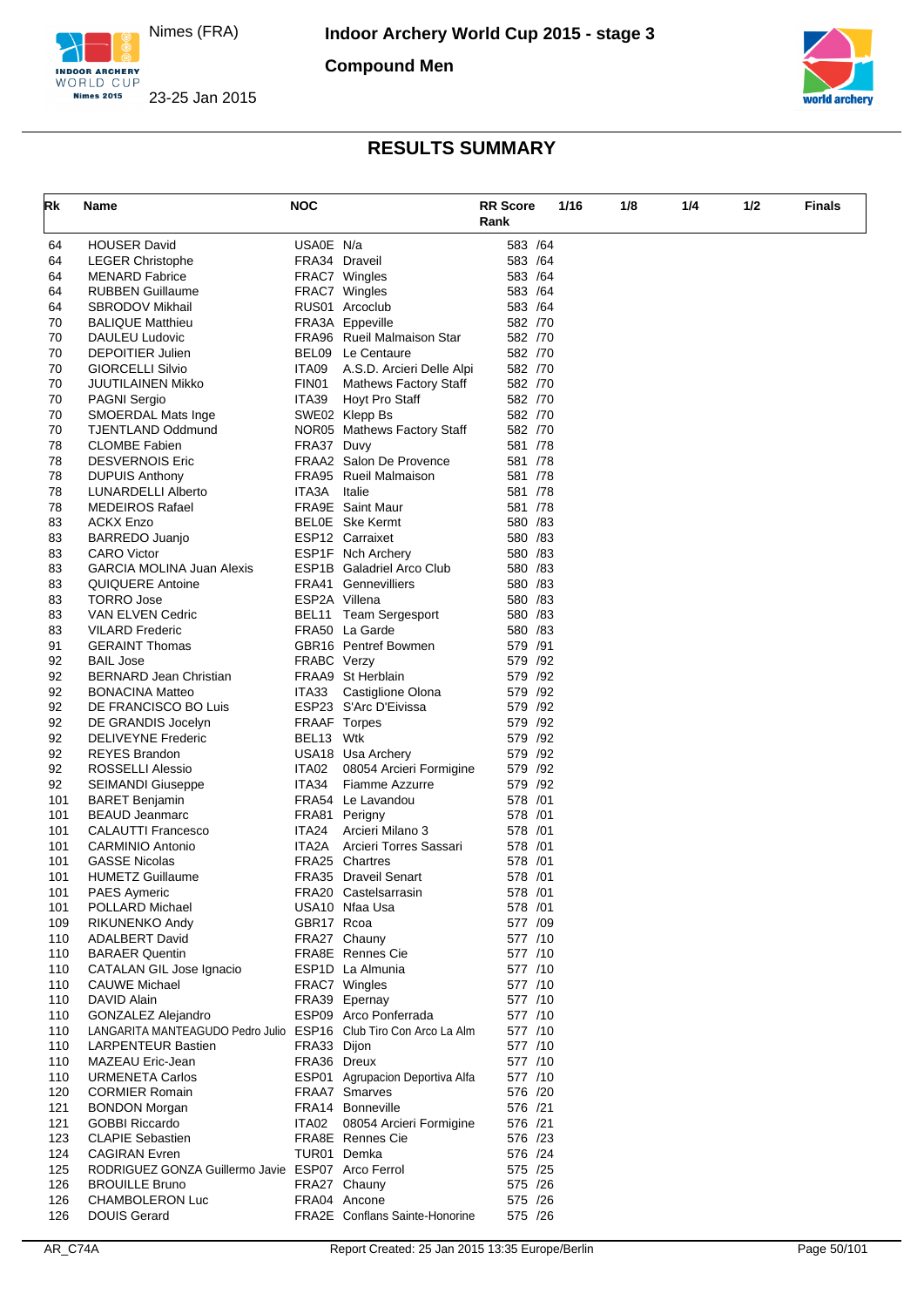

**Nimes 2015** 

**Compound Men**





| Rk         | Name                          | <b>NOC</b>  |                                                | <b>RR Score</b> | 1/16 | 1/8 | 1/4 | 1/2 | <b>Finals</b> |
|------------|-------------------------------|-------------|------------------------------------------------|-----------------|------|-----|-----|-----|---------------|
|            |                               |             |                                                | Rank            |      |     |     |     |               |
| 126        | <b>EDOUARD David</b>          |             | FRAB2 Trans En Provence                        | 575 /26         |      |     |     |     |               |
| 126        | <b>THIERRY Jeremy</b>         |             | FRA25 Chartres                                 | 575 /26         |      |     |     |     |               |
| 131        | <b>WILKIN Joe</b>             |             | USA18 Usa Archery                              | 574 /31         |      |     |     |     |               |
| 131        | YAMAMOTO Yuta                 |             | JPN03 Shibuya                                  | 574 /31         |      |     |     |     |               |
| 133        | <b>BERNARD Mathieu</b>        |             | FRA77 Narbonne                                 | 573 /33         |      |     |     |     |               |
| 134        | <b>BRUNSTEIN Claude</b>       | FRA7A Nimes |                                                | 573 /34         |      |     |     |     |               |
| 134        | <b>ETIENNE David</b>          |             | FRAC1 Villeneuve D'Ascq                        | 573 /34         |      |     |     |     |               |
| 136        | <b>DESTON Chris</b>           |             | USA0F Nenameseck                               | 573 /36         |      |     |     |     |               |
| 136        | <b>DUPLAN Cedric</b>          |             | FRA2F Courville S/Eure Ac                      | 573 /36         |      |     |     |     |               |
| 136        | DURIVAUD Manuel               |             | <b>FRAA7</b> Smarves                           | 573 /36         |      |     |     |     |               |
| 136        | GALLAIS-DUTRIEZ Alban         |             | FRA3D Fontenay S/Bois 1Er Cie                  | 573 /36         |      |     |     |     |               |
| 136        | <b>LEFEBVRE Nicolas</b>       |             | FRAC1 Villeneuve D'Ascq                        | 573 /36         |      |     |     |     |               |
| 136        | OJEDA PARDO Felix Jose        |             | ESP16 Club Tiro Con Arco La Alm                | 573 /36         |      |     |     |     |               |
| 136        | <b>ROTA Emanuele</b>          | ITA24       | Arcieri Milano 3                               | 573 /36         |      |     |     |     |               |
| 136        | SANCHEZ-FERRERO Gonzalo       |             | ESP0C Arqueros Abulenses                       | 573 / 36        |      |     |     |     |               |
| 144        | <b>BASSI Andrea</b>           |             | ITA1C Arcieri Faentini                         | 572 /44         |      |     |     |     |               |
| 144        | <b>BRISSON Pierre</b>         |             | FRA25 Chartres                                 | 572 /44         |      |     |     |     |               |
| 146        | <b>GERARD Nathan</b>          | BELOB Lfe   |                                                | 572 /46         |      |     |     |     |               |
| 147        | <b>DUPORT Laurent</b>         |             | FRA0C Banvou                                   | 571 /47         |      |     |     |     |               |
| 148        | <b>CORBEZ Charles</b>         |             | <b>FRA96</b> Rueil Malmaison Star              | 571 /48         |      |     |     |     |               |
| 149        | <b>BUTHIAUX Eric</b>          |             | FRA06 Antibes                                  | 571 /49         |      |     |     |     |               |
| 149        | <b>MONDER Michael</b>         |             | FRAC8 Yo Archers Club                          | 571 /49         |      |     |     |     |               |
| 149        | PAUNER Joan                   |             | FRA6A Miramas SIc                              | 571 /49         |      |     |     |     |               |
| 152        | <b>FAPPIANO Philippe</b>      | FRA7A Nimes |                                                | 570 / 52        |      |     |     |     |               |
| 153        | <b>LECLERC Philippe</b>       |             | FRA85 Pierrefeu Du Var                         | 570 /53         |      |     |     |     |               |
| 154        | <b>ANGEBAULT Stephane</b>     |             | FRA28 Cholet Tac                               | 570 / 54        |      |     |     |     |               |
| 154        | ROGERS MAC RUAI Eamonn        | IRL01       | Cuchulainn                                     | 570 / 54        |      |     |     |     |               |
| 156        | <b>FEYBESSE Jean Francois</b> |             | FRA86 Piolenc                                  | 570 / 56        |      |     |     |     |               |
| 156        | LE VAN Christian              |             | FRA20 Castelsarrasin                           | 570 / 56        |      |     |     |     |               |
| 156        | LUPI Lorenzo                  | ITA2E       | Asd Arcieri Balla Coi Lup                      | 570 / 56        |      |     |     |     |               |
| 156        | PINEDA SANCHEZ David          |             | ESP1E Moratalaz                                | 570 / 56        |      |     |     |     |               |
| 156        | POLIDORI Jacopo               |             | ITAOD A.S.D. Arcieri Torrevecch                | 570 / 56        |      |     |     |     |               |
| 156        | <b>RIBERO Thierry</b>         |             | FRA06 Antibes                                  | 570 / 56        |      |     |     |     |               |
| 156        | <b>RONDELOT Cyril</b>         |             | <b>FRAA7</b> Smarves                           | 570 / 56        |      |     |     |     |               |
| 156        | <b>SALIMBENI Ezio</b>         |             | ITA1A Arcieri Delle Alpi                       | 570 / 56        |      |     |     |     |               |
| 156        | <b>STAS Hareld</b>            |             | NED02 Archery Service Center                   | 570 / 56        |      |     |     |     |               |
| 156        | <b>VANDERVELDEN Vincent</b>   | BEL08 Huy   |                                                | 570 / 56        |      |     |     |     |               |
| 156        | <b>ZAMBONI Piero</b>          | ITA03       | 08077 Ki-Oshi                                  | 570 / 56        |      |     |     |     |               |
| 167        | <b>TUNA Mustafa Serkan</b>    |             | TUR07 Onok Archery                             | 569 /67         |      |     |     |     |               |
| 168        | <b>DEDERICHS Antoine</b>      |             | FRAB8 Varangeville                             | 569 /68         |      |     |     |     |               |
| 169        | <b>BERTIN Gregory</b>         |             | FRA3B Fontainebleau                            | 569 /69         |      |     |     |     |               |
| 169        | <b>DAVID Philippe</b>         | FRAB4 Tulle |                                                | 569 /69         |      |     |     |     |               |
| 171        | <b>FELIX Nuno</b>             |             | POR06 Sporting Clube De Portuga                | 569 /71         |      |     |     |     |               |
| 172        | <b>WHITTINGHAM Alistair</b>   | GBR0C Euac  |                                                | 568 /72         |      |     |     |     |               |
|            | <b>LECOMTE David</b>          |             | FRAA6 Senones                                  | 568 /73         |      |     |     |     |               |
| 173<br>174 |                               |             | FRABB Ventabren                                | 568 /74         |      |     |     |     |               |
|            | <b>ARNOUX Christophe</b>      |             |                                                | 568 /74         |      |     |     |     |               |
| 174        | <b>PUTOD Sebastien</b>        |             | FRAB2 Trans En Provence<br>FRA26 Chateaurenard |                 |      |     |     |     |               |
| 174        | <b>THIERS Anthony</b>         |             |                                                | 568 /74         |      |     |     |     |               |
| 177        | DI GIOVANNI Marco             |             | ITA1A Arcieri Delle Alpi                       | 568 /77         |      |     |     |     |               |
| 177        | <b>HUON Guy</b>               |             | FRA09 Aubergenville                            | 568 /77         |      |     |     |     |               |
| 177        | PIANESI Lorenzo               | ITA26       | Arcieri Piceni                                 | 568 /77         |      |     |     |     |               |
| 180        | <b>BARET Thierry</b>          |             | FRA54 Le Lavandou                              | 567 /80         |      |     |     |     |               |
| 180        | <b>BOISSAU Stephane</b>       |             | FRAA8 St Avertin                               | 567 /80         |      |     |     |     |               |
| 180        | <b>MICOU Christophe</b>       | FRA94 Royan |                                                | 567 /80         |      |     |     |     |               |
| 180        | <b>SINAL Patrick</b>          | USA00 Usa   |                                                | 567 /80         |      |     |     |     |               |
| 184        | RIVAULT PINEAU Laurent        |             | <b>FRAA7</b> Smarves                           | 566 /84         |      |     |     |     |               |
| 185        | <b>VAN EROM Pierre</b>        |             | FRA4A Hayange                                  | 566 / 85        |      |     |     |     |               |
| 186        | <b>GEBRUERS Bert</b>          |             | BELOD Nooit Volleerd Laakdal (N                | 566 /86         |      |     |     |     |               |
| 187        | <b>GIRARD Damien</b>          |             | FRA8B Puy Sainte Reparade Arr                  | 566 /87         |      |     |     |     |               |
| 187        | <b>ODENT Nicolas</b>          |             | FRA0A Audruicq                                 | 566 /87         |      |     |     |     |               |
| 189        | <b>HAUDOIN Franck</b>         |             | FRA32 Daumeray                                 | 565 /89         |      |     |     |     |               |
| 190        | YILDIRIM Ahmet Arda           |             | TUR05 Istanbul Okculuk                         | 565 /90         |      |     |     |     |               |
| 191        | LELOUP Bryan                  |             | FRA32 Daumeray                                 | 565 /91         |      |     |     |     |               |
| 191        | NOTT Jonathan                 |             | GBR01 Archery Gb                               | 565 /91         |      |     |     |     |               |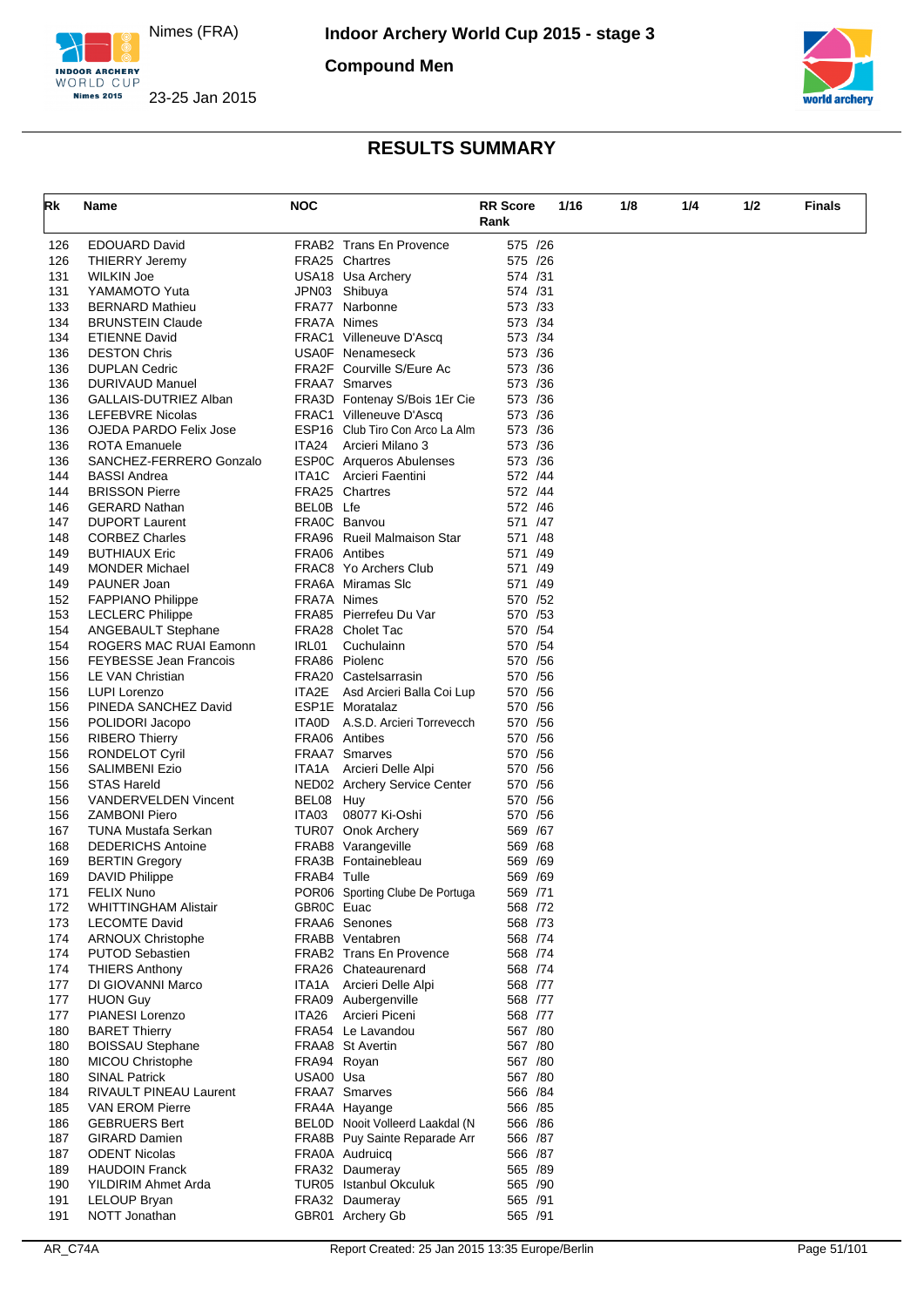

**Compound Men**





| Rk         | Name                                            | <b>NOC</b>     |                                           | <b>RR Score</b><br>Rank | 1/16 | 1/8 | 1/4 | 1/2 | <b>Finals</b> |
|------------|-------------------------------------------------|----------------|-------------------------------------------|-------------------------|------|-----|-----|-----|---------------|
| 193        | ALMEIDA Joao                                    |                | POR02 Portugal                            | 565 /93                 |      |     |     |     |               |
| 193        | <b>SANTOS Eduardo</b>                           |                | POR02 Portugal                            | 565 /93                 |      |     |     |     |               |
| 195        | LAZZATI Gabriele                                | ITA0A          | A.S.D. Arcieri Franciacor                 | 564 /95                 |      |     |     |     |               |
| 196        | <b>DRUGUET Joel</b>                             |                | FRA6A Miramas SIc                         | 564 / 96                |      |     |     |     |               |
| 197        | <b>ANDREYITCH Thomas</b>                        |                | FRA1F Castelnaudary                       | 564 /97                 |      |     |     |     |               |
| 197        | <b>LAMBERT David</b>                            |                | FRA3C Fontenay Le Fleury                  | 564 /97                 |      |     |     |     |               |
| 199        | <b>SPRING Martin</b>                            |                | SUI0C Mathews Factory Staff               | 564 /99                 |      |     |     |     |               |
| 200        | <b>GARITAT Stephane</b>                         |                | FRA8E Rennes Cie                          | 564 /00                 |      |     |     |     |               |
| 201        | <b>BARBAZZA Giuliano</b>                        | ITA05          | 12122 - A.S.D. Arco Club                  | 563 /01                 |      |     |     |     |               |
| 202        | DUVAL Arnaud                                    |                | FRA77 Narbonne                            | 563 /02                 |      |     |     |     |               |
| 203        | JUSSELIN Christophe                             |                | FRA4F La Chapelle Thecle                  | 563 /03                 |      |     |     |     |               |
| 204        | LIJARCIO Rafael                                 |                | ESP03 Arc Pardinyes                       | 563 /04                 |      |     |     |     |               |
| 204        | VAN CASPEL Peter                                |                | NED05 Hbs Almere                          | 563 /04                 |      |     |     |     |               |
| 206        | <b>LUCOT Laurent</b>                            |                | FRAB8 Varangeville                        | 563 / 06                |      |     |     |     |               |
| 207        | <b>ROUX Patrick</b>                             |                | RSA04 South Africa Tuks Archery           | 562 /07                 |      |     |     |     |               |
| 208        | <b>MARTIN Dominique</b>                         |                | FRA50 La Garde                            | 562 / 08                |      |     |     |     |               |
| 209        | <b>BAPTISTA Carlos</b>                          |                | POR06 Sporting Clube De Portuga           | 562 /09                 |      |     |     |     |               |
| 210        | <b>GOBERT Stephane</b><br><b>ISGRO Emanuele</b> |                | FRA6E Montigny Les Metz A.C.              | 561 /10                 |      |     |     |     |               |
| 211<br>211 | ROTA Paolo Alessandr                            | ITA3A<br>ITA24 | Italie<br>Arcieri Milano 3                | 561 /11<br>561 /11      |      |     |     |     |               |
| 213        | <b>HUGUET Julien</b>                            |                | <b>FRA9B</b> Saint Herblain               | 561 /13                 |      |     |     |     |               |
| 214        | <b>LEBEAU Antoine</b>                           |                | FRAA9 St Herblain                         | 561 /14                 |      |     |     |     |               |
| 214        | <b>SCARANO Nino</b>                             |                | FRAA5 Seichamps                           | 561 /14                 |      |     |     |     |               |
| 214        | STRASSER Jan                                    | SUI04          | Archeryteam92                             | 561 /14                 |      |     |     |     |               |
| 217        | <b>BALDACCINI Simone</b>                        | ITA3A          | Italie                                    | 560 /17                 |      |     |     |     |               |
| 218        | <b>RUIZ Olivier</b>                             | SUI02          | Arc Club Jussy                            | 560 /18                 |      |     |     |     |               |
| 219        | <b>KEMP Xavier</b>                              |                | MON01 Monaco                              | 560 /19                 |      |     |     |     |               |
| 220        | JARVENPAA Marko                                 | FIN02          | Rijo                                      | 560 /20                 |      |     |     |     |               |
| 221        | WISEMAN Mark                                    |                | GBR03 Chelmsford Tudor Rose               | 560 /21                 |      |     |     |     |               |
| 222        | LOPEZ SANCHEZ Santos                            |                | ESP15 Club Tau De Tir Amb Arc             | 560 /22                 |      |     |     |     |               |
| 223        | ALEXANDRE Jean                                  |                | BELOE Ske Kermt                           | 560 /23                 |      |     |     |     |               |
| 223        | <b>BRINGER Ludovic</b>                          | FRA11          | <b>Boe</b>                                | 560 /23                 |      |     |     |     |               |
| 223        | MLINARIÄ Tomislav                               |                | CRO02 Croatia                             | 560 /23                 |      |     |     |     |               |
| 226        | <b>CANCELLI Giampaolo</b>                       | ITA13          | Arcieri Castiglione Olona                 | 559 /26                 |      |     |     |     |               |
| 227        | <b>VERSACE Davide</b>                           | ITA24          | Arcieri Milano 3                          | 559 /27                 |      |     |     |     |               |
| 228        | <b>GUIGNET Patrick</b>                          | FRA3E Gagny    |                                           | 559 /28                 |      |     |     |     |               |
| 228        | <b>VON DER MARWITZ Erik</b>                     | SUI05          | <b>Bs Thalwil</b>                         | 559 /28                 |      |     |     |     |               |
| 230        | <b>DUBOIS Reginald</b>                          |                | FRA25 Chartres                            | 559 /30                 |      |     |     |     |               |
| 231        | <b>AMATO Brice</b>                              |                | FRA06 Antibes                             | 559 /31                 |      |     |     |     |               |
| 231        | <b>TORSET-BONFILLO Erwann</b>                   |                | FRAB5 Valaurie                            | 559 /31                 |      |     |     |     |               |
| 233        | <b>SAIGOT Nicolas</b>                           |                | FRA83 Pers En Gatinais                    | 558 /33                 |      |     |     |     |               |
| 234        | LALLEMANT Julien                                |                | <b>FRA46</b> Guyancourt Archers           | 558 /34                 |      |     |     |     |               |
| 234        | VALLIORGUE Julien                               | FRA8F Riom     |                                           | 558 /34                 |      |     |     |     |               |
| 236        | <b>BROCAL Edgar</b>                             |                | ESP03 Arc Pardinyes                       | 558 /36                 |      |     |     |     |               |
| 237        | <b>EVRARD Marc</b>                              |                | FRA32 Daumeray<br>FRAA4 Savigny Le Temple | 558 /37<br>557 /38      |      |     |     |     |               |
| 238<br>239 | <b>SIMON Marc</b><br><b>IRACA' Antonio</b>      | ITA24          | Arcieri Milano 3                          | 557 /39                 |      |     |     |     |               |
| 240        | LUCARELLI Stefano                               |                | ITA1A Arcieri Delle Alpi                  | 557 /40                 |      |     |     |     |               |
| 241        | <b>WANNER Joel Henry</b>                        |                | FRA4B Hombourg Haut                       | 557 /41                 |      |     |     |     |               |
| 242        | <b>MARTENS Patrick</b>                          |                | BEL10 Ssa Alken                           | 556 /42                 |      |     |     |     |               |
| 243        | <b>BECCARI Franco</b>                           |                | ITA3D Kosmos Rovereto                     | 556 /43                 |      |     |     |     |               |
| 244        | <b>FRUTEL Sebastien</b>                         |                | FRA4B Hombourg Haut                       | 556 /44                 |      |     |     |     |               |
| 245        | <b>MUSELLI Cesare</b>                           | ITA08          | A.S.D. Arcieri D.L.F. Voghera             | 556 /45                 |      |     |     |     |               |
| 246        | POLIDORI Vittorio                               |                | ITAOD A.S.D. Arcieri Torrevecch           | 555 /46                 |      |     |     |     |               |
| 247        | <b>OHMAN David</b>                              |                | <b>USA19 Mathews Pro Staff</b>            | 555 /47                 |      |     |     |     |               |
| 248        | <b>CORNU Jean-Michel</b>                        |                | FRA9D Saint Mard                          | 555 /48                 |      |     |     |     |               |
| 248        | SCHRYVE Jean Loic                               |                | FRA27 Chauny                              | 555 /48                 |      |     |     |     |               |
| 248        | VICENTE JOSE Polo Santamaria                    |                | ESP05 Arc Valencia                        | 555 /48                 |      |     |     |     |               |
| 251        | <b>WINDER Stephane</b>                          | FRA11          | Boe                                       | 554 /51                 |      |     |     |     |               |
| 252        | <b>BELLOMETTI Devid</b>                         | ITA1E          | Arcieri Franciacorta                      | 554 /52                 |      |     |     |     |               |
| 253        | <b>KNALL Philipp</b>                            | JPN02 Japon    |                                           | 554 /53                 |      |     |     |     |               |
| 254        | LASZKOWICZ Neil                                 |                | GBR12 Melton Mowbray Ac                   | 553 / 54                |      |     |     |     |               |
| 255        | <b>JOSE Alvarez Rodrigu</b>                     |                | ESP26 Tiro Con Arco Ponferrada            | 553 / 55                |      |     |     |     |               |
| 256        | <b>BERAIL Pierre</b>                            |                | FRA65 Mazamet                             | 553 /56                 |      |     |     |     |               |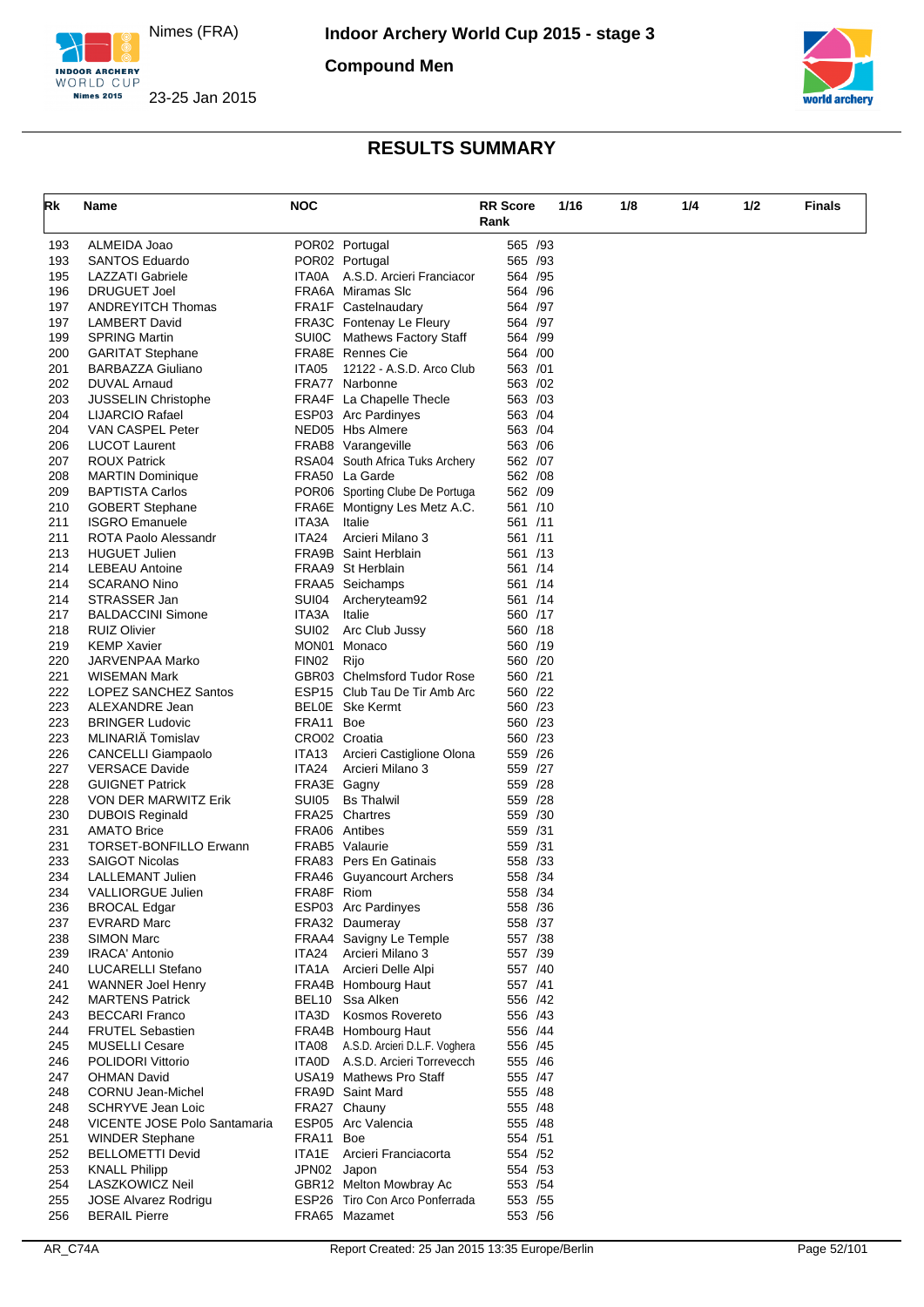

**Compound Men**





| Rk         | Name                                               | <b>NOC</b>  |                                                 | <b>RR Score</b>     |  | 1/16 | 1/8 | 1/4 | 1/2 | <b>Finals</b> |
|------------|----------------------------------------------------|-------------|-------------------------------------------------|---------------------|--|------|-----|-----|-----|---------------|
|            |                                                    |             |                                                 | Rank                |  |      |     |     |     |               |
| 256        | <b>COLLINS Michael</b>                             |             | USA07 G5 Outdoors                               | 553 /56             |  |      |     |     |     |               |
| 258        | <b>HOWARD Jeff</b>                                 | USA06 Usa   |                                                 | 553 /58             |  |      |     |     |     |               |
| 259        | <b>BABOU Eric</b>                                  |             | FRAB0 Toulon                                    | 553 /59             |  |      |     |     |     |               |
| 260        | <b>DUPUIS Olivier</b>                              |             | FRA32 Daumeray                                  | 552 /60             |  |      |     |     |     |               |
| 261        | <b>MARINI Cedric</b>                               |             | <b>FRA22</b> Challes Les Eaux                   | 552 /61             |  |      |     |     |     |               |
| 262        | <b>HAYNES Eric</b>                                 |             | <b>FRA4D</b> Issy Les Moulineaux                | 552 /62             |  |      |     |     |     |               |
| 262        | STEFFANN Pierre-Alain                              |             | FRAA6 Senones                                   | 552 /62             |  |      |     |     |     |               |
| 264        | <b>ZEDET Arnaud</b>                                |             | FRA6D Mont St Aignan                            | 551 /64             |  |      |     |     |     |               |
| 265        | <b>BAIADA Giacomo</b>                              | ITA3A       | Italie                                          | 551 / 65            |  |      |     |     |     |               |
| 266        | <b>CLUBER Alain</b>                                |             | FRA66 Menton                                    | 551 /66             |  |      |     |     |     |               |
| 267        | <b>AGASSE Stephane</b>                             | FRA1B Cande |                                                 | 551 /67             |  |      |     |     |     |               |
| 268        | <b>CULOT Philippe</b>                              |             | <b>FRA2E</b> Conflans Sainte-Honorine           | 551 /68             |  |      |     |     |     |               |
| 268        | <b>GUTIERREZ Michel</b>                            |             | <b>FRAAD Suresnes</b>                           | 551 /68             |  |      |     |     |     |               |
| 270        | <b>FOLICALDI Sergio</b>                            | ITA22       | Arcieri Martesana                               | 551 /70             |  |      |     |     |     |               |
| 270        | <b>KELLER Samuel</b>                               |             | FRA4B Hombourg Haut                             | 551 /70             |  |      |     |     |     |               |
| 272        | PERROUX Jean Louis                                 |             | FRA06 Antibes                                   | 550 /72             |  |      |     |     |     |               |
| 273        | <b>HERNANDEZ Raul</b>                              |             | ESP03 Arc Pardinyes                             | 550 /73             |  |      |     |     |     |               |
| 274        | GUİJONSSON Guä Mundur Orn                          | ISL01       | Iceland                                         | 549 /74             |  |      |     |     |     |               |
| 275        | <b>DELOISON Laurent</b>                            |             | FRA9D Saint Mard                                | 548 /75             |  |      |     |     |     |               |
| 276        | <b>BOISSONET Michel</b>                            |             | FRA20 Castelsarrasin                            | 548 /76             |  |      |     |     |     |               |
| 277        | <b>LIENARD Sebastien</b>                           |             | FRA43 Gravelines                                | 548 /77             |  |      |     |     |     |               |
| 278        | <b>CAROSSO Cristiano</b>                           |             | ITA1A Arcieri Delle Alpi                        | 548 /78             |  |      |     |     |     |               |
| 279        | <b>VIALETAY Antoine</b>                            |             | FRA53 Le Bouscat                                | 547 /79             |  |      |     |     |     |               |
| 280        | <b>DIDIER Denis</b>                                | FRA71       | Montreuil Juigne                                | 547 /80             |  |      |     |     |     |               |
| 280        | <b>PRIEELS Philippe</b>                            | BEL07 Gsr   |                                                 | 547 /80             |  |      |     |     |     |               |
| 282        | <b>BELTRAN Nicolas</b>                             | FRA18 Bron  |                                                 | 546 /82             |  |      |     |     |     |               |
| 283        | <b>GRILLI Gabriele</b>                             | ITA25       | Arcieri Monica                                  | 546 /83             |  |      |     |     |     |               |
| 284        | <b>SOLEYRET Frederic</b>                           |             | FRAB9 Vedene                                    | 545 /84             |  |      |     |     |     |               |
| 285        | <b>OSCAR Berrocal Lopez</b>                        |             | ESP08 Arco Muralla                              | 544 / 85            |  |      |     |     |     |               |
| 286        | LECOUFFE Yoann                                     | FRA8D Reims |                                                 | 544 /86             |  |      |     |     |     |               |
| 287        | <b>THORGEIRSSON Hlynur Freyr</b>                   | ISL01       | Iceland                                         | 544 /87             |  |      |     |     |     |               |
| 288        | <b>GUIGUET Denis</b>                               |             | FRA21 Castres                                   | 542 / 88            |  |      |     |     |     |               |
| 289        | CALVO Christophe                                   |             | FRA26 Chateaurenard                             | 542 /89             |  |      |     |     |     |               |
| 290        | <b>BONNET Guerric</b>                              |             | FRA55 Le Thor                                   | 541 /90             |  |      |     |     |     |               |
| 291        | <b>PERSI Giancarlo</b>                             |             | ITA0E A.S.D. Arco Club Pontino                  | 541 /91             |  |      |     |     |     |               |
| 292        | <b>BONVALET Frederic</b>                           |             | <b>FRAB1 Tournon Saint Martin</b>               | 540 /92             |  |      |     |     |     |               |
| 293        | <b>BEAUFOL Emmanuel</b>                            |             | FRAA0 Saint Myon                                | 539 /93             |  |      |     |     |     |               |
| 294        | <b>PICAUD Francis</b>                              |             | MON01 Monaco                                    | 538 /94             |  |      |     |     |     |               |
| 295        | <b>TOSO Federico</b>                               | ITA07       | A.S.D. Arcieri Clarasum                         | 537 /95             |  |      |     |     |     |               |
| 296        | <b>PERNET Denis</b>                                |             | FRA76 Moutiers                                  | 537 / 96            |  |      |     |     |     |               |
| 297        | CAPO Jean-Marc                                     | FRA03 Albi  |                                                 | 536 /97             |  |      |     |     |     |               |
| 298        | <b>WARGNIER Sebastien</b>                          |             | FRA77 Narbonne                                  | 535 /98             |  |      |     |     |     |               |
| 299        | PERABO Frederic                                    |             | FRA4A Hayange                                   | 535 /99             |  |      |     |     |     |               |
| 300        | <b>KEENAN John</b>                                 | IRL02       | <b>Cuchulainn Archers</b>                       | 535 /00             |  |      |     |     |     |               |
| 301        | <b>MONACHESI Massimiliano</b>                      | ITA3A       | Italie                                          | 534 /01             |  |      |     |     |     |               |
| 302        | <b>GAY Philippe</b>                                |             | FRAA1 Salaise Sur Sanne                         | 534 /02             |  |      |     |     |     |               |
|            | RASQUIER Francki                                   |             | FRA15 Bourg En Bresse                           | 534 /03             |  |      |     |     |     |               |
| 303<br>304 | <b>GRIFFON Dominique</b>                           |             |                                                 | 531 /04             |  |      |     |     |     |               |
|            |                                                    |             | FRA6D Mont St Aignan                            |                     |  |      |     |     |     |               |
| 305        | <b>DELVIGNE Dominique</b><br><b>COLLARI Enrico</b> |             | BEL0A Lef-Archery<br>ITA2B Arcieri Torrevecchia | 530 / 05<br>530 /06 |  |      |     |     |     |               |
| 306        |                                                    |             |                                                 |                     |  |      |     |     |     |               |
| 307        | ROUX Vivian                                        | FRA94 Royan |                                                 | 529 /07             |  |      |     |     |     |               |
| 308        | <b>SCIPIONI Andre</b>                              |             | FRA66 Menton                                    | 529 /08             |  |      |     |     |     |               |
| 309        | <b>MARTIN Christophe</b>                           |             | FRA66 Menton<br><b>FRAC4</b> Villiers Le Bel    | 527 /09             |  |      |     |     |     |               |
| 310        | <b>MORAT Christian</b>                             |             |                                                 | 525 /10             |  |      |     |     |     |               |
| 311        | <b>SCALISI Carmelo</b>                             |             | <b>BEL02</b> Centaure Fleurus                   | 524 /11             |  |      |     |     |     |               |
| 312        | <b>JONSSON Gunnar Thor</b>                         | ISL01       | Iceland                                         | 523 /12             |  |      |     |     |     |               |
| 313        | <b>FOURNIER Jacky</b>                              |             | FRAA8 St Avertin                                | 521 /13             |  |      |     |     |     |               |
| 314        | <b>DEACON Mick</b>                                 |             | ESP1C Indalarco Almeria                         | 520 /14             |  |      |     |     |     |               |
| 315        | PYLA Jean                                          |             | FRA8A Pontivy                                   | 520 /15             |  |      |     |     |     |               |
| 316        | <b>QUEHEN Thierry</b>                              |             | FRA3B Fontainebleau                             | 519 /16             |  |      |     |     |     |               |
| 317        | <b>URBAIN Roger</b>                                |             | BEL0A Lef-Archery                               | 513 /17             |  |      |     |     |     |               |
| 318        | <b>BOURDIN Jean-Pierre</b>                         | FRA94 Royan |                                                 | 500 /18             |  |      |     |     |     |               |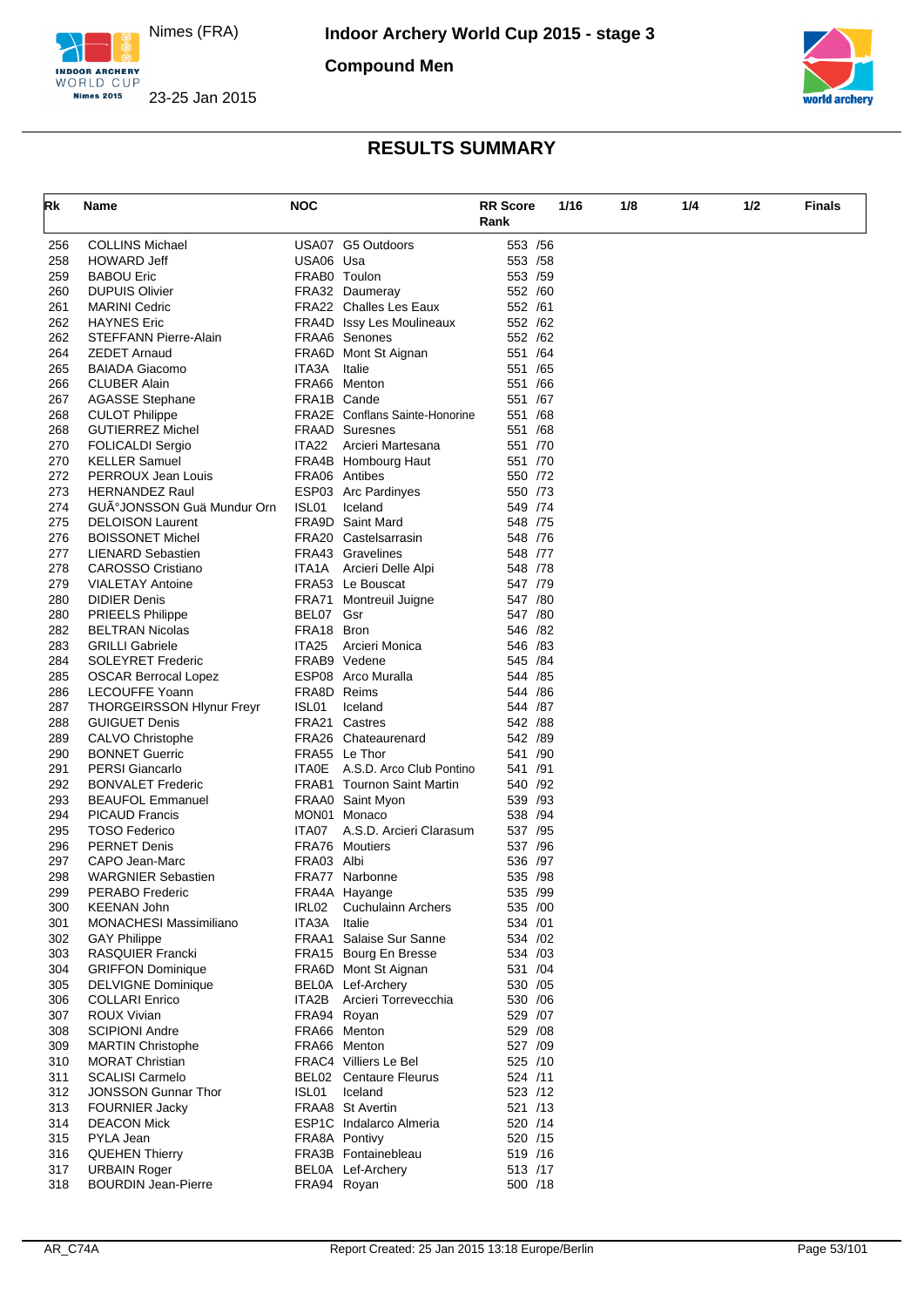

**Compound Women**





| Rk       | Name                                          | NOC                 |                                                        | 1/16<br><b>RR</b> Score<br>Rank | 1/8        | 1/4        | 1/2 | Finals      |
|----------|-----------------------------------------------|---------------------|--------------------------------------------------------|---------------------------------|------------|------------|-----|-------------|
| 1        | VAN KRADENBURG Jeanine                        |                     | RSA01 Magnum Archery                                   | 587 /05 146                     | 146        | 147        | 144 | 144 $T.10*$ |
| 2        | <b>WENTZEL Danelle</b>                        |                     | RSA02 Nasional Team Sa Tuks Arc                        | 575 /23 145                     | 146        | 148        | 148 | 144 T.10    |
| 3        | <b>CERNE Toja</b>                             |                     | SLO05 Lk Feniks                                        | 579 /16 147                     | 147        | 148        | 143 | 146         |
| 4        | <b>KELLER Lexi</b>                            |                     | USA18 Usa Archery                                      | 574 /27 145                     | 146        | 142        | 142 | 145         |
| 5<br>5   | <b>GAUVIN Crystal</b><br>VAN CASPEL Inge      | NED06 Hbsa          | USA18 Usa Archery                                      | 589 /02 146<br>587 /04 147      | 148<br>148 | 146<br>146 |     |             |
| 7        | <b>JONES Naomi</b>                            |                     | GBR0A Edinburgh University Ac                          | 585 /09<br>146                  | 147        | 143        |     |             |
| 8        | <b>SONNICHSEN Sarah</b>                       | <b>DEN05 T.I.K.</b> |                                                        | 580 /14 146                     | 146        | 142        |     |             |
| 9        | CHOI Bo Min                                   | KOR01 Korea         |                                                        | 585 /08 145                     | 146        |            |     |             |
| 9        | <b>COLIN Christie</b>                         | USA00 Usa           |                                                        | 580 /13 146                     | 143        |            |     |             |
| 9        | <b>LEBECQUE Pascale</b>                       |                     | FRA42 Grande Synthe                                    | 583 /11 147                     | 145        |            |     |             |
| 9        | <b>PRIEELS Sarah</b>                          |                     | FRA8E Rennes Cie                                       | 586 /07 146                     | 142        |            |     |             |
| 9        | ROUX Gerda                                    |                     | RSA04 South Africa Tuks Archery                        | 579 /15<br>- 142                | 142        |            |     |             |
| 9        | <b>SANCENOT Amelie</b>                        |                     | FRA68 Meursault                                        | 572 /30 145                     | 144        |            |     |             |
| 9        | SONG Yun Soo                                  |                     | KOR02 Hyundai Mobis                                    | 595 /01<br>139                  | 146        |            |     |             |
| 9        | <b>TONIOLI Marcella</b>                       |                     | ITA1E Arcieri Franciacorta                             | 583 /12 143                     | 145        |            |     |             |
| 17<br>17 | ANASTASIO Anastasia<br><b>AVDEEVA Natalya</b> | ITA3E               | Marina Militare<br>RUS04 Russian Archery Federation    | 586 /06 144<br>583 /10 144      |            |            |     |             |
| 17       | <b>COUWENBERG Martine</b>                     |                     | NED02 Archery Service Center                           | 578 /19 143                     |            |            |     |             |
| 17       | DE MATOS Laure                                |                     | FRA68 Meursault                                        | 572 /29 146                     |            |            |     |             |
| 17       | <b>DESSOY Catheline</b>                       |                     | FRA78 Neuilly Sur Marne                                | 574 /25<br>- 144                |            |            |     |             |
| 17       | <b>DODEMONT Sophie</b>                        |                     | FRAC4 Villiers Le Bel                                  | 588 /03 144                     |            |            |     |             |
| 17       | <b>EKSI KAHRAMAN Huriye</b>                   |                     | TUR06 Onok Archery                                     | 574 /24 143                     |            |            |     |             |
| 17       | <b>FINESSI Monica</b>                         | ITA34               | Fiamme Azzurre                                         | 571 /31 140                     |            |            |     |             |
| 17       | <b>GALE Sherry</b>                            | AUS02 Vhac          |                                                        | 574 /26 143                     |            |            |     |             |
| 17       | <b>JONES Erika</b>                            |                     | USA18 Usa Archery                                      | 579 /17 146                     |            |            |     |             |
| 17       | <b>LAURSEN Louise</b>                         |                     | DEN01 Danemark                                         | 573 /28<br>- 142                |            |            |     |             |
| 17       | LE BALC'H Lydie                               | FRA36 Dreux         |                                                        | 575 /22 140                     |            |            |     |             |
| 17       | LEE Hyun Jung                                 |                     | KOR02 Hyundai Mobis                                    | 570 /32 139                     |            |            |     |             |
| 17<br>17 | <b>MARCOS Andrea</b><br><b>SPANO Viviana</b>  | ITA2A               | ESP18 El Trastolillu<br>Arcieri Torres Sassari         | 577 /20<br>- 143<br>579 /18 140 |            |            |     |             |
| 17       | <b>VANDIONANT Sandrine</b>                    | FRA7A Nimes         |                                                        | 576 /21<br>136                  |            |            |     |             |
| 33       | <b>FUBIANI Jessica</b>                        |                     | ITA1E Arcieri Franciacorta                             | 569 /33                         |            |            |     |             |
| 34       | <b>GALES Andrea</b>                           |                     | GBR1A Woking A C                                       | 568 /34                         |            |            |     |             |
| 35       | <b>GARITAT Chrystelle</b>                     |                     | FRA8E Rennes Cie                                       | 567 /35                         |            |            |     |             |
| 36       | STANIECZEK Anna                               |                     | POL01 Luks Orlik Goleszow                              | 567 /36                         |            |            |     |             |
| 37       | <b>FOGLIO Alessia</b>                         | ITA1A               | Arcieri Delle Alpi                                     | 566 /37                         |            |            |     |             |
| 38       | <b>BROWN Georgie</b>                          |                     | GBR13 Meriden                                          | 566 /38                         |            |            |     |             |
| 38       | <b>DEACON Kathy</b>                           |                     | ESP1C Indalarco Almeria                                | 566 /38                         |            |            |     |             |
| 40       | <b>DEPIEDS Anais</b>                          |                     | FRA57 Lef Archery                                      | 566 /40                         |            |            |     |             |
| 40<br>42 | ELZINGA Vanessa<br>DE GIULI Clementine        |                     | NED03 Elzinga Archery<br>SUI02 Arc Club Jussy          | 566 /40<br>565 /42              |            |            |     |             |
| 42       | GALLAIS-DUTRIEZ Alexandra                     |                     | FRA3D Fontenay S/Bois 1 Er Cie                         | 565 /42                         |            |            |     |             |
| 44       | <b>ANEAR Erika</b>                            |                     | DEN02 Hoyt Tik                                         | 565 /44                         |            |            |     |             |
| 44       | NOVIKOVA Elena                                |                     | RUS02 Individual                                       | 565 /44                         |            |            |     |             |
| 46       | <b>BROCK Easter</b>                           |                     | USA18 Usa Archery                                      | 564 / 46                        |            |            |     |             |
| 47       | <b>CROOK Dahlia</b>                           | USA00 Usa           |                                                        | 564 /47                         |            |            |     |             |
| 48       | <b>BUDEN</b> Ivana                            | CRO01 Agram         |                                                        | 563 /48                         |            |            |     |             |
| 49       | <b>GONZALEZ Cristina</b>                      | ESP17 Ctacm         |                                                        | 562 /49                         |            |            |     |             |
| 50       | CHESSE Joanna                                 |                     | FRA78 Neuilly Sur Marne                                | 562 /50                         |            |            |     |             |
| 50       | MAGNUSDOTTIR Helga Kolbrun                    | ISL01               | Iceland                                                | 562 / 50                        |            |            |     |             |
| 52       | <b>BIROGLU Handan</b><br>D'AGOSTINO Katia     |                     | TUR06 Onok Archery                                     | 561 /52<br>561 / 52             |            |            |     |             |
| 52<br>54 | <b>GREENWOOD Hope</b>                         |                     | ITA1A Arcieri Delle Alpi<br>GBR09 Edinburgh University | 561 / 54                        |            |            |     |             |
| 55       | <b>PAGET Elisa</b>                            |                     | FRA08 Argenteuil                                       | 561 / 55                        |            |            |     |             |
| 55       | <b>SHKLIAR Ksenija</b>                        |                     | UKR02 Ukraine                                          | 561 / 55                        |            |            |     |             |
| 57       | <b>KULL Krista</b>                            |                     | EST05 Tyri Archery School                              | 557 /57                         |            |            |     |             |
| 58       | <b>O'SULLIVAN Lucy</b>                        |                     | GBR0F Grande-Bretagne                                  | 556 /58                         |            |            |     |             |
| 59       | <b>HUARD Geraldine</b>                        |                     | FRA3D Fontenay S/Bois 1Er Cie                          | 555 /59                         |            |            |     |             |
| 60       | <b>MAKKONEN Susanna</b>                       | FIN03               | Wilhelm Tell                                           | 555 /60                         |            |            |     |             |
| 61       | VAN WIJMEERSCH Tamara                         |                     | BEL10 Ssa Alken                                        | 554 /61                         |            |            |     |             |
| 62       | <b>DIAB Bernadette</b>                        |                     | USA18 Usa Archery                                      | 553 /62                         |            |            |     |             |
| 62       | <b>STRASSER Malvina</b>                       | SUI04               | Archeryteam92                                          | 553 /62                         |            |            |     |             |
| 64       | <b>BARBY Victoria</b>                         |                     | GBR0B Edinburgh University Arch                        | 553 /64                         |            |            |     |             |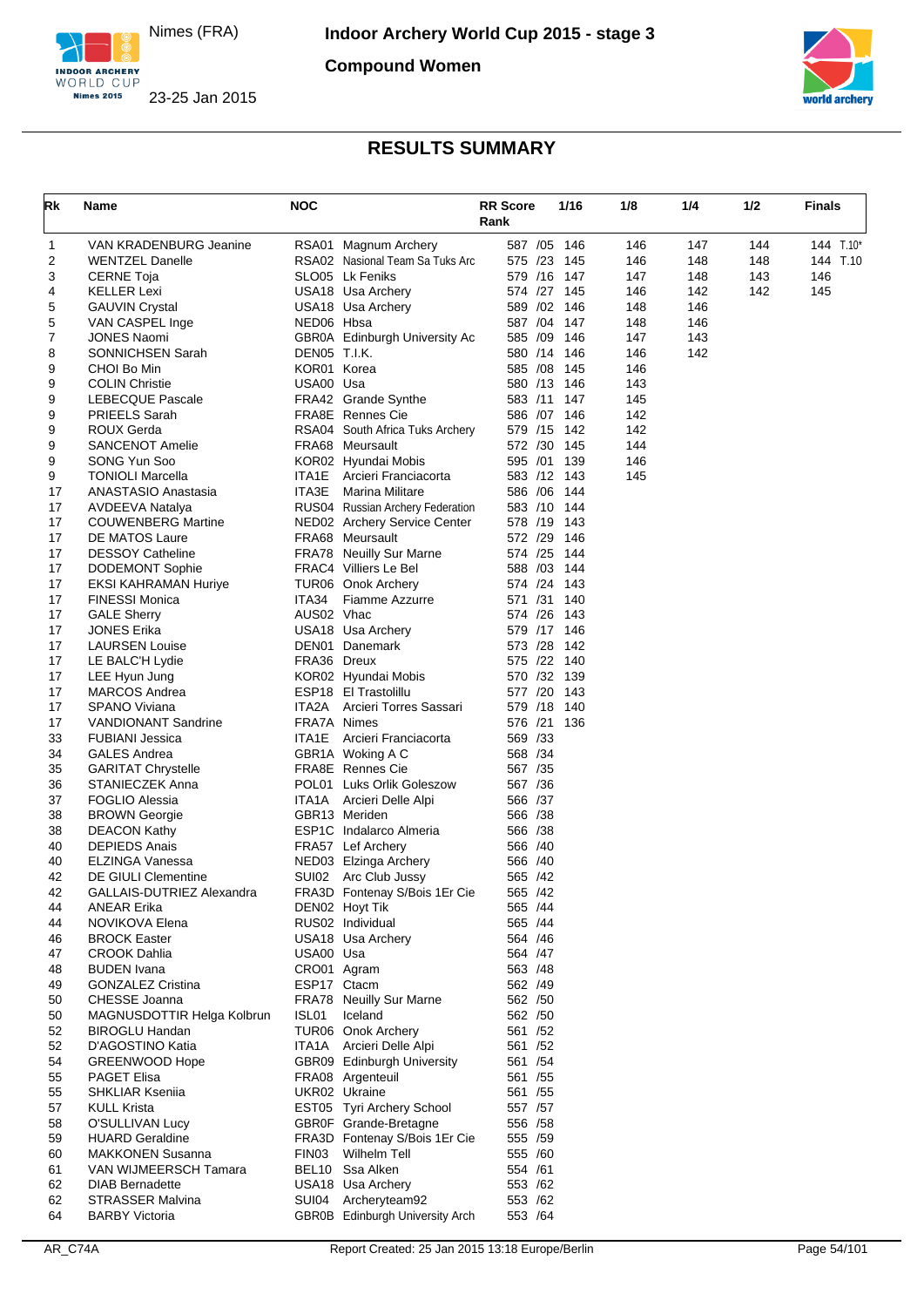

INDOOR ARCHERY **Nimes 2015** 

**Compound Women**





| Rk | Name                            | <b>NOC</b>        |                                 | <b>RR</b> Score<br>Rank |     | 1/16 | 1/8 | 1/4 | 1/2 | <b>Finals</b> |
|----|---------------------------------|-------------------|---------------------------------|-------------------------|-----|------|-----|-----|-----|---------------|
| 65 | <b>HAYASHI Kiyomi</b>           | JPN01             | Gumma                           | 553 /65                 |     |      |     |     |     |               |
| 66 | <b>GALVEZ Elodie</b>            |                   | FRA54 Le Lavandou               | 552 /66                 |     |      |     |     |     |               |
| 67 | <b>ANGEBAULT Véronique</b>      |                   | FRA28 Cholet Tac                | 552 /67                 |     |      |     |     |     |               |
| 68 | <b>MICHELON Sandrine</b>        |                   | FRA66 Menton                    | 551 /68                 |     |      |     |     |     |               |
| 69 | <b>BOUZAS BERMEJO Sonsoles</b>  |                   | ESP0A Arcolid                   | 551 /69                 |     |      |     |     |     |               |
| 70 | ROMANTEAU Sonia                 |                   | FRA92 Rochefort Sur Mer         | 551 /70                 |     |      |     |     |     |               |
| 71 | <b>SANTOS Cristina</b>          |                   | POR06 Sporting Clube De Portuga | 550 /71                 |     |      |     |     |     |               |
| 72 | <b>MOTTA Mariaraffaella</b>     | <b>ITA12</b>      | Arcieri Burarco                 | 550 /72                 |     |      |     |     |     |               |
| 73 | FRITH Jo                        |                   | GBR05 Chippenham Archers        | 549 /73                 |     |      |     |     |     |               |
| 74 | <b>TAFFLE Laetitia</b>          |                   | FRA09 Aubergenville             | 549 /74                 |     |      |     |     |     |               |
| 75 | <b>FROMENT Agnes</b>            |                   | FRAC4 Villiers Le Bel           | 548 /75                 |     |      |     |     |     |               |
| 76 | <b>PEVENT Marion</b>            |                   | FRA30 Coutances                 | 547 /76                 |     |      |     |     |     |               |
| 77 | <b>HOLDERNESS Lucy</b>          |                   | GBR06 Clophill                  | 545 /77                 |     |      |     |     |     |               |
| 78 | <b>BERGUIN Caroline</b>         |                   | FRA6D Mont St Aignan            | 543 /78                 |     |      |     |     |     |               |
| 79 | <b>HULIN Françoise</b>          |                   | BEL0A Lef-Archery               | 541 /79                 |     |      |     |     |     |               |
| 80 | <b>PICAUD Sandrine</b>          |                   | MON01 Monaco                    | 540 /80                 |     |      |     |     |     |               |
| 81 | <b>SANTI Coraline</b>           |                   | FRA20 Castelsarrasin            | 540 /81                 |     |      |     |     |     |               |
| 82 | <b>RENCK Cecile</b>             |                   | FRA91 Rixheim                   | 540 /82                 |     |      |     |     |     |               |
| 83 | <b>SAHIN Zeynep</b>             |                   | TUR02 Demka Sport Club          | 540 /83                 |     |      |     |     |     |               |
| 84 | LAVAZZA Laura                   | ITA <sub>25</sub> | Arcieri Monica                  | 536 /84                 |     |      |     |     |     |               |
| 85 | <b>EXERTIER Anne-Marie</b>      |                   | FRA02 Aix Les Bains             | 535 /85                 |     |      |     |     |     |               |
| 86 | <b>BERLIN Sandrine</b>          | FRAB3 Tscp        |                                 | 534 /86                 |     |      |     |     |     |               |
| 87 | <b>BERNET FUSTER Teresa</b>     |                   | ESP12 Carraixet                 | 533 /87                 |     |      |     |     |     |               |
| 88 | <b>MORA</b> Isabel              |                   | ESP03 Arc Pardinyes             | 529 /88                 |     |      |     |     |     |               |
| 89 | <b>BUTHIAUX Isabel</b>          |                   | FRA06 Antibes                   | 529 /89                 |     |      |     |     |     |               |
| 90 | <b>LACOMBE Pascale</b>          |                   | <b>FRA22</b> Challes Les Eaux   | 527 /90                 |     |      |     |     |     |               |
| 91 | <b>BAZIN Bertille</b>           |                   | FRA6D Mont St Aignan            | 527 /91                 |     |      |     |     |     |               |
| 92 | <b>KUCUKKAYALAR Anil Songul</b> |                   | TUR06 Onok Archery              | 523 /92                 |     |      |     |     |     |               |
| 93 | <b>MICOU Sandrine</b>           | FRA94 Royan       |                                 | 509 /93                 |     |      |     |     |     |               |
| 94 | <b>VEYRAC Marion</b>            |                   | FRA77 Narbonne                  | 505 /94                 |     |      |     |     |     |               |
| 95 | <b>ROGERS MHIC RUA Deirdre</b>  | IRL01             | Cuchulainn                      | 497 /95                 |     |      |     |     |     |               |
| 96 | <b>DAXBOCK Astrid</b>           | ISL <sub>01</sub> | Iceland                         | 479                     | /96 |      |     |     |     |               |
| 97 | <b>SCANDROGLIO Smantha</b>      | ITA25             | Arcieri Monica                  | 464 /97                 |     |      |     |     |     |               |
| 98 | <b>MATTERA Fernande</b>         | FRA94 Royan       |                                 | 363 /98                 |     |      |     |     |     |               |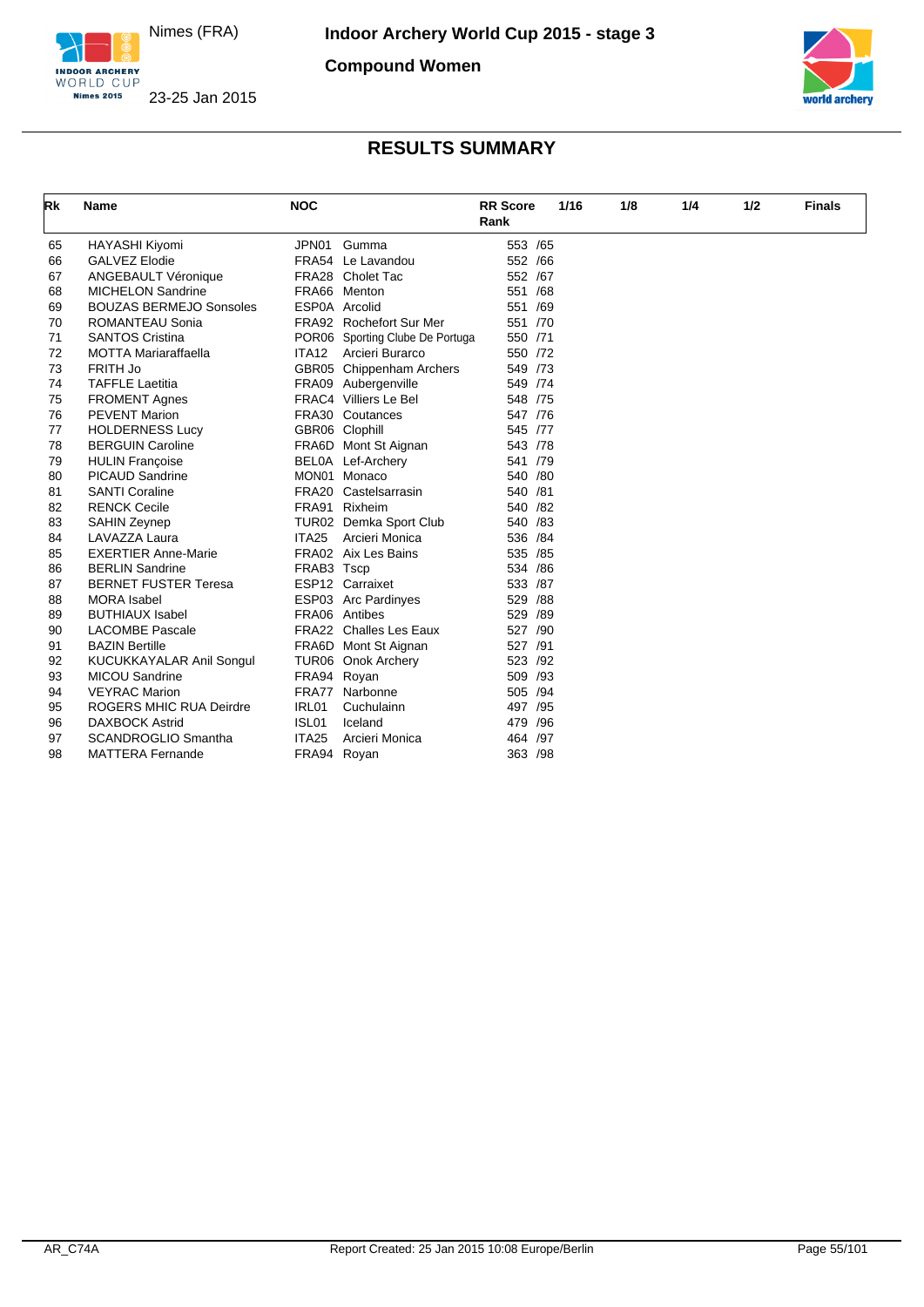

**Compound Junior Men**





| Rk       | Name                                         | <b>NOC</b>   |                                 | <b>RR Score</b><br>Rank | 1/16         | 1/8 | 1/4 | 1/2 | <b>Finals</b> |
|----------|----------------------------------------------|--------------|---------------------------------|-------------------------|--------------|-----|-----|-----|---------------|
| 1        | <b>OROSZ Viktor</b>                          |              | HUN02 Letizia Sc                |                         | 587 /03 147  | 148 | 148 | 146 | 145           |
| 2        | <b>VAVRO Mario</b>                           |              | CRO04 Sk Siscia                 |                         | 586 /04 146  | 148 | 149 | 147 | 144           |
| 3        | <b>BUDEN Domagoj</b>                         | CRO01 Agram  |                                 |                         | 583 /08 146  | 147 | 146 | 143 | 146 T.10      |
| 4        | <b>KOLBY Hanley</b>                          |              | USA01 Archery Learning Center   |                         | 589 /02 144  | 146 | 145 | 143 | 146<br>T.9    |
| 5        | <b>BORGSTROM Hampus</b>                      |              | SWE01 Helsingborg               |                         | 585 /06 147  | 147 | 147 |     |               |
| 6        | MODIC Staaj                                  |              | SLO0A Saint George Archers      |                         | 585 /05 144  | 148 | 146 |     |               |
| 7        | <b>SUT Jesse</b>                             | ITA3A        | Italie                          |                         | 590 /01 144  | 144 | 145 |     |               |
| 8        | <b>SCARCERIAUX Baptiste</b>                  | BEL04 Fac    |                                 |                         | 585 /07 145  | 145 | 144 |     |               |
| 9        | AAS Artur                                    |              | EST05 Tyri Archery School       |                         | 575 /13 142  | 144 |     |     |               |
| 9        | <b>CEREZO BERNET Javier</b>                  |              | ESP12 Carraixet                 |                         | 583 /09 148  | 142 |     |     |               |
| 9        | <b>FESTI Manuel</b>                          | ITA3A        | Italie                          |                         | 581 /11 145  | 144 |     |     |               |
| 9        | LOPEZ PADILLA Santiago                       |              | ESP15 Club Tau De Tir Amb Arc   |                         | 570 /15 144  | 141 |     |     |               |
| 9        | <b>MARCOURT Loic</b>                         |              | FRA56 Le Touquet                |                         | 578 /12 142  | 142 |     |     |               |
| 9        | <b>PAUEL Mees</b>                            |              | NED09 Hsh Hilversum             |                         | 569 /17 143  | 143 |     |     |               |
| 9        | PUUSEPP Kristjan                             |              | EST05 Tyri Archery School       |                         | 568 /19 142  | 142 |     |     |               |
| 9        | <b>TANDOGAN Baris</b>                        |              | TUR04 Istanbul                  |                         | 582 /10 148  | 145 |     |     |               |
| 17       | <b>BELL Montana</b>                          |              | USA01 Archery Learning Center   |                         | 559 /27 143  |     |     |     |               |
| 17       | <b>BRUOT Noe</b>                             |              | <b>FRA22</b> Challes Les Eaux   |                         | 553 /29 134  |     |     |     |               |
| 17       | <b>CHAPE Fraser</b>                          | GBR0D Euap   |                                 |                         | 563 /25 142  |     |     |     |               |
| 17       | <b>CORNU Thibaut</b>                         |              | FRA9D Saint Mard                |                         | 548 /32 137  |     |     |     |               |
| 17       | DE VRIES Kylian                              |              | NED05 Hbs Almere                |                         | 571 /14 140  |     |     |     |               |
| 17       | DURIVAUD Florian                             |              | <b>FRAA7</b> Smarves            |                         | 568 / 18 142 |     |     |     |               |
| 17       | <b>ERKUS Emre</b>                            |              | TUR06 Onok Archery              |                         | 563 /24 142  |     |     |     |               |
| 17       | <b>EVENSEN Ragnar</b>                        | NOR0A Tob    |                                 |                         | 554 /28 140  |     |     |     |               |
| 17       | <b>GARCIA MALO Diego</b>                     |              | ESP1E Moratalaz                 |                         | 549 /31 137  |     |     |     |               |
| 17       | <b>HAUDIQUET Yann</b>                        |              | FRA56 Le Touquet                |                         | 561 /26 141  |     |     |     |               |
| 17       | <b>LEAL Lucas</b>                            |              | FRA67 Merignac                  |                         | 567 /20 136  |     |     |     |               |
| 17       | <b>LINARES MARTINE Gonzalo</b>               |              | ESP0E Arqueros De Madrid        |                         | 569 /16 141  |     |     |     |               |
| 17       | <b>RASMUSSEN Thomas</b>                      | NOR08 Skreia |                                 |                         | 564 /23 142  |     |     |     |               |
| 17       | <b>TUCKNOTT Philip</b>                       |              | GBR0B Edinburgh University Arch |                         | 565 /22 138  |     |     |     |               |
| 17       | <b>WISEMAN Luke</b>                          |              | GBR03 Chelmsford Tudor Rose     |                         | 551 /30 136  |     |     |     |               |
| 17       | YILDIRIM Tunahan                             |              | TUR06 Onok Archery              |                         | 565 /21 140  |     |     |     |               |
| 33       | <b>POURCELLY Maxence</b>                     |              | FRAC0 Villefranche              | 547 /33                 |              |     |     |     |               |
|          |                                              |              | NED04 H.B.S.Almere (1312)       | 544 /34                 |              |     |     |     |               |
| 34<br>35 | <b>BOGAARD Mick</b><br><b>ZEDET Benjamin</b> |              | FRA6D Mont St Aignan            | 543 /35                 |              |     |     |     |               |
|          |                                              |              |                                 | 538 /36                 |              |     |     |     |               |
| 36       | DURUKAN Bugrahan                             | IND02 India  | TUR06 Onok Archery              |                         |              |     |     |     |               |
| 37       | <b>JAIN Abhinav</b>                          |              |                                 | 537 /37                 |              |     |     |     |               |
| 38       | <b>VARONE Justin</b>                         | <b>SUI0A</b> | Compagnie Des Archers De        | 529 /38                 |              |     |     |     |               |
| 39       | <b>DURIVAUD Lucas</b>                        |              | <b>FRAA7</b> Smarves            | 528 /39                 |              |     |     |     |               |
| 40       | <b>CORVI Kevin</b>                           |              | <b>FRA22</b> Challes Les Eaux   | 524 /40                 |              |     |     |     |               |
| 41       | <b>CAMPILLO Raphael</b>                      |              | FRAB6 Valence                   | 511 /41                 |              |     |     |     |               |
| 42       | ALHINDAASSI Ahmed                            |              | UAE01 Uae Archery Association   | 505 /42                 |              |     |     |     |               |
| 43       | <b>ALHEFEITI Khaled</b>                      |              | UAE01 Uae Archery Association   | 504 /43                 |              |     |     |     |               |
| 44       | <b>CARREIRA Thomas</b>                       |              | SUI02 Arc Club Jussy            | 504 /44                 |              |     |     |     |               |
| 45       | DELANNOY-GADOUL Benjamin                     |              | <b>FRA2B</b> Coignieres         | 451 /45                 |              |     |     |     |               |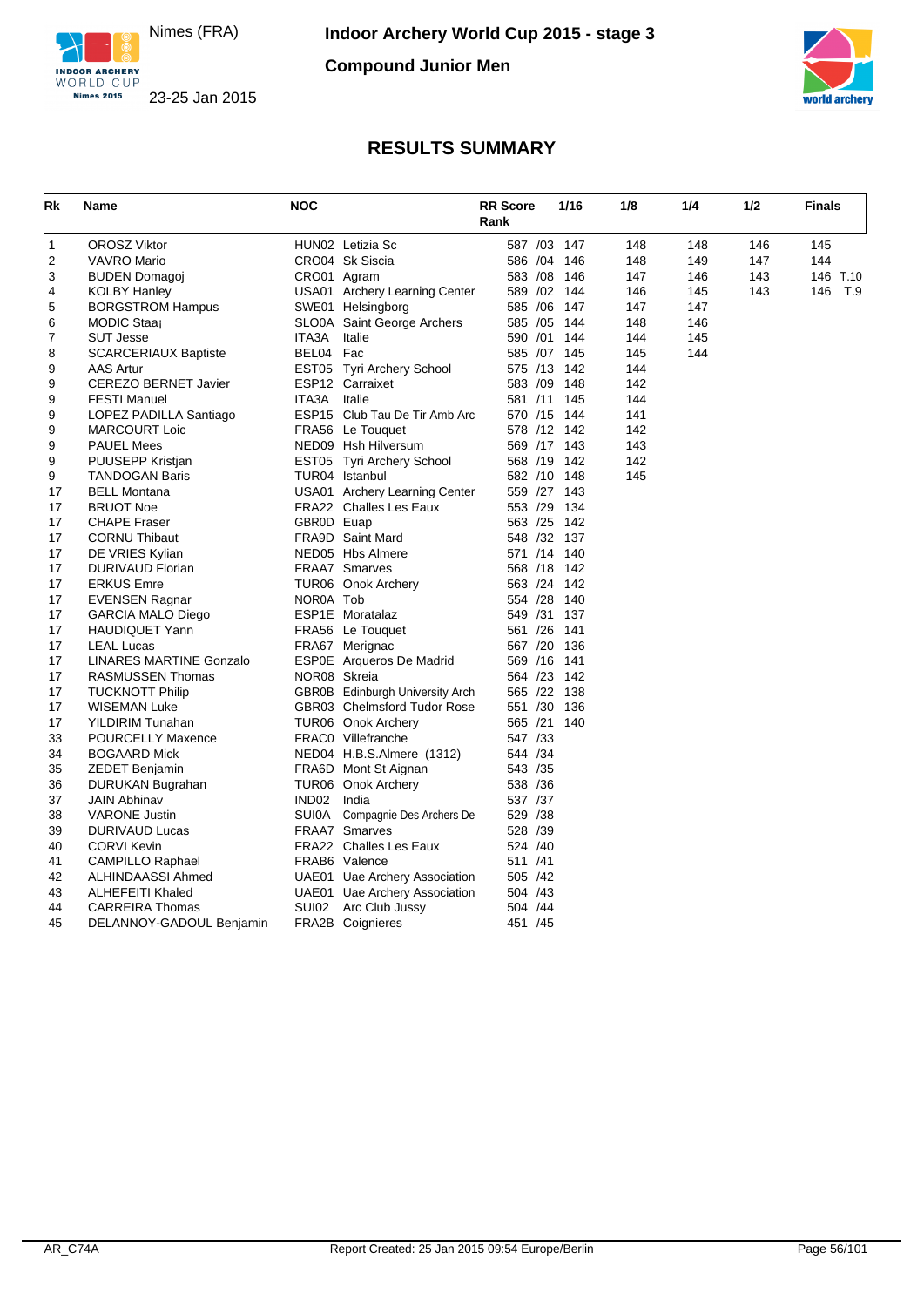

**Compound Junior Women**



23-25 Jan 2015

| Rk | <b>Name</b>                 | <b>NOC</b>        |                           | <b>RR</b> Score<br>Rank | 1/8   | 1/4 | 1/2 | <b>Finals</b> |
|----|-----------------------------|-------------------|---------------------------|-------------------------|-------|-----|-----|---------------|
|    | SHKOLNA Mariya              | UKR01             | Dynamo, Ukraine           | /01<br>585              | -Bye- | 146 | 146 | 147           |
| 2  | <b>BOSTAN Yesim</b>         | TUR <sub>07</sub> | Onok Archery              | 585 /02 -Bye-           |       | 146 | 143 | 144           |
| 3  | <b>ORLIC Maja</b>           | CRO02             | Croatia                   | /03<br>582              | -Bye- | 145 | 143 | 143           |
| 4  | MLINARIÄ Amanda             | CRO02             | Croatia                   | /04<br>568              | 142   | 144 | 139 | 140           |
| 5  | <b>JAATMA Lisell</b>        | EST06             | <b>Tyri Archery Scool</b> | 566 /05                 | 141   | 144 |     |               |
| 6  | <b>ROTA Althea</b>          | ITA <sub>24</sub> | Arcieri Milano 3          | /08<br>556              | 139   | 140 |     |               |
|    | RODRIGUES Alexia            | FRA60             | Malemort Sur Correze      | 543<br>/10              | 138   | 139 |     |               |
| 8  | MINOT Julie                 | FRA2C             | Compagnie Des Archers Cal | 538<br>/11              | 143   | 136 |     |               |
| 9  | <b>CEREZO BERNET Teresa</b> | ESP <sub>12</sub> | Carraixet                 | 562 /07                 | 136   |     |     |               |
| 9  | <b>ISDAL Kristin Beate</b>  | NOR01             | Geitastrand Bueskyttere   | /09<br>553              | 139   |     |     |               |
| 9  | <b>PARENTS Coralie</b>      | BEL08             | Huy                       | /12<br>530              | 135   |     |     |               |
| 9  | RODRIGUES Lea               | FRA60             | Malemort Sur Correze      | /06<br>562              | 140   |     |     |               |
| 9  | <b>TOPKARCI Begum</b>       | TUR01             | Demka                     | /13<br>279              | 49    |     |     |               |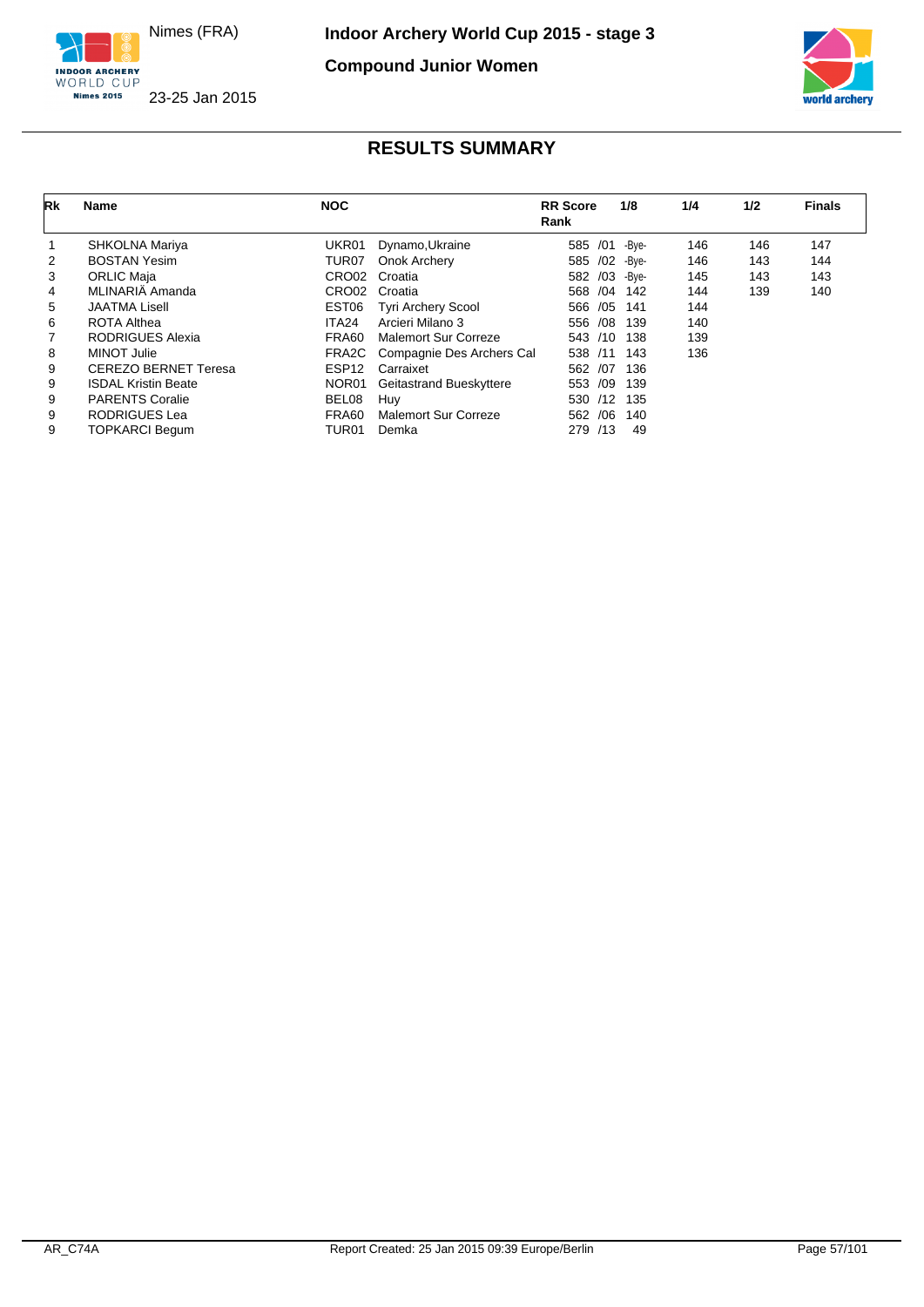

**Nimes 2015** 

**Recurve Under 15 Men**



#### INDOOR ARCHERY 23-25 Jan 2015

| Rk | Name                      | <b>NOC</b>   |                                 | <b>RR</b> Score<br>Rank |     | 1/16          | 1/8            | 1/4 | 1/2      | <b>Finals</b> |
|----|---------------------------|--------------|---------------------------------|-------------------------|-----|---------------|----------------|-----|----------|---------------|
|    | <b>PLEITER Denzel</b>     |              | NED05 Hbs Almere                | 560                     |     | /05 - Bye-    | $\overline{7}$ | 6   | 6        | 7             |
| 2  | <b>LARTIGUE Hugo</b>      | FRA8F        | Riom                            | 575                     | /02 | -Bve-         | 6              | 6   | 6        | 3             |
| 3  | <b>CONESA Daniel</b>      |              | FRA52 Lattes Saint Jean De Veda | 566 /03                 |     | -Bye-         | 6              | 6   | $\Omega$ | 6             |
| 4  | MERCADER Bryan            |              | FRA5F Lyon 8Eme                 | 581                     | /01 | -Bye-         | 6              | 6   | $\Omega$ | 2             |
| 5  | MACHIO JIMENEZ Aimar      |              | ESP20 Ostadar                   | 551                     | /08 | -Bye-         | 6              | 5   | (144)    |               |
| 6  | PAUMIER Loan              |              | FRA51 La Tour D'Aigues          | 563                     | /04 | -Bye-         | 6              | 4   | (138)    |               |
|    | MENARDO Zao               | FRA75        | <b>Mouans Sartoux</b>           | 545 /11                 |     | 6             |                | 0   | (83)     |               |
| 8  | <b>PERALDI Laurent</b>    | FRA79        | Nice                            | 554 /07                 |     | -Bye-         | 6              | 0   | (80)     |               |
| 9  | <b>ANGERETTI Matthieu</b> | FRA22        | <b>Challes Les Eaux</b>         | 532 /16                 |     | 6             | 0              |     |          |               |
| 9  | <b>BERNARDI Nicolas</b>   | FRA79 Nice   |                                 | 548 /09                 |     | -Bye-         | 0              |     |          |               |
| 9  | <b>BIGUET Thomas</b>      | FRA79 Nice   |                                 |                         |     | 556 /06 -Bye- | 3              |     |          |               |
| 9  | <b>JAGER Matic</b>        |              | SLO08 Lk Mins Postojna          | 541                     | /13 | 6             | 0              |     |          |               |
| 9  | JEAUFFROY Jerome          | FRA79        | Nice                            | 530 /18                 |     | 6             | 0              |     |          |               |
| 9  | <b>MICHEL Valentin</b>    | FRA7A Nimes  |                                 | 548 /10                 |     | 7             | 4              |     |          |               |
| 9  | <b>NEAU Gregory</b>       |              | FRA63 Marignane                 | 539 /14                 |     | 6             | 0              |     |          |               |
| 9  | PICHELIN Theo             |              | FRA4E L'Isle Sur La Sorgue      | 542 /12                 |     | 6             | 1              |     |          |               |
| 17 | <b>BENIA Aymen</b>        |              | ALG02 Algeria                   | 338 /24                 |     | 0             |                |     |          |               |
| 17 | <b>BERTHET Hugo</b>       | FRA22        | <b>Challes Les Eaux</b>         | 432 /23                 |     |               |                |     |          |               |
| 17 | <b>CORDEAU Antoine</b>    |              | FRA05 Annemasse                 | 532 /15                 |     | 4             |                |     |          |               |
| 17 | <b>DELPIERRE Hugo</b>     | <b>FRA0E</b> | Bazainville                     | 460 /22                 |     | 2             |                |     |          |               |
| 17 | <b>FIRMIN Guillaume</b>   |              | <b>FRA22</b> Challes Les Eaux   | 498 /20                 |     | 2             |                |     |          |               |
| 17 | <b>VUILLIN Christophe</b> |              | <b>FRABF</b> Villefontaine      | 464 /21                 |     | 0             |                |     |          |               |
| 17 | <b>WACOGNE Hugo</b>       |              | FRA56 Le Touquet                | 531                     | /17 | 4             |                |     |          |               |
| 17 | <b>ZANINI Simon</b>       |              | FRA22 Challes Les Eaux          | 502 /19                 |     | 0             |                |     |          |               |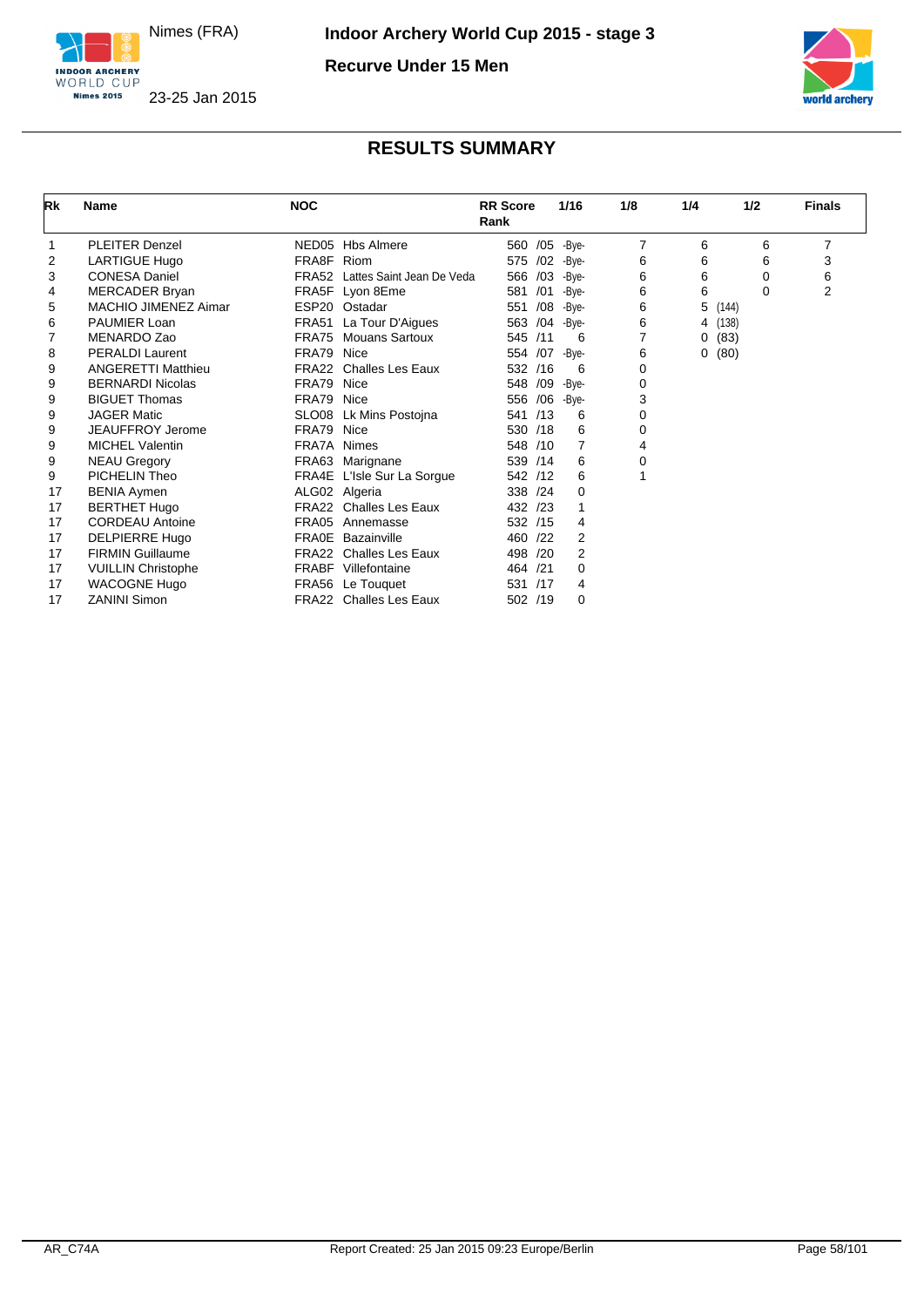

**Recurve Under 15 Women**



23-25 Jan 2015

| Rk | Name                    | <b>NOC</b>        |                           | <b>RR</b> Score<br>Rank | 1/8   | 1/4 | 1/2     | <b>Finals</b> |
|----|-------------------------|-------------------|---------------------------|-------------------------|-------|-----|---------|---------------|
|    | VAZQUEZ GARRID Eider    | ESP <sub>20</sub> | Ostadar                   | 560 /02                 | -Bve- | 6   |         | 6             |
| 2  | <b>COEREZZA Elisa</b>   | ITA <sub>25</sub> | Arcieri Monica            | 542 / 04                | 6     | 6   | 6       | 0             |
| 3  | <b>CACCIA Sofia</b>     | ITA <sub>25</sub> | Arcieri Monica            | 520<br>/08              |       | 6   | 5       | 6             |
| 4  | <b>JENNY Coralie</b>    | <b>SUIOD</b>      | Sagittaire                | /06<br>537              | 6     | 6   |         | 0             |
| 5  | <b>ICARD Noemie</b>     | FRA1E             | Carpentras                | 506 /10                 | 6     |     | 5(139)  |               |
| 6  | LEPRON Johanna          | FRA01             | Acheres                   | /01<br>561              | -Bve- |     | 4 (134) |               |
|    | <b>CHARTRON Marine</b>  | <b>FRA0F</b>      | <b>Belfort Savoureuse</b> | 552 /03                 | -Bve- | 0   | (79)    |               |
|    | <b>JOUINI Lou</b>       | FRA7A             | <b>Nimes</b>              | 420 /12                 | 6     |     | 0(79)   |               |
| 9  | <b>BIGUET Audrey</b>    | FRA79             | <b>Nice</b>               | 500 /11                 | 2     |     |         |               |
| 9  | <b>BROCHARD Pauline</b> | FRAC5             | <b>Villiers Sur Marne</b> | 539 / 05                | 4     |     |         |               |
| 9  | <b>MENARDO Luna</b>     | FRA75             | <b>Mouans Sartoux</b>     | 415 /13                 | 2     |     |         |               |
| 9  | <b>RODRIGUES Julia</b>  | FRA59             | Leognan                   | 518 /09                 | 3     |     |         |               |
| 9  | <b>TREVES Aurélia</b>   | FRA79             | Nice                      | 520 /07                 | 0     |     |         |               |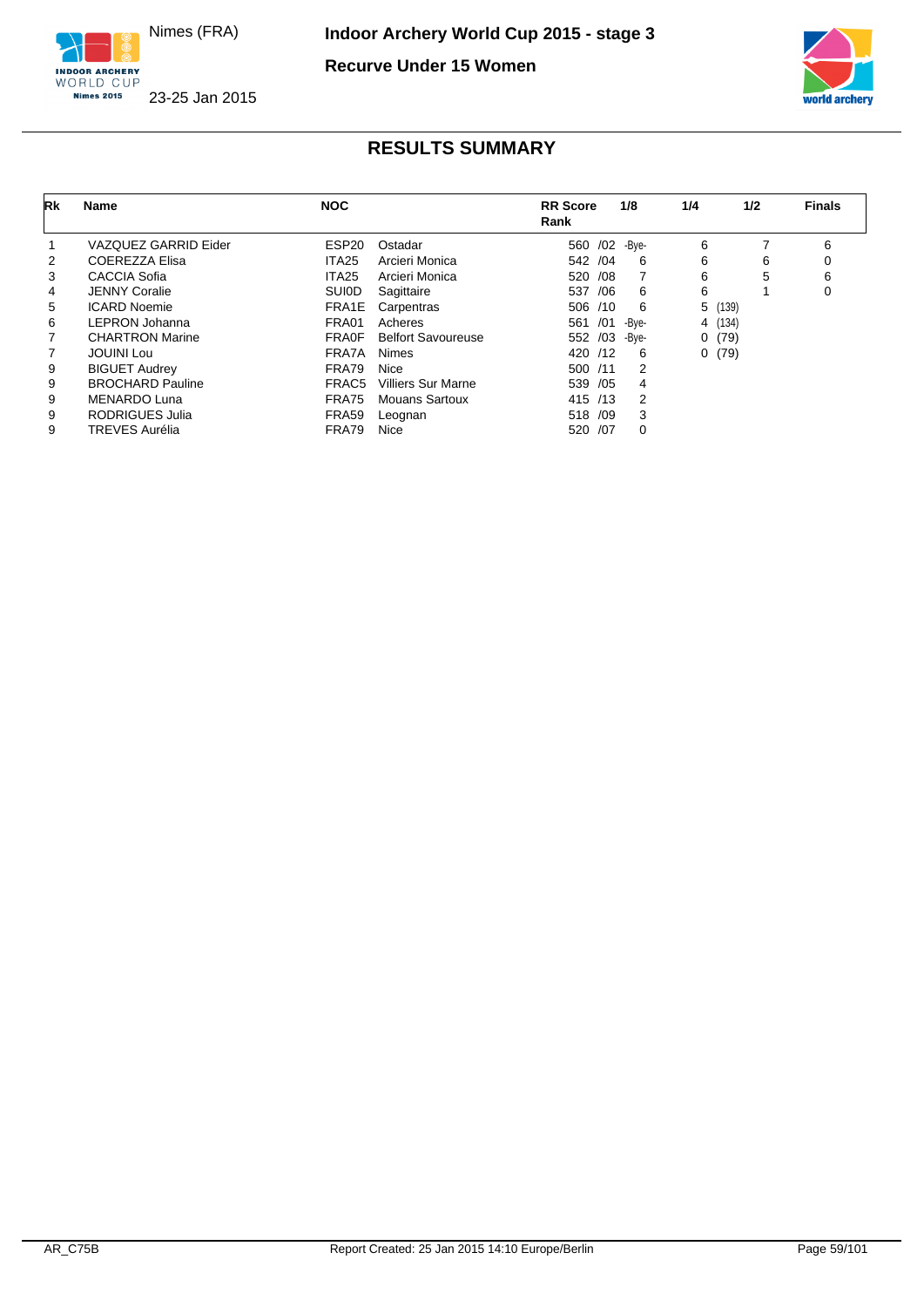

**Final Round**





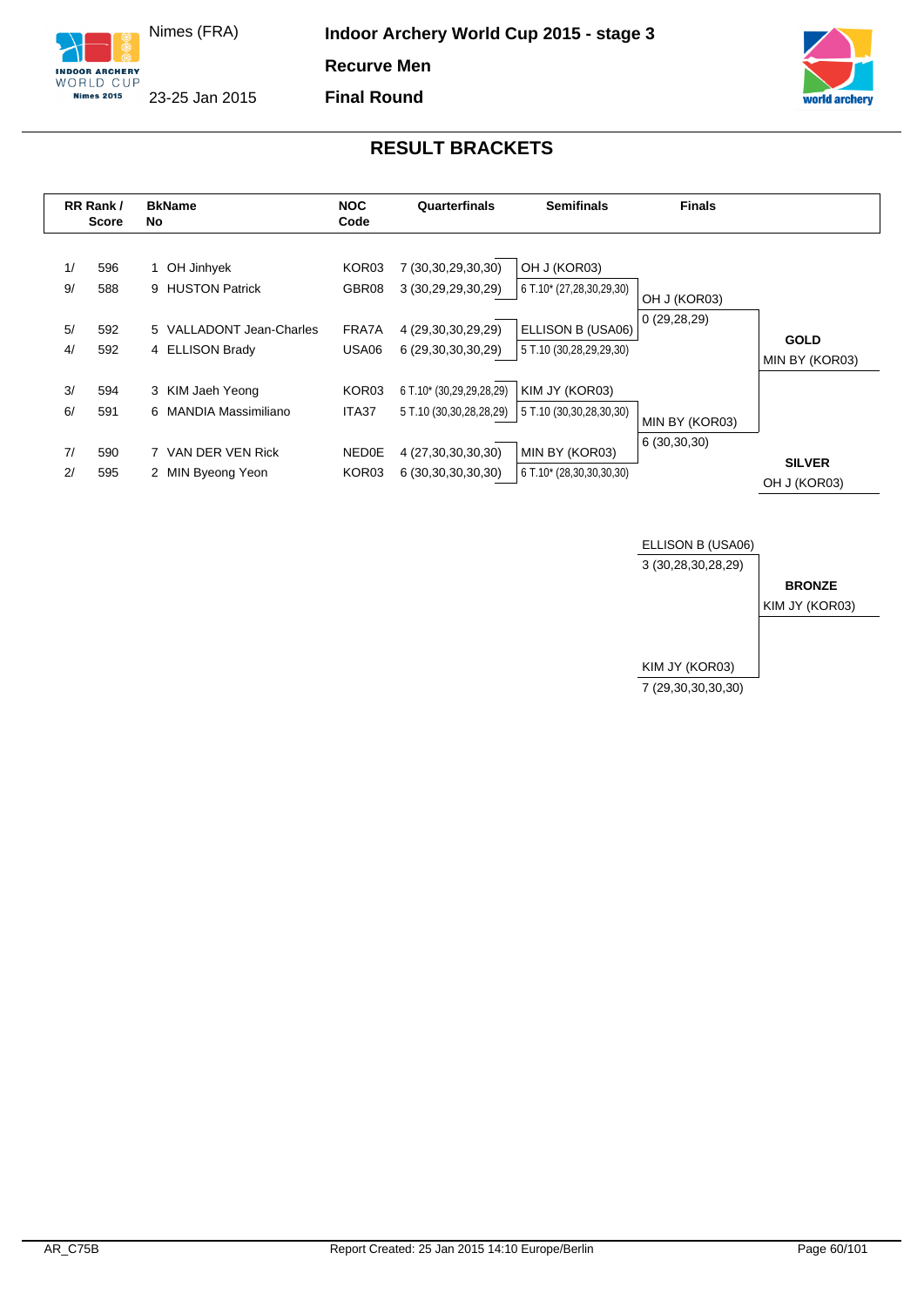



|            | RR Rank/<br><b>Score</b> | No | <b>BkName</b>                                 | <b>NOC</b><br>Code    | 1/16<br>Elimin. Round                             | 1/8<br>Elimin. Round                         | Quarterfinals                          |
|------------|--------------------------|----|-----------------------------------------------|-----------------------|---------------------------------------------------|----------------------------------------------|----------------------------------------|
|            |                          |    |                                               |                       |                                                   |                                              |                                        |
|            |                          |    |                                               |                       |                                                   |                                              |                                        |
| 1/<br>32/  | 596<br>577               |    | 1 OH Jinhyek<br>32 WECKMULLER Maximilian      | KOR03<br>GER05        | 7 (30, 30, 29, 29)<br>1 (27,28,29,28)             | OH J (KOR03)                                 |                                        |
|            |                          |    |                                               |                       |                                                   | 6 (29,30,29,30,30)                           | OH J (KOR03)                           |
| 17/        | 582                      |    | 17 LIBERT Eric                                | FRA9A                 | 6 (30, 30, 29, 29)                                | LIBERT E (FRA9A)                             | 7 (30,30,29,30,30)                     |
| 16/        | 582                      |    | 16 RODRIGUEZ LIEBA Juan Ignacio ESP22         |                       | 2 (29, 29, 29, 29)                                | 4 (29,28,30,28,30)                           |                                        |
|            |                          |    |                                               |                       |                                                   |                                              |                                        |
| 9/         | 588                      |    | 9 HUSTON Patrick                              | GBR08                 | 6 (29, 29, 30, 29, 30)                            | <b>HUSTON P (GBR08)</b>                      |                                        |
| 24/        | 580                      |    | 24 FERNANDEZ Antonio                          | <b>ESP0F</b>          | 4 (30,29,30,28,29)                                | 6 (29,29,29,30)                              |                                        |
|            |                          |    |                                               |                       |                                                   |                                              | HUSTON P (GBR08)<br>3 (30,29,29,30,29) |
| 25/        | 580                      |    | 25 FRANGILLI Michele                          | ITA3A                 | 6 T.10 (28,28,30,30,29)                           | FRANGILLI M (ITA3A)                          |                                        |
| 8/         | 588                      |    | 8 TAVERNIER Olivier                           | FRA2D                 | 5 T.9 (28,29,30,29,29)                            | 2 (29,28,29,28)                              |                                        |
|            |                          |    |                                               |                       |                                                   |                                              |                                        |
| $5/$       | 592                      |    | 5 VALLADONT Jean-Charles                      | FRA7A                 | 6 (29,29,30)                                      | VALLADONT JC (FRA7A)                         |                                        |
| 28/        | 578                      |    | 28 BERGER Thomas                              | FRA7A                 | 0(27, 28, 29)                                     | 6 (29, 30, 27, 30)                           | VALLADONT JC (FRA7A)                   |
|            |                          |    |                                               |                       |                                                   |                                              | 4 (29,30,30,29,29)                     |
| 21/<br>12/ | 581<br>585               |    | 21 ALVARINO GARCIA Miguel<br>12 NESPOLI Mauro | ESP14<br>ITA35        | 6 T.10 (28,28,29,29,29)<br>5 T.8 (27,29,29,29,29) | ALVARINO GARCIA M (ESP14)<br>2 (28,29,28,29) |                                        |
|            |                          |    |                                               |                       |                                                   |                                              |                                        |
| 13/        | 584                      |    | 13 MCLAUGHLIN Daniel                          | <b>USA18</b>          | 6 (29, 25, 30, 30, 28)                            | <b>MCLAUGHLIN D (USA18)</b>                  |                                        |
| 20/        | 581                      |    | 20 PLIHON Pierre                              | FRA7A                 | 4 (29, 28, 29, 28, 28)                            | 2 (29,27,26,29)                              |                                        |
|            |                          |    |                                               |                       |                                                   |                                              | ELLISON B (USA06)                      |
| 29/        | 578                      |    | 29 TYACK Ryan                                 | AUS01                 | 2 (30,29,29,30)                                   | ELLISON B (USA06)                            | 6 (29, 30, 30, 30, 29)                 |
| 4/         | 592                      |    | 4 ELLISON Brady                               | <b>USA06</b>          | 6 (30, 30, 30, 30)                                | 6 (28,28,30,30)                              |                                        |
|            |                          |    |                                               |                       |                                                   |                                              |                                        |
| $3/$       | 594                      |    | 3 KIM Jaeh Yeong                              | KOR03                 | 7 (30, 30, 29, 28)                                | KIM JY (KOR03)                               |                                        |
| 30/        | 578                      |    | 30 MOLFESE Fabio                              | <b>ITA0D</b>          | 1 (28, 30, 27, 26)                                | 6 T.10 (30,29,30,30,30)                      | KIM JY (KOR03)                         |
|            |                          |    |                                               |                       |                                                   |                                              | 6 T.10* (30,29,29,28,29)               |
| 19/        | 581                      |    | 19 MAKHNENKO Artem                            | RUS <sub>04</sub>     | 6 (29,30,29,30)                                   | MAKHNENKO A (RUS04)                          |                                        |
| 14/        | 583                      |    | 14 PALAZZI Luca                               | <b>ITA0B</b>          | 2 (27,30,29,29)                                   | 5 T.9 (30,30,30,30,29)                       |                                        |
|            |                          |    |                                               |                       |                                                   |                                              |                                        |
| 11/<br>22/ | 586<br>581               |    | 11 VAN DEN BERG Sjef<br>22 YAMAGUCHI Nathan   | NED0B<br><b>USA12</b> | 7 (28,30,30,30,30)<br>3 (30,28,30,28,28)          | VAN DEN BERG S (NED0B)<br>3 (30,29,30,30,29) |                                        |
|            |                          |    |                                               |                       |                                                   |                                              | MANDIA M (ITA37)                       |
| 27/        | 579                      |    | 27 IM Jiwan                                   | KOR03                 | 5 T.9 (30,30,30,30,29)                            | MANDIA M (ITA37)                             | 5 T.10 (30,30,28,28,29)                |
| $6/$       | 591                      |    | 6 MANDIA Massimiliano                         | ITA37                 | 6 T.10 (30,30,30,28,30)                           | 7 (30,30,30,30,30)                           |                                        |
|            |                          |    |                                               |                       |                                                   |                                              |                                        |
| 7/         | 590                      |    | 7 VAN DER VEN Rick                            | <b>NED0E</b>          | 6 (30,28,30,30)                                   | VAN DER VEN R (NED0E)                        |                                        |
| 26/        | 579                      |    | 26 IRWIN Micheal                              | IRL03                 | 2 (29,28,29,30)                                   | 6 (28,28,29,29)                              |                                        |
|            |                          |    |                                               |                       |                                                   |                                              | VAN DER VEN R (NED0E)                  |
| 23/        | 581                      |    | 23 HARTMANN Daniel                            | GER06                 | 6 T.10 (29,29,28,28,30)                           | HARTMANN D (GER06)                           | 4 (27,30,30,30,30)                     |
| 10/        | 587                      |    | 10 GYE Dong Hyun                              | KOR03                 | 5 T.9 (29,28,29,30,29)                            | 2 (27,28,28,29)                              |                                        |
|            |                          |    |                                               |                       |                                                   |                                              |                                        |
| 15/        | 583                      |    | 15 AUBERT Thomas                              | FRA7A                 | 2 (28, 30, 30, 28)                                | MORELLO M (ITA3B)                            |                                        |
| 18/        | 581                      |    | 18 MORELLO Marco                              | ITA3B                 | 6 (30, 30, 30, 29)                                | 2 (29,29,30,30)                              | MIN BY (KOR03)                         |
|            |                          |    |                                               |                       |                                                   |                                              | 6 (30, 30, 30, 30, 30)                 |
| 31/        | 578                      |    | 31 HARDING George                             | GBR01                 | 1 (29,27,29,29)                                   | MIN BY (KOR03)                               |                                        |
| 2/         | 595                      |    | 2 MIN Byeong Yeon                             | KOR03                 | 7 (29,29,30,30)                                   | 6 (30, 30, 30, 30)                           |                                        |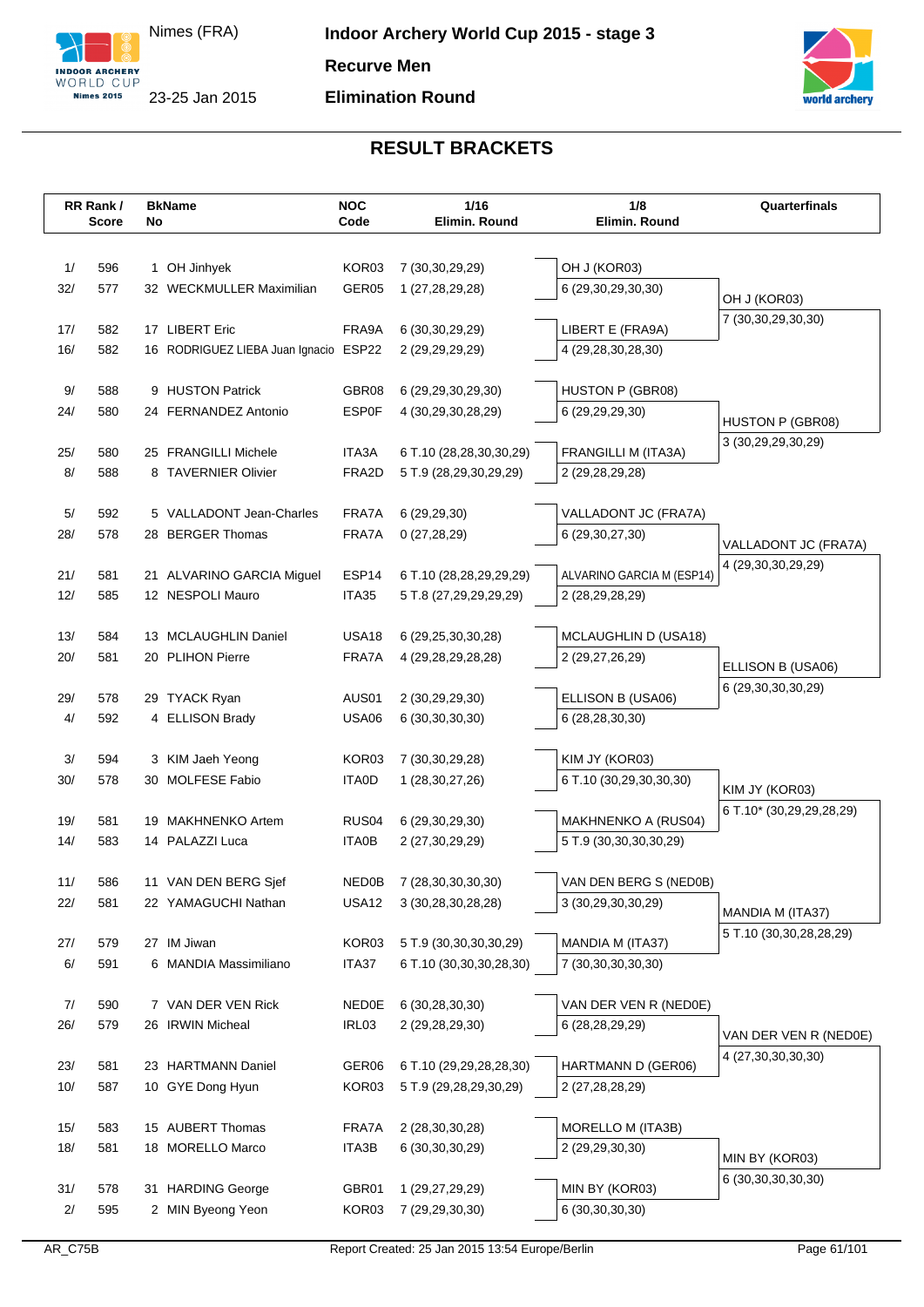

**Final Round**





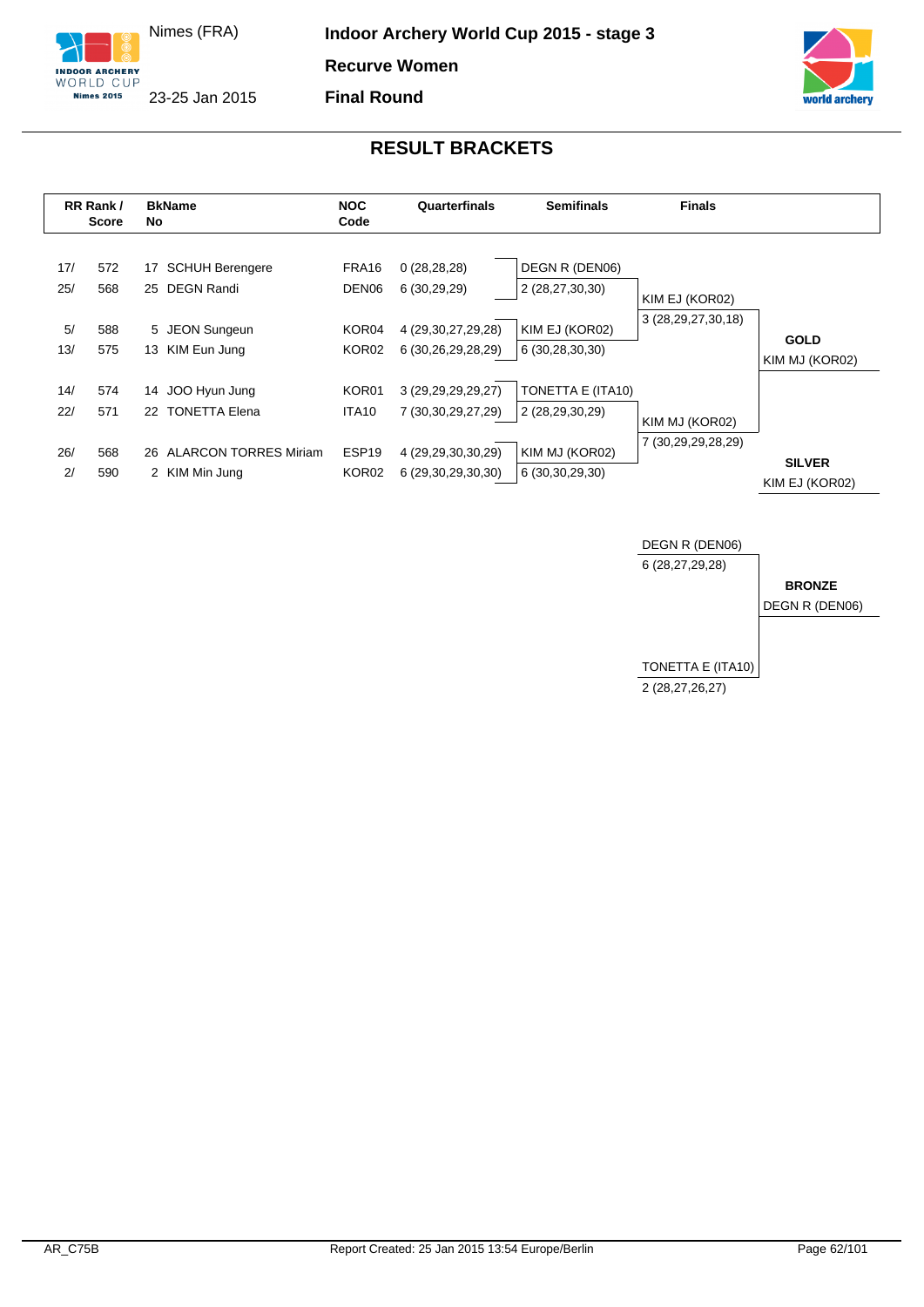



| 1/<br>592<br>1 ROMAN ARROYO Aida N<br>MEX01<br>6 (28, 30, 30, 28, 29)<br>ROMAN ARROYO AN (MEX01)<br>FRA0B<br>32/<br>566<br>32 BIDEAUD Marie Charlotte<br>3 (28,28,30,29,25)<br>4 (28, 30, 26, 29, 27)<br>SCHUH B (FRA16)<br>0(28, 28, 28)<br>FRA16<br>SCHUH B (FRA16)<br>17/<br>572<br>17 SCHUH Berengere<br>6(30,30,30)<br>16/<br>16 DE VRIES Shireen-Zoe<br>572<br>NED <sub>05</sub><br>0(29,25,29)<br>7 (29,30,28,29,29)<br>9/<br>578<br>9 GAUBIL Melanie<br><b>FRA58</b><br>GAUBIL M (FRA58)<br>7 (28,29,28,29)<br>24 DE GIULI Valentine<br><b>SUI0E</b><br>24/<br>1 (29,29,28,27)<br>569<br>1 (27,26,28,28)<br>DEGN R (DEN06)<br>6 (30,29,29)<br>25 DEGN Randi<br>DEN06<br>DEGN R (DEN06)<br>25/<br>6 (29,29,30,29,30)<br>568<br>8 PARK Se Hui<br>8/<br>579<br>KOR04<br>7 (30,29,29,28)<br>4 (30, 30, 29, 28, 29)<br>KOR04<br>5/<br>588<br>5 JEON Sungeun<br>6 T.10 (30,30,30,28,29)<br>JEON S (KOR04)<br>28/<br>567<br>28 PLANEIX Sophie<br>FRA8F<br>5 T.8 (25,30,29,29,30)<br>6(28, 30, 30)<br>JEON S (KOR04)<br>4 (29, 30, 27, 29, 28)<br>LACROIX E (FRA9D)<br>21/<br>571<br>21 PRITCHARD Lanola<br><b>USA15</b><br>5 T.9 (27,30,28,29,27)<br>12/<br>12 LACROIX Emilie<br>575<br>FRA9D<br>0(27,25,26)<br>6 T.10 (27,27,29,28,28)<br>KOR02<br>13/<br>575<br>13 KIM Eun Jung<br>6(30,30,28)<br>KIM EJ (KOR02)<br>USA18<br>20/<br>571<br>20 BENNETT SHELTON Laura<br>0(29,29,26)<br>6 (29,30,29,28,28)<br>KIM EJ (KOR02)<br>6 (30,26,29,28,29)<br>29 FRANCHINI Irene<br>ITA38<br>29/<br>567<br>1 (27,29,19,28)<br>SIM YJ (KOR02)<br>4/<br>4 SIM Ye Ji<br>KOR02<br>589<br>7 (30,29,28,30)<br>4 (28, 30, 28, 29, 28)<br>3/<br>KOR04<br>590<br>3 KIM Yu Mi<br>7 (29,30,29,30)<br>KIM YM (KOR04)<br>30 VIOLI Sara<br><b>ITA0C</b><br>30/<br>567<br>4 (30,28,29,30,30)<br>1 (29, 29, 27, 28)<br>JOO HJ (KOR01)<br>3 (29, 29, 29, 29, 27)<br><b>AGAMENNONI Annalisa</b><br>ITA23<br>JOO HJ (KOR01)<br>19/<br>571<br>5 T.9 (26,28,29,30,26)<br>19<br>14/<br>14 JOO Hyun Jung<br>KOR01<br>6 (30, 30, 30, 29, 30)<br>574<br>6 T.10 (29,27,28,30,28)<br>TONETTA E (ITA10)<br>11/<br>575<br>11 QUINN Kelea<br>MON <sub>01</sub><br>2 (28,27,29,29)<br>22 TONETTA Elena<br><b>ITA10</b><br>22/<br>571<br>6 (28, 28, 29, 30)<br>7 (28, 28, 29, 29)<br>TONETTA E (ITA10)<br>7 (30,30,29,27,29)<br>COTRY C (FRA2D)<br>27 COTRY Cyrielle<br>27/<br>FRA2D<br>7 (30, 30, 29, 27, 30)<br>567<br>6/<br>587<br>6 CHANG Hyejin<br>KOR04<br>1 (26,25,29,26)<br>3 (27, 26, 29, 29, 27)<br>KOR02<br>7/<br>7 JO Seung Hyeon<br>5 T.9 (28,29,29,30,29)<br>ALARCON TORRES M (ESP19)<br>587<br>ESP19<br>26/<br>568<br>26 ALARCON TORRES Miriam<br>6 T.10 (29,29,29,29,29)<br>7 (29,29,29,29)<br>ALARCON TORRES M (ESP19)<br>4 (29, 29, 30, 30, 29)<br>FOLKARD N (GBR19)<br>23/<br>570<br>23 FOLKARD Naomi<br>GBR19<br>6 (29, 30, 27, 29, 29)<br>10/<br>575<br>10 MANDIA Claudia<br>ITA37<br>4 (28,29,29,29,29)<br>1 (28,28,29,28)<br>15 DUBORPER Marina<br>15/<br>573<br>FRA74<br>6 (28,28,30,28,28)<br>DUBORPER M (FRA74)<br>18/<br>571<br>18 BRIANNE Noemie<br>FRAA8<br>4 (28, 28, 27, 30, 27)<br>2 (27,30,28,27)<br>KIM MJ (KOR02)<br>6 (29,30,29,30,30)<br>31 FRANGILLI Carla<br>KIM MJ (KOR02)<br>31/<br>ITA <sub>25</sub><br>0(29, 27, 28)<br>566<br>$2/$<br>KOR02<br>6 (30,29,30,30)<br>590<br>2 KIM Min Jung<br>6(30,30,30) | RR Rank/<br><b>Score</b> | <b>BkName</b><br>No | <b>NOC</b><br>Code | 1/16<br>Elimin. Round | 1/8<br>Elimin. Round | Quarterfinals |
|-------------------------------------------------------------------------------------------------------------------------------------------------------------------------------------------------------------------------------------------------------------------------------------------------------------------------------------------------------------------------------------------------------------------------------------------------------------------------------------------------------------------------------------------------------------------------------------------------------------------------------------------------------------------------------------------------------------------------------------------------------------------------------------------------------------------------------------------------------------------------------------------------------------------------------------------------------------------------------------------------------------------------------------------------------------------------------------------------------------------------------------------------------------------------------------------------------------------------------------------------------------------------------------------------------------------------------------------------------------------------------------------------------------------------------------------------------------------------------------------------------------------------------------------------------------------------------------------------------------------------------------------------------------------------------------------------------------------------------------------------------------------------------------------------------------------------------------------------------------------------------------------------------------------------------------------------------------------------------------------------------------------------------------------------------------------------------------------------------------------------------------------------------------------------------------------------------------------------------------------------------------------------------------------------------------------------------------------------------------------------------------------------------------------------------------------------------------------------------------------------------------------------------------------------------------------------------------------------------------------------------------------------------------------------------------------------------------------------------------------------------------------------------------------------------------------------------------------------------------------------------------------------------------------------------------------------------------------------------------------------------------------------------------------------------------------------------------------------------------------------------------------------------------------------------------------------------------------------------------------------------------------------------------------------------------|--------------------------|---------------------|--------------------|-----------------------|----------------------|---------------|
|                                                                                                                                                                                                                                                                                                                                                                                                                                                                                                                                                                                                                                                                                                                                                                                                                                                                                                                                                                                                                                                                                                                                                                                                                                                                                                                                                                                                                                                                                                                                                                                                                                                                                                                                                                                                                                                                                                                                                                                                                                                                                                                                                                                                                                                                                                                                                                                                                                                                                                                                                                                                                                                                                                                                                                                                                                                                                                                                                                                                                                                                                                                                                                                                                                                                                                             |                          |                     |                    |                       |                      |               |
|                                                                                                                                                                                                                                                                                                                                                                                                                                                                                                                                                                                                                                                                                                                                                                                                                                                                                                                                                                                                                                                                                                                                                                                                                                                                                                                                                                                                                                                                                                                                                                                                                                                                                                                                                                                                                                                                                                                                                                                                                                                                                                                                                                                                                                                                                                                                                                                                                                                                                                                                                                                                                                                                                                                                                                                                                                                                                                                                                                                                                                                                                                                                                                                                                                                                                                             |                          |                     |                    |                       |                      |               |
|                                                                                                                                                                                                                                                                                                                                                                                                                                                                                                                                                                                                                                                                                                                                                                                                                                                                                                                                                                                                                                                                                                                                                                                                                                                                                                                                                                                                                                                                                                                                                                                                                                                                                                                                                                                                                                                                                                                                                                                                                                                                                                                                                                                                                                                                                                                                                                                                                                                                                                                                                                                                                                                                                                                                                                                                                                                                                                                                                                                                                                                                                                                                                                                                                                                                                                             |                          |                     |                    |                       |                      |               |
|                                                                                                                                                                                                                                                                                                                                                                                                                                                                                                                                                                                                                                                                                                                                                                                                                                                                                                                                                                                                                                                                                                                                                                                                                                                                                                                                                                                                                                                                                                                                                                                                                                                                                                                                                                                                                                                                                                                                                                                                                                                                                                                                                                                                                                                                                                                                                                                                                                                                                                                                                                                                                                                                                                                                                                                                                                                                                                                                                                                                                                                                                                                                                                                                                                                                                                             |                          |                     |                    |                       |                      |               |
|                                                                                                                                                                                                                                                                                                                                                                                                                                                                                                                                                                                                                                                                                                                                                                                                                                                                                                                                                                                                                                                                                                                                                                                                                                                                                                                                                                                                                                                                                                                                                                                                                                                                                                                                                                                                                                                                                                                                                                                                                                                                                                                                                                                                                                                                                                                                                                                                                                                                                                                                                                                                                                                                                                                                                                                                                                                                                                                                                                                                                                                                                                                                                                                                                                                                                                             |                          |                     |                    |                       |                      |               |
|                                                                                                                                                                                                                                                                                                                                                                                                                                                                                                                                                                                                                                                                                                                                                                                                                                                                                                                                                                                                                                                                                                                                                                                                                                                                                                                                                                                                                                                                                                                                                                                                                                                                                                                                                                                                                                                                                                                                                                                                                                                                                                                                                                                                                                                                                                                                                                                                                                                                                                                                                                                                                                                                                                                                                                                                                                                                                                                                                                                                                                                                                                                                                                                                                                                                                                             |                          |                     |                    |                       |                      |               |
|                                                                                                                                                                                                                                                                                                                                                                                                                                                                                                                                                                                                                                                                                                                                                                                                                                                                                                                                                                                                                                                                                                                                                                                                                                                                                                                                                                                                                                                                                                                                                                                                                                                                                                                                                                                                                                                                                                                                                                                                                                                                                                                                                                                                                                                                                                                                                                                                                                                                                                                                                                                                                                                                                                                                                                                                                                                                                                                                                                                                                                                                                                                                                                                                                                                                                                             |                          |                     |                    |                       |                      |               |
|                                                                                                                                                                                                                                                                                                                                                                                                                                                                                                                                                                                                                                                                                                                                                                                                                                                                                                                                                                                                                                                                                                                                                                                                                                                                                                                                                                                                                                                                                                                                                                                                                                                                                                                                                                                                                                                                                                                                                                                                                                                                                                                                                                                                                                                                                                                                                                                                                                                                                                                                                                                                                                                                                                                                                                                                                                                                                                                                                                                                                                                                                                                                                                                                                                                                                                             |                          |                     |                    |                       |                      |               |
|                                                                                                                                                                                                                                                                                                                                                                                                                                                                                                                                                                                                                                                                                                                                                                                                                                                                                                                                                                                                                                                                                                                                                                                                                                                                                                                                                                                                                                                                                                                                                                                                                                                                                                                                                                                                                                                                                                                                                                                                                                                                                                                                                                                                                                                                                                                                                                                                                                                                                                                                                                                                                                                                                                                                                                                                                                                                                                                                                                                                                                                                                                                                                                                                                                                                                                             |                          |                     |                    |                       |                      |               |
|                                                                                                                                                                                                                                                                                                                                                                                                                                                                                                                                                                                                                                                                                                                                                                                                                                                                                                                                                                                                                                                                                                                                                                                                                                                                                                                                                                                                                                                                                                                                                                                                                                                                                                                                                                                                                                                                                                                                                                                                                                                                                                                                                                                                                                                                                                                                                                                                                                                                                                                                                                                                                                                                                                                                                                                                                                                                                                                                                                                                                                                                                                                                                                                                                                                                                                             |                          |                     |                    |                       |                      |               |
|                                                                                                                                                                                                                                                                                                                                                                                                                                                                                                                                                                                                                                                                                                                                                                                                                                                                                                                                                                                                                                                                                                                                                                                                                                                                                                                                                                                                                                                                                                                                                                                                                                                                                                                                                                                                                                                                                                                                                                                                                                                                                                                                                                                                                                                                                                                                                                                                                                                                                                                                                                                                                                                                                                                                                                                                                                                                                                                                                                                                                                                                                                                                                                                                                                                                                                             |                          |                     |                    |                       |                      |               |
|                                                                                                                                                                                                                                                                                                                                                                                                                                                                                                                                                                                                                                                                                                                                                                                                                                                                                                                                                                                                                                                                                                                                                                                                                                                                                                                                                                                                                                                                                                                                                                                                                                                                                                                                                                                                                                                                                                                                                                                                                                                                                                                                                                                                                                                                                                                                                                                                                                                                                                                                                                                                                                                                                                                                                                                                                                                                                                                                                                                                                                                                                                                                                                                                                                                                                                             |                          |                     |                    |                       |                      |               |
|                                                                                                                                                                                                                                                                                                                                                                                                                                                                                                                                                                                                                                                                                                                                                                                                                                                                                                                                                                                                                                                                                                                                                                                                                                                                                                                                                                                                                                                                                                                                                                                                                                                                                                                                                                                                                                                                                                                                                                                                                                                                                                                                                                                                                                                                                                                                                                                                                                                                                                                                                                                                                                                                                                                                                                                                                                                                                                                                                                                                                                                                                                                                                                                                                                                                                                             |                          |                     |                    |                       |                      |               |
|                                                                                                                                                                                                                                                                                                                                                                                                                                                                                                                                                                                                                                                                                                                                                                                                                                                                                                                                                                                                                                                                                                                                                                                                                                                                                                                                                                                                                                                                                                                                                                                                                                                                                                                                                                                                                                                                                                                                                                                                                                                                                                                                                                                                                                                                                                                                                                                                                                                                                                                                                                                                                                                                                                                                                                                                                                                                                                                                                                                                                                                                                                                                                                                                                                                                                                             |                          |                     |                    |                       |                      |               |
|                                                                                                                                                                                                                                                                                                                                                                                                                                                                                                                                                                                                                                                                                                                                                                                                                                                                                                                                                                                                                                                                                                                                                                                                                                                                                                                                                                                                                                                                                                                                                                                                                                                                                                                                                                                                                                                                                                                                                                                                                                                                                                                                                                                                                                                                                                                                                                                                                                                                                                                                                                                                                                                                                                                                                                                                                                                                                                                                                                                                                                                                                                                                                                                                                                                                                                             |                          |                     |                    |                       |                      |               |
|                                                                                                                                                                                                                                                                                                                                                                                                                                                                                                                                                                                                                                                                                                                                                                                                                                                                                                                                                                                                                                                                                                                                                                                                                                                                                                                                                                                                                                                                                                                                                                                                                                                                                                                                                                                                                                                                                                                                                                                                                                                                                                                                                                                                                                                                                                                                                                                                                                                                                                                                                                                                                                                                                                                                                                                                                                                                                                                                                                                                                                                                                                                                                                                                                                                                                                             |                          |                     |                    |                       |                      |               |
|                                                                                                                                                                                                                                                                                                                                                                                                                                                                                                                                                                                                                                                                                                                                                                                                                                                                                                                                                                                                                                                                                                                                                                                                                                                                                                                                                                                                                                                                                                                                                                                                                                                                                                                                                                                                                                                                                                                                                                                                                                                                                                                                                                                                                                                                                                                                                                                                                                                                                                                                                                                                                                                                                                                                                                                                                                                                                                                                                                                                                                                                                                                                                                                                                                                                                                             |                          |                     |                    |                       |                      |               |
|                                                                                                                                                                                                                                                                                                                                                                                                                                                                                                                                                                                                                                                                                                                                                                                                                                                                                                                                                                                                                                                                                                                                                                                                                                                                                                                                                                                                                                                                                                                                                                                                                                                                                                                                                                                                                                                                                                                                                                                                                                                                                                                                                                                                                                                                                                                                                                                                                                                                                                                                                                                                                                                                                                                                                                                                                                                                                                                                                                                                                                                                                                                                                                                                                                                                                                             |                          |                     |                    |                       |                      |               |
|                                                                                                                                                                                                                                                                                                                                                                                                                                                                                                                                                                                                                                                                                                                                                                                                                                                                                                                                                                                                                                                                                                                                                                                                                                                                                                                                                                                                                                                                                                                                                                                                                                                                                                                                                                                                                                                                                                                                                                                                                                                                                                                                                                                                                                                                                                                                                                                                                                                                                                                                                                                                                                                                                                                                                                                                                                                                                                                                                                                                                                                                                                                                                                                                                                                                                                             |                          |                     |                    |                       |                      |               |
|                                                                                                                                                                                                                                                                                                                                                                                                                                                                                                                                                                                                                                                                                                                                                                                                                                                                                                                                                                                                                                                                                                                                                                                                                                                                                                                                                                                                                                                                                                                                                                                                                                                                                                                                                                                                                                                                                                                                                                                                                                                                                                                                                                                                                                                                                                                                                                                                                                                                                                                                                                                                                                                                                                                                                                                                                                                                                                                                                                                                                                                                                                                                                                                                                                                                                                             |                          |                     |                    |                       |                      |               |
|                                                                                                                                                                                                                                                                                                                                                                                                                                                                                                                                                                                                                                                                                                                                                                                                                                                                                                                                                                                                                                                                                                                                                                                                                                                                                                                                                                                                                                                                                                                                                                                                                                                                                                                                                                                                                                                                                                                                                                                                                                                                                                                                                                                                                                                                                                                                                                                                                                                                                                                                                                                                                                                                                                                                                                                                                                                                                                                                                                                                                                                                                                                                                                                                                                                                                                             |                          |                     |                    |                       |                      |               |
|                                                                                                                                                                                                                                                                                                                                                                                                                                                                                                                                                                                                                                                                                                                                                                                                                                                                                                                                                                                                                                                                                                                                                                                                                                                                                                                                                                                                                                                                                                                                                                                                                                                                                                                                                                                                                                                                                                                                                                                                                                                                                                                                                                                                                                                                                                                                                                                                                                                                                                                                                                                                                                                                                                                                                                                                                                                                                                                                                                                                                                                                                                                                                                                                                                                                                                             |                          |                     |                    |                       |                      |               |
|                                                                                                                                                                                                                                                                                                                                                                                                                                                                                                                                                                                                                                                                                                                                                                                                                                                                                                                                                                                                                                                                                                                                                                                                                                                                                                                                                                                                                                                                                                                                                                                                                                                                                                                                                                                                                                                                                                                                                                                                                                                                                                                                                                                                                                                                                                                                                                                                                                                                                                                                                                                                                                                                                                                                                                                                                                                                                                                                                                                                                                                                                                                                                                                                                                                                                                             |                          |                     |                    |                       |                      |               |
|                                                                                                                                                                                                                                                                                                                                                                                                                                                                                                                                                                                                                                                                                                                                                                                                                                                                                                                                                                                                                                                                                                                                                                                                                                                                                                                                                                                                                                                                                                                                                                                                                                                                                                                                                                                                                                                                                                                                                                                                                                                                                                                                                                                                                                                                                                                                                                                                                                                                                                                                                                                                                                                                                                                                                                                                                                                                                                                                                                                                                                                                                                                                                                                                                                                                                                             |                          |                     |                    |                       |                      |               |
|                                                                                                                                                                                                                                                                                                                                                                                                                                                                                                                                                                                                                                                                                                                                                                                                                                                                                                                                                                                                                                                                                                                                                                                                                                                                                                                                                                                                                                                                                                                                                                                                                                                                                                                                                                                                                                                                                                                                                                                                                                                                                                                                                                                                                                                                                                                                                                                                                                                                                                                                                                                                                                                                                                                                                                                                                                                                                                                                                                                                                                                                                                                                                                                                                                                                                                             |                          |                     |                    |                       |                      |               |
|                                                                                                                                                                                                                                                                                                                                                                                                                                                                                                                                                                                                                                                                                                                                                                                                                                                                                                                                                                                                                                                                                                                                                                                                                                                                                                                                                                                                                                                                                                                                                                                                                                                                                                                                                                                                                                                                                                                                                                                                                                                                                                                                                                                                                                                                                                                                                                                                                                                                                                                                                                                                                                                                                                                                                                                                                                                                                                                                                                                                                                                                                                                                                                                                                                                                                                             |                          |                     |                    |                       |                      |               |
|                                                                                                                                                                                                                                                                                                                                                                                                                                                                                                                                                                                                                                                                                                                                                                                                                                                                                                                                                                                                                                                                                                                                                                                                                                                                                                                                                                                                                                                                                                                                                                                                                                                                                                                                                                                                                                                                                                                                                                                                                                                                                                                                                                                                                                                                                                                                                                                                                                                                                                                                                                                                                                                                                                                                                                                                                                                                                                                                                                                                                                                                                                                                                                                                                                                                                                             |                          |                     |                    |                       |                      |               |
|                                                                                                                                                                                                                                                                                                                                                                                                                                                                                                                                                                                                                                                                                                                                                                                                                                                                                                                                                                                                                                                                                                                                                                                                                                                                                                                                                                                                                                                                                                                                                                                                                                                                                                                                                                                                                                                                                                                                                                                                                                                                                                                                                                                                                                                                                                                                                                                                                                                                                                                                                                                                                                                                                                                                                                                                                                                                                                                                                                                                                                                                                                                                                                                                                                                                                                             |                          |                     |                    |                       |                      |               |
|                                                                                                                                                                                                                                                                                                                                                                                                                                                                                                                                                                                                                                                                                                                                                                                                                                                                                                                                                                                                                                                                                                                                                                                                                                                                                                                                                                                                                                                                                                                                                                                                                                                                                                                                                                                                                                                                                                                                                                                                                                                                                                                                                                                                                                                                                                                                                                                                                                                                                                                                                                                                                                                                                                                                                                                                                                                                                                                                                                                                                                                                                                                                                                                                                                                                                                             |                          |                     |                    |                       |                      |               |
|                                                                                                                                                                                                                                                                                                                                                                                                                                                                                                                                                                                                                                                                                                                                                                                                                                                                                                                                                                                                                                                                                                                                                                                                                                                                                                                                                                                                                                                                                                                                                                                                                                                                                                                                                                                                                                                                                                                                                                                                                                                                                                                                                                                                                                                                                                                                                                                                                                                                                                                                                                                                                                                                                                                                                                                                                                                                                                                                                                                                                                                                                                                                                                                                                                                                                                             |                          |                     |                    |                       |                      |               |
|                                                                                                                                                                                                                                                                                                                                                                                                                                                                                                                                                                                                                                                                                                                                                                                                                                                                                                                                                                                                                                                                                                                                                                                                                                                                                                                                                                                                                                                                                                                                                                                                                                                                                                                                                                                                                                                                                                                                                                                                                                                                                                                                                                                                                                                                                                                                                                                                                                                                                                                                                                                                                                                                                                                                                                                                                                                                                                                                                                                                                                                                                                                                                                                                                                                                                                             |                          |                     |                    |                       |                      |               |
|                                                                                                                                                                                                                                                                                                                                                                                                                                                                                                                                                                                                                                                                                                                                                                                                                                                                                                                                                                                                                                                                                                                                                                                                                                                                                                                                                                                                                                                                                                                                                                                                                                                                                                                                                                                                                                                                                                                                                                                                                                                                                                                                                                                                                                                                                                                                                                                                                                                                                                                                                                                                                                                                                                                                                                                                                                                                                                                                                                                                                                                                                                                                                                                                                                                                                                             |                          |                     |                    |                       |                      |               |
|                                                                                                                                                                                                                                                                                                                                                                                                                                                                                                                                                                                                                                                                                                                                                                                                                                                                                                                                                                                                                                                                                                                                                                                                                                                                                                                                                                                                                                                                                                                                                                                                                                                                                                                                                                                                                                                                                                                                                                                                                                                                                                                                                                                                                                                                                                                                                                                                                                                                                                                                                                                                                                                                                                                                                                                                                                                                                                                                                                                                                                                                                                                                                                                                                                                                                                             |                          |                     |                    |                       |                      |               |
|                                                                                                                                                                                                                                                                                                                                                                                                                                                                                                                                                                                                                                                                                                                                                                                                                                                                                                                                                                                                                                                                                                                                                                                                                                                                                                                                                                                                                                                                                                                                                                                                                                                                                                                                                                                                                                                                                                                                                                                                                                                                                                                                                                                                                                                                                                                                                                                                                                                                                                                                                                                                                                                                                                                                                                                                                                                                                                                                                                                                                                                                                                                                                                                                                                                                                                             |                          |                     |                    |                       |                      |               |
|                                                                                                                                                                                                                                                                                                                                                                                                                                                                                                                                                                                                                                                                                                                                                                                                                                                                                                                                                                                                                                                                                                                                                                                                                                                                                                                                                                                                                                                                                                                                                                                                                                                                                                                                                                                                                                                                                                                                                                                                                                                                                                                                                                                                                                                                                                                                                                                                                                                                                                                                                                                                                                                                                                                                                                                                                                                                                                                                                                                                                                                                                                                                                                                                                                                                                                             |                          |                     |                    |                       |                      |               |
|                                                                                                                                                                                                                                                                                                                                                                                                                                                                                                                                                                                                                                                                                                                                                                                                                                                                                                                                                                                                                                                                                                                                                                                                                                                                                                                                                                                                                                                                                                                                                                                                                                                                                                                                                                                                                                                                                                                                                                                                                                                                                                                                                                                                                                                                                                                                                                                                                                                                                                                                                                                                                                                                                                                                                                                                                                                                                                                                                                                                                                                                                                                                                                                                                                                                                                             |                          |                     |                    |                       |                      |               |
|                                                                                                                                                                                                                                                                                                                                                                                                                                                                                                                                                                                                                                                                                                                                                                                                                                                                                                                                                                                                                                                                                                                                                                                                                                                                                                                                                                                                                                                                                                                                                                                                                                                                                                                                                                                                                                                                                                                                                                                                                                                                                                                                                                                                                                                                                                                                                                                                                                                                                                                                                                                                                                                                                                                                                                                                                                                                                                                                                                                                                                                                                                                                                                                                                                                                                                             |                          |                     |                    |                       |                      |               |
|                                                                                                                                                                                                                                                                                                                                                                                                                                                                                                                                                                                                                                                                                                                                                                                                                                                                                                                                                                                                                                                                                                                                                                                                                                                                                                                                                                                                                                                                                                                                                                                                                                                                                                                                                                                                                                                                                                                                                                                                                                                                                                                                                                                                                                                                                                                                                                                                                                                                                                                                                                                                                                                                                                                                                                                                                                                                                                                                                                                                                                                                                                                                                                                                                                                                                                             |                          |                     |                    |                       |                      |               |
|                                                                                                                                                                                                                                                                                                                                                                                                                                                                                                                                                                                                                                                                                                                                                                                                                                                                                                                                                                                                                                                                                                                                                                                                                                                                                                                                                                                                                                                                                                                                                                                                                                                                                                                                                                                                                                                                                                                                                                                                                                                                                                                                                                                                                                                                                                                                                                                                                                                                                                                                                                                                                                                                                                                                                                                                                                                                                                                                                                                                                                                                                                                                                                                                                                                                                                             |                          |                     |                    |                       |                      |               |
|                                                                                                                                                                                                                                                                                                                                                                                                                                                                                                                                                                                                                                                                                                                                                                                                                                                                                                                                                                                                                                                                                                                                                                                                                                                                                                                                                                                                                                                                                                                                                                                                                                                                                                                                                                                                                                                                                                                                                                                                                                                                                                                                                                                                                                                                                                                                                                                                                                                                                                                                                                                                                                                                                                                                                                                                                                                                                                                                                                                                                                                                                                                                                                                                                                                                                                             |                          |                     |                    |                       |                      |               |
|                                                                                                                                                                                                                                                                                                                                                                                                                                                                                                                                                                                                                                                                                                                                                                                                                                                                                                                                                                                                                                                                                                                                                                                                                                                                                                                                                                                                                                                                                                                                                                                                                                                                                                                                                                                                                                                                                                                                                                                                                                                                                                                                                                                                                                                                                                                                                                                                                                                                                                                                                                                                                                                                                                                                                                                                                                                                                                                                                                                                                                                                                                                                                                                                                                                                                                             |                          |                     |                    |                       |                      |               |
|                                                                                                                                                                                                                                                                                                                                                                                                                                                                                                                                                                                                                                                                                                                                                                                                                                                                                                                                                                                                                                                                                                                                                                                                                                                                                                                                                                                                                                                                                                                                                                                                                                                                                                                                                                                                                                                                                                                                                                                                                                                                                                                                                                                                                                                                                                                                                                                                                                                                                                                                                                                                                                                                                                                                                                                                                                                                                                                                                                                                                                                                                                                                                                                                                                                                                                             |                          |                     |                    |                       |                      |               |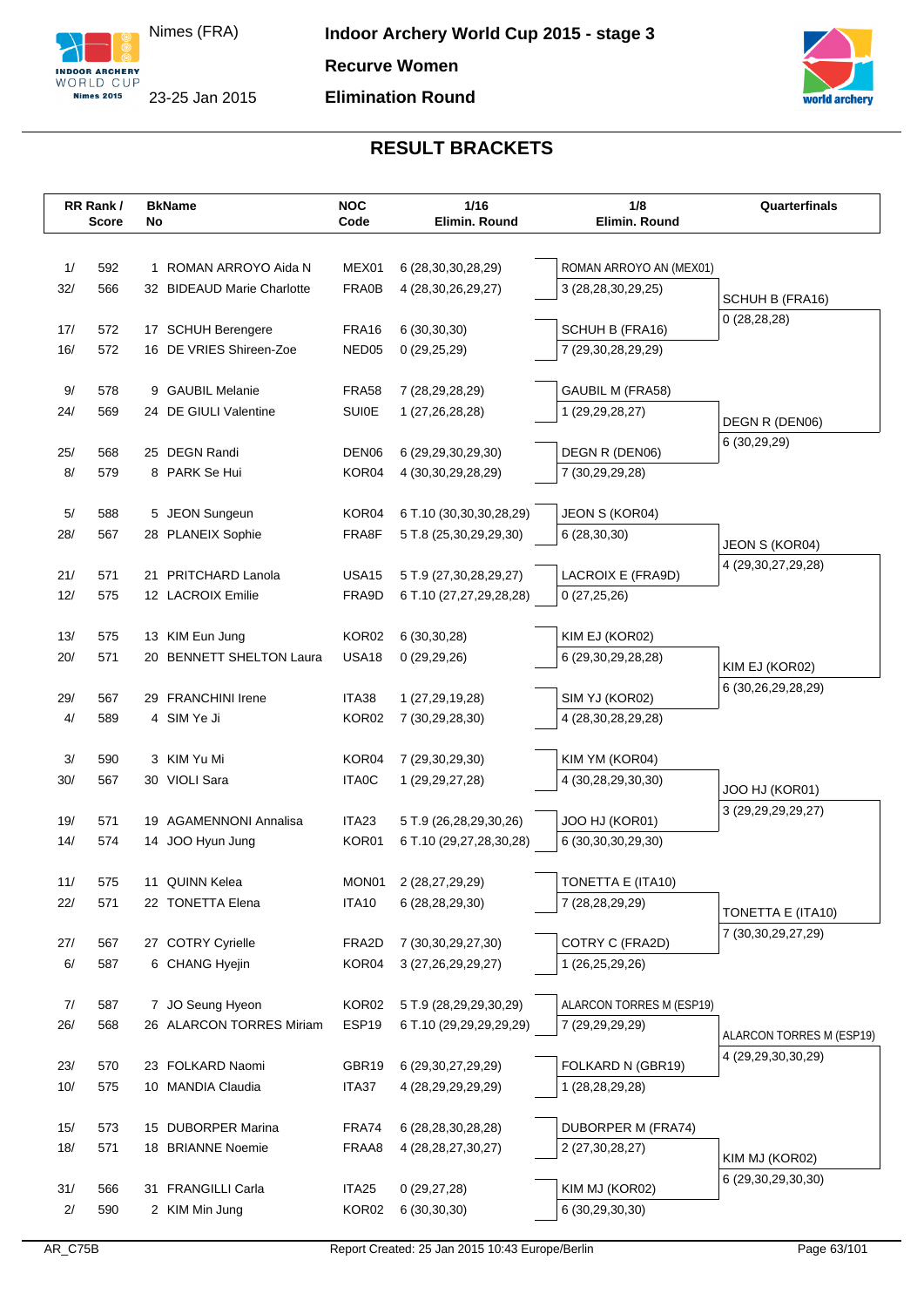



**Final Round**



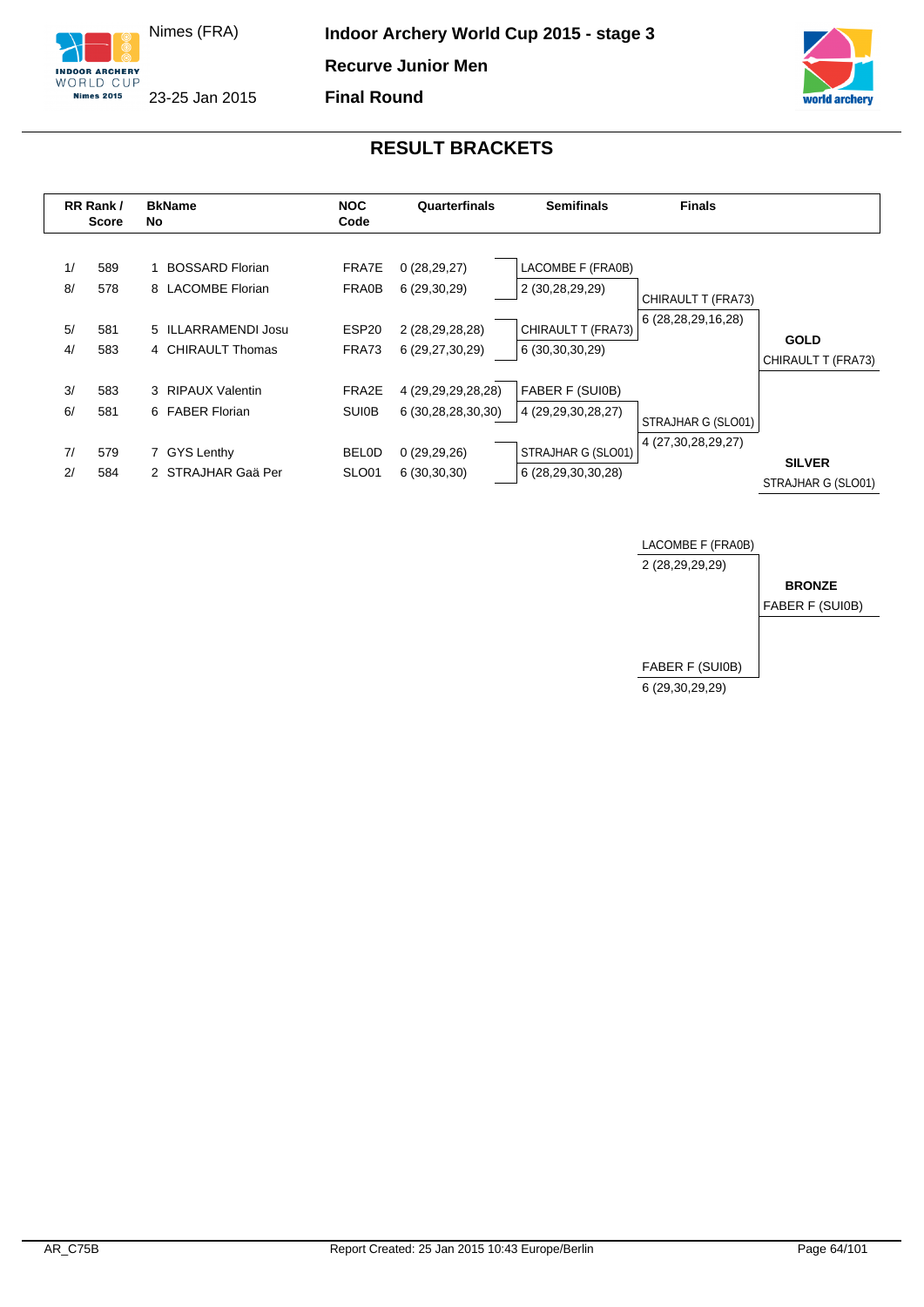



|     | RR Rank/<br><b>Score</b> | No | <b>BkName</b>            | <b>NOC</b><br>Code | 1/16<br>Elimin. Round              | 1/8<br>Elimin. Round                   | Quarterfinals                         |
|-----|--------------------------|----|--------------------------|--------------------|------------------------------------|----------------------------------------|---------------------------------------|
|     |                          |    |                          |                    |                                    |                                        |                                       |
| 1/  | 589                      | 1  | <b>BOSSARD Florian</b>   | FRA7E              | 6 (30, 29, 27, 29, 29)             | <b>BOSSARD F (FRA7E)</b>               |                                       |
| 32/ | 559                      |    | 32 NOONAN Quintain       | IRL04              | 4 (25,29,28,29,28)                 | 7 (29,30,28,28,30)                     | <b>BOSSARD F (FRA7E)</b>              |
| 17/ | 569                      |    | 17 SOREL Quentin         | FRAB7              | 2 (28,25,28,26)                    | AZCUE MUNOZ M (ESP1E)                  | 0(28, 29, 27)                         |
| 16/ | 569                      |    | 16 AZCUE MUNOZ Miquel    | ESP1E              | 6 (28,28,28,29)                    | 3 (27,27,29,28,27)                     |                                       |
|     |                          |    |                          |                    |                                    |                                        |                                       |
| 9/  | 574                      |    | 9 MORTEMOUSQUE Geoffroy  | FRA67              | 4 (30,28,27,29,29)                 | CASTRO BARCALA D (ESP14)               |                                       |
| 24/ | 563                      |    | 24 CASTRO BARCALA Daniel | ESP14              | 6 (27, 29, 27, 30, 29)             | 4 (30,27,29,27,25)                     | LACOMBE F (FRA0B)                     |
|     |                          |    |                          |                    |                                    |                                        | 6 (29,30,29)                          |
| 25/ | 562                      |    | 25 GARCIA CAUMEL Javier  | <b>ESP0D</b>       | 0(29, 28, 28)                      | LACOMBE F (FRA0B)                      |                                       |
| 8/  | 578                      |    | 8 LACOMBE Florian        | <b>FRA0B</b>       | 6(30, 29, 30)                      | 6 (29,29,30,26,29)                     |                                       |
| 5/  | 581                      |    | 5 ILLARRAMENDI Josu      | ESP20              | 6 (29,29,29,30)                    | ILLARRAMENDI J (ESP20)                 |                                       |
| 28/ | 560                      |    | 28 MAGRINI Emanuele      | ITA19              | 2 (26,30,27,26)                    | 6 T.10* (29,30,29,28,29)               | ILLARRAMENDI J (ESP20)                |
|     |                          |    |                          |                    |                                    |                                        | 2 (28, 29, 28, 28)                    |
| 21/ | 565                      |    | 21 KURUS Ahmet Mert      | TUR <sub>06</sub>  | 3 (28, 27, 27, 29, 27)             | CHENEAU E (FRA23)                      |                                       |
| 12/ | 571                      |    | 12 CHENEAU Emilien       | FRA <sub>23</sub>  | 7 (28,29,28,27,30)                 | 5 T.10 (27,27,30,30,29)                |                                       |
| 13/ | 570                      |    | 13 BEREKET Burak         | TUR <sub>06</sub>  | 7 (29,28,28,30,29)                 | BEREKET B (TUR06)                      |                                       |
| 20/ | 565                      |    | 20 VOS Thomas            | <b>NED0F</b>       | 3 (26, 29, 27, 30, 28)             | 4 (29,29,30,30,28)                     |                                       |
|     |                          |    |                          |                    |                                    |                                        | CHIRAULT T (FRA73)<br>6 (29,27,30,29) |
| 29/ | 560                      |    | 29 BILLOUE Florian       | FRA79              | 0(27, 27, 26)                      | CHIRAULT T (FRA73)                     |                                       |
| 4/  | 583                      |    | 4 CHIRAULT Thomas        | FRA73              | 6 (30,30,30)                       | 6 (29,30,29,30,29)                     |                                       |
| 3/  | 583                      |    | 3 RIPAUX Valentin        | FRA2E              |                                    |                                        |                                       |
| 30/ | 560                      |    | 30 SOLBACH Julien        | <b>FRA62</b>       | 6 (30,26,30,27)<br>2 (25,27,27,25) | RIPAUX V (FRA2E)<br>6 (29, 29, 29, 30) |                                       |
|     |                          |    |                          |                    |                                    |                                        | RIPAUX V (FRA2E)                      |
| 19/ | 566                      |    | 19 SOULE Quentin         | FRA7A              | 6 (28,29,30,28)                    | SOULE Q (FRA7A)                        | 4 (29, 29, 29, 28, 28)                |
| 14/ | 570                      |    | 14 LOPEO Kevin           | FRA9D              | 2 (29,26,29,27)                    | 2 (26,29,29,24)                        |                                       |
|     |                          |    |                          |                    |                                    |                                        |                                       |
| 11/ | 573                      |    | 11 BLANC Maxime          | FRAAB              | 6 (30, 30, 29)                     | <b>BLANC M (FRAAB)</b>                 |                                       |
| 22/ | 565                      |    | 22 YILDIRIM Ege          | TUR <sub>06</sub>  | 0(19,29,25)                        | 4 (28,29,29,29,28)                     | FABER F (SUI0B)                       |
| 27/ | 562                      |    | 27 TORRES MARTINEZ Ivan  | ESP <sub>13</sub>  | 4 (29, 29, 28, 28, 28)             | FABER F (SUI0B)                        | 6 (30,28,28,30,30)                    |
| 6/  | 581                      |    | 6 FABER Florian          | <b>SUI0B</b>       | 6 (29,28,30,30,28)                 | 6 (28, 30, 29, 29, 28)                 |                                       |
|     |                          |    |                          |                    |                                    |                                        |                                       |
| 7/  | 579                      |    | 7 GYS Lenthy             | <b>BELOD</b>       | 6(28, 30, 27)                      | GYS L (BELOD)                          |                                       |
| 26/ | 562                      |    | 26 MARI RIBAS Ivan       | ESP19              | 0(27,26,25)                        | 6 (29,29,29,29)                        | GYS L (BELOD)                         |
|     |                          |    |                          |                    |                                    |                                        | 0(29,29,26)                           |
| 23/ | 564                      |    | 23 KUBOTA Seiya          | JPN                | 5 T.9 (27,26,28,28,30)             | RAVNIKAR Z (SLO01)                     |                                       |
| 10/ | 574                      |    | 10 RAVNIKAR Ziga         | SLO01              | 6 T.9* (29,26,27,28,30)            | 2 (28,28,30,27)                        |                                       |
| 15/ | 570                      |    | 15 DELILLE Ferdinand     | FRA35              | 6 (29,30,30)                       | DELILLE F (FRA35)                      |                                       |
| 18/ | 567                      |    | 18 MARLOTEAU Quentin     | FRA71              | 0(0,0,27)                          | 5 T.9 (29,29,27,30,26)                 |                                       |
|     |                          |    |                          |                    |                                    |                                        | STRAJHAR G (SLO01)                    |
| 31/ | 559                      |    | 31 NATIVELLE Lucien      | FRA8F              | 3 (27,29,28,26,28)                 | STRAJHAR G (SLO01)                     | 6 (30,30,30)                          |
| 2/  | 584                      |    | 2 STRAJHAR Gaä Per       | <b>SLO01</b>       | 7 (30,28,28,28,29)                 | 6 T.10 (28,29,27,30,27)                |                                       |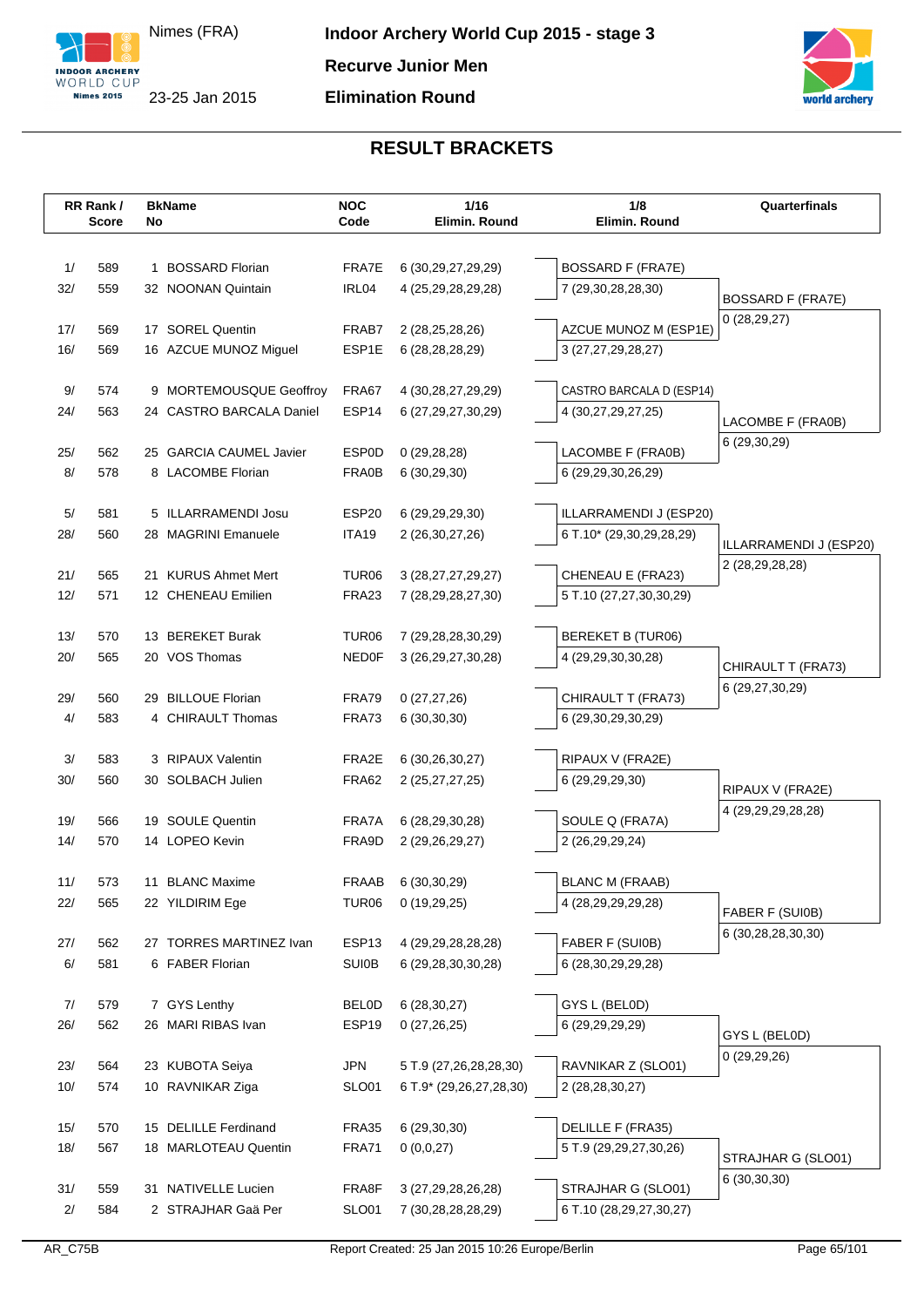





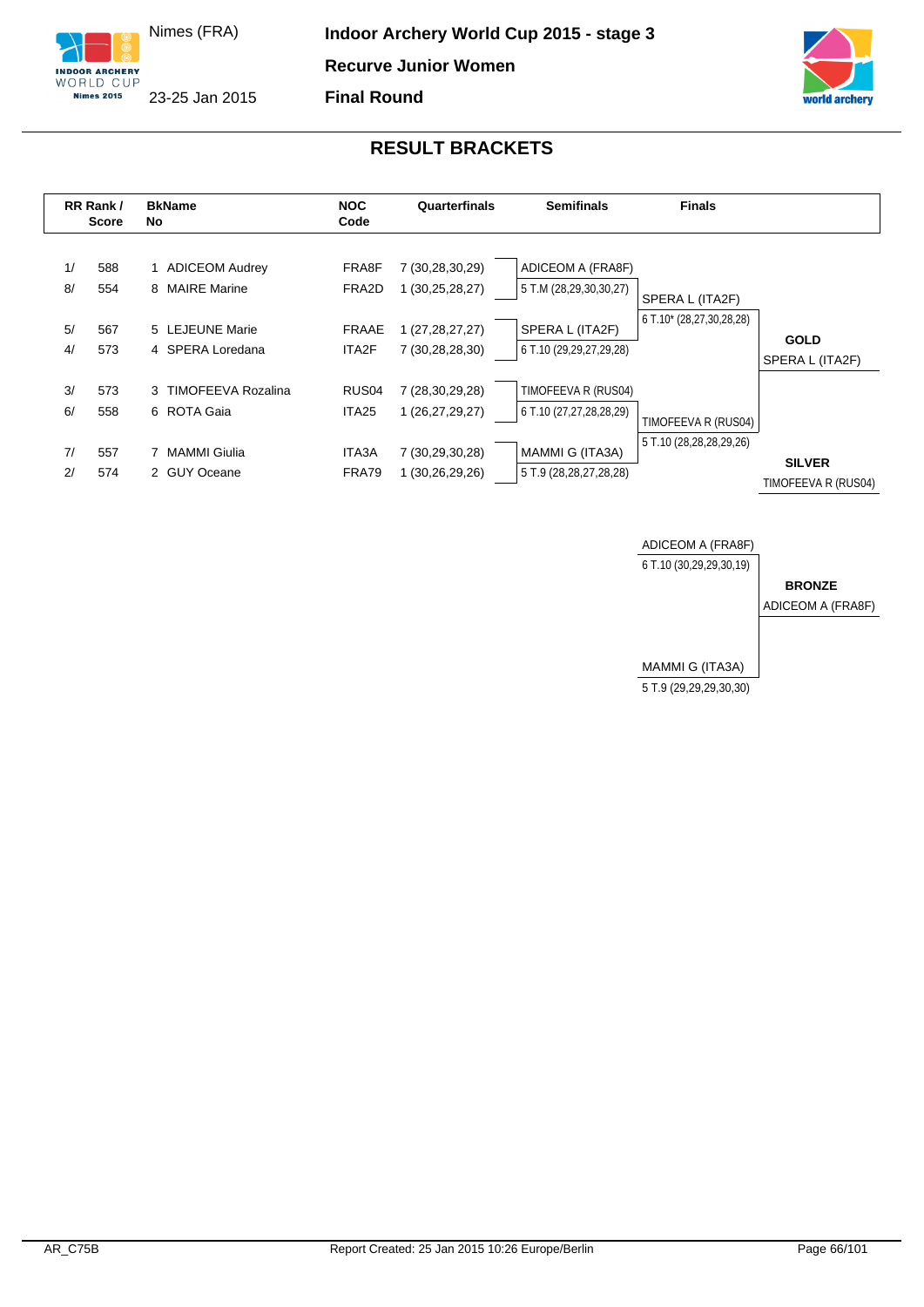



| 1/<br>588<br>1 ADICEOM Audrey<br>FRA8F<br>6(30, 29, 30)<br>ADICEOM A (FRA8F)<br>32/<br>513<br>32 DUBOIS Maeva<br><b>FRA50</b><br>0(26, 24, 25)<br>6(30,30,28)<br>ADICEOM A (FRA8F)<br>7 (30,28,30,29)<br>ESP27<br>VICENTE LARA I (ESP27)<br>17/<br>540<br>17 VICENTE LARA Irene<br>6 (27, 29, 24, 26, 29)<br>16/<br>543<br>16 LAPLANCHE Aurore<br>FRA37<br>4 (28, 26, 26, 25, 26)<br>0(28, 27, 27)<br>9 MARIE-ELISE Oceane<br>9/<br>554<br>FRA11<br>6 (29,29,30)<br>MARIE-ELISE O (FRA11)<br><b>SUI09</b><br>24/<br>528<br>24 DEINEKO Iliana<br>0(26,26,29)<br>4 (29,27,26,28,29)<br>MAIRE M (FRA2D)<br>1 (30,25,28,27)<br>MAIRE M (FRA2D)<br>25/<br>525<br>25 GRILLI Eleonora<br>ITA <sub>25</sub><br>0(26, 28, 27)<br>8/<br>8 MAIRE Marine<br>554<br>FRA2D<br>6 (29,28,28,26,29)<br>6(28, 29, 29)<br>5/<br>567<br>5 LEJEUNE Marie<br>FRAAE<br>6(29,30,28)<br>LEJEUNE M (FRAAE)<br>ESP0B<br>28/<br>518<br>28 MORAGO GARCIA Oceania<br>0(27, 26, 18)<br>6 (28,29,29,27)<br>LEJEUNE M (FRAAE)<br>1 (27, 28, 27, 27)<br>21 ZERIZER Judy<br>ZERIZER J (FRA90)<br>21/<br>532<br>FRA90<br>6 T.9* (29,28,29,26,24)<br>12/<br>545<br>12 BAILLION Laure<br>FRA75<br>5 T.9 (28,27,29,27,27)<br>2 (28,26,29,26)<br><b>FRA01</b><br>PROUTEAU G (FRA9C)<br>13/<br>545<br>13 COGNET Marie<br>5 T.9 (27,28,27,28,29)<br>20/<br>533<br>20 PROUTEAU Gabrielle<br>FRA9C<br>6 T.10 (29,28,27,27,29)<br>0(25,26,25)<br>SPERA L (ITA2F)<br>7 (30,28,28,30)<br>SPERA L (ITA2F)<br>29/<br>515<br>29 BARBOSA Rachel<br>FRA8F<br>0(18, 23, 25)<br>4/<br>573<br>4 SPERA Loredana<br>ITA2F<br>6(28, 28, 27)<br>6(29, 27, 29)<br>3/<br>RUS <sub>04</sub><br>573<br>3 TIMOFEEVA Rozalina<br>6(28, 27, 29)<br>TIMOFEEVA R (RUS04)<br>30/<br>515<br>30 BOUQUIGNAUD Lilou<br><b>FRA50</b><br>0(27, 24, 27)<br>6 (28,28,29,29,28)<br>TIMOFEEVA R (RUS04)<br>7 (28,30,29,28)<br>19/<br>19 BIZEL-BIZELLOT Camille<br><b>FRABE</b><br>BIZEL-BIZELLOT C (FRABE)<br>536<br>6 (27,29,24,26)<br>14/<br>ESP24<br>544<br>14 TAJES Magdalena<br>4 (28, 30, 29, 28, 27)<br>2 (25, 25, 25, 25)<br>ESP14<br>CASTRO BARCALA C (ESP14)<br>11/<br>549<br>11 CASTRO BARCALA Cristina<br>7 (29, 28, 27, 28, 27)<br>22/<br>531<br>22 TAYLOR Pip<br>GBR11<br>3 (27,29,27,26,25)<br>5 T.9 (30,27,29,27,28)<br>ROTA G (ITA25)<br>1 (26,27,29,27)<br>ROTA G (ITA25)<br>27 LELLI Rachele<br>27/<br>522<br>ITA2E<br>1 (29, 28, 25, 27)<br>6/<br>6 ROTA Gaia<br>558<br>ITA <sub>25</sub><br>7 (29,29,30,29)<br>6 T.10 (29,29,28,27,29)<br>7/<br>7 MAMMI Giulia<br>ITA3A<br>6 (30,30,29)<br>MAMMI G (ITA3A)<br>557<br>26/<br>26 VERANI Camille<br>FRA79<br>6 (28,29,29)<br>524<br>0(26, 28, 24)<br>MAMMI G (ITA3A)<br>7 (30,29,30,28)<br>23 HUSDAL Hanne<br>NOR02<br>HUSDAL H (NOR02)<br>23/<br>529<br>6 T.10 (17,23,29,28,29)<br>10/<br>549<br>10 MARCOS VILLALBA Alba<br><b>ESP0D</b><br>0(27, 28, 26)<br>5 T.9 (27,25,29,26,27)<br>15 RET Sara<br>ITA20<br>LAFUITTE M (FRAAB)<br>15/<br>544<br>4 (27, 28, 25, 29, 25)<br>18/<br>18 LAFUITTE Maude<br>539<br><b>FRAAB</b><br>6 (29, 26, 27, 25, 29)<br>5 T.10 (29,27,29,26,25)<br>GUY O (FRA79)<br>1 (30,26,29,26)<br>GUY O (FRA79)<br>31/<br>514<br>31 SOENEN Lisa<br>FRA7A<br>2 (24, 27, 27, 27)<br>2/<br>574<br>2 GUY Oceane<br>FRA79<br>6 (26, 27, 27, 29)<br>6 T.10* (27,27,29,26,27) | RR Rank/     | <b>BkName</b> | <b>NOC</b> | 1/16          | 1/8           | Quarterfinals |
|-----------------------------------------------------------------------------------------------------------------------------------------------------------------------------------------------------------------------------------------------------------------------------------------------------------------------------------------------------------------------------------------------------------------------------------------------------------------------------------------------------------------------------------------------------------------------------------------------------------------------------------------------------------------------------------------------------------------------------------------------------------------------------------------------------------------------------------------------------------------------------------------------------------------------------------------------------------------------------------------------------------------------------------------------------------------------------------------------------------------------------------------------------------------------------------------------------------------------------------------------------------------------------------------------------------------------------------------------------------------------------------------------------------------------------------------------------------------------------------------------------------------------------------------------------------------------------------------------------------------------------------------------------------------------------------------------------------------------------------------------------------------------------------------------------------------------------------------------------------------------------------------------------------------------------------------------------------------------------------------------------------------------------------------------------------------------------------------------------------------------------------------------------------------------------------------------------------------------------------------------------------------------------------------------------------------------------------------------------------------------------------------------------------------------------------------------------------------------------------------------------------------------------------------------------------------------------------------------------------------------------------------------------------------------------------------------------------------------------------------------------------------------------------------------------------------------------------------------------------------------------------------------------------------------------------------------------------------------------------------------------------------------------------------------------------------------------------------------------------------------------------------------------------------------------------------------------------------------------------------------------------------------------------|--------------|---------------|------------|---------------|---------------|---------------|
|                                                                                                                                                                                                                                                                                                                                                                                                                                                                                                                                                                                                                                                                                                                                                                                                                                                                                                                                                                                                                                                                                                                                                                                                                                                                                                                                                                                                                                                                                                                                                                                                                                                                                                                                                                                                                                                                                                                                                                                                                                                                                                                                                                                                                                                                                                                                                                                                                                                                                                                                                                                                                                                                                                                                                                                                                                                                                                                                                                                                                                                                                                                                                                                                                                                                                   | <b>Score</b> | No            | Code       | Elimin. Round | Elimin. Round |               |
|                                                                                                                                                                                                                                                                                                                                                                                                                                                                                                                                                                                                                                                                                                                                                                                                                                                                                                                                                                                                                                                                                                                                                                                                                                                                                                                                                                                                                                                                                                                                                                                                                                                                                                                                                                                                                                                                                                                                                                                                                                                                                                                                                                                                                                                                                                                                                                                                                                                                                                                                                                                                                                                                                                                                                                                                                                                                                                                                                                                                                                                                                                                                                                                                                                                                                   |              |               |            |               |               |               |
|                                                                                                                                                                                                                                                                                                                                                                                                                                                                                                                                                                                                                                                                                                                                                                                                                                                                                                                                                                                                                                                                                                                                                                                                                                                                                                                                                                                                                                                                                                                                                                                                                                                                                                                                                                                                                                                                                                                                                                                                                                                                                                                                                                                                                                                                                                                                                                                                                                                                                                                                                                                                                                                                                                                                                                                                                                                                                                                                                                                                                                                                                                                                                                                                                                                                                   |              |               |            |               |               |               |
|                                                                                                                                                                                                                                                                                                                                                                                                                                                                                                                                                                                                                                                                                                                                                                                                                                                                                                                                                                                                                                                                                                                                                                                                                                                                                                                                                                                                                                                                                                                                                                                                                                                                                                                                                                                                                                                                                                                                                                                                                                                                                                                                                                                                                                                                                                                                                                                                                                                                                                                                                                                                                                                                                                                                                                                                                                                                                                                                                                                                                                                                                                                                                                                                                                                                                   |              |               |            |               |               |               |
|                                                                                                                                                                                                                                                                                                                                                                                                                                                                                                                                                                                                                                                                                                                                                                                                                                                                                                                                                                                                                                                                                                                                                                                                                                                                                                                                                                                                                                                                                                                                                                                                                                                                                                                                                                                                                                                                                                                                                                                                                                                                                                                                                                                                                                                                                                                                                                                                                                                                                                                                                                                                                                                                                                                                                                                                                                                                                                                                                                                                                                                                                                                                                                                                                                                                                   |              |               |            |               |               |               |
|                                                                                                                                                                                                                                                                                                                                                                                                                                                                                                                                                                                                                                                                                                                                                                                                                                                                                                                                                                                                                                                                                                                                                                                                                                                                                                                                                                                                                                                                                                                                                                                                                                                                                                                                                                                                                                                                                                                                                                                                                                                                                                                                                                                                                                                                                                                                                                                                                                                                                                                                                                                                                                                                                                                                                                                                                                                                                                                                                                                                                                                                                                                                                                                                                                                                                   |              |               |            |               |               |               |
|                                                                                                                                                                                                                                                                                                                                                                                                                                                                                                                                                                                                                                                                                                                                                                                                                                                                                                                                                                                                                                                                                                                                                                                                                                                                                                                                                                                                                                                                                                                                                                                                                                                                                                                                                                                                                                                                                                                                                                                                                                                                                                                                                                                                                                                                                                                                                                                                                                                                                                                                                                                                                                                                                                                                                                                                                                                                                                                                                                                                                                                                                                                                                                                                                                                                                   |              |               |            |               |               |               |
|                                                                                                                                                                                                                                                                                                                                                                                                                                                                                                                                                                                                                                                                                                                                                                                                                                                                                                                                                                                                                                                                                                                                                                                                                                                                                                                                                                                                                                                                                                                                                                                                                                                                                                                                                                                                                                                                                                                                                                                                                                                                                                                                                                                                                                                                                                                                                                                                                                                                                                                                                                                                                                                                                                                                                                                                                                                                                                                                                                                                                                                                                                                                                                                                                                                                                   |              |               |            |               |               |               |
|                                                                                                                                                                                                                                                                                                                                                                                                                                                                                                                                                                                                                                                                                                                                                                                                                                                                                                                                                                                                                                                                                                                                                                                                                                                                                                                                                                                                                                                                                                                                                                                                                                                                                                                                                                                                                                                                                                                                                                                                                                                                                                                                                                                                                                                                                                                                                                                                                                                                                                                                                                                                                                                                                                                                                                                                                                                                                                                                                                                                                                                                                                                                                                                                                                                                                   |              |               |            |               |               |               |
|                                                                                                                                                                                                                                                                                                                                                                                                                                                                                                                                                                                                                                                                                                                                                                                                                                                                                                                                                                                                                                                                                                                                                                                                                                                                                                                                                                                                                                                                                                                                                                                                                                                                                                                                                                                                                                                                                                                                                                                                                                                                                                                                                                                                                                                                                                                                                                                                                                                                                                                                                                                                                                                                                                                                                                                                                                                                                                                                                                                                                                                                                                                                                                                                                                                                                   |              |               |            |               |               |               |
|                                                                                                                                                                                                                                                                                                                                                                                                                                                                                                                                                                                                                                                                                                                                                                                                                                                                                                                                                                                                                                                                                                                                                                                                                                                                                                                                                                                                                                                                                                                                                                                                                                                                                                                                                                                                                                                                                                                                                                                                                                                                                                                                                                                                                                                                                                                                                                                                                                                                                                                                                                                                                                                                                                                                                                                                                                                                                                                                                                                                                                                                                                                                                                                                                                                                                   |              |               |            |               |               |               |
|                                                                                                                                                                                                                                                                                                                                                                                                                                                                                                                                                                                                                                                                                                                                                                                                                                                                                                                                                                                                                                                                                                                                                                                                                                                                                                                                                                                                                                                                                                                                                                                                                                                                                                                                                                                                                                                                                                                                                                                                                                                                                                                                                                                                                                                                                                                                                                                                                                                                                                                                                                                                                                                                                                                                                                                                                                                                                                                                                                                                                                                                                                                                                                                                                                                                                   |              |               |            |               |               |               |
|                                                                                                                                                                                                                                                                                                                                                                                                                                                                                                                                                                                                                                                                                                                                                                                                                                                                                                                                                                                                                                                                                                                                                                                                                                                                                                                                                                                                                                                                                                                                                                                                                                                                                                                                                                                                                                                                                                                                                                                                                                                                                                                                                                                                                                                                                                                                                                                                                                                                                                                                                                                                                                                                                                                                                                                                                                                                                                                                                                                                                                                                                                                                                                                                                                                                                   |              |               |            |               |               |               |
|                                                                                                                                                                                                                                                                                                                                                                                                                                                                                                                                                                                                                                                                                                                                                                                                                                                                                                                                                                                                                                                                                                                                                                                                                                                                                                                                                                                                                                                                                                                                                                                                                                                                                                                                                                                                                                                                                                                                                                                                                                                                                                                                                                                                                                                                                                                                                                                                                                                                                                                                                                                                                                                                                                                                                                                                                                                                                                                                                                                                                                                                                                                                                                                                                                                                                   |              |               |            |               |               |               |
|                                                                                                                                                                                                                                                                                                                                                                                                                                                                                                                                                                                                                                                                                                                                                                                                                                                                                                                                                                                                                                                                                                                                                                                                                                                                                                                                                                                                                                                                                                                                                                                                                                                                                                                                                                                                                                                                                                                                                                                                                                                                                                                                                                                                                                                                                                                                                                                                                                                                                                                                                                                                                                                                                                                                                                                                                                                                                                                                                                                                                                                                                                                                                                                                                                                                                   |              |               |            |               |               |               |
|                                                                                                                                                                                                                                                                                                                                                                                                                                                                                                                                                                                                                                                                                                                                                                                                                                                                                                                                                                                                                                                                                                                                                                                                                                                                                                                                                                                                                                                                                                                                                                                                                                                                                                                                                                                                                                                                                                                                                                                                                                                                                                                                                                                                                                                                                                                                                                                                                                                                                                                                                                                                                                                                                                                                                                                                                                                                                                                                                                                                                                                                                                                                                                                                                                                                                   |              |               |            |               |               |               |
|                                                                                                                                                                                                                                                                                                                                                                                                                                                                                                                                                                                                                                                                                                                                                                                                                                                                                                                                                                                                                                                                                                                                                                                                                                                                                                                                                                                                                                                                                                                                                                                                                                                                                                                                                                                                                                                                                                                                                                                                                                                                                                                                                                                                                                                                                                                                                                                                                                                                                                                                                                                                                                                                                                                                                                                                                                                                                                                                                                                                                                                                                                                                                                                                                                                                                   |              |               |            |               |               |               |
|                                                                                                                                                                                                                                                                                                                                                                                                                                                                                                                                                                                                                                                                                                                                                                                                                                                                                                                                                                                                                                                                                                                                                                                                                                                                                                                                                                                                                                                                                                                                                                                                                                                                                                                                                                                                                                                                                                                                                                                                                                                                                                                                                                                                                                                                                                                                                                                                                                                                                                                                                                                                                                                                                                                                                                                                                                                                                                                                                                                                                                                                                                                                                                                                                                                                                   |              |               |            |               |               |               |
|                                                                                                                                                                                                                                                                                                                                                                                                                                                                                                                                                                                                                                                                                                                                                                                                                                                                                                                                                                                                                                                                                                                                                                                                                                                                                                                                                                                                                                                                                                                                                                                                                                                                                                                                                                                                                                                                                                                                                                                                                                                                                                                                                                                                                                                                                                                                                                                                                                                                                                                                                                                                                                                                                                                                                                                                                                                                                                                                                                                                                                                                                                                                                                                                                                                                                   |              |               |            |               |               |               |
|                                                                                                                                                                                                                                                                                                                                                                                                                                                                                                                                                                                                                                                                                                                                                                                                                                                                                                                                                                                                                                                                                                                                                                                                                                                                                                                                                                                                                                                                                                                                                                                                                                                                                                                                                                                                                                                                                                                                                                                                                                                                                                                                                                                                                                                                                                                                                                                                                                                                                                                                                                                                                                                                                                                                                                                                                                                                                                                                                                                                                                                                                                                                                                                                                                                                                   |              |               |            |               |               |               |
|                                                                                                                                                                                                                                                                                                                                                                                                                                                                                                                                                                                                                                                                                                                                                                                                                                                                                                                                                                                                                                                                                                                                                                                                                                                                                                                                                                                                                                                                                                                                                                                                                                                                                                                                                                                                                                                                                                                                                                                                                                                                                                                                                                                                                                                                                                                                                                                                                                                                                                                                                                                                                                                                                                                                                                                                                                                                                                                                                                                                                                                                                                                                                                                                                                                                                   |              |               |            |               |               |               |
|                                                                                                                                                                                                                                                                                                                                                                                                                                                                                                                                                                                                                                                                                                                                                                                                                                                                                                                                                                                                                                                                                                                                                                                                                                                                                                                                                                                                                                                                                                                                                                                                                                                                                                                                                                                                                                                                                                                                                                                                                                                                                                                                                                                                                                                                                                                                                                                                                                                                                                                                                                                                                                                                                                                                                                                                                                                                                                                                                                                                                                                                                                                                                                                                                                                                                   |              |               |            |               |               |               |
|                                                                                                                                                                                                                                                                                                                                                                                                                                                                                                                                                                                                                                                                                                                                                                                                                                                                                                                                                                                                                                                                                                                                                                                                                                                                                                                                                                                                                                                                                                                                                                                                                                                                                                                                                                                                                                                                                                                                                                                                                                                                                                                                                                                                                                                                                                                                                                                                                                                                                                                                                                                                                                                                                                                                                                                                                                                                                                                                                                                                                                                                                                                                                                                                                                                                                   |              |               |            |               |               |               |
|                                                                                                                                                                                                                                                                                                                                                                                                                                                                                                                                                                                                                                                                                                                                                                                                                                                                                                                                                                                                                                                                                                                                                                                                                                                                                                                                                                                                                                                                                                                                                                                                                                                                                                                                                                                                                                                                                                                                                                                                                                                                                                                                                                                                                                                                                                                                                                                                                                                                                                                                                                                                                                                                                                                                                                                                                                                                                                                                                                                                                                                                                                                                                                                                                                                                                   |              |               |            |               |               |               |
|                                                                                                                                                                                                                                                                                                                                                                                                                                                                                                                                                                                                                                                                                                                                                                                                                                                                                                                                                                                                                                                                                                                                                                                                                                                                                                                                                                                                                                                                                                                                                                                                                                                                                                                                                                                                                                                                                                                                                                                                                                                                                                                                                                                                                                                                                                                                                                                                                                                                                                                                                                                                                                                                                                                                                                                                                                                                                                                                                                                                                                                                                                                                                                                                                                                                                   |              |               |            |               |               |               |
|                                                                                                                                                                                                                                                                                                                                                                                                                                                                                                                                                                                                                                                                                                                                                                                                                                                                                                                                                                                                                                                                                                                                                                                                                                                                                                                                                                                                                                                                                                                                                                                                                                                                                                                                                                                                                                                                                                                                                                                                                                                                                                                                                                                                                                                                                                                                                                                                                                                                                                                                                                                                                                                                                                                                                                                                                                                                                                                                                                                                                                                                                                                                                                                                                                                                                   |              |               |            |               |               |               |
|                                                                                                                                                                                                                                                                                                                                                                                                                                                                                                                                                                                                                                                                                                                                                                                                                                                                                                                                                                                                                                                                                                                                                                                                                                                                                                                                                                                                                                                                                                                                                                                                                                                                                                                                                                                                                                                                                                                                                                                                                                                                                                                                                                                                                                                                                                                                                                                                                                                                                                                                                                                                                                                                                                                                                                                                                                                                                                                                                                                                                                                                                                                                                                                                                                                                                   |              |               |            |               |               |               |
|                                                                                                                                                                                                                                                                                                                                                                                                                                                                                                                                                                                                                                                                                                                                                                                                                                                                                                                                                                                                                                                                                                                                                                                                                                                                                                                                                                                                                                                                                                                                                                                                                                                                                                                                                                                                                                                                                                                                                                                                                                                                                                                                                                                                                                                                                                                                                                                                                                                                                                                                                                                                                                                                                                                                                                                                                                                                                                                                                                                                                                                                                                                                                                                                                                                                                   |              |               |            |               |               |               |
|                                                                                                                                                                                                                                                                                                                                                                                                                                                                                                                                                                                                                                                                                                                                                                                                                                                                                                                                                                                                                                                                                                                                                                                                                                                                                                                                                                                                                                                                                                                                                                                                                                                                                                                                                                                                                                                                                                                                                                                                                                                                                                                                                                                                                                                                                                                                                                                                                                                                                                                                                                                                                                                                                                                                                                                                                                                                                                                                                                                                                                                                                                                                                                                                                                                                                   |              |               |            |               |               |               |
|                                                                                                                                                                                                                                                                                                                                                                                                                                                                                                                                                                                                                                                                                                                                                                                                                                                                                                                                                                                                                                                                                                                                                                                                                                                                                                                                                                                                                                                                                                                                                                                                                                                                                                                                                                                                                                                                                                                                                                                                                                                                                                                                                                                                                                                                                                                                                                                                                                                                                                                                                                                                                                                                                                                                                                                                                                                                                                                                                                                                                                                                                                                                                                                                                                                                                   |              |               |            |               |               |               |
|                                                                                                                                                                                                                                                                                                                                                                                                                                                                                                                                                                                                                                                                                                                                                                                                                                                                                                                                                                                                                                                                                                                                                                                                                                                                                                                                                                                                                                                                                                                                                                                                                                                                                                                                                                                                                                                                                                                                                                                                                                                                                                                                                                                                                                                                                                                                                                                                                                                                                                                                                                                                                                                                                                                                                                                                                                                                                                                                                                                                                                                                                                                                                                                                                                                                                   |              |               |            |               |               |               |
|                                                                                                                                                                                                                                                                                                                                                                                                                                                                                                                                                                                                                                                                                                                                                                                                                                                                                                                                                                                                                                                                                                                                                                                                                                                                                                                                                                                                                                                                                                                                                                                                                                                                                                                                                                                                                                                                                                                                                                                                                                                                                                                                                                                                                                                                                                                                                                                                                                                                                                                                                                                                                                                                                                                                                                                                                                                                                                                                                                                                                                                                                                                                                                                                                                                                                   |              |               |            |               |               |               |
|                                                                                                                                                                                                                                                                                                                                                                                                                                                                                                                                                                                                                                                                                                                                                                                                                                                                                                                                                                                                                                                                                                                                                                                                                                                                                                                                                                                                                                                                                                                                                                                                                                                                                                                                                                                                                                                                                                                                                                                                                                                                                                                                                                                                                                                                                                                                                                                                                                                                                                                                                                                                                                                                                                                                                                                                                                                                                                                                                                                                                                                                                                                                                                                                                                                                                   |              |               |            |               |               |               |
|                                                                                                                                                                                                                                                                                                                                                                                                                                                                                                                                                                                                                                                                                                                                                                                                                                                                                                                                                                                                                                                                                                                                                                                                                                                                                                                                                                                                                                                                                                                                                                                                                                                                                                                                                                                                                                                                                                                                                                                                                                                                                                                                                                                                                                                                                                                                                                                                                                                                                                                                                                                                                                                                                                                                                                                                                                                                                                                                                                                                                                                                                                                                                                                                                                                                                   |              |               |            |               |               |               |
|                                                                                                                                                                                                                                                                                                                                                                                                                                                                                                                                                                                                                                                                                                                                                                                                                                                                                                                                                                                                                                                                                                                                                                                                                                                                                                                                                                                                                                                                                                                                                                                                                                                                                                                                                                                                                                                                                                                                                                                                                                                                                                                                                                                                                                                                                                                                                                                                                                                                                                                                                                                                                                                                                                                                                                                                                                                                                                                                                                                                                                                                                                                                                                                                                                                                                   |              |               |            |               |               |               |
|                                                                                                                                                                                                                                                                                                                                                                                                                                                                                                                                                                                                                                                                                                                                                                                                                                                                                                                                                                                                                                                                                                                                                                                                                                                                                                                                                                                                                                                                                                                                                                                                                                                                                                                                                                                                                                                                                                                                                                                                                                                                                                                                                                                                                                                                                                                                                                                                                                                                                                                                                                                                                                                                                                                                                                                                                                                                                                                                                                                                                                                                                                                                                                                                                                                                                   |              |               |            |               |               |               |
|                                                                                                                                                                                                                                                                                                                                                                                                                                                                                                                                                                                                                                                                                                                                                                                                                                                                                                                                                                                                                                                                                                                                                                                                                                                                                                                                                                                                                                                                                                                                                                                                                                                                                                                                                                                                                                                                                                                                                                                                                                                                                                                                                                                                                                                                                                                                                                                                                                                                                                                                                                                                                                                                                                                                                                                                                                                                                                                                                                                                                                                                                                                                                                                                                                                                                   |              |               |            |               |               |               |
|                                                                                                                                                                                                                                                                                                                                                                                                                                                                                                                                                                                                                                                                                                                                                                                                                                                                                                                                                                                                                                                                                                                                                                                                                                                                                                                                                                                                                                                                                                                                                                                                                                                                                                                                                                                                                                                                                                                                                                                                                                                                                                                                                                                                                                                                                                                                                                                                                                                                                                                                                                                                                                                                                                                                                                                                                                                                                                                                                                                                                                                                                                                                                                                                                                                                                   |              |               |            |               |               |               |
|                                                                                                                                                                                                                                                                                                                                                                                                                                                                                                                                                                                                                                                                                                                                                                                                                                                                                                                                                                                                                                                                                                                                                                                                                                                                                                                                                                                                                                                                                                                                                                                                                                                                                                                                                                                                                                                                                                                                                                                                                                                                                                                                                                                                                                                                                                                                                                                                                                                                                                                                                                                                                                                                                                                                                                                                                                                                                                                                                                                                                                                                                                                                                                                                                                                                                   |              |               |            |               |               |               |
|                                                                                                                                                                                                                                                                                                                                                                                                                                                                                                                                                                                                                                                                                                                                                                                                                                                                                                                                                                                                                                                                                                                                                                                                                                                                                                                                                                                                                                                                                                                                                                                                                                                                                                                                                                                                                                                                                                                                                                                                                                                                                                                                                                                                                                                                                                                                                                                                                                                                                                                                                                                                                                                                                                                                                                                                                                                                                                                                                                                                                                                                                                                                                                                                                                                                                   |              |               |            |               |               |               |
|                                                                                                                                                                                                                                                                                                                                                                                                                                                                                                                                                                                                                                                                                                                                                                                                                                                                                                                                                                                                                                                                                                                                                                                                                                                                                                                                                                                                                                                                                                                                                                                                                                                                                                                                                                                                                                                                                                                                                                                                                                                                                                                                                                                                                                                                                                                                                                                                                                                                                                                                                                                                                                                                                                                                                                                                                                                                                                                                                                                                                                                                                                                                                                                                                                                                                   |              |               |            |               |               |               |
|                                                                                                                                                                                                                                                                                                                                                                                                                                                                                                                                                                                                                                                                                                                                                                                                                                                                                                                                                                                                                                                                                                                                                                                                                                                                                                                                                                                                                                                                                                                                                                                                                                                                                                                                                                                                                                                                                                                                                                                                                                                                                                                                                                                                                                                                                                                                                                                                                                                                                                                                                                                                                                                                                                                                                                                                                                                                                                                                                                                                                                                                                                                                                                                                                                                                                   |              |               |            |               |               |               |
|                                                                                                                                                                                                                                                                                                                                                                                                                                                                                                                                                                                                                                                                                                                                                                                                                                                                                                                                                                                                                                                                                                                                                                                                                                                                                                                                                                                                                                                                                                                                                                                                                                                                                                                                                                                                                                                                                                                                                                                                                                                                                                                                                                                                                                                                                                                                                                                                                                                                                                                                                                                                                                                                                                                                                                                                                                                                                                                                                                                                                                                                                                                                                                                                                                                                                   |              |               |            |               |               |               |
|                                                                                                                                                                                                                                                                                                                                                                                                                                                                                                                                                                                                                                                                                                                                                                                                                                                                                                                                                                                                                                                                                                                                                                                                                                                                                                                                                                                                                                                                                                                                                                                                                                                                                                                                                                                                                                                                                                                                                                                                                                                                                                                                                                                                                                                                                                                                                                                                                                                                                                                                                                                                                                                                                                                                                                                                                                                                                                                                                                                                                                                                                                                                                                                                                                                                                   |              |               |            |               |               |               |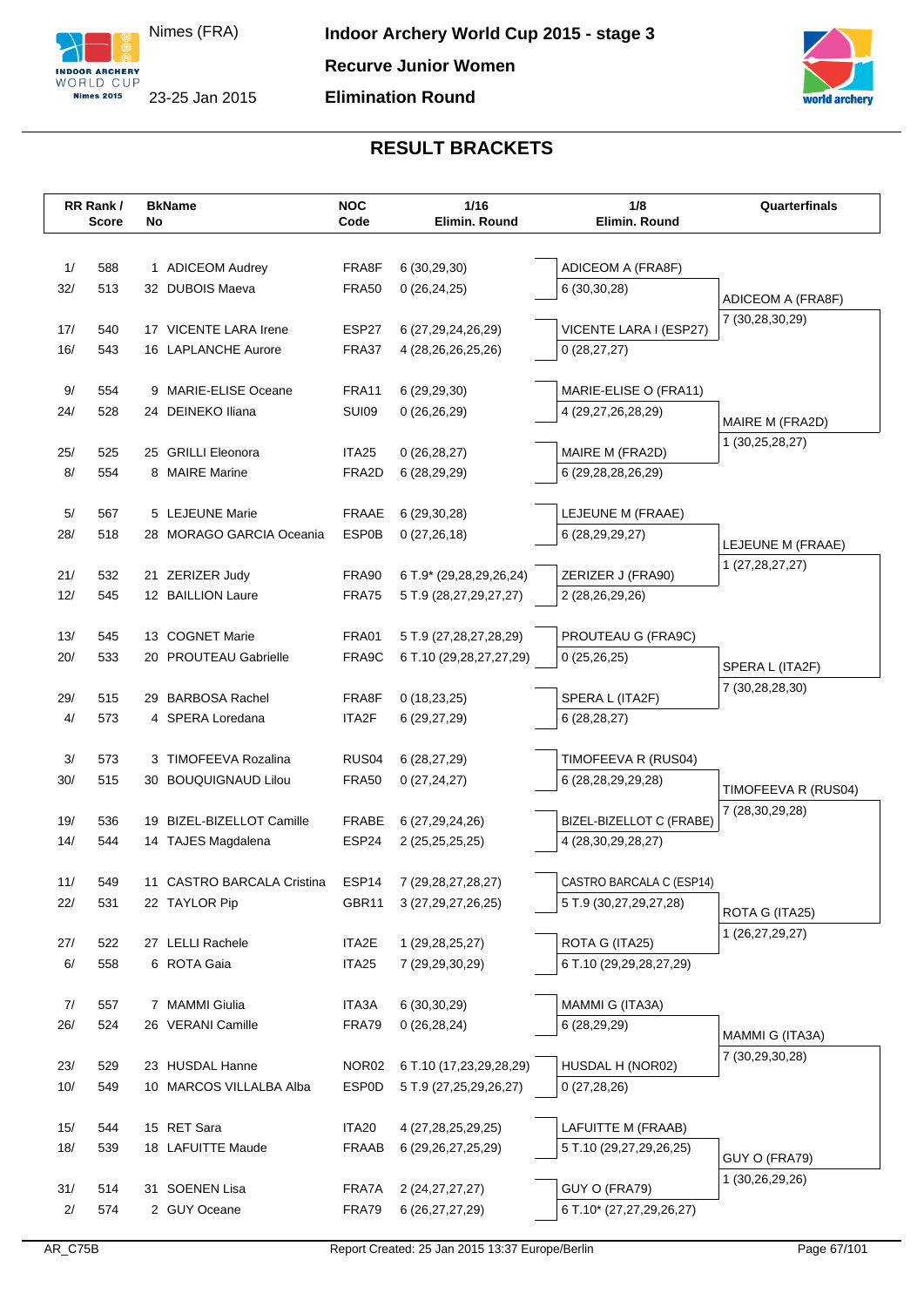





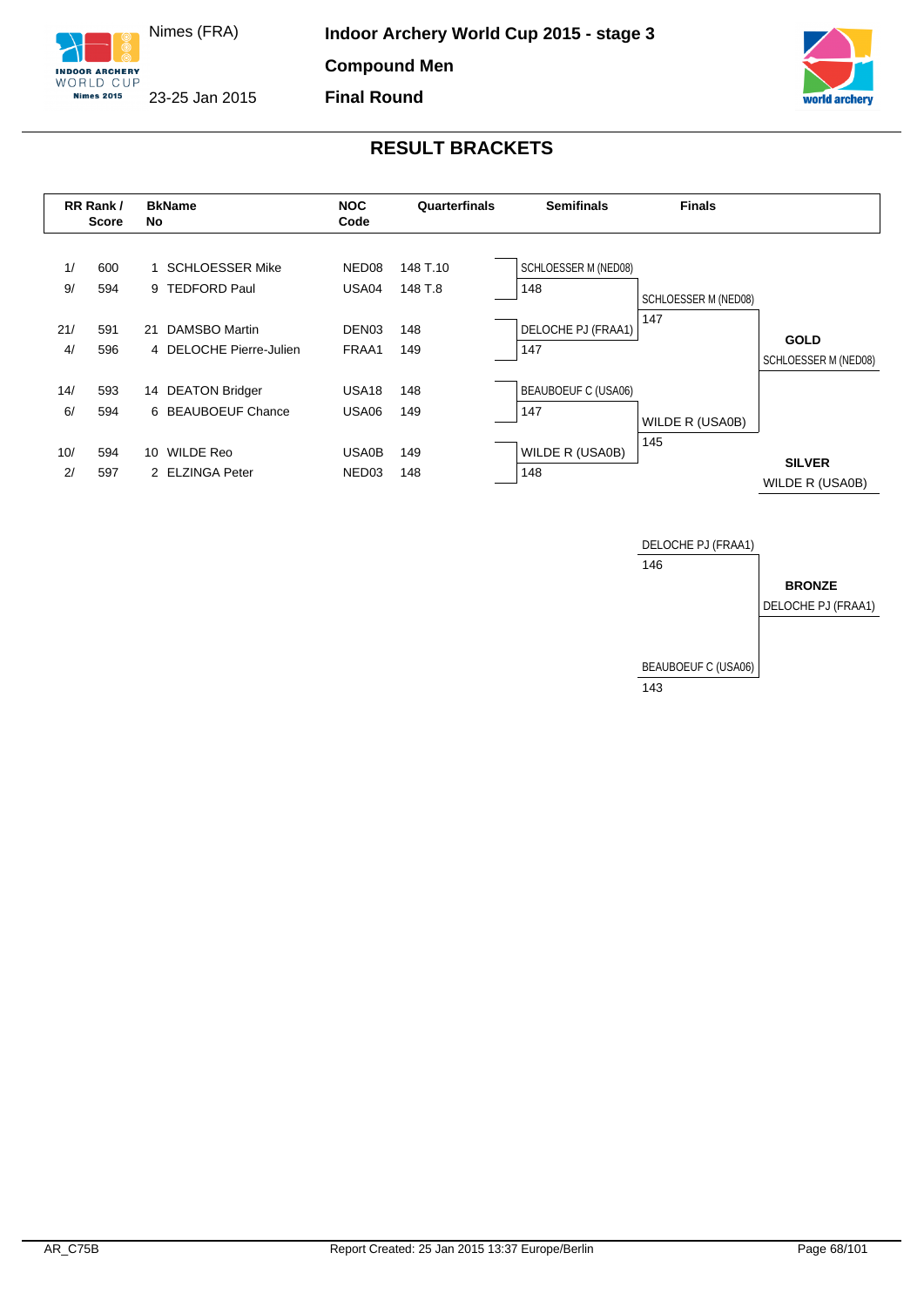

Nimes (FRA) 23-25 Jan 2015



|            | RR Rank/     |    | <b>BkName</b>           | <b>NOC</b>                             | 1/16          | 1/8                           | Quarterfinals              |
|------------|--------------|----|-------------------------|----------------------------------------|---------------|-------------------------------|----------------------------|
|            | <b>Score</b> | No |                         | Code                                   | Elimin. Round | Elimin. Round                 |                            |
|            |              |    |                         |                                        |               |                               |                            |
| 1/         | 600          |    | 1 SCHLOESSER Mike       | NED <sub>08</sub>                      | 150           | SCHLOESSER M (NED08)          |                            |
| 32/        | 589          |    | 32 MORGAN Tate          | <b>USA16</b>                           | 146           | 149                           | SCHLOESSER M (NED08)       |
|            |              |    |                         |                                        |               |                               | 148 T.10                   |
| 17/        | 593          |    | 17 VERMA Abhishek       | IND <sub>02</sub>                      | 149 T.10      | SIMONELLI A (ITA36)           |                            |
| 16/        | 593          |    | 16 SIMONELLI Alberto    | ITA36                                  | 149 T.10*     | 142                           |                            |
|            |              |    |                         |                                        |               |                               |                            |
| 9/         | 594          |    | 9 TEDFORD Paul          | USA <sub>04</sub><br>TUR <sub>07</sub> | 149           | TEDFORD P (USA04)<br>147 T.10 |                            |
| 24/        | 591          |    | 24 ELMAAGACLI Demir     |                                        | 148           |                               | TEDFORD P (USA04)          |
| 25/        | 591          |    | 25 GENET Dominique      | FRAA7                                  | 148           | <b>GENET D (FRAA7)</b>        | 148 T.8                    |
| 8/         | 594          |    | 8 HANSEN Stephan        | DEN <sub>04</sub>                      | 147           | 147 T.9                       |                            |
|            |              |    |                         |                                        |               |                               |                            |
| 5/         | 594          |    | 5 BASS Henry            | <b>USA0E</b>                           | 148           | BASS H (USA0E)                |                            |
| 28/        | 590          |    | 28 THIEFFINE Julien     | <b>FRAAD</b>                           | 146           | 147                           |                            |
|            |              |    |                         |                                        |               |                               | DAMSBO M (DEN03)           |
| 21/        | 591          |    | 21 DAMSBO Martin        | DEN <sub>03</sub>                      | 149           | DAMSBO M (DEN03)              | 148                        |
| 12/        | 593          |    | 12 AAMAAS Njaal         | NOR05                                  | 146           | 149                           |                            |
|            |              |    |                         |                                        |               |                               |                            |
| 13/        | 593          |    | 13 BLAZQUEZ Alberto     | ESP1F                                  | 147           | BLAZQUEZ A (ESP1F)            |                            |
| 20/        | 592          |    | 20 RYALS George         | USA01                                  | 145           | 148                           | DELOCHE PJ (FRAA1)         |
|            |              |    |                         |                                        |               |                               | 149                        |
| 29/        | 590          |    | 29 DARUM Andreas        | NOR09                                  | 148 T.9       | DELOCHE PJ (FRAA1)            |                            |
| 4/         | 596          |    | 4 DELOCHE Pierre-Julien | FRAA1                                  | 148 T.10      | 149                           |                            |
|            |              |    |                         |                                        |               |                               |                            |
| 3/         | 596          |    | 3 BROADWATER Jesse      | <b>USA08</b>                           | 149 T.10*     | BROADWATER J (USA08)          |                            |
| 30/        | 590          |    | 30 SCHAFF Kris          | USA <sub>14</sub>                      | 149 T.10      | 148                           | <b>DEATON B (USA18)</b>    |
|            |              |    |                         |                                        |               |                               | 148                        |
| 19/<br>14/ | 592<br>593   |    | 19 BRASSEUR Sebastien   | FRAC7<br><b>USA18</b>                  | 143<br>149    | DEATON B (USA18)<br>149       |                            |
|            |              |    | 14 DEATON Bridger       |                                        |               |                               |                            |
| 11/        | 594          |    | 11 WILKEY Kevin         | <b>USA0A</b>                           | 148           | WILKEY K (USA0A)              |                            |
| 22/        | 591          |    | 22 BLEYENDAAL Ruben     | NED0A 147                              |               | 147                           |                            |
|            |              |    |                         |                                        |               |                               | <b>BEAUBOEUF C (USA06)</b> |
| 27/        | 591          |    | 27 LOUSSAUT Jeremie     | FRA88                                  | 144           | <b>BEAUBOEUF C (USA06)</b>    | 149                        |
| 6/         | 594          |    | 6 BEAUBOEUF Chance      | <b>USA06</b>                           | 146           | 148                           |                            |
|            |              |    |                         |                                        |               |                               |                            |
| 7/         | 594          |    | 7 COUSINS Dave          | <b>USA13</b>                           | 149           | COUSINS D (USA13)             |                            |
| 26/        | 591          |    | 26 GOOSENS Chris        | <b>BELOD</b>                           | 146           | 146                           |                            |
|            |              |    |                         |                                        |               |                               | WILDE R (USA0B)<br>149     |
| 23/        | 591          |    | 23 BUSBY Duncan         | GBR02                                  | 143           | WILDE R (USA0B)               |                            |
| 10/        | 594          |    | 10 WILDE Reo            | <b>USA0B</b>                           | 147           | 147                           |                            |
|            |              |    |                         |                                        |               |                               |                            |
| 15/        | 593          |    | 15 SHAWNN Vincent       | <b>USA06</b>                           | 148           | SHAWNN V (USA06)              |                            |
| 18/        | 593          |    | 18 KIM Taeyoon          | KOR03                                  | 147           | 146                           | ELZINGA P (NED03)          |
|            |              |    |                         |                                        |               |                               | 148                        |
| 31/        | 590          |    | 31 VERDEYEN Luc         | <b>BEL0F</b>                           | 149 T.9       | ELZINGA P (NED03)             |                            |
| 2/         | 597          |    | 2 ELZINGA Peter         | NED03                                  | 149 T.10      | 147                           |                            |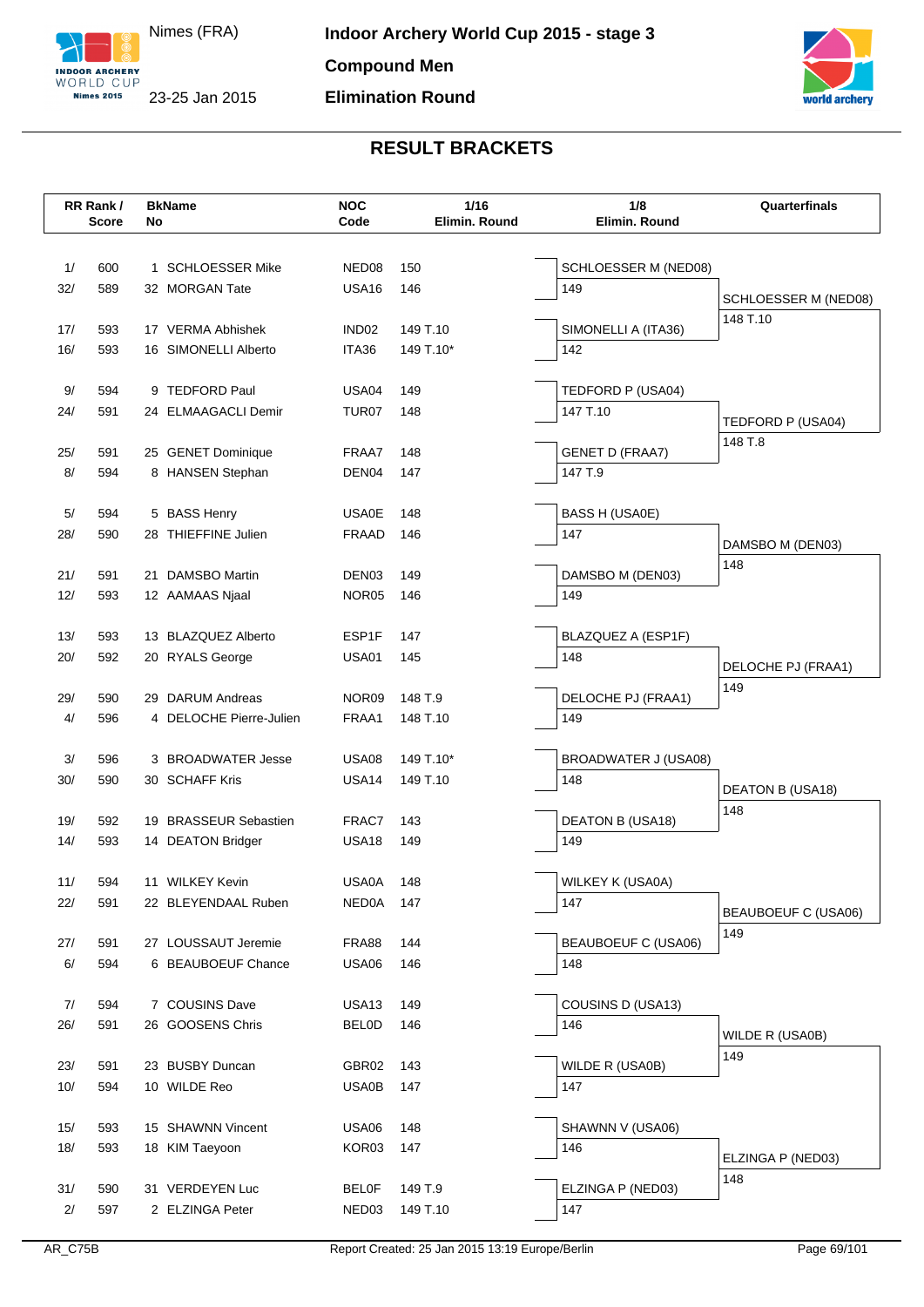





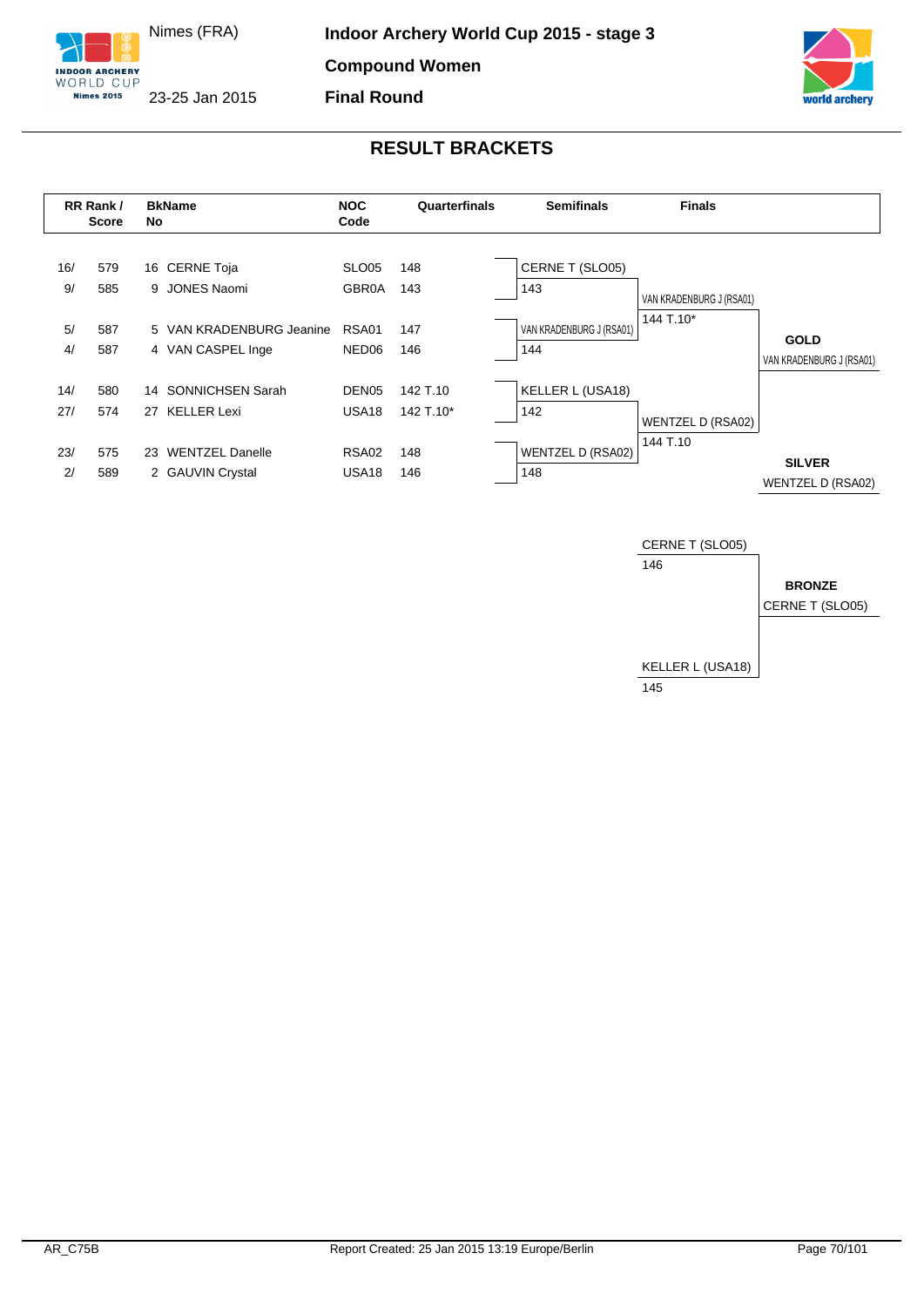



|     | RR Rank/<br><b>Score</b> | No | <b>BkName</b>            | <b>NOC</b><br>Code | 1/16<br>Elimin. Round | 1/8<br>Elimin. Round     | Quarterfinals            |
|-----|--------------------------|----|--------------------------|--------------------|-----------------------|--------------------------|--------------------------|
|     |                          |    |                          |                    |                       |                          |                          |
| 1/  | 595                      |    | 1 SONG Yun Soo           | KOR <sub>02</sub>  | 139 T.10*             | SONG YS (KOR02)          |                          |
| 32/ | 570                      |    | 32 LEE Hyun Jung         | KOR02              | 139 T.10              | 146                      | CERNE T (SLO05)          |
| 17/ | 579                      |    | 17 JONES Erika           | USA <sub>18</sub>  | 146                   | CERNE T (SLO05)          | 148                      |
| 16/ | 579                      |    | 16 CERNE Toja            | <b>SLO05</b>       | 147                   | 147                      |                          |
|     |                          |    |                          |                    |                       |                          |                          |
| 9/  | 585                      |    | 9 JONES Naomi            | <b>GBR0A</b>       | 146                   | JONES N (GBR0A)          |                          |
| 24/ | 574                      |    | 24 EKSI KAHRAMAN Huriye  | TUR <sub>06</sub>  | 143                   | 147                      | JONES N (GBR0A)          |
| 25/ | 574                      |    | 25 DESSOY Catheline      | FRA78              | 144                   | CHOI BM (KOR01)          | 143                      |
| 8/  | 585                      |    | 8 CHOI Bo Min            | KOR01              | 145                   | 146                      |                          |
|     |                          |    |                          |                    |                       |                          |                          |
| 5/  | 587                      |    | 5 VAN KRADENBURG Jeanine | <b>RSA01</b>       | 146                   | VAN KRADENBURG J (RSA01) |                          |
| 28/ | 573                      |    | 28 LAURSEN Louise        | DEN01              | 142                   | 146                      | VAN KRADENBURG J (RSA01) |
| 21/ | 576                      |    | 21 VANDIONANT Sandrine   | FRA7A              | 136                   | <b>TONIOLI M (ITA1E)</b> | 147                      |
| 12/ | 583                      |    | 12 TONIOLI Marcella      | ITA1E              | 143                   | 145                      |                          |
|     |                          |    |                          |                    |                       |                          |                          |
| 13/ | 580                      |    | 13 COLIN Christie        | <b>USA00</b>       | 146                   | COLIN C (USA00)          |                          |
| 20/ | 577                      |    | 20 MARCOS Andrea         | ESP <sub>18</sub>  | 143                   | 143                      | VAN CASPEL I (NED06)     |
| 29/ | 572                      |    | 29 DE MATOS Laure        | FRA68              | 146                   | VAN CASPEL I (NED06)     | 146                      |
| 4/  | 587                      |    | 4 VAN CASPEL Inge        | NED06              | 147                   | 148                      |                          |
|     |                          |    |                          |                    |                       |                          |                          |
| 3/  | 588                      |    | 3 DODEMONT Sophie        | FRAC4              | 144                   | SANCENOT A (FRA68)       |                          |
| 30/ | 572                      |    | 30 SANCENOT Amelie       | FRA68              | 145                   | 144                      | SONNICHSEN S (DEN05)     |
| 19/ | 578                      |    | 19 COUWENBERG Martine    | NED <sub>02</sub>  | 143                   | SONNICHSEN S (DEN05)     | 142 T.10                 |
| 14/ | 580                      |    | 14 SONNICHSEN Sarah      | DEN <sub>05</sub>  | 146                   | 146                      |                          |
|     |                          |    |                          |                    |                       |                          |                          |
| 11/ | 583                      |    | 11 LEBECQUE Pascale      | FRA42              | 147                   | LEBECQUE P (FRA42)       |                          |
| 22/ | 575                      |    | 22 LE BALC'H Lydie       | <b>FRA36</b>       | 140                   | 145                      | KELLER L (USA18)         |
| 27/ | 574                      |    | 27 KELLER Lexi           | USA18              | 145                   | KELLER L (USA18)         | 142 T.10*                |
| 6/  | 586                      |    | 6 ANASTASIO Anastasia    | ITA3E              | 144                   | 146                      |                          |
|     |                          |    |                          |                    |                       |                          |                          |
| 7/  | 586                      |    | 7 PRIEELS Sarah          | FRA8E              | 146                   | PRIEELS S (FRA8E)        |                          |
| 26/ | 574                      |    | 26 GALE Sherry           | <b>AUS02</b>       | 143                   | 142                      | WENTZEL D (RSA02)        |
| 23/ | 575                      |    | 23 WENTZEL Danelle       | <b>RSA02</b>       | 145                   | <b>WENTZEL D (RSA02)</b> | 148                      |
| 10/ | 583                      |    | 10 AVDEEVA Natalya       | RUS <sub>04</sub>  | 144                   | 146                      |                          |
|     |                          |    |                          |                    |                       |                          |                          |
| 15/ | 579                      |    | 15 ROUX Gerda            | RSA04              | 142                   | ROUX G (RSA04)           |                          |
| 18/ | 579                      |    | 18 SPANO Viviana         | ITA2A              | 140                   | 142                      | GAUVIN C (USA18)         |
|     |                          |    |                          |                    |                       |                          | 146                      |
| 31/ | 571                      |    | 31 FINESSI Monica        | ITA34              | 140                   | GAUVIN C (USA18)         |                          |
| 2/  | 589                      |    | 2 GAUVIN Crystal         | USA18              | 146                   | 148                      |                          |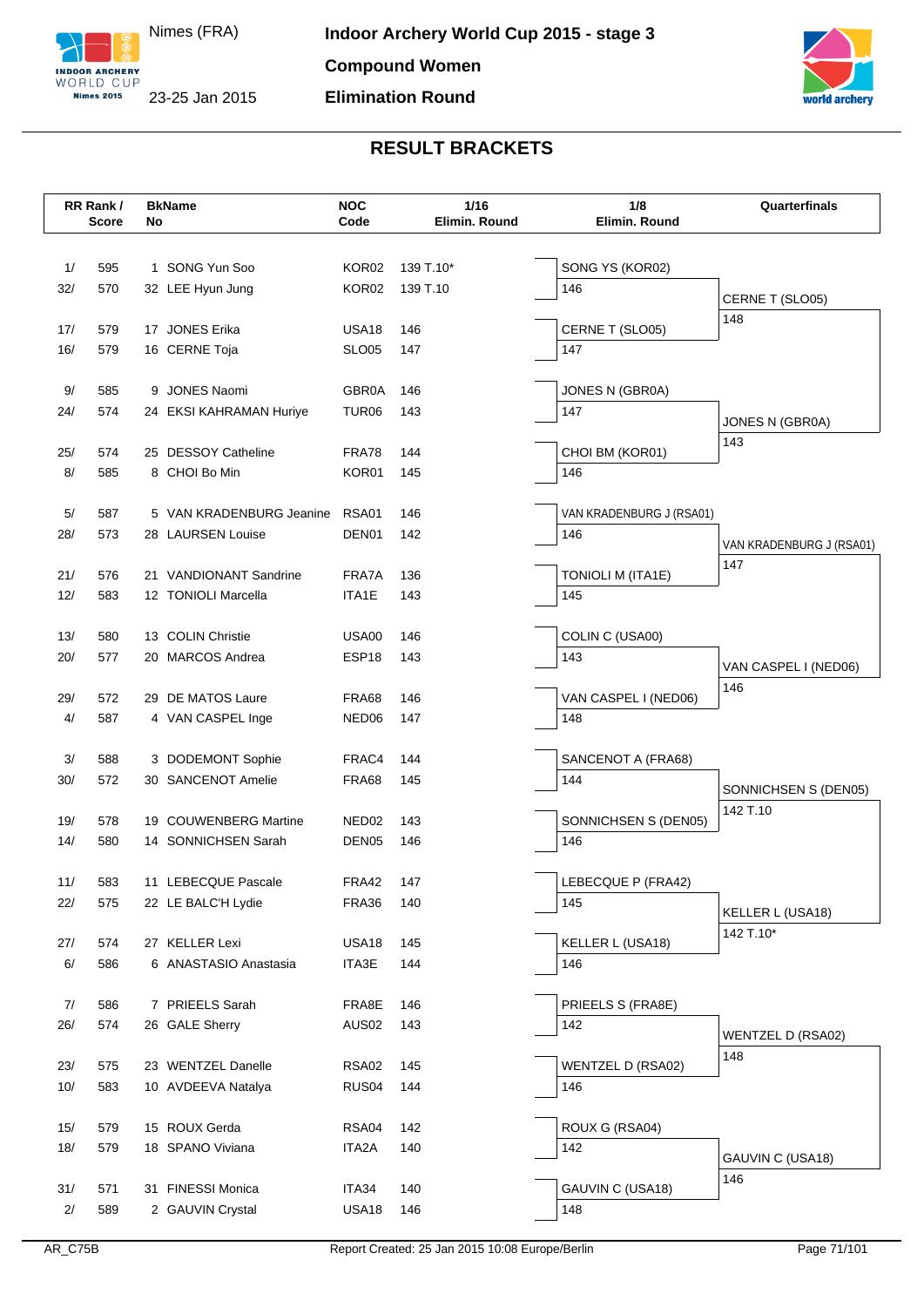





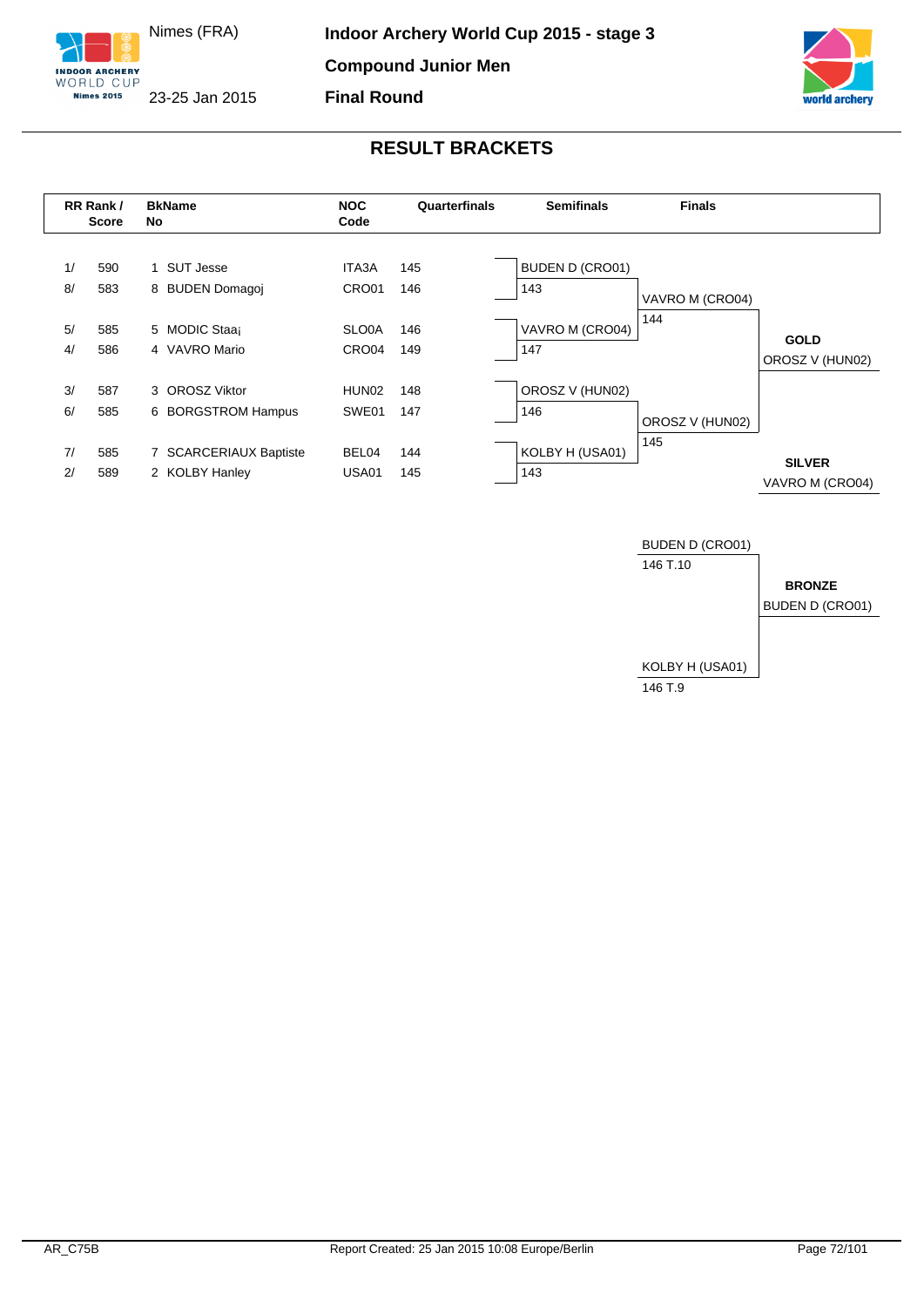



|            | RR Rank/<br><b>Score</b> | No | <b>BkName</b>              | <b>NOC</b><br>Code |            | 1/16<br>Elimin. Round | 1/8<br>Elimin. Round       | Quarterfinals                |
|------------|--------------------------|----|----------------------------|--------------------|------------|-----------------------|----------------------------|------------------------------|
|            |                          |    |                            |                    |            |                       |                            |                              |
| 1/         | 590                      |    | 1 SUT Jesse                | ITA3A              | 144        |                       | SUT J (ITA3A)              |                              |
| 32/        | 548                      |    | 32 CORNU Thibaut           | FRA9D              | 137        |                       | 144                        | SUT J (ITA3A)                |
|            |                          |    | 17 PAUEL Mees              | NED09              |            |                       |                            | 145                          |
| 17/<br>16/ | 569<br>569               |    | 16 LINARES MARTINE Gonzalo | <b>ESP0E</b>       | 143<br>141 |                       | PAUEL M (NED09)<br>143     |                              |
|            |                          |    |                            |                    |            |                       |                            |                              |
| 9/         | 583                      |    | 9 CEREZO BERNET Javier     | ESP <sub>12</sub>  | 148        |                       | CEREZO BERNET J (ESP12)    |                              |
| 24/        | 563                      |    | 24 ERKUS Emre              | TUR <sub>06</sub>  | 142        |                       | 142                        | BUDEN D (CRO01)              |
|            |                          |    |                            |                    |            |                       |                            | 146                          |
| 25/        | 563                      |    | 25 CHAPE Fraser            | <b>GBR0D</b>       | 142        |                       | <b>BUDEN D (CRO01)</b>     |                              |
| 8/         | 583                      |    | 8 BUDEN Domagoj            | CRO01              | 146        |                       | 147                        |                              |
| 5/         | 585                      |    | 5 MODIC Staaj              | SLO0A              | 144        |                       | MODIC S (SLO0A)            |                              |
| 28/        | 554                      |    | 28 EVENSEN Ragnar          | <b>NOR0A</b>       | 140        |                       | 148                        | MODIC S (SLO0A)              |
|            |                          |    |                            |                    |            |                       |                            | 146                          |
| 21/        | 565                      |    | 21 YILDIRIM Tunahan        | TUR <sub>06</sub>  | 140        |                       | MARCOURT L (FRA56)         |                              |
| 12/        | 578                      |    | 12 MARCOURT Loic           | <b>FRA56</b>       | 142        |                       | 142                        |                              |
| 13/        | 575                      |    | 13 AAS Artur               | EST05              | 142        |                       | AAS A (EST05)              |                              |
| 20/        | 567                      |    | 20 LEAL Lucas              | FRA67              | 136        |                       | 144                        |                              |
|            |                          |    |                            |                    |            |                       |                            | VAVRO M (CRO04)              |
| 29/        | 553                      |    | 29 BRUOT Noe               | FRA22              | 134        |                       | VAVRO M (CRO04)            | 149                          |
| 4/         | 586                      |    | 4 VAVRO Mario              | CRO04              | 146        |                       | 148                        |                              |
|            |                          |    |                            |                    |            |                       |                            |                              |
| 3/         | 587                      |    | 3 OROSZ Viktor             | HUN02              | 147        |                       | OROSZ V (HUN02)            |                              |
| 30/        | 551                      |    | 30 WISEMAN Luke            | GBR03              | 136        |                       | 148                        | OROSZ V (HUN02)              |
| 19/        | 568                      |    | 19 PUUSEPP Kristjan        | EST <sub>05</sub>  | 142        |                       | PUUSEPP K (EST05)          | 148                          |
| 14/        | 571                      |    | 14 DE VRIES Kylian         | NED <sub>05</sub>  | 140        |                       | 142                        |                              |
|            |                          |    |                            |                    |            |                       |                            |                              |
| 11/        | 581                      |    | 11 FESTI Manuel            | ITA3A              | 145        |                       | FESTI M (ITA3A)            |                              |
| 22/        | 565                      |    | 22 TUCKNOTT Philip         | <b>GBR0B</b>       | 138        |                       | 144                        | <b>BORGSTROM H (SWE01)</b>   |
|            |                          |    |                            |                    |            |                       |                            | 147                          |
| 27/        | 559                      |    | 27 BELL Montana            | <b>USA01</b>       | 143        |                       | <b>BORGSTROM H (SWE01)</b> |                              |
| 6/         | 585                      |    | 6 BORGSTROM Hampus         | SWE01              | 147        |                       | 147                        |                              |
| 7/         | 585                      |    | 7 SCARCERIAUX Baptiste     | BEL04              | 145        |                       | SCARCERIAUX B (BEL04)      |                              |
| 26/        | 561                      |    | 26 HAUDIQUET Yann          | <b>FRA56</b>       | 141        |                       | 145 T.9*                   |                              |
|            |                          |    |                            |                    |            |                       |                            | SCARCERIAUX B (BEL04)<br>144 |
| 23/        | 564                      |    | 23 RASMUSSEN Thomas        | NOR08              | 142        |                       | TANDOGAN B (TUR04)         |                              |
| 10/        | 582                      |    | 10 TANDOGAN Baris          | TUR <sub>04</sub>  | 148        |                       | 145 T.9                    |                              |
| 15/        | 570                      |    | 15 LOPEZ PADILLA Santiago  | ESP15              | 144        |                       | LOPEZ PADILLA S (ESP15)    |                              |
| 18/        | 568                      |    | 18 DURIVAUD Florian        | FRAA7              | 142        |                       | 141                        |                              |
|            |                          |    |                            |                    |            |                       |                            | KOLBY H (USA01)              |
| 31/        | 549                      |    | 31 GARCIA MALO Diego       | ESP1E              | 137        |                       | KOLBY H (USA01)            | 145                          |
| 2/         | 589                      |    | 2 KOLBY Hanley             | <b>USA01</b>       | 144        |                       | 146                        |                              |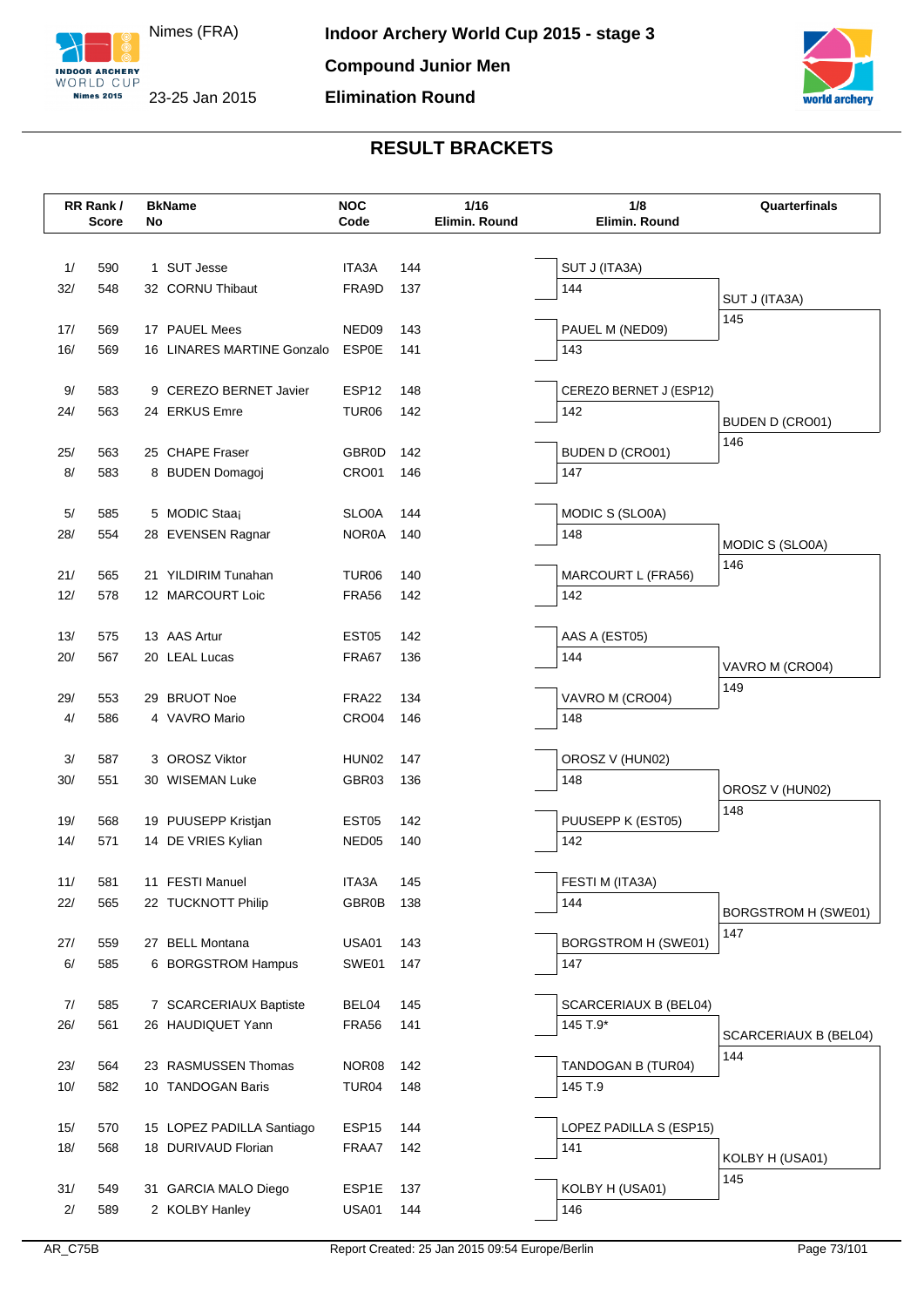





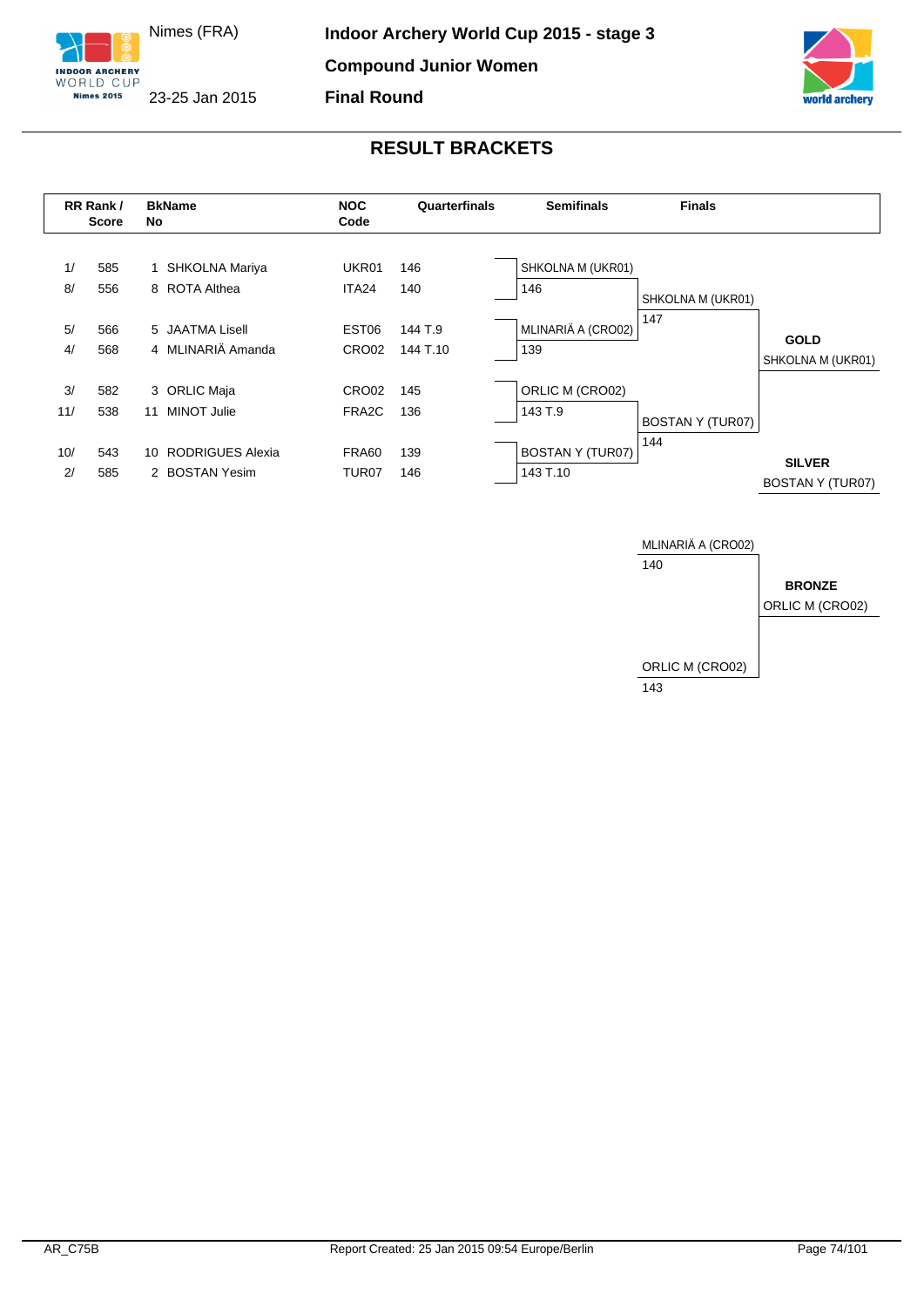



|     | RR Rank/<br><b>Score</b> | <b>BkName</b><br>No    | <b>NOC</b><br>Code |          | 1/8<br>Elimin. Round | Quarterfinals           |
|-----|--------------------------|------------------------|--------------------|----------|----------------------|-------------------------|
|     |                          |                        |                    |          |                      |                         |
| 1/  | 585                      | 1 SHKOLNA Mariya       | UKR01              |          |                      | SHKOLNA M (UKR01)       |
|     |                          | -Bye-                  |                    |          |                      | 146                     |
| 9/  | 553                      | 9 ISDAL Kristin Beate  | NOR01              | 139 T.9  |                      | ROTA A (ITA24)          |
| 8/  | 556                      | 8 ROTA Althea          | ITA24              | 139 T.10 |                      | 140                     |
|     |                          |                        |                    |          |                      |                         |
| 5/  | 566                      | 5 JAATMA Lisell        | EST <sub>06</sub>  | 141      |                      | JAATMA L (EST06)        |
| 12/ | 530                      | 12 PARENTS Coralie     | BEL08              | 135      |                      | 144 T.9                 |
|     |                          |                        |                    |          |                      |                         |
| 13/ | 279                      | 13 TOPKARCI Begum      | TUR01              | 49       |                      | MLINARIÄ A (CRO02)      |
| 4/  | 568                      | 4 MLINARIÄ Amanda      | CRO <sub>02</sub>  | 142      |                      | 144 T.10                |
|     |                          |                        |                    |          |                      |                         |
| 3/  | 582                      | 3 ORLIC Maja           | CRO02              |          |                      | ORLIC M (CRO02)         |
|     |                          | -Bye-                  |                    |          |                      | 145                     |
|     |                          |                        |                    |          |                      |                         |
| 11/ | 538                      | 11 MINOT Julie         | FRA <sub>2</sub> C | 143      |                      | MINOT J (FRA2C)         |
| 6/  | 562                      | 6 RODRIGUES Lea        | <b>FRA60</b>       | 140      |                      | 136                     |
|     |                          |                        |                    |          |                      |                         |
| 7/  | 562                      | 7 CEREZO BERNET Teresa | ESP <sub>12</sub>  | 136      |                      | RODRIGUES A (FRA60)     |
| 10/ | 543                      | 10 RODRIGUES Alexia    | <b>FRA60</b>       | 138      |                      | 139                     |
|     |                          |                        |                    |          |                      |                         |
|     |                          | -Bye-                  |                    |          |                      | <b>BOSTAN Y (TUR07)</b> |
| 2/  | 585                      | 2 BOSTAN Yesim         | TUR <sub>07</sub>  |          |                      | 146                     |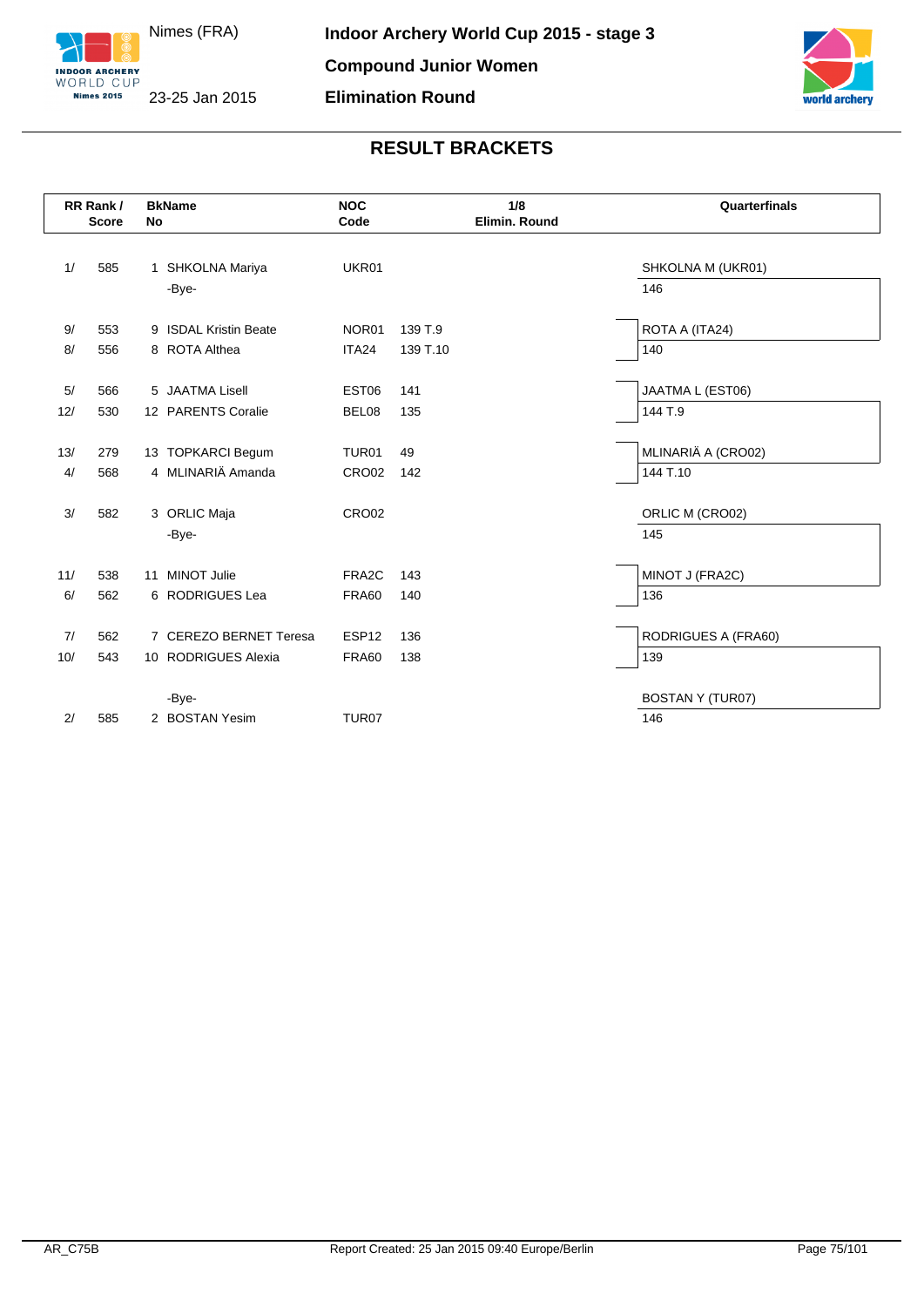

**Final Round**





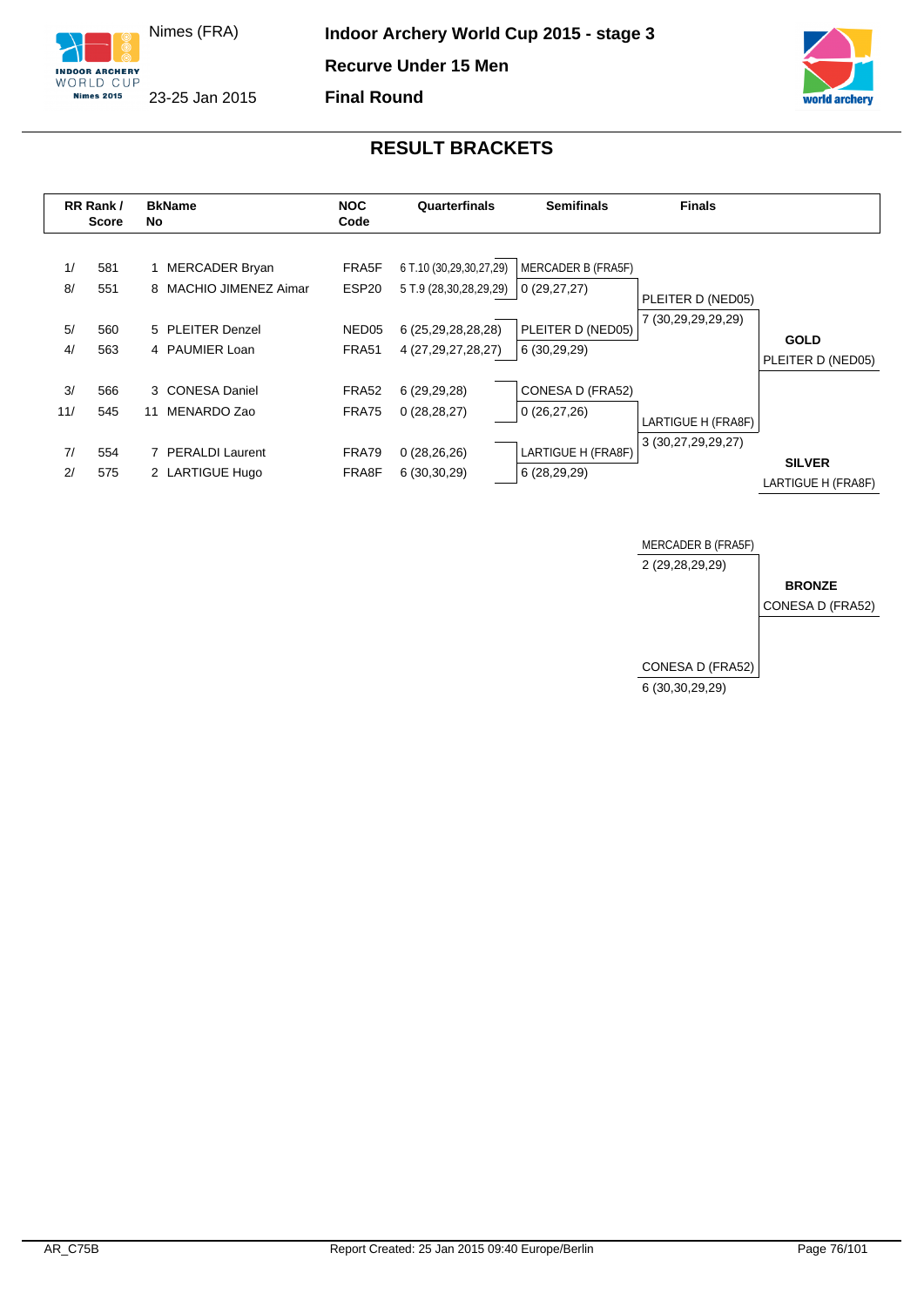



|            | RR Rank/<br><b>Score</b> | <b>BkName</b><br>No |                                    | <b>NOC</b><br>Code | 1/16<br>Elimin. Round        | 1/8<br>Elimin. Round                        | Quarterfinals                      |
|------------|--------------------------|---------------------|------------------------------------|--------------------|------------------------------|---------------------------------------------|------------------------------------|
|            |                          |                     |                                    |                    |                              |                                             |                                    |
|            |                          |                     |                                    |                    |                              |                                             |                                    |
| 1/         | 581                      | -Bye-               | 1 MERCADER Bryan                   | FRA5F              |                              | MERCADER B (FRA5F)<br>6(30,29,29)           |                                    |
|            |                          |                     |                                    |                    |                              |                                             | MERCADER B (FRA5F)                 |
| 17/        | 531                      |                     | 17 WACOGNE Hugo                    | <b>FRA56</b>       | 4 (27,27,27,27,26)           | ANGERETTI M (FRA22)                         | 6 T.10 (30,29,30,27,29)            |
| 16/        | 532                      |                     | 16 ANGERETTI Matthieu              | <b>FRA22</b>       | 6 (27, 28, 26, 27, 27)       | 0(28, 28, 25)                               |                                    |
|            |                          |                     |                                    |                    |                              |                                             |                                    |
| 9/         | 548                      |                     | 9 BERNARDI Nicolas                 | FRA79              |                              | <b>BERNARDI N (FRA79)</b>                   |                                    |
| 24/        | 338                      |                     | 24 BENIA Aymen                     | ALG02              | -Bye-                        | 0(28, 25, 26)                               | MACHIO JIMENEZ A (ESP20)           |
|            |                          |                     |                                    |                    |                              |                                             | 5 T.9 (28,30,28,29,29)             |
|            |                          | -Bye-               |                                    |                    |                              | MACHIO JIMENEZ A (ESP20)                    |                                    |
| 8/         | 551                      |                     | 8 MACHIO JIMENEZ Aimar             | ESP <sub>20</sub>  |                              | 6 (29,29,28)                                |                                    |
| 5/         | 560                      |                     | 5 PLEITER Denzel                   | NED05              |                              | PLEITER D (NED05)                           |                                    |
|            |                          | -Bye-               |                                    |                    |                              | 7 (30,28,28,28)                             |                                    |
|            |                          |                     |                                    |                    |                              |                                             | PLEITER D (NED05)                  |
| 21/        | 464                      |                     | 21 VUILLIN Christophe              | <b>FRABF</b>       | 0(8,8,23)                    | PICHELIN T (FRA4E)                          | 6 (25,29,28,28,28)                 |
| 12/        | 542                      |                     | 12 PICHELIN Theo                   | FRA4E              | 6(27, 26, 27)                | 1 (27,28,23,26)                             |                                    |
|            |                          |                     |                                    |                    |                              |                                             |                                    |
| 13/        | 541                      |                     | 13 JAGER Matic                     | SLO08              | 6 (28, 28, 27, 29)           | JAGER M (SLO08)                             |                                    |
| 20/        | 498                      |                     | 20 FIRMIN Guillaume                | <b>FRA22</b>       | 2 (28, 28, 25, 28)           | 0(25, 27, 25)                               | PAUMIER L (FRA51)                  |
|            |                          | -Bye-               |                                    |                    |                              | PAUMIER L (FRA51)                           | 4 (27, 29, 27, 28, 27)             |
| 4/         | 563                      |                     | 4 PAUMIER Loan                     | <b>FRA51</b>       |                              | 6(28, 29, 30)                               |                                    |
|            |                          |                     |                                    |                    |                              |                                             |                                    |
| 3/         | 566                      |                     | 3 CONESA Daniel                    | FRA52              |                              | CONESA D (FRA52)                            |                                    |
|            |                          | -Bye-               |                                    |                    |                              | 6 (28,30,28)                                | CONESA D (FRA52)                   |
|            |                          |                     |                                    |                    |                              |                                             | 6 (29,29,28)                       |
| 19/<br>14/ | 502<br>539               |                     | 19 ZANINI Simon<br>14 NEAU Gregory | FRA22<br>FRA63     | 0(24,21,17)<br>6(25, 26, 25) | NEAU G (FRA63)<br>0(27,26,25)               |                                    |
|            |                          |                     |                                    |                    |                              |                                             |                                    |
| 11/        | 545                      |                     | 11 MENARDO Zao                     | FRA75              | 6 (27,27,29,28)              | MENARDO Z (FRA75)                           |                                    |
| 22/        | 460                      |                     | 22 DELPIERRE Hugo                  | <b>FRA0E</b>       | 2 (18,27,18,28)              | 7 (28,27,29,28,29)                          |                                    |
|            |                          |                     |                                    |                    |                              |                                             | MENARDO Z (FRA75)<br>0(28, 28, 27) |
|            |                          | -Bye-               |                                    |                    |                              | <b>BIGUET T (FRA79)</b>                     |                                    |
| 6/         | 556                      |                     | 6 BIGUET Thomas                    | FRA79              |                              | 3 (26, 28, 27, 28, 28)                      |                                    |
|            |                          |                     |                                    |                    |                              |                                             |                                    |
| 7/         | 554                      | -Bye-               | 7 PERALDI Laurent                  | FRA79              |                              | PERALDI L (FRA79)<br>6 (27, 28, 28, 28, 27) |                                    |
|            |                          |                     |                                    |                    |                              |                                             | PERALDI L (FRA79)                  |
| 23/        | 432                      |                     | 23 BERTHET Hugo                    | FRA22              | 1 (24, 25, 26, 21)           | MICHEL V (FRA7A)                            | 0(28, 26, 26)                      |
| 10/        | 548                      |                     | 10 MICHEL Valentin                 | FRA7A              | 7 (28,26,26,26)              | 4 (24,27,29,29,26)                          |                                    |
|            |                          |                     |                                    |                    |                              |                                             |                                    |
| 15/        | 532                      |                     | 15 CORDEAU Antoine                 | FRA05              | 4 (27, 24, 26, 29, 27)       | JEAUFFROY J (FRA79)                         |                                    |
| 18/        | 530                      |                     | 18 JEAUFFROY Jerome                | FRA79              | 6 (26, 26, 27, 28, 28)       | 0(28,25,25)                                 | LARTIGUE H (FRA8F)                 |
|            |                          |                     |                                    |                    |                              |                                             | 6 (30, 30, 29)                     |
|            |                          | -Bye-               |                                    |                    |                              | LARTIGUE H (FRA8F)                          |                                    |
| 2/         | 575                      |                     | 2 LARTIGUE Hugo                    | FRA8F              |                              | 6 (30,30,29)                                |                                    |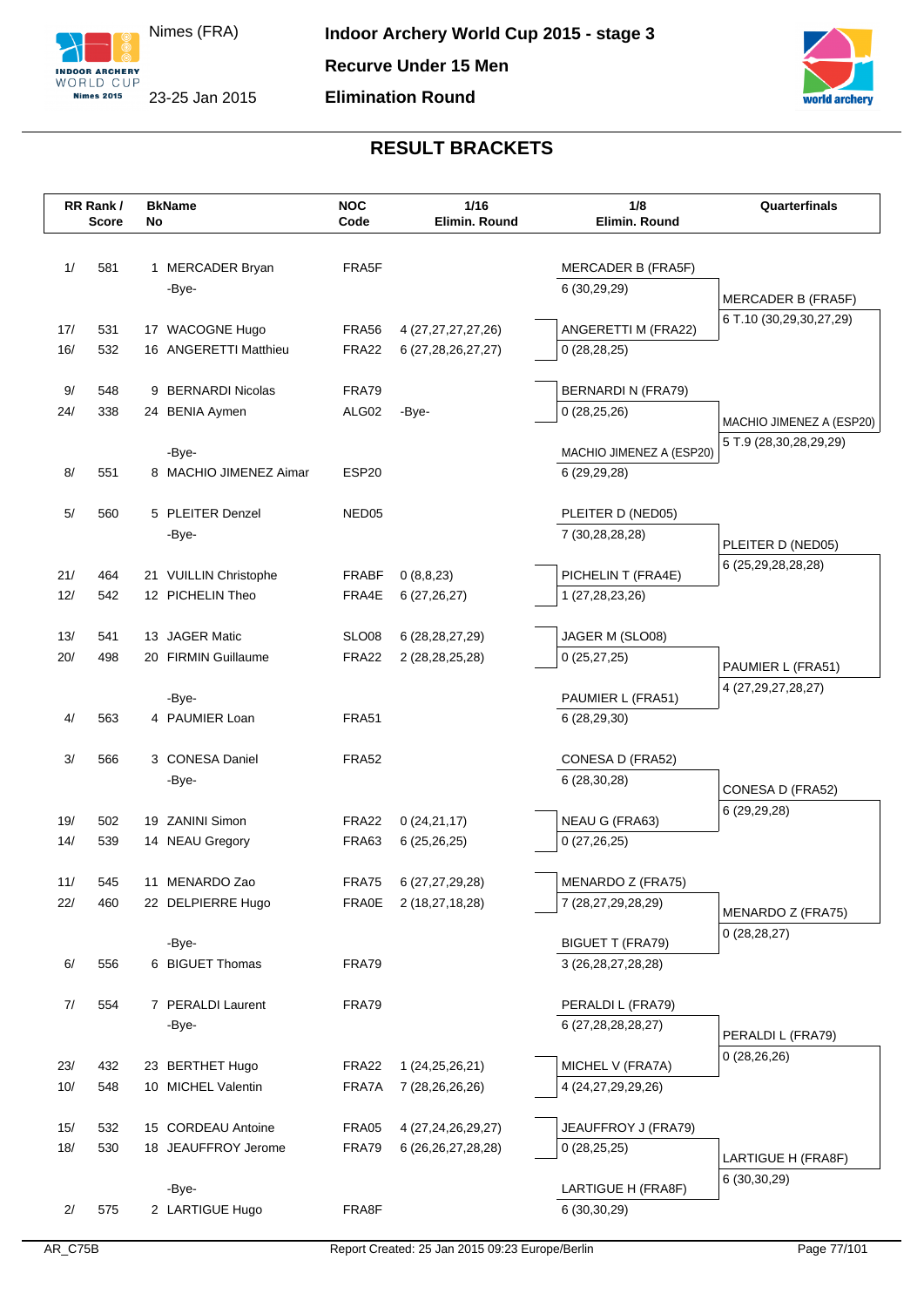





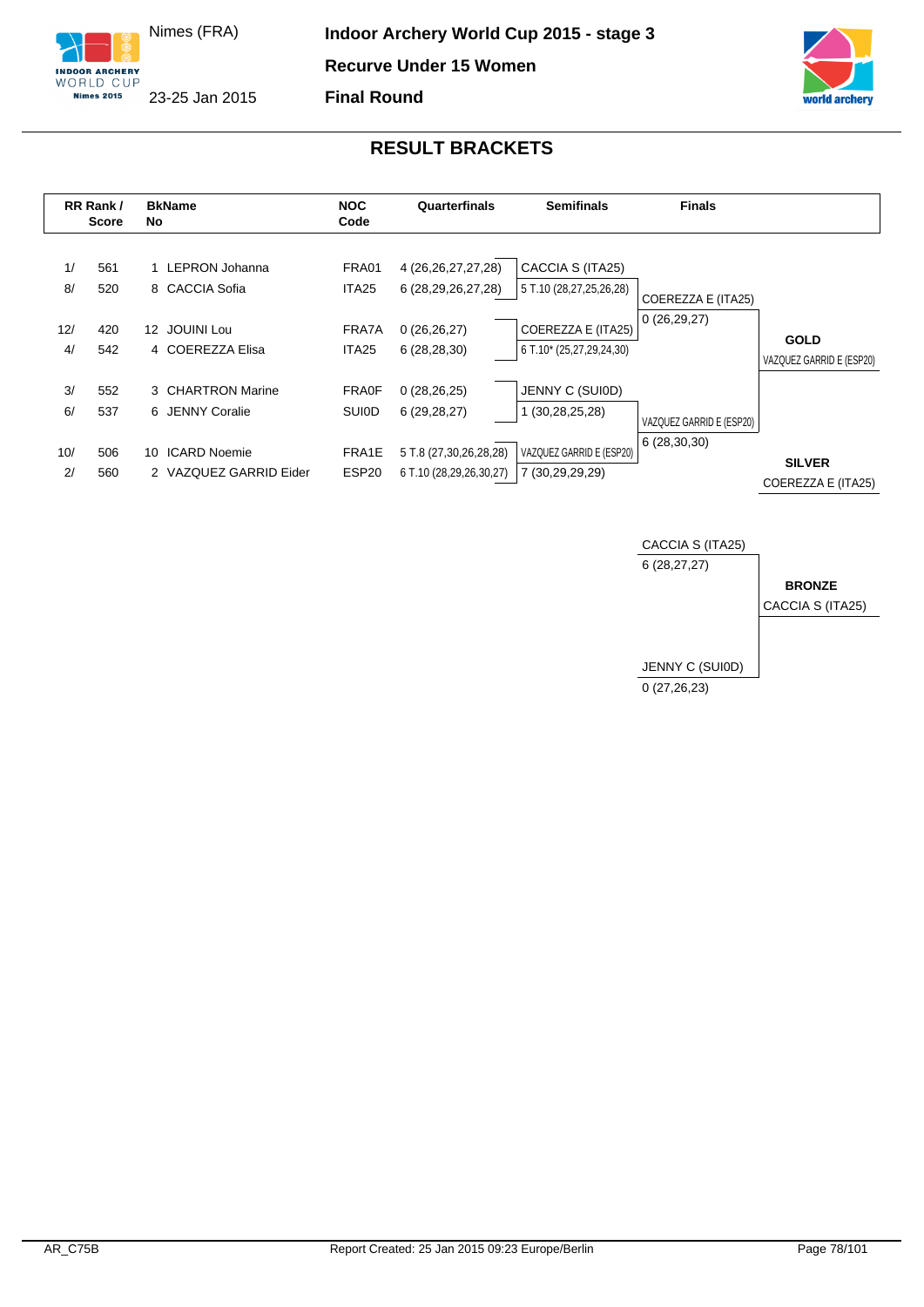



|     | RR Rank/<br><b>Score</b> | <b>BkName</b><br>No        | <b>NOC</b><br>Code | 1/8<br>Elimin, Round   | Quarterfinals            |
|-----|--------------------------|----------------------------|--------------------|------------------------|--------------------------|
|     |                          |                            |                    |                        |                          |
| 1/  | 561                      | 1 LEPRON Johanna           | <b>FRA01</b>       |                        | LEPRON J (FRA01)         |
|     |                          | -Bye-                      |                    |                        | 4 (26, 26, 27, 27, 28)   |
| 9/  | 518                      | 9 RODRIGUES Julia          | <b>FRA59</b>       | 3 (26, 26, 26, 25, 26) | CACCIA S (ITA25)         |
| 8/  | 520                      | 8 CACCIA Sofia             | ITA <sub>25</sub>  | 7 (26,24,28,28,28)     | 6 (28,29,26,27,28)       |
| 5/  | 539                      | 5 BROCHARD Pauline         | FRAC5              | 4 (28, 27, 27, 29, 28) | JOUINI L (FRA7A)         |
| 12/ | 420                      | 12 JOUINI Lou              | FRA7A              | 6 (28, 29, 27, 26, 29) | 0(26,26,27)              |
|     |                          |                            |                    |                        |                          |
| 13/ | 415                      | 13 MENARDO Luna            | <b>FRA75</b>       | 2 (15,21,24,15)        | COEREZZA E (ITA25)       |
| 4/  | 542                      | 4 COEREZZA Elisa           | ITA <sub>25</sub>  | 6(25, 25, 18, 29)      | 6(28, 28, 30)            |
| 3/  | 552                      | 3 CHARTRON Marine          | FRA0F              |                        | CHARTRON M (FRA0F)       |
|     |                          | -Bye-                      |                    |                        | 0(28, 26, 25)            |
|     |                          |                            |                    |                        |                          |
| 11/ | 500                      | <b>BIGUET Audrey</b><br>11 | <b>FRA79</b>       | 2 (28,28,26,16)        | JENNY C (SUI0D)          |
| 6/  | 537                      | 6 JENNY Coralie            | <b>SUIOD</b>       | 6 (23, 29, 29, 27)     | 6(29, 28, 27)            |
| 7/  | 520                      | 7 TREVES Aurélia           | <b>FRA79</b>       |                        |                          |
|     |                          |                            |                    | 0(26,26,28)            | ICARD N (FRA1E)          |
| 10/ | 506                      | 10 ICARD Noemie            | FRA1E              | 6(27, 27, 29)          | 5 T.8 (27,30,26,28,28)   |
|     |                          | -Bye-                      |                    |                        | VAZQUEZ GARRID E (ESP20) |
| 2/  | 560                      | 2 VAZQUEZ GARRID Eider     | ESP <sub>20</sub>  |                        | 6 T.10 (28,29,26,30,27)  |
|     |                          |                            |                    |                        |                          |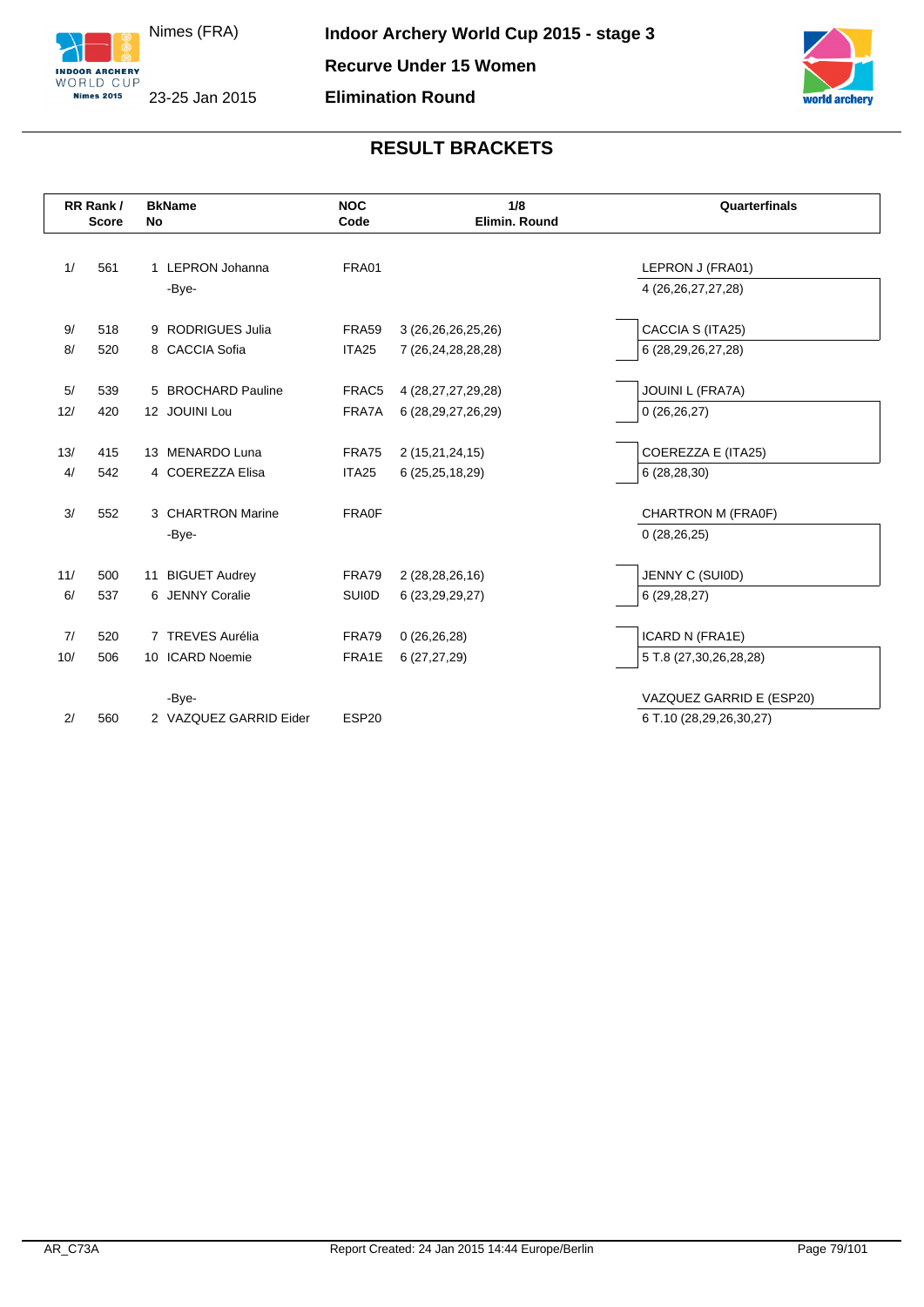

**Indoor Archery World Cup 2015 - stage 3**

**Recurve Men**

### **Qualification Round**



| Rank                    | <b>Back No.Name</b> |                                                  | <b>NOC</b>            | 18m-2<br>18m-1                        | 10's     | 9's      | Score        |
|-------------------------|---------------------|--------------------------------------------------|-----------------------|---------------------------------------|----------|----------|--------------|
| 1                       |                     | 020A OH Jinhyek                                  | KOR03                 | 297 / 3 299 / 1                       | 56       | 4        | 596          |
| $\overline{\mathbf{c}}$ | 016B                | MIN Byeong Yeon                                  | KOR03                 | 298 / 1 297 / 4                       | 55       | 5        | 595          |
| 3                       | 014C                | KIM Jaeh Yeong                                   | KOR03                 | 297 / 3<br>297/4                      | 54       | 6        | 594          |
| 4                       | 018D                | <b>ELLISON Brady</b>                             | <b>USA06</b>          | 298 / 1 294 / 11                      | 52       | 8        | 592 CT       |
| 5                       | 014B                | VALLADONT Jean-Charles                           | FRA7A                 | 294 /11 298 / 2                       | 52       | 8        | 592 CT       |
| 6                       | 013A                | MANDIA Massimiliano                              | ITA37                 | 293 /15 298 / 2                       | 51       | 9        | 591          |
| $\overline{7}$          | 015D                | VAN DER VEN Rick                                 | <b>NED0E</b>          | 296 / 5 294 / 10                      | 51       | 8        | 590          |
| 8                       | 014A                | <b>TAVERNIER Olivier</b>                         | FRA2D                 | 292 /17 296 / 7                       | 49       | 10       | 588 CT       |
| 9                       | 019B                | <b>HUSTON Patrick</b>                            | GBR08<br>KOR03        | 294 / 9<br>294 /11<br>295 / 6 292 /19 | 49       | 10       | 588 CT       |
| 10<br>11                | 021D<br>002C        | GYE Dong Hyun<br>VAN DEN BERG Sjef               | NED0B                 | 289 /24 297 / 4                       | 47<br>47 | 13<br>12 | 587<br>586   |
| 12                      | 015B                | <b>NESPOLI Mauro</b>                             | ITA35                 | 295 / 6 290 /28                       | 48       | 9        | 585          |
| 13                      | 001B                | <b>MCLAUGHLIN Daniel</b>                         | <b>USA18</b>          | 293 /13 291 /27                       | 46       | 12       | 584          |
| 14                      | 018B                | PALAZZI Luca                                     | <b>ITA0B</b>          | 293 /14<br>290 /21                    | 46       | 11       | 583          |
| 15                      | 008D                | <b>AUBERT Thomas</b>                             | FRA7A                 | 291 /20 292 /19                       | 43       | 17       | 583          |
| 16                      | 014C                | RODRIGUEZ LIEBA Juan Ignacio                     | ESP22                 | 288 /31 294 /11                       | 43       | 16       | 582 CT       |
| 17                      | 002D                | <b>LIBERT Eric</b>                               | FRA9A                 | 293 /13 289 /37                       | 43       | 16       | 582 CT       |
| 18                      | 024A                | <b>MORELLO Marco</b>                             | ITA3B                 | 289 /24 292 /17                       | 43       | 15       | 581 CT       |
| 19                      | 014D                | <b>MAKHNENKO Artem</b>                           | RUS <sub>04</sub>     | 295 / 6 286 / 56                      | 43       | 15       | 581 CT       |
| 20                      | 018C                | <b>PLIHON Pierre</b>                             | FRA7A                 | 294 / 9 287 / 53                      | 42       | 17       | 581 CT       |
| 21                      | 017A                | ALVARINO GARCIA Miguel                           | ESP14                 | 286 /51 295 / 9                       | 42       | 17       | 581 CT       |
| 22                      | 002B                | YAMAGUCHI Nathan                                 | <b>USA12</b>          | 294 /11 287 /52                       | 42       | 17       | 581 CT       |
| 23                      | 014A                | HARTMANN Daniel                                  | GER06                 | 292 /18 289 /37                       | 41       | 19       | 581          |
| 24                      | 012B                | FERNANDEZ Antonio                                | <b>ESP0F</b>          | 287 /40 293 /14                       | 42       | 16       | 580          |
| 25<br>26                | 007B<br>054D        | <b>FRANGILLI Michele</b><br><b>IRWIN Micheal</b> | ITA3A<br>IRL03        | 289 /24 291 /23<br>287 /40<br>292 /17 | 41<br>41 | 18<br>17 | 580<br>579   |
| 27                      | 022A                | IM Jiwan                                         | KOR <sub>03</sub>     | 293 /15 286 /57                       | 40       | 19       | 579          |
| 28                      | 048B                | <b>BERGER Thomas</b>                             | FRA7A                 | 291 /19 287 /48                       | 41       | 16       | 578          |
| 29                      | 003C                | <b>TYACK Ryan</b>                                | AUS01                 | 286 /47<br>292 /19                    | 40       | 18       | 578 CT       |
| 30                      | 013C                | <b>MOLFESE Fabio</b>                             | <b>ITA0D</b>          | 289 /29 289 /34                       | 40       | 18       | 578 CT       |
| 31                      | 016C                | <b>HARDING George</b>                            | GBR01                 | 289 /30 289 /37                       | 19       | 11       | 578          |
| 32                      | 004C                | WECKMULLER Maximilian                            | GER <sub>05</sub>     | 289 /24<br>288 /41                    | 40       | 17       | 577 SO T.10* |
| 33                      | 010B                | <b>CHELONI Alberto</b>                           | ITA <sub>19</sub>     | 286 /45 291 /23                       | 40       | 17       | 577 SO T.10  |
| 34                      | 006D                | <b>ANTOINE Thomas</b>                            | FRA8F                 | 293 /14<br>283 /71                    | 39       | 18       | 576          |
| 35                      | 009A                | <b>MORGAN Ashe</b>                               | GBR04                 | 289 /23<br>286 /57                    | 38       | 19       | 575          |
| 35                      | 012C                | <b>SANNA Michael</b>                             | <b>FRA29</b>          | 284 /58 291 /23                       | 38       | 19       | 575          |
| 37                      | 022C                | <b>GIROUILLE Romain</b>                          | FRA8E                 | 283 /65<br>291 /23                    | 45       | 12       | 574          |
| 38                      | 006D                | <b>MULOT Florent</b>                             | <b>FRA35</b><br>FRA4D | 278 /97 296 / 7<br>288 /31 286 /54    | 43       | 16       | 574          |
| 39<br>40                | 022B<br>006A        | <b>BIDAULT Jerome</b><br>KOMOCAR Jaka            | <b>SLO01</b>          | 289 /33<br>285 /56                    | 40<br>38 | 16<br>19 | 574<br>574   |
| 41                      | 005D                | <b>EVANS</b> Sean                                | GBR04                 | 289 /24<br>285 /62                    | 38       | 18       | 574          |
| 42                      |                     | 007A GONZALEZ TORRES Javier                      | ESP1E                 | 287 /40 287 /48                       | 37       | 20       | 574          |
| 43                      | 006D                | <b>DANIEL Lucas</b>                              | FRA8F                 | 286 /53 288 /44                       | 35       | 24       | 574          |
| 44                      |                     | 023A GALIAZZO Marco                              | <b>ITA11</b>          | 286 /44 287 /47                       | 42       | 13       | 573          |
| 45                      | 004C                | KUCUKKAYALAR Okyay Tunc                          | TUR07                 | 288 /31 285 /61                       | 41       | 13       | 573          |
| 46                      | 003D                | MCLAUGHLIN Sean                                  | <b>USA18</b>          | 283 /69 290 /29                       | 38       | 17       | 573          |
| 47                      | 055D                | ROHRBERG Sebastian                               | GER02                 | 284 /63 289 /35                       | 36       | 21       | 573          |
| 48                      | 051A                | <b>KOENIG Thomas</b>                             | <b>FRA0F</b>          | 286 /53 287 /48                       | 35       | 23       | 573          |
| 49                      | 006B                | CHIODO Carlo                                     | ITA1D                 | 288 /31 284 /66                       | 39       | 16       | 572          |
| 50                      | 017D                | <b>HABJAN Den</b>                                | SLO07                 | 288 /31 284 /69                       | 37       | 18       | 572          |
| 51                      | 013D                | <b>TABARD Sebastien</b>                          | FRA2D                 | 284 /57 288 /45                       | 36       | 20       | 572          |
| 52                      | 010D                | <b>RUFER Thomas</b>                              | <b>SUI06</b>          | 286 /47 286 /57                       | 35       | 22       | 572          |
| 53                      | 053C                | <b>BERGUIN Philippe</b>                          | FRA6D                 | 288 /31 284 /70                       | 34       | 25       | 572          |
| 54<br>55                | 004A<br>007D        | LUPO Paolo<br><b>BUREAU Pierre</b>               | <b>ITA19</b><br>FRA8E | 283 /67 288 /41<br>283 /68 288 /45    | 38<br>35 | 18<br>23 | 571<br>571   |
| 56                      | 054C                | <b>HAUTTEMENT Fabrice</b>                        | FRA64                 | 281 /76 290 /30                       | 35       | 21       | 571          |
| 57                      | 050A                | <b>MARTY Sylvain</b>                             | FRA0B                 | 281 /82 290 /30                       | 33       | 25       | 571          |
| 58                      | 009C                | VAN DEN OEVER Rick                               | <b>NED0B</b>          | 286 /47 284 /72                       | 33       | 24       | 570          |
| 59                      | 008C                | <b>FISSORE Matteo</b>                            | ITA3F                 | 279 /91 290 /30                       | 34       | 22       | 569          |
| 60                      | 010C                | <b>BELAY Vincent</b>                             | FRAB4                 | 286 /51 283 /74                       | 34       | 21       | 569          |
| 61                      |                     | 007C VERLINDEN Leandre                           | BEL03                 | 283 /69 286 /60                       | 32       | 25       | 569          |
| 62                      | 020B                | <b>STRAJHAR Klemen</b>                           | SLO01                 | 283 /66 285 /64                       | 35       | 20       | 568          |
| 63                      | 011B                | <b>MACE Godefroi</b>                             | FRA70                 | 288 /31 280 /92                       | 32       | 26       | 568          |
| 64                      |                     | 023B SERI Marco                                  | ITA23                 | 282 /75 286 /55                       | 31       | 26       | 568          |
| 65                      | 006A                | <b>LERICHE Adrien</b>                            | FRA9D                 | 276 /105 291 /22                      | 41       | 13       | 567          |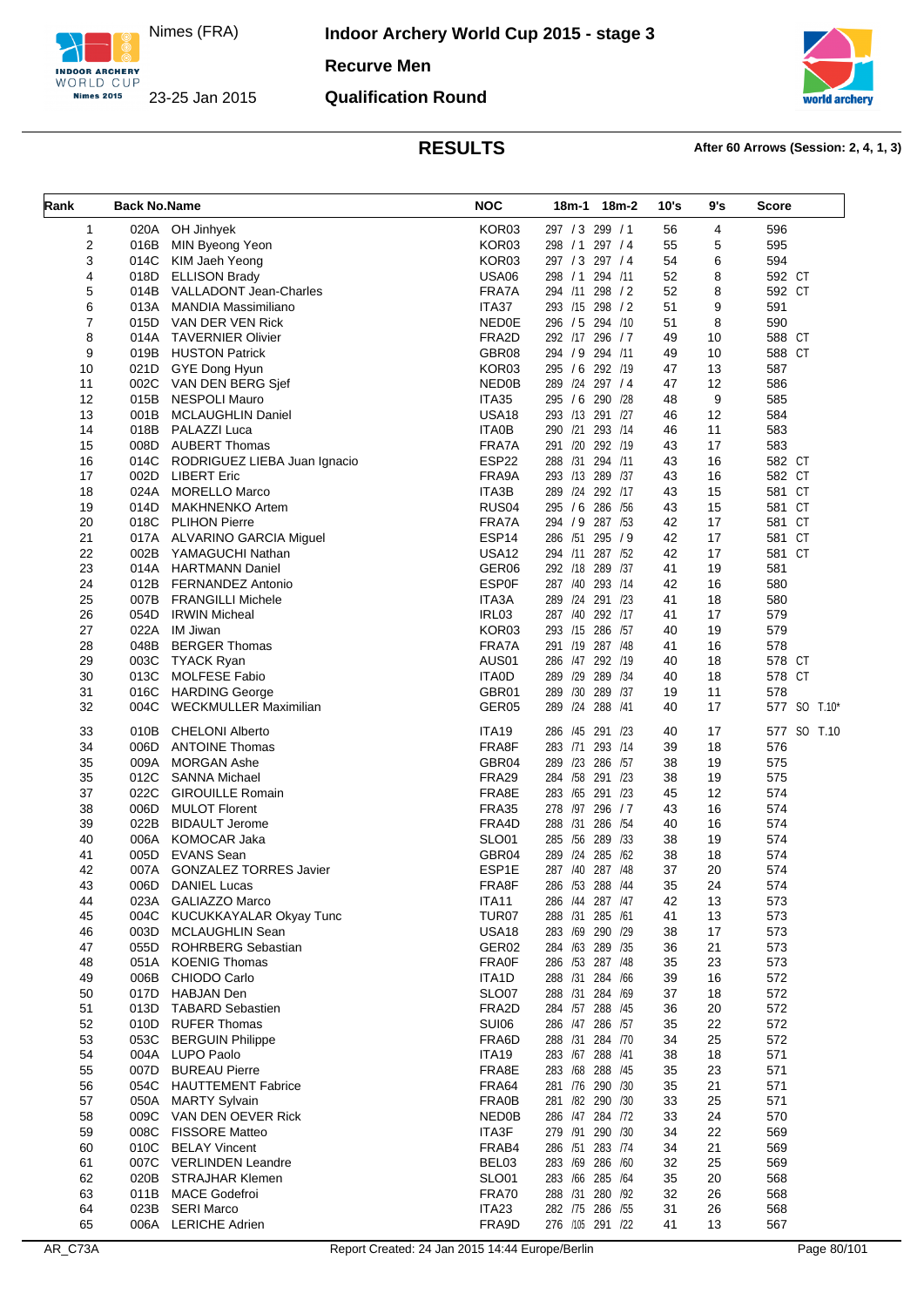

**Indoor Archery World Cup 2015 - stage 3**

**Recurve Men**

### **Qualification Round**



| Rank       | <b>Back No.Name</b> |                                                    | <b>NOC</b>                   | 18m-2<br>18m-1                          | 10's     | 9's      | <b>Score</b> |
|------------|---------------------|----------------------------------------------------|------------------------------|-----------------------------------------|----------|----------|--------------|
| 66         | 012D                | <b>CALVACCA Carlo</b>                              | ITA05                        | 279 /93 288 /40                         | 35       | 17       | 567          |
| 67         | 008B                | JELLOUN Mohamed                                    | MAR01                        | 278 /98 289 /35                         | 34       | 19       | 567          |
| 68         | 019C                | <b>GIRARDI Enzo</b>                                | ITA3D                        | 282 /73<br>285 /62                      | 33       | 21       | 567          |
| 69         | 004A                | <b>GOUBEAU Franck</b>                              | FRAA7                        | 285 /55 280 /87                         | 41       | 12       | 565          |
| 70         | 057B                | <b>CALLEWAERT Danny</b>                            | BEL12                        | 277 /103 288 /41                        | 33       | 19       | 565          |
| 71         | 017C                | <b>QUATTROCCHI Edoardo</b>                         | ITA25                        | 278 /99<br>287 /48                      | 32       | 22       | 565          |
| 72         | 022D                | <b>FUBIANI Paolino</b>                             | ITA32                        | 290 /22 274 /116                        | 38       | 16       | 564          |
| 73         | 009B                | LE FLOCH Guillaume                                 | FRA17                        | 284 /58 280 /89                         | 32       | 21       | 564          |
| 74         | 052B                | <b>ALONSO Sebastian</b>                            | FRA16                        | 288 /31<br>276 /106                     | 31       | 23       | 564          |
| 75         | 008D                | <b>PERZ Nicolas</b>                                | <b>FRA62</b>                 | 287 /39 276 /103                        | 34       | 18       | 563          |
| 76         | 057C                | <b>CORDEAU Richard</b>                             | <b>FRA05</b>                 | 284 /62 279 /94                         | 31       | 23       | 563          |
| 76         | 009B                | OJAMAE Pearu Jakob                                 | EST07                        | 287 /40 276 /103                        | 31       | 23       | 563          |
| 78         |                     | 015A CHARMETTE Nicolas                             | <b>FRA05</b>                 | 283 /71 280 /90                         | 29       | 25       | 563          |
| 79         |                     | 011C VINCENZI Augusto                              | ITA2D                        | 282 /73 281 /86                         | 28       | 27       | 563          |
| 80         | 013B                | AL-MOHANADI Ibrahim                                | QAT01                        | 281 /83 282 /79                         | 26       | 31       | 563          |
| 81         | 052D                | <b>LACLERGUE Aurelien</b>                          | FRA0B                        | 286 /46 276 /106                        | 30       | 24       | 562          |
| 82         | 019C                | <b>MALLART Romain</b>                              | FRA4D                        | 281 /84<br>281 /76                      | 30       | 22       | 562          |
| 83         | 051D                | <b>MORHAIN Guillaume</b>                           | <b>FRA64</b>                 | 286 /47 276 /109                        | 29       | 25       | 562          |
| 84         | 009D                | <b>FAUCHERON Thomas</b>                            | FRA8E                        | 280 / 84 281 / 81                       | 33       | 17       | 561          |
| 85         | 054A                | <b>LUXEY Olivier</b>                               | <b>FRAAA</b>                 | 284 /58 277 /98                         | 32       | 20       | 561          |
| 86         | 012D                | <b>DIANI Fabrizio</b>                              | ITA25                        | 280 /87 281 /81                         | 30       | 23       | 561          |
| 87         | 010D                | <b>GRUFFAT Lionel</b>                              | FRA23                        | 279 /95 282 /79                         | 27       | 27       | 561          |
| 88         | 025C                | <b>MONTI Mirko</b>                                 | ITA25                        | 276 /104<br>284 /67                     | 36       | 19       | 560          |
| 89         | 008A                | <b>DEMIRKAN Recep</b>                              | TUR03                        | /93 281 /85<br>279                      | 28       | 24       | 560          |
| 90         | 056D                | <b>FABER Dominik</b><br><b>GARCIA Ernesto</b>      | <b>SUI0B</b><br><b>ESP0B</b> | 276 /107 284 /72<br>281 /83<br>278 /100 | 27       | 28<br>21 | 560          |
| 91<br>92   | 024B<br>019B        | GOMEZ Jose                                         | ESP03                        | 281 /76 278 /96                         | 29<br>28 | 24       | 559<br>559   |
| 93         | 051C                | <b>RUTKOWSKI Quentin</b>                           | FRA6F                        | 279 /89 279 /94                         | 30       | 20       | 558          |
| 94         | 019A                | <b>BONU James</b>                                  | FRA3B                        | 277 /102<br>280 /90                     | 28       | 23       | 557          |
| 94         | 023D                | <b>VERGA Francesco</b>                             | ITA1F                        | 284 /63 273 /122                        | 28       | 23       | 557          |
| 96         | 010C                | RIBAS Erfan                                        | ESP11                        | 280 /86 276 /103                        | 28       | 24       | 556          |
| 97         | 006C                | <b>CIGRAND Alexis</b>                              | FRA7D                        | 273 /114<br>282 /76                     | 30       | 20       | 555          |
| 98         | 011A                | <b>BARBY Stuart</b>                                | <b>GBR0B</b>                 | 271 /124 284 /71                        | 29       | 22       | 555          |
| 99         | 008C                | <b>DELOISON Daniel</b>                             | FRA9D                        | 272 /119 283 /74                        | 29       | 19       | 555          |
| 100        | 014D                | <b>JARDINE Douglas</b>                             | GBR0A                        | 279 /91<br>276 /102                     | 27       | 25       | 555          |
| 101        |                     | 051B ORLIC Vedran                                  | CRO03                        | 271 /130 284 /68                        | 27       | 24       | 555          |
| 102        | 019A                | LE VAN THOI Mathieu                                | FRA0B                        | /90 276 /106<br>279                     | 26       | 26       | 555          |
| 102        | 002B                | <b>TEBALDINI Giovanni</b>                          | ITA3D                        | 275 /110<br>280 /88                     | 26       | 26       | 555          |
| 104        | 053B                | <b>KOSEC Mihael</b>                                | <b>SLO09</b>                 | 281 /80 273 /118                        | 29       | 25       | 554          |
| 105        | 007A                | <b>MASSON Martial</b>                              | FRA9D                        | 284 /58 269 /143                        | 32       | 20       | 553          |
| 106        | 011C                | <b>DESBIEYS Christophe</b>                         | FRA23                        | 268 /149<br>285 /65                     | 27       | 20       | 553          |
| 107        | 016D                | DEZSO Janos                                        | HUN01                        | 270 /132 282 /76                        | 34       | 15       | 552          |
| 108        |                     | 013A PICCHIO Luca                                  | ITA <sub>25</sub>            | 273 /117 279 /93                        | 25       | 24       | 552          |
| 109        |                     | 016B LOUCHE Benjamin                               | FRA9A                        | 275 /111 277 /101                       | 23       | 30       | 552          |
| 110        | 006C                | BERNABE LOPEZ Diego                                | ESP1E                        | 279 /96 272 /130                        | 21       | 30       | 551          |
| 111        | 053A                | DAVID Benoit                                       | FRAB4                        | 280 / 85 270 / 139                      | 29       | 22       | 550          |
| 112        | 012B                | <b>SCHNEIDER Florent</b>                           | FRA8C                        | 273 /116 277 /99                        | 26       | 23       | 550          |
| 113        | 048A                | <b>ARDIET Willy</b>                                | FRA82                        | 272 /118 278 /97                        | 25       | 28       | 550          |
| 114        | 010A                | RATHGEB Benjamin                                   | <b>SUI11</b>                 | 273 /115 277 /100                       | 25       | 24       | 550          |
| 115        | 015A                | <b>MASSIEYE Antoine</b>                            | <b>FRA22</b>                 | 278 /101 272 /127                       | 23       | 26       | 550          |
| 116        | 014B                | <b>SCARPATO Salvatore</b>                          | ITA04                        | 276 /108 273 /123                       | 22       | 26       | 549          |
| 117        | 049A                | <b>CALLEWAERT Pedro</b>                            | FRAC6                        | 281 /76 267 /151                        | 25       | 26       | 548          |
| 118        |                     | 001D GRIMBER Guillaume                             | FRA12                        | 275 /112 273 /124                       | 21       | 26       | 548          |
| 119        |                     | 001A ROYEN Laurent                                 | FRA19                        | 275 /109 272 /127                       | 27       | 19       | 547          |
| 120        | 011A                | <b>BOTTO Giorgio</b>                               | ITA1A                        | 265 /161 282 /78                        | 23       | 24       | 547          |
| 121        | 025D                | 049C LAURSEN Martin<br><b>ESTIEVENART Philippe</b> | DEN <sub>05</sub><br>BEL01   | 281 /81 265 /155<br>271 /128 275 /111   | 32       | 20<br>22 | 546          |
| 122        |                     |                                                    |                              |                                         | 24       |          | 546          |
| 123<br>124 | 016D                | 053D OUIN Bruno<br><b>BLANDIN Thomas</b>           | FRA75<br>FRAC4               | 271 /128 275 /114<br>272 /123 274 /117  | 22<br>18 | 25<br>30 | 546<br>546   |
| 125        | 018A                | <b>DELMAS Denis</b>                                | FRA3D                        | 269 /144 276 /109                       | 18       | 32       | 545          |
| 126        | 050B                | <b>SONNICHSEN Frederik</b>                         | DEN <sub>06</sub>            | 279 /88 265 /158                        | 26       | 22       | 544          |
| 127        | 052A                | <b>GOUGUET Olivier</b>                             | <b>FRAAA</b>                 | 269 /140 275 /112                       | 23       | 20       | 544          |
| 128        | 002A                | FRANSEN John                                       | NED0B                        | 276 /106 267 /149                       | 28       | 19       | 543          |
| 129        | 014D                | ALVES Jorge Lucas                                  | POR07                        | 270 /135 273 /120                       | 23       | 21       | 543          |
| 130        | 025B                | <b>DENTON Douglas</b>                              | USA09                        | 270 /136 273 /125                       | 19       | 28       | 543          |
|            |                     |                                                    |                              |                                         |          |          |              |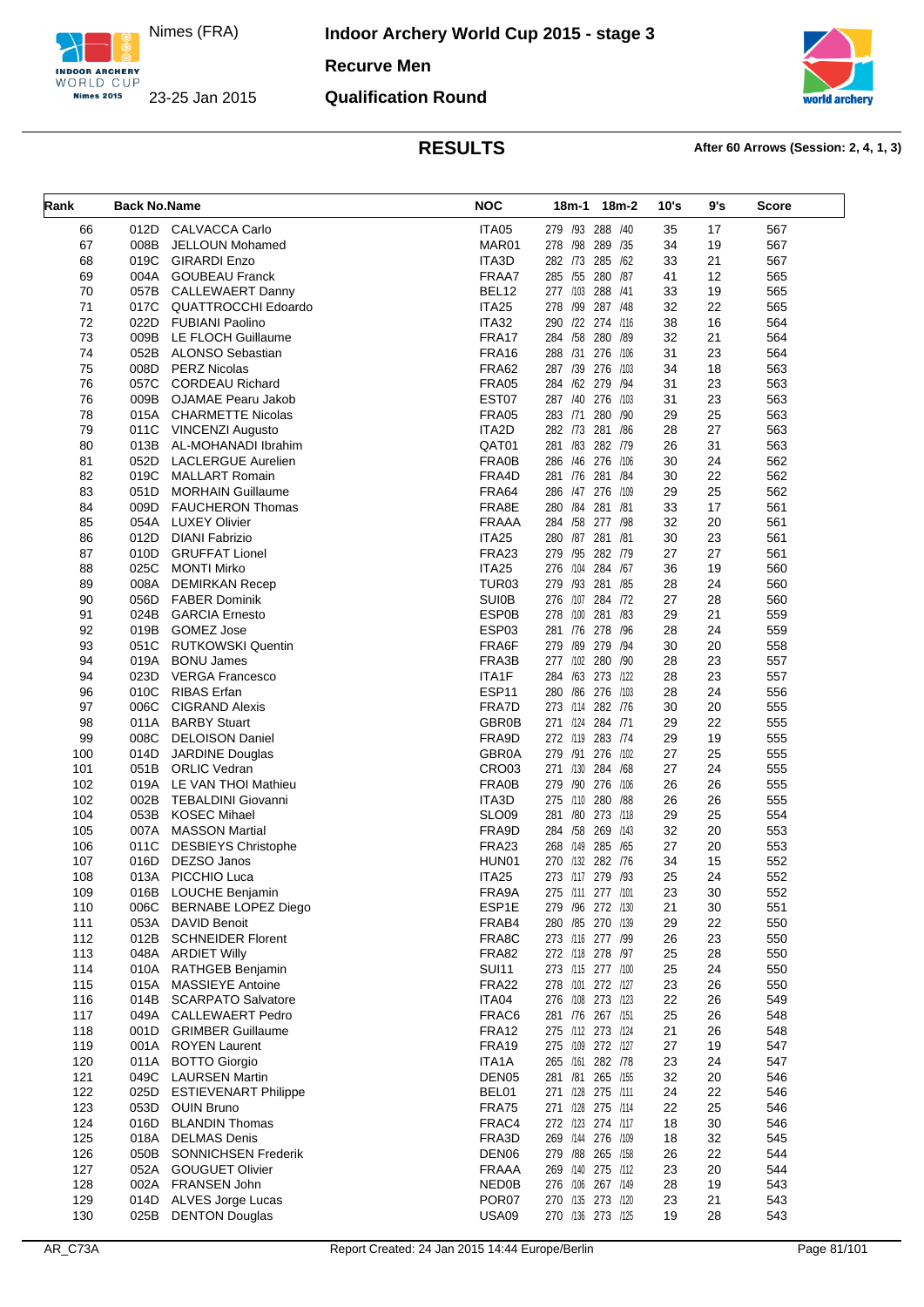

**Recurve Men**

### **Qualification Round**



| Rank       | <b>Back No.Name</b> |                                            | <b>NOC</b>            | 18m-1<br>18m-2                         | 10's     | 9's      | <b>Score</b> |
|------------|---------------------|--------------------------------------------|-----------------------|----------------------------------------|----------|----------|--------------|
| 131        |                     | 057A FAURE Sebastien                       | FRA84                 | 269 /138 273 /119                      | 24       | 26       | 542          |
| 132        | 011A                | ROUSSELOT Sylvain                          | FRAA8                 | 267 /154 275 /113                      | 17       | 31       | 542          |
| 133        | 012A                | <b>LAPORTE Vincent</b>                     | FRA2D                 | 270 /134<br>271 /133                   | 23       | 21       | 541          |
| 134        | 015B                | <b>LAGRANGE Baptiste</b>                   | FRA15                 | 275 /113 266 /154                      | 16       | 32       | 541          |
| 135        | 015D                | CETINKAYA Hasan                            | TUR <sub>06</sub>     | 271 /127 269 /147                      | 21       | 21       | 540          |
| 136        | 008A                | <b>GUILLOIS Damien</b>                     | FRA23                 | 269 /137 270 /142                      | 21       | 27       | 539          |
| 137        | 055C                | <b>GERZAIN Pierre</b>                      | FRA7A                 | 264 /162 275 /114                      | 21       | 23       | 539          |
| 138        | 010D                | <b>BARRA Olivier</b>                       | <b>FRABD</b>          | 268 /152 271 /135                      | 16       | 29       | 539          |
| 139        | 003D                | <b>LEFRANCOIS lanis</b>                    | <b>FRA0E</b>          | 268 /145 270 /141                      | 22       | 25       | 538          |
| 140        | 009D                | <b>BOUTET Alain</b>                        | FRA5A                 | 266 /155 272 /126                      | 22       | 21       | 538          |
| 141        | 008D                | <b>RIPAUX Pascal</b>                       | FRA2E                 | 270 /133<br>267 /153                   | 18       | 26       | 537          |
| 142        | 003C                | <b>GARCIA ARA Sergio</b>                   | ESP06                 | 264 /167 273 /121                      | 18       | 25       | 537          |
| 143        | 015A                | HEIM Michael                               | GER01                 | 267 /153 269 /144                      | 19       | 25       | 536          |
| 143        | 015C                | <b>TEKMITCHOV George</b>                   | <b>USA05</b>          | 264 /164<br>272 /129                   | 19       | 25       | 536          |
| 145        | 017A                | <b>GISBERT Bruno</b>                       | FRA <sub>13</sub>     | 269 /142 267 /152                      | 16       | 26       | 536          |
| 146        | 056B                | BRZAKOVIÄ <sup>®</sup> Dragan              | SRB01                 | 266 /156 269 /146                      | 22       | 16       | 535          |
| 147        | 056C                | <b>MACCHI Thomas</b>                       | FRA64                 | 264 /163<br>271 /134                   | 21       | 19       | 535          |
| 148        | 017C                | <b>FRANCLET Claude</b>                     | <b>FRA0D</b>          | 266 /158 269 /145                      | 19       | 23       | 535          |
| 149        | 012C                | <b>PILE Claude</b>                         | FRA94                 | 263 /168 271 /136                      | 21       | 24       | 534          |
| 150        | 052C                | <b>COUTANT Arnaud</b>                      | FRA6B                 | 262 /172<br>272 /131                   | 16       | 33       | 534          |
| 151        | 048D                | <b>ANDRADE Luis</b>                        | FRA1E                 | 272 /122 260 /175                      | 18       | 20       | 532          |
| 152        | 001D                | ALONSO ALVAREZ Joaquin Angel               | ESP21                 | 269 /143 263 /165                      | 14       | 30       | 532          |
| 153        | 014A                | <b>ISAIA Cristiano</b>                     | ITA06                 | 268 /150 263 /162                      | 20       | 21       | 531          |
| 154        | 014C                | <b>ROSSI Christophe</b>                    | FRAC9                 | 268 /147 263 /163                      | 20       | 19       | 531          |
| 155        | 017B                | <b>DARIS Leonard</b>                       | NED <sub>10</sub>     | 271 /131<br>260 /173                   | 17       | 27       | 531          |
| 156        | 013B                | <b>VIALETAY Philippe</b>                   | FRA3B                 | 260 /176<br>271 /138                   | 15       | 28       | 531          |
| 157        | 020C                | <b>KARDACZ Patrice</b>                     | FRA4A                 | 257 /185 272 /132                      | 16       | 31       | 529          |
| 158        | 009D                | FERNANDEZ ALVAR Arcadio                    | ESP1B                 | 264 /166 265 /159                      | 13       | 32       | 529          |
| 159        | 015C                | <b>GOYON Frederic</b>                      | FRAC4                 | 262 /170<br>265 /157                   | 21       | 25       | 527          |
| 160        | 018A                | GARAVALDI Avio                             | <b>SUI10</b>          | 271 /126 256 /184                      | 17       | 27       | 527          |
| 161        | 014B                | HOTRABHVANON Sukrit (Roy)                  | THA01                 | 264 /164 263 /164                      | 15       | 25       | 527          |
| 162        | 010B                | <b>NADOR Bastien</b>                       | FRA79                 | 269 /138 257 /181                      | 18       | 20       | 526          |
| 163<br>164 | 011D<br>019D        | ODDO Stefano<br><b>HOLGADO Juan Carlos</b> | ITA3A<br><b>SUI03</b> | 269 /140 256 /183<br>272 /119 253 /190 | 19<br>18 | 20<br>22 | 525<br>525   |
| 165        | 005B                | <b>KOCKEL Daniel</b>                       | MAR <sub>02</sub>     | 262 /169 262 /168                      | 21       | 20       | 524          |
| 166        | 012A                | <b>FRONTIERE Dominique</b>                 | SUI02                 | 254 /188 270 /140                      | 17       | 20       | 524          |
| 167        | 050D                | LEVEQUE Alain                              | FRAA4                 | 271 /125<br>252 /192                   | 23       | 14       | 523          |
| 168        | 008C                | <b>MORFAUX Christian</b>                   | FRAA4                 | 258 /181 265 /156                      | 22       | 16       | 523          |
| 169        | 005B                | <b>LAURAIRE Bruno</b>                      | FRA44                 | 265 /159 258 /179                      | 19       | 19       | 523          |
| 170        | 003A                | <b>CLERC Henri</b>                         | FRA1D                 | 268 /148<br>255 /186                   | 18       | 14       | 523          |
| 171        | 010A                | <b>LEMAIRE Gerald</b>                      | FRA4D                 | 255 /187 268 /148                      | 15       | 21       | 523          |
| 172        | 003A                | IVANO Marangoni                            | ITA28                 | 272 /119 251 /198                      | 14       | 27       | 523          |
| 173        | 002D                | <b>BOISSEAU Herve</b>                      | <b>ITA0F</b>          | 258 /182 262 /166                      | 16       | 21       | 520          |
| 174        | 007C                | <b>HARANG Edouard</b>                      | <b>FRA31</b>          | 260 /173 259 /176                      | 19       | 24       | 519          |
| 175        | 011B                | <b>WEINGAERTNER Mathieu</b>                | FRA18                 | 268 /151 250 /199                      | 13       | 31       | 518          |
| 176        | 010A                | PASSAGLIA Federico                         | ITA25                 | 257 /183<br>260 /172                   | 19       | 19       | 517          |
| 177        | 009A                | <b>MORENO Traverso</b>                     | ITA16                 | 260 /175 257 /180                      | 15       | 23       | 517          |
| 178        | 004B                | <b>DENNLER Olivier</b>                     | <b>FRAAC</b>          | 260 /177 257 /182                      | 11       | 26       | 517          |
| 179        | 004D                | <b>ROGER David</b>                         | FRA4D                 | 265 /160 251 /195                      | 18       | 19       | 516          |
| 180        | 055B                | <b>LETY Baptiste</b>                       | <b>SUI12</b>          | 266 /157 249 /200                      | 18       | 20       | 515          |
| 181        | 009A                | <b>MACAGNO Giuseppe</b>                    | ITA3A                 | 248 /198 267 /150                      | 16       | 22       | 515          |
| 182        | 015B                | SPIGARELLI Massimo                         | ITA04                 | 242 /207 271 /136                      | 19       | 18       | 513          |
| 183        | 007A                | POLLET Sony                                | FRAC4                 | 260 /174 253 /188                      | 18       | 18       | 513          |
| 184        | 010C                | RETAILLAUD Romain                          | FRA5A                 | 268 /146 244 /207                      | 19       | 21       | 512          |
| 185        | 005C                | <b>ESTEVE Henry Gregoire</b>               | FRA1D                 | 251 /195 260 /171                      | 21       | 16       | 511          |
| 186        | 008B                | <b>LAFONT Raphael</b>                      | FRA90                 | 252 /193 259 /177                      | 9        | 26       | 511          |
| 187        | 050C                | <b>DRIESEN Wim</b>                         | <b>BELOC</b>          | 257 /183 253 /189                      | 17       | 18       | 510          |
| 188        | 054B                | <b>BERNARD Remi</b>                        | FRA1D                 | 262 /171 248 /203                      | 16       | 24       | 510          |
| 189        | 011B                | CETINKAYA Hakan                            | TUR <sub>06</sub>     | 247 /199 262 /169                      | 14       | 25       | 509          |
| 190        | 056A                | <b>DRAPEAU Philippe</b>                    | FRA64                 | 246 /202 262 /170                      | 16       | 22       | 508          |
| 191        | 017D                | <b>LAVOISIER Laurent</b>                   | FRA76                 | 252 /189 254 /187                      | 18       | 21       | 506          |
| 192        | 020D                | <b>DIAS Eduardo</b>                        | POR <sub>03</sub>     | 242 /209 264 /160                      | 16       | 15       | 506          |
| 193        | 006B                | <b>FREDERICKX Danny</b>                    | <b>BELOD</b>          | 246 /203 259 /178                      | 10       | 26       | 505          |
| 194        | 024D                | <b>KAUFMANN Simon</b>                      | <b>SUI06</b>          | 252 /191 252 /193                      | 13       | 26       | 504          |
| 195        | 049D                | RAVATIN Jean                               | FRA6B                 | 255 /186 249 /201                      | 12       | 19       | 504          |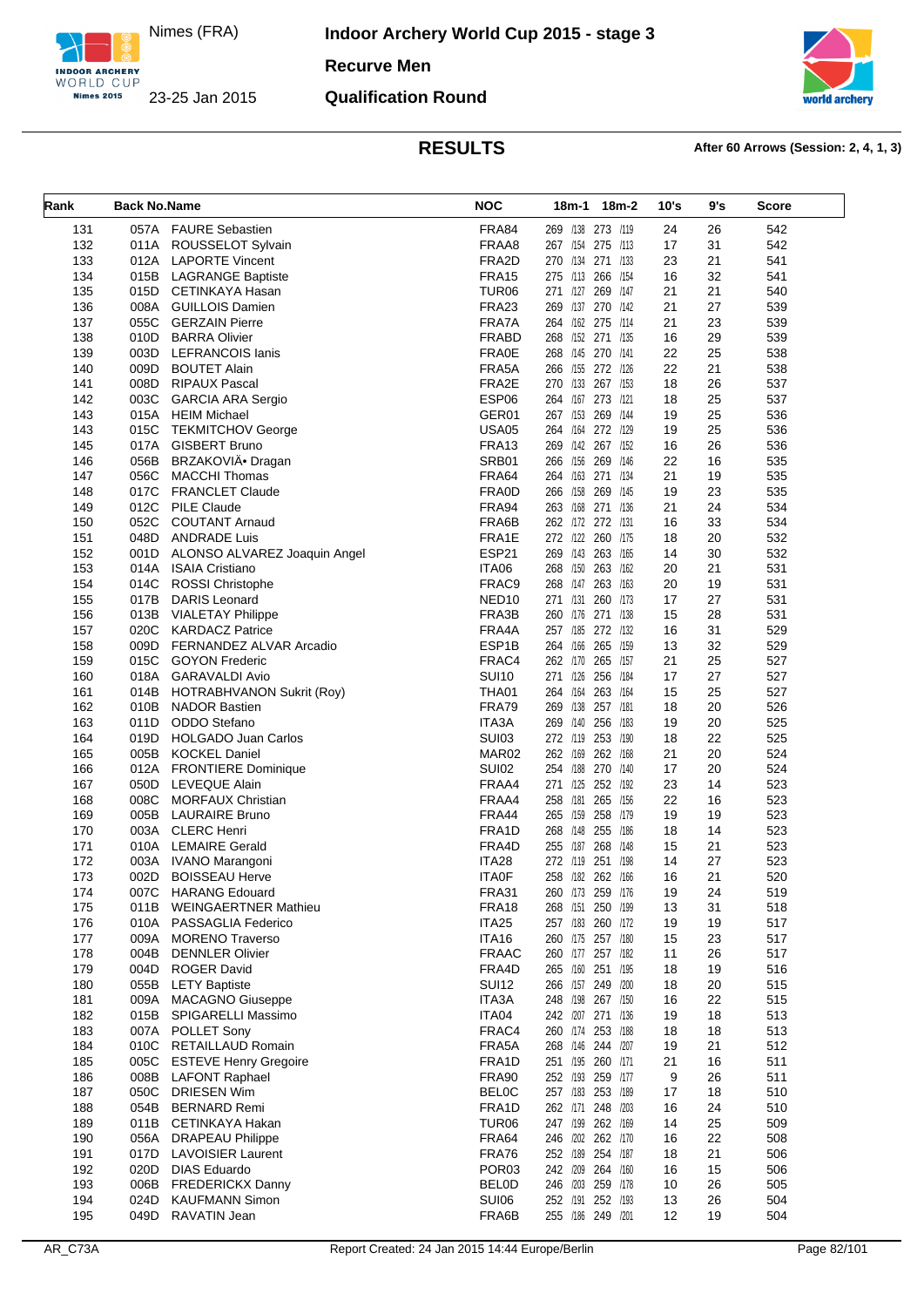

**Indoor Archery World Cup 2015 - stage 3**

**Recurve Men**

### **Qualification Round**



| Rank | <b>Back No.Name</b> |                                 | <b>NOC</b>         | 18m-1<br>18m-2             | 10's           | 9's            | Score |
|------|---------------------|---------------------------------|--------------------|----------------------------|----------------|----------------|-------|
| 196  | 009B                | <b>RAVAILLE Pascal</b>          | FRA3B              | 259 /178 240 /216          | 16             | 19             | 499   |
| 197  | 005D                | <b>CABOT Antoine</b>            | FRA7C              | 247 /200 251<br>/197       | 13             | 19             | 498   |
| 198  | 004D                | <b>KAMMOUN Anis</b>             | FRA7F              | 247 /201<br>251<br>/196    | 12             | 20             | 498   |
| 199  | 015D                | <b>BALEIZAO Jose</b>            | POR <sub>06</sub>  | 258 /180 240<br>/218       | 11             | 15             | 498   |
| 200  |                     | 055A PALPANT Luc                | FRA1D              | 252 /190 244<br>/209       | 13             | 20             | 496   |
| 201  |                     | 021B ATILANO Jacques            | <b>FRABD</b>       | 258 /179 238<br>1222       | 12             | 23             | 496   |
| 202  | 009C                | <b>GANAPATHY Ramasamy Selva</b> | IND01              | /215 256<br>/185<br>238    | 10             | 22             | 494   |
| 203  | 017B                | MATHIEUX Alain                  | <b>FRABD</b>       | /197<br>248<br>244<br>/210 | $\overline{7}$ | 21             | 492   |
| 204  | 010B                | <b>HENRION Cedric</b>           | FRAA3              | 252 /192 239<br>/219       | 12             | 20             | 491   |
| 205  | 006A                | DAL BON Romuald                 | FRA4A              | 239 /213 252 /194          | 8              | 25             | 491   |
| 206  | 013D                | ALBLOOSHI Mohamed / R           | UAE01              | 250 /196<br>240<br>/217    | 10             | 20             | 490   |
| 207  | 005C                | DENIS Alain                     | <b>FRA10</b>       | 244 /205 245<br>/205       | 14             | 17             | 489   |
| 208  | 006B                | ALBLOOSHI Mohamed / S           | UAE01              | 234 /220 253 /191          | 7              | 23             | 487   |
| 209  |                     | 016A ROMAN Frederic             | FRA4A              | 235<br>251<br>/194<br>/224 | 15             | 16             | 486   |
| 210  | 048C                | <b>GENTON Noe</b>               | <b>SUI0E</b>       | /204 240<br>/215<br>246    | 11             | 22             | 486   |
| 211  | 004B                | <b>HUNEL Philippe</b>           | <b>FRA10</b>       | 242 /210 243 /212          | 8              | 14             | 485   |
| 212  |                     | 001A CHOLLEY Andre              | <b>FRA69</b>       | 235<br>/218 248<br>/204    | 10             | 16             | 483   |
| 213  | 011C                | ROVELLI Mario                   | FRA76              | 238 /214 243 /211          | 13             | 20             | 481   |
| 214  | 013C                | <b>BOVISI Marco</b>             | <b>SUI02</b>       | 237 /217 244 /208          | 13             | 18             | 481   |
| 215  |                     | 003B GUENNEC Jean-Marie         | <b>FRA24</b>       | 217 /235 264 /161          | 11             | 25             | 481   |
| 216  | 018D                | BALADHANDAPANAI Arivarasu       | IND01              | /230 260 /174<br>221       | 10             | 20             | 481   |
| 217  | 007B                | <b>BOISSADY Laurent</b>         | FRA44              | 229<br>/226 245 /206       | 8              | 19             | 474   |
| 218  | 009C                | <b>LAFONT Fabrice</b>           | <b>FRA90</b>       | 211 /239<br>262 /167       | 19             | 9              | 473   |
| 219  |                     | 001B RUOZI Uber                 | ITA24              | 232 /223 241<br>/214       | 13             | 11             | 473   |
| 220  |                     | 025A FERRARI Massimo Bruno      | ITA <sub>2</sub> C | 242 /208 231<br>/225       | 10             | 16             | 473   |
| 221  |                     | 002A SERIR Djaafer              | ALG01              | 243 /206 229<br>/226       | 8              | 17             | 472   |
| 222  | 007C                | <b>SERPI Luigi</b>              | FRA1C              | 228 /227 242 /213          | 5              | 23             | 470   |
| 223  |                     | 007D PIGNOLY Jerome             | FRA40              | 230 /225 238<br>/220       | 12             | 16             | 468   |
| 224  | 013D                | CHALDEBAS Ronan                 | FRA4D              | 218 /234 249<br>/202       | 9              | 17             | 467   |
| 225  | 007B                | ALMUSHARREKH Humaid             | UAE01              | 241 /212 225<br>/233       | 13             | 17             | 466   |
| 226  | 012B                | POISSONNIER Laurent             | FRA5B              | 223<br>241 /211<br>/236    | 8              | 11             | 464   |
| 227  | 013C                | <b>MONACHESI Massimo</b>        | <b>ITA31</b>       | 237 /216 225<br>/235       | 8              | 19             | 462   |
| 228  | 021A                | CASTRO Paulo                    | POR <sub>06</sub>  | 235 /219 227 /229          | 7              | 17             | 462   |
| 229  |                     | 011D FILIPPINI Ambrogio         | <b>ITA25</b>       | 232 /222 226<br>/232       | 9              | 19             | 458   |
| 230  |                     | 008A MECCHINA Emilio            | ITA25              | 227 /228<br>228<br>/228    | 2              | 18             | 455   |
| 231  | 012C                | <b>PEYRONEL Sergio</b>          | <b>ITA29</b>       | 213 /238 237 /223          | 14             | $\overline{7}$ | 450   |
| 232  | 021C                | DIELEN Tom                      | <b>SUI08</b>       | 225<br>222 /229<br>/234    | 6              | 10             | 447   |
| 233  |                     | 013B QUILLEVERE Philippe        | <b>FRA76</b>       | /232 227 /231<br>219       | 10             | 11             | 446   |
| 234  | 007D                | LAMANDÉ Khaled                  | <b>FRA80</b>       | /233 227 /230<br>219       | 9              | 15             | 446   |
| 235  |                     | 013A ZAVATTARI Giovanni         | <b>ITA29</b>       | 230<br>/224 213<br>/239    | 7              | 13             | 443   |
| 236  | 012A                | <b>BEATO Rui</b>                | POR <sub>01</sub>  | 214 /237 228<br>/227       | 6              | 18             | 442   |
| 237  | 019D                | <b>LEGRAND Thierry</b>          | FRA87              | 196<br>238<br>/241<br>/221 | 10             | 15             | 434   |
| 238  |                     | 008B ALOWAIS Ahmed              | UAE01              | 232 /221<br>198<br>/240    | 8              | 15             | 430   |
| 239  | 023C                | FELIX Pons Chorda               | ESP04              | 191 /242 218 /238          | 4              | 14             | 409   |
| 240  | 001C                | <b>NIVART Denis</b>             | FRA1A              | 217 /236 185 /243          | 3              | 18             | 402   |
| 241  | 015C                | <b>OLIVEIRA Nuno</b>            | POR <sub>04</sub>  | 177 /243 222 /237          | 7              | 14             | 399   |
| 242  | 018B                | LUCA Devecchi                   | ITA01              | 197 /240 190 /242          | 10             | 8              | 387   |
| 243  | 049B                | <b>KOGUT KUBIAK Benoit</b>      | FRA07              | 172 /244 195 /241          | 3              | 9              | 367   |
| 244  | 001C                | <b>HURSTEL Guillaume</b>        | <b>FRA49</b>       | 153 /245 145 /244          | 3              | 7              | 298   |
| 245  | 006C                | <b>OLMEDILLA Miguel</b>         | ESP28              | 139 /246 136 /246          | 3              | 2              | 275   |
| 246  | 003B                | <b>BENNANI Mohamed</b>          | FRA7A              | 114 /247 138 /245          | 2              | 6              | 252   |
| 247  |                     | 012D APARICIO Agustin           | ESP28              | 220 /231<br>18 /247        | 3              | 8              | 238   |
|      |                     |                                 |                    |                            |                |                |       |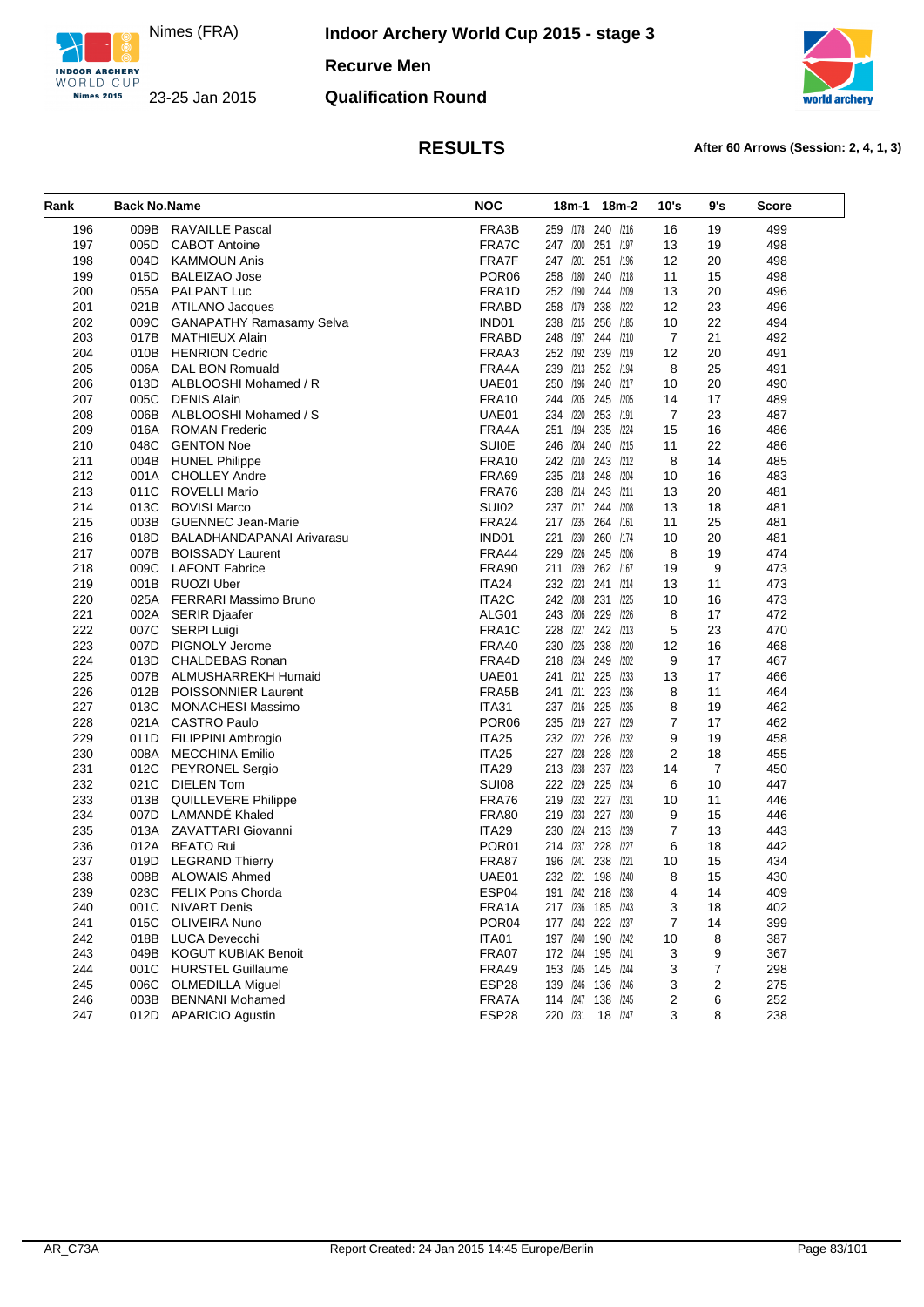

**Indoor Archery World Cup 2015 - stage 3 Recurve Women**

### **Qualification Round**



| Rank     | <b>Back No.Name</b> |                                          | <b>NOC</b>                        | 18m-1 18m-2                           | 10's     | 9's      | <b>Score</b>  |
|----------|---------------------|------------------------------------------|-----------------------------------|---------------------------------------|----------|----------|---------------|
| 1        | 026A                | ROMAN ARROYO Aida N                      | MEX01                             | 296 / 1 296 / 2                       | 53       | 6        | 592           |
| 2        | 023B                | KIM Min Jung                             | KOR <sub>02</sub>                 | 293 / 5 297 / 1                       | 51       | 8        | 590           |
| 3        | 022D                | KIM Yu Mi                                | KOR04                             | 296 / 2 294 / 3                       | 50       | 10       | 590           |
| 4        | 025C                | SIM Ye Ji                                | KOR02                             | 296 / 2 293 / 7                       | 49       | 11       | 589           |
| 5        | 024D                | <b>JEON Sungeun</b>                      | KOR04                             | 295 / 4 293 / 6                       | 49       | 10       | 588           |
| 6        | 023D                | <b>CHANG Hyejin</b>                      | KOR04                             | 293 / 6<br>294 / 3                    | 47       | 13       | 587 CT        |
| 7        | 024B                | JO Seung Hyeon                           | KOR02                             | 293 / 6 294 / 3                       | 47       | 13       | 587 CT        |
| 8        | 021D                | PARK Se Hui                              | KOR04                             | 288 /16 291 /8                        | 40       | 19       | 579           |
| 9        | 060C                | <b>GAUBIL Melanie</b>                    | <b>FRA58</b>                      | 288 /16<br>290 /10                    | 40       | 18       | 578           |
| 10       | 025A                | <b>MANDIA Claudia</b>                    | ITA37                             | 291 / 9 284 / 24                      | 42       | 13       | 575           |
| 11       | 020D                | <b>QUINN Kelea</b>                       | MON01                             | 287 /18 288 /14                       | 38       | 19       | 575 CT        |
| 12<br>13 | 017B<br>022B        | <b>LACROIX Emilie</b><br>KIM Eun Jung    | FRA9D<br>KOR02                    | 286 /21<br>289 /12<br>290 /11 285 /22 | 38<br>37 | 19<br>21 | 575 CT<br>575 |
| 14       | 025B                | JOO Hyun Jung                            | KOR01                             | 284 /27 290 /11                       | 37       | 20       | 574           |
| 15       | 029D                | <b>DUBORPER Marina</b>                   | FRA74                             | 288 /13<br>285 /23                    | 39       | 15       | 573           |
| 16       | 064A                | DE VRIES Shireen-Zoe                     | NED <sub>05</sub>                 | 289 /14 283 /31                       | 36       | 20       | 572           |
| 17       | 030D                | <b>SCHUH Berengere</b>                   | FRA16                             | 286 /19<br>286 /21                    | 34       | 24       | 572           |
| 18       | 023B                | <b>BRIANNE Noemie</b>                    | FRAA8                             | 286 /19<br>285 /20                    | 38       | 16       | 571           |
| 19       | 031D                | AGAMENNONI Annalisa                      | ITA23                             | 289 /13 282 /32                       | 36       | 19       | 571 CT        |
| 20       | 020C                | <b>BENNETT SHELTON Laura</b>             | <b>USA18</b>                      | 284 /30<br>287 /15                    | 36       | 19       | 571 CT        |
| 21       | 058A                | PRITCHARD Lanola                         | <b>USA15</b>                      | 286 /20<br>285 /21                    | 36       | 19       | 571 CT        |
| 22       | 027B                | <b>TONETTA Elena</b>                     | <b>ITA10</b>                      | 285 /26<br>286 /18                    | 33       | 25       | 571           |
| 23       | 024C                | FOLKARD Naomi                            | GBR19                             | 285 /25 285 /22                       | 33       | 24       | 570           |
| 24       | 032C                | DE GIULI Valentine                       | <b>SUI0E</b>                      | 288 /15 281 /37                       | 35       | 19       | 569           |
| 25       | 061B                | <b>DEGN Randi</b>                        | DEN <sub>06</sub>                 | 284 /28<br>284 /29                    | 31       | 27       | 568           |
| 26       | 021C                | <b>ALARCON TORRES Miriam</b>             | ESP19                             | 284 /32 284 /26                       | 31       | 26       | 568           |
| 27       |                     | 063A COTRY Cyrielle                      | FRA2D                             | 290 /11 277 /44                       | 37       | 21       | 567           |
| 28       | 060D                | <b>PLANEIX Sophie</b>                    | FRA8F                             | 292 / 8 275 / 53                      | 37       | 16       | 567           |
| 29       | 030D                | FRANCHINI Irene                          | ITA38                             | 284 /27 283 /30                       | 33       | 22       | 567           |
| 30       | 058C                | VIOLI Sara                               | ITA0C                             | 285 /24 282 /32                       | 32       | 24       | 567           |
| 31       | 027B                | <b>FRANGILLI Carla</b>                   | ITA25<br>FRA0B                    | 282 /35 284 /25                       | 33<br>32 | 20<br>22 | 566 SO T.10   |
| 32       | 065A                | <b>BIDEAUD Marie Charlotte</b>           |                                   | 284 /30<br>282 /32                    |          |          | 566 SO T.9    |
| 33       | 062A                | <b>VILLARD Laurena</b>                   | FRA8E                             | 279 /44 287 /16                       | 31       | 24       | 566 SO T.8    |
| 34       | 028C                | <b>MIJNO Eisabetta</b>                   | ITA37                             | 290 /10 275 /54                       | 37       | 14       | 565           |
| 35       | 019A                | <b>ETXEBERRIA FERR Mirene</b>            | ESP <sub>10</sub>                 | 281 /40<br>284 /26                    | 31       | 23       | 565           |
| 36       | 017C                | <b>LORIG Khatuna</b>                     | <b>USA18</b>                      | 273 /60 291 /8                        | 36       | 20       | 564           |
| 37       | 026D                | <b>DIELEN Nathalie</b>                   | <b>SUI0E</b>                      | 277 /50 287 /17                       | 30       | 25       | 564           |
| 38       | 066C                | <b>JACOBS Christine</b>                  | <b>BELOC</b>                      | 280 /41<br>283 /29                    | 31       | 23       | 563           |
| 38<br>40 | 022D<br>028D        | <b>OLIVER Amy</b><br><b>UMER Ana</b>     | GBR07<br>SLO <sub>04</sub>        | 281 /38 282 /32<br>282 /37 280 /38    | 31<br>25 | 23<br>32 | 563<br>562    |
| 41       | 029B                | <b>SEGINA Tatiana</b>                    | RUS <sub>04</sub>                 | 283 /34 278 /42                       | 33       | 23       | 561           |
| 42       | 026C                | <b>RIDDERSTROM Line</b>                  | NOR07                             | 283 /33 277 /45                       | 30       | 21       | 560           |
| 43       |                     | 027D DIDIERLAURENT Clothilde             | FRA78                             | 282 /36 276 /50                       | 26       | 26       | 558           |
| 44       | 025A                | <b>DEDEN</b> Esther                      | NED05                             | 280 /42 277 /47                       | 27       | 23       | 557           |
| 45       | 021B                | LOKLUOGLU Begul                          | TUR <sub>06</sub>                 | 277 /48 279 /40                       | 29       | 20       | 556           |
| 46       | 023A                | SASIA Gabriella                          | ITA17                             | 281 /39 275 /55                       | 28       | 22       | 556           |
| 47       | 025B                | <b>DUPIN Marion</b>                      | FRA75                             | 278 /46 277 /46                       | 28       | 20       | 555           |
| 48       | 062B                | <b>CARLIER Aurelie</b>                   | FRA7B                             | 273 /61 281 /36                       | 31       | 19       | 554           |
| 49       | 060B                | <b>TABARD Anne-Sophie</b>                | FRA2D                             | 279 /43 275 /56                       | 25       | 27       | 554           |
| 50       | 023A                | <b>HABERAL Elif Deniz</b>                | TUR07                             | 278 /47 276 /50                       | 25       | 25       | 554           |
| 51       | 059A                | <b>SCHOBINGER Celine</b>                 | FRA7A                             | 275 /58 278 /43                       | 21       | 32       | 553           |
| 52       | 030C                | ABBOUDA Khadija                          | FRA4D                             | 278 /45 273 /60                       | 30       | 14       | 551           |
| 53       |                     | 027A MEYNARD Valerie                     | <b>FRA85</b>                      | 275 /52 276 /49                       | 28       | 18       | 551           |
| 54       | 023C                | STANIECZEK Anna                          | NOR <sub>03</sub>                 | 272 /64 279 /39                       | 27       | 20       | 551           |
| 55<br>56 | 028D<br>022A        | DORETTO Giada<br><b>CANTOPHER Lizzie</b> | <b>ITA0B</b><br>GBR <sub>15</sub> | 272 /63 279 /40<br>275 /55 275 /56    | 25<br>23 | 25<br>26 | 551<br>550    |
| 57       | 020D                | <b>PARNAT Reena</b>                      | EST02                             | 275 /54 274 /59                       | 26       | 23       | 549           |
| 58       | 029C                | <b>MONZANI Stefania</b>                  | ITA25                             | 271 /66 277 /47                       | 23       | 23       | 548           |
| 59       |                     | 021B FIALON Sandrine                     | FRA66                             | 277 /49 269 /69                       | 30       | 18       | 546           |
| 60       | 032B                | <b>TOMASI Jessica</b>                    | ITA11                             | 274 /59 272 /62                       | 20       | 28       | 546           |
| 61       | 024A                | LIONETTI Pia Carmen Maria                | ITA39                             | 267 /76 276 /50                       | 27       | 19       | 543           |
| 62       | 062C                | <b>CORDEAU Geraldine</b>                 | FRA05                             | 268 /75 275 /58                       | 18       | 30       | 543           |
| 63       | 064B                | <b>OURY Aurelie</b>                      | FRA72                             | 275 /56 267 /76                       | 22       | 21       | 542           |
| 64       | 026B                | <b>IORIATTI Cristina</b>                 | ITA3C                             | 270 /67 271 /64                       | 30       | 20       | 541           |
| 65       | 031A                | <b>TOMAT Najka</b>                       | SLO0B                             | 269 /71 272 /61                       | 24       | 24       | 541           |
|          |                     |                                          |                                   |                                       |          |          |               |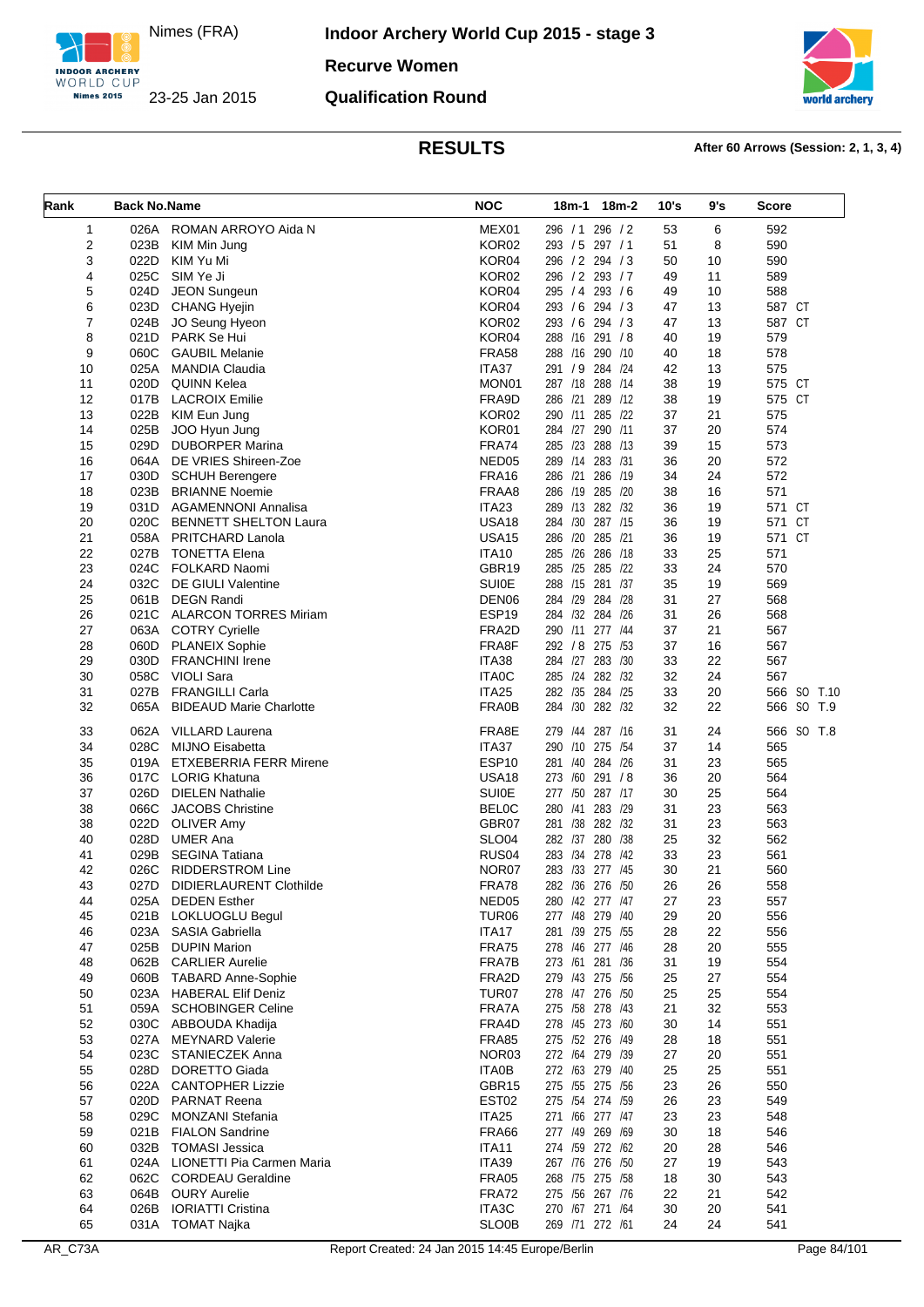

**Indoor Archery World Cup 2015 - stage 3**

**Recurve Women**

### **Qualification Round**



| Rank       | <b>Back No.Name</b> |                                                    | <b>NOC</b>                        | $18m-2$<br>18m-1                       | 10's           | 9's      | <b>Score</b> |
|------------|---------------------|----------------------------------------------------|-----------------------------------|----------------------------------------|----------------|----------|--------------|
| 66         | 023D                | <b>GALIEGT Mathilde</b>                            | FRA78                             | 277 /51 264 /81                        | 24             | 22       | 541          |
| 67         | 029B                | <b>HUNT Nicky</b>                                  | GBR10                             | 275 /57 264 /84                        | 14             | 33       | 539          |
| 68         | 029C                | <b>VIVES Marion</b>                                | FRA8F                             | 271 /65<br>267 /74                     | 24             | 21       | 538          |
| 69         | 028A                | <b>TRAPANI Gloria</b>                              | <b>ITA21</b>                      | 270 /69 268 /72                        | 17             | 30       | 538          |
| 70         | 026D                | <b>VARLET Sandrine</b>                             | FRA4C                             | 270 /70 267 /77                        | 19             | 23       | 537          |
| 71         | 066B                | <b>LECOINTRE Laurie</b>                            | <b>FRA98</b>                      | 264 /83 272 /62                        | 11             | 36       | 536          |
| 72         | 028B                | <b>MONTAGNE Elodie</b>                             | FRA9D                             | 268 /74 267 /74                        | 21             | 24       | 535          |
| 73         | 029A                | <b>MENICONI Virginie</b>                           | FRA4A                             | 263 /84<br>270 /67                     | 21             | 17       | 533          |
| 74         | 063B                | PETIT-DURAND Tiphaine                              | FRA9F                             | 264 /82 268 /71                        | 21             | 21       | 532          |
| 75         | 026C                | <b>CEUSTERMANS Christina</b>                       | BEL01                             | 268 /73 264 /83                        | 18             | 22       | 532          |
| 75         | 020B                | <b>HINCKELLRIN Carole</b>                          | FRA4D                             | 275 /53 257 /101                       | 18             | 22       | 532          |
| 77         | 021A                | IWASAKI Kaori                                      | JPN04                             | 266 /79 265 /79                        | 18             | 21       | 531          |
| 78         | 018A                | <b>STEVENSON Kathleen</b>                          | USA <sub>11</sub><br><b>FRA82</b> | 268 /72 260 /93<br>257 /91<br>271 /66  | 18             | 22<br>31 | 528          |
| 79<br>80   | 024B<br>030C        | <b>BROUCKE Florine</b><br><b>TERRIER Constance</b> | FRA4D                             | 256 /93 271 /65                        | 14<br>18       | 25       | 528<br>527   |
| 81         | 019B                | <b>PUGNANT Emeline</b>                             | FRA9D                             | 256 /93 270 /68                        | 18             | 24       | 526          |
| 82         | 031C                | <b>SCHWAGER Francoise</b>                          | <b>SUI02</b>                      | 257 /92 269 /70                        | 15             | 24       | 526          |
| 83         |                     | 022A GREGORI Simonetta                             | ITA2B                             | 263 /85 263 /87                        | 13             | 26       | 526          |
| 84         | 027C                | FEDRIZZI Francesca                                 | ITA3D                             | 267 /77 258 /96                        | 17             | 23       | 525          |
| 85         | 058B                | <b>PORCHER Christel</b>                            | FRA4D                             | 273 /62<br>251 /109                    | 17             | 25       | 524          |
| 86         | 023C                | ZAGALO Maria Joao Ribe                             | POR <sub>02</sub>                 | /68 253 /106<br>270                    | 16             | 24       | 523          |
| 87         | 029D                | <b>ROSLAND Siv</b>                                 | NOR <sub>04</sub>                 | 265 /80 257 /99                        | 19             | 20       | 522          |
| 88         | 031B                | FRIGERI Maura                                      | <b>ITA18</b>                      | 265 /81<br>257 /99                     | 17             | 23       | 522          |
| 89         | 030B                | <b>HERRERO Noelia</b>                              | <b>SUI0E</b>                      | 258 /89 263 /85                        | 16             | 25       | 521          |
| 90         | 020C                | <b>CARLES Fanny</b>                                | FRA79                             | 266 /78 254 /104                       | 15             | 19       | 520          |
| 91         |                     | 020A SCIPIONI Lorena                               | ITA3A                             | 261 /92<br>259 /87                     | 12             | 26       | 520          |
| 92         | 066A                | <b>DELAUTRE Sylvie</b>                             | FRA9F                             | 254 /100 265 /80                       | 17             | 19       | 519          |
| 93         | 019D                | <b>GANKINA Polina</b>                              | POR <sub>04</sub>                 | 256 /96 263 /88                        | 10             | 25       | 519          |
| 94         | 024D                | <b>GOUY Aline</b>                                  | FRAA9                             | 249 /109<br>268 /73                    | 12             | 30       | 517          |
| 95         | 059C<br>058D        | <b>PITARD Aurelie</b>                              | FRA9F<br>FRA44                    | 258 /90 257 /98                        | 15             | 25<br>22 | 515          |
| 96<br>97   | 017D                | LIZZARDI Marianne<br><b>CASARELLA Laura</b>        | ITA28                             | 256 /95 259 /95<br>254 /101<br>261 /91 | 15<br>14       | 22       | 515<br>515   |
| 98         | 059B                | <b>JENNY</b> Isabelle                              | <b>SUIOD</b>                      | 254 /99 260 /94                        | 14             | 21       | 514          |
| 99         | 030A                | <b>BURNIER Catherine</b>                           | FRA74                             | 251 /105 263 /86                       | 11             | 27       | 514          |
| 100        | 061A                | <b>JAMBOU Laure</b>                                | FRA77                             | 255 /97 258 /97                        | 18             | 21       | 513          |
| 101        | 030A                | PARREIRA Maria                                     | POR <sub>05</sub>                 | 248 /110 261 /90                       | 19             | 17       | 509          |
| 102        | 025D                | <b>GRANATA Giuliana</b>                            | <b>ITA0D</b>                      | 259 /88 250 /110                       | 9              | 25       | 509          |
| 103        | 060A                | <b>MEROSO Emanuela</b>                             | ITA08                             | /86 247 /114<br>260                    | 16             | 21       | 507          |
| 104        | 032A                | <b>STRUYF Nadia</b>                                | FRA76                             | 251 /104 253 /105                      | 13             | 24       | 504          |
| 105        |                     | 024A CALVACCA Martina                              | ITA05                             | 242 /116 262 /89                       | 10             | 23       | 504          |
| 106        | 021C                | <b>REDENTI Cristina</b>                            | ITA3A                             | 250 /106 252 /108                      | 11             | 22       | 502          |
| 107        | 026A                | <b>WEYANT Sylvie</b>                               | FRA4C                             | 249 /108 253 /107                      | 9              | 21       | 502          |
| 108        | 065B                | <b>CEKADA Dolores</b>                              | SLO09                             | 246 /112 254 /102                      | 12             | 23       | 500          |
| 109<br>110 | 028B<br>030B        | <b>CHAISTY Hazel</b><br>DE GIULI Marie-Therese     | GBR01<br><b>SUI02</b>             | 245 /113 254 /103<br>249 /107 248 /112 | 12<br>14       | 20<br>16 | 499<br>497   |
| 111        | 027C                | DEVEZ Elodie                                       | FRA74                             | 229 /126 267 /78                       | 13             | 25       | 496          |
| 112        | 020A                | GARCIA VERDEJO Eloisa                              | <b>ESP0B</b>                      | 251 /103 242 /118                      | 15             | 17       | 493          |
| 113        | 065C                | <b>FONTENEAU Frederique</b>                        | FRA2A                             | 255 /98 237 /120                       | 11             | 18       | 492          |
| 114        | 018D                | <b>MAITLAND Pamela</b>                             | <b>USA18</b>                      | 243 /115 247 /115                      | 12             | 23       | 490          |
| 115        | 062D                | <b>LALOUER Eliette</b>                             | FRA45                             | 242 /117 248 /113                      | 11             | 14       | 490          |
| 116        | 022C                | <b>MENCARINI Paulette</b>                          | FRA24                             | 253 /102 236 /122                      | 11             | 23       | 489          |
| 117        | 021D                | <b>GRISTI Corinne</b>                              | FRA79                             | 244 /114 245 /116                      | 6              | 26       | 489          |
| 118        | 029A                | <b>SCARANO Corinne</b>                             | FRAA5                             | 239 /120 248 /111                      | 12             | 15       | 487          |
| 119        | 022B                | <b>RENAULT Delphine</b>                            | FRA79                             | 247 /111 233 /123                      | 12             | 13       | 480          |
| 120        | 027D                | <b>SERRET Marion</b>                               | FRAB6                             | 213 /130 264 /82                       | 17             | 15       | 477          |
| 121        |                     | 063D VEYRAC Celine                                 | FRA77                             | 237 /121 240 /119                      | 11             | 11       | 477          |
| 122        | 028C                | <b>BARRA</b> Frederique                            | <b>FRABD</b>                      | 241 /118 230 /124                      | 10             | 16       | 471          |
| 123        | 059D                | RAVATIN Maelle                                     | FRA6B                             | 241 /119 230 /125                      | 6              | 21       | 471          |
| 124        | 061C                | <b>RUFFLE Annie</b>                                | FRA9F                             | 227 /127 243 /117                      | 16             | 19       | 470          |
| 125        | 027A                | <b>BERGER Florence</b>                             | <b>SUI0E</b>                      | 229 /125 237 /121                      | 12             | 12       | 466          |
| 126<br>127 | 061D                | 022C FILION Lucie<br><b>GLEMET Ophelie</b>         | CAN <sub>01</sub><br>FRA05        | 230 /124 224 /126<br>221 /129 220 /128 | 5<br>8         | 18<br>16 | 454<br>441   |
| 128        | 064C                | <b>TWOMEY Sarah</b>                                | IRL03                             | 213 /131 223 /127                      | 8              | 13       | 436          |
| 129        | 005A                | <b>WIRTH Veronique</b>                             | <b>SUI0A</b>                      | 233 /122 177 /131                      | $\overline{7}$ | 13       | 410          |
| 130        |                     | 019C PAGES Annie                                   | FRA1A                             | 205 /132 191 /130                      | 4              | 12       | 396          |
|            |                     |                                                    |                                   |                                        |                |          |              |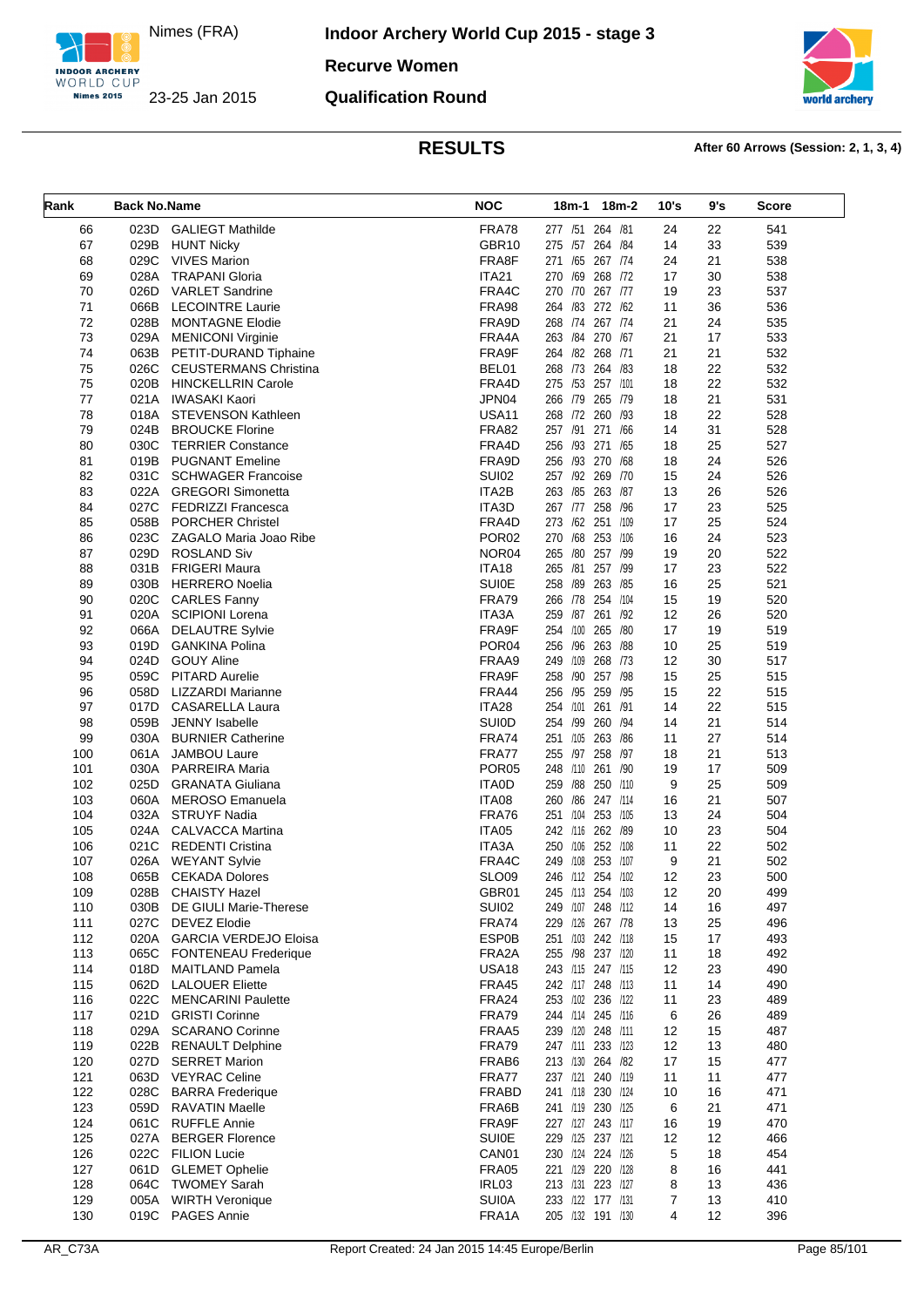

**Indoor Archery World Cup 2015 - stage 3**

**Recurve Women**

**Qualification Round**



| Rank | <b>Back No.Name</b> |                          | <b>NOC</b>        | 18m-1           | 18m-2         | 10's | 9's | <b>Score</b> |
|------|---------------------|--------------------------|-------------------|-----------------|---------------|------|-----|--------------|
| 131  | 024C                | <b>BUCCI Valentina</b>   | ITA04             | /135 203<br>189 | /129          | 4    | 14  | 392          |
| 132  | 026B                | <b>LURAC Bernadette</b>  | FRA74             | 221<br>/128     | 168<br>/133   |      | 11  | 389          |
| 133  | 021A                | LAMAS Alexandra          | ESP <sub>28</sub> | 191             | /133 174 /132 | 4    | 8   | 365          |
| 134  | 018B                | <b>BEN MERIEM Jawhar</b> | FRA5D             | 190<br>/134     | 152<br>/135   | 3    | 6   | 342          |
| 135  | 017A                | <b>CHOLLEY Annie</b>     | FRA69             | /136<br>170     | 160<br>/134   | 5    |     | 330          |
| 136  |                     | 025C FORNER Alicia       | ESP03             | 230 /123        | /137<br>57    |      | 8   | 287          |
| 137  | 018C                | <b>JULIEN Martine</b>    | FRA1A             | /137<br>84      | 109<br>/136   | 4    | 4   | 193          |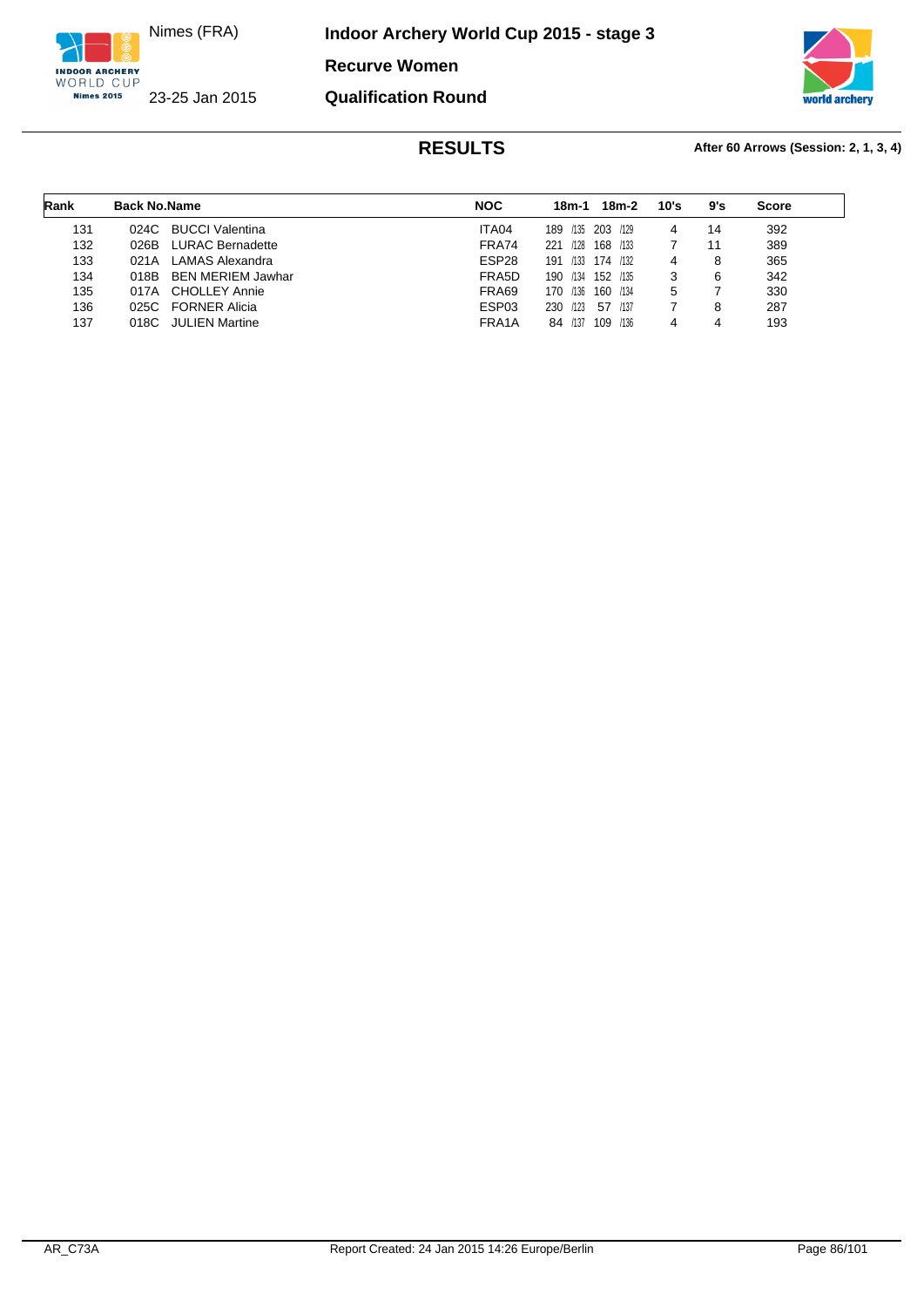

**Indoor Archery World Cup 2015 - stage 3 Recurve Junior Men Qualification Round**



| Rank     | <b>Back No.Name</b> |                                                    | <b>NOC</b>                        | 18m-1 18m-2                        | 10's     | 9's      | <b>Score</b> |
|----------|---------------------|----------------------------------------------------|-----------------------------------|------------------------------------|----------|----------|--------------|
| 1        | 036C                | <b>BOSSARD Florian</b>                             | FRA7E                             | 296 / 1 293 / 3                    | 50       | 9        | 589          |
| 2        | 040A                | STRAJHAR Gaä Per                                   | <b>SLO01</b>                      | 288 / 9 296 / 1                    | 45       | 14       | 584          |
| 3        |                     | 036A RIPAUX Valentin                               | FRA2E                             | 293 / 2 290 / 7                    | 45       | 13       | 583          |
| 4        |                     | 038A CHIRAULT Thomas                               | FRA73                             | 290 / 4 293 / 4                    | 44       | 15       | 583          |
| 5        | 037D                | ILLARRAMENDI Josu                                  | ESP20                             | 289 / 5 292 / 5                    | 43       | 15       | 581 CT       |
| 6        |                     | 040A FABER Florian                                 | <b>SUI0B</b>                      | 287 /13 294 / 2                    | 43       | 15       | 581 CT       |
| 7        |                     | 038C GYS Lenthy                                    | <b>BELOD</b>                      | 287 /12 292 / 5                    | 42       | 15       | 579          |
| 8        |                     | 034C LACOMBE Florian                               | FRA0B                             | 289 / 8 289 / 9<br>287 /14 287 /10 | 39       | 20       | 578          |
| 9<br>10  |                     | 032C MORTEMOUSQUE Geoffroy<br>039B RAVNIKAR Ziga   | FRA67<br><b>SLO01</b>             | 291 / 3 283 / 23                   | 38<br>37 | 18<br>20 | 574<br>574   |
| 11       | 056D                | <b>BLANC Maxime</b>                                | <b>FRAAB</b>                      | 289 / 5 284 /20                    | 37       | 19       | 573          |
| 12       |                     | 032D CHENEAU Emilien                               | FRA23                             | 288 / 9 283 / 25                   | 33       | 25       | 571          |
| 13       | 061C                | <b>BEREKET Burak</b>                               | TUR <sub>06</sub>                 | 285 /15 285 /18                    | 34       | 22       | 570          |
| 14       |                     | 057D LOPEO Kevin                                   | FRA9D                             | 285 /16 285 /17                    | 33       | 24       | 570          |
| 15       |                     | 056C DELILLE Ferdinand                             | <b>FRA35</b>                      | 288 /11 282 /28                    | 32       | 26       | 570          |
| 16       | 033C                | AZCUE MUNOZ Miguel                                 | ESP1E                             | 279 /31 290 / 7                    | 34       | 21       | 569          |
| 17       | 057C                | SOREL Quentin                                      | FRAB7                             | 283 /19 286 /13                    | 33       | 23       | 569          |
| 18       | 035C                | MARLOTEAU Quentin                                  | <b>FRA71</b>                      | 284 /17 283 /25                    | 30       | 27       | 567          |
| 19       | 059C                | <b>SOULE Quentin</b>                               | FRA7A                             | 289 / 7 277 / 47                   | 34       | 18       | 566          |
| 20       |                     | 054C VOS Thomas                                    | <b>NED0F</b>                      | 283 /19 282 /27                    | 32       | 21       | 565          |
| 21       | 055B                | <b>KURUS Ahmet Mert</b>                            | TUR <sub>06</sub>                 | 280 /27 285 /16                    | 30       | 26       | 565          |
| 22       | 060A                | YILDIRIM Ege                                       | TUR <sub>06</sub>                 | 284 /18 281 /31                    | 29       | 27       | 565          |
| 23       |                     | 053C KUBOTA Seiya                                  | <b>JPN</b>                        | 278 /32 286 /13                    | 30       | 24       | 564          |
| 24       |                     | 038B CASTRO BARCALA Daniel                         | ESP14                             | 277 /39 286 /12                    | 37       | 18       | 563          |
| 25       | 060D                | <b>GARCIA CAUMEL Javier</b>                        | <b>ESP0D</b>                      | 279 /30 283 /21                    | 32       | 20       | 562          |
| 26       |                     | 037A MARI RIBAS Ivan                               | ESP19                             | 285 /15<br>277 /44                 | 31       | 22       | 562          |
| 27       | 035D                | TORRES MARTINEZ Ivan                               | ESP <sub>13</sub><br><b>ITA19</b> | 282 /23 280 /32                    | 28       | 26       | 562          |
| 28<br>29 | 058B<br>039C        | <b>MAGRINI Emanuele</b><br><b>BILLOUE Florian</b>  | FRA79                             | 280 /27 280 /32<br>276 /48 284 /19 | 34<br>31 | 20<br>21 | 560<br>560   |
| 30       |                     | 035A SOLBACH Julien                                | <b>FRA62</b>                      | 282 /22 278 /45                    | 30       | 22       | 560          |
| 31       | 038C                | NATIVELLE Lucien                                   | FRA8F                             | 280 /26 279 /39                    | 30       | 22       | 559          |
| 32       | 027C                | <b>NOONAN Quintain</b>                             | IRL04                             | 277 /42 282 /30                    | 27       | 26       | 559          |
| 33       | 030D                | <b>HERLICQ Sam</b>                                 | FRA75                             | 275 /49 283 /21                    | 32       | 18       | 558          |
| 34       | 059D                | KIVILO Karl                                        | EST01                             | 278 /32 280 /32                    | 26       | 27       | 558          |
| 35       | 053B                | <b>PLAKSIN Danila</b>                              | RUS <sub>04</sub>                 | 277 /40 280 /32                    | 35       | 16       | 557          |
| 36       | 038A                | KLINGSHEIM Joakim                                  | NOR <sub>04</sub>                 | 278 /32 279 /38                    | 30       | 19       | 557          |
| 36       |                     | 033A PENA CERVELLO Arnau                           | ESP02                             | 278 /32 279 /37                    | 30       | 19       | 557          |
| 38       |                     | 030C FREIRE DOS SANT Rafael                        | <b>SUI0A</b>                      | 274 /56 283 /24                    | 26       | 25       | 557          |
| 39       |                     | 039C COSTA CARDONA Alejandro                       | ESP <sub>19</sub>                 | 278 /32 278 /44                    | 24       | 29       | 556          |
| 40       |                     | 053D RENAUT Joao                                   | FRA99                             | 269 /74 286 /11                    | 28       | 23       | 555          |
| 41       | 037C                | <b>MAYR Andreas</b>                                | GER04                             | 280 /27 275 /54                    | 22       | 31       | 555          |
| 42       |                     | 031C DIAZ Kevin                                    | FRAC3                             | 277 /41 277 /49                    | 25       | 27       | 554          |
| 43<br>44 |                     | 035B SAURDAL Bjornar<br>040B GONZALEZ TORRES David | NOR04<br>ESP1A                    | 283 /21 271 /65<br>278 /32 276 /52 | 25<br>23 | 26<br>30 | 554<br>554   |
| 45       | 031A                | <b>MASCARIN Vincent</b>                            | FRA0B                             | 273 /59 280 /32                    | 26       | 23       | 553          |
| 46       | 027D                | <b>MINGARD Emilien</b>                             | <b>FRA05</b>                      | 274 /57 279 /41                    | 23       | 28       | 553          |
| 47       | 036D                | <b>DELAVAULT Nicolas</b>                           | FRAA7                             | 275 /53 278 /46                    | 22       | 31       | 553          |
| 48       |                     | 055A GRISTI Adrien                                 | FRA79                             | 277 /45 276 /50                    | 22       | 30       | 553          |
| 49       | 029A                | ARNEZ Luka                                         | SLO0C                             | 273 /60 279 /40                    | 25       | 25       | 552          |
| 50       | 061B                | <b>CAN Batuhan</b>                                 | TUR <sub>03</sub>                 | 273 /62 279 /41                    | 25       | 23       | 552          |
| 51       | 034B                | <b>MARY Damien</b>                                 | FRA4E                             | 274 /58 278 /43                    | 23       | 27       | 552          |
| 52       | 060C                | <b>DAL Meric</b>                                   | TUR03                             | 276 /46 274 /58                    | 26       | 22       | 550          |
| 53       |                     | 034D FREGNAN Elia                                  | <b>ITA15</b>                      | 277 /43 273 /59                    | 23       | 26       | 550          |
| 54       | 033B                | <b>ZAGHDOUD Mourad</b>                             | FRAC2                             | 268 /79 282 /28                    | 21       | 30       | 550          |
| 55       |                     | 037B HURBAN Vladimir                               | SVK01                             | 281 /25 268 /68                    | 26       | 25       | 549          |
| 56       | 033C                | <b>REMAR Alen</b>                                  | CRO <sub>02</sub>                 | 273 /60 276 /50                    | 23       | 25       | 549          |
| 57       | 038D                | <b>GJURIN Luka</b>                                 | <b>SLO02</b>                      | 271 /67 277 /48                    | 26       | 23       | 548          |
| 58       | 059A                | <b>SAGLIBENE Niels</b>                             | FRA9D                             | 272 /63 274 /57                    | 25       | 20       | 546          |
| 59       |                     | 040B FARNAUD Vincent                               | FRA1E                             | 274 /55 272 /61                    | 23       | 23       | 546          |
| 60       | 054A<br>055D        | <b>YILDIZ Tunay</b><br><b>GIRARD Clement</b>       | TUR07<br>FRA93                    | 281 /24 264 /81<br>271 /71 274 /55 | 24<br>22 | 20<br>27 | 545<br>545   |
| 61<br>62 | 036D                | <b>MARCHEGUET Benoit</b>                           | <b>FRA62</b>                      | 270 /72 275 /53                    | 22       | 24       | 545          |
| 63       | 036A                | <b>GUIOT Vincent</b>                               | BEL06                             | 272 /65 272 /61                    | 21       | 24       | 544          |
| 64       | 060B                | <b>TOURRIERE Guillaume</b>                         | FRA7A                             | 276 /47 265 /79                    | 21       | 26       | 541          |
| 65       |                     | 056A CAMBAKIDIS Nicolas                            | <b>FRABA</b>                      | 275 /50 265 /77                    | 25       | 21       | 540          |
|          |                     |                                                    |                                   |                                    |          |          |              |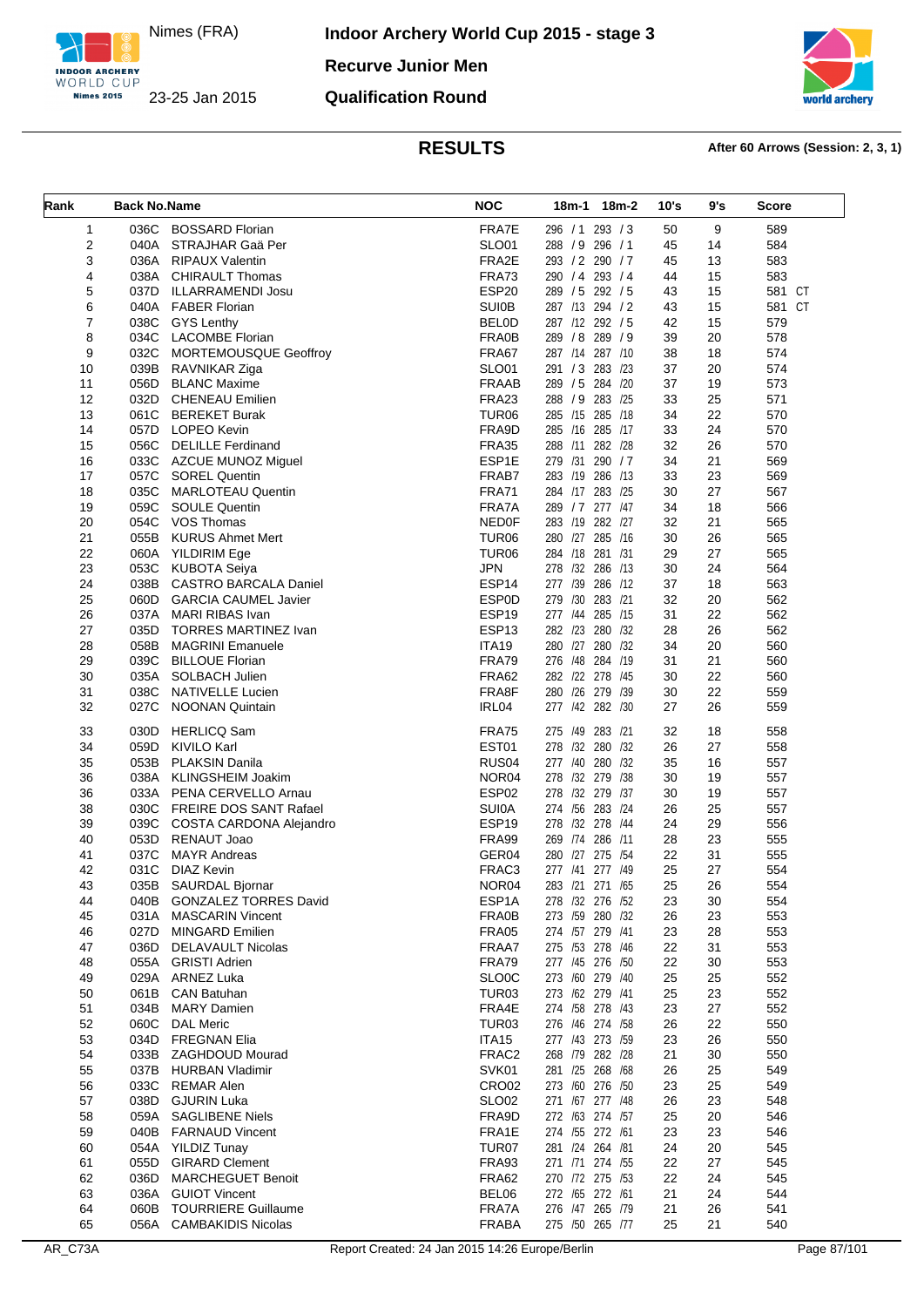

**Indoor Archery World Cup 2015 - stage 3 Recurve Junior Men Qualification Round**



| Rank       | <b>Back No.Name</b> |                                            | <b>NOC</b>                   | 18m-2<br>18m-1                         | 10's | 9's | Score      |
|------------|---------------------|--------------------------------------------|------------------------------|----------------------------------------|------|-----|------------|
| 66         | 039D                | <b>BAUDIN Jefferson</b>                    | SUI07                        | 269 /74 271 /63                        | 24   | 23  | 540        |
| 67         | 036B                | FERNANDEZ MARTI Alvaro                     | ESP19                        | 275 /51 265 /77                        | 24   | 22  | 540        |
| 68         | 030A                | <b>BRANDON Bastien</b>                     | FRA6F                        | 275 /54 265 /76                        | 23   | 25  | 540        |
| 69         | 027B                | <b>MARC Jure</b>                           | SLO <sub>08</sub>            | 272 /65 268<br>/69                     | 18   | 27  | 540        |
| 70         | 061A                | <b>GOTTARDINI Andrea</b>                   | <b>ITA30</b>                 | 271 /69 268 /67                        | 24   | 23  | 539        |
| 71         | 038B                | <b>GOTTIER Swen</b>                        | <b>SUI12</b>                 | 275 /52 261 /88                        | 19   | 20  | 536        |
| 72         | 057A                | <b>ARNAL Martin</b>                        | FRA1A                        | 269 /77 267 /72                        | 16   | 27  | 536        |
| 73         | 039B                | <b>BOISSONNET Armand</b>                   | <b>FRA20</b>                 | 263 /82 271 /64                        | 27   | 15  | 534        |
| 74         | 058C                | <b>CIOFINI Guillaume</b>                   | <b>FRA61</b>                 | 278 /32 256 /97                        | 20   | 27  | 534        |
| 75         | 054D                | <b>BLEUZET Mathieu</b>                     | FRA7A                        | 271 /70 263 /84                        | 18   | 26  | 534        |
| 76         |                     | 034A MEURANT Simon                         | <b>FRA75</b>                 | 269 /76 265 /80                        | 15   | 29  | 534        |
| 77         | 033A                | <b>FAUGSTAD Anders</b>                     | NOR <sub>06</sub>            | 258<br>/94 274 /56                     | 20   | 25  | 532        |
| 78         | 032B                | <b>TURIN Gaetan</b>                        | SUI01                        | 259 /91 272 /60                        | 20   | 23  | 531        |
| 79         | 036B                | <b>ZEDET Baptiste</b>                      | FRA6D                        | 272 /64 258 /92                        | 20   | 24  | 530        |
| 80         | 055C                | <b>PANELLA Enzo</b>                        | FRAB7                        | /80 264 /82<br>266                     | 14   | 28  | 530        |
| 81         | 035A                | <b>PEYROT Thomas</b>                       | FRA2D                        | 271 /68 257 /94                        | 20   | 21  | 528        |
| 82         | 037A                | <b>COOKE Innes</b>                         | <b>SUI0A</b>                 | 261 /85 266 /73                        | 17   | 24  | 527        |
| 83         | 033D                | <b>ROCHETON Bastien</b>                    | FRA6F                        | 256 /96 270 /66                        | 19   | 22  | 526        |
| 84         | 029B                | <b>DESAGHER Maxime</b>                     | FRA3F                        | 260 /87 266 /75                        | 16   | 22  | 526        |
| 85         | 027A                | <b>DONAT Robin</b>                         | <b>FRA50</b>                 | /89 266 /74<br>259                     | 19   | 21  | 525        |
| 86         | 039A                | <b>ANSIAUX Olivier</b>                     | BEL05                        | /81 259 /90<br>265                     | 21   | 22  | 524        |
| 87         | 054B                | <b>ESTEBAN SANCHEZ Quentin</b>             | FRA1A                        | 256 /97 267 /71                        | 17   | 21  | 523        |
| 88         | 040C                | <b>ROOS Nick</b>                           | NED <sub>0</sub> C           | /98<br>256<br>267 /70                  | 17   | 19  | 523        |
| 89         | 035D                | <b>BAYLET Guillaume</b>                    | FRA79                        | 261 /86 261<br>/86                     | 15   | 20  | 522        |
| 90         | 056B                | <b>MOULIN Louis</b>                        | FRA69                        | 259 /93 261 /85                        | 17   | 23  | 520        |
| 91         | 033B                | <b>CHOFFAT Valentin</b>                    | <b>SUI0F</b>                 | 269 /73 250 /100                       | 20   | 22  | 519        |
| 92         | 037C                | <b>BEAUFOL Antoine</b>                     | FRAA0                        | 262 /84 257 /96                        | 12   | 21  | 519        |
| 93         | 058D                | <b>GARCIA CEPA Endika</b>                  | ESP20                        | 257 /95 261 /87                        | 18   | 19  | 518        |
| 94         | 034B                | <b>SCEMAMA Adriel</b>                      | <b>FRA75</b>                 | /88 258 /93<br>259                     | 18   | 20  | 517        |
| 95         | 034D                | ABAYA PALAU Jaume                          | ESP25                        | 262 /83 254 /99                        | 10   | 25  | 516        |
| 96         | 037B                | AUGUSTIN Yanis                             | FRA79                        | 251 /104 263 /83                       | 17   | 14  | 514        |
| 97         | 029D                | <b>COULAUD Guillaume</b>                   | <b>FRA50</b>                 | 254 /101<br>260 /89                    | 14   | 22  | 514        |
| 98         | 028A                | <b>BOUVIER Melvin</b>                      | <b>FRA22</b>                 | 259 /90 254 /98                        | 17   | 15  | 513        |
| 99         | 035B                | <b>TARDARELLI Mattia</b>                   | ITA23                        | /99 257 /95<br>256                     | 9    | 25  | 513        |
| 100        | 036C                | <b>SCHELTEMA Ferry</b>                     | NED0D                        | 268 /78 243 /105                       | 14   | 25  | 511        |
| 101        | 035C                | <b>DAMIANS Thibault</b>                    | FRA7A                        | 251 /103 258 /91                       | 17   | 18  | 509        |
| 102        | 033D                | <b>PREVOST Martin</b>                      | FRAC1                        | /92 248<br>259<br>/103                 | 14   | 19  | 507        |
| 103        | 031D                | <b>FOREST Corentin</b>                     | FRA8F                        | 255 /100 248<br>/104                   | 14   | 18  | 503        |
| 104        |                     | 053A CHARANCE Mathieu                      | <b>FRA05</b>                 | 243 /107 250 /101                      | 10   | 18  | 493        |
| 105        |                     | 034A PIKE William                          | <b>FRA89</b>                 | 240 /108 248 /102                      | 17   | 13  | 488        |
| 106        | 028B                | PAPILLOUD Nathan                           | <b>SUI0A</b>                 | 253 /102 235<br>/108                   | 15   | 25  | 488        |
| 107        | 057B                | <b>CERDAN Antonin</b>                      | FRA5E                        | /106 236<br>/107<br>246                | 9    | 22  | 482        |
| 108        | 030B                | ELIA Razzini                               | ITA01                        | 230 /109 230 /109                      | 8    | 15  | 460        |
|            |                     |                                            |                              |                                        |      |     |            |
| 109        | 034C<br>037D        | <b>TRUONG Remi</b>                         | FRA63<br><b>SUI02</b>        | 249 /105 197 /114<br>215 /112 228 /110 | 10   | 19  | 446        |
| 110<br>111 | 028D                | MISEREZ Arthur<br><b>LALIBERTE William</b> | <b>SUI12</b>                 | 200 /113 241 /106                      | 13   | 15  | 443<br>441 |
|            | 040D                | <b>TILLIER Damien</b>                      | <b>FRA22</b>                 | 223 /110 211 /111                      | 6    | 18  | 434        |
| 112        |                     | <b>GEENE Laurens</b>                       |                              |                                        | 8    | 13  |            |
| 113        | 058A                |                                            | NED07                        | 197 /114 202 /112<br>218 /111 168 /115 | 3    | 14  | 399        |
| 114        | 029C                | GUIDETTI Johan<br><b>ROBERT Clement</b>    | <b>SUI0A</b><br><b>FRA22</b> |                                        | 5    | 13  | 386        |
| 115        | 028C                |                                            |                              | 152 /115 198 /113<br>65 /116           | 0    | 11  | 350        |
| 116        | 031B                | <b>DEVECCHI Riccardo</b>                   | ITA01                        | $0$ /116                               | 0    | 1   | 65         |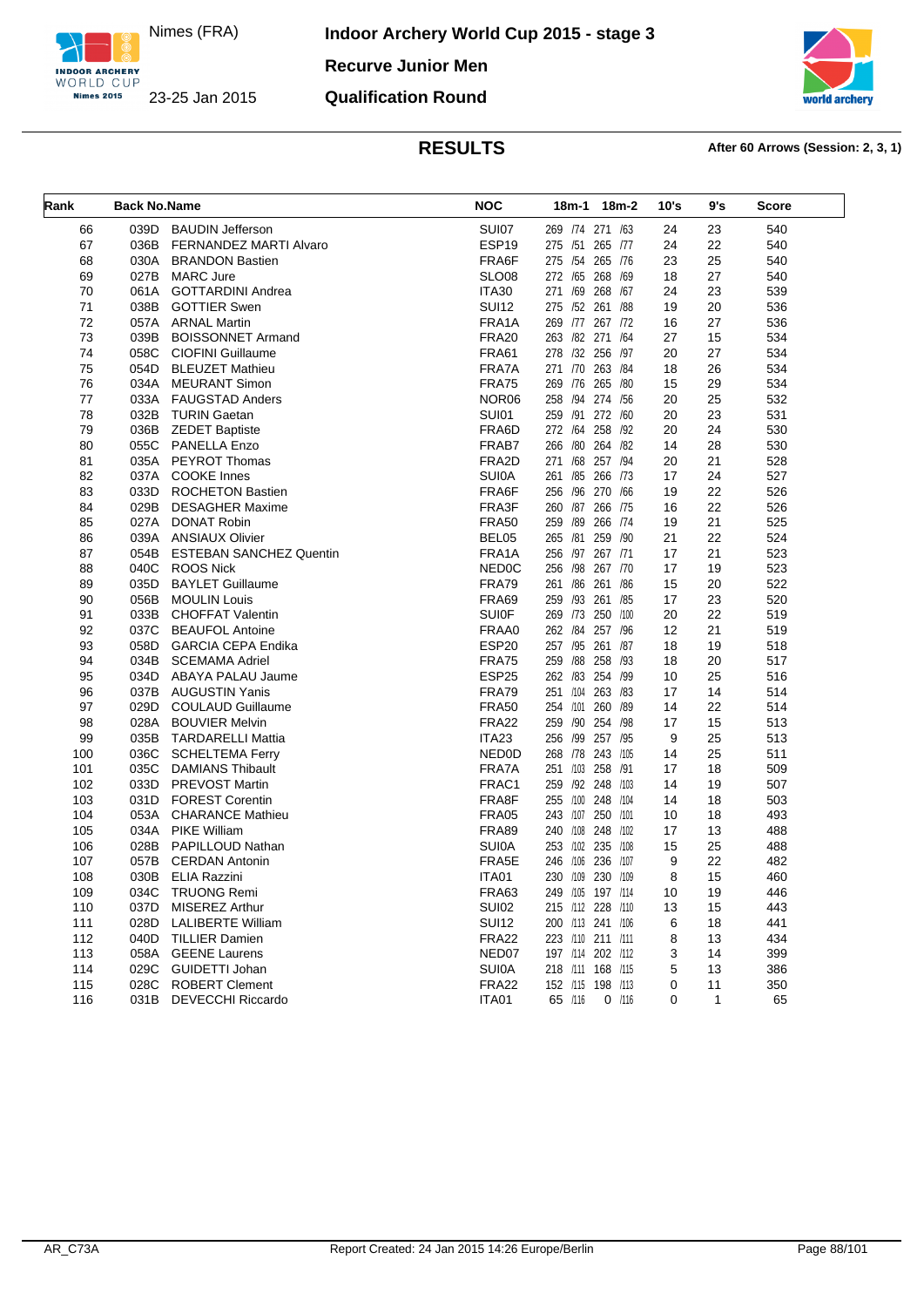

**Indoor Archery World Cup 2015 - stage 3 Recurve Junior Women Qualification Round**



| Rank                    | <b>Back No.Name</b> |                                             | <b>NOC</b>                   | 18m-1 18m-2                        | 10's    | 9's      | <b>Score</b> |
|-------------------------|---------------------|---------------------------------------------|------------------------------|------------------------------------|---------|----------|--------------|
| 1                       |                     | 065C ADICEOM Audrey                         | FRA8F                        | 297 / 1 291 / 2                    | 48      | 12       | 588          |
| $\overline{\mathbf{c}}$ | 046D                | <b>GUY Oceane</b>                           | FRA79                        | 287 / 2 287 / 4                    | 36      | 22       | 574          |
| 3                       | 062A                | TIMOFEEVA Rozalina                          | RUS <sub>04</sub>            | 281 / 5 292 / 1                    | 41      | 14       | 573          |
| 4                       |                     | 044B SPERA Loredana                         | ITA2F                        | 284 / 3 289 / 3                    | 36      | 22       | 573          |
| 5                       |                     | 043C LEJEUNE Marie                          | <b>FRAAE</b>                 | 281 / 6 286 / 5                    | 30      | 27       | 567          |
| 6                       |                     | 043A ROTA Gaia                              | ITA25                        | 276 /10 282 / 6                    | 23      | 32       | 558          |
| $\overline{7}$          | 041B                | MAMMI Giulia                                | ITA3A                        | 277 / 7 280 /10                    | 31      | 24       | 557          |
| 8                       | 064D                | <b>MAIRE Marine</b>                         | FRA2D                        | 273 /11 281 /8                     | 26      | 24       | 554          |
| 9                       | 044C                | <b>MARIE-ELISE Oceane</b>                   | <b>FRA11</b>                 | 276 / 8 278 /12                    | 23      | 29       | 554          |
| 10                      | 064C                | MARCOS VILLALBA Alba                        | <b>ESP0D</b>                 | 282 / 4 267 /19                    | 28      | 16       | 549          |
| 11                      |                     | 044B CASTRO BARCALA Cristina                | ESP14                        | 270 /14 279 /11                    | 23      | 27       | 549          |
| 12                      |                     | 043C BAILLION Laure                         | <b>FRA75</b>                 | 264 /26 281 / 7                    | 23      | 28       | 545          |
| 13                      |                     | 041A COGNET Marie                           | <b>FRA01</b>                 | 273 /12 272 /16                    | 22      | 22       | 545          |
| 14                      | 063B                | TAJES Magdalena                             | ESP24                        | 272 /13 272 /17                    | 21      | 22       | 544          |
| 15                      |                     | 044C RET Sara                               | <b>ITA20</b>                 | 269 /17 275 /14                    | 20      | 28       | 544          |
| 16                      | 062C                | <b>LAPLANCHE Aurore</b>                     | FRA37                        | 267 /22 276 /13                    | 20      | 27       | 543          |
| 17                      | 066C                | <b>VICENTE LARA Irene</b>                   | ESP27                        | 260 /31 280 / 9                    | 22      | 22       | 540          |
| 18                      |                     | 062B LAFUITTE Maude                         | <b>FRAAB</b>                 | 266 /24 273 /15                    | 24      | 18       | 539          |
| 19                      | 066D                | <b>BIZEL-BIZELLOT Camille</b>               | <b>FRABE</b>                 | 276 / 9 260 / 26                   | 19      | 31       | 536          |
| 20                      |                     | 064B PROUTEAU Gabrielle                     | FRA9C                        | 266 /25 267 /18                    | 18      | 23       | 533          |
| 21                      |                     | 045A ZERIZER Judy                           | <b>FRA90</b>                 | 270 /15 262 /23                    | 14      | 34       | 532          |
| 22                      | 046A                | <b>TAYLOR Pip</b>                           | GBR11                        | 269 /16 262 /22                    | 24      | 22       | 531          |
| 23                      |                     | 061D HUSDAL Hanne                           | NOR <sub>02</sub>            | 269 /19 260 /30                    | 14      | 25       | 529          |
| 24                      | 044D                | DEINEKO Iliana                              | <b>SUI09</b>                 | 261 /30 267 /20                    | 17      | 28       | 528          |
| 25                      |                     | 042A GRILLI Eleonora                        | ITA <sub>25</sub>            | 267 /21 258 /31                    | 18      | 18       | 525          |
| 26                      |                     | 047D VERANI Camille                         | FRA79                        | 262 /27 262 /24                    | 16      | 29       | 524          |
| 27                      |                     | 041B LELLI Rachele                          | ITA2E                        | 268 /20 254 /36                    | 17      | 24       | 522          |
| 28                      | 044A                | <b>MORAGO GARCIA Oceania</b>                | <b>ESP0B</b>                 | 256 /34 262 /25                    | 12      | 27       | 518          |
| 29                      | 066B                | BARBOSA Rachel                              | FRA8F                        | 249 /41 266 /21                    | 15      | 24       | 515          |
| 30                      |                     | 046B BOUQUIGNAUD Lilou                      | <b>FRA50</b>                 | 255 /36 260 /29                    | 12      | 20       | 515          |
| 31                      | 063D                | <b>SOENEN Lisa</b>                          | FRA7A                        | 254 /37 260 /27                    | 17      | 21       | 514          |
| 32                      | 042B                | <b>DUBOIS Maeva</b>                         | <b>FRA50</b>                 | 267 /23 246 /40                    | 8       | 32       | 513          |
| 33                      | 043B                | <b>JOLY Anne Caroline</b>                   | FRA5C                        | 269 /18 243 /41                    | 20      | 24       | 512          |
| 34                      |                     | 042A IVA Rusjan                             | <b>SLO06</b>                 | 255 /35 257 /33                    | 13      | 18       | 512          |
| 35                      | 042D                | <b>TOSOLINI Julie</b>                       | FRA8F                        | 251 /40 260 /28                    | 15      | 19       | 511          |
| 36                      | 043B                | <b>SALLIOT Berenice</b>                     | FRA0B                        | 252 /39 253 /37                    | 14      | 21       | 505          |
| 37                      |                     | 042C BROUSSE Aurelie                        | FRA01                        | 247 /42 257 /34                    | 11      | 22       | 504          |
| 38                      |                     | 065B GUTIERREZ GARCÃ Paula                  | <b>ESP0D</b>                 | 262 /29 240 /44                    | 9       | 24       | 502          |
| 39                      |                     | 044A GERON Cynthie                          | FRA67                        | 253 /38 248 /39                    | 11      | 17       | 501          |
| 40                      |                     | 047A LACREUSE Alexia                        | FRA5A                        | 258 /32 241 /43                    | 8       | 21       | 499          |
| 41                      |                     | 041C BRECHET Marion                         | <b>SUI12</b>                 | 262 /28 236 /45                    | 16      | 15       | 498          |
| 42                      |                     | 046C FASEL Lucie<br>047C ÄCEERNAÄ• Katarina | <b>SUIOD</b><br><b>SLO08</b> | 243 /43 255 /35<br>258 /32 235 /46 | 11      | 18<br>21 | 498<br>493   |
| 43                      |                     | 045C MANDIER Celine                         | <b>FRA90</b>                 | 238 /46 248 /38                    | 11      |          | 486          |
| 44<br>45                | 042C                | BRZAKOVIć Äoerna                            | SRB01                        | 225 /49 258 /32                    | 8<br>12 | 18<br>17 | 483          |
| 46                      |                     | 043D BLANC Viviane                          | <b>SUI12</b>                 | 241 /45 234 /48                    | 8       | 15       | 475          |
| 47                      |                     | 042B ROUCHONNAT Anais                       | FRA8F                        | 225 /50 243 /42                    | 8       | 16       | 468          |
| 48                      | 065D                | PRINCIPAAL Annouk                           | NED <sub>05</sub>            | 231 /47 234 /47                    | 8       | 15       | 465          |
| 49                      |                     | 047B GRANGER Leeloo                         | <b>SUI12</b>                 | 242 /44 222 /49                    | 9       | 14       | 464          |
| 50                      | 041A                | <b>BONTEMPS Juline</b>                      | FRA8F                        | 226 /48 219 /50                    | 6       | 13       | 445          |
| 51                      | 063C                | ESHIEVA Alina                               | RUS <sub>04</sub>            | 208 /51 207 /54                    | 5       | 14       | 415          |
| 52                      | 043A                | <b>JURCA Nala</b>                           | SLO <sub>08</sub>            | 196 /52 212 /51                    | 9       | 18       | 408          |
| 53                      | 041C                | PEPPICELLI Mara                             | <b>SUI0E</b>                 | 195 /53 210 /52                    | 5       | 15       | 405          |
| 54                      | 062D                | <b>JULIEN Oceanne</b>                       | FRA1A                        | 195 /54 189 /55                    | 4       | 9        | 384          |
| 55                      | 041D                | <b>TIMMERMAN Tamara</b>                     | FRAC1                        | 172 /55 209 /53                    | 6       | 11       | 381          |
| 56                      | 063A                | <b>MONTOYA Manon</b>                        | FRA47                        | 101 /58 173 /56                    | 2       | 7        | 274          |
| 57                      | 066A                | ALSUWAIDI Maitha                            | UAE01                        | 132 /56 132 /57                    | 1       | 7        | 264          |
| 58                      |                     | 065A ALSHEHHI Shoug                         | UAE01                        | 115 /57 131 /58                    | 0       | 10       | 246          |
| 59                      |                     | 041D LABREGERE Elise                        | FRA94                        | 71 /59 65 /59                      | 0       | 4        | 136          |
|                         |                     |                                             |                              |                                    |         |          |              |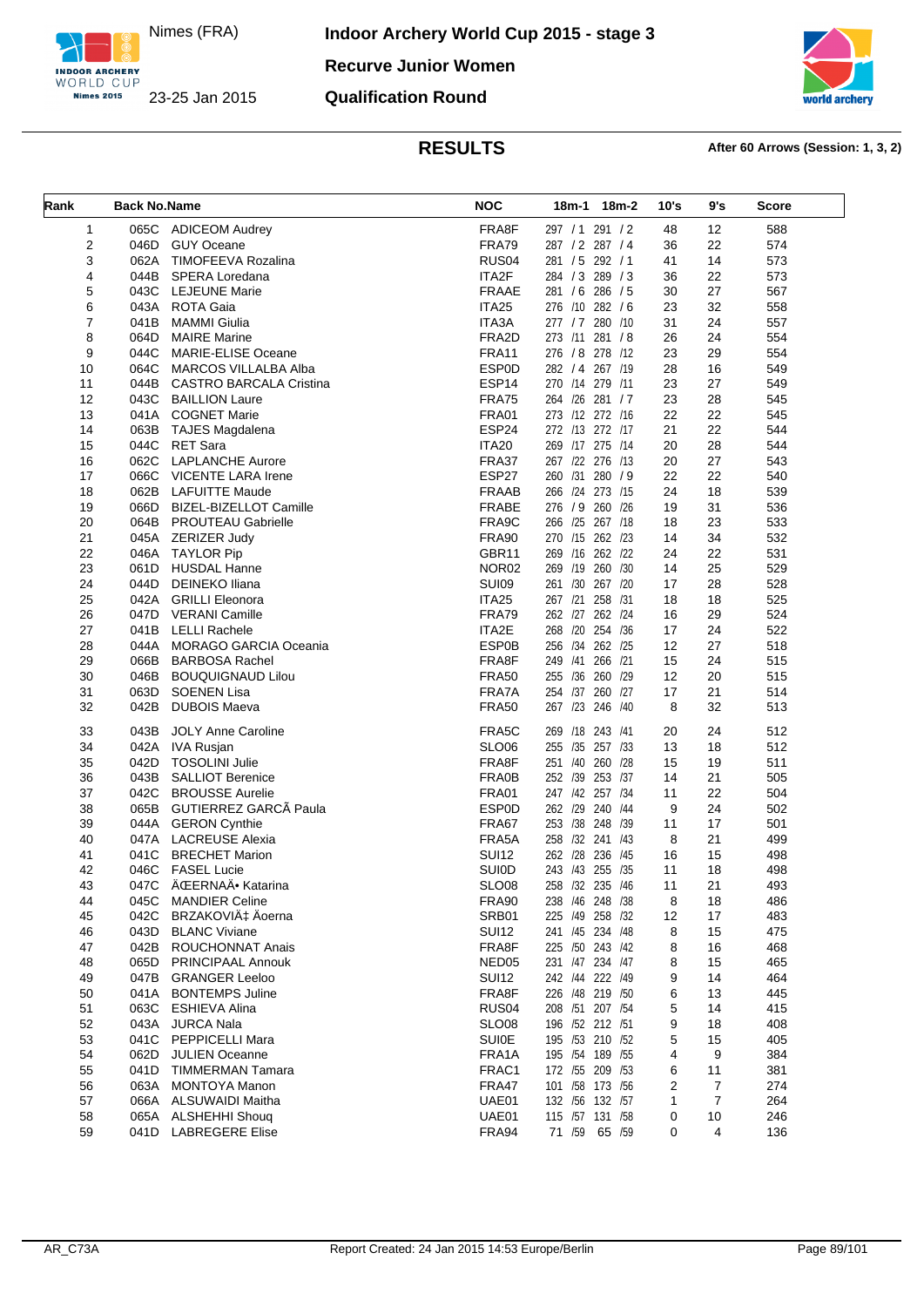

**Indoor Archery World Cup 2015 - stage 3 Compound Men Qualification Round**



| Rank           | <b>Back No.Name</b> |                              | <b>NOC</b>        | 18m-2<br>18m-1           | 10's | 9's            | <b>Score</b>         |
|----------------|---------------------|------------------------------|-------------------|--------------------------|------|----------------|----------------------|
| 1              | 010A                | <b>SCHLOESSER Mike</b>       | NED <sub>08</sub> | 300 / 1 300 / 1          | 60   | 0              | 600                  |
| 2              | 057D                | <b>ELZINGA Peter</b>         | NED <sub>03</sub> | 298 / 2 299 / 2          | 57   | 3              | 597                  |
| 3              | 057B                | <b>BROADWATER Jesse</b>      | <b>USA08</b>      | 297 /10 299 / 2          | 56   | 4              | 596 CT               |
| 4              | 042D                | <b>DELOCHE Pierre-Julien</b> | FRAA1             | 297 /10<br>299 / 2       | 56   | 4              | 596 CT               |
| 5              | 053A                | <b>BASS Henry</b>            | <b>USA0E</b>      | 296 /18 298 / 5          | 54   | 6              | 594 CT               |
| 6              | 054A                | <b>BEAUBOEUF Chance</b>      | <b>USA06</b>      | 298 / 2 296<br>/17       | 54   | 6              | 594 CT               |
| $\overline{7}$ | 056C                | <b>COUSINS Dave</b>          | <b>USA13</b>      | 296 /18 298 / 5          | 54   | 6              | 594 CT               |
| 8              | 013B                | <b>HANSEN Stephan</b>        | DEN <sub>04</sub> | 297 /10 297 /11          | 54   | 6              | 594 CT               |
| 9              | 058D                | <b>TEDFORD Paul</b>          | <b>USA04</b>      | 297 /10 297 /11          | 54   | 6              | 594 CT               |
| 10             | 031A                | <b>WILDE Reo</b>             | USA0B             | 298 / 2 296<br>/17       | 54   | 6              | 594 CT               |
| 11             | 043A                | <b>WILKEY Kevin</b>          | <b>USA0A</b>      | 298 / 2 296 /17          | 54   | 6              | 594 CT               |
| 12             | 052C                | <b>AAMAAS Njaal</b>          | NOR <sub>05</sub> | 297 /10 296 /17          | 53   | $\overline{7}$ | 593 CT               |
| 13             | 061A                | <b>BLAZQUEZ Alberto</b>      | ESP1F             | 295 /25 298 / 5          | 53   | $\overline{7}$ | 593 CT               |
| 14             | 038D                | <b>DEATON Bridger</b>        | USA <sub>18</sub> | 298 / 2 295 / 30         | 53   | $\overline{7}$ | 593 CT               |
| 15             | 033A                | <b>SHAWNN Vincent</b>        | <b>USA06</b>      | 297 /10<br>296<br>/17    | 53   | 7              | 593 CT               |
| 16             | 046C                | SIMONELLI Alberto            | ITA36             | 297 /10 296 /17          | 53   | $\overline{7}$ | 593 CT               |
| 17             | 068B                | <b>VERMA Abhishek</b>        | IND <sub>02</sub> | 295 /25 298 / 5          | 53   | 7              | 593 CT               |
| 18             | 045D                | <b>KIM Taeyoon</b>           | KOR03             | 298<br>/9<br>295<br>/30  | 0    | 0              | 593                  |
| 19             | 048B                | <b>BRASSEUR Sebastien</b>    | FRAC7             | 294 /32 298 / 5          | 52   | 8              | 592 CT               |
| 20             | 059B                | <b>RYALS George</b>          | <b>USA01</b>      | 296 /18 296 /17          | 52   | 8              | 592 CT               |
| 21             | 002D                | DAMSBO Martin                | DEN <sub>03</sub> | 294 /32<br>297 /10       | 52   | 8              | 591                  |
| 22             | 064B                | <b>BLEYENDAAL Ruben</b>      | NED0A             | 298 / 2 293 / 48         | 51   | 9              | 591 CT               |
| 23             | 032C                | <b>BUSBY Duncan</b>          | GBR02             | 295 /25 296 /17          | 51   | 9              | 591 CT               |
| 24             | 055C                | <b>ELMAAGACLI Demir</b>      | TUR <sub>07</sub> | 295 /25 296 /17          | 51   | 9              | 591 CT               |
| 25             | 053B                | <b>GENET Dominique</b>       | FRAA7             | 296 /18 295 /30          | 51   | 9              | 591 CT               |
| 26             | 065A                | <b>GOOSENS Chris</b>         | <b>BELOD</b>      | 294 /32 297 /11          | 51   | 9              | 591 CT               |
| 27             | 007C                | <b>LOUSSAUT Jeremie</b>      | <b>FRA88</b>      | 294 /32 297 /11          | 51   | 9              | 591 CT               |
| 28             | 050D                | <b>THIEFFINE Julien</b>      | <b>FRAAD</b>      | 294 /32 296 /15          | 51   | 8              | 590                  |
| 29             | 001C                | <b>DARUM Andreas</b>         | NOR09             | /25 295 /30<br>295       | 50   | 10             | 590 CT               |
| 30             | 060B                | <b>SCHAFF Kris</b>           | <b>USA14</b>      | 294 /32 296 /17          | 50   | 10             | 590 CT               |
| 31             | 035A                | <b>VERDEYEN Luc</b>          | <b>BEL0F</b>      | 294 /32 296 /17          | 50   | 10             | 590 CT               |
| 32             | 014A                | <b>MORGAN Tate</b>           | USA <sub>16</sub> | 298<br>/ 2 291 /78       | 49   | 11             | SO<br>589<br>$T.10*$ |
| 33             | 053D                | <b>CHRISTENBERRY Darrin</b>  | <b>USA00</b>      | 293<br>/43 296<br>/15    | 50   | 9              | 589 SO<br>T.10       |
| 34             | 052A                | DOLDERMAN Sander             | <b>NED0B</b>      | 295 /25<br>294 /40       | 49   | 11             | 589 SO<br>T.10       |
| 34             | 065D                | <b>DOMANSKI Renaud</b>       | BEL08             | /18 293<br>296<br>/48    | 49   | 11             | 589 SO<br>T.10       |
| 34             | 052A                | DOUSSOT Christophe           | FRA4D             | /18 293<br>296<br>/48    | 49   | 11             | 589 SO<br>T.10       |
| 34             | 034A                | <b>RESSAR Evert</b>          | EST <sub>03</sub> | 296 /18 293 /48          | 49   | 11             | 589 SO T.10          |
| 38             | 033D                | <b>BARNARD Kobus</b>         | <b>RSA03</b>      | 297 /10<br>291 /78       | 48   | 12             | 588                  |
| 38             | 058A                | <b>BOULCH Jean Philippe</b>  | <b>FRA88</b>      | 293 /43 295<br>/30       | 48   | 12             | 588                  |
| 38             | 041B                | <b>GELLENTHIEN Braden</b>    | <b>USA18</b>      | 293 /43 295 /30          | 48   | 12             | 588                  |
| 38             | 033C                | <b>PAGNONI Federico</b>      | ITA1E             | 293<br>/43<br>295<br>/30 | 48   | 12             | 588                  |
| 42             | 036B                | <b>NENCIONI Michele</b>      | <b>ITA19</b>      | 295 /25 292 /62          | 50   | 9              | 587                  |
| 43             | 051D                | ASBACH Jens                  | GER03             | 292 / 53 295 / 30        | 47   | 13             | 587                  |
| 43             | 032B                | RAMON Lopez Bermudez         | ESP29             | 293 /43 294 /40          | 47   | 13             | 587                  |
| 43             | 065C                | <b>TURSIC Slavko</b>         | <b>SLO03</b>      | 293 /43 294 /40          | 47   | 13             | 587                  |
| 43             | 038B                | VAN EIL Thomas               | NED01             | 294 /32 293 /48          | 47   | 13             | 587                  |
| 43             | 048A                | <b>VARECHON Dimitri</b>      | <b>FRAAF</b>      | 293 /43 294 /40          | 47   | 13             | 587                  |
| 48             | 045B                | CHOI Yonghee                 | KOR03             | 292 /64 295 /30          | 0    | 0              | 587                  |
| 49             | 046A                | <b>DRAGONI Luigi</b>         | ITA14             | 292 /53 294 /40          | 46   | 14             | 586                  |
| 49             | 054D                | <b>LEOTTA Andrea</b>         | ITA27             | 292 /53 294 /40          | 46   | 14             | 586                  |
| 49             | 042A                | <b>RICHARDS Carl</b>         | GBR14             | 290 /81 296 /17          | 46   | 14             | 586                  |
| 49             | 057C                | WILDE Logan                  | USA03             | 293 /43 293 /48          | 46   | 14             | 586                  |
| 53             | 047B                | <b>CARDOSO Mario</b>         | MEX03             | 294 /32 291 /78          | 45   | 15             | 585                  |
| 53             | 035B                | <b>CHECKEROSKI Tim</b>       | <b>USA0D</b>      | 290 /81 295 /30          | 45   | 15             | 585                  |
| 53             | 035A                | <b>CILLIERS Seppie</b>       | <b>RSA01</b>      | 292 /53 293 /48          | 45   | 15             | 585                  |
| 53             | 050C                | DI MICHELE Luigi             | ITA07             | 291 /66 294 /40          | 45   | 15             | 585                  |
| 53             | 014C                | <b>LUNDIN Morgan</b>         | SWE03             | 294 /32 291 /78          | 45   | 15             | 585                  |
| 53             | 031B                | <b>MIRA Xaquin</b>           | ESP1A             | 292 /53 293 /48          | 45   | 15             | 585                  |
| 59             | 052D                | <b>DELOBELLE Fabien</b>      | FRA96             | 292 /53 292 /63          | 44   | 16             | 584                  |
| 59             | 059D                | <b>DESPHELIPON Gregory</b>   | FRA3B             | 293 /43 291 /78          | 44   | 16             | 584                  |
| 59             | 056B                | <b>PEYRONDET Francois</b>    | FRA11             | 291 /66 293 /48          | 44   | 16             | 584                  |
| 59             | 061B                | <b>SIEFFERT Pierre</b>       | FRA33             | 292 /53 292 /63          | 44   | 16             | 584                  |
| 63             | 036C                | <b>SULLIVAN Matthew</b>      | <b>USA00</b>      | 291 /65 292 /63          | 44   | 15             | 583                  |
| 64             | 034D                | <b>GRIGGS Eric</b>           | USA17             | 291 /66 292 /63          | 43   | 17             | 583                  |
| 64             | 002B                | <b>HOUSER David</b>          | <b>USA0E</b>      | 292 /53 291 /78          | 43   | 17             | 583                  |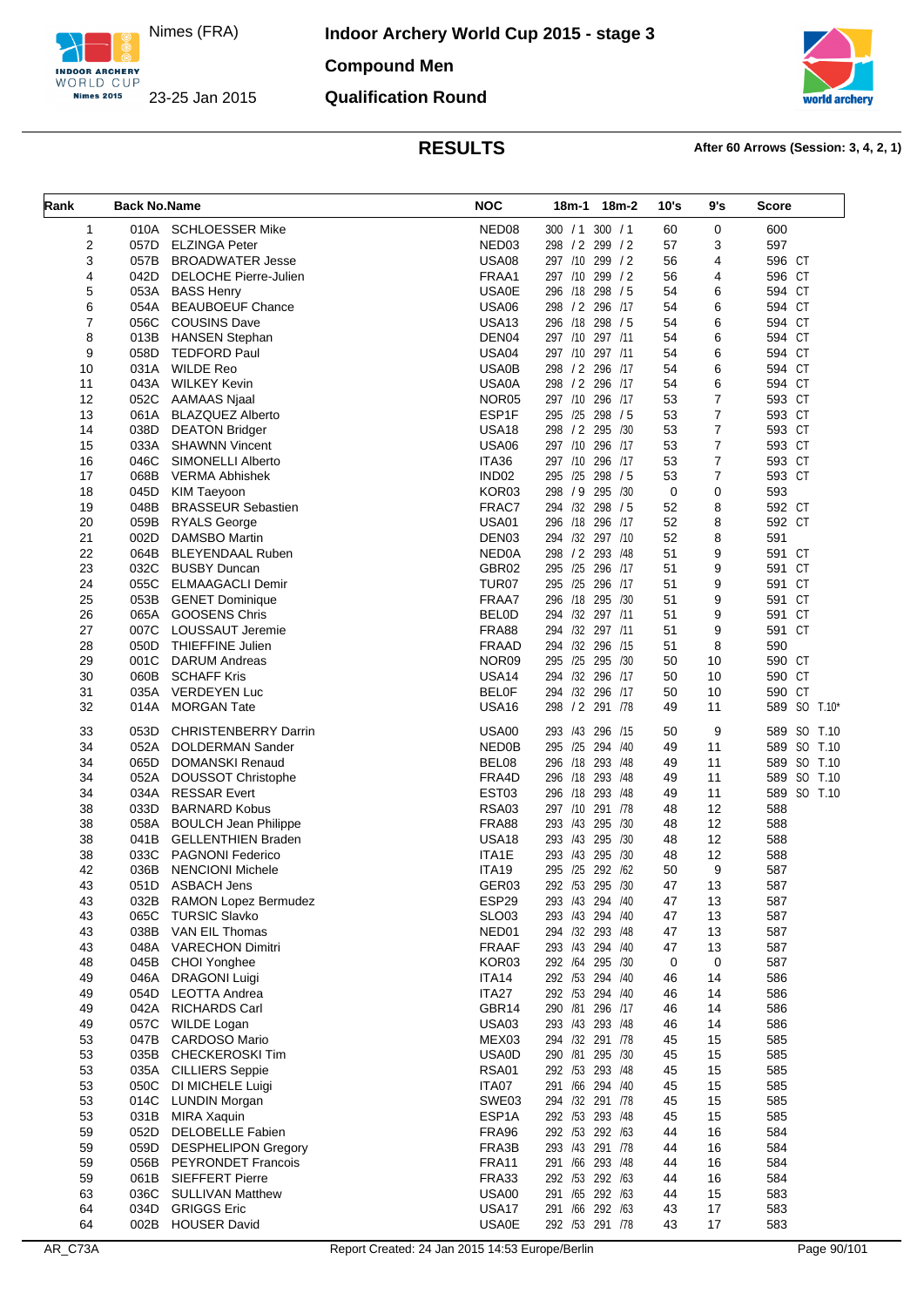

**Indoor Archery World Cup 2015 - stage 3 Compound Men Qualification Round**



| Rank | <b>Back No.Name</b> |                                  | <b>NOC</b>        | $18m-2$<br>18m-1          | 10's | 9's | Score |
|------|---------------------|----------------------------------|-------------------|---------------------------|------|-----|-------|
| 64   |                     | 063B LEGER Christophe            | FRA34             | 294 /32 289 /112          | 43   | 17  | 583   |
| 64   | 058A                | <b>MENARD Fabrice</b>            | FRAC7             | 291 /66 292 /63           | 43   | 17  | 583   |
| 64   | 044A                | <b>RUBBEN Guillaume</b>          | FRAC7             | 291 /66<br>292 /63        | 43   | 17  | 583   |
| 64   | 015A                | SBRODOV Mikhail                  | RUS01             | 293 /43 290 /95           | 43   | 17  | 583   |
| 70   | 058B                | <b>BALIQUE Matthieu</b>          | FRA3A             | 292 /53 290 /95           | 42   | 18  | 582   |
| 70   | 046B                | <b>DAULEU Ludovic</b>            | FRA96             | 286 /137 296 /17          | 42   | 18  | 582   |
| 70   | 061C                | <b>DEPOITIER Julien</b>          | BEL09             | 291 /66 291 /78           | 42   | 18  | 582   |
| 70   | 039A                | <b>GIORCELLI Silvio</b>          | ITA09             | 290<br>/81<br>292 /63     | 42   | 18  | 582   |
| 70   | 055B                | <b>JUUTILAINEN Mikko</b>         | FIN01             | 291 /66 291 /78           | 42   | 18  | 582   |
| 70   | 047C                | <b>PAGNI Sergio</b>              | ITA39             | 289 /98 293 /48           | 42   | 18  | 582   |
| 70   | 041B                | SMOERDAL Mats Inge               | SWE02             | 292 /53 290 /95           | 42   | 18  | 582   |
| 70   | 063A                | <b>TJENTLAND Oddmund</b>         | NOR <sub>05</sub> | /98 293 /48<br>289        | 42   | 18  | 582   |
| 78   | 055D                | <b>CLOMBE Fabien</b>             | FRA37             | 291 /66 290 /95           | 41   | 19  | 581   |
| 78   | 064D                | <b>DESVERNOIS Eric</b>           | FRAA2             | 291 /78<br>/81<br>290     | 41   | 19  | 581   |
| 78   | 066B                | <b>DUPUIS Anthony</b>            | <b>FRA95</b>      | /111 293 /48<br>288       | 41   | 19  | 581   |
| 78   | 035D                | <b>LUNARDELLI Alberto</b>        | ITA3A             | 290 /81 291 /78           | 41   | 19  | 581   |
| 78   | 054B                | <b>MEDEIROS Rafael</b>           | FRA9E             | 293 /48<br>288 /111       | 41   | 19  | 581   |
| 83   | 008B                | ACKX Enzo                        | <b>BELOE</b>      | /81 290 /95<br>290        | 40   | 20  | 580   |
| 83   | 064C                | <b>BARREDO Juanjo</b>            | ESP <sub>12</sub> | 290 /81 290 /95           | 40   | 20  | 580   |
| 83   | 053D                | <b>CARO Victor</b>               | ESP1F             | /66<br>289<br>/112<br>291 | 40   | 20  | 580   |
| 83   | 041D                | <b>GARCIA MOLINA Juan Alexis</b> | ESP1B             | /66 289 /112<br>291       | 40   | 20  | 580   |
| 83   | 036A                | QUIQUERE Antoine                 | <b>FRA41</b>      | 290 /81 290 /95           | 40   | 20  | 580   |
| 83   | 065A                | <b>TORRO Jose</b>                | ESP2A             | 290 /95<br>290<br>/81     | 40   | 20  | 580   |
| 83   | 011D                | VAN ELVEN Cedric                 | BEL11             | 290 /81 290 /95           | 40   | 20  | 580   |
| 83   | 042A                | <b>VILARD Frederic</b>           | <b>FRA50</b>      | 288 /111 292 /63          | 40   | 20  | 580   |
| 91   | 032D                | <b>GERAINT Thomas</b>            | GBR16             | 289 /98<br>290 /94        | 40   | 19  | 579   |
|      |                     | <b>BAIL Jose</b>                 | <b>FRABC</b>      | 289 /98 290 /95           |      | 21  | 579   |
| 92   | 036D                |                                  |                   | 287 /129 292 /63          | 39   | 21  |       |
| 92   | 054A                | <b>BERNARD Jean Christian</b>    | FRAA9             |                           | 39   |     | 579   |
| 92   | 060C                | <b>BONACINA Matteo</b>           | ITA33             | 289 /98 290 /95           | 39   | 21  | 579   |
| 92   | 056A                | DE FRANCISCO BO Luis             | ESP23             | 289 /98 290 /95           | 39   | 21  | 579   |
| 92   | 062A                | DE GRANDIS Jocelyn               | <b>FRAAF</b>      | 288 /111 291 /78          | 39   | 21  | 579   |
| 92   | 065C                | <b>DELIVEYNE Frederic</b>        | BEL <sub>13</sub> | 290 /81<br>289 /112       | 39   | 21  | 579   |
| 92   | 054C                | <b>REYES Brandon</b>             | <b>USA18</b>      | 288 /111 291 /78          | 39   | 21  | 579   |
| 92   | 052B                | <b>ROSSELLI Alessio</b>          | ITA02             | 289 /98 290 /95           | 39   | 21  | 579   |
| 92   | 059C                | SEIMANDI Giuseppe                | ITA34             | 287 /129<br>292 /63       | 39   | 21  | 579   |
| 101  | 044B                | <b>BARET Benjamin</b>            | <b>FRA54</b>      | 292 /53 286 /147          | 38   | 22  | 578   |
| 101  | 056A                | <b>BEAUD Jeanmarc</b>            | <b>FRA81</b>      | 289 /98 289 /112          | 38   | 22  | 578   |
| 101  | 034D                | <b>CALAUTTI Francesco</b>        | ITA24             | 284 /165 294 /40          | 38   | 22  | 578   |
| 101  | 044C                | <b>CARMINIO Antonio</b>          | ITA2A             | 289 /98 289 /112          | 38   | 22  | 578   |
| 101  | 054C                | <b>GASSE Nicolas</b>             | <b>FRA25</b>      | /81 288 /127<br>290       | 38   | 22  | 578   |
| 101  | 060C                | <b>HUMETZ Guillaume</b>          | <b>FRA35</b>      | /66 287 /134<br>291       | 38   | 22  | 578   |
| 101  | 003C                | <b>PAES Aymeric</b>              | <b>FRA20</b>      | 291 /66 287 /134          | 38   | 22  | 578   |
| 101  | 059B                | <b>POLLARD Michael</b>           | <b>USA10</b>      | 290 /81<br>288 /127       | 38   | 22  | 578   |
| 109  |                     | 034C RIKUNENKO Andy              | GBR17             | 290 /80 287 /133          | 39   | 19  | 577   |
| 110  | 007A                | ADALBERT David                   | FRA27             | 286 /137 291 /78          | 37   | 23  | 577   |
| 110  | 064C                | <b>BARAER Quentin</b>            | FRA8E             | 288 /111 289 /112         | 37   | 23  | 577   |
| 110  |                     | 040A CATALAN GIL Jose Ignacio    | ESP1D             | 288 /111 289 /112         | 37   | 23  | 577   |
| 110  | 002A                | <b>CAUWE Michael</b>             | FRAC7             | 288 /111 289 /112         | 37   | 23  | 577   |
| 110  | 044C                | DAVID Alain                      | <b>FRA39</b>      | 287 /129 290 /95          | 37   | 23  | 577   |
| 110  | 053A                | <b>GONZALEZ Alejandro</b>        | ESP09             | 285 /149 292 /63          | 37   | 23  | 577   |
| 110  | 034A                | LANGARITA MANTEAGUDO Pedro Julio | ESP <sub>16</sub> | 285 /149 292 /63          | 37   | 23  | 577   |
| 110  | 010C                | <b>LARPENTEUR Bastien</b>        | FRA33             | 288 /111 289 /112         | 37   | 23  | 577   |
| 110  | 046D                | MAZEAU Eric-Jean                 | FRA36             | 288 /111 289 /112         | 37   | 23  | 577   |
| 110  | 063D                | <b>URMENETA Carlos</b>           | ESP01             | 285 /149 292 /63          | 37   | 23  | 577   |
| 120  | 037D                | <b>CORMIER Romain</b>            | FRAA7             | 289 /95 287 /134          | 37   | 22  | 576   |
| 121  | 061C                | <b>BONDON Morgan</b>             | FRA14             | 284 /165 292 /63          | 36   | 24  | 576   |
| 121  | 063C                | <b>GOBBI Riccardo</b>            | ITA02             | 284 /165 292 /63          | 36   | 24  | 576   |
| 123  |                     | 063A CLAPIE Sebastien            | FRA8E             | 288 /127 288 /127         | 35   | 25  | 576   |
| 124  |                     | 045A CAGIRAN Evren               | <b>TUR01</b>      | 285 /160 291 /93          | 0    | 0   | 576   |
| 125  | 062C                | RODRIGUEZ GONZA Guillermo Javie  | ESP07             | 289 /95 286 /144          | 37   | 21  | 575   |
| 126  | 009D                | <b>BROUILLE Bruno</b>            | FRA27             | 284 /165 291 /78          | 35   | 25  | 575   |
| 126  | 060D                | CHAMBOLERON Luc                  | FRA04             | 286 /137 289 /112         | 35   | 25  | 575   |
| 126  | 060A                | <b>DOUIS Gerard</b>              | FRA2E             | 284 /165 291 /78          | 35   | 25  | 575   |
| 126  | 041D                | <b>EDOUARD David</b>             | FRAB <sub>2</sub> | 288 /111 287 /134         | 35   | 25  | 575   |
| 126  |                     | 055D THIERRY Jeremy              | <b>FRA25</b>      | 289 /98 286 /147          | 35   | 25  | 575   |
|      |                     |                                  |                   |                           |      |     |       |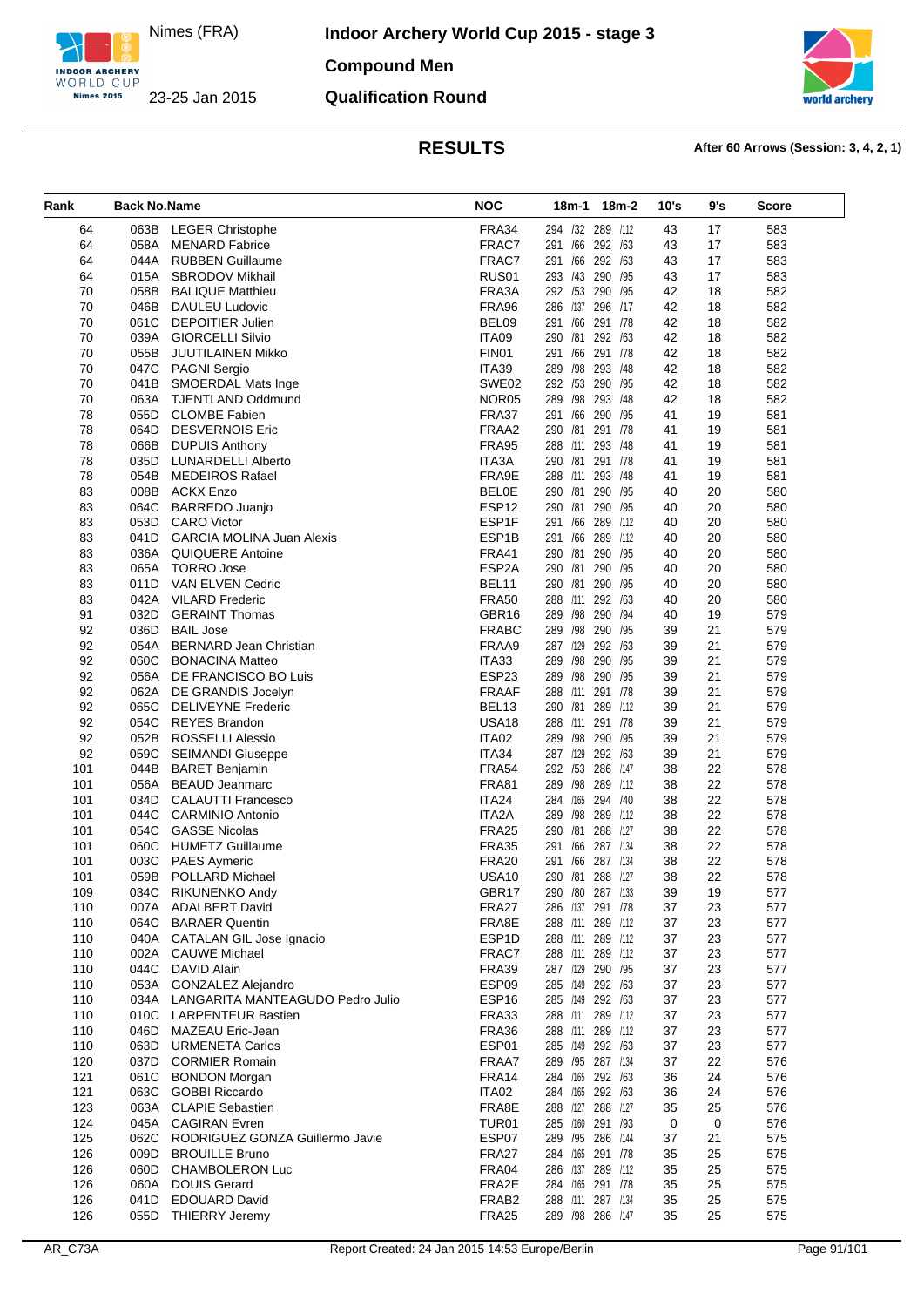

**Indoor Archery World Cup 2015 - stage 3 Compound Men Qualification Round**



| Rank       | <b>Back No.Name</b> |                                     | <b>NOC</b>                 | 18m-2<br>18m-1                         | 10's     | 9's      | <b>Score</b> |
|------------|---------------------|-------------------------------------|----------------------------|----------------------------------------|----------|----------|--------------|
| 131        | 066A                | <b>WILKIN Joe</b>                   | <b>USA18</b>               | 288 /111 286 /147                      | 34       | 26       | 574          |
| 131        | 046B                | YAMAMOTO Yuta                       | JPN03                      | 288 /111 286 /147                      | 34       | 26       | 574          |
| 133        | 011B                | <b>BERNARD Mathieu</b>              | FRA77                      | 284 /161<br>289 /111                   | 36       | 22       | 573          |
| 134        | 014D                | <b>BRUNSTEIN Claude</b>             | FRA7A                      | 288 /111 285 /160                      | 34       | 25       | 573          |
| 134        | 002C                | <b>ETIENNE David</b>                | FRAC1                      | 291 /66 282 /196                       | 34       | 25       | 573          |
| 136        | 065B                | <b>DESTON Chris</b>                 | <b>USA0F</b>               | 284 /165 289 /112                      | 33       | 27       | 573          |
| 136        | 047A                | <b>DUPLAN Cedric</b>                | FRA2F                      | 287 /129 286 /147                      | 33       | 27       | 573          |
| 136        | 036C                | DURIVAUD Manuel                     | FRAA7                      | 285 /149 288 /127                      | 33       | 27       | 573          |
| 136        |                     | 059A GALLAIS-DUTRIEZ Alban          | FRA3D                      | 289 /98 284 /171                       | 33       | 27       | 573          |
| 136        | 063D                | <b>LEFEBVRE Nicolas</b>             | FRAC1                      | 285 /149 288 /127                      | 33       | 27       | 573          |
| 136        | 037A                | OJEDA PARDO Felix Jose              | ESP <sub>16</sub>          | 284 /165 289 /112                      | 33       | 27       | 573          |
| 136        | 039D                | <b>ROTA Emanuele</b>                | ITA24                      | 286 /137 287 /134                      | 33       | 27       | 573          |
| 136        | 005D                | SANCHEZ-FERRERO Gonzalo             | <b>ESP0C</b>               | 291 /66 282 /198                       | 33       | 27       | 573          |
| 144        | 056C                | <b>BASSI Andrea</b>                 | ITA1C                      | 282 /201 290 /95                       | 33       | 26       | 572          |
| 144        | 007D                | <b>BRISSON Pierre</b>               | <b>FRA25</b>               | 283 /181 289 /112                      | 33       | 26       | 572          |
| 146        | 067C                | <b>GERARD Nathan</b>                | <b>BEL0B</b>               | 289 /98 283 /183                       | 32       | 28       | 572          |
| 147        | 066B                | <b>DUPORT Laurent</b>               | FRA0C                      | 278 /233 293 /48                       | 40       | 19       | 571          |
| 148        | 039C                | <b>CORBEZ Charles</b>               | FRA96                      | 286 /137 285 /159                      | 33       | 25       | 571          |
| 149        | 038A                | <b>BUTHIAUX Eric</b>                | <b>FRA06</b>               | 288 /111 283 /183                      | 31       | 29       | 571          |
| 149        | 056B                | <b>MONDER Michael</b>               | FRAC8                      | 286 /137 285 /161                      | 31       | 29       | 571          |
| 149        | 048D                | PAUNER Joan                         | FRA6A                      | 285 /149 286 /147                      | 31       | 29       | 571          |
| 152        | 063C                | <b>FAPPIANO Philippe</b>            | FRA7A                      | 290 /81 280 /217                       | 40       | 18       | 570          |
| 153        | 049D                | <b>LECLERC Philippe</b>             | <b>FRA85</b>               | 284 /163 286 /144                      | 32       | 26       | 570          |
| 154        | 046C                | <b>ANGEBAULT Stephane</b>           | <b>FRA28</b>               | 283 /181 287 /134                      | 31       | 28       | 570          |
| 154        | 053B                | ROGERS MAC RUAI Eamonn              | IRL01                      | 286 /137 284 /168                      | 31       | 28       | 570          |
| 156        |                     | 065D FEYBESSE Jean Francois         | <b>FRA86</b>               | 287 /129<br>283 /183                   | 30       | 30       | 570          |
| 156        | 045C                | <b>LE VAN Christian</b>             | <b>FRA20</b>               | 283 /189 287 /134                      | 30       | 30       | 570          |
| 156        | 010D                | LUPI Lorenzo                        | ITA2E                      | 286 /137 284 /171                      | 30       | 30       | 570          |
| 156        | 067B                | PINEDA SANCHEZ David                | ESP1E                      | 284 /165<br>286 /147                   | 30       | 30       | 570          |
| 156        | 044D                | POLIDORI Jacopo                     | <b>ITA0D</b>               | 286 /137 284 /171                      | 30       | 30       | 570          |
| 156        | 055A                | <b>RIBERO Thierry</b>               | <b>FRA06</b>               | 284 /165 286 /147                      | 30       | 30       | 570          |
| 156        | 057B                | <b>RONDELOT Cyril</b>               | FRAA7                      | 283 /189<br>287 /134                   | 30       | 30       | 570          |
| 156        | 060D                | <b>SALIMBENI Ezio</b>               | ITA1A                      | 284 /165 286 /147                      | 30       | 30       | 570          |
| 156        | 064D                | <b>STAS Hareld</b>                  | NED <sub>02</sub>          | 286 /137 284 /171                      | 30       | 30       | 570          |
| 156        | 009A                | <b>VANDERVELDEN Vincent</b>         | BEL08                      | 287 /129 283 /183                      | 30       | 30       | 570          |
| 156        | 061D                | <b>ZAMBONI Piero</b>                | ITA03                      | 285 /149 285 /161                      | 30       | 30       | 570          |
| 167        | 052C                | TUNA Mustafa Serkan                 | TUR07                      | 288 /111 281 /205                      | 31       | 28       | 569          |
| 168        | 011C                | <b>DEDERICHS Antoine</b>            | FRAB <sub>8</sub>          | 283 /180 286 /147                      | 31       | 27       | 569          |
| 169        | 047D                | <b>BERTIN Gregory</b>               | FRA3B                      | 283 /189 286 /144                      | 30       | 29       | 569          |
| 169<br>171 | 015C<br>061A        | DAVID Philippe<br><b>FELIX Nuno</b> | FRAB4<br>POR <sub>06</sub> | 283 /181 286 /147<br>285 /149 284 /171 | 30<br>29 | 29<br>31 | 569<br>569   |
| 172        | 003D                | <b>WHITTINGHAM Alistair</b>         | GBR <sub>0</sub> C         | 278 /233 290 /95                       | 37       | 22       | 568          |
| 173        | 012A                | <b>LECOMTE David</b>                | FRAA6                      | 289 /95 279 /233                       | 33       | 24       | 568          |
| 174        |                     | 010B ARNOUX Christophe              | FRABB                      | 287 /128 281 /214                      | 29       | 30       | 568          |
| 174        | 040C                | <b>PUTOD Sebastien</b>              | FRAB <sub>2</sub>          | 282 /201 286 /147                      | 29       | 30       | 568          |
| 174        | 051A                | <b>THIERS Anthony</b>               | FRA <sub>26</sub>          | 284 /165 284 /168                      | 29       | 30       | 568          |
| 177        | 057D                | DI GIOVANNI Marco                   | ITA1A                      | 286 /137 282 /198                      | 28       | 32       | 568          |
| 177        | 053C                | <b>HUON Guy</b>                     | FRA09                      | 283 /189 285 /161                      | 28       | 32       | 568          |
| 177        | 043B                | PIANESI Lorenzo                     | ITA26                      | 284 /165 284 /171                      | 28       | 32       | 568          |
| 180        | 043B                | <b>BARET Thierry</b>                | <b>FRA54</b>               | 283 /189 284 /171                      | 27       | 33       | 567          |
| 180        | 012C                | <b>BOISSAU Stephane</b>             | FRAA8                      | 282 /206 285 /161                      | 27       | 33       | 567          |
| 180        | 039C                | <b>MICOU Christophe</b>             | FRA94                      | 284 /165 283 /183                      | 27       | 33       | 567          |
| 180        | 042D                | <b>SINAL Patrick</b>                | <b>USA00</b>               | 287 /129 280 /228                      | 27       | 33       | 567          |
| 184        | 004C                | RIVAULT PINEAU Laurent              | FRAA7                      | 284 /163 282 /193                      | 30       | 27       | 566          |
| 185        | 059A                | <b>VAN EROM Pierre</b>              | FRA4A                      | 284 /165 282 /195                      | 28       | 30       | 566          |
| 186        | 062D                | <b>GEBRUERS Bert</b>                | <b>BELOD</b>               | 278 /239 288 /127                      | 27       | 30       | 566          |
| 187        | 039B                | <b>GIRARD Damien</b>                | FRA8B                      | 282 /206 284 /171                      | 26       | 34       | 566          |
| 187        | 003A                | <b>ODENT Nicolas</b>                | FRA0A                      | 284 /165 282 /198                      | 26       | 34       | 566          |
| 189        | 006D                | <b>HAUDOIN Franck</b>               | <b>FRA32</b>               | 283 /181 282 /194                      | 28       | 30       | 565          |
| 190        | 037A                | YILDIRIM Ahmet Arda                 | <b>TUR05</b>               | 285 /149 280 /221                      | 27       | 31       | 565          |
| 191        | 001D                | <b>LELOUP Bryan</b>                 | <b>FRA32</b>               | 280 /221 285 /161                      | 26       | 33       | 565          |
| 191        | 062B                | NOTT Jonathan                       | GBR01                      | 283 /181 282 /198                      | 26       | 33       | 565          |
| 193        | 031C                | ALMEIDA Joao                        | POR <sub>02</sub>          | 282 /206 283 /183                      | 25       | 35       | 565          |
| 193        | 033C                | SANTOS Eduardo                      | POR <sub>02</sub>          | 283 /189 282 /198                      | 25       | 35       | 565          |
| 195        | 055C                | LAZZATI Gabriele                    | <b>ITA0A</b>               | 289 /98 275 /266                       | 33       | 26       | 564          |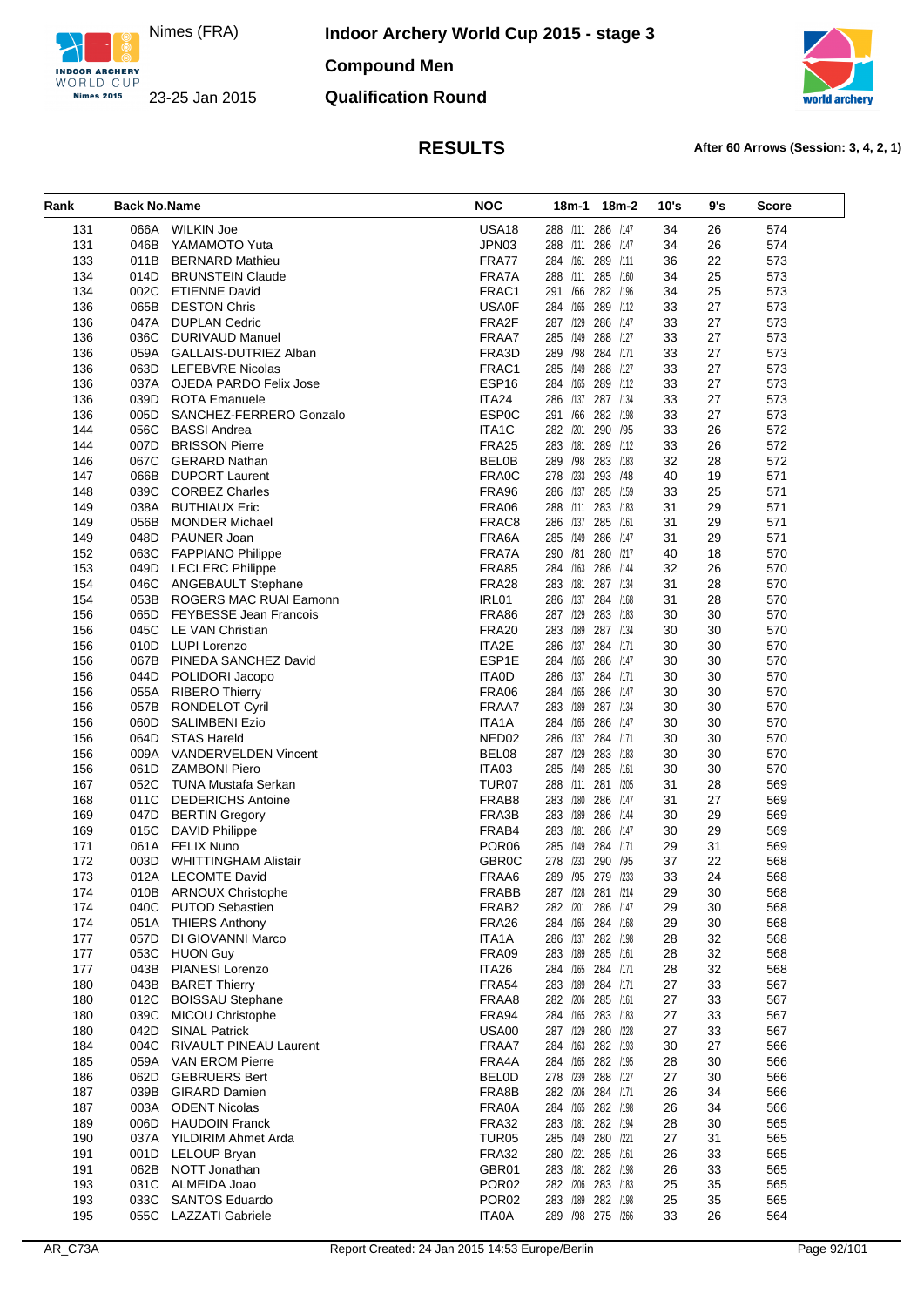

**Indoor Archery World Cup 2015 - stage 3 Compound Men Qualification Round**



| Rank       | <b>Back No.Name</b> |                                                  | <b>NOC</b>                   | 18m-1<br>18m-2                               | 10's     | 9's      | Score      |
|------------|---------------------|--------------------------------------------------|------------------------------|----------------------------------------------|----------|----------|------------|
| 196        | 037B                | DRUGUET Joel                                     | FRA6A                        | 281 /212 283 /181                            | 27       | 30       | 564        |
| 197        | 047B                | <b>ANDREYITCH Thomas</b>                         | FRA1F                        | 281 /208<br>283 /181                         | 26       | 32       | 564        |
| 197        | 041C                | <b>LAMBERT David</b>                             | FRA3C                        | 283 /181<br>281 /208                         | 26       | 32       | 564        |
| 199        | 033A                | <b>SPRING Martin</b>                             | <b>SUI0C</b>                 | 281 /215 283 /182                            | 25       | 34       | 564        |
| 200        | 051B                | <b>GARITAT Stephane</b>                          | FRA8E                        | 285 /161<br>279<br>/231                      | 24       | 36       | 564        |
| 201        | 043D                | <b>BARBAZZA Giuliano</b>                         | ITA05                        | 284 /162 279<br>/238                         | 26       | 31       | 563        |
| 202        | 009B                | <b>DUVAL Arnaud</b>                              | FRA77                        | 283 /189 280<br>/220                         | 25       | 34       | 563        |
| 203        | 005A                | <b>JUSSELIN Christophe</b>                       | FRA4F                        | /212 282 /196<br>281                         | 25       | 33       | 563        |
| 204        | 046A                | <b>LIJARCIO Rafael</b>                           | ESP03                        | 283 /189 280<br>/223                         | 24       | 35       | 563        |
| 204<br>206 | 012D<br>006B        | VAN CASPEL Peter<br><b>LUCOT Laurent</b>         | NED <sub>05</sub><br>FRAB8   | 280<br>/221 283 /183<br>/215 282 /198<br>281 | 24<br>23 | 35<br>37 | 563<br>563 |
| 207        | 047A                | <b>ROUX Patrick</b>                              | <b>RSA04</b>                 | /220 282 /192<br>280                         | 40       | 18       | 562        |
| 208        | 051A                | <b>MARTIN Dominique</b>                          | <b>FRA50</b>                 | 282 /201 280 /228                            | 23       | 36       | 562        |
| 209        | 047C                | <b>BAPTISTA Carlos</b>                           | POR <sub>06</sub>            | 285 /149<br>277<br>/255                      | 22       | 38       | 562        |
| 210        | 013A                | <b>GOBERT Stephane</b>                           | FRA6E                        | 282 /199 279<br>/233                         | 27       | 29       | 561        |
| 211        | 033B                | <b>ISGRO Emanuele</b>                            | ITA3A                        | 278 /235 283 /183                            | 25       | 32       | 561        |
| 211        | 041C                | <b>ROTA Paolo Alessandr</b>                      | ITA24                        | 282 /206<br>279<br>/235                      | 25       | 32       | 561        |
| 213        | 015B                | <b>HUGUET Julien</b>                             | FRA9B                        | /136 275<br>286<br>/267                      | 25       | 31       | 561        |
| 214        | 045B                | <b>LEBEAU Antoine</b>                            | FRAA9                        | 278 /240 283 /183                            | 21       | 39       | 561        |
| 214        | 042B                | <b>SCARANO Nino</b>                              | FRAA5                        | 280<br>281<br>/215<br>/228                   | 21       | 39       | 561        |
| 214        | 054B                | STRASSER Jan                                     | <b>SUI04</b>                 | 282 /206 279<br>/240                         | 21       | 39       | 561        |
| 217        | 032A                | <b>BALDACCINI Simone</b>                         | ITA3A                        | /225 281<br>279<br>/208                      | 25       | 30       | 560        |
| 218        | 067A                | <b>RUIZ Olivier</b>                              | <b>SUI02</b>                 | /227<br>281 /206<br>279                      | 24       | 33       | 560        |
| 219        | 033D                | <b>KEMP Xavier</b><br>JARVENPAA Marko            | MON01                        | /250 284 /168<br>276                         | 24       | 32<br>37 | 560        |
| 220<br>221 | 043D<br>044A        | WISEMAN Mark                                     | FIN <sub>02</sub><br>GBR03   | 276<br>/254 284 /171<br>278 /246<br>282 /201 | 22<br>22 | 36       | 560<br>560 |
| 222        | 039A                | <b>LOPEZ SANCHEZ Santos</b>                      | ESP <sub>15</sub>            | /212 279<br>281<br>/242                      | 21       | 37       | 560        |
| 223        | 068A                | ALEXANDRE Jean                                   | <b>BEL0E</b>                 | 281 /215 279<br>/240                         | 20       | 40       | 560        |
| 223        | 057A                | <b>BRINGER Ludovic</b>                           | <b>FRA11</b>                 | 280 /223<br>280<br>/228                      | 20       | 40       | 560        |
| 223        | 062D                | MLINARIÄ Tomislav                                | CRO02                        | 276 /260<br>284 /171                         | 20       | 40       | 560        |
| 226        | 034B                | <b>CANCELLI Giampaolo</b>                        | <b>ITA13</b>                 | 272 /283 287 /134                            | 31       | 26       | 559        |
| 227        | 038D                | <b>VERSACE Davide</b>                            | ITA24                        | /278<br>286<br>273<br>/143                   | 24       | 32       | 559        |
| 228        | 011A                | <b>GUIGNET Patrick</b>                           | FRA3E                        | 283 /181 276<br>/258                         | 23       | 33       | 559        |
| 228        | 050A                | VON DER MARWITZ Erik                             | <b>SUI05</b>                 | 282 /201<br>277 /250                         | 23       | 33       | 559        |
| 230        | 038C                | <b>DUBOIS Reginald</b>                           | <b>FRA25</b>                 | /236<br>281<br>278<br>/208                   | 22       | 35       | 559        |
| 231        | 036D                | <b>AMATO Brice</b>                               | <b>FRA06</b>                 | 277 /244 282 /198                            | 20       | 39       | 559        |
| 231        | 037C                | <b>TORSET-BONFILLO Erwann</b>                    | FRAB <sub>5</sub>            | 280 /228<br>/229<br>279<br>/137 272          | 20       | 39       | 559        |
| 233<br>234 | 043C<br>009C        | <b>SAIGOT Nicolas</b><br><b>LALLEMANT Julien</b> | <b>FRA83</b><br>FRA46        | 286<br>/288<br>/231 279<br>/236<br>279       | 21<br>20 | 37<br>38 | 558<br>558 |
| 234        | 051C                | <b>VALLIORGUE Julien</b>                         | FRA8F                        | /229<br>279<br>279<br>/238                   | 20       | 38       | 558        |
| 236        | 056D                | <b>BROCAL Edgar</b>                              | ESP03                        | /246 281<br>/208<br>277                      | 19       | 40       | 558        |
| 237        | 005C                | <b>EVRARD Marc</b>                               | <b>FRA32</b>                 | 281 /215 277 /255                            | 18       | 42       | 558        |
| 238        | 008C                | <b>SIMON Marc</b>                                | FRAA4                        | 276 /248<br>281 /214                         | 27       | 31       | 557        |
| 239        |                     | 043A IRACA' Antonio                              | ITA24                        | 283 /189 274 /271                            | 22       | 33       | 557        |
| 240        | 054D                | <b>LUCARELLI Stefano</b>                         | ITA1A                        | 276 /249 281 /208                            | 21       | 36       | 557        |
| 241        | 038C                | <b>WANNER Joel Henry</b>                         | FRA4B                        | 278 /238<br>279 /236                         | 20       | 37       | 557        |
| 242        | 045A                | <b>MARTENS Patrick</b>                           | BEL <sub>10</sub>            | 285 /149 271 /290                            | 26       | 32       | 556        |
| 243        | 036A                | <b>BECCARI Franco</b>                            | ITA3D                        | 276 /255 280 /218                            | 21       | 34       | 556        |
| 244        | 060B                | <b>FRUTEL Sebastien</b>                          | FRA4B                        | 282 /199 274 /273                            | 20       | 36       | 556        |
| 245        | 049C                | <b>MUSELLI Cesare</b>                            | ITA08                        | 276 /260 280 /223<br>282 /198 273 /275       | 17       | 42       | 556        |
| 246<br>247 | 035C<br>048D        | <b>POLIDORI Vittorio</b><br><b>OHMAN David</b>   | <b>ITA0D</b><br><b>USA19</b> | 275 /264 280 /221                            | 24<br>19 | 27<br>37 | 555<br>555 |
| 248        |                     | 055B CORNU Jean-Michel                           | FRA9D                        | 274 /268 281 /214                            | 18       | 39       | 555        |
| 248        | 039D                | SCHRYVE Jean Loic                                | FRA <sub>27</sub>            | 278 /236 277 /252                            | 18       | 39       | 555        |
| 248        |                     | 033B VICENTE JOSE Polo Santamaria                | ESP05                        | 277 /244 278 /244                            | 18       | 39       | 555        |
| 251        | 040B                | <b>WINDER Stephane</b>                           | <b>FRA11</b>                 | 282 /206 272 /284                            | 19       | 38       | 554        |
| 252        | 036B                | <b>BELLOMETTI Devid</b>                          | ITA1E                        | 277 /246 277 /251                            | 16       | 43       | 554        |
| 253        | 051B                | <b>KNALL Philipp</b>                             | JPN02                        | 280 /223 274 /273                            | 16       | 42       | 554        |
| 254        | 063B                | <b>LASZKOWICZ Neil</b>                           | GBR12                        | 275 /262 278 /246                            | 19       | 37       | 553        |
| 255        | 066C                | JOSE Alvarez Rodrigu                             | ESP26                        | 273 /275 280 /223                            | 18       | 38       | 553        |
| 256        | 038A                | <b>BERAIL Pierre</b>                             | <b>FRA65</b>                 | 277 /242 276 /262                            | 16       | 41       | 553        |
| 256        | 035C                | <b>COLLINS Michael</b>                           | USA07                        | 273 /282 280 /223                            | 16       | 41       | 553        |
| 258        |                     | 052B HOWARD Jeff                                 | USA06                        | 277 /242 276 /264                            | 15       | 43       | 553        |
| 259        | 061B                | <b>BABOU Eric</b>                                | FRAB0                        | 278 /240 275 /270                            | 13       | 47       | 553        |
| 260        |                     | 014B DUPUIS Olivier                              | <b>FRA32</b>                 | 274 /266 278 /243                            | 20       | 32       | 552        |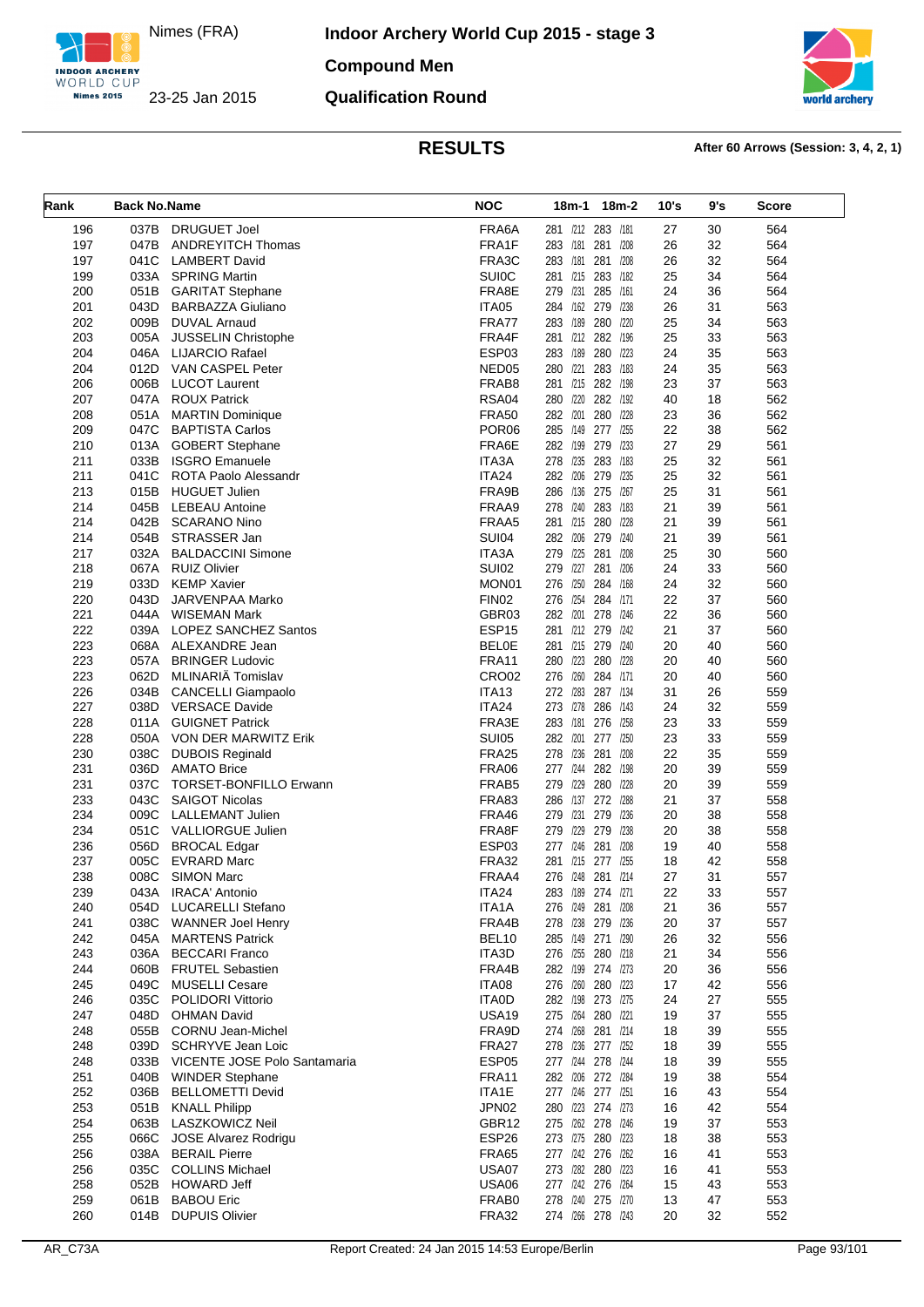

**Indoor Archery World Cup 2015 - stage 3 Compound Men Qualification Round**



| Rank       | <b>Back No.Name</b> |                                             | <b>NOC</b>        | $18m-2$<br>18m-1                    | 10's           | 9's      | Score      |
|------------|---------------------|---------------------------------------------|-------------------|-------------------------------------|----------------|----------|------------|
| 261        | 048A                | <b>MARINI Cedric</b>                        | FRA <sub>22</sub> | 276 /258 276 /257                   | 17             | 40       | 552        |
| 262        | 006A                | <b>HAYNES Eric</b>                          | FRA4D             | 276 /250 276 /265                   | 16             | 40       | 552        |
| 262        | 004A                | STEFFANN Pierre-Alain                       | FRAA6             | 274 /269<br>278<br>/244             | 16             | 40       | 552        |
| 264        | 006C                | <b>ZEDET Arnaud</b>                         | FRA6D             | 279 /226 272 /282                   | 20             | 33       | 551        |
| 265        | 031D                | <b>BAIADA Giacomo</b>                       | ITA3A             | 275 /263 276<br>/258                | 18             | 35       | 551        |
| 266        | 035D                | <b>CLUBER Alain</b>                         | <b>FRA66</b>      | /291<br>281 /206<br>270             | 17             | 37       | 551        |
| 267        | 007B                | <b>AGASSE Stephane</b>                      | FRA1B             | 271 /287 280<br>/223                | 16             | 39       | 551        |
| 268        | 066C                | <b>CULOT Philippe</b>                       | FRA2E             | 276 /250 275<br>/269                | 15             | 41       | 551        |
| 268        |                     | 041A GUTIERREZ Michel                       | <b>FRAAD</b>      | 273 /279<br>278<br>/246             | 15             | 41       | 551        |
| 270        | 048C                | <b>FOLICALDI Sergio</b>                     | ITA22             | 274 /271 277 /252                   | 13             | 45       | 551        |
| 270        | 068C                | <b>KELLER Samuel</b>                        | FRA4B             | 274 /271 277 /252                   | 13             | 45       | 551        |
| 272        | 064B                | PERROUX Jean Louis                          | FRA06             | /301<br>285<br>265<br>/161          | 18             | 36       | 550        |
| 273        | 065B                | <b>HERNANDEZ Raul</b>                       | ESP03             | 273 /279 277 /249                   | 17             | 38       | 550        |
| 274        | 043C                | GUðJONSSON Guä Mundur Orn                   | ISL01             | /267<br>275<br>274<br>/267          | 16             | 38       | 549        |
| 275        | 057C                | <b>DELOISON Laurent</b>                     | FRA9D             | /297<br>280 /218<br>268             | 22             | 33       | 548        |
| 276        | 008D                | <b>BOISSONET Michel</b>                     | <b>FRA20</b>      | 272 /284<br>276<br>/258             | 17             | 37       | 548        |
| 277        | 062C                | <b>LIENARD Sebastien</b>                    | FRA43             | /258 272 /284<br>276                | 14             | 42       | 548        |
| 278        | 058D                | <b>CAROSSO Cristiano</b>                    | ITA1A             | 275 /265<br>273<br>/281             | 10             | 48       | 548        |
| 279        | 040A                | <b>VIALETAY Antoine</b>                     | <b>FRA53</b>      | 273 /276 274 /272                   | 14             | 39       | 547        |
| 280        | 005B                | <b>DIDIER Denis</b>                         | FRA71             | 274 /271 273 /277                   | 12             | 43       | 547        |
| 280        | 042C                | PRIEELS Philippe                            | BEL07             | /255<br>276<br>271<br>/291          | 12             | 43       | 547        |
| 282        | 067D                | <b>BELTRAN Nicolas</b>                      | FRA <sub>18</sub> | 273 /274 273 /276                   | 15             | 37       | 546        |
| 283        | 037D                | <b>GRILLI Gabriele</b>                      | ITA25             | 273 /276 273 /279                   | 13             | 40       | 546        |
| 284        | 061D                | <b>SOLEYRET Frederic</b>                    | FRAB9             | /294 276<br>269<br>/258             | 15             | 37       | 545        |
| 285        | 035B                | <b>OSCAR Berrocal Lopez</b>                 | ESP08             | 276 /250 268<br>/297                | 17             | 38       | 544        |
| 286        | 056D                | <b>LECOUFFE Yoann</b>                       | FRA8D             | /286<br>271<br>273<br>/280          | 11             | 42       | 544        |
| 287        | 044D                | <b>THORGEIRSSON HIynur Freyr</b>            | ISL01             | 272 /285 272 /289                   | 10             | 44       | 544        |
| 288        | 013D                | <b>GUIGUET Denis</b>                        | <b>FRA21</b>      | 270 /289 272 /286                   | 12             | 40       | 542        |
| 289        | 052D                | CALVO Christophe                            | <b>FRA26</b>      | /295 273 /277<br>269                | 11             | 40       | 542        |
| 290        | 050B                | <b>BONNET Guerric</b>                       | <b>FRA55</b>      | /255 265 /306<br>276                | 13             | 43       | 541        |
| 291        | 038B                | <b>PERSI Giancarlo</b>                      | <b>ITA0E</b>      | 265 /300 276<br>/262                | 12             | 45       | 541        |
| 292        | 012B                | <b>BONVALET Frederic</b>                    | FRAB1             | 270 /290<br>270<br>/293             | 10             | 40       | 540        |
| 293        | 001B                | <b>BEAUFOL Emmanuel</b>                     | FRAA0             | 273 /279 266<br>/304                |                | 42       | 539        |
| 294        | 048C                | <b>PICAUD Francis</b>                       | MON01             | 274 /269<br>264<br>/309             | 13<br>14       | 38       | 538        |
|            |                     |                                             |                   | /293<br>268<br>/298                 | 14             |          |            |
| 295<br>296 | 066A<br>057A        | <b>TOSO Federico</b><br><b>PERNET Denis</b> | ITA07<br>FRA76    | 269<br>269 /295 268<br>/299         | 11             | 37<br>37 | 537<br>537 |
|            |                     |                                             |                   |                                     |                |          |            |
| 297        | 059C                | CAPO Jean-Marc                              | FRA03             | 264 /302 272 /287                   | 13             | 38       | 536        |
| 298        | 001A                | WARGNIER Sebastien                          | FRA77             | 270 /288<br>265<br>/308<br>/292 266 | 14             | 38       | 535        |
| 299        | 058C                | <b>PERABO Frederic</b>                      | FRA4A             | 269<br>/305                         | 13             | 31       | 535        |
| 300        | 042C                | <b>KEENAN John</b>                          | IRL <sub>02</sub> | /306 272 /283<br>263                | 11             | 33       | 535        |
| 301        | 034C                | <b>MONACHESI Massimiliano</b>               | ITA3A             | /228<br>279<br>255 /317             | 18             | 36       | 534        |
| 302        | 008A                | <b>GAY Philippe</b>                         | FRAA1             | 264<br>/302 270<br>/292             | 12             | 39       | 534        |
| 303        | 049A                | <b>RASQUIER Francki</b>                     | FRA <sub>15</sub> | /299<br>266<br>268<br>/302          | 8              | 40       | 534        |
| 304        | 004B                | <b>GRIFFON Dominique</b>                    | FRA6D             | 268 /298<br>263 /313                | 11             | 32       | 531        |
| 305        | 040B                | <b>DELVIGNE Dominique</b>                   | <b>BEL0A</b>      | 261 /309 269 /295                   | 10             | 36       | 530        |
| 306        | 045D                | <b>COLLARI Enrico</b>                       | ITA2B             | 262 /308 268 /301                   | 5              | 42       | 530        |
| 307        | 051C                | <b>ROUX Vivian</b>                          | FRA94             | 262 /307 267 /303                   | 11             | 36       | 529        |
| 308        | 062A                | <b>SCIPIONI Andre</b>                       | FRA66             | 259 /313 270 /294                   | 8              | 44       | 529        |
| 309        | 003B                | <b>MARTIN Christophe</b>                    | FRA66             | 264 /304 263 /312                   | 13             | 42       | 527        |
| 310        | 040D                | <b>MORAT Christian</b>                      | FRAC4             | 264 /305 261 /314                   | 11             | 36       | 525        |
| 311        | 062B                | <b>SCALISI Carmelo</b>                      | BEL02             | 260 /312 264 /311                   | 6              | 40       | 524        |
| 312        | 042B                | JONSSON Gunnar Thor                         | ISL01             | 255 /314 268 /300                   | 10             | 35       | 523        |
| 313        | 064A                | <b>FOURNIER Jacky</b>                       | FRAA8             | 260 /311 261 /314                   | 10             | 40       | 521        |
| 314        | 066D                | <b>DEACON Mick</b>                          | ESP1C             | 251 /316 269 /296                   | 9              | 35       | 520        |
| 315        | 044B                | PYLA Jean                                   | FRA8A             | 255 /315 265 /307                   | 8              | 35       | 520        |
| 316        | 041A                | <b>QUEHEN Thierry</b>                       | FRA3B             | 260 /310 259 /316                   | 5              | 46       | 519        |
| 317        | 040C                | <b>URBAIN Roger</b>                         | <b>BEL0A</b>      | 249 /318 264 /310                   | 8              | 30       | 513        |
| 318        | 058C                | <b>BOURDIN Jean-Pierre</b>                  | FRA94             | 250 /317 250 /318                   | $\overline{7}$ | 28       | 500        |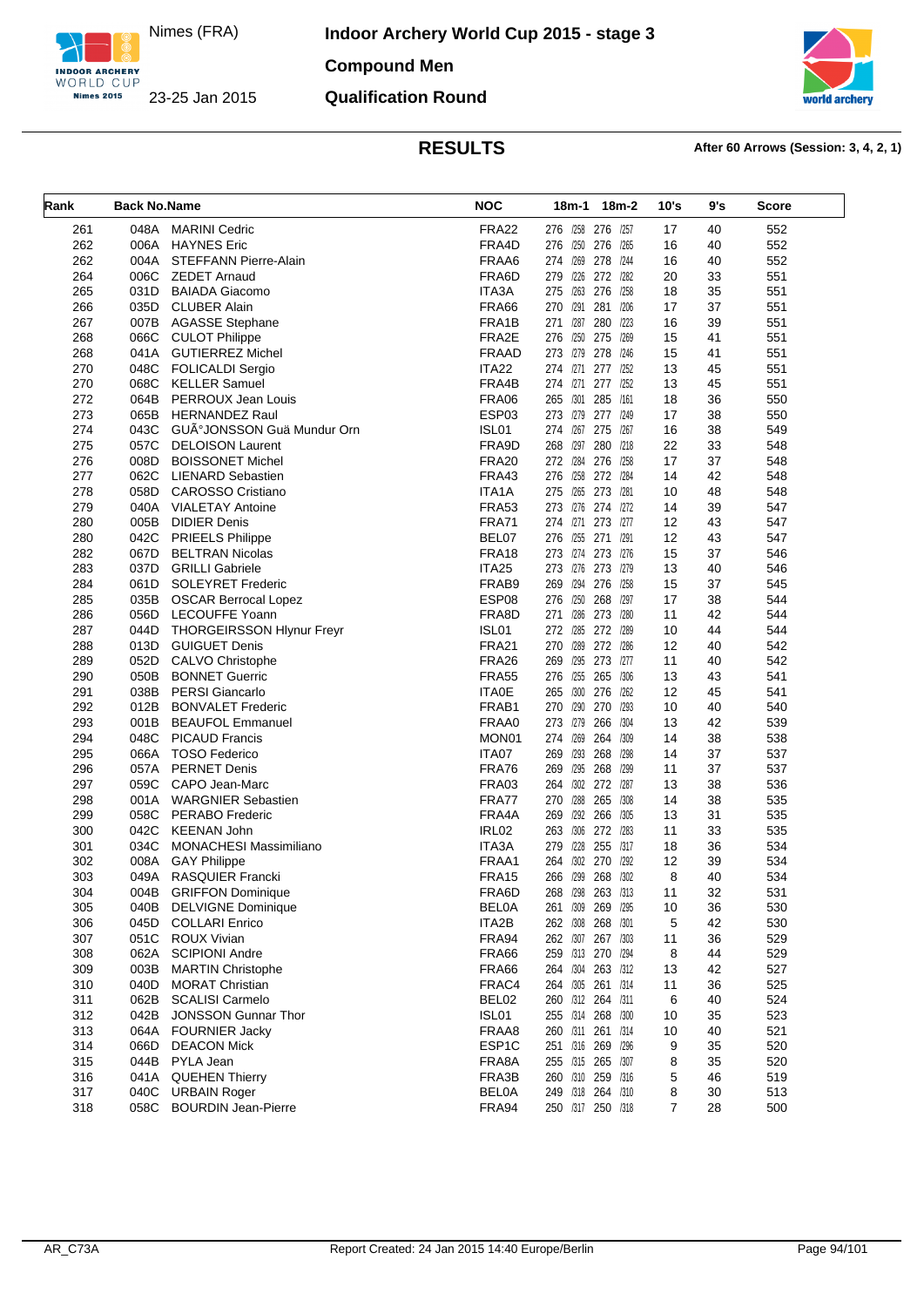

**Indoor Archery World Cup 2015 - stage 3 Compound Women**



**Qualification Round**

| Rank           | <b>Back No.Name</b> |                                 | <b>NOC</b>         | 18m-1 18m-2      | 10's | 9's | Score  |
|----------------|---------------------|---------------------------------|--------------------|------------------|------|-----|--------|
| 1              |                     | 031B SONG Yun Soo               | KOR <sub>02</sub>  | 297 / 1 298 / 1  | 55   | 5   | 595    |
| $\overline{2}$ |                     | 019B GAUVIN Crystal             | USA <sub>18</sub>  | 292 / 3 297 / 2  | 49   | 11  | 589    |
| 3              |                     | 069C DODEMONT Sophie            | FRAC4              | 291 / 8 297 / 2  | 48   | 12  | 588    |
| 4              |                     | 067C VAN CASPEL Inge            | NED <sub>06</sub>  | 292 / 3 295 / 5  | 47   | 13  | 587 CT |
| 5              |                     | 027A VAN KRADENBURG Jeanine     | <b>RSA01</b>       | 291 / 8 296 / 4  | 47   | 13  | 587 CT |
| 6              |                     | 074C ANASTASIO Anastasia        | ITA3E              | 293 / 2 293 / 9  | 46   | 14  | 586 CT |
| 7              |                     | 067B PRIEELS Sarah              | FRA8E              | 291 / 8 295 / 5  | 46   | 14  | 586 CT |
| 8              |                     | 026C CHOI Bo Min                | KOR01              | 290 /14 295 / 5  | 45   | 15  | 585 CT |
| 9              | 068D                | JONES Naomi                     | GBR0A              | 290 /14 295 / 5  | 45   | 15  | 585 CT |
| 10             |                     | 029A AVDEEVA Natalya            | RUS <sub>04</sub>  | 292 / 3 291 /14  | 43   | 17  | 583 CT |
| 11             |                     | 070A LEBECQUE Pascale           | FRA42              | 291 / 8 292 /10  | 43   | 17  | 583 CT |
|                |                     |                                 |                    |                  |      |     |        |
| 12             |                     | 070B TONIOLI Marcella           | ITA1E              | 291 / 8 292 /10  | 43   | 17  | 583 CT |
| 13             |                     | 018D COLIN Christie             | USA00              | 290 /14 290 /17  | 40   | 20  | 580 CT |
| 14             |                     | 016B SONNICHSEN Sarah           | DEN <sub>05</sub>  | 291 / 8 289 /19  | 40   | 20  | 580 CT |
| 15             |                     | 026A ROUX Gerda                 | <b>RSA04</b>       | 291 / 7 288 / 22 | 41   | 18  | 579    |
| 16             |                     | 068B CERNE Toja                 | SLO05              | 289 /18 290 /17  | 39   | 21  | 579 CT |
| 17             |                     | 070D JONES Erika                | <b>USA18</b>       | 287 /22 292 /10  | 39   | 21  | 579 CT |
| 18             |                     | 069A SPANO Viviana              | ITA2A              | 292 / 3 287 /26  | 39   | 21  | 579 CT |
| 19             |                     | 071B COUWENBERG Martine         | NED <sub>02</sub>  | 286 /26 292 /10  | 39   | 20  | 578    |
| 20             |                     | 076B MARCOS Andrea              | ESP <sub>18</sub>  | 290 /14 287 /26  | 37   | 23  | 577    |
| 21             |                     | 072D VANDIONANT Sandrine        | FRA7A              | 285 /29 291 /14  | 38   | 20  | 576    |
|                |                     |                                 |                    |                  |      |     |        |
| 22             |                     | 074D LE BALC'H Lydie            | FRA36              | 284 /33 291 /14  | 35   | 25  | 575 CT |
| 23             |                     | 028A WENTZEL Danelle            | <b>RSA02</b>       | 289 /18 286 /30  | 35   | 25  | 575 CT |
| 24             |                     | 002B EKSI KAHRAMAN Huriye       | TUR <sub>06</sub>  | 287 /21 287 /26  | 35   | 24  | 574    |
| 25             |                     | 027D DESSOY Catheline           | FRA78              | 285 /31 289 /19  | 34   | 26  | 574 CT |
| 26             |                     | 016A GALE Sherry                | AUS <sub>02</sub>  | 289 /18 285 /32  | 34   | 26  | 574 CT |
| 27             |                     | 032C KELLER Lexi                | USA <sub>18</sub>  | 286 /27 288 /22  | 34   | 26  | 574 CT |
| 28             |                     | 019D LAURSEN Louise             | DEN01              | 284 /33 289 /19  | 33   | 27  | 573    |
| 29             |                     | 071C DE MATOS Laure             | <b>FRA68</b>       | 284 /33 288 /22  | 32   | 28  | 572 CT |
| 30             |                     | 018B SANCENOT Amelie            | <b>FRA68</b>       | 285 /31 287 /26  | 32   | 28  | 572 CT |
| 31             |                     | 060A FINESSI Monica             | ITA34              | 283 /42 288 /22  | 32   | 27  | 571    |
| 32             | 029C                |                                 | KOR02              | 284 /33 286 /30  | 30   |     | 570    |
|                |                     | LEE Hyun Jung                   |                    |                  |      | 30  |        |
| 33             | 075C                | FUBIANI Jessica                 | ITA1E              | 287 /22 282 /42  | 29   | 31  | 569    |
| 34             |                     | 069D GALES Andrea               | GBR1A              | 284 /33 284 /35  | 28   | 32  | 568    |
| 35             | 073A                | <b>GARITAT Chrystelle</b>       | FRA8E              | 283 /43 284 /34  | 28   | 31  | 567    |
| 36             |                     | 004A STANIECZEK Anna            | POL <sub>01</sub>  | 283 /43 284 /35  | 27   | 33  | 567    |
| 37             |                     | 001A FOGLIO Alessia             | ITA <sub>1</sub> A | 284 /33 282 /40  | 28   | 30  | 566    |
| 38             |                     | 018A BROWN Georgie              | GBR13              | 282 /47 284 /35  | 27   | 32  | 566    |
| 38             | 004B                | <b>DEACON Kathy</b>             | ESP <sub>1</sub> C | 284 /33 282 /41  | 27   | 32  | 566    |
| 40             |                     | 073C DEPIEDS Anais              | <b>FRA57</b>       | 287 /22 279 /57  | 26   | 34  | 566    |
|                |                     |                                 |                    |                  |      |     |        |
| 40             | 071D                | ELZINGA Vanessa                 | NED03              | 281 /52 285 /32  | 26   | 34  | 566    |
| 42             |                     | 001C DE GIULI Clementine        | SUI02              | 286 /27 279 /53  | 26   | 33  | 565    |
| 42             |                     | 072A GALLAIS-DUTRIEZ Alexandra  | FRA3D              | 287 /22 278 /62  | 26   | 33  | 565    |
| 44             |                     | 019A ANEAR Erika                | DEN <sub>02</sub>  | 282 /49 283 /38  | 25   | 35  | 565    |
| 44             |                     | 019C NOVIKOVA Elena             | RUS <sub>02</sub>  | 284 /33 281 /45  | 25   | 35  | 565    |
| 46             |                     | 030A BROCK Easter               | <b>USA18</b>       | 285 /30 279 /51  | 27   | 30  | 564    |
| 47             |                     | 003A CROOK Dahlia               | <b>USA00</b>       | 284 /33 280 /48  | 25   | 34  | 564    |
| 48             |                     | 004C BUDEN Ivana                | CRO01              | 282 /47 281 /45  | 24   | 35  | 563    |
| 49             |                     | 018C GONZALEZ Cristina          | ESP17              | 279 /57 283 /38  | 23   | 36  | 562    |
| 50             |                     | 076D CHESSE Joanna              | FRA78              | 283 /43 279 /57  | 22   | 38  | 562    |
|                |                     |                                 |                    |                  | 22   | 38  | 562    |
| 50             |                     | 031C MAGNUSDOTTIR Helga Kolbrun | ISL01              | 282 /49 280 /49  |      |     |        |
| 52             |                     | 004D BIROGLU Handan             | TUR <sub>06</sub>  | 282 /46 279 /57  | 23   | 35  | 561    |
| 52             |                     | 003D D'AGOSTINO Katia           | ITA1A              | 280 /53 281 /44  | 23   | 35  | 561    |
| 54             |                     | 075B GREENWOOD Hope             | GBR09              | 282 /49 279 /53  | 22   | 37  | 561    |
| 55             |                     | 066D PAGET Elisa                | FRA08              | 280 /55 281 /45  | 21   | 39  | 561    |
| 55             |                     | 030B SHKLIAR Kseniia            | <b>UKR02</b>       | 279 /59 282 /42  | 21   | 39  | 561    |
| 57             |                     | 002C KULL Krista                | EST <sub>05</sub>  | 278 /61 279 /51  | 22   | 33  | 557    |
| 58             |                     | 067A O'SULLIVAN Lucy            | <b>GBR0F</b>       | 280 /53 276 /70  | 17   | 42  | 556    |
| 59             |                     | 068C HUARD Geraldine            | FRA3D              | 277 /64 278 /61  | 21   | 35  | 555    |
| 60             |                     | 072C MAKKONEN Susanna           | FIN <sub>03</sub>  | 279 /57 276 /65  | 20   | 37  | 555    |
|                |                     |                                 |                    |                  |      |     |        |
| 61             |                     | 070C VAN WIJMEERSCH Tamara      | BEL10              | 280 /55 274 /75  | 16   | 42  | 554    |
| 62             |                     | 002D DIAB Bernadette            | <b>USA18</b>       | 277 /66 276 /65  | 18   | 39  | 553    |
| 62             |                     | 077C STRASSER Malvina           | <b>SUI04</b>       | 274 /73 279 /53  | 18   | 39  | 553    |
| 64             |                     | 032A BARBY Victoria             | <b>GBR0B</b>       | 278 /61 275 /74  | 16   | 41  | 553    |
|                |                     | 030D HAYASHI Kiyomi             | JPN01              | 274 /76 279 /57  | 13   | 47  | 553    |
| 65             |                     |                                 |                    |                  |      |     |        |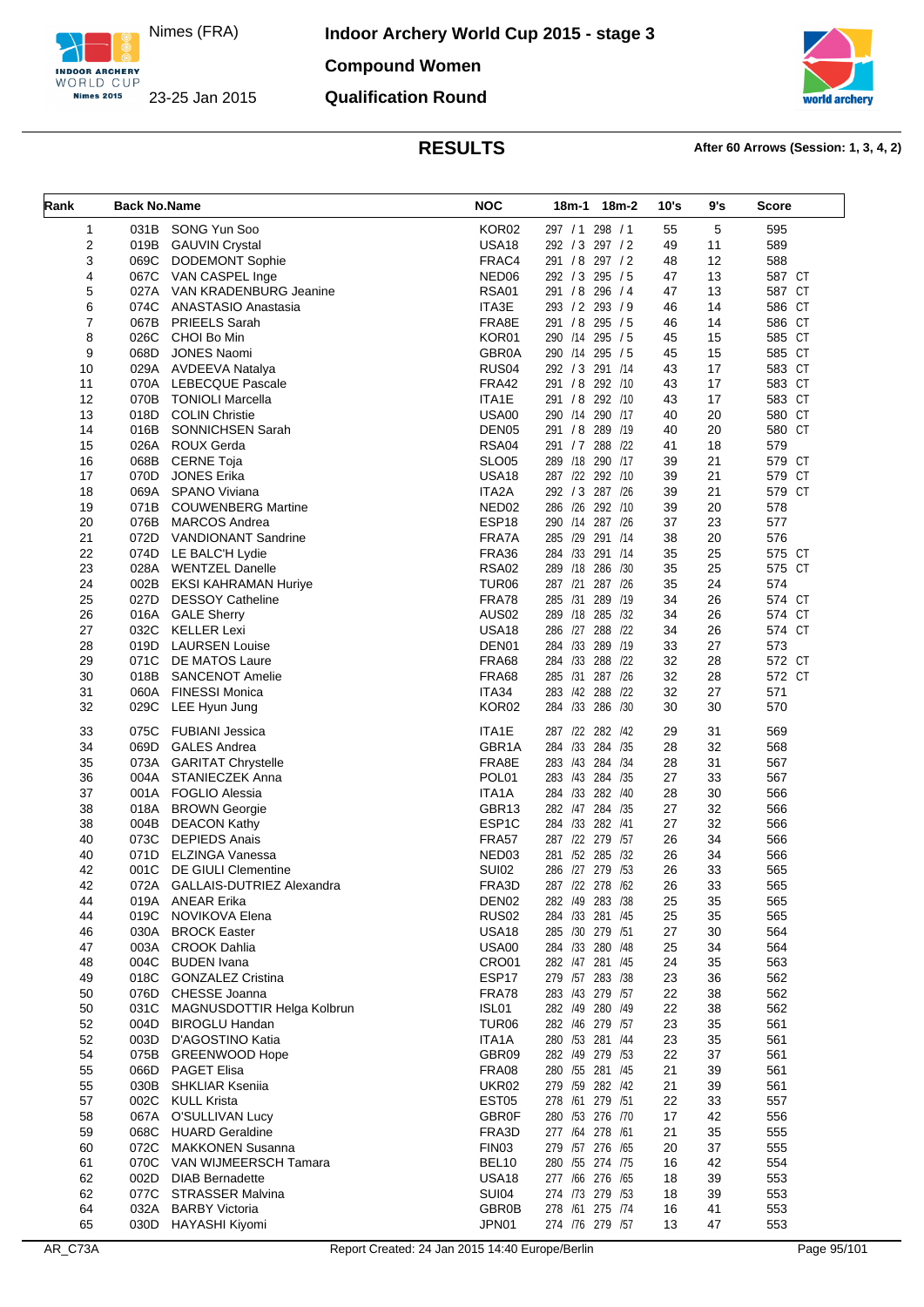

**Indoor Archery World Cup 2015 - stage 3 Compound Women**

# **Qualification Round**



| Rank | <b>Back No.Name</b> |                                | <b>NOC</b>        | $18m-2$<br>$18m-1$       | 10's | 9's | <b>Score</b> |
|------|---------------------|--------------------------------|-------------------|--------------------------|------|-----|--------------|
| 66   | 071A                | <b>GALVEZ Elodie</b>           | <b>FRA54</b>      | 276 /68 276 /67          | 19   | 35  | 552          |
| 67   | 075A                | ANGEBAULT Véronique            | FRA <sub>28</sub> | 275 /72 277<br>/63       | 14   | 44  | 552          |
| 68   | 074A                | <b>MICHELON Sandrine</b>       | <b>FRA66</b>      | /63<br>273 /77<br>278    | 15   | 42  | 551          |
| 69   | 068A                | <b>BOUZAS BERMEJO Sonsoles</b> | ESP0A             | 279 /53<br>272<br>/79    | 15   | 41  | 551          |
| 70   | 073B                | <b>ROMANTEAU Sonia</b>         | <b>FRA92</b>      | 274 /75 277 /63          | 13   | 45  | 551          |
| 71   | 032B                | <b>SANTOS Cristina</b>         | POR <sub>06</sub> | 274 /74 276 /69          | 15   | 40  | 550          |
| 72   | 031D                | <b>MOTTA Mariaraffaella</b>    | ITA <sub>12</sub> | 275 /71<br>275 /73       | 14   | 42  | 550          |
| 73   | 017B                | FRITH Jo                       | GBR05             | /60<br>271 /79<br>278    | 18   | 34  | 549          |
| 74   | 075D                | <b>TAFFLE Laetitia</b>         | FRA09             | /83<br>280<br>/49<br>269 | 13   | 43  | 549          |
| 75   | 069B                | <b>FROMENT Agnes</b>           | FRAC4             | 275 /71<br>273<br>/77    | 15   | 39  | 548          |
| 76   | 027B                | <b>PEVENT Marion</b>           | <b>FRA30</b>      | 271 /79<br>276 /70       | 13   | 41  | 547          |
| 77   | 077A                | <b>HOLDERNESS Lucy</b>         | GBR06             | /80<br>274 /75<br>271    | 13   | 40  | 545          |
| 78   | 016D                | <b>BERGUIN Caroline</b>        | FRA6D             | /81<br>272 /78<br>271    | 12   | 39  | 543          |
| 79   | 029D                | <b>HULIN Françoise</b>         | <b>BELOA</b>      | /69<br>265 /86<br>276    | 15   | 39  | 541          |
| 80   | 072B                | <b>PICAUD Sandrine</b>         | MON01             | 275 /72<br>/86<br>265    | 15   | 39  | 540          |
| 81   | 077B                | <b>SANTI Coraline</b>          | <b>FRA20</b>      | /66<br>263 /88<br>277    | 14   | 42  | 540          |
| 82   | 028D                | <b>RENCK Cecile</b>            | <b>FRA91</b>      | 263<br>/89<br>277<br>/65 | 14   | 40  | 540          |
| 83   | 029B                | <b>SAHIN Zeynep</b>            | TUR <sub>02</sub> | /82<br>270<br>/82<br>270 | 11   | 43  | 540          |
| 84   | 028B                | LAVAZZA Laura                  | ITA <sub>25</sub> | 269<br>/85<br>/85<br>267 | 11   | 37  | 536          |
| 85   | 077D                | <b>EXERTIER Anne-Marie</b>     | FRA02             | /88<br>270<br>/81<br>265 | 9    | 42  | 535          |
| 86   | 026D                | <b>BERLIN Sandrine</b>         | FRAB3             | 269<br>265<br>/87<br>/83 | 14   | 37  | 534          |
| 87   | 002A                | <b>BERNET FUSTER Teresa</b>    | ESP <sub>12</sub> | /93<br>276<br>/68<br>257 | 11   | 34  | 533          |
| 88   | 074B                | <b>MORA</b> Isabel             | ESP03             | 268<br>/84<br>261<br>/90 | 12   | 31  | 529          |
| 89   | 028C                | <b>BUTHIAUX Isabel</b>         | FRA06             | 256<br>/92<br>273<br>/78 | 10   | 40  | 529          |
| 90   | 076C                | <b>LACOMBE Pascale</b>         | FRA22             | /92<br>269<br>258<br>/84 | 8    | 39  | 527          |
| 91   | 017A                | <b>BAZIN Bertille</b>          | FRA6D             | 263<br>/90<br>264 /87    | 3    | 41  | 527          |
| 92   | 003B                | KUCUKKAYALAR Anil Songul       | TUR <sub>06</sub> | /89<br>260<br>/91<br>263 | 9    | 41  | 523          |
| 93   | 076A                | <b>MICOU Sandrine</b>          | FRA94             | /94<br>256<br>/93<br>253 | 6    | 34  | 509          |
| 94   | 017C                | <b>VEYRAC Marion</b>           | FRA77             | /91<br>/95<br>258<br>247 | 7    | 29  | 505          |
| 95   | 001B                | <b>ROGERS MHIC RUA Deirdre</b> | IRL01             | 248<br>/95<br>249<br>/94 | 5    | 29  | 497          |
| 96   | 030C                | <b>DAXBOCK Astrid</b>          | ISL01             | /96<br>243<br>236<br>/96 | 4    | 32  | 479          |
| 97   | 027C                | SCANDROGLIO Smantha            | ITA <sub>25</sub> | /98<br>237 /97<br>227    | 3    | 24  | 464          |
| 98   | 073D                | <b>MATTERA Fernande</b>        | FRA94             | 234 /97 129 /98          | 3    | 20  | 363          |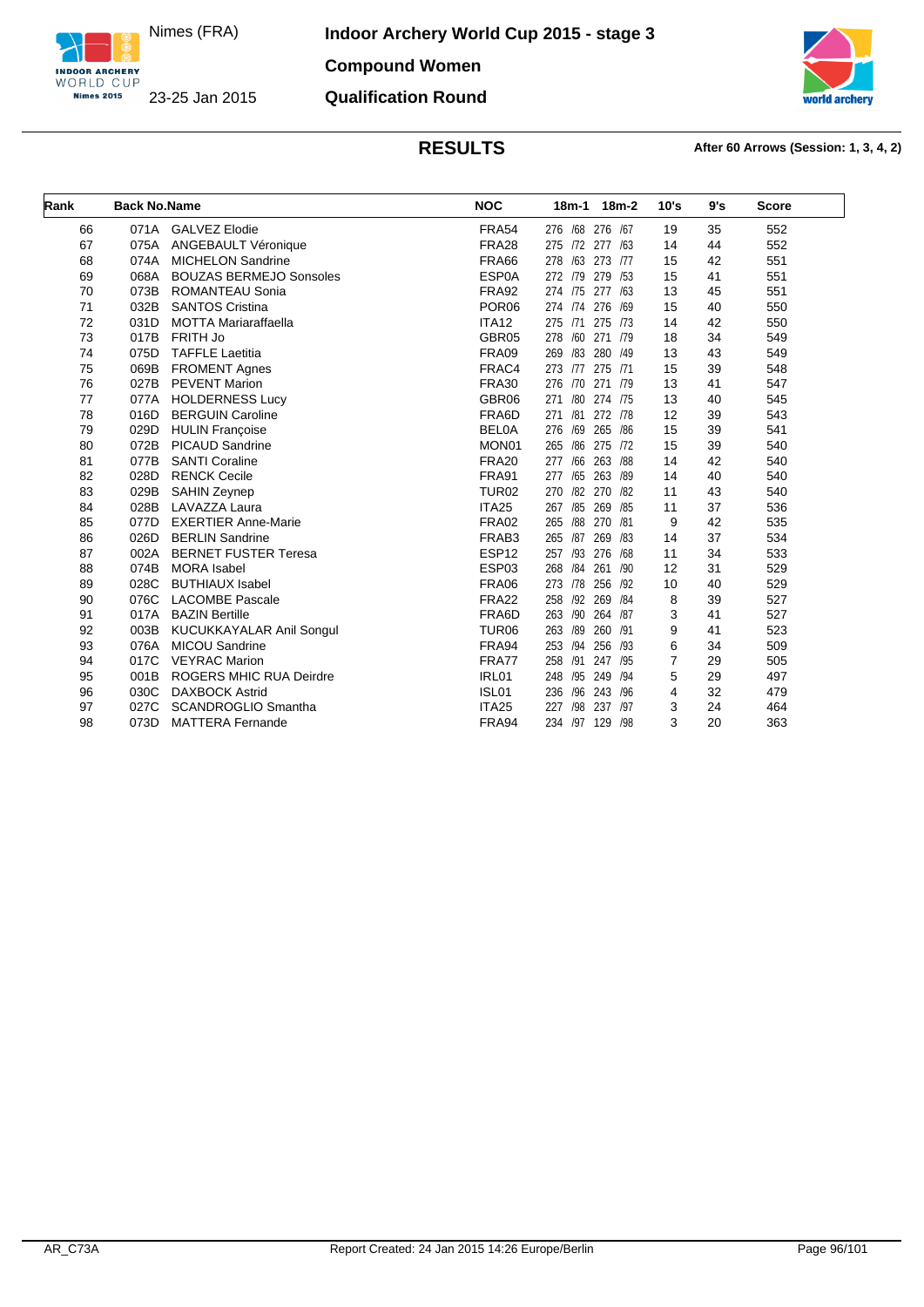



| Rank           | <b>Back No.Name</b> |                                | <b>NOC</b>        | 18m-1<br>18m-2        | 10's | 9's            | <b>Score</b> |
|----------------|---------------------|--------------------------------|-------------------|-----------------------|------|----------------|--------------|
| 1              | 020A                | SUT Jesse                      | ITA3A             | 296 / 1 294 / 5       | 50   | 10             | 590          |
| 2              | 049D                | <b>KOLBY Hanley</b>            | <b>USA01</b>      | 295 / 2 294 / 5       | 49   | 11             | 589          |
| 3              | 046B                | <b>OROSZ Viktor</b>            | HUN <sub>02</sub> | 291 / 7 296 / 2       | 47   | $\overline{4}$ | 587          |
| 4              | 024A                | VAVRO Mario                    | CRO04             | 292 / 4 294 / 5       | 46   | 14             | 586          |
| 5              | 024B                | MODIC Staaj                    | SLO0A             | 290 / 8 295 / 4       | 45   | 15             | 585 CT       |
| 6              | 050C                | <b>BORGSTROM Hampus</b>        | SWE01             | 294 / 3 291 /10       | 45   | 15             | 585 CT       |
| $\overline{7}$ | 046D                | <b>SCARCERIAUX Baptiste</b>    | BEL04             | 288 /11 297 / 1       | 45   | 3              | 585          |
| 8              | 045C                | <b>BUDEN Domagoj</b>           | CRO01             | 289 / 9 294 / 5       | 43   | 17             | 583 CT       |
| 9              | 047B                | <b>CEREZO BERNET Javier</b>    | ESP <sub>12</sub> | 291 / 6 292 / 9       | 43   | 17             | 583 CT       |
| 10             | 024C                | <b>TANDOGAN Baris</b>          | <b>TUR04</b>      | 292 / 4 290 /11       | 42   | 18             | 582          |
| 11             | 020C                | <b>FESTI Manuel</b>            | ITA3A             | 285 /15 296 / 2       | 41   | 19             | 581          |
| 12             | 045D                | <b>MARCOURT Loic</b>           | <b>FRA56</b>      | 288 /10 290 /11       | 38   | 22             | 578          |
| 13             | 050B                | <b>AAS Artur</b>               | EST <sub>05</sub> | 287 /12 288 /14       | 36   | 23             | 575          |
| 14             | 023A                | DE VRIES Kylian                | NED <sub>05</sub> | 287 /12 284 /21       | 31   | 29             | 571          |
| 15             | 049B                | LOPEZ PADILLA Santiago         | ESP <sub>15</sub> | 287 /12 283 /22       | 30   | 30             | 570          |
| 16             | 048A                | <b>LINARES MARTINE Gonzalo</b> | <b>ESP0E</b>      | 284 /18 285 /17       | 30   | 29             | 569 CT       |
| 17             | 050A                | <b>PAUEL Mees</b>              | NED <sub>09</sub> | 281 /22 288 /15       | 30   | 29             | 569 CT       |
| 18             | 021C                | DURIVAUD Florian               | FRAA7             | 283 /19 285 /17       | 31   | 26             | 568          |
| 19             | 051A                | PUUSEPP Kristjan               | EST <sub>05</sub> | 285 /15 283 /22       | 28   | 32             | 568          |
| 20             | 021D                | <b>LEAL Lucas</b>              | <b>FRA67</b>      | 285 /15 282 /24       | 28   | 31             | 567          |
| 21             | 052B                | YILDIRIM Tunahan               | TUR <sub>06</sub> | 275 /30 290 /11       | 27   | 31             | 565          |
| 22             | 023D                | <b>TUCKNOTT Philip</b>         | GBR0B             | 281 /24 284 /20       | 26   | 33             | 565          |
| 23             | 022C                | <b>RASMUSSEN Thomas</b>        | NOR08             | 277 /28 287 /16       | 25   | 34             | 564          |
| 24             | 048B                | <b>ERKUS Emre</b>              | TUR <sub>06</sub> | 279 /25 284 /19       | 27   | 30             | 563          |
| 25             | 024D                | <b>CHAPE Fraser</b>            | <b>GBR0D</b>      | 282 /20 281 /26       | 24   | 35             | 563          |
| 26             | 049C                | <b>HAUDIQUET Yann</b>          | <b>FRA56</b>      | 282 /21 279 /27       | 21   | 39             | 561          |
| 27             | 048C                | <b>BELL Montana</b>            | <b>USA01</b>      | 277 /27 282 /25       | 21   | 37             | 559          |
| 28             | 022A                | <b>EVENSEN Ragnar</b>          | <b>NOR0A</b>      | 278 /26 276 /32       | 17   | 40             | 554          |
| 29             | 023B                | <b>BRUOT Noe</b>               | <b>FRA22</b>      | 276 /29 277 /30       | 16   | 41             | 553          |
| 30             | 051C                | <b>WISEMAN Luke</b>            | GBR03             | 273 /32 278 /28       | 19   | 36             | 551          |
| 31             | 045A                | <b>GARCIA MALO Diego</b>       | ESP1E             | 271 /33 278 /29       | 16   | 38             | 549          |
| 32             | 045B                | <b>CORNU Thibaut</b>           | FRA9D             | 274 /31 274 /34       | 16   | 36             | 548          |
| 33             | 020D                | <b>POURCELLY Maxence</b>       | FRAC0             | 270 /36 277 /30       | 12   | 43             | 547          |
| 34             | 022D                | <b>BOGAARD Mick</b>            | NED <sub>04</sub> | 281 /22 263 /38       | 16   | 40             | 544          |
| 35             | 022B                | <b>ZEDET Benjamin</b>          | FRA6D             | 267 /39 276 /32       | 15   | 41             | 543          |
| 36             | 047A                | DURUKAN Bugrahan               | TUR <sub>06</sub> | 269 /38 269 /35       | 10   | 40             | 538          |
| 37             | 047D                | <b>JAIN Abhinav</b>            | IND <sub>02</sub> | 269 /37 268 /36       | 11   | 40             | 537          |
| 38             | 023C                | <b>VARONE Justin</b>           | <b>SUI0A</b>      | 270 /35 259 /39       | 9    | 38             | 529          |
| 39             | 021A                | <b>DURIVAUD Lucas</b>          | FRAA7             | 270 /34 258 /41       | 11   | 38             | 528          |
| 40             | 025D                | <b>CORVI Kevin</b>             | <b>FRA22</b>      | /40<br>259 /40<br>265 | 8    | 34             | 524          |
| 41             | 049A                | CAMPILLO Raphael               | FRAB6             | 263 /42 248 /43       | 8    | 31             | 511          |
| 42             | 052C                | ALHINDAASSI Ahmed              | UAE01             | 238 /45 267 /37       | 8    | 31             | 505          |
| 43             | 051B                | <b>ALHEFEITI Khaled</b>        | UAE01             | 264 /41 240 /44       | 6    | 28             | 504          |
| 44             | 021B                | <b>CARREIRA Thomas</b>         | <b>SUI02</b>      | 254 /43 250 /42       | 5    | 29             | 504          |
| 45             | 046C                | DELANNOY-GADOUL Benjamin       | FRA2B             | 253 /44 198 /45       | 4    | 10             | 451          |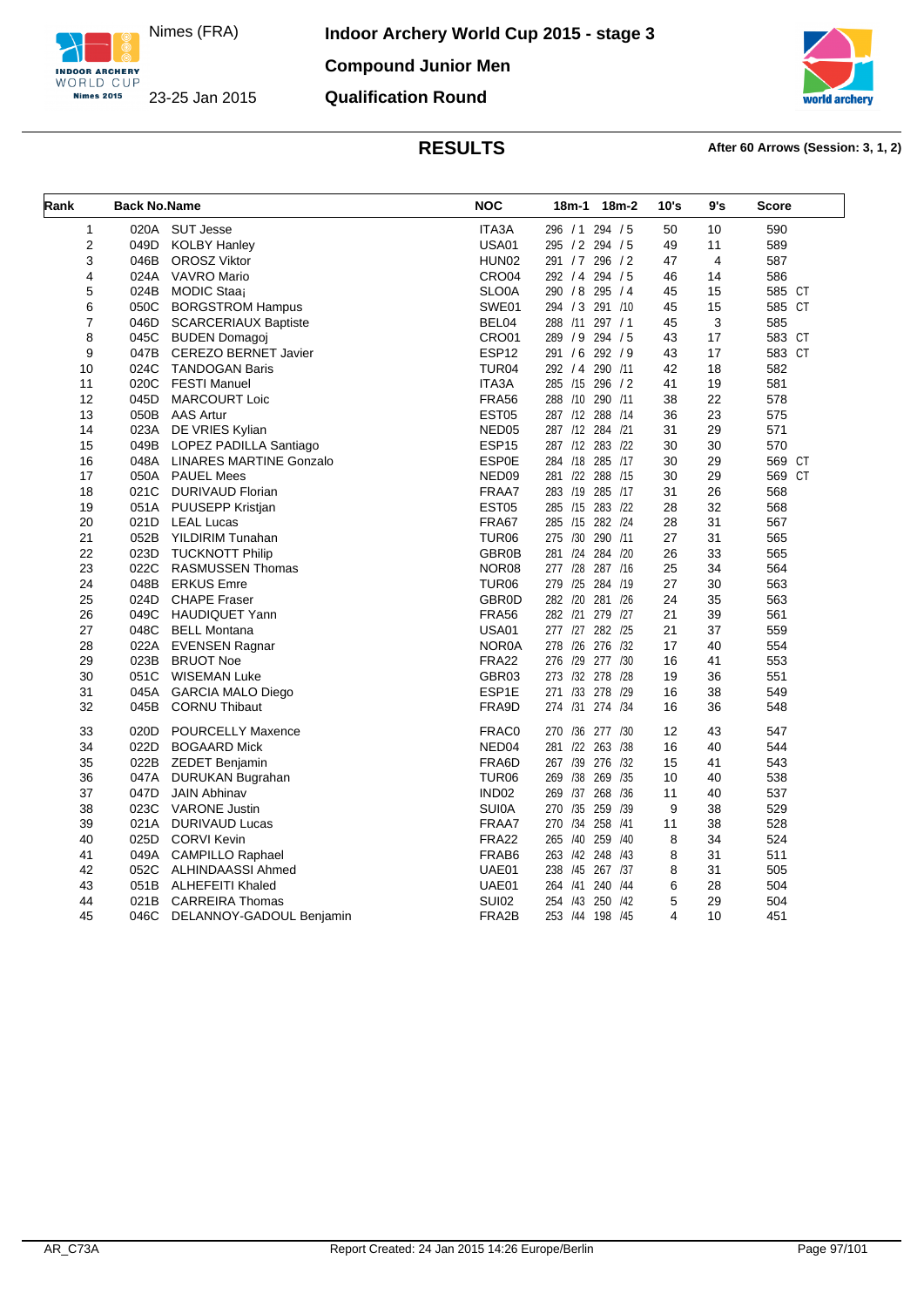

**Indoor Archery World Cup 2015 - stage 3 Compound Junior Women Qualification Round**



| Rank | <b>Back No.Name</b> |                             | <b>NOC</b>         | 18m-2<br>18m-1           | 10's | 9's | <b>Score</b> |
|------|---------------------|-----------------------------|--------------------|--------------------------|------|-----|--------------|
|      | 050B                | SHKOLNA Mariya              | UKR01              | /2<br>291<br>294<br>/2   | 45   | 15  | 585 CT       |
| 2    | 026B                | <b>BOSTAN Yesim</b>         | TUR <sub>07</sub>  | 288<br>/3<br>297<br>/1   | 45   | 15  | 585 CT       |
| 3    | 025C                | ORLIC Maja                  | CRO <sub>02</sub>  | /3<br>294/1<br>288       | 42   | 18  | 582          |
| 4    | 026A                | MLINARIÄ Amanda             | CRO <sub>02</sub>  | /4<br>284/4<br>284       | 29   | 30  | 568          |
| 5    | 050A                | JAATMA Lisell               | EST <sub>06</sub>  | $/5$ 283 $/5$<br>283     | 26   | 34  | 566          |
| 6    | 025B                | RODRIGUES Lea               | FRA60              | $/5$ 279 $/7$<br>283     | 24   | 35  | 562          |
|      | 050D                | <b>CEREZO BERNET Teresa</b> | ESP <sub>12</sub>  | $/8$ 282 $/6$<br>280     | 21   | 36  | 562          |
| 8    | 025A                | ROTA Althea                 | ITA <sub>24</sub>  | $/7$ 276 $/8$<br>280     | 16   | 44  | 556          |
| 9    | 049C                | <b>ISDAL Kristin Beate</b>  | NOR <sub>01</sub>  | /10<br>275/9<br>278      | 17   | 39  | 553          |
| 10   | 026C                | RODRIGUES Alexia            | FRA60              | 274 /10<br>269<br>/11    | 17   | 37  | 543          |
| 11   | 020B                | MINOT Julie                 | FRA <sub>2</sub> C | 259<br>279<br>/9<br>/12  | 15   | 38  | 538          |
| 12   | 049A                | <b>PARENTS Coralie</b>      | BEL08              | /12<br>266<br>264<br>/11 | 8    | 39  | 530          |
| 13   | 049B                | <b>TOPKARCI Begum</b>       | TUR <sub>01</sub>  | 24 /13<br>255<br>/13     | 6    | 13  | 279          |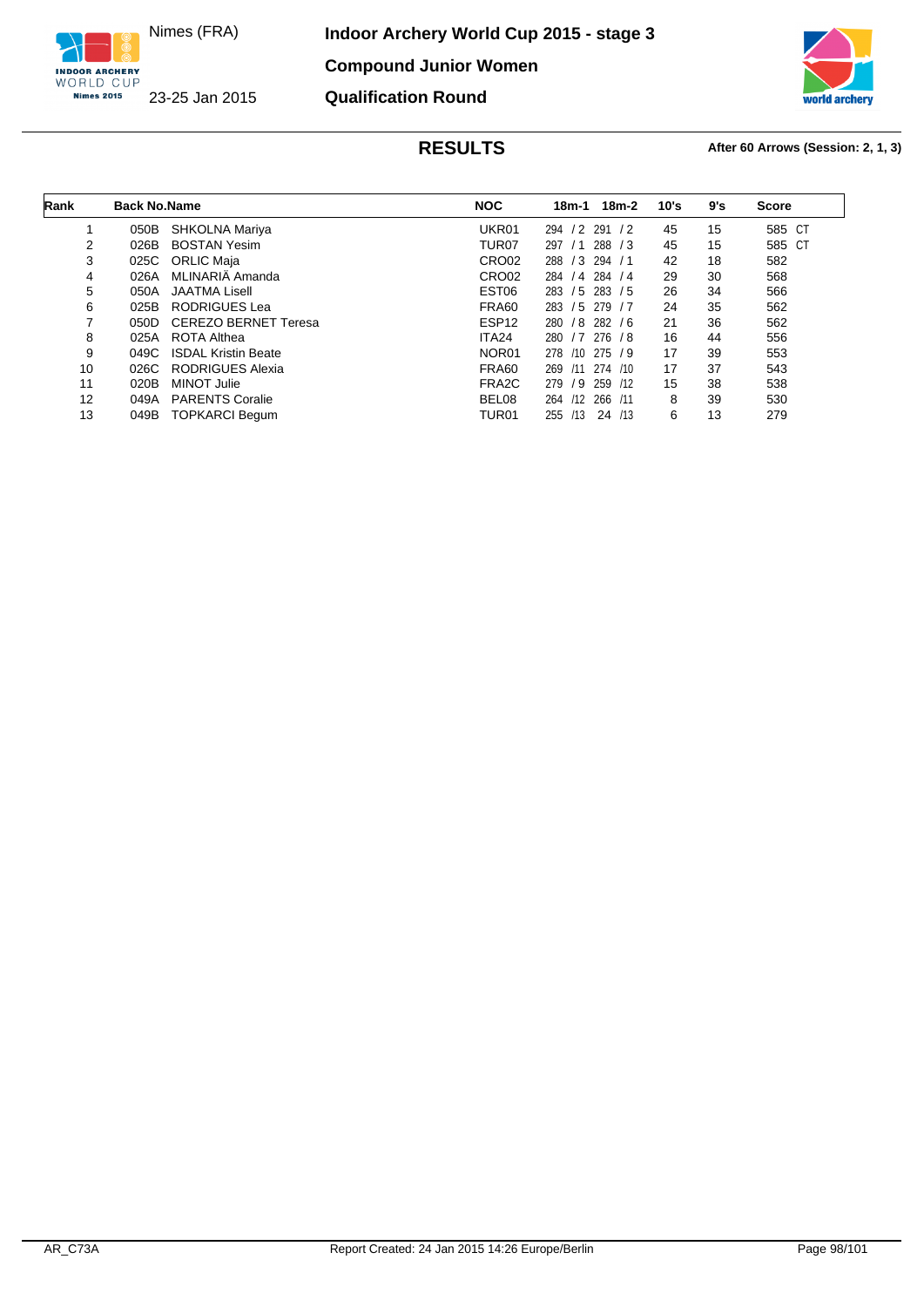



| Rank | <b>Back No.Name</b> |                           | <b>NOC</b>        | 18m-2<br>18m-1           | 10's | 9's | <b>Score</b> |
|------|---------------------|---------------------------|-------------------|--------------------------|------|-----|--------------|
|      |                     |                           |                   |                          |      |     |              |
| 1    | 069A                | <b>MERCADER Bryan</b>     | FRA5F             | 292 / 1<br>289/1         | 42   | 17  | 581          |
| 2    | 068A                | <b>LARTIGUE Hugo</b>      | FRA8F             | 283 / 3<br>292 / 2       | 40   | 17  | 575          |
| 3    | 068A                | <b>CONESA Daniel</b>      | <b>FRA52</b>      | 282 / 4 284 / 4          | 31   | 24  | 566          |
| 4    | 069C                | PAUMIER Loan              | <b>FRA51</b>      | /9<br>284 / 4<br>279     | 29   | 25  | 563          |
| 5    | 070A                | <b>PLEITER Denzel</b>     | NED <sub>05</sub> | /2<br>276/8<br>284       | 34   | 22  | 560          |
| 6    | 068C                | <b>BIGUET Thomas</b>      | FRA79             | 280 / 7 276 / 9          | 28   | 22  | 556          |
| 7    | 070B                | <b>PERALDI Laurent</b>    | FRA79             | 280 / 8 274 /10          | 24   | 26  | 554          |
| 8    | 069B                | MACHIO JIMENEZ Aimar      | ESP <sub>20</sub> | 281 / 5<br>270 /12       | 26   | 28  | 551          |
| 9    | 069B                | <b>BERNARDI Nicolas</b>   | FRA79             | 280<br>/6<br>268 /13     | 25   | 29  | 548          |
| 10   | 070B                | <b>MICHEL Valentin</b>    | FRA7A             | 270 /11<br>278/6         | 19   | 30  | 548          |
| 11   | 069A                | MENARDO Zao               | <b>FRA75</b>      | /18<br>285 / 3<br>260    | 28   | 25  | 545          |
| 12   | 067D                | PICHELIN Theo             | FRA4E             | /16<br>278 / 7<br>264    | 21   | 24  | 542          |
| 13   | 070C                | <b>JAGER Matic</b>        | <b>SLO08</b>      | 268 /12 273 /11          | 22   | 22  | 541          |
| 14   | 070A                | <b>NEAU Gregory</b>       | FRA63             | 274 /10<br>265 /16       | 19   | 27  | 539          |
| 15   | 068C                | <b>CORDEAU Antoine</b>    | FRA05             | /14<br>266 /14<br>266    | 22   | 18  | 532          |
| 16   | 070A                | <b>ANGERETTI Matthieu</b> | <b>FRA22</b>      | 268 /13<br>264 /18       | 12   | 30  | 532          |
| 17   | 069C                | <b>WACOGNE Hugo</b>       | FRA56             | 266<br>/15<br>265 /16    | 12   | 31  | 531          |
| 18   | 067B                | JEAUFFROY Jerome          | FRA79             | /17<br>266<br>264<br>/15 | 16   | 23  | 530          |
| 19   | 067C                | <b>ZANINI Simon</b>       | FRA <sub>22</sub> | /20<br>245 /19<br>257    | 9    | 28  | 502          |
| 20   | 068B                | <b>FIRMIN Guillaume</b>   | FRA <sub>22</sub> | 257 /19<br>241<br>/20    | 14   | 16  | 498          |
| 21   | 068B                | <b>VUILLIN Christophe</b> | <b>FRABF</b>      | /21<br>212 /22<br>252    | 11   | 15  | 464          |
| 22   | 070C                | DELPIERRE Hugo            | <b>FRA0E</b>      | 223<br>/23<br>237<br>121 | 11   | 16  | 460          |
| 23   | 067A                | <b>BERTHET Hugo</b>       | <b>FRA22</b>      | /22<br>249<br>183<br>124 | 8    | 15  | 432          |
| 24   | 068D                | <b>BENIA Aymen</b>        | ALG02             | 135<br>/24<br>203<br>/23 | 2    | 13  | 338          |